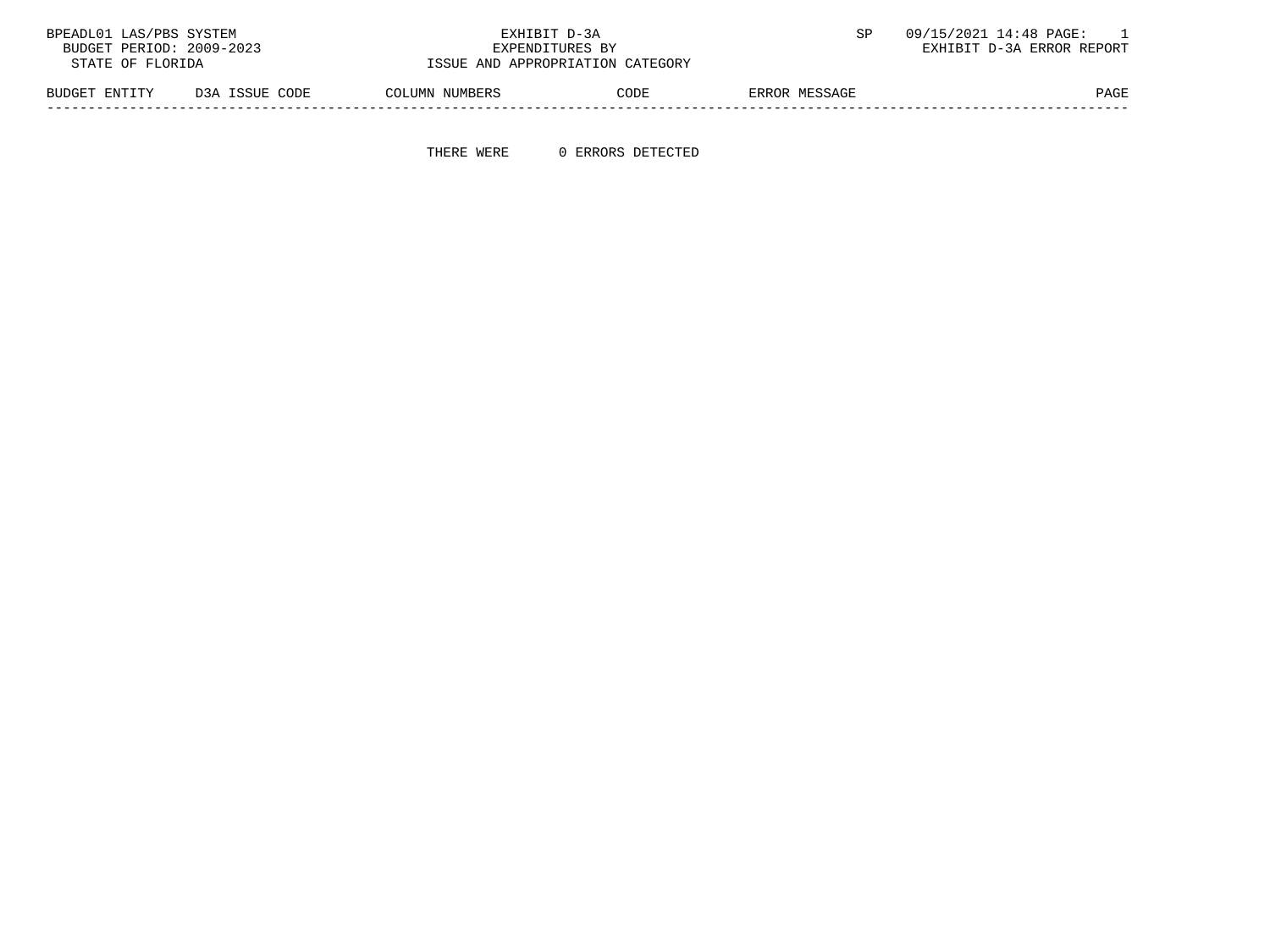| BPEADL01 LAS/PBS SYSTEM<br>BUDGET PERIOD: 2009-2023<br>STATE OF FLORIDA<br>-----------------                                                                                                                                 |                          | EXHIBIT D-3A<br>EXPENDITURES BY<br>ISSUE AND APPROPRIATION CATEGORY                                                          | SP | 09/15/2021 14:48 PAGE:<br>$\overline{\phantom{0}}$<br>EXHIBIT D-3A<br>DETAIL OF EXPENDITURES         |
|------------------------------------------------------------------------------------------------------------------------------------------------------------------------------------------------------------------------------|--------------------------|------------------------------------------------------------------------------------------------------------------------------|----|------------------------------------------------------------------------------------------------------|
|                                                                                                                                                                                                                              | <b>POS</b><br>AMOUNT POS | COL A03 COL A04<br>COL A05<br>AGY REQUEST AGY REQ N/R AG REQ ANZ<br>FY 2022-23 FY 2022-23 FY 2022-23<br>AMOUNT POS<br>AMOUNT |    | CODES                                                                                                |
| HEALTH, DEPT OF<br>PGM: EXEC DIR AND SUPPORT<br>ADMINISTRATIVE SUPPORT<br>PUBLIC PROTECTION<br>CORR MEDICAL AUTHORITY<br>ESTIMATED EXPENDITURES<br>ESTIMATED EXPENDITURES - OPERATIONS<br>SALARY RATE<br>SALARY RATE 643,745 |                          |                                                                                                                              |    | 64000000<br>64100000<br>64100200<br>12 <sup>°</sup><br>1206.01.00.00<br>1000000<br>1001000<br>000000 |
| SALARIES AND BENEFITS                                                                                                                                                                                                        | 10.00                    |                                                                                                                              |    | 010000                                                                                               |
| GENERAL REVENUE FUND                                                                                                                                                                                                         | $-$ STATE<br>925,202     |                                                                                                                              |    | 1000 1                                                                                               |
| OTHER PERSONAL SERVICES                                                                                                                                                                                                      |                          |                                                                                                                              |    | 030000                                                                                               |
| GENERAL REVENUE FUND                                                                                                                                                                                                         | $-STATE$ 41,323          |                                                                                                                              |    | 1000 1                                                                                               |
| EXPENSES                                                                                                                                                                                                                     |                          |                                                                                                                              |    | 040000                                                                                               |
| GENERAL REVENUE FUND                                                                                                                                                                                                         | $-STATE$ 214,086         |                                                                                                                              |    | 1000 1                                                                                               |
| SPECIAL CATEGORIES<br>CONTRACTED SERVICES                                                                                                                                                                                    |                          |                                                                                                                              |    | 100000<br>100777                                                                                     |
| GENERAL REVENUE FUND                                                                                                                                                                                                         | -STATE 333,140           |                                                                                                                              |    | 1000 1                                                                                               |
| TOTAL: ESTIMATED EXPENDITURES - OPERATIONS<br>TOTAL POSITIONS 10.00<br>TOTAL ISSUE $1,513,751$<br>TOTAL SALARY RATE 643,745                                                                                                  |                          |                                                                                                                              |    | 1001000                                                                                              |
| SALARY INCREASES FOR FY 2021-22 -<br>STATE EMPLOYEE MINIMUM WAGE<br>INCREASE - EFFECTIVE 7/1/2021<br>SALARY RATE<br>SALARY RATE $11,855$                                                                                     |                          |                                                                                                                              |    | 1001030<br>000000                                                                                    |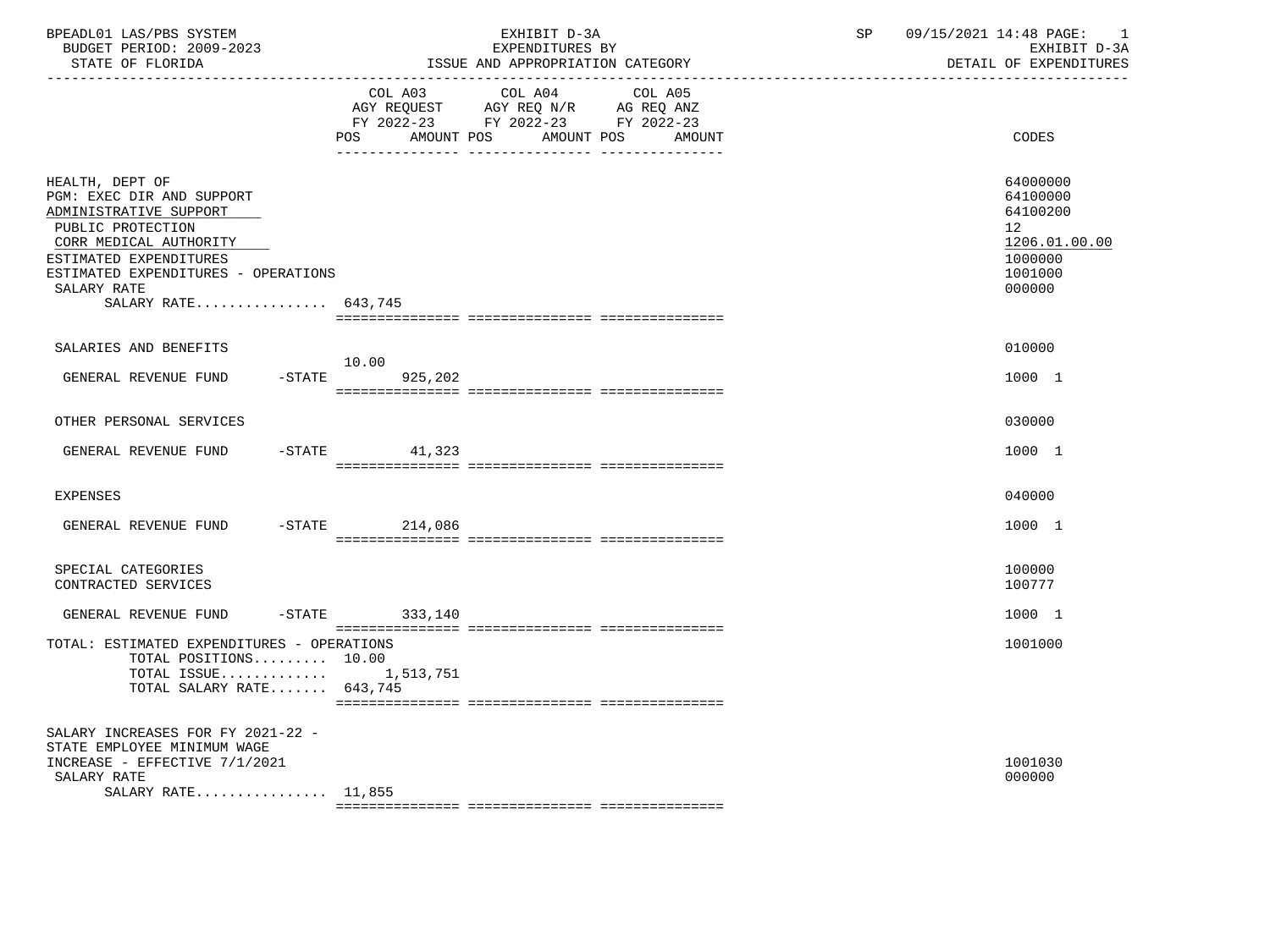| BPEADL01 LAS/PBS SYSTEM<br>BUDGET PERIOD: 2009-2023<br>STATE OF FLORIDA                                                                                                              |                   | EXHIBIT D-3A<br>EXPENDITURES BY<br>ISSUE AND APPROPRIATION CATEGORY                                                          | SP 09/15/2021 14:48 PAGE:<br>$\overline{2}$<br>EXHIBIT D-3A<br>DETAIL OF EXPENDITURES |
|--------------------------------------------------------------------------------------------------------------------------------------------------------------------------------------|-------------------|------------------------------------------------------------------------------------------------------------------------------|---------------------------------------------------------------------------------------|
|                                                                                                                                                                                      | POS AMOUNT POS    | COL A03 COL A04<br>COL A05<br>AGY REQUEST AGY REQ N/R AG REQ ANZ<br>FY 2022-23 FY 2022-23 FY 2022-23<br>AMOUNT POS<br>AMOUNT | CODES                                                                                 |
| HEALTH, DEPT OF<br>PGM: EXEC DIR AND SUPPORT<br>ADMINISTRATIVE SUPPORT<br>PUBLIC PROTECTION<br>CORR MEDICAL AUTHORITY<br>ESTIMATED EXPENDITURES<br>SALARY INCREASES FOR FY 2021-22 - |                   |                                                                                                                              | 64000000<br>64100000<br>64100200<br>12 <sup>°</sup><br>1206.01.00.00<br>1000000       |
| STATE EMPLOYEE MINIMUM WAGE<br>INCREASE - EFFECTIVE 7/1/2021<br>SALARIES AND BENEFITS                                                                                                |                   |                                                                                                                              | 1001030<br>010000                                                                     |
| GENERAL REVENUE FUND -STATE 11,855                                                                                                                                                   |                   |                                                                                                                              | 1000 1                                                                                |
| OTHER PERSONAL SERVICES                                                                                                                                                              |                   |                                                                                                                              | 030000                                                                                |
| GENERAL REVENUE FUND -STATE 165                                                                                                                                                      |                   |                                                                                                                              | 1000 1                                                                                |
| TOTAL: SALARY INCREASES FOR FY 2021-22 -<br>STATE EMPLOYEE MINIMUM WAGE<br>INCREASE - EFFECTIVE 7/1/2021<br>TOTAL ISSUE $12,020$<br>TOTAL SALARY RATE 11,855                         |                   |                                                                                                                              | 1001030                                                                               |
| FLORIDA RETIREMENT SYSTEM<br>ADJUSTMENT - FY 2021-22 - NORMAL<br>COST AND UNFUNDED ACTUARIAL<br>LIABILITY                                                                            |                   |                                                                                                                              | 1001070                                                                               |
| SALARIES AND BENEFITS                                                                                                                                                                |                   |                                                                                                                              | 010000                                                                                |
| GENERAL REVENUE FUND                                                                                                                                                                 | $-STATE$<br>6,047 |                                                                                                                              | 1000 1                                                                                |
| TOTAL: CORR MEDICAL AUTHORITY<br>BY FUND TYPE                                                                                                                                        | 10.00             |                                                                                                                              | 1206.01.00.00                                                                         |
| GENERAL REVENUE FUND<br>SALARY RATE 655,600                                                                                                                                          | 1,531,818         |                                                                                                                              | 1000                                                                                  |
|                                                                                                                                                                                      |                   |                                                                                                                              |                                                                                       |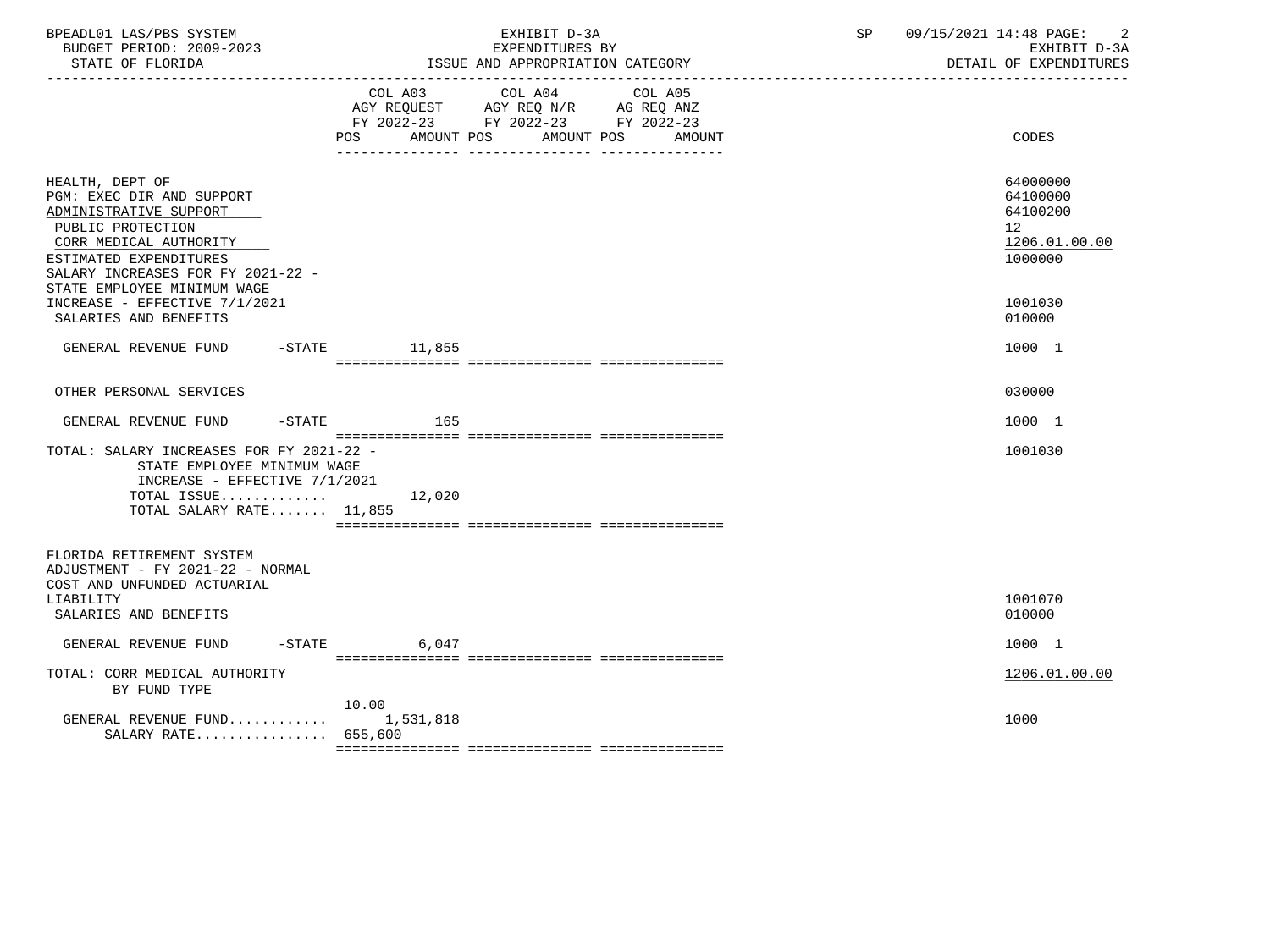| BPEADL01 LAS/PBS SYSTEM<br>BUDGET PERIOD: 2009-2023<br>STATE OF FLORIDA                                                                                                                                                                           |                              | EXHIBIT D-3A<br>EXPENDITURES BY<br>ISSUE AND APPROPRIATION CATEGORY                                                  | SP | 09/15/2021 14:48 PAGE: 3<br>EXHIBIT D-3A<br>DETAIL OF EXPENDITURES                      |
|---------------------------------------------------------------------------------------------------------------------------------------------------------------------------------------------------------------------------------------------------|------------------------------|----------------------------------------------------------------------------------------------------------------------|----|-----------------------------------------------------------------------------------------|
|                                                                                                                                                                                                                                                   | COL A03<br>AMOUNT POS<br>POS | COL A04<br>COL A05<br>AGY REQUEST AGY REQ N/R AG REQ ANZ<br>FY 2022-23 FY 2022-23 FY 2022-23<br>AMOUNT POS<br>AMOUNT |    | CODES                                                                                   |
| HEALTH, DEPT OF<br>PGM: EXEC DIR AND SUPPORT<br>ADMINISTRATIVE SUPPORT<br><b>GOV OPERATIONS/SUPPORT</b><br>EXEC LEADERSHIP/SUPPRT SVC<br>ESTIMATED EXPENDITURES<br>ESTIMATED EXPENDITURES - OPERATIONS<br>SALARY RATE<br>SALARY RATE 15, 217, 448 |                              |                                                                                                                      |    | 64000000<br>64100000<br>64100200<br>16<br>1602.00.00.00<br>1000000<br>1001000<br>000000 |
|                                                                                                                                                                                                                                                   |                              |                                                                                                                      |    |                                                                                         |
| SALARIES AND BENEFITS                                                                                                                                                                                                                             |                              |                                                                                                                      |    | 010000                                                                                  |
| GENERAL REVENUE FUND -STATE 1,546,112                                                                                                                                                                                                             |                              |                                                                                                                      |    | 1000 1                                                                                  |
| ADMINISTRATIVE TRUST FUND -STATE 594,268                                                                                                                                                                                                          | -FEDERL 18,415,475           |                                                                                                                      |    | 2021 1<br>2021 3                                                                        |
| TOTAL ADMINISTRATIVE TRUST FUND 19,009,743                                                                                                                                                                                                        |                              |                                                                                                                      |    | 2021                                                                                    |
| TOTAL POSITIONS 296.50<br>TOTAL APPRO 20,555,855                                                                                                                                                                                                  |                              |                                                                                                                      |    |                                                                                         |
| OTHER PERSONAL SERVICES                                                                                                                                                                                                                           |                              |                                                                                                                      |    | 030000                                                                                  |
| ADMINISTRATIVE TRUST FUND -STATE<br>-FEDERL                                                                                                                                                                                                       | 56,026<br>1,087,590          |                                                                                                                      |    | 2021 1<br>2021 3                                                                        |
| TOTAL ADMINISTRATIVE TRUST FUND                                                                                                                                                                                                                   | 1,143,616                    |                                                                                                                      |    | 2021                                                                                    |
| TOTAL APPRO                                                                                                                                                                                                                                       | 1,143,616                    |                                                                                                                      |    |                                                                                         |
| <b>EXPENSES</b>                                                                                                                                                                                                                                   |                              |                                                                                                                      |    | 040000                                                                                  |
| GENERAL REVENUE FUND<br>$-STATE$                                                                                                                                                                                                                  | 108,172                      |                                                                                                                      |    | 1000 1                                                                                  |
| ADMINISTRATIVE TRUST FUND -STATE<br>-FEDERL                                                                                                                                                                                                       | 330,346<br>2,446,260         |                                                                                                                      |    | 2021 1<br>2021 3                                                                        |
| TOTAL ADMINISTRATIVE TRUST FUND                                                                                                                                                                                                                   | 2,776,606                    |                                                                                                                      |    | 2021                                                                                    |
| TOTAL APPRO                                                                                                                                                                                                                                       | 2,884,778                    |                                                                                                                      |    |                                                                                         |
|                                                                                                                                                                                                                                                   |                              |                                                                                                                      |    |                                                                                         |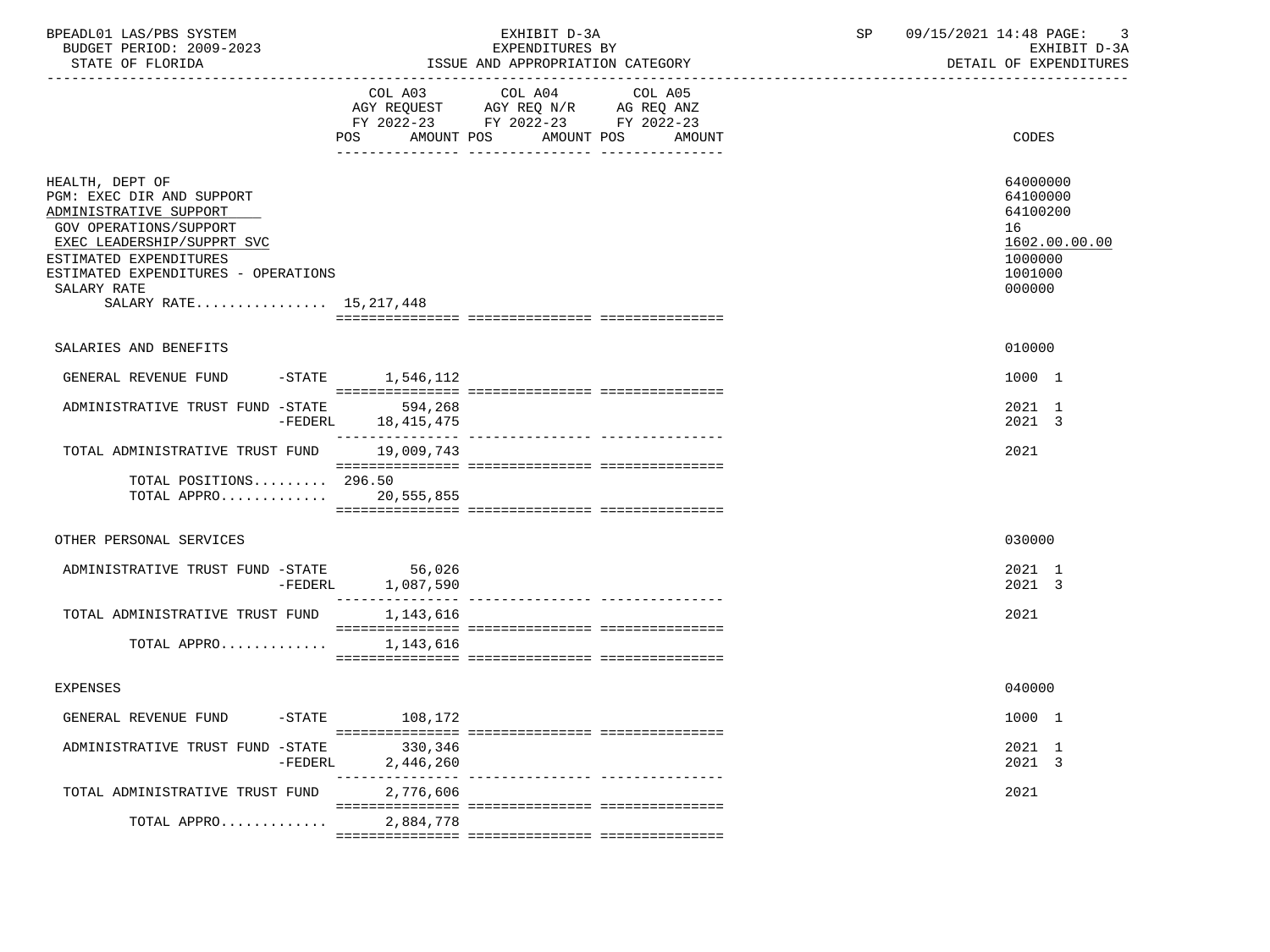| BPEADL01 LAS/PBS SYSTEM<br>BUDGET PERIOD: 2009-2023<br>STATE OF FLORIDA                                                                                                                                                                                   |           | EXHIBIT D-3A<br>EXPENDITURES BY<br>ISSUE AND APPROPRIATION CATEGORY |        |                                                                                                                               | SP      | 09/15/2021 14:48 PAGE:<br>EXHIBIT D-3A<br>DETAIL OF EXPENDITURES |  |  |                                                                                                   |
|-----------------------------------------------------------------------------------------------------------------------------------------------------------------------------------------------------------------------------------------------------------|-----------|---------------------------------------------------------------------|--------|-------------------------------------------------------------------------------------------------------------------------------|---------|------------------------------------------------------------------|--|--|---------------------------------------------------------------------------------------------------|
|                                                                                                                                                                                                                                                           |           |                                                                     |        | COL A03 COL A04<br>AGY REQUEST AGY REQ N/R AG REQ ANZ<br>FY 2022-23 FY 2022-23 FY 2022-23<br>POS AMOUNT POS AMOUNT POS AMOUNT | COL A05 |                                                                  |  |  | CODES                                                                                             |
| HEALTH, DEPT OF<br>PGM: EXEC DIR AND SUPPORT<br>ADMINISTRATIVE SUPPORT<br>GOV OPERATIONS/SUPPORT<br>EXEC LEADERSHIP/SUPPRT SVC<br>ESTIMATED EXPENDITURES<br>ESTIMATED EXPENDITURES - OPERATIONS<br>AID TO LOCAL GOVERNMENTS<br>G/A - MINORITY HEALTH INIT |           |                                                                     |        |                                                                                                                               |         |                                                                  |  |  | 64000000<br>64100000<br>64100200<br>16<br>1602.00.00.00<br>1000000<br>1001000<br>050000<br>050310 |
| GENERAL REVENUE FUND -STATE 9.287.119                                                                                                                                                                                                                     |           |                                                                     |        |                                                                                                                               |         |                                                                  |  |  | 1000 1                                                                                            |
| OPERATING CAPITAL OUTLAY                                                                                                                                                                                                                                  |           |                                                                     |        |                                                                                                                               |         |                                                                  |  |  | 060000                                                                                            |
| GENERAL REVENUE FUND                                                                                                                                                                                                                                      |           | $-STATE$ 63,408                                                     |        |                                                                                                                               |         |                                                                  |  |  | 1000 1                                                                                            |
| ADMINISTRATIVE TRUST FUND -STATE 1,300                                                                                                                                                                                                                    | $-FEDERL$ | 1,300                                                               |        |                                                                                                                               |         |                                                                  |  |  | 2021 1<br>2021 3                                                                                  |
| TOTAL ADMINISTRATIVE TRUST FUND 2,600<br>TOTAL APPRO                                                                                                                                                                                                      |           |                                                                     | 66,008 |                                                                                                                               |         |                                                                  |  |  | 2021                                                                                              |
| SPECIAL CATEGORIES<br>TRANS TO DIV ADM HEARINGS                                                                                                                                                                                                           |           |                                                                     |        |                                                                                                                               |         |                                                                  |  |  | 100000<br>100565                                                                                  |
| ADMINISTRATIVE TRUST FUND -FEDERL 26,328                                                                                                                                                                                                                  |           |                                                                     |        |                                                                                                                               |         |                                                                  |  |  | 2021 3                                                                                            |
| CONTRACTED SERVICES                                                                                                                                                                                                                                       |           |                                                                     |        |                                                                                                                               |         |                                                                  |  |  | 100777                                                                                            |
| GENERAL REVENUE FUND -STATE 211,314                                                                                                                                                                                                                       |           |                                                                     |        |                                                                                                                               |         |                                                                  |  |  | 1000 1                                                                                            |
| ADMINISTRATIVE TRUST FUND -STATE 325,000                                                                                                                                                                                                                  | $-FEDERL$ | 1,485,477                                                           |        |                                                                                                                               |         |                                                                  |  |  | 2021 1<br>2021 3                                                                                  |
| TOTAL ADMINISTRATIVE TRUST FUND                                                                                                                                                                                                                           |           | 1,810,477                                                           |        | ---------------- ----------------                                                                                             |         |                                                                  |  |  | 2021                                                                                              |
| TOTAL APPRO                                                                                                                                                                                                                                               |           | 2,021,791                                                           |        |                                                                                                                               |         |                                                                  |  |  |                                                                                                   |
| FLAIR SYSTEM REPLACEMENT                                                                                                                                                                                                                                  |           |                                                                     |        |                                                                                                                               |         |                                                                  |  |  | 100781                                                                                            |
| ADMINISTRATIVE TRUST FUND -STATE                                                                                                                                                                                                                          |           | 206,384                                                             |        |                                                                                                                               |         |                                                                  |  |  | 2021 1                                                                                            |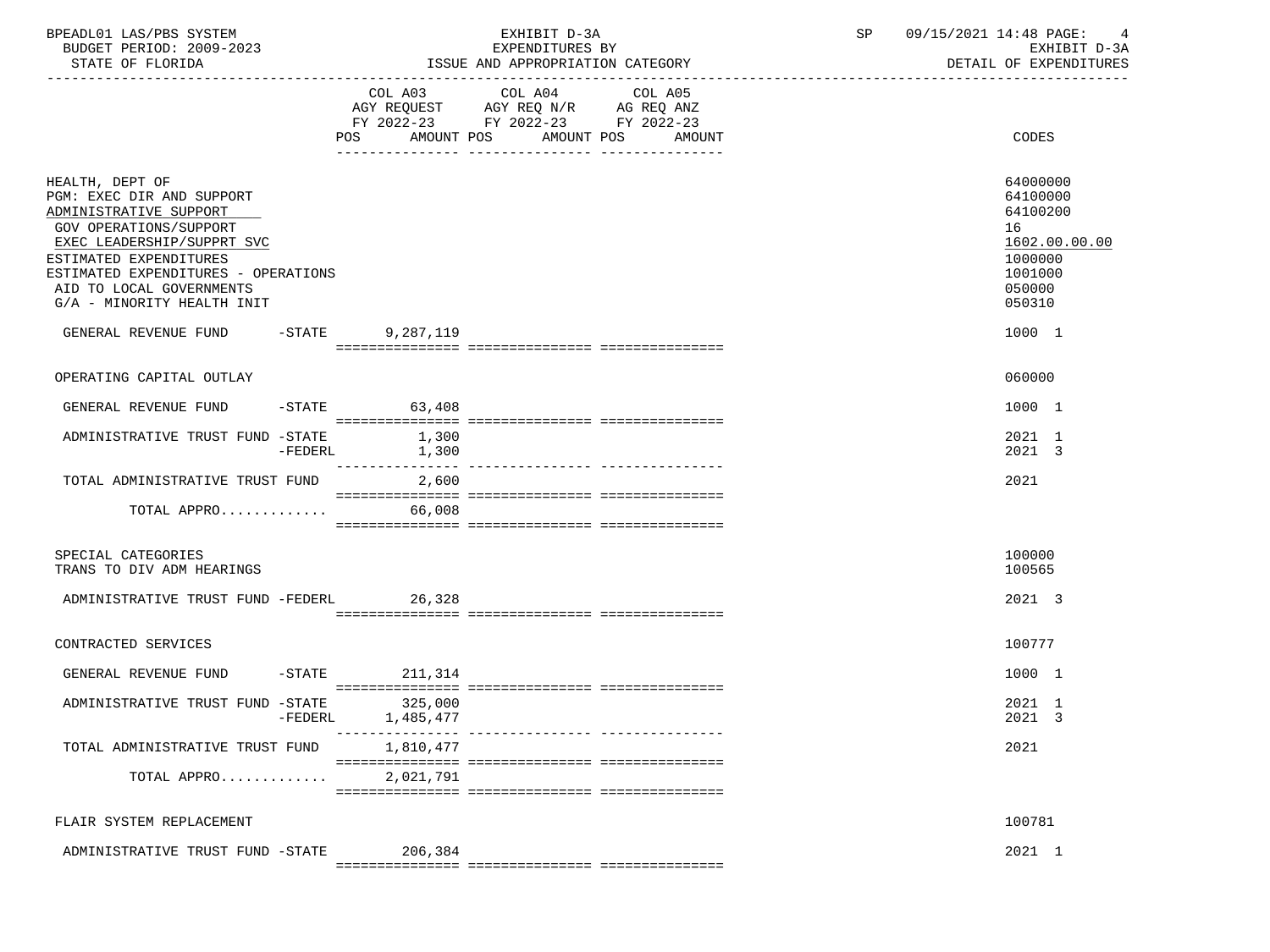| BPEADL01 LAS/PBS SYSTEM<br>BUDGET PERIOD: 2009-2023<br>STATE OF FLORIDA                                                                                                                                                                            |                 | EXHIBIT D-3A<br>EXPENDITURES BY<br>ISSUE AND APPROPRIATION CATEGORY                                                                   | 09/15/2021 14:48 PAGE:<br>SP<br>- 5<br>EXHIBIT D-3A<br>DETAIL OF EXPENDITURES                     |
|----------------------------------------------------------------------------------------------------------------------------------------------------------------------------------------------------------------------------------------------------|-----------------|---------------------------------------------------------------------------------------------------------------------------------------|---------------------------------------------------------------------------------------------------|
|                                                                                                                                                                                                                                                    |                 | COL A03 COL A04 COL A05<br>AGY REQUEST AGY REQ N/R AG REQ ANZ<br>FY 2022-23 FY 2022-23 FY 2022-23<br>POS AMOUNT POS AMOUNT POS AMOUNT | CODES                                                                                             |
| HEALTH, DEPT OF<br>PGM: EXEC DIR AND SUPPORT<br>ADMINISTRATIVE SUPPORT<br>GOV OPERATIONS/SUPPORT<br>EXEC LEADERSHIP/SUPPRT SVC<br>ESTIMATED EXPENDITURES<br>ESTIMATED EXPENDITURES - OPERATIONS<br>SPECIAL CATEGORIES<br>CENTRALIZED CORTNE SYSTEM |                 |                                                                                                                                       | 64000000<br>64100000<br>64100200<br>16<br>1602.00.00.00<br>1000000<br>1001000<br>100000<br>100809 |
| ADMINISTRATIVE TRUST FUND -FEDERL 1,444,555                                                                                                                                                                                                        |                 |                                                                                                                                       | 2021 3                                                                                            |
| RISK MANAGEMENT INSURANCE                                                                                                                                                                                                                          |                 |                                                                                                                                       | 103241                                                                                            |
| GENERAL REVENUE FUND                                                                                                                                                                                                                               | $-STATE$ 80,722 |                                                                                                                                       | 1000 1                                                                                            |
| ADMINISTRATIVE TRUST FUND -STATE 5,752                                                                                                                                                                                                             |                 |                                                                                                                                       | 2021 1<br>2021 3                                                                                  |
| TOTAL ADMINISTRATIVE TRUST FUND 126,618                                                                                                                                                                                                            |                 |                                                                                                                                       | 2021                                                                                              |
| TOTAL APPRO                                                                                                                                                                                                                                        | 207,340         |                                                                                                                                       |                                                                                                   |
| TENANT BROKER COMMISSIONS                                                                                                                                                                                                                          |                 |                                                                                                                                       | 105084                                                                                            |
| ADMINISTRATIVE TRUST FUND -STATE 738,731                                                                                                                                                                                                           |                 |                                                                                                                                       | 2021 1                                                                                            |
| LEASE/PURCHASE/EQUIPMENT                                                                                                                                                                                                                           |                 |                                                                                                                                       | 105281                                                                                            |
| GENERAL REVENUE FUND -STATE 8,880<br>ADMINISTRATIVE TRUST FUND -FEDERL 110,937                                                                                                                                                                     |                 |                                                                                                                                       | 1000 1<br>2021 3                                                                                  |
| TOTAL APPRO $119,817$                                                                                                                                                                                                                              |                 |                                                                                                                                       |                                                                                                   |
| TR/DMS/HR SVCS/STW CONTRCT                                                                                                                                                                                                                         |                 |                                                                                                                                       | 107040                                                                                            |
| GENERAL REVENUE FUND<br>$-$ STATE                                                                                                                                                                                                                  | 19,045          |                                                                                                                                       | 1000 1                                                                                            |
| ADMINISTRATIVE TRUST FUND -STATE<br>-FEDERL                                                                                                                                                                                                        | 63,070          | 1,849                                                                                                                                 | 2021 1<br>2021 3                                                                                  |
| TOTAL ADMINISTRATIVE TRUST FUND                                                                                                                                                                                                                    | 64,919          |                                                                                                                                       | 2021                                                                                              |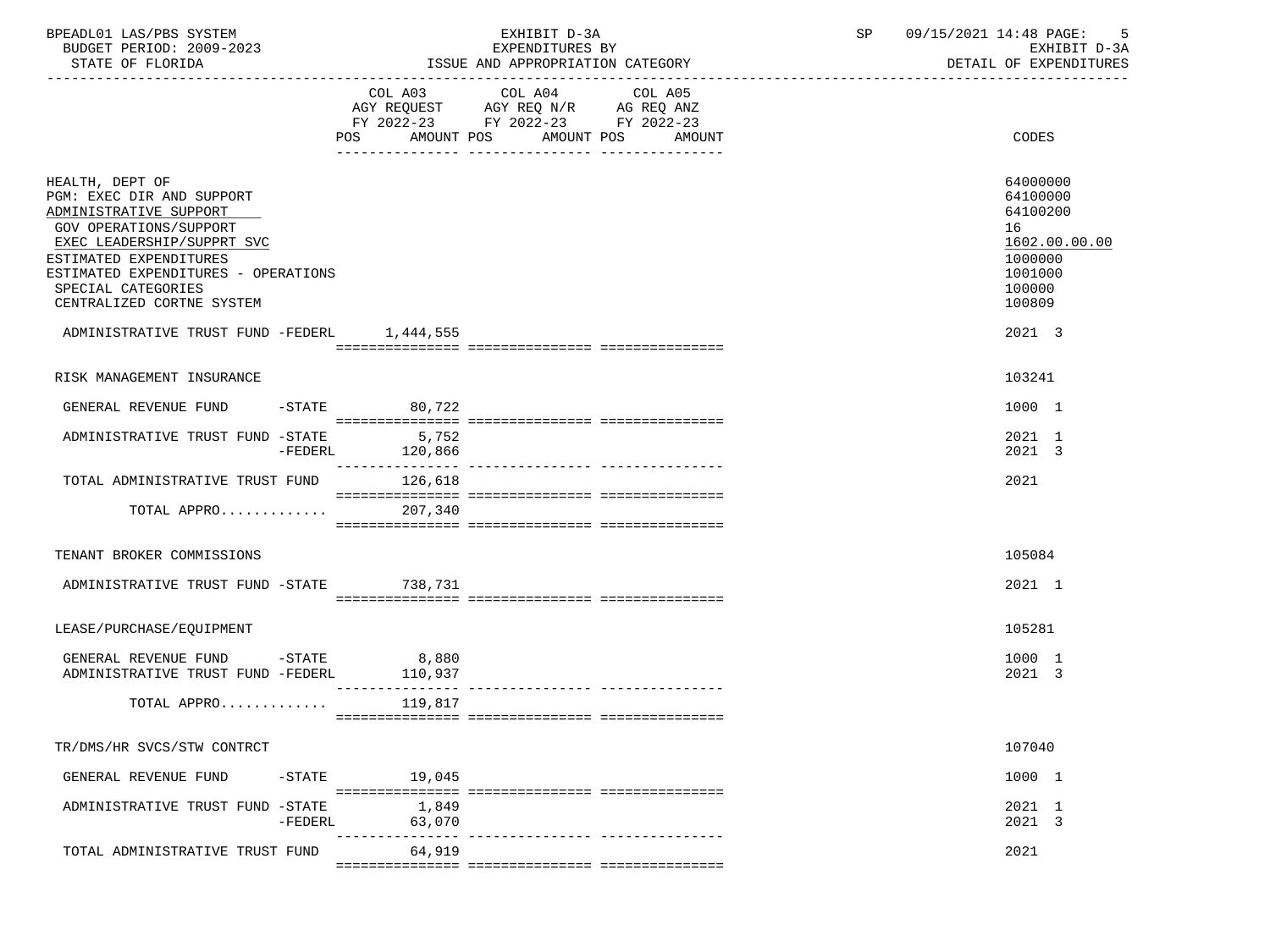| BPEADL01 LAS/PBS SYSTEM  | EXHIBIT D-3A                     | 09/15/2021 14:48 PAGE: |
|--------------------------|----------------------------------|------------------------|
| BUDGET PERIOD: 2009-2023 | EXPENDITURES BY                  | EXHIBIT D-3A           |
| STATE OF FLORIDA         | ISSUE AND APPROPRIATION CATEGORY | DETAIL OF EXPENDITURES |

| STATE OF FLORIDA                                                                                                                                                                                                                                                          | ISSUE AND APPROPRIATION CATEGORY                                                                                                      | DETAIL OF EXPENDITURES                                                                            |  |  |
|---------------------------------------------------------------------------------------------------------------------------------------------------------------------------------------------------------------------------------------------------------------------------|---------------------------------------------------------------------------------------------------------------------------------------|---------------------------------------------------------------------------------------------------|--|--|
|                                                                                                                                                                                                                                                                           | COL A03 COL A04 COL A05<br>AGY REQUEST AGY REQ N/R AG REQ ANZ<br>FY 2022-23 FY 2022-23 FY 2022-23<br>POS AMOUNT POS AMOUNT POS AMOUNT | CODES                                                                                             |  |  |
| HEALTH, DEPT OF<br>PGM: EXEC DIR AND SUPPORT<br>ADMINISTRATIVE SUPPORT<br>GOV OPERATIONS/SUPPORT<br>EXEC LEADERSHIP/SUPPRT SVC<br>ESTIMATED EXPENDITURES<br>ESTIMATED EXPENDITURES - OPERATIONS<br>SPECIAL CATEGORIES<br>TR/DMS/HR SVCS/STW CONTRCT<br>TOTAL APPRO 83,964 |                                                                                                                                       | 64000000<br>64100000<br>64100200<br>16<br>1602.00.00.00<br>1000000<br>1001000<br>100000<br>107040 |  |  |
| TOTAL: ESTIMATED EXPENDITURES - OPERATIONS<br>TOTAL POSITIONS 296.50<br>TOTAL ISSUE 38,786,286<br>TOTAL SALARY RATE 15, 217, 448                                                                                                                                          |                                                                                                                                       | 1001000                                                                                           |  |  |
| SALARY INCREASES FOR FY 2021-22 -<br>STATE EMPLOYEE MINIMUM WAGE<br>INCREASE - EFFECTIVE 7/1/2021<br>SALARY RATE<br>SALARY RATE $9,431$                                                                                                                                   |                                                                                                                                       | 1001030<br>000000                                                                                 |  |  |
| SALARIES AND BENEFITS                                                                                                                                                                                                                                                     |                                                                                                                                       | 010000                                                                                            |  |  |
| GENERAL REVENUE FUND -STATE<br>ADMINISTRATIVE TRUST FUND -STATE<br>-FEDERL                                                                                                                                                                                                | 832<br>320<br>9,907                                                                                                                   | 1000 1<br>$2021$ 1<br>2021 3                                                                      |  |  |
| TOTAL ADMINISTRATIVE TRUST FUND<br>TOTAL APPRO $11,059$                                                                                                                                                                                                                   | 10,227                                                                                                                                | 2021                                                                                              |  |  |
| OTHER PERSONAL SERVICES                                                                                                                                                                                                                                                   |                                                                                                                                       | 030000                                                                                            |  |  |
| ADMINISTRATIVE TRUST FUND -STATE                                                                                                                                                                                                                                          | 224<br>$-FEDERL$ 4,353                                                                                                                | 2021 1<br>2021 3                                                                                  |  |  |
| TOTAL ADMINISTRATIVE TRUST FUND                                                                                                                                                                                                                                           | 4,577                                                                                                                                 | 2021                                                                                              |  |  |
| TOTAL APPRO                                                                                                                                                                                                                                                               | 4,577                                                                                                                                 |                                                                                                   |  |  |
|                                                                                                                                                                                                                                                                           |                                                                                                                                       |                                                                                                   |  |  |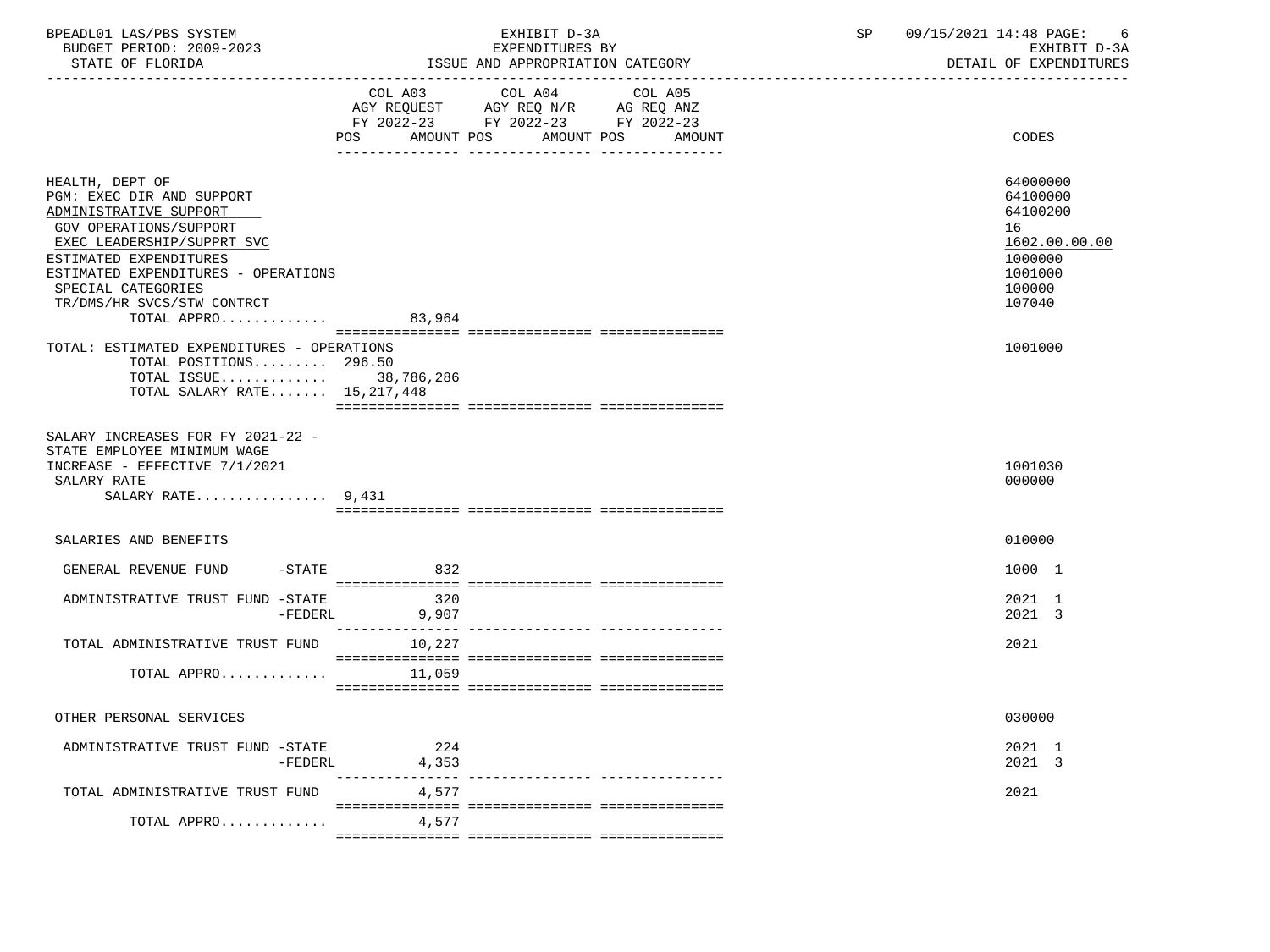| BPEADL01 LAS/PBS SYSTEM<br>BUDGET PERIOD: 2009-2023<br>STATE OF FLORIDA<br>------------------                                                                                                                                    | EXHIBIT D-3A<br>EXPENDITURES BY<br>ISSUE AND APPROPRIATION CATEGORY                                                                                | 09/15/2021 14:48 PAGE:<br>-7<br>SP<br>EXHIBIT D-3A<br>DETAIL OF EXPENDITURES |
|----------------------------------------------------------------------------------------------------------------------------------------------------------------------------------------------------------------------------------|----------------------------------------------------------------------------------------------------------------------------------------------------|------------------------------------------------------------------------------|
|                                                                                                                                                                                                                                  | COL A03 COL A04<br>COL A05<br>AGY REQUEST AGY REQ N/R AG REQ ANZ<br>FY 2022-23 FY 2022-23 FY 2022-23<br>POS.<br>AMOUNT POS<br>AMOUNT POS<br>AMOUNT | CODES                                                                        |
| HEALTH, DEPT OF<br>PGM: EXEC DIR AND SUPPORT<br>ADMINISTRATIVE SUPPORT<br>GOV OPERATIONS/SUPPORT<br>EXEC LEADERSHIP/SUPPRT SVC<br>ESTIMATED EXPENDITURES<br>SALARY INCREASES FOR FY 2021-22 -<br>STATE EMPLOYEE MINIMUM WAGE     |                                                                                                                                                    | 64000000<br>64100000<br>64100200<br>16<br>1602.00.00.00<br>1000000           |
| INCREASE - EFFECTIVE 7/1/2021                                                                                                                                                                                                    |                                                                                                                                                    | 1001030                                                                      |
| TOTAL: SALARY INCREASES FOR FY 2021-22 -<br>STATE EMPLOYEE MINIMUM WAGE<br>INCREASE - EFFECTIVE $7/1/2021$<br>TOTAL ISSUE $15,636$<br>TOTAL SALARY RATE 9,431<br>SALARY INCREASE FOR FY 2021-22 -<br>AGENCY HEADS PAY INCREASE - |                                                                                                                                                    |                                                                              |
| EFFECTIVE 7/1/2021<br>SALARY RATE                                                                                                                                                                                                |                                                                                                                                                    | 1001050<br>000000                                                            |
| SALARY RATE 110,000                                                                                                                                                                                                              |                                                                                                                                                    |                                                                              |
|                                                                                                                                                                                                                                  |                                                                                                                                                    |                                                                              |
| SALARIES AND BENEFITS                                                                                                                                                                                                            |                                                                                                                                                    | 010000                                                                       |
| GENERAL REVENUE FUND                                                                                                                                                                                                             | $-$ STATE 10,808                                                                                                                                   | 1000 1                                                                       |
| ADMINISTRATIVE TRUST FUND -STATE<br>$-FEDERL$                                                                                                                                                                                    | 4,160<br>128,756                                                                                                                                   | 2021 1<br>2021 3                                                             |
| TOTAL ADMINISTRATIVE TRUST FUND                                                                                                                                                                                                  | 132,916                                                                                                                                            | 2021                                                                         |
| TOTAL APPRO                                                                                                                                                                                                                      | 143,724                                                                                                                                            |                                                                              |
| TOTAL: SALARY INCREASE FOR FY 2021-22 -<br>AGENCY HEADS PAY INCREASE -<br>EFFECTIVE 7/1/2021                                                                                                                                     |                                                                                                                                                    | 1001050                                                                      |
| TOTAL ISSUE<br>TOTAL SALARY RATE 110,000                                                                                                                                                                                         | 143.724                                                                                                                                            |                                                                              |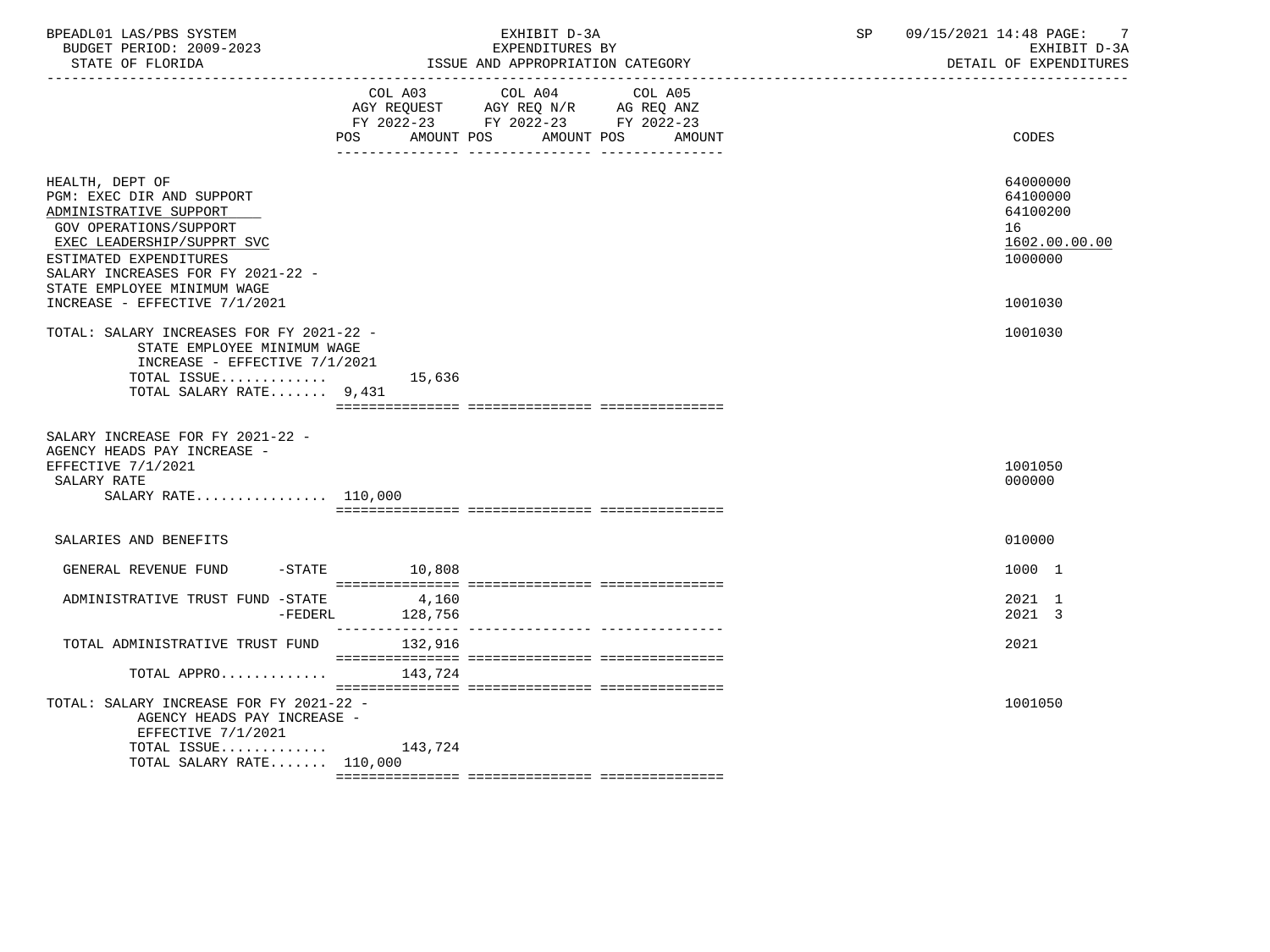| BPEADL01 LAS/PBS SYSTEM<br>BUDGET PERIOD: 2009-2023<br>STATE OF FLORIDA<br>------------------------------                                                                                                                 | EXHIBIT D-3A<br>EXPENDITURES BY<br>ISSUE AND APPROPRIATION CATEGORY                                                                               | 09/15/2021 14:48 PAGE:<br>8<br>SP<br>EXHIBIT D-3A<br>DETAIL OF EXPENDITURES<br>------------------------------ |
|---------------------------------------------------------------------------------------------------------------------------------------------------------------------------------------------------------------------------|---------------------------------------------------------------------------------------------------------------------------------------------------|---------------------------------------------------------------------------------------------------------------|
|                                                                                                                                                                                                                           | COL A03<br>COL A04<br>COL A05<br>AGY REQUEST AGY REQ N/R AG REQ ANZ<br>FY 2022-23 FY 2022-23 FY 2022-23<br>AMOUNT POS AMOUNT POS<br>POS<br>AMOUNT | CODES                                                                                                         |
| HEALTH, DEPT OF<br>PGM: EXEC DIR AND SUPPORT<br>ADMINISTRATIVE SUPPORT<br>GOV OPERATIONS/SUPPORT<br>EXEC LEADERSHIP/SUPPRT SVC<br>ESTIMATED EXPENDITURES<br>FLORIDA RETIREMENT SYSTEM<br>ADJUSTMENT - FY 2021-22 - NORMAL |                                                                                                                                                   | 64000000<br>64100000<br>64100200<br>16<br>1602.00.00.00<br>1000000                                            |
| COST AND UNFUNDED ACTUARIAL<br>LIABILITY<br>SALARIES AND BENEFITS                                                                                                                                                         |                                                                                                                                                   | 1001070<br>010000                                                                                             |
| GENERAL REVENUE FUND                                                                                                                                                                                                      | $-STATE$ 10,432                                                                                                                                   | 1000 1                                                                                                        |
| ADMINISTRATIVE TRUST FUND -STATE<br>$-FEDERL$                                                                                                                                                                             | 4,015<br>124,272                                                                                                                                  | 2021 1<br>2021 3                                                                                              |
| TOTAL ADMINISTRATIVE TRUST FUND                                                                                                                                                                                           | 128,287                                                                                                                                           | 2021                                                                                                          |
| TOTAL APPRO                                                                                                                                                                                                               | 138,719                                                                                                                                           |                                                                                                               |
| CASUALTY INSURANCE PREMIUM<br>ADJUSTMENT<br>SPECIAL CATEGORIES<br>RISK MANAGEMENT INSURANCE<br>ADMINISTRATIVE TRUST FUND -FEDERL 74,215                                                                                   |                                                                                                                                                   | 1001090<br>100000<br>103241<br>2021 3                                                                         |
|                                                                                                                                                                                                                           |                                                                                                                                                   |                                                                                                               |
| REALLOCATION OF HUMAN RESOURCES<br>OUTSOURCING<br>SPECIAL CATEGORIES<br>TR/DMS/HR SVCS/STW CONTRCT                                                                                                                        |                                                                                                                                                   | 1005900<br>100000<br>107040                                                                                   |
| GENERAL REVENUE FUND                                                                                                                                                                                                      | $-$ STATE $1,606-$                                                                                                                                | 1000 1                                                                                                        |
| ADMINISTRATIVE TRUST FUND -STATE<br>$-FEDERL$                                                                                                                                                                             | $156-$<br>$5,320-$                                                                                                                                | 2021 1<br>2021 3                                                                                              |
| TOTAL ADMINISTRATIVE TRUST FUND                                                                                                                                                                                           | $5,476-$                                                                                                                                          | 2021                                                                                                          |
| TOTAL APPRO                                                                                                                                                                                                               | 7,082-                                                                                                                                            |                                                                                                               |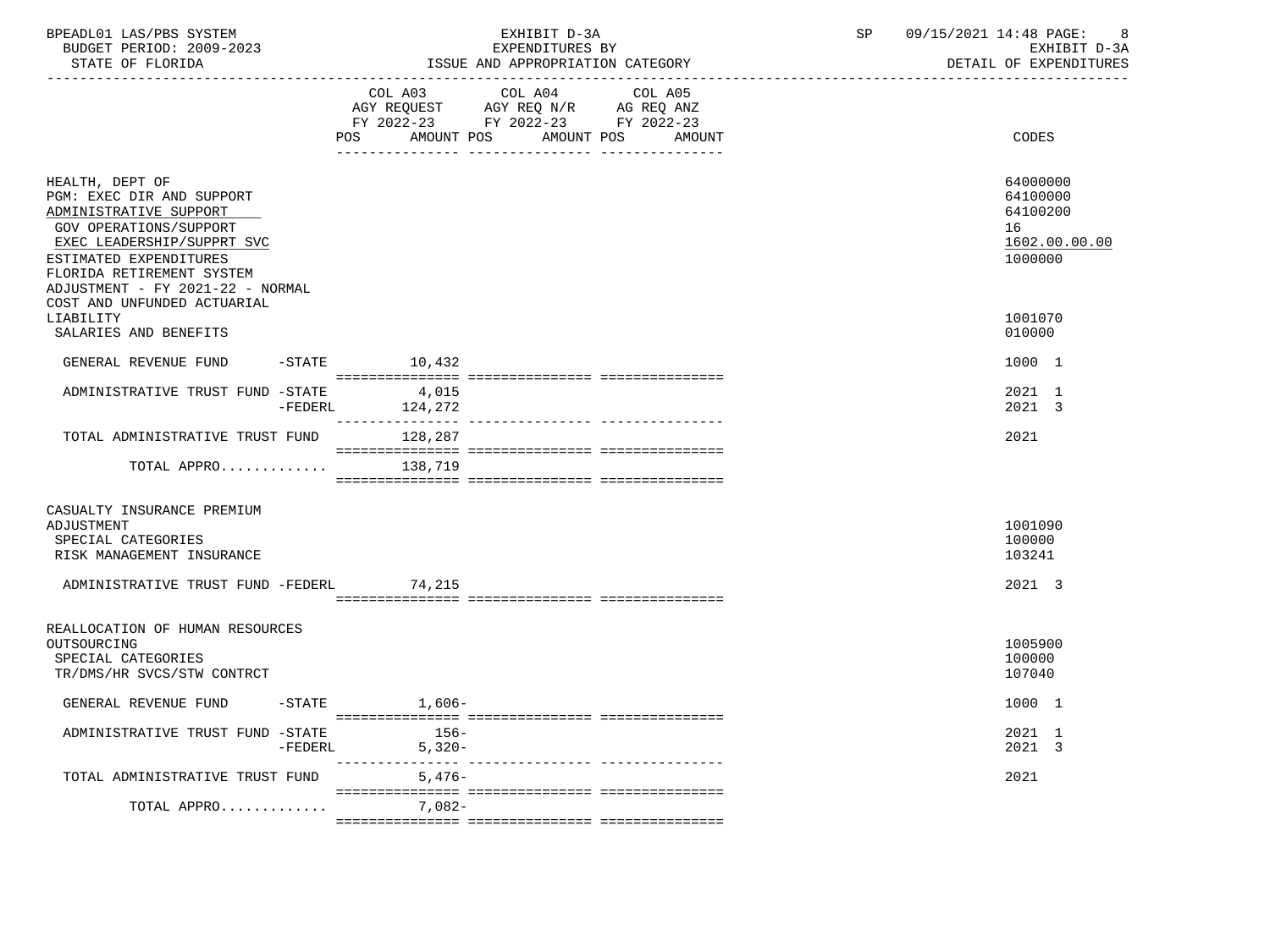| BPEADL01 LAS/PBS SYSTEM     | EXHIBIT D-3A    | חכ | 09<br>/15/2021<br>14:48 PAGE: |
|-----------------------------|-----------------|----|-------------------------------|
| BUDGET PERIOD:<br>2009-2023 | EXPENDITURES BY |    | EXHIBIT D-3A                  |

STATE OF FLORIDA **ISSUE AND APPROPRIATION CATEGORY ISSUE AND APPROPRIATION** CATEGORY

|                                                                                                                                                                                                    | COL A03<br>AGY REQUEST AGY REQ N/R AG REQ ANZ<br>FY 2022-23 FY 2022-23 FY 2022-23<br>POS AMOUNT POS | COL A04<br>AMOUNT POS | COL A05 | AMOUNT | CODES                                                              |
|----------------------------------------------------------------------------------------------------------------------------------------------------------------------------------------------------|-----------------------------------------------------------------------------------------------------|-----------------------|---------|--------|--------------------------------------------------------------------|
|                                                                                                                                                                                                    |                                                                                                     |                       |         |        |                                                                    |
| HEALTH, DEPT OF<br>PGM: EXEC DIR AND SUPPORT<br>ADMINISTRATIVE SUPPORT<br>GOV OPERATIONS/SUPPORT<br>EXEC LEADERSHIP/SUPPRT SVC<br>NONRECURRING EXPENDITURES<br>INFORMATION TECHNOLOGY - ACCOUNTING |                                                                                                     |                       |         |        | 64000000<br>64100000<br>64100200<br>16<br>1602.00.00.00<br>2100000 |
| AND BUDGETING SYSTEM<br>SPECIAL CATEGORIES<br>CENTRALIZED CORTNE SYSTEM                                                                                                                            |                                                                                                     |                       |         |        | 2103015<br>100000<br>100809                                        |
| ADMINISTRATIVE TRUST FUND -FEDERL 1,444,555-                                                                                                                                                       |                                                                                                     |                       |         |        | 2021 3                                                             |
| FLORIDA PLANNING, ACCOUNTING, AND                                                                                                                                                                  |                                                                                                     |                       |         |        |                                                                    |
| LEDGER MANAGEMENT (PALM) READINESS<br>SPECIAL CATEGORIES<br>FLAIR SYSTEM REPLACEMENT                                                                                                               |                                                                                                     |                       |         |        | 2103021<br>100000<br>100781                                        |
| ADMINISTRATIVE TRUST FUND -STATE                                                                                                                                                                   | 206,384-                                                                                            |                       |         |        | 2021 1                                                             |
| STRENGTHENING THE STATE'S MINORITY                                                                                                                                                                 |                                                                                                     |                       |         |        |                                                                    |
| HEALTH AND HEALTH EOUITY<br>INFRASTRUCTURE - ADD<br>AID TO LOCAL GOVERNMENTS<br>G/A - MINORITY HEALTH INIT                                                                                         |                                                                                                     |                       |         |        | 2103023<br>050000<br>050310                                        |
| $-$ STATE<br>GENERAL REVENUE FUND                                                                                                                                                                  | 126,886-                                                                                            |                       |         |        | 1000 1                                                             |
| AGENCY-WIDE INFORMATION TECHNOLOGY                                                                                                                                                                 |                                                                                                     |                       |         |        | 3620000                                                            |
| INFORMATION TECHNOLOGY - ACCOUNTING<br>AND BUDGETING SYSTEM<br>SPECIAL CATEGORIES<br>CENTRALIZED CORTNE SYSTEM                                                                                     |                                                                                                     |                       |         |        | 36208C0<br>100000<br>100809                                        |
| ADMINISTRATIVE TRUST FUND -FEDERL 1,521,519 1,521,519                                                                                                                                              |                                                                                                     |                       |         |        | 2021 3                                                             |
|                                                                                                                                                                                                    |                                                                                                     |                       |         |        |                                                                    |
| ACRICULTOCHE MARRATILE.                                                                                                                                                                            |                                                                                                     |                       |         |        |                                                                    |

 AGENCY ISSUE NARRATIVE: 2022-2023 BUDGET YEAR NARRATIVE: IT COMPONENT? YES ISSUE TITLE: Centralized Online Reporting, Tracking, and Notification Enterprise (CORTNE) System

 CURRENT SITUATION: The Florida Department of Health (Department) received \$1,449,965 in appropriation for fiscal year 2019-2020, \$1,563,473 in fiscal year 2020-2021, and \$1,444,555 in fiscal year 2021-2022 to procure a new Centralized Online Reporting, Tracking and Notification Enterprise (CORTNE) system. This system will consolidate the Department's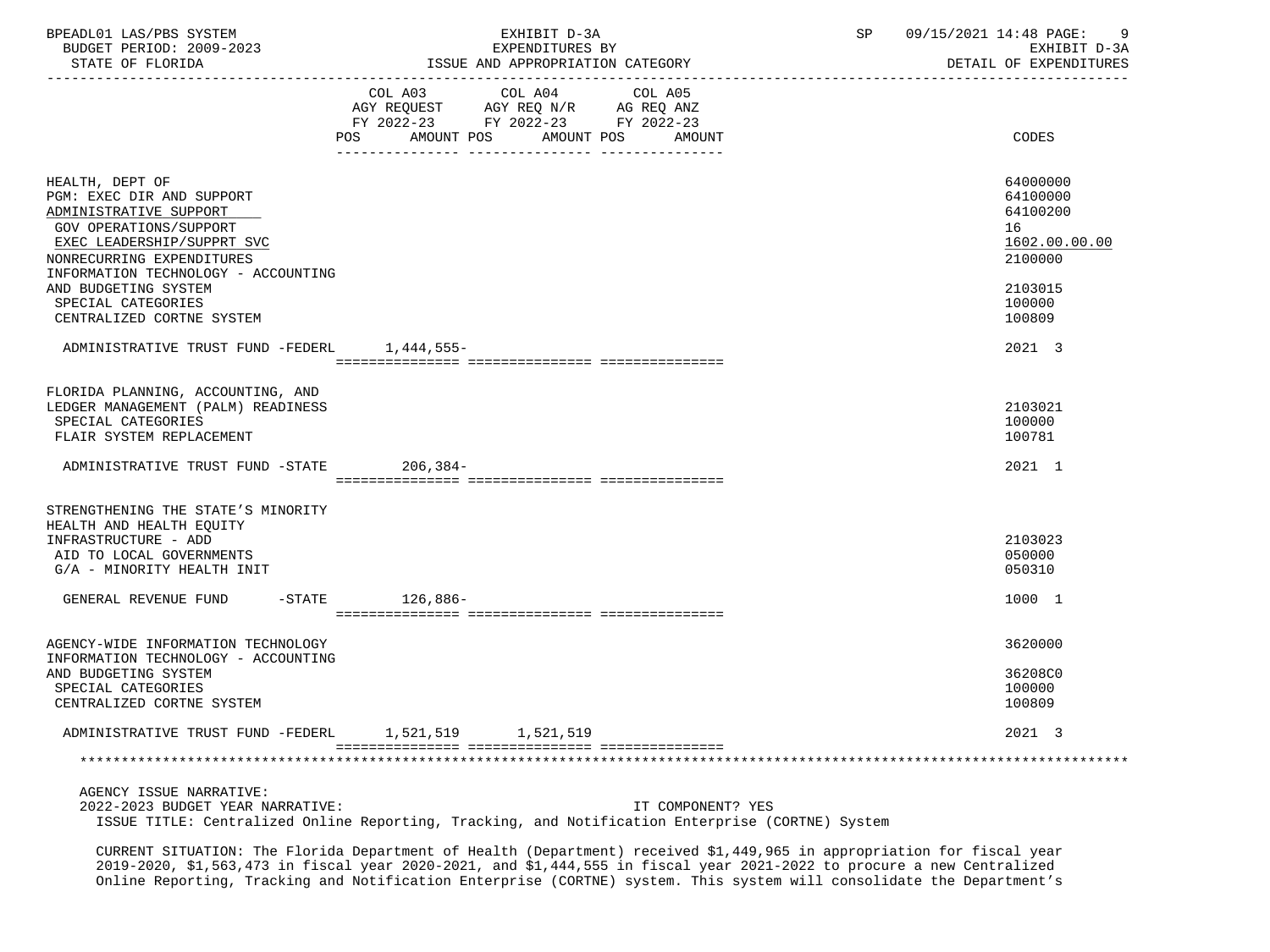| BPEADL01 LAS/PBS SYSTEM<br>BUDGET PERIOD: 2009-2023 | EXHIBIT D-3A<br>EXPENDITURES BY |                                    |  | SP | 09/15/2021 14:48 PAGE:<br>10<br>EXHIBIT D-3A |  |
|-----------------------------------------------------|---------------------------------|------------------------------------|--|----|----------------------------------------------|--|
| STATE OF FLORIDA                                    |                                 | ISSUE AND APPROPRIATION CATEGORY   |  |    | DETAIL OF EXPENDITURES                       |  |
|                                                     |                                 | COL A03 COL A04 COL A05            |  |    |                                              |  |
|                                                     |                                 | AGY REQUEST AGY REQ N/R AG REQ ANZ |  |    |                                              |  |
|                                                     |                                 | FY 2022-23 FY 2022-23 FY 2022-23   |  |    |                                              |  |
|                                                     | POS                             | AMOUNT POS AMOUNT POS AMOUNT       |  |    | CODES                                        |  |
|                                                     |                                 |                                    |  |    |                                              |  |
| HEALTH, DEPT OF                                     |                                 |                                    |  |    | 64000000                                     |  |
| PGM: EXEC DIR AND SUPPORT                           |                                 |                                    |  |    | 64100000                                     |  |
| ADMINISTRATIVE SUPPORT                              |                                 |                                    |  |    | 64100200                                     |  |
| GOV OPERATIONS/SUPPORT                              |                                 |                                    |  |    | 16                                           |  |
| EXEC LEADERSHIP/SUPPRT SVC                          |                                 |                                    |  |    | 1602.00.00.00                                |  |
| AGENCY-WIDE INFORMATION TECHNOLOGY                  |                                 |                                    |  |    | 3620000                                      |  |
| INFORMATION TECHNOLOGY - ACCOUNTING                 |                                 |                                    |  |    |                                              |  |
| AND BUDGETING SYSTEM                                |                                 |                                    |  |    | 36208C0                                      |  |

 financial applications and processes, update outdated technology, and reduce the manpower needed to update and maintain the current applications and processes.

 The CORTNE Project was chartered with the intent to create an integrated set of modernized, automated budget and accounting modules that would share data and provide reliable, consistent reports directly to end users. There were many disparate processes, databases, and manual operations that needed to be consolidated with shared data, as the accounting and budgeting systems could no longer support the processing and reporting needs of the Department. There are many stand-alone financial applications/processes with the following challenges that required them to be re-written and/or automated to allow for accurate and consistent processing and reporting.

 Outdated technology Disparate applications/processes of varying size Non-standard technology (many different technologies) On-premise environment (Chapter 282.206, Florida Statutes, Cloud-first policy in state agencies) Duplicate data repositories Reporting is cumbersome and often manual Multiple data presentations and data formats for the same data (conflicting outputs)

 The third year of the project is underway. The following applications/processes have been developed/consolidated and deployed to production.

 Cash Receipts Debit Memos Rate System Uploads Event Cost Reallocation Catalogue of Federal Domestic Assistance (CFDA) Report Trust Fund Cash Report Other Cost Accumulator (OCA) Management Approved Operating Budget

The following applications/processes are currently in development.

 Trust Fund Cash Analysis Grants - Reconciliation Report and Master List Daily Cash Report Daily Revenue Draws Event Cost Reallocation (ECR) 4.0

The following applications/processes are in queue for the remainder of state fiscal year 2021-2022 (year three) and state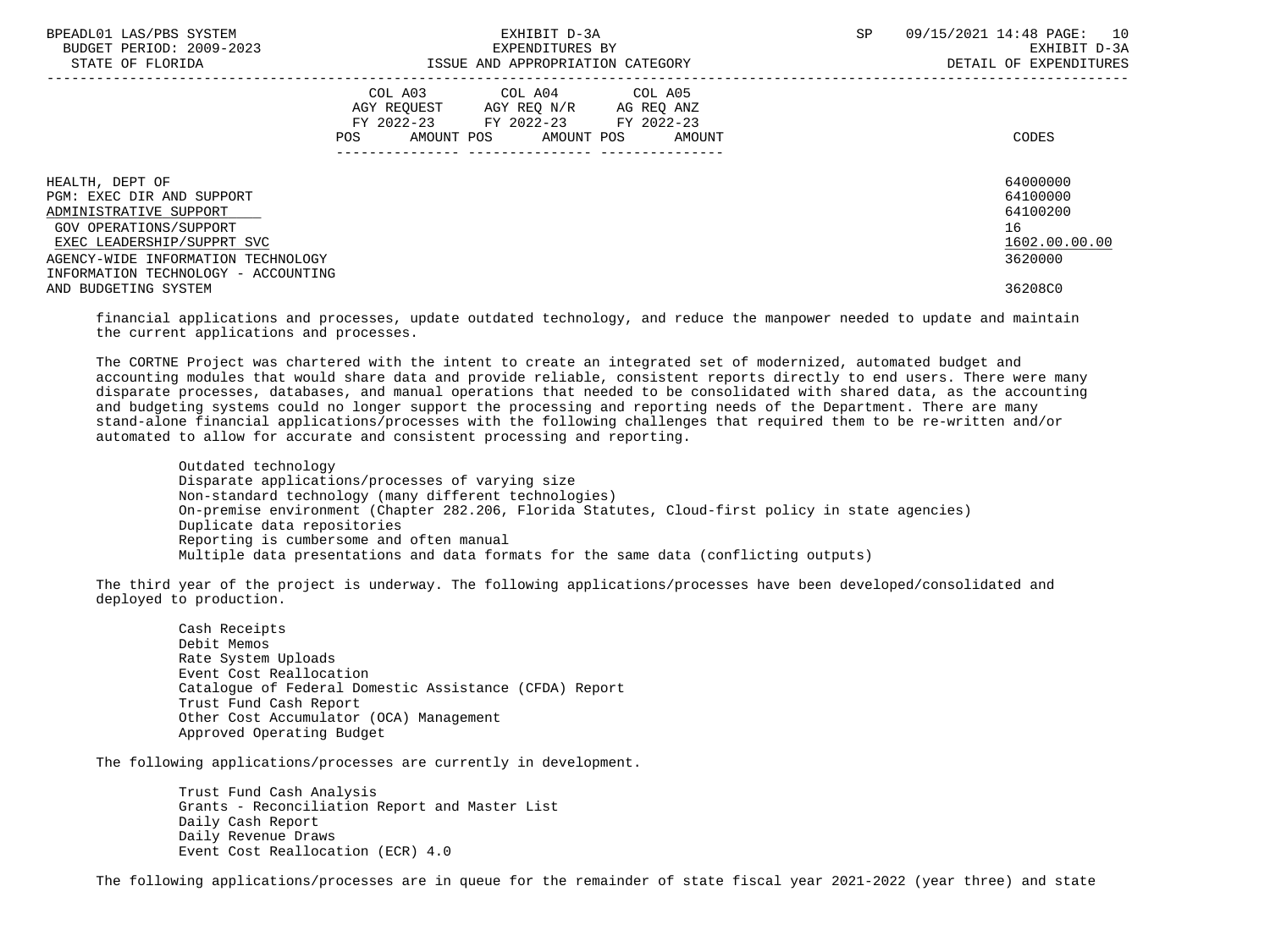|                                                                                                                                | COL A03<br>AGY REQUEST<br>FY 2022-23<br>POS<br>AMOUNT POS | COL A04<br>AGY REQ N/R<br>FY 2022-23<br>AMOUNT POS | COL A05<br>AG REQ ANZ<br>FY 2022-23<br>AMOUNT | CODES                                                   |
|--------------------------------------------------------------------------------------------------------------------------------|-----------------------------------------------------------|----------------------------------------------------|-----------------------------------------------|---------------------------------------------------------|
| HEALTH, DEPT OF<br>PGM: EXEC DIR AND SUPPORT<br>ADMINISTRATIVE SUPPORT<br>GOV OPERATIONS/SUPPORT<br>EXEC LEADERSHIP/SUPPRT SVC |                                                           |                                                    |                                               | 64000000<br>64100000<br>64100200<br>16<br>1602.00.00.00 |
| AGENCY-WIDE INFORMATION TECHNOLOGY                                                                                             |                                                           |                                                    |                                               | 3620000                                                 |
| INFORMATION TECHNOLOGY - ACCOUNTING                                                                                            |                                                           |                                                    |                                               |                                                         |
| AND BUDGETING SYSTEM                                                                                                           |                                                           |                                                    |                                               | 36208C0                                                 |

fiscal year 2022-2023 (year four).

 Service Charge to General Revenue Cash Disbursements Balance for County Health Department (CADBCHD) Reporting Bi-Weekly Federal Reimbursement Surplus/Deficit (Formerly Spending Plan) Salary Analysis Florida Accounting Information Resource (FLAIR) Reports on SharePoint Cell Phone Bill Verification People First Report Front-End Budget Authorization Request Auto-Download from People First

 The CORTNE project was initiated as both a risk mitigation strategy to replace the Department's financial legacy systems operating on outdated platforms and as an opportunity to increase process automations. At project conception, there was limited design information about the Florida Planning, Accounting, and Ledger Management (PALM) project to be able to discern what functionality may not require replacement at the Department level as potentially covered by PALM. However, as the CORTNE project moves forward, the Department is being strategic in the prioritization of functionality in CORTNE development to ensure that financial processes unique to public health are incorporated and addressed and to avoid duplication of functionality based on what is additionally learned about Florida PALM.

 REQUEST: The Department requests \$1,521,519 in non-recurring appropriation in the Centralized Online Reporting, Tracking, and Notification Enterprise (CORTNE) System category (100809) for year four of the project to allow for the continued development of the CORTNE database system.

 The original schedule of the project was for three (3) years; however, the impact of the COVID-19 pandemic and assignments associated with the statewide response led to a temporary shift of priorities for the CORTNE Project Team. This resulted in an unintended delay towards the completion of remaining applications/processes in the CORTNE database system which are estimated to be completed in the fiscal year 2022-2023.

 BUDGET SUMMARY: The Department requests \$1,521,519 in non-recurring budget authority in the Centralized Online Reporting, Tracking, and Notification Enterprise (CORTNE) System appropriation category (100809), within the Administrative Support budget entity (64100200), in the Administrative Trust Fund (2021), in the Executive Leadership/Support Services program component (1602000000).

| 1 Application Architect @ \$110 hourly for 2,088 hours | -S | 229,680 |
|--------------------------------------------------------|----|---------|
| 1 Developer @ \$89 hourly for 2,088 hours              |    | 185,832 |
| 1 Developer @ \$87 hourly for 2,088 hours              |    | 181,656 |
| 1 Developer @ \$85 hourly for 2,088 hours              |    | 177,480 |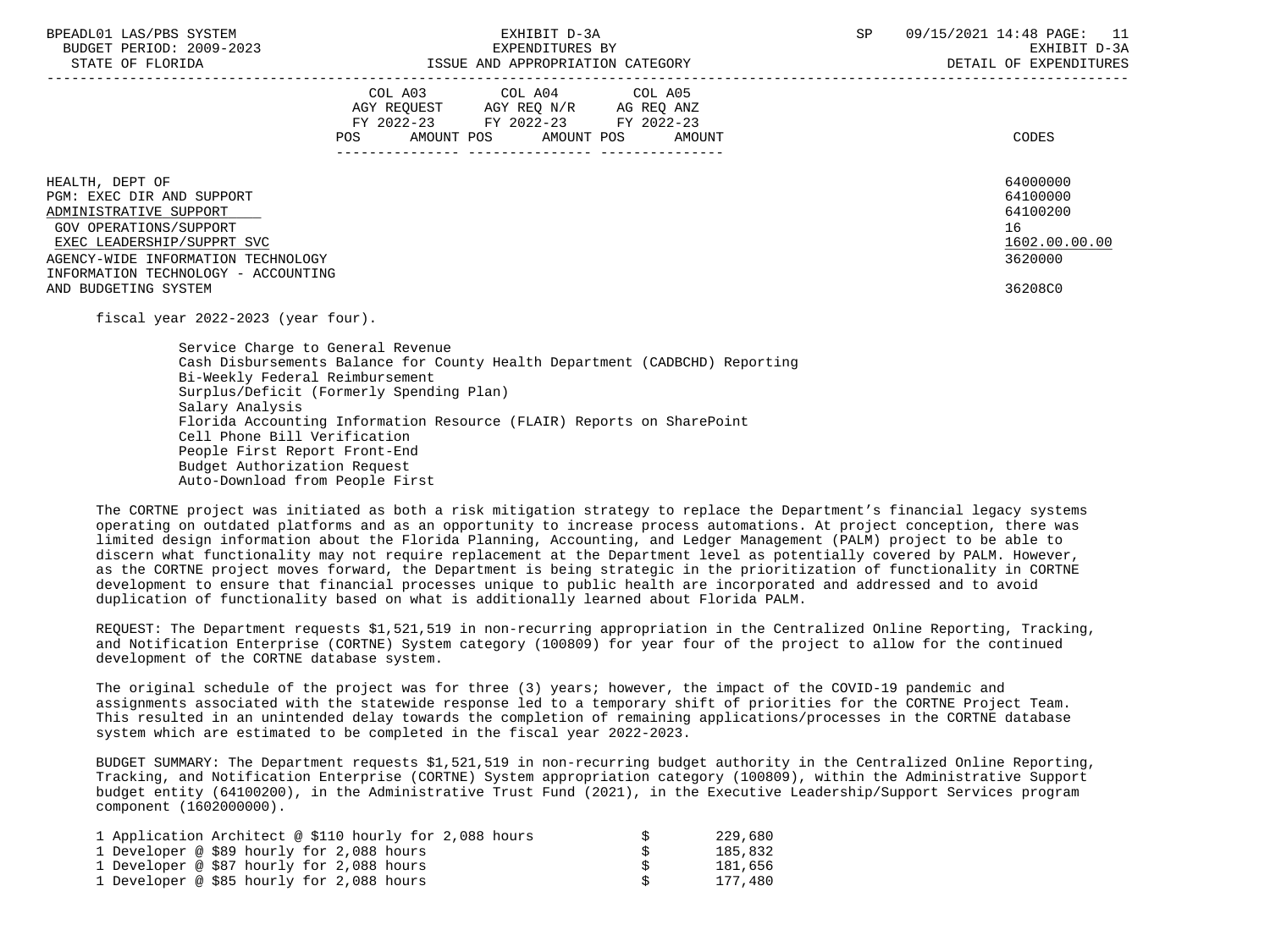|          |                                |                       | ----------------------      |                     |        |
|----------|--------------------------------|-----------------------|-----------------------------|---------------------|--------|
| BUDGET   | 2009-2023<br>PERIOD:<br>⊥∪D ⊷  | TURES BY<br>PENDI!    | rvu                         | חדרי<br>- ⊷         |        |
| BPEADL01 | A S/D R S<br>SYSTEM<br>EAS / ' | .<br>-------<br>د م ب | .10<br>ノクロン<br>ם ר<br>14:48 | $\sqrt{2}$<br>PAGL. | $\sim$ |

STATE OF FLORIDA GERM ISSUE AND APPROPRIATION CATEGORY GERM ISSUE AND A PROPROPRIATION CATEGORY GERM ISSUE AND A PROPROPRIATION CATEGORY GERM ISSUE AND A PROPROPRIATION CATEGORY GERM ISSUE AND A PROPROPRIATION CATEGORY GER

|                                                                                                                                                                                                                                                                                                                                                       | COL A03<br>AGY REQUEST AGY REQ N/R AG REQ ANZ<br>FY 2022-23 FY 2022-23 FY 2022-23<br><b>POS</b> | COL A04<br>AMOUNT POS AMOUNT POS | COL A05 | AMOUNT                                                                               | CODES                                                   |
|-------------------------------------------------------------------------------------------------------------------------------------------------------------------------------------------------------------------------------------------------------------------------------------------------------------------------------------------------------|-------------------------------------------------------------------------------------------------|----------------------------------|---------|--------------------------------------------------------------------------------------|---------------------------------------------------------|
| HEALTH, DEPT OF<br>PGM: EXEC DIR AND SUPPORT<br>ADMINISTRATIVE SUPPORT<br>GOV OPERATIONS/SUPPORT<br>EXEC LEADERSHIP/SUPPRT SVC                                                                                                                                                                                                                        |                                                                                                 |                                  |         |                                                                                      | 64000000<br>64100000<br>64100200<br>16<br>1602.00.00.00 |
| AGENCY-WIDE INFORMATION TECHNOLOGY<br>INFORMATION TECHNOLOGY - ACCOUNTING<br>AND BUDGETING SYSTEM                                                                                                                                                                                                                                                     |                                                                                                 |                                  |         |                                                                                      | 3620000<br>36208C0                                      |
| 1 Developer @ \$80 hourly for 2,088 hours<br>1 Business Analyst @ \$85 hourly for 2,088 hours<br>1 Project Manager @ \$122 hourly for 2,088 hours<br>Cloud Hosting<br>Security Assessment<br>2 laptops $x$ \$3,500<br>Monitors, Docks, other Peripherals<br>Licenses $(4 \times $5,000 \text{ plus } 2 \times $1,000)$<br>Fingerprinting and Supplies |                                                                                                 |                                  | \$      | 167,040<br>177,480<br>254,736<br>90,000<br>25,000<br>7,000<br>3,000<br>22,000<br>615 |                                                         |
| Total                                                                                                                                                                                                                                                                                                                                                 |                                                                                                 |                                  | \$      | 1,521,519                                                                            |                                                         |

-----------------------------------------------------------------------------------------------------------------------------------

The anticipated total amount for the 4-year project is \$4,802,219.

FY 2019-2020 -  $\sin 685,439$  (Actual expenditures) FY 2020-2021 - \$ 1,173,586 (Actual expenditures) FY 2021-2022 -  $$ 1,421,675$  (slightly less than the original appropriation) FY 2022-2023 - \$ 1,521,519

LINKAGE TO THE GOVERNOR'S PRIORITIES: Public Integrity - Promote greater transparency at all levels of government.

 FLORIDA STRATEGIC PLAN: 5.2 Improve the efficiency and effectiveness of government agencies at all levels. \*\*\*\*\*\*\*\*\*\*\*\*\*\*\*\*\*\*\*\*\*\*\*\*\*\*\*\*\*\*\*\*\*\*\*\*\*\*\*\*\*\*\*\*\*\*\*\*\*\*\*\*\*\*\*\*\*\*\*\*\*\*\*\*\*\*\*\*\*\*\*\*\*\*\*\*\*\*\*\*\*\*\*\*\*\*\*\*\*\*\*\*\*\*\*\*\*\*\*\*\*\*\*\*\*\*\*\*\*\*\*\*\*\*\*\*\*\*\*\*\*\*\*\*\*\*\*

| IMPROVING HEALTH INFRASTRUCTURE<br>OFFICE OF GENERAL COUNSEL - |           |           | 6400000                     |
|----------------------------------------------------------------|-----------|-----------|-----------------------------|
| LITIGATION<br>SPECIAL CATEGORIES<br>CONTRACTED SERVICES        |           |           | 6400130<br>100000<br>100777 |
| GENERAL REVENUE FUND                                           | $-$ STATE | 2,000,000 | 1000                        |
|                                                                |           |           |                             |

 AGENCY ISSUE NARRATIVE: 2022-2023 BUDGET YEAR NARRATIVE: IT COMPONENT? NO ISSUE TITLE: Outside Legal Counsel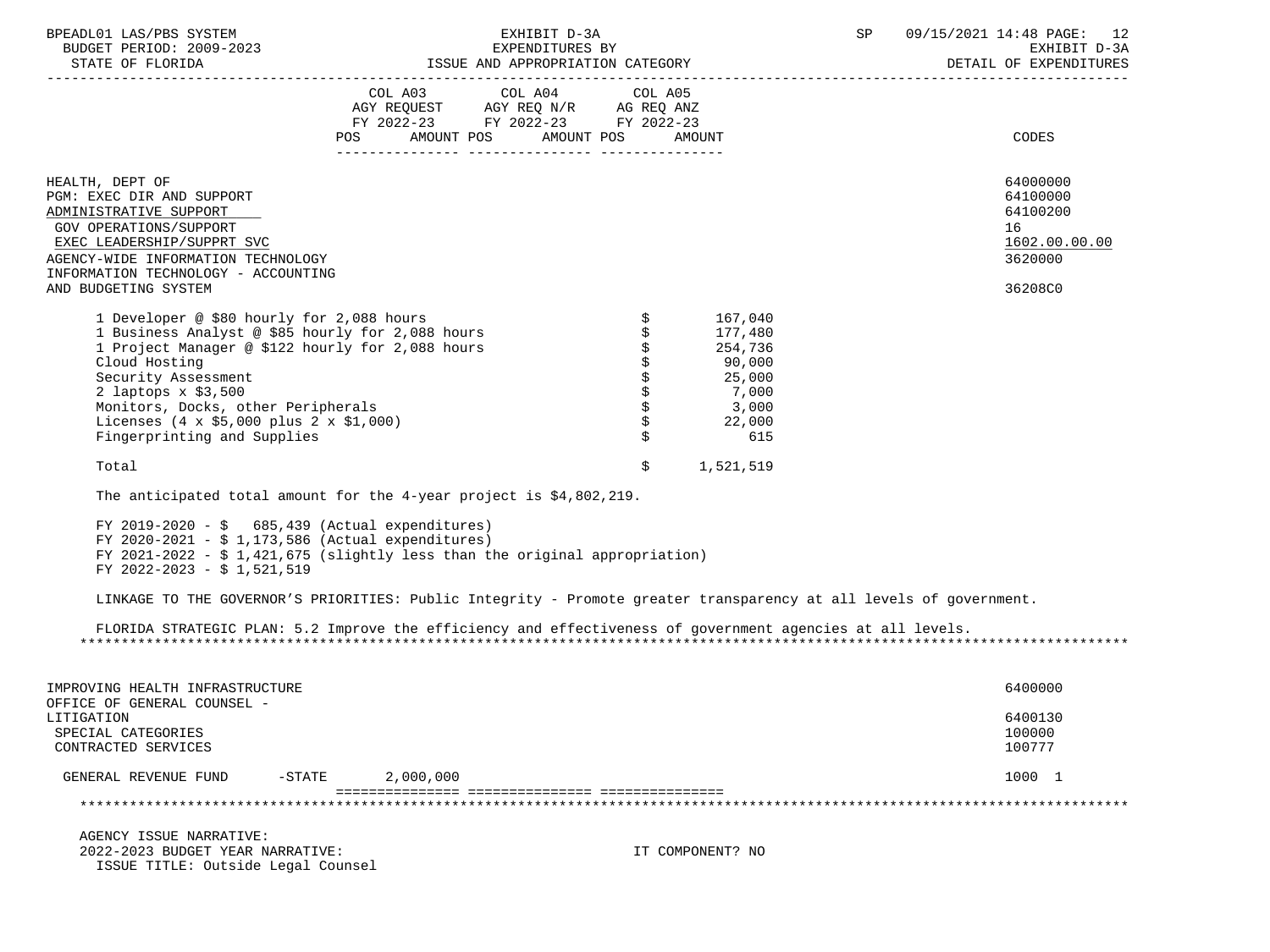| BPEADL01 LAS/PBS SYSTEM         | EXHIBIT D-3A                           | 09/15/2021 14:48 PAGE: 13<br>SP |
|---------------------------------|----------------------------------------|---------------------------------|
| BUDGET PERIOD: 2009-2023        | EXPENDITURES BY                        | EXHIBIT D-3A                    |
| STATE OF FLORIDA                | ISSUE AND APPROPRIATION CATEGORY       | DETAIL OF EXPENDITURES          |
|                                 | COL A03 COL A04 COL A05                |                                 |
|                                 | AGY REQUEST AGY REQ N/R AG REQ ANZ     |                                 |
|                                 | FY 2022-23 FY 2022-23 FY 2022-23       |                                 |
|                                 | AMOUNT POS AMOUNT POS<br>POS<br>AMOUNT | CODES                           |
|                                 |                                        |                                 |
| HEALTH, DEPT OF                 |                                        | 64000000                        |
| PGM: EXEC DIR AND SUPPORT       |                                        | 64100000                        |
| ADMINISTRATIVE SUPPORT          |                                        | 64100200                        |
| GOV OPERATIONS/SUPPORT          |                                        | 16                              |
| EXEC LEADERSHIP/SUPPRT SVC      |                                        | 1602.00.00.00                   |
| IMPROVING HEALTH INFRASTRUCTURE |                                        | 6400000                         |
| OFFICE OF GENERAL COUNSEL -     |                                        |                                 |
| LITIGATION                      |                                        | 6400130                         |
|                                 |                                        |                                 |

 CURRENT SITUATION: Beginning July 1, 2021, a federal lawsuit was filed against the Department of Health (Department) concerning the constitutionality of Section 381.00316, Florida Statutes. In early fiscal year 2021-22, the Department received a total of seven rule challenges filed before the Division of Administrative Hearings, along with two filings in the District Courts of Appeal. The Office of General Counsel anticipates additional suits regarding the adoption of Rule 64DER21-12, and appellate judicial review of lower court decisions. Furthermore, public records suits and threats of suit have increased significantly over the previous year with the Department's COVID-19 response. The public record lawsuits will continue as the Department defends the confidentiality of its records pursuant to applicable statutes. This filing trend will result in more legal challenges beyond the means of Department in-house attorneys and will require use of outside counsel. Currently, the Department is defending a suit regarding the constitutionality of one of the state's laws, which is expected to go to trial this Fiscal Year (FY).

 REQUEST: Contracted Services appropriation (100777) is needed for the Department to contract with outside counsel due to additional lawsuits arising from enactment of new laws and adoption of new rules governing the Department during FY 2021-2022. The workload generated by these lawsuits is beyond what in-house counsel can effectively represent.

 The Department requests a recurring increase of \$2,000,000 in the Contracted Services appropriation category (100777) for the Office of the General Counsel to ensure adequate representation of the Department in lawsuits.

 BUDGET SUMMARY: The Department requests \$2,000,000 (recurring) budget authority in the Contracted Services appropriation category (100777), within the Administrative Support budget entity (64100200), in General Revenue (1000), in the Executive Leadership/Support Services program component (1602000000).

LINKAGE TO THE GOVERNOR'S PRIORITIES: Public Integrity - Promote greater transparency at all levels of government.

 FLORIDA STRATEGIC PLAN: 5.2 Improve the efficiency and effectiveness of government agencies at all levels. \*\*\*\*\*\*\*\*\*\*\*\*\*\*\*\*\*\*\*\*\*\*\*\*\*\*\*\*\*\*\*\*\*\*\*\*\*\*\*\*\*\*\*\*\*\*\*\*\*\*\*\*\*\*\*\*\*\*\*\*\*\*\*\*\*\*\*\*\*\*\*\*\*\*\*\*\*\*\*\*\*\*\*\*\*\*\*\*\*\*\*\*\*\*\*\*\*\*\*\*\*\*\*\*\*\*\*\*\*\*\*\*\*\*\*\*\*\*\*\*\*\*\*\*\*\*\*

| TOTAL: EXEC LEADERSHIP/SUPPRT SVC |            |           |  | 1602.00.00.00 |
|-----------------------------------|------------|-----------|--|---------------|
| BY FUND TYPE                      |            |           |  |               |
| GENERAL REVENUE FUND              | 13,218,352 |           |  | 1000          |
| TRUST FUNDS                       | 27,676,840 | 1,521,519 |  | 2000          |
|                                   |            |           |  |               |
| TOTAL POSITIONS $296.50$          |            |           |  |               |
| TOTAL PROG COMP $40.895.192$      |            | 1,521,519 |  |               |
| TOTAL SALARY RATE 15,336,879      |            |           |  |               |
|                                   |            |           |  |               |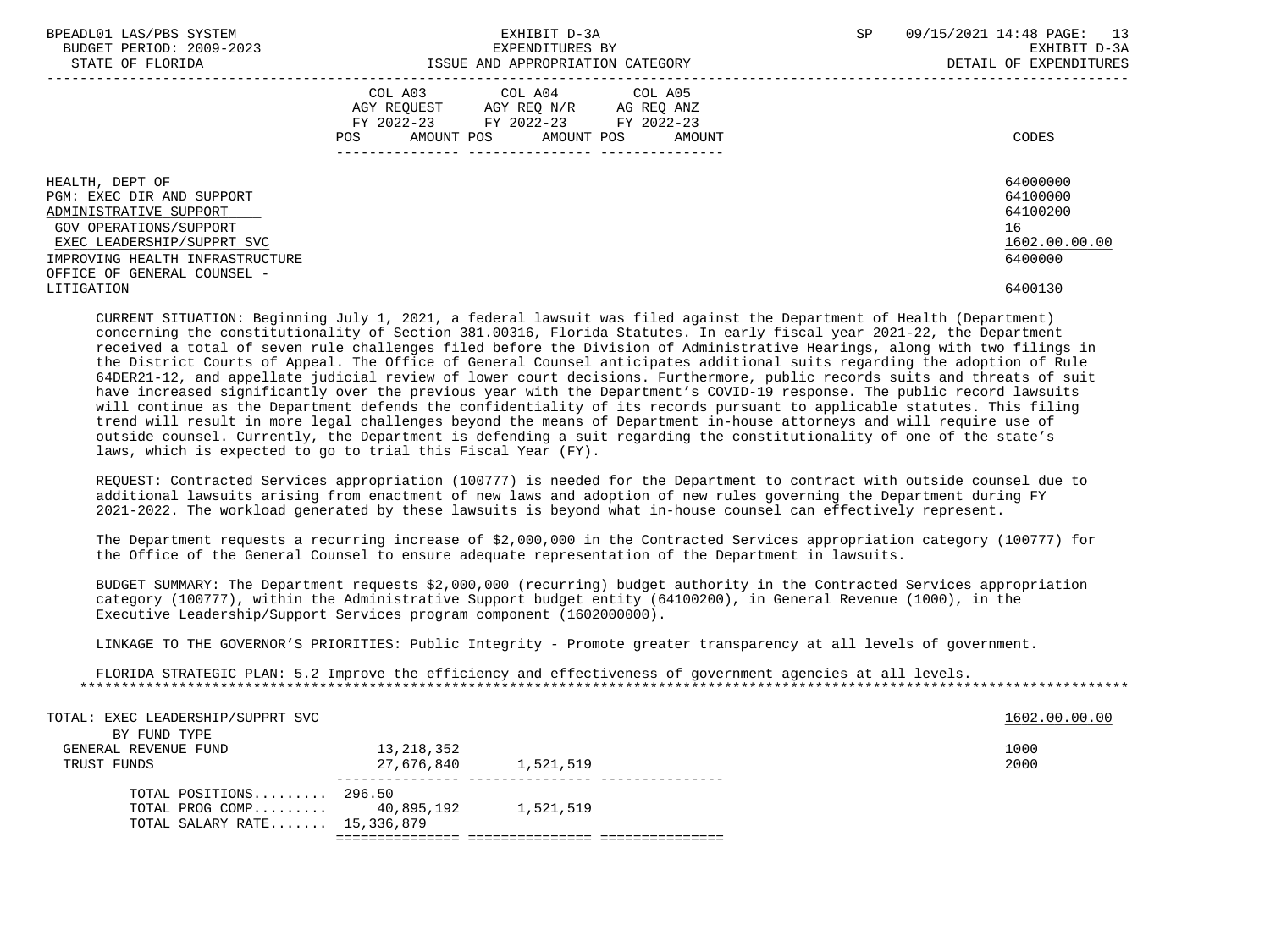| BPEADL01 LAS/PBS SYSTEM<br>BUDGET PERIOD: 2009-2023<br>STATE OF FLORIDA                                                                                                                                                             |                                     | EXHIBIT D-3A<br>EXPENDITURES BY<br>ISSUE AND APPROPRIATION CATEGORY                                                                         | SP | 09/15/2021 14:48 PAGE: 14<br>EXHIBIT D-3A<br>DETAIL OF EXPENDITURES                     |
|-------------------------------------------------------------------------------------------------------------------------------------------------------------------------------------------------------------------------------------|-------------------------------------|---------------------------------------------------------------------------------------------------------------------------------------------|----|-----------------------------------------------------------------------------------------|
|                                                                                                                                                                                                                                     |                                     | COL A03 COL A04<br>COL A05<br>AGY REQUEST AGY REQ N/R AG REQ ANZ<br>FY 2022-23 FY 2022-23 FY 2022-23<br>POS AMOUNT POS AMOUNT POS<br>AMOUNT |    | CODES                                                                                   |
| HEALTH, DEPT OF<br>PGM: EXEC DIR AND SUPPORT<br>ADMINISTRATIVE SUPPORT<br>GOV OPERATIONS/SUPPORT<br>INFORMATION TECHNOLOGY<br>ESTIMATED EXPENDITURES<br>ESTIMATED EXPENDITURES - OPERATIONS<br>SALARY RATE<br>SALARY RATE 4,352,370 |                                     |                                                                                                                                             |    | 64000000<br>64100000<br>64100200<br>16<br>1603.00.00.00<br>1000000<br>1001000<br>000000 |
| SALARIES AND BENEFITS                                                                                                                                                                                                               |                                     |                                                                                                                                             |    | 010000                                                                                  |
| GENERAL REVENUE FUND -STATE 1,003,457                                                                                                                                                                                               |                                     |                                                                                                                                             |    | 1000 1                                                                                  |
| ADMINISTRATIVE TRUST FUND -STATE                                                                                                                                                                                                    | 1,373,187<br>$-FEDERL$<br>3,653,933 |                                                                                                                                             |    | 2021 1<br>2021 3                                                                        |
| TOTAL ADMINISTRATIVE TRUST FUND                                                                                                                                                                                                     | 5,027,120                           |                                                                                                                                             |    | 2021                                                                                    |
| TOTAL POSITIONS 74.00<br>TOTAL APPRO 6,030,577                                                                                                                                                                                      |                                     |                                                                                                                                             |    |                                                                                         |
| OTHER PERSONAL SERVICES                                                                                                                                                                                                             |                                     |                                                                                                                                             |    | 030000                                                                                  |
| ADMINISTRATIVE TRUST FUND -STATE 241,567                                                                                                                                                                                            |                                     |                                                                                                                                             |    | 2021 1                                                                                  |
| <b>EXPENSES</b>                                                                                                                                                                                                                     |                                     |                                                                                                                                             |    | 040000                                                                                  |
| GENERAL REVENUE FUND                                                                                                                                                                                                                | $-$ STATE<br>2,459,148              |                                                                                                                                             |    | 1000 1                                                                                  |
| ADMINISTRATIVE TRUST FUND -STATE<br>$-FEDERL$                                                                                                                                                                                       | 2,867,865<br>7,112,849              |                                                                                                                                             |    | 2021 1<br>2021 3                                                                        |
| TOTAL ADMINISTRATIVE TRUST FUND                                                                                                                                                                                                     | 9,980,714                           |                                                                                                                                             |    | 2021                                                                                    |
| TOTAL APPRO                                                                                                                                                                                                                         | 12,439,862                          |                                                                                                                                             |    |                                                                                         |
| OPERATING CAPITAL OUTLAY                                                                                                                                                                                                            |                                     |                                                                                                                                             |    | 060000                                                                                  |
| ADMINISTRATIVE TRUST FUND -STATE<br>$-FEDERL$                                                                                                                                                                                       | 380,000<br>290,537                  |                                                                                                                                             |    | 2021 1<br>2021 3                                                                        |
| TOTAL ADMINISTRATIVE TRUST FUND                                                                                                                                                                                                     | 670,537                             |                                                                                                                                             |    | 2021                                                                                    |
|                                                                                                                                                                                                                                     |                                     |                                                                                                                                             |    |                                                                                         |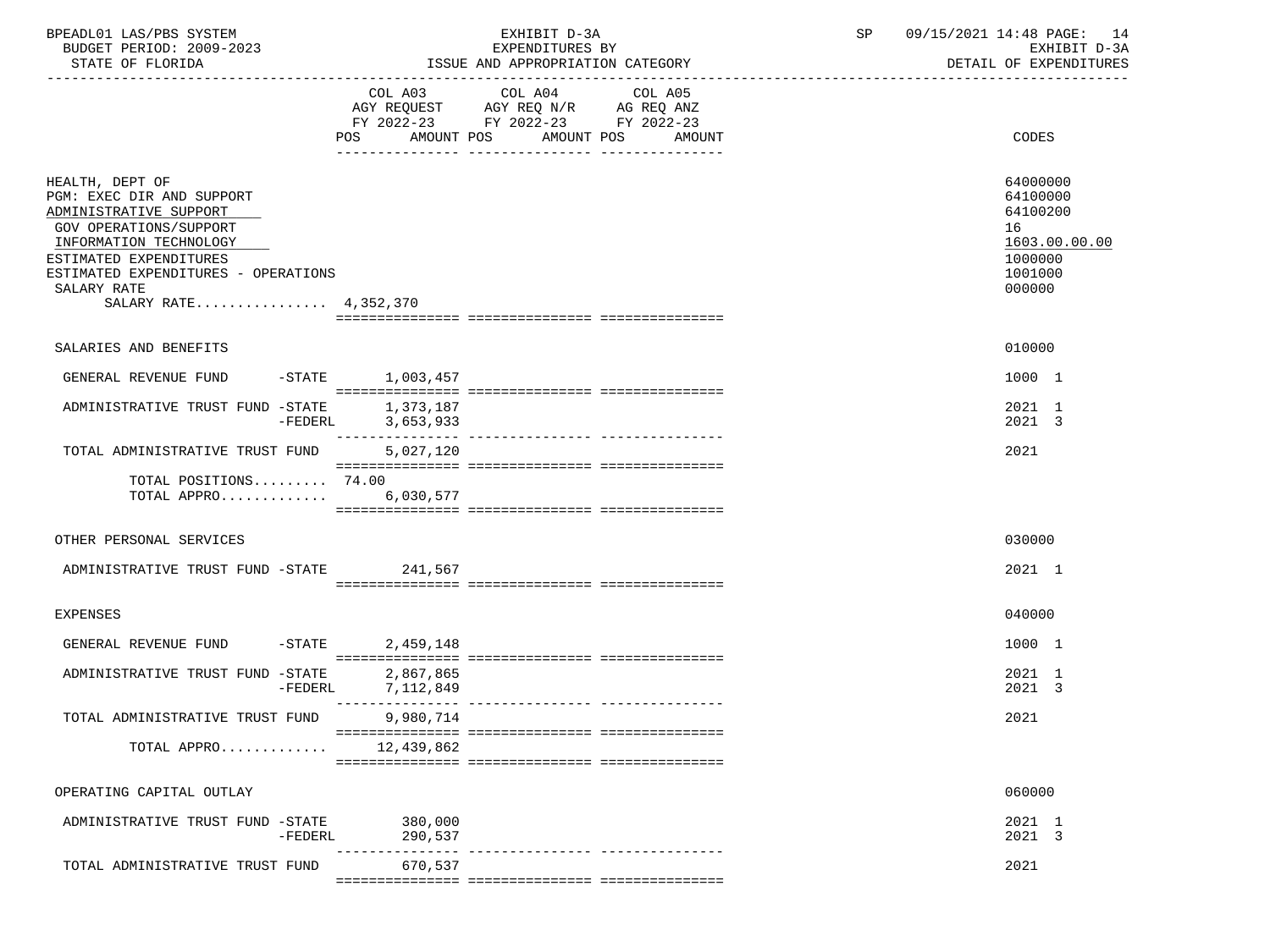| BPEADL01 LAS/PBS SYSTEM<br>BUDGET PERIOD: 2009-2023<br>STATE OF FLORIDA                                                                                                                                                                          | EXHIBIT D-3A<br>EXPENDITURES BY<br>ISSUE AND APPROPRIATION CATEGORY                                                                 |         | SP | 09/15/2021 14:48 PAGE: 15<br>EXHIBIT D-3A<br>DETAIL OF EXPENDITURES                     |
|--------------------------------------------------------------------------------------------------------------------------------------------------------------------------------------------------------------------------------------------------|-------------------------------------------------------------------------------------------------------------------------------------|---------|----|-----------------------------------------------------------------------------------------|
|                                                                                                                                                                                                                                                  | COL A03<br>COL A04<br>AGY REQUEST AGY REQ N/R AG REQ ANZ<br>FY 2022-23 FY 2022-23 FY 2022-23<br>AMOUNT POS AMOUNT POS AMOUNT<br>POS | COL A05 |    | CODES                                                                                   |
| HEALTH, DEPT OF<br>PGM: EXEC DIR AND SUPPORT<br>ADMINISTRATIVE SUPPORT<br>GOV OPERATIONS/SUPPORT<br>INFORMATION TECHNOLOGY<br>ESTIMATED EXPENDITURES<br>ESTIMATED EXPENDITURES - OPERATIONS<br>OPERATING CAPITAL OUTLAY<br>TOTAL APPRO $670,537$ |                                                                                                                                     |         |    | 64000000<br>64100000<br>64100200<br>16<br>1603.00.00.00<br>1000000<br>1001000<br>060000 |
| SPECIAL CATEGORIES<br>CONTRACTED SERVICES                                                                                                                                                                                                        |                                                                                                                                     |         |    | 100000<br>100777                                                                        |
| GENERAL REVENUE FUND -STATE 910,718<br>ADMINISTRATIVE TRUST FUND -FEDERL 4,329,931                                                                                                                                                               |                                                                                                                                     |         |    | 1000 1<br>2021 3                                                                        |
| TOTAL APPRO                                                                                                                                                                                                                                      | 5,240,649                                                                                                                           |         |    |                                                                                         |
| FLAIR SYSTEM REPLACEMENT                                                                                                                                                                                                                         |                                                                                                                                     |         |    | 100781                                                                                  |
| ADMINISTRATIVE TRUST FUND -STATE 204,035                                                                                                                                                                                                         |                                                                                                                                     |         |    | 2021 1                                                                                  |
| RISK MANAGEMENT INSURANCE                                                                                                                                                                                                                        |                                                                                                                                     |         |    | 103241                                                                                  |
| GENERAL REVENUE FUND -STATE 4,764<br>ADMINISTRATIVE TRUST FUND -FEDERL                                                                                                                                                                           | 17,054                                                                                                                              |         |    | 1000 1<br>2021 3                                                                        |
| TOTAL APPRO                                                                                                                                                                                                                                      | 21,818                                                                                                                              |         |    |                                                                                         |
| LEASE/PURCHASE/EQUIPMENT                                                                                                                                                                                                                         |                                                                                                                                     |         |    | 105281                                                                                  |
| GENERAL REVENUE FUND -STATE 1,517                                                                                                                                                                                                                |                                                                                                                                     |         |    | 1000 1                                                                                  |
| TR/DMS/HR SVCS/STW CONTRCT                                                                                                                                                                                                                       |                                                                                                                                     |         |    | 107040                                                                                  |
| GENERAL REVENUE FUND<br>$-$ STATE                                                                                                                                                                                                                | 11,293                                                                                                                              |         |    | 1000 1                                                                                  |
| ADMINISTRATIVE TRUST FUND -STATE<br>$-FEDERL$                                                                                                                                                                                                    | 11,697<br>5,928                                                                                                                     |         |    | 2021 1<br>2021 3                                                                        |
| TOTAL ADMINISTRATIVE TRUST FUND                                                                                                                                                                                                                  | 17,625                                                                                                                              |         |    | 2021                                                                                    |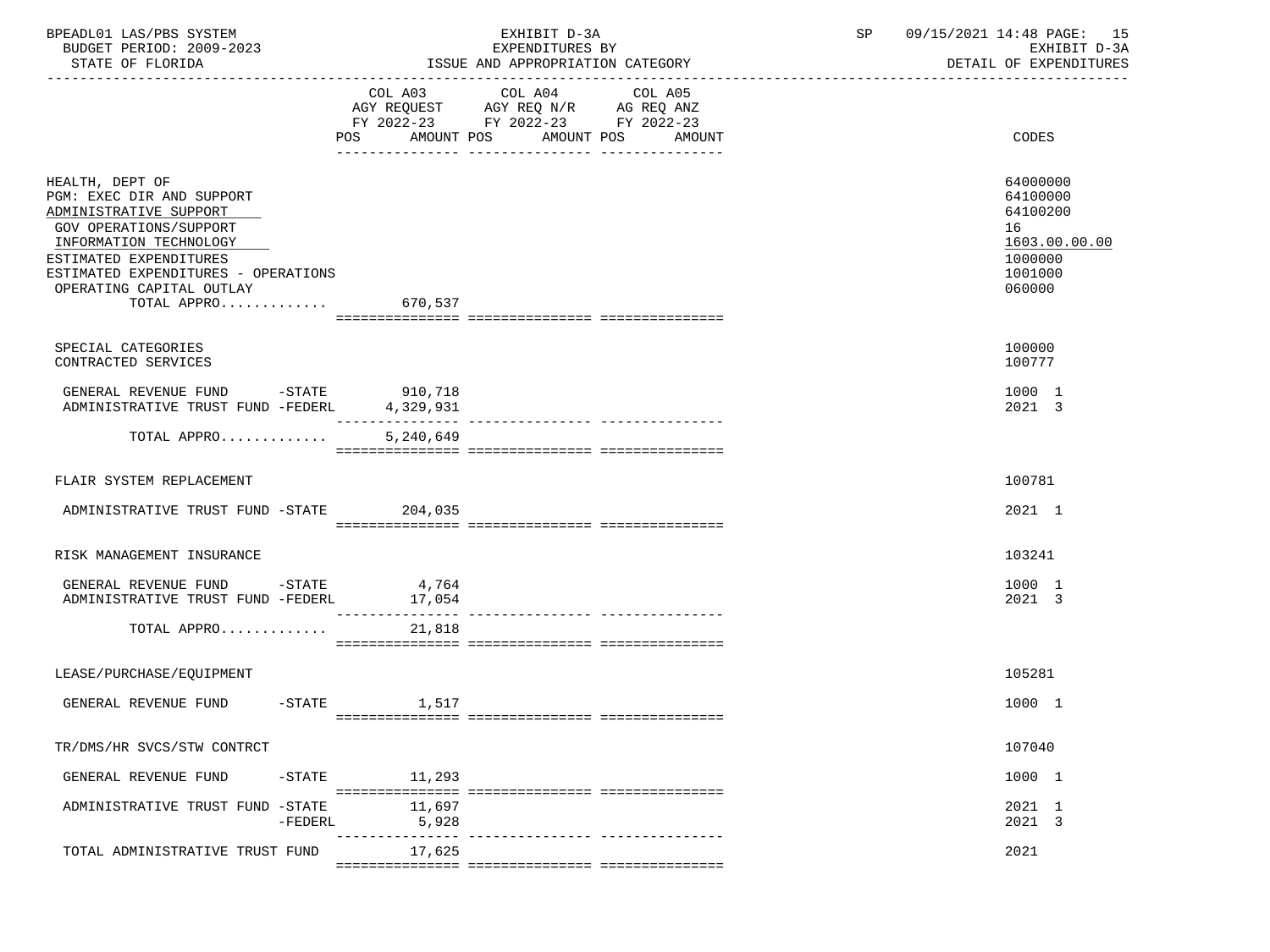| BPEADL01 LAS/PBS SYSTEM  | EXHIBIT D-3A                     | 09/15/2021 14:48 PAGE: 16 |
|--------------------------|----------------------------------|---------------------------|
| BUDGET PERIOD: 2009-2023 | EXPENDITURES BY                  | EXHIBIT D-3A              |
| STATE OF FLORIDA         | ISSUE AND APPROPRIATION CATEGORY | DETAIL OF EXPENDITURES    |

|                                                                                                                                                                                                                                                                | AMOUNT POS<br>POS      | COL A03 COL A04 COL A05<br>AGY REQUEST AGY REQ N/R AG REQ ANZ<br>FY 2022-23 FY 2022-23 FY 2022-23<br>AMOUNT POS | AMOUNT | CODES                                                                                             |
|----------------------------------------------------------------------------------------------------------------------------------------------------------------------------------------------------------------------------------------------------------------|------------------------|-----------------------------------------------------------------------------------------------------------------|--------|---------------------------------------------------------------------------------------------------|
| HEALTH, DEPT OF<br>PGM: EXEC DIR AND SUPPORT<br>ADMINISTRATIVE SUPPORT<br>GOV OPERATIONS/SUPPORT<br>INFORMATION TECHNOLOGY<br>ESTIMATED EXPENDITURES<br>ESTIMATED EXPENDITURES - OPERATIONS<br>SPECIAL CATEGORIES<br>TR/DMS/HR SVCS/STW CONTRCT<br>TOTAL APPRO | 28,918                 |                                                                                                                 |        | 64000000<br>64100000<br>64100200<br>16<br>1603.00.00.00<br>1000000<br>1001000<br>100000<br>107040 |
|                                                                                                                                                                                                                                                                |                        |                                                                                                                 |        |                                                                                                   |
| DATA PROCESSING SERVICES<br>DP ASSESSMENT (DMS)                                                                                                                                                                                                                |                        |                                                                                                                 |        | 210000<br>210004                                                                                  |
| GENERAL REVENUE FUND                                                                                                                                                                                                                                           | -STATE 920,522         |                                                                                                                 |        | 1000 1                                                                                            |
| ADMINISTRATIVE TRUST FUND -STATE<br>-FEDERL                                                                                                                                                                                                                    | 1,905,873<br>3,665,768 |                                                                                                                 |        | 2021 1<br>2021 3                                                                                  |
| TOTAL ADMINISTRATIVE TRUST FUND                                                                                                                                                                                                                                | 5,571,641              |                                                                                                                 |        | 2021                                                                                              |
| TOTAL APPRO 6,492,163                                                                                                                                                                                                                                          |                        |                                                                                                                 |        |                                                                                                   |
|                                                                                                                                                                                                                                                                |                        |                                                                                                                 |        |                                                                                                   |
| NORTHWEST REGIONAL DC                                                                                                                                                                                                                                          |                        |                                                                                                                 |        | 210023                                                                                            |
| GENERAL REVENUE FUND                                                                                                                                                                                                                                           | -STATE 1,722,249       |                                                                                                                 |        | 1000 1                                                                                            |
| ADMINISTRATIVE TRUST FUND -STATE<br>$-FEDERL$                                                                                                                                                                                                                  | 583,078<br>707,516     |                                                                                                                 |        | 2021 1<br>2021 3                                                                                  |
| TOTAL ADMINISTRATIVE TRUST FUND                                                                                                                                                                                                                                | 1,290,594              |                                                                                                                 |        | 2021                                                                                              |
| TOTAL APPRO                                                                                                                                                                                                                                                    | 3,012,843              |                                                                                                                 |        |                                                                                                   |
|                                                                                                                                                                                                                                                                |                        |                                                                                                                 |        |                                                                                                   |
| TOTAL: ESTIMATED EXPENDITURES - OPERATIONS<br>TOTAL POSITIONS 74.00                                                                                                                                                                                            |                        |                                                                                                                 |        | 1001000                                                                                           |
| TOTAL ISSUE 34,384,486                                                                                                                                                                                                                                         |                        |                                                                                                                 |        |                                                                                                   |
| TOTAL SALARY RATE 4,352,370                                                                                                                                                                                                                                    |                        |                                                                                                                 |        |                                                                                                   |
|                                                                                                                                                                                                                                                                |                        |                                                                                                                 |        |                                                                                                   |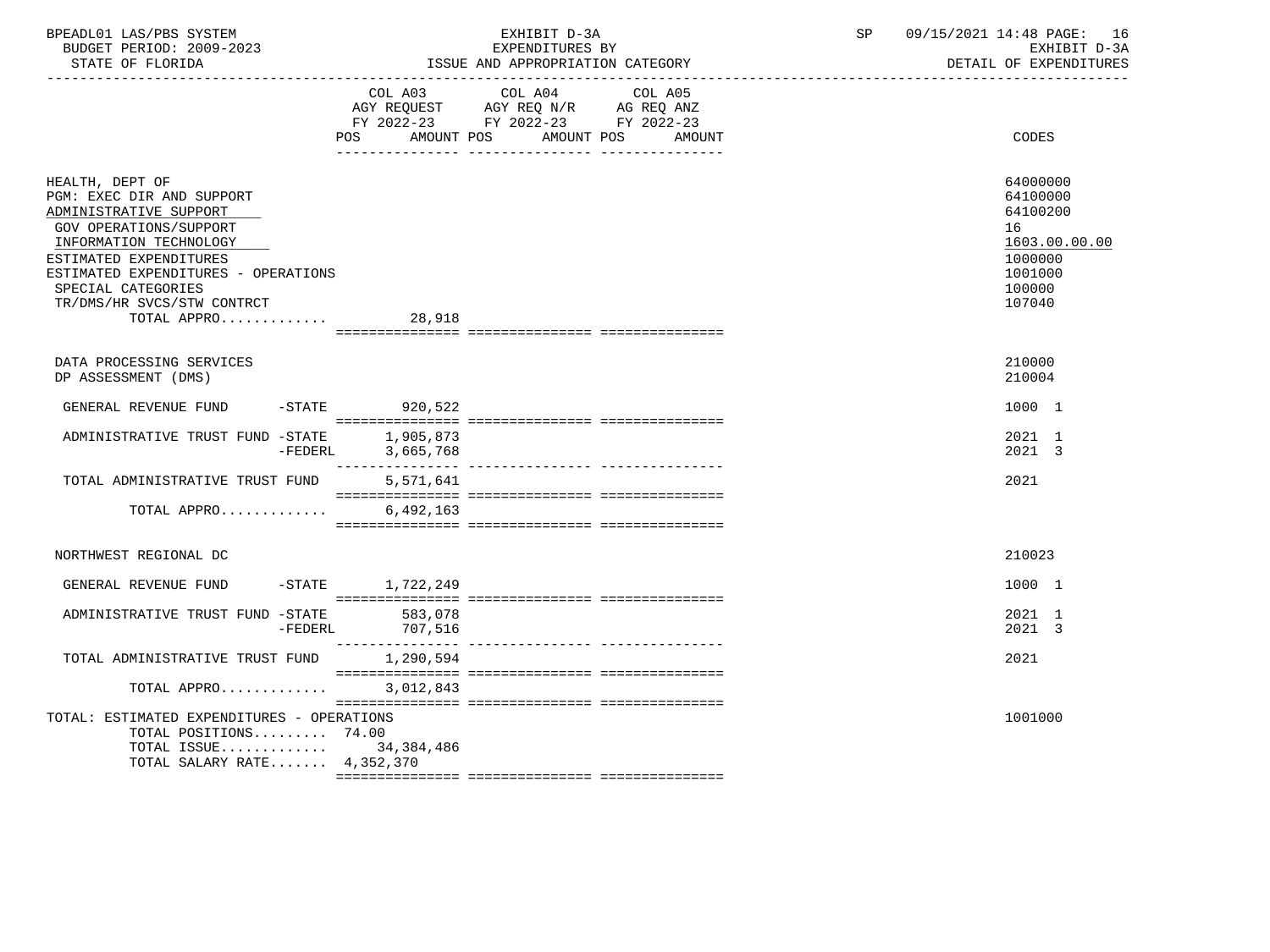| BPEADL01 LAS/PBS SYSTEM<br>BUDGET PERIOD: 2009-2023<br>STATE OF FLORIDA                                                                                                                                                  |                | EXHIBIT D-3A<br>EXPENDITURES BY<br>ISSUE AND APPROPRIATION CATEGORY                                                                                                                                                                                                               | SP | 09/15/2021 14:48 PAGE: 17<br>EXHIBIT D-3A<br>DETAIL OF EXPENDITURES |
|--------------------------------------------------------------------------------------------------------------------------------------------------------------------------------------------------------------------------|----------------|-----------------------------------------------------------------------------------------------------------------------------------------------------------------------------------------------------------------------------------------------------------------------------------|----|---------------------------------------------------------------------|
|                                                                                                                                                                                                                          |                | $\begin{tabular}{lllllllllll} COL & A03 & \multicolumn{2}{l}COL & A04 & \multicolumn{2}{l}COL & A05 \\ AGY & REQUEST & \multicolumn{2}{l}AGY & REQ & N/R & \multicolumn{2}{l}AG & REQ & ANZ \\ \end{tabular}$<br>FY 2022-23 FY 2022-23 FY 2022-23<br>AMOUNT POS AMOUNT POS AMOUNT |    | CODES                                                               |
| HEALTH, DEPT OF<br>PGM: EXEC DIR AND SUPPORT<br>ADMINISTRATIVE SUPPORT<br>GOV OPERATIONS/SUPPORT<br>INFORMATION TECHNOLOGY<br>ESTIMATED EXPENDITURES<br>SALARY INCREASES FOR FY 2021-22 -<br>STATE EMPLOYEE MINIMUM WAGE |                |                                                                                                                                                                                                                                                                                   |    | 64000000<br>64100000<br>64100200<br>16<br>1603.00.00.00<br>1000000  |
| INCREASE - EFFECTIVE 7/1/2021<br>OTHER PERSONAL SERVICES                                                                                                                                                                 |                |                                                                                                                                                                                                                                                                                   |    | 1001030<br>030000                                                   |
| ADMINISTRATIVE TRUST FUND -STATE                                                                                                                                                                                         | 967            |                                                                                                                                                                                                                                                                                   |    | 2021 1                                                              |
| FLORIDA RETIREMENT SYSTEM<br>ADJUSTMENT - FY 2021-22 - NORMAL<br>COST AND UNFUNDED ACTUARIAL<br>LIABILITY<br>SALARIES AND BENEFITS                                                                                       |                |                                                                                                                                                                                                                                                                                   |    | 1001070<br>010000                                                   |
| GENERAL REVENUE FUND -STATE 6,035                                                                                                                                                                                        |                |                                                                                                                                                                                                                                                                                   |    | 1000 1                                                              |
| ADMINISTRATIVE TRUST FUND -STATE 8,259<br>$-FEDERL$                                                                                                                                                                      | 21,973         |                                                                                                                                                                                                                                                                                   |    | 2021 1<br>2021 3                                                    |
| TOTAL ADMINISTRATIVE TRUST FUND                                                                                                                                                                                          | 30,232         |                                                                                                                                                                                                                                                                                   |    | 2021                                                                |
| TOTAL APPRO                                                                                                                                                                                                              | 36,267         |                                                                                                                                                                                                                                                                                   |    |                                                                     |
| DATA PROCESSING SERVICES<br>DP ASSESSMENT (DMS)                                                                                                                                                                          |                |                                                                                                                                                                                                                                                                                   |    | 210000<br>210004                                                    |
| GENERAL REVENUE FUND -STATE 1,308                                                                                                                                                                                        |                |                                                                                                                                                                                                                                                                                   |    | 1000 1                                                              |
| ADMINISTRATIVE TRUST FUND -STATE<br>-FEDERL                                                                                                                                                                              | 2,708<br>5,208 |                                                                                                                                                                                                                                                                                   |    | 2021 1<br>2021 3                                                    |
| TOTAL ADMINISTRATIVE TRUST FUND                                                                                                                                                                                          | 7,916          |                                                                                                                                                                                                                                                                                   |    | 2021                                                                |
| TOTAL APPRO                                                                                                                                                                                                              | 9,224          |                                                                                                                                                                                                                                                                                   |    |                                                                     |
| TOTAL: FLORIDA RETIREMENT SYSTEM<br>ADJUSTMENT - FY 2021-22 - NORMAL<br>COST AND UNFUNDED ACTUARIAL                                                                                                                      |                |                                                                                                                                                                                                                                                                                   |    | 1001070                                                             |
| LIABILITY<br>TOTAL ISSUE $45,491$                                                                                                                                                                                        |                |                                                                                                                                                                                                                                                                                   |    |                                                                     |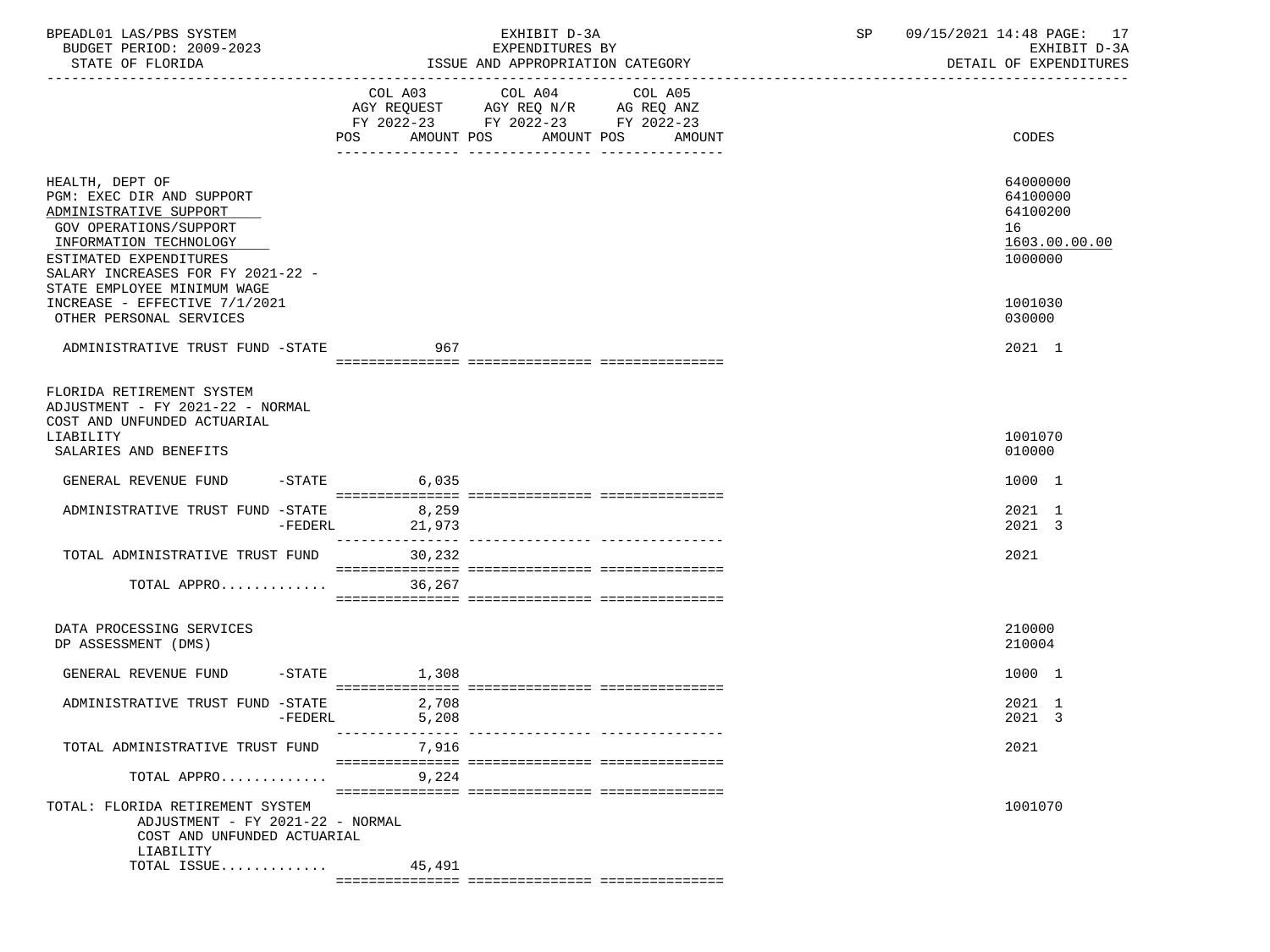| BPEADL01 LAS/PBS SYSTEM  | EXHIBIT D                             | $\cap$ $\Gamma$ | 09/15/2021 14:48 PAGE:<br>18 |
|--------------------------|---------------------------------------|-----------------|------------------------------|
| BUDGET PERIOD: 2009-2023 | EXPENDITURES BY                       |                 | EXHIBIT D-3A                 |
| STATE OF FLORIDA         | : AND APPROPRIATION CATEGORY<br>"SSUE |                 | DETAIL OF EXPENDITURES       |

|                                                                                                                                                                                    | COL A03<br><b>POS</b><br>AMOUNT POS | COL A04<br>AGY REQUEST AGY REQ N/R AG REQ ANZ<br>FY 2022-23 FY 2022-23 FY 2022-23 | COL A05<br>AMOUNT POS | AMOUNT | CODES                                                              |
|------------------------------------------------------------------------------------------------------------------------------------------------------------------------------------|-------------------------------------|-----------------------------------------------------------------------------------|-----------------------|--------|--------------------------------------------------------------------|
| HEALTH, DEPT OF<br>PGM: EXEC DIR AND SUPPORT<br>ADMINISTRATIVE SUPPORT<br>GOV OPERATIONS/SUPPORT<br>INFORMATION TECHNOLOGY<br>ESTIMATED EXPENDITURES<br>CASUALTY INSURANCE PREMIUM |                                     |                                                                                   |                       |        | 64000000<br>64100000<br>64100200<br>16<br>1603.00.00.00<br>1000000 |
| ADJUSTMENT<br>SPECIAL CATEGORIES<br>RISK MANAGEMENT INSURANCE                                                                                                                      |                                     |                                                                                   |                       |        | 1001090<br>100000<br>103241                                        |
| ADMINISTRATIVE TRUST FUND -FEDERL                                                                                                                                                  | 1,466                               |                                                                                   |                       |        | 2021 3                                                             |
| REALLOCATION OF HUMAN RESOURCES<br>OUTSOURCING<br>SPECIAL CATEGORIES<br>TR/DMS/HR SVCS/STW CONTRCT                                                                                 |                                     |                                                                                   |                       |        | 1005900<br>100000<br>107040                                        |
| GENERAL REVENUE FUND<br>$-$ STATE                                                                                                                                                  | $952 -$                             |                                                                                   |                       |        | 1000 1                                                             |
| ADMINISTRATIVE TRUST FUND -STATE<br>$-FEDERL$                                                                                                                                      | 987-<br>$500 -$                     |                                                                                   |                       |        | 2021 1<br>2021 3                                                   |
| TOTAL ADMINISTRATIVE TRUST FUND                                                                                                                                                    | $1,487-$                            |                                                                                   |                       |        | 2021                                                               |
| TOTAL APPRO                                                                                                                                                                        | 2,439-                              |                                                                                   |                       |        |                                                                    |
| STATE ENTERPRISE INFORMATION<br>TECHNOLOGY DISTRIBUTION<br>DATA PROCESSING SERVICES<br>DP ASSESSMENT (DMS)                                                                         |                                     |                                                                                   |                       |        | 1006600<br>210000<br>210004                                        |
| GENERAL REVENUE FUND -STATE 12,645-                                                                                                                                                |                                     |                                                                                   |                       |        | 1000 1                                                             |
| ADMINISTRATIVE TRUST FUND -STATE<br>-FEDERL                                                                                                                                        | 26,180-<br>$50,356-$                |                                                                                   |                       |        | 2021 1<br>2021 3                                                   |
| TOTAL ADMINISTRATIVE TRUST FUND                                                                                                                                                    | 76,536-                             |                                                                                   |                       |        | 2021                                                               |
| TOTAL APPRO 89,181-                                                                                                                                                                |                                     |                                                                                   |                       |        |                                                                    |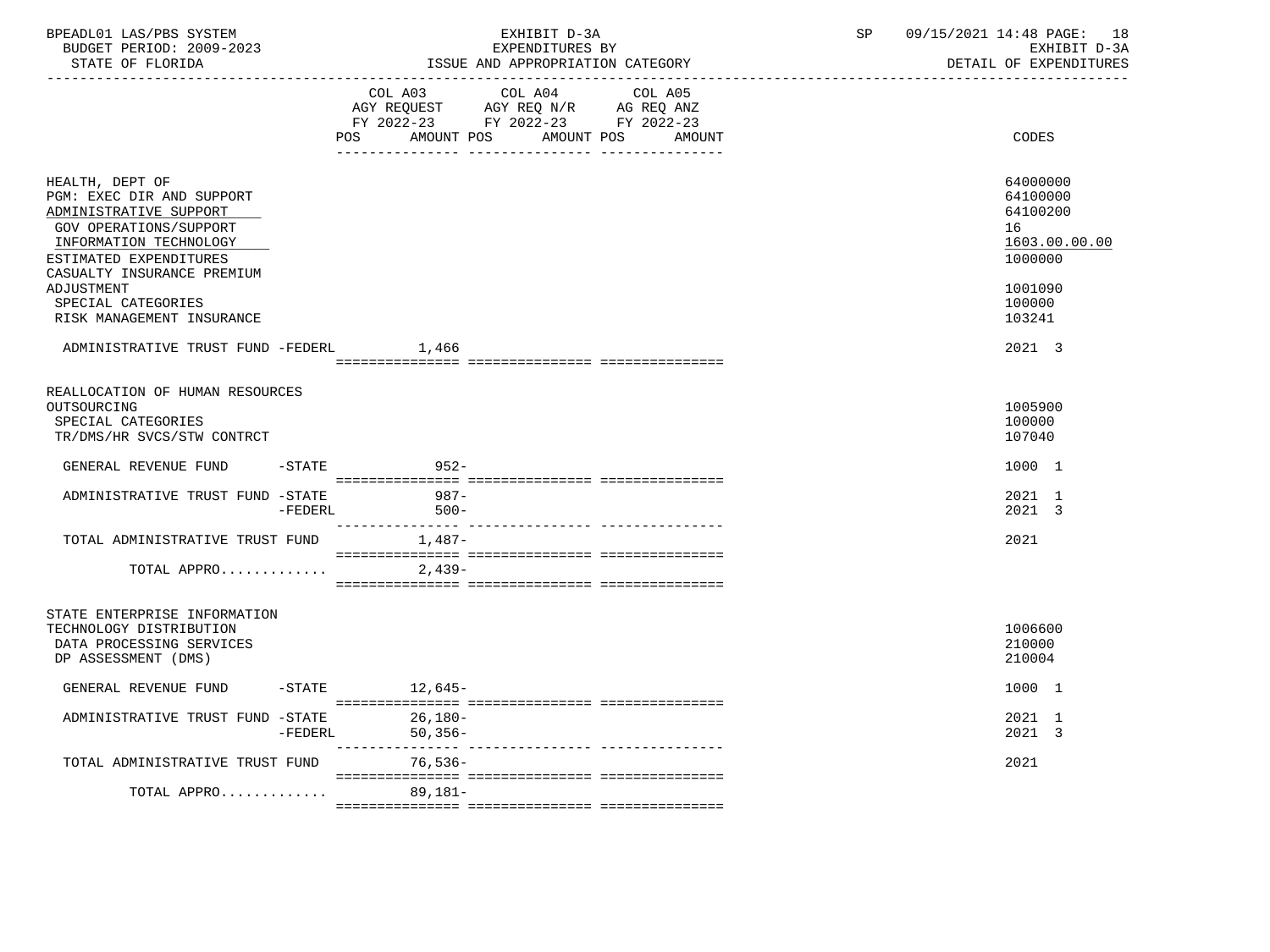| BPEADL01 LAS/PBS SYSTEM  | EXHIBIT D-3A    |  | 09/15/2021 14:48 PAGE: | 19 |
|--------------------------|-----------------|--|------------------------|----|
| BUDGET PERIOD: 2009-2023 | EXPENDITURES BY |  | EXHIBIT D-3A           |    |

|                                                                                                                                                      | COL A03 COL A04 COL A05<br>AGY REQUEST AGY REQ N/R AG REQ ANZ<br>FY 2022-23 FY 2022-23 FY 2022-23 |                                                                    |
|------------------------------------------------------------------------------------------------------------------------------------------------------|---------------------------------------------------------------------------------------------------|--------------------------------------------------------------------|
|                                                                                                                                                      | POS AMOUNT POS<br>AMOUNT POS AMOUNT                                                               | CODES                                                              |
| HEALTH, DEPT OF<br>PGM: EXEC DIR AND SUPPORT<br>ADMINISTRATIVE SUPPORT<br>GOV OPERATIONS/SUPPORT<br>INFORMATION TECHNOLOGY<br>ESTIMATED EXPENDITURES |                                                                                                   | 64000000<br>64100000<br>64100200<br>16<br>1603.00.00.00<br>1000000 |
| DATA PROCESSING ASSESSMENT BASE<br><b>BUDGET ADJUSTMENT</b><br>DATA PROCESSING SERVICES<br>DP ASSESSMENT (DMS)                                       |                                                                                                   | 1006800<br>210000<br>210004                                        |
| GENERAL REVENUE FUND                                                                                                                                 | -STATE 122,449-                                                                                   | 1000 1                                                             |
| ADMINISTRATIVE TRUST FUND -STATE<br>$-FEDERL$                                                                                                        | 253,522-<br>487,626-                                                                              | 2021 1<br>2021 3                                                   |
| TOTAL ADMINISTRATIVE TRUST FUND                                                                                                                      | 741,148-                                                                                          | 2021                                                               |
| TOTAL APPRO                                                                                                                                          | $863.597-$                                                                                        |                                                                    |
| NONRECURRING EXPENDITURES<br>FLORIDA PLANNING, ACCOUNTING, AND                                                                                       |                                                                                                   | 2100000                                                            |
| LEDGER MANAGEMENT (PALM) READINESS<br>SPECIAL CATEGORIES<br>FLAIR SYSTEM REPLACEMENT                                                                 |                                                                                                   | 2103021<br>100000<br>100781                                        |
| ADMINISTRATIVE TRUST FUND -STATE                                                                                                                     | $204,035-$                                                                                        | 2021 1                                                             |
| AGENCY-WIDE INFORMATION TECHNOLOGY<br>INFORMATION TECHNOLOGY - CLOUD                                                                                 |                                                                                                   | 3620000                                                            |
| COMPUTING SERVICES<br>SPECIAL CATEGORIES<br>CONTRACTED SERVICES                                                                                      |                                                                                                   | 36207C0<br>100000<br>100777                                        |
| ADMINISTRATIVE TRUST FUND -FEDERL 1,902,975                                                                                                          |                                                                                                   | 2021 3                                                             |
|                                                                                                                                                      |                                                                                                   |                                                                    |

 AGENCY ISSUE NARRATIVE: 2022-2023 BUDGET YEAR NARRATIVE: IT COMPONENT? YES ISSUE TITLE: Contracted Services Increase for Cloud Computing Services

 CURRENT SITUATION: To be in compliance with Chapter 282.206, Florida Statutes, State of Florida Cloud-first policy in state agencies, The Department of Health (Department) is requesting funding for cloud computing services. To comply with the Cloud-first policy migration initiative, the Department has decommissioned 122 servers at the State Data Center and moved the associated data to the cloud. The storage and data protection cost for 30 drives per year is \$411,975 and the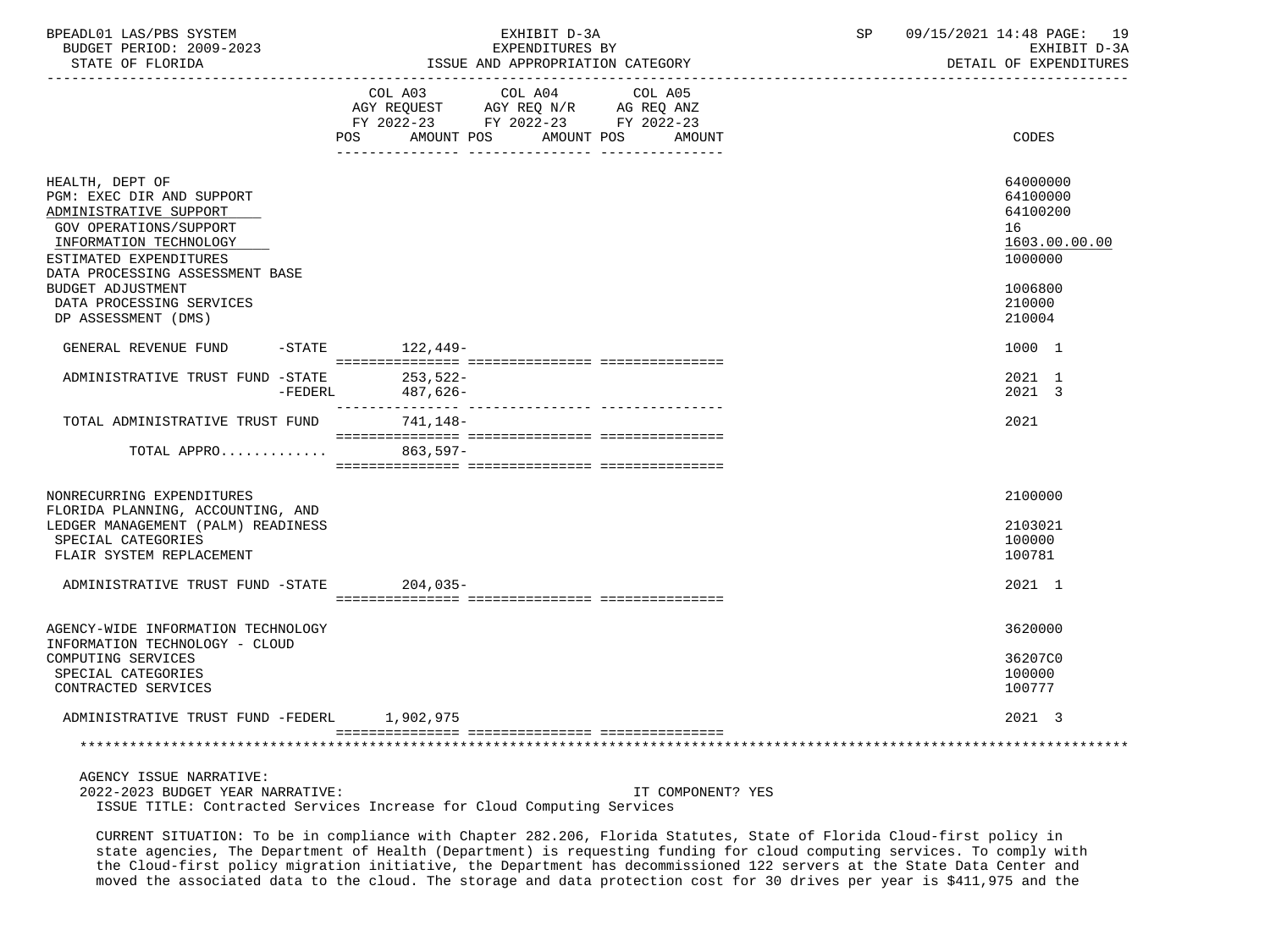| STATE OF FLORIDA<br>ISSUE AND APPROPRIATION CATEGORY                                                                                        |                                  |
|---------------------------------------------------------------------------------------------------------------------------------------------|----------------------------------|
| COL A03 COL A04 COL A05<br>AGY REQUEST AGY REQ N/R AG REQ ANZ<br>FY 2022-23 FY 2022-23 FY 2022-23<br>AMOUNT POS AMOUNT POS<br>POS<br>AMOUNT | CODES                            |
| HEALTH, DEPT OF<br>PGM: EXEC DIR AND SUPPORT<br>ADMINISTRATIVE SUPPORT                                                                      | 64000000<br>64100000<br>64100200 |
| GOV OPERATIONS/SUPPORT                                                                                                                      | 16                               |
| INFORMATION TECHNOLOGY<br>AGENCY-WIDE INFORMATION TECHNOLOGY<br>INFORMATION TECHNOLOGY - CLOUD                                              | 1603.00.00.00<br>3620000         |
| COMPUTING SERVICES                                                                                                                          | 36207C0                          |

 server cost for 29 servers is \$1,491,000. This results in a need of \$1,902,975 in the contracted services appropriation category (100777) to offset the cloud services cost.

 REQUEST: By moving applications and services to the cloud, Florida's information technology infrastructure is becoming more scalable by leveraging dynamic capacity, more flexible by choosing from multiple tiers of service, more agile by having the ability to rapidly stand up and bring down services without capital investment, and will have built-in redundancy and disaster recovery capabilities. The additional appropriation of \$1,902,975 in the contracted services appropriation category (100777) will allow the Department to pay for current services and continue moving the information technology services from the State Data Center to the cloud.

 BUDGET SUMMARY: The Department requests \$1,902,975 in recurring budget authority in the Contracted Services appropriation category (100777), within the Administrative Support budget entity (64100200), in the Administrative Trust Fund (2021), in the Information Technology program component (1603000000).

LINKAGE TO THE GOVERNOR'S PRIORITIES: Public Integrity - Promote greater transparency at all levels of government.

 FLORIDA STRATEGIC PLAN: 5.2 Improve the efficiency and effectiveness of government agencies at all levels. \*\*\*\*\*\*\*\*\*\*\*\*\*\*\*\*\*\*\*\*\*\*\*\*\*\*\*\*\*\*\*\*\*\*\*\*\*\*\*\*\*\*\*\*\*\*\*\*\*\*\*\*\*\*\*\*\*\*\*\*\*\*\*\*\*\*\*\*\*\*\*\*\*\*\*\*\*\*\*\*\*\*\*\*\*\*\*\*\*\*\*\*\*\*\*\*\*\*\*\*\*\*\*\*\*\*\*\*\*\*\*\*\*\*\*\*\*\*\*\*\*\*\*\*\*\*\*

| INFORMATION TECHNOLOGY - INCREASE |           |         |
|-----------------------------------|-----------|---------|
| LICENSING COSTS                   |           | 36209C0 |
| EXPENSES                          |           | 040000  |
|                                   |           |         |
| ADMINISTRATIVE TRUST FUND -FEDERL | 1,055,360 | 2021 3  |
|                                   |           |         |
|                                   |           |         |

 AGENCY ISSUE NARRATIVE: 2022-2023 BUDGET YEAR NARRATIVE: IT COMPONENT? YES ISSUE TITLE: Office 365 Cost Increase

 CURRENT SITUATION: To support the mission and operations of the Department of Health (Department), the Office of Information Technology (OIT) provides information technology needs to all Department employees. This includes the ability to use software that is compatible across all platforms. The Office 365 software is essential on all Department computers. Since the inception of Office 365, the Department has purchased Office 365 licensing and services under a multi-year state contract. The three-year contract ended June 30, 2021, and a new contract was executed for July 1, 2021, through June 30, 2024. During fiscal year 2020-2021, OIT purchased a total of 17,000 licenses at \$232.28 per license for an annual cost of \$3,948,760. The new contract cost per license is \$294.36, an annual cost of \$5,004,120. This represents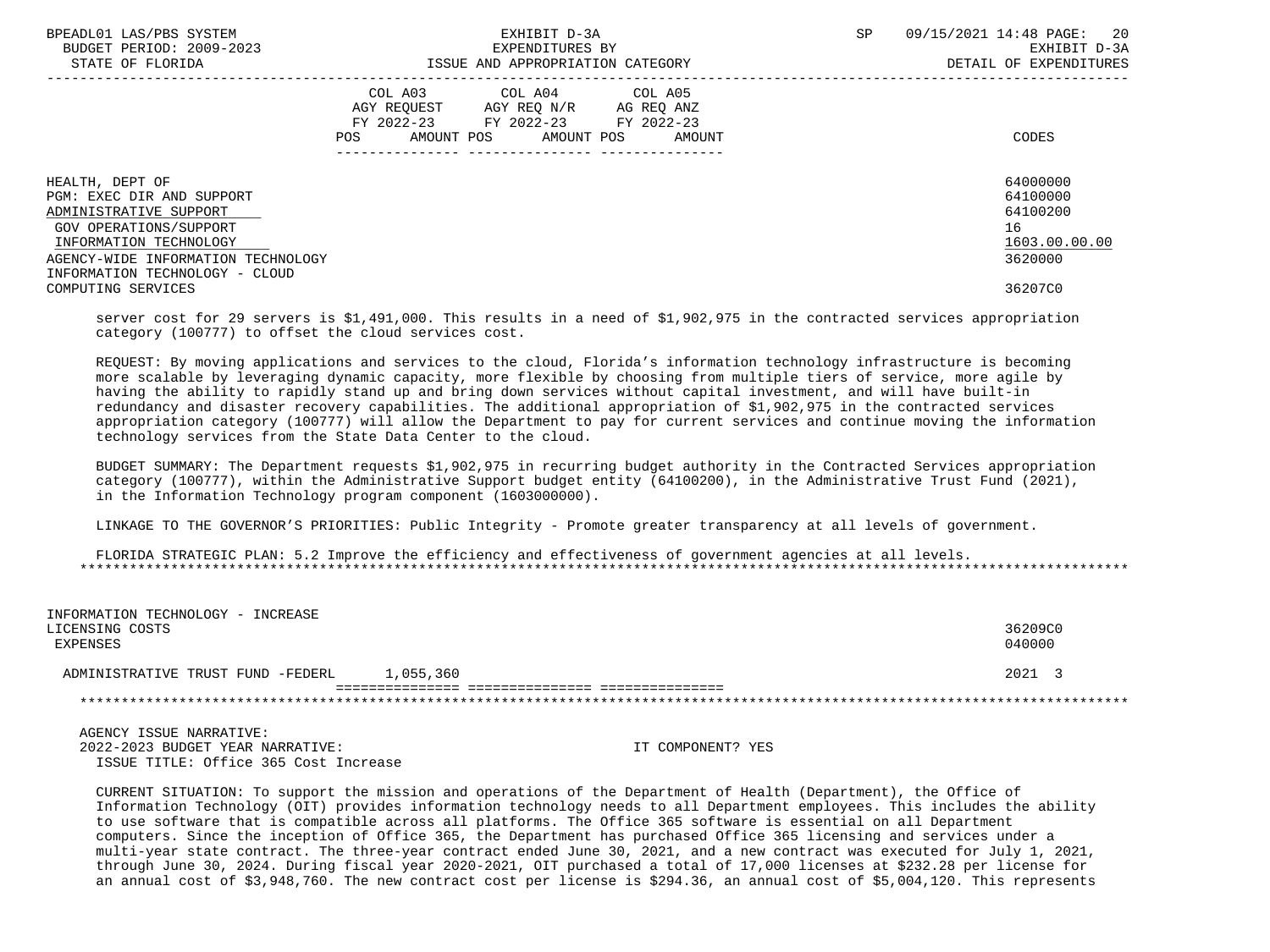| BPEADL01 LAS/PBS SYSTEM<br>BUDGET PERIOD: 2009-2023<br>STATE OF FLORIDA                                                                                                                               | EXHIBIT D-3A<br>EXPENDITURES BY<br>ISSUE AND APPROPRIATION CATEGORY                                                                         | 09/15/2021 14:48 PAGE: 21<br><b>SP</b><br>EXHIBIT D-3A<br>DETAIL OF EXPENDITURES |
|-------------------------------------------------------------------------------------------------------------------------------------------------------------------------------------------------------|---------------------------------------------------------------------------------------------------------------------------------------------|----------------------------------------------------------------------------------|
|                                                                                                                                                                                                       | COL A03 COL A04 COL A05<br>AGY REQUEST AGY REQ N/R AG REQ ANZ<br>FY 2022-23 FY 2022-23 FY 2022-23<br>AMOUNT POS AMOUNT POS<br>POS<br>AMOUNT | CODES                                                                            |
| HEALTH, DEPT OF<br>PGM: EXEC DIR AND SUPPORT<br>ADMINISTRATIVE SUPPORT<br>GOV OPERATIONS/SUPPORT<br>INFORMATION TECHNOLOGY<br>AGENCY-WIDE INFORMATION TECHNOLOGY<br>INFORMATION TECHNOLOGY - INCREASE |                                                                                                                                             | 64000000<br>64100000<br>64100200<br>16<br>1603.00.00.00<br>3620000               |
| LICENSING COSTS                                                                                                                                                                                       |                                                                                                                                             | 36209C0                                                                          |

a \$62.08 increase per license and an additional \$1,055,360 annually to maintain our current licenses.

 REQUEST: The Department requests an additional \$1,055,360 in recurring budget authority in the expense category (040000), to cover the increase in Microsoft Office 365 licenses. There is not enough existing appropriation in the expense category (040000), to absorb the additional costs needed to maintain the existing licenses for the Department.

 BUDGET SUMMARY: The Department requests an additional \$1,055,360 (recurring) budget authority in the Expense category (040000), within the Administrative Support budget entity (64100200), in the Administrative Trust Fund (2021), in the Information Technology program component (1603000000).

 Fiscal Year 2020-2021 Office 365 17,000 license cost: \$3,948,760 (\$232.28/license) Fiscal Year 2021-2022 Office 365 17,000 license cost: \$5,004,120 (\$294.36/license) Amount needed in fiscal year 2022-2023 due to increase in license cost: \$1,055,360 (\$62.08/license)

LINKAGE TO THE GOVERNOR'S PRIORITIES: Public Integrity - Promote greater transparency at all levels of government.

 FLORIDA STRATEGIC PLAN: 5.2 Improve the efficiency and effectiveness of government agencies at all levels. \*\*\*\*\*\*\*\*\*\*\*\*\*\*\*\*\*\*\*\*\*\*\*\*\*\*\*\*\*\*\*\*\*\*\*\*\*\*\*\*\*\*\*\*\*\*\*\*\*\*\*\*\*\*\*\*\*\*\*\*\*\*\*\*\*\*\*\*\*\*\*\*\*\*\*\*\*\*\*\*\*\*\*\*\*\*\*\*\*\*\*\*\*\*\*\*\*\*\*\*\*\*\*\*\*\*\*\*\*\*\*\*\*\*\*\*\*\*\*\*\*\*\*\*\*\*\*

| TOTAL: INFORMATION TECHNOLOGY<br>BY FUND TYPE                                        |                         |           |  | 1603.00.00.00 |
|--------------------------------------------------------------------------------------|-------------------------|-----------|--|---------------|
| GENERAL REVENUE FUND<br>TRUST FUNDS                                                  | 6,904,965<br>29,326,528 |           |  | 1000<br>2000  |
| TOTAL POSITIONS 74.00<br>TOTAL PROG COMP 36,231,493<br>TOTAL SALARY RATE $4,352,370$ |                         |           |  |               |
|                                                                                      |                         |           |  |               |
| TOTAL: ADMINISTRATIVE SUPPORT<br>BY FUND TYPE                                        |                         |           |  | 64100200      |
| GENERAL REVENUE FUND                                                                 | 21,655,135              |           |  | 1000          |
| TRUST FUNDS                                                                          | 57,003,368 1,521,519    |           |  | 2000          |
| TOTAL POSITIONS 380.50<br>TOTAL BUREAU 78,658,503<br>TOTAL SALARY RATE 20,344,849    |                         | 1,521,519 |  |               |
|                                                                                      |                         |           |  |               |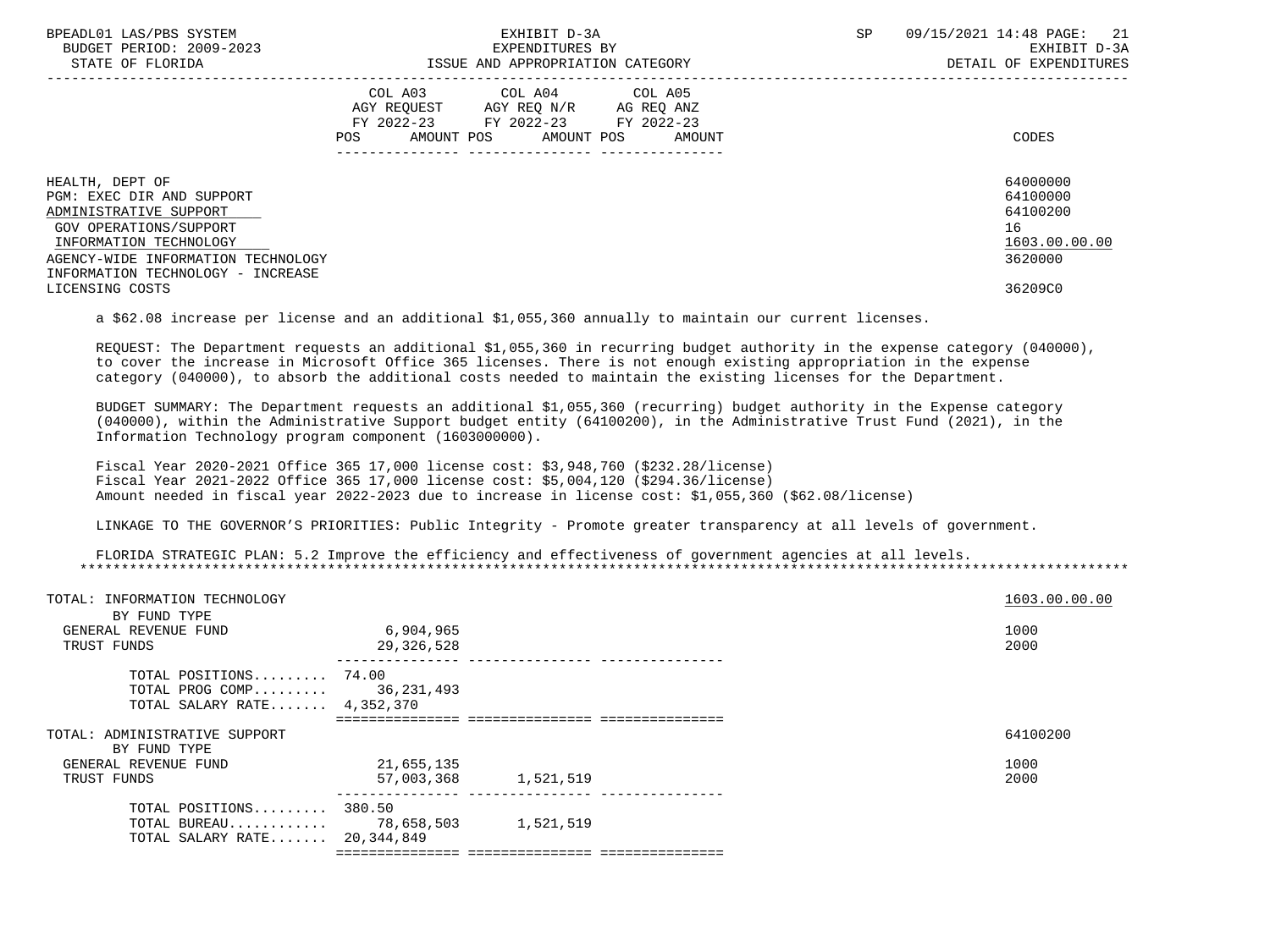| BPEADL01 LAS/PBS SYSTEM<br>BUDGET PERIOD: 2009-2023                                                                                                                                                                                           |                  |                                                    | EXHIBIT D-3A<br>EXPENDITURES BY          |                                                                                             | SP | 09/15/2021 14:48 PAGE: 22<br>EXHIBIT D-3A                                               |  |
|-----------------------------------------------------------------------------------------------------------------------------------------------------------------------------------------------------------------------------------------------|------------------|----------------------------------------------------|------------------------------------------|---------------------------------------------------------------------------------------------|----|-----------------------------------------------------------------------------------------|--|
| STATE OF FLORIDA                                                                                                                                                                                                                              |                  |                                                    |                                          | ISSUE AND APPROPRIATION CATEGORY                                                            |    | DETAIL OF EXPENDITURES                                                                  |  |
|                                                                                                                                                                                                                                               |                  | <b>POS</b>                                         | COL A03 COL A04<br>AMOUNT POS AMOUNT POS | COL A05<br>AGY REQUEST AGY REQ N/R AG REQ ANZ<br>FY 2022-23 FY 2022-23 FY 2022-23<br>AMOUNT |    | <b>CODES</b>                                                                            |  |
| HEALTH, DEPT OF<br>PGM: COMMUNITY PUBLIC HLTH<br>COMMUNITY HEALTH PROMOTION<br>HEALTH AND HUMAN SERVICES<br>HEALTH SVCS/INDIVIDUALS<br>ESTIMATED EXPENDITURES<br>ESTIMATED EXPENDITURES - OPERATIONS<br>SALARY RATE<br>SALARY RATE 11,579,714 |                  |                                                    |                                          |                                                                                             |    | 64000000<br>64200000<br>64200100<br>13<br>1301.00.00.00<br>1000000<br>1001000<br>000000 |  |
| SALARIES AND BENEFITS                                                                                                                                                                                                                         |                  |                                                    |                                          |                                                                                             |    | 010000                                                                                  |  |
| GENERAL REVENUE FUND                                                                                                                                                                                                                          |                  | STATE 1,628,937-<br>-MATCH 886,898                 |                                          |                                                                                             |    | 1000 1<br>1000 2                                                                        |  |
| TOTAL GENERAL REVENUE FUND                                                                                                                                                                                                                    |                  | 2,515,835                                          |                                          |                                                                                             |    | 1000                                                                                    |  |
| ADMINISTRATIVE TRUST FUND -STATE 183,519                                                                                                                                                                                                      |                  |                                                    |                                          |                                                                                             |    | $2021$ 1                                                                                |  |
| RAPE CRISIS PROGRAM TF                                                                                                                                                                                                                        |                  | $-$ STATE 45,761                                   |                                          |                                                                                             |    | 2089 1                                                                                  |  |
| TOBACCO SETTLEMENT TF -STATE 145,072                                                                                                                                                                                                          | -MATCH           | 209,394                                            |                                          |                                                                                             |    | 2122 1<br>2122 2                                                                        |  |
| TOTAL TOBACCO SETTLEMENT TF                                                                                                                                                                                                                   |                  | 354,466                                            |                                          |                                                                                             |    | 2122                                                                                    |  |
| EPILEPSY SERVICES TF -STATE 74,687                                                                                                                                                                                                            |                  |                                                    |                                          |                                                                                             |    | 2197 1                                                                                  |  |
| FEDERAL GRANTS TRUST FUND -FEDERL 11,157,441                                                                                                                                                                                                  |                  |                                                    |                                          |                                                                                             |    | 2261 3                                                                                  |  |
| GRANTS AND DONATIONS TF -STATE 2,523                                                                                                                                                                                                          |                  |                                                    |                                          |                                                                                             |    | 2339 1                                                                                  |  |
| MAT/CH HLTH BLOCK GRANT TF-FEDERL 1,315,095                                                                                                                                                                                                   |                  |                                                    |                                          |                                                                                             |    | 2475 3                                                                                  |  |
| PREVENT HLTH SVCS BL GR TF-FEDERL 604,045                                                                                                                                                                                                     |                  |                                                    |                                          |                                                                                             |    | 2539 3                                                                                  |  |
| TOTAL POSITIONS 227.50<br>TOTAL APPRO                                                                                                                                                                                                         |                  | 16, 253, 372                                       |                                          |                                                                                             |    |                                                                                         |  |
| OTHER PERSONAL SERVICES                                                                                                                                                                                                                       |                  |                                                    |                                          |                                                                                             |    | 030000                                                                                  |  |
| GENERAL REVENUE FUND<br>FEDERAL GRANTS TRUST FUND -FEDERL<br>GRANTS AND DONATIONS TF<br>MAT/CH HLTH BLOCK GRANT TF-FEDERL<br>PREVENT HLTH SVCS BL GR TF-FEDERL                                                                                | -STATE<br>-STATE | 84,418<br>1,400,217<br>64,851<br>151,789<br>69,990 |                                          |                                                                                             |    | 1000 1<br>2261 3<br>2339 1<br>2475 3<br>2539 3                                          |  |

--------------- --------------- ---------------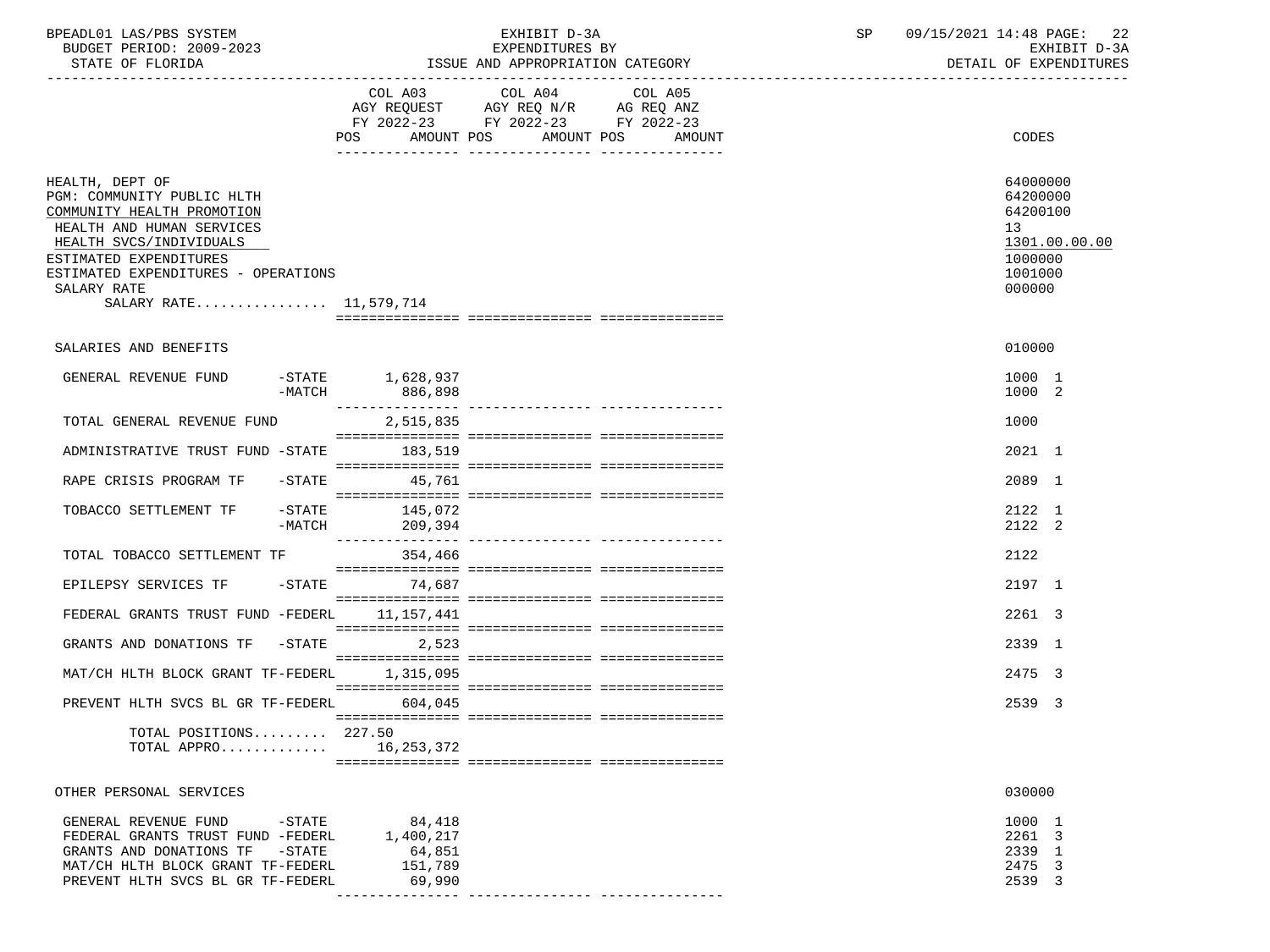| ISSUE AND APPROPRIATION CATEGORY<br>STATE OF FLORIDA<br>COL A03 COL A04<br>COL A05<br>AGY REQUEST AGY REQ N/R AG REQ ANZ<br>FY 2022-23 FY 2022-23 FY 2022-23                                                                                             | DETAIL OF EXPENDITURES<br>CODES                                                                      |
|----------------------------------------------------------------------------------------------------------------------------------------------------------------------------------------------------------------------------------------------------------|------------------------------------------------------------------------------------------------------|
| POS AMOUNT POS AMOUNT POS AMOUNT                                                                                                                                                                                                                         |                                                                                                      |
| HEALTH, DEPT OF<br>PGM: COMMUNITY PUBLIC HLTH<br>COMMUNITY HEALTH PROMOTION<br>HEALTH AND HUMAN SERVICES<br>HEALTH SVCS/INDIVIDUALS<br>ESTIMATED EXPENDITURES<br>ESTIMATED EXPENDITURES - OPERATIONS<br>OTHER PERSONAL SERVICES<br>TOTAL APPRO 1,771,265 | 64000000<br>64200000<br>64200100<br>13 <sup>°</sup><br>1301.00.00.00<br>1000000<br>1001000<br>030000 |
| <b>EXPENSES</b>                                                                                                                                                                                                                                          | 040000                                                                                               |
| GENERAL REVENUE FUND -STATE 222,211<br>$-MATCH$ 19,600                                                                                                                                                                                                   | 1000 1<br>1000 2                                                                                     |
| 241,811<br>TOTAL GENERAL REVENUE FUND                                                                                                                                                                                                                    | 1000                                                                                                 |
| ADMINISTRATIVE TRUST FUND -STATE 60,237                                                                                                                                                                                                                  | 2021 1                                                                                               |
| RAPE CRISIS PROGRAM TF -STATE<br>35,000                                                                                                                                                                                                                  | 2089 1                                                                                               |
| EPILEPSY SERVICES TF -STATE<br>31,044                                                                                                                                                                                                                    | 2197 1                                                                                               |
| FEDERAL GRANTS TRUST FUND -FEDERL 2,622,507                                                                                                                                                                                                              | 2261 3                                                                                               |
| GRANTS AND DONATIONS TF -STATE 21,410<br>MAT/CH HLTH BLOCK GRANT TF-FEDERL 466,752                                                                                                                                                                       | 2339 1<br>2475 3                                                                                     |
| PREVENT HLTH SVCS BL GR TF-FEDERL 292,504                                                                                                                                                                                                                | 2539 3                                                                                               |
| TOTAL APPRO<br>3,771,265                                                                                                                                                                                                                                 |                                                                                                      |
| AID TO LOCAL GOVERNMENTS<br>G/A-FAMILY PLANNING SVCS                                                                                                                                                                                                     | 050000<br>050001                                                                                     |
| GENERAL REVENUE FUND -STATE 186,251<br>FEDERAL GRANTS TRUST FUND -FEDERL<br>1,067,783                                                                                                                                                                    | 1000 1<br>2261 3                                                                                     |
| ----------------<br>--------------- ---------------<br>1,254,034<br>TOTAL APPRO                                                                                                                                                                          |                                                                                                      |
| G/A-EPILEPSY SERVICES                                                                                                                                                                                                                                    | 050082                                                                                               |
| -STATE<br>2,812,230<br>GENERAL REVENUE FUND<br>EPILEPSY SERVICES TF<br>-STATE<br>709,547                                                                                                                                                                 | 1000 1<br>2197 1                                                                                     |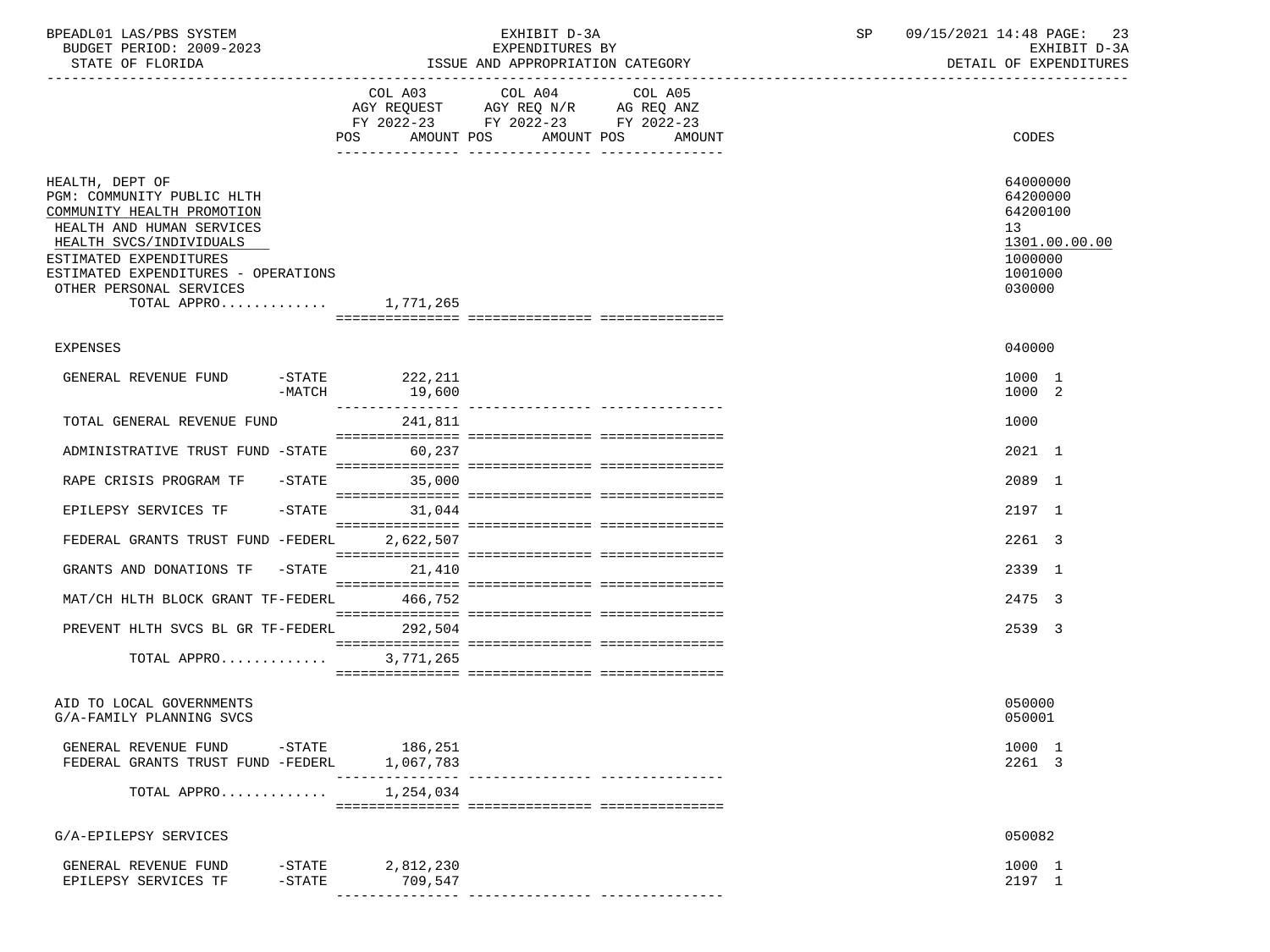| BPEADL01 LAS/PBS SYSTEM  | EXHIBIT                          | 09/15/2021 14:48 PAGE:<br>24 |
|--------------------------|----------------------------------|------------------------------|
| BUDGET PERIOD: 2009-2023 | EXPENDITURES BY                  | EXHIBIT D-3A                 |
| STATE OF FLORIDA         | ISSUE AND APPROPRIATION CATEGORY | DETAIL OF EXPENDITURES       |

|                                                                                                                                                                                                                                  |           | POS AMOUNT POS            | FY 2022-23 FY 2022-23 FY 2022-23<br>AMOUNT POS | AMOUNT                           | CODES                                                                                   |
|----------------------------------------------------------------------------------------------------------------------------------------------------------------------------------------------------------------------------------|-----------|---------------------------|------------------------------------------------|----------------------------------|-----------------------------------------------------------------------------------------|
|                                                                                                                                                                                                                                  |           |                           |                                                |                                  |                                                                                         |
| HEALTH, DEPT OF<br>PGM: COMMUNITY PUBLIC HLTH<br>COMMUNITY HEALTH PROMOTION<br>HEALTH AND HUMAN SERVICES<br>HEALTH SVCS/INDIVIDUALS<br>ESTIMATED EXPENDITURES<br>ESTIMATED EXPENDITURES - OPERATIONS<br>AID TO LOCAL GOVERNMENTS |           |                           |                                                |                                  | 64000000<br>64200000<br>64200100<br>13<br>1301.00.00.00<br>1000000<br>1001000<br>050000 |
| G/A-EPILEPSY SERVICES                                                                                                                                                                                                            |           |                           |                                                |                                  | 050082                                                                                  |
| TOTAL APPRO 3,521,777                                                                                                                                                                                                            |           |                           |                                                |                                  |                                                                                         |
|                                                                                                                                                                                                                                  |           |                           |                                                |                                  |                                                                                         |
| G/A-FLUORIDATION PROJECT                                                                                                                                                                                                         |           |                           |                                                |                                  | 050581                                                                                  |
| PREVENT HLTH SVCS BL GR TF-FEDERL 150,000                                                                                                                                                                                        |           |                           |                                                |                                  | 2539 3                                                                                  |
|                                                                                                                                                                                                                                  |           |                           |                                                |                                  |                                                                                         |
| OPERATING CAPITAL OUTLAY                                                                                                                                                                                                         |           |                           |                                                |                                  | 060000                                                                                  |
| FEDERAL GRANTS TRUST FUND -FEDERL<br>MAT/CH HLTH BLOCK GRANT TF-FEDERL                                                                                                                                                           |           | 10,350<br>6,000           |                                                |                                  | 2261 3<br>2475 3                                                                        |
| TOTAL APPRO                                                                                                                                                                                                                      |           | ---------------<br>16,350 |                                                | ---------------- --------------- |                                                                                         |
|                                                                                                                                                                                                                                  |           |                           |                                                |                                  |                                                                                         |
| SPECIAL CATEGORIES<br>G/A-OUNCE OF PREVENTION                                                                                                                                                                                    |           |                           |                                                |                                  | 100000<br>100402                                                                        |
| GENERAL REVENUE FUND                                                                                                                                                                                                             |           | -STATE 1,900,000          |                                                |                                  | 1000 1                                                                                  |
|                                                                                                                                                                                                                                  |           |                           |                                                |                                  |                                                                                         |
| CRISIS COUNSELING                                                                                                                                                                                                                |           |                           |                                                |                                  | 100766                                                                                  |
| GENERAL REVENUE FUND                                                                                                                                                                                                             | $-$ STATE | 4,500,000                 |                                                |                                  | 1000 1                                                                                  |
|                                                                                                                                                                                                                                  |           |                           |                                                |                                  |                                                                                         |
| CONTRACTED SERVICES                                                                                                                                                                                                              |           |                           |                                                |                                  | 100777                                                                                  |
| GENERAL REVENUE FUND                                                                                                                                                                                                             | $-MATCH$  | -STATE 174,403<br>40,400  |                                                |                                  | 1000 1<br>1000 2                                                                        |
| TOTAL GENERAL REVENUE FUND                                                                                                                                                                                                       |           | 214,803                   |                                                |                                  | 1000                                                                                    |
| RAPE CRISIS PROGRAM TF                                                                                                                                                                                                           | $-$ STATE | 10,000                    |                                                |                                  | 2089 1                                                                                  |
| FEDERAL GRANTS TRUST FUND -FEDERL                                                                                                                                                                                                |           | 4,065,819                 |                                                |                                  | 2261 3                                                                                  |
| GRANTS AND DONATIONS TF                                                                                                                                                                                                          | $-$ STATE | 5,740                     |                                                |                                  | 2339 1                                                                                  |
|                                                                                                                                                                                                                                  |           |                           |                                                |                                  |                                                                                         |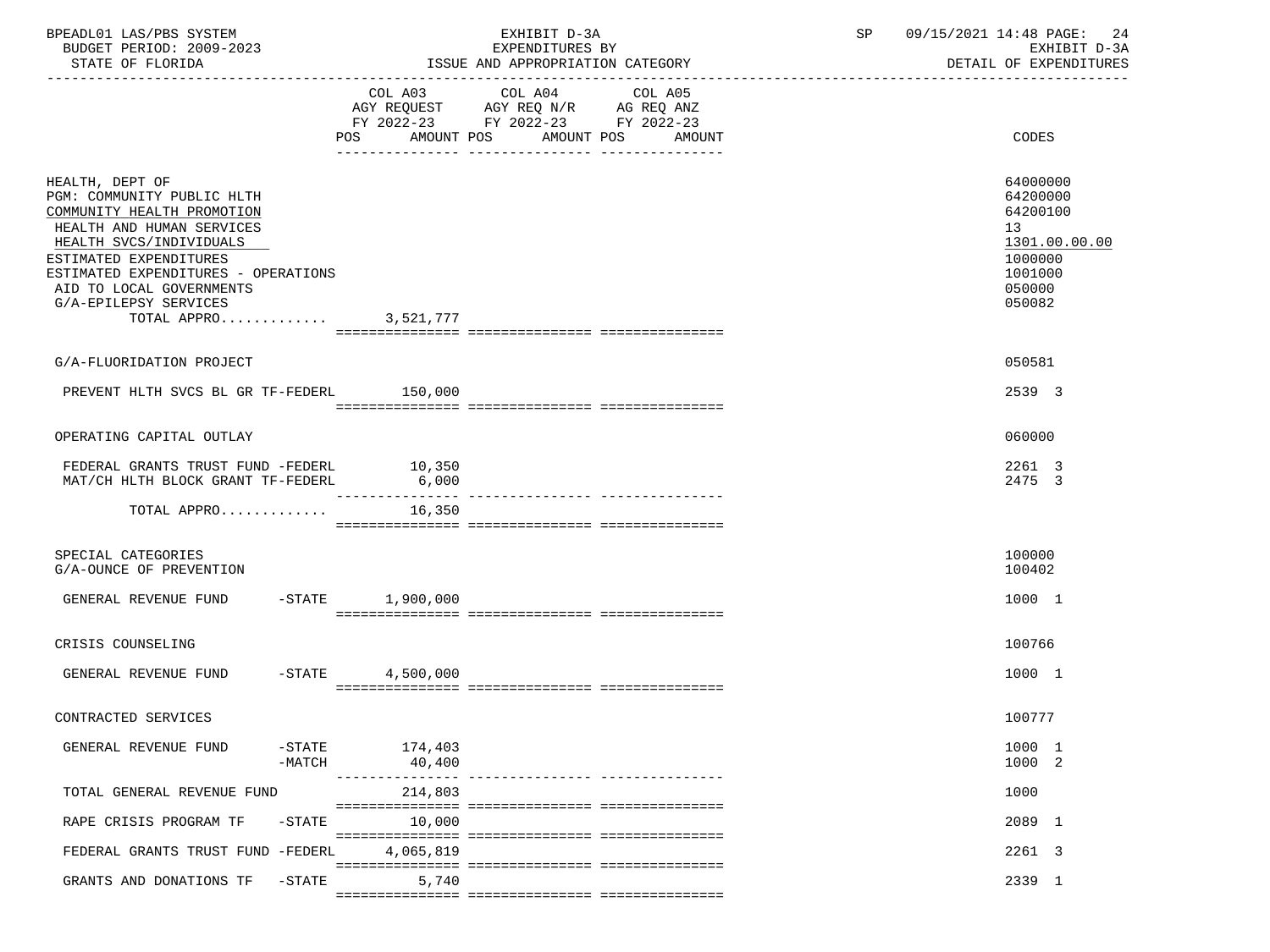| BPEADL01 LAS/PBS SYSTEM  | EXHIBIT D                             | $\cap$ $\Gamma$ | 09/15/2021 14:48 PAGE:<br>25 |
|--------------------------|---------------------------------------|-----------------|------------------------------|
| BUDGET PERIOD: 2009-2023 | EXPENDITURES BY                       |                 | EXHIBIT D-3A                 |
| STATE OF FLORIDA         | : AND APPROPRIATION CATEGORY<br>"SSUE |                 | DETAIL OF EXPENDITURES       |

|                                                                                                                                                                                                                                                                                                                                                   | COL A03 COL A04 COL A05<br>AGY REQUEST AGY REQ N/R AG REQ ANZ<br>FY 2022-23 FY 2022-23 FY 2022-23<br>POS AMOUNT POS AMOUNT POS | AMOUNT                           | CODES                                                                                                                 |
|---------------------------------------------------------------------------------------------------------------------------------------------------------------------------------------------------------------------------------------------------------------------------------------------------------------------------------------------------|--------------------------------------------------------------------------------------------------------------------------------|----------------------------------|-----------------------------------------------------------------------------------------------------------------------|
| HEALTH, DEPT OF<br>PGM: COMMUNITY PUBLIC HLTH<br>COMMUNITY HEALTH PROMOTION<br>HEALTH AND HUMAN SERVICES<br>HEALTH SVCS/INDIVIDUALS<br>ESTIMATED EXPENDITURES<br>ESTIMATED EXPENDITURES - OPERATIONS<br>SPECIAL CATEGORIES<br>CONTRACTED SERVICES<br>MAT/CH HLTH BLOCK GRANT TF-FEDERL 13,000<br>PREVENT HLTH SVCS BL GR TF-FEDERL<br>TOTAL APPRO | 305,500<br>4,614,862                                                                                                           |                                  | 64000000<br>64200000<br>64200100<br>13<br>1301.00.00.00<br>1000000<br>1001000<br>100000<br>100777<br>2475 3<br>2539 3 |
|                                                                                                                                                                                                                                                                                                                                                   |                                                                                                                                |                                  |                                                                                                                       |
| G/A-CONTRACTED SERVICES                                                                                                                                                                                                                                                                                                                           |                                                                                                                                |                                  | 100778                                                                                                                |
| GENERAL REVENUE FUND<br>-MATCH                                                                                                                                                                                                                                                                                                                    | -STATE 26,344,997<br>1,403,939                                                                                                 |                                  | 1000 1<br>1000 2                                                                                                      |
| TOTAL GENERAL REVENUE FUND                                                                                                                                                                                                                                                                                                                        | 27,748,936                                                                                                                     |                                  | 1000                                                                                                                  |
| ADMINISTRATIVE TRUST FUND -STATE                                                                                                                                                                                                                                                                                                                  | 100,000                                                                                                                        |                                  | 2021 1                                                                                                                |
| RAPE CRISIS PROGRAM TF -STATE                                                                                                                                                                                                                                                                                                                     | 1,645,666                                                                                                                      |                                  | 2089 1                                                                                                                |
| FEDERAL GRANTS TRUST FUND -FEDERL                                                                                                                                                                                                                                                                                                                 | 13,141,489                                                                                                                     |                                  | 2261 3                                                                                                                |
| MAT/CH HLTH BLOCK GRANT TF-FEDERL                                                                                                                                                                                                                                                                                                                 | 4,132,731                                                                                                                      |                                  | 2475 3                                                                                                                |
| PREVENT HLTH SVCS BL GR TF-FEDERL 532,095                                                                                                                                                                                                                                                                                                         |                                                                                                                                |                                  | 2539 3                                                                                                                |
| TOTAL APPRO 47,300,917                                                                                                                                                                                                                                                                                                                            |                                                                                                                                |                                  |                                                                                                                       |
| G/A-HEALTHY START COALTNS                                                                                                                                                                                                                                                                                                                         |                                                                                                                                |                                  | 100927                                                                                                                |
| GENERAL REVENUE FUND -STATE 750,000<br>$-MATCH$                                                                                                                                                                                                                                                                                                   | 9,500,593                                                                                                                      | -------------- ----------------- | 1000 1<br>1000 2                                                                                                      |
| TOTAL GENERAL REVENUE FUND                                                                                                                                                                                                                                                                                                                        | 10,250,593                                                                                                                     |                                  | 1000                                                                                                                  |
| MAT/CH HLTH BLOCK GRANT TF-FEDERL                                                                                                                                                                                                                                                                                                                 | 4,485,431                                                                                                                      |                                  | 2475 3                                                                                                                |
| TOTAL APPRO                                                                                                                                                                                                                                                                                                                                       | 14,736,024                                                                                                                     |                                  |                                                                                                                       |
|                                                                                                                                                                                                                                                                                                                                                   |                                                                                                                                |                                  |                                                                                                                       |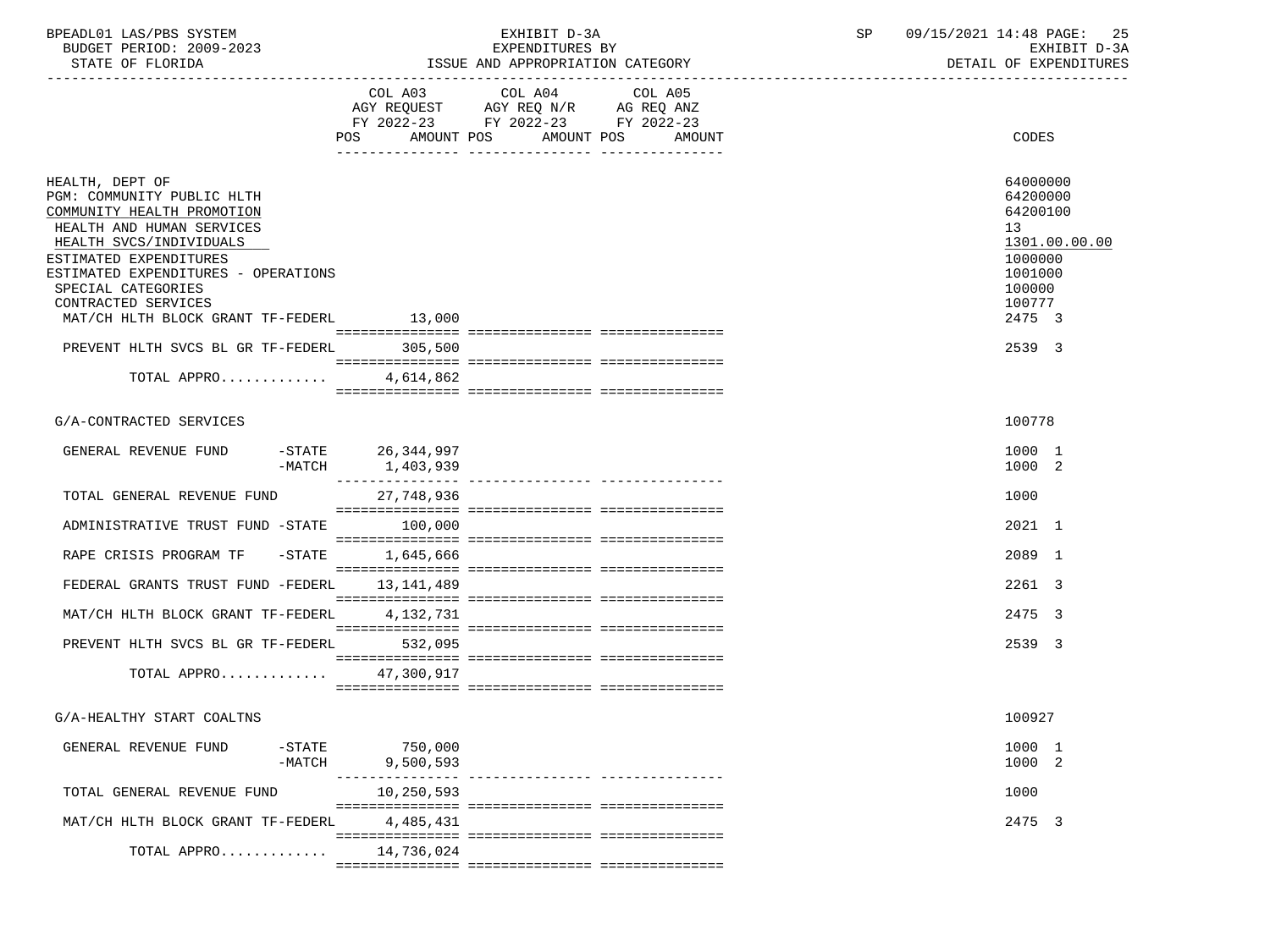| BPEADL01 LAS/PBS SYSTEM<br>BUDGET PERIOD: 2009-2023<br>STATE OF FLORIDA                                                                                                                                                                                                                              |                       | EXHIBIT D-3A<br>EXPENDITURES BY<br>ISSUE AND APPROPRIATION CATEGORY                       | SP                                          | 09/15/2021 14:48 PAGE: 26<br>EXHIBIT D-3A<br>DETAIL OF EXPENDITURES |                                                                                                             |
|------------------------------------------------------------------------------------------------------------------------------------------------------------------------------------------------------------------------------------------------------------------------------------------------------|-----------------------|-------------------------------------------------------------------------------------------|---------------------------------------------|---------------------------------------------------------------------|-------------------------------------------------------------------------------------------------------------|
|                                                                                                                                                                                                                                                                                                      |                       | COL A03 COL A04<br>AGY REQUEST AGY REQ N/R AG REQ ANZ<br>FY 2022-23 FY 2022-23 FY 2022-23 | COL A05<br>POS AMOUNT POS AMOUNT POS AMOUNT |                                                                     | CODES                                                                                                       |
| HEALTH, DEPT OF<br>PGM: COMMUNITY PUBLIC HLTH<br>COMMUNITY HEALTH PROMOTION<br>HEALTH AND HUMAN SERVICES<br>HEALTH SVCS/INDIVIDUALS<br>ESTIMATED EXPENDITURES<br>ESTIMATED EXPENDITURES - OPERATIONS<br>SPECIAL CATEGORIES<br>HEALTH ED RISK REDUCT PROJ<br>PREVENT HLTH SVCS BL GR TF-FEDERL 12,686 |                       |                                                                                           |                                             |                                                                     | 64000000<br>64200000<br>64200100<br>13<br>1301.00.00.00<br>1000000<br>1001000<br>100000<br>101505<br>2539 3 |
| G/A-FEDERAL NUTRITION PROG                                                                                                                                                                                                                                                                           |                       |                                                                                           |                                             |                                                                     | 102220                                                                                                      |
| FEDERAL GRANTS TRUST FUND -FEDERL 308,875,678                                                                                                                                                                                                                                                        |                       |                                                                                           |                                             |                                                                     | 2261 3                                                                                                      |
| RISK MANAGEMENT INSURANCE                                                                                                                                                                                                                                                                            |                       |                                                                                           |                                             |                                                                     | 103241                                                                                                      |
| GENERAL REVENUE FUND -STATE 98,121<br>FEDERAL GRANTS TRUST FUND -FEDERL                                                                                                                                                                                                                              | 322                   |                                                                                           |                                             |                                                                     | 1000 1<br>2261 3                                                                                            |
| TOTAL APPRO 98,443                                                                                                                                                                                                                                                                                   |                       |                                                                                           |                                             |                                                                     |                                                                                                             |
| WOMEN, INFANTS AND CHILDREN                                                                                                                                                                                                                                                                          |                       |                                                                                           |                                             |                                                                     | 104200                                                                                                      |
| FEDERAL GRANTS TRUST FUND -FEDERL 250,929,257                                                                                                                                                                                                                                                        |                       |                                                                                           |                                             |                                                                     | 2261 3                                                                                                      |
| LEASE/PURCHASE/EQUIPMENT                                                                                                                                                                                                                                                                             |                       |                                                                                           |                                             |                                                                     | 105281                                                                                                      |
| FEDERAL GRANTS TRUST FUND -FEDERL 43,328<br>PREVENT HLTH SVCS BL GR TF-FEDERL                                                                                                                                                                                                                        | 1,526                 |                                                                                           |                                             |                                                                     | 2261 3<br>2539 3                                                                                            |
| TOTAL APPRO                                                                                                                                                                                                                                                                                          | 44,854                |                                                                                           |                                             |                                                                     |                                                                                                             |
| TOBACCO PREVENTION                                                                                                                                                                                                                                                                                   |                       |                                                                                           |                                             |                                                                     | 106036                                                                                                      |
| $-$ STATE<br>TOBACCO SETTLEMENT TF<br>$-MATCH$                                                                                                                                                                                                                                                       | 73,667,605<br>320,990 |                                                                                           |                                             |                                                                     | 2122 1<br>2122 2                                                                                            |
| TOTAL TOBACCO SETTLEMENT TF                                                                                                                                                                                                                                                                          | 73,988,595            |                                                                                           | ________________________________            |                                                                     | 2122                                                                                                        |
| TOTAL APPRO                                                                                                                                                                                                                                                                                          | 73,988,595            |                                                                                           |                                             |                                                                     |                                                                                                             |

=============== =============== ===============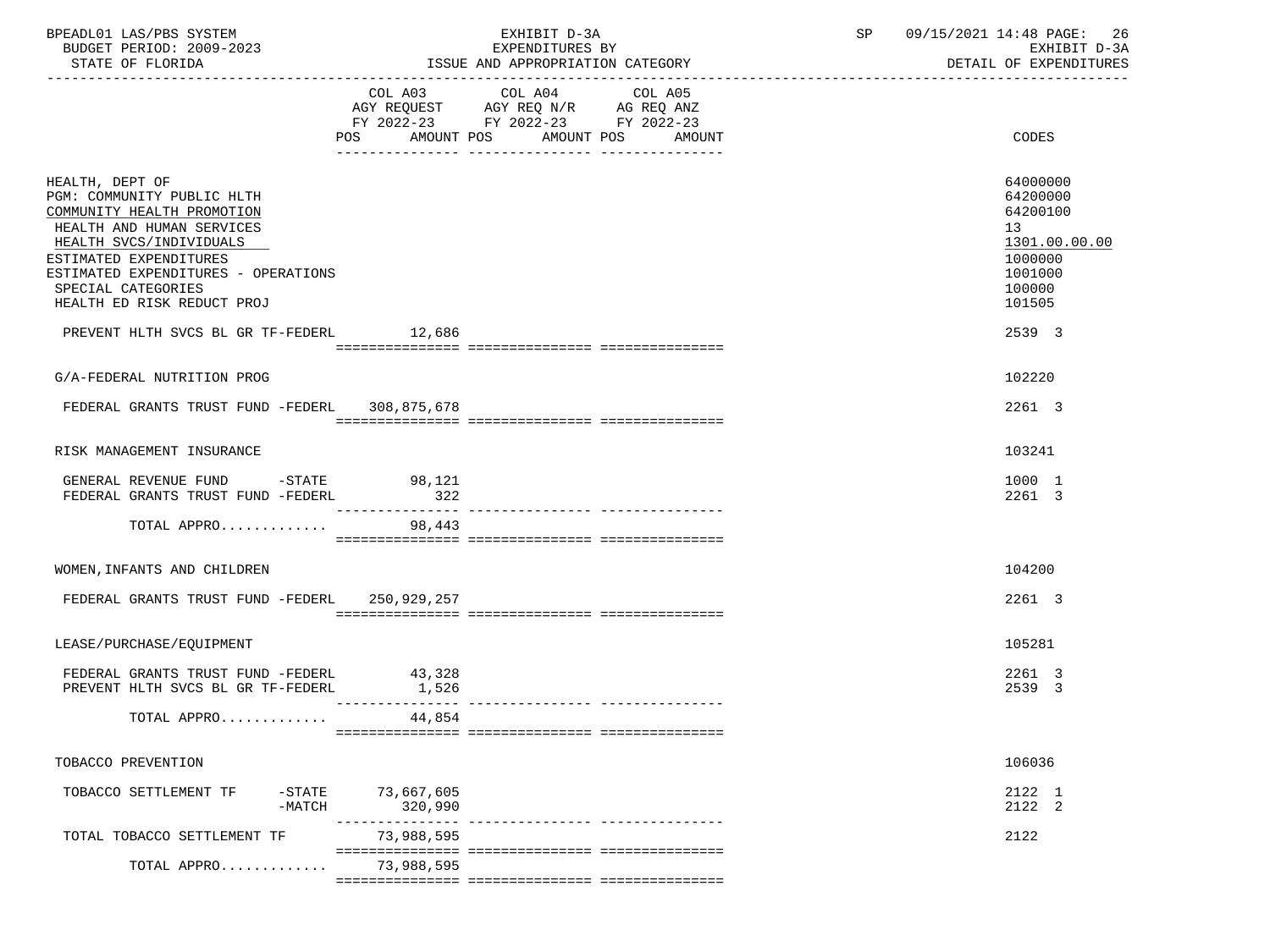| BPEADL01 LAS/PBS SYSTEM  | EXHIBIT D-3A                     | 09/15/2021 14:48 PAGE: 27 |
|--------------------------|----------------------------------|---------------------------|
| BUDGET PERIOD: 2009-2023 | EXPENDITURES BY                  | EXHIBIT D-3A              |
| STATE OF FLORIDA         | ISSUE AND APPROPRIATION CATEGORY | DETAIL OF EXPENDITURES    |

|                                                                                                                                                                                                                                                          | POS AMOUNT POS AMOUNT POS AMOUNT | FY 2022-23 FY 2022-23 FY 2022-23 |  | CODES                                                                                             |
|----------------------------------------------------------------------------------------------------------------------------------------------------------------------------------------------------------------------------------------------------------|----------------------------------|----------------------------------|--|---------------------------------------------------------------------------------------------------|
|                                                                                                                                                                                                                                                          |                                  |                                  |  |                                                                                                   |
| HEALTH, DEPT OF<br>PGM: COMMUNITY PUBLIC HLTH<br>COMMUNITY HEALTH PROMOTION<br>HEALTH AND HUMAN SERVICES<br>HEALTH SVCS/INDIVIDUALS<br>ESTIMATED EXPENDITURES<br>ESTIMATED EXPENDITURES - OPERATIONS<br>SPECIAL CATEGORIES<br>TR/DMS/HR SVCS/STW CONTRCT |                                  |                                  |  | 64000000<br>64200000<br>64200100<br>13<br>1301.00.00.00<br>1000000<br>1001000<br>100000<br>107040 |
| GENERAL REVENUE FUND -STATE 11,945<br>-MATCH                                                                                                                                                                                                             | 2,839                            |                                  |  | 1000 1<br>1000 2                                                                                  |
| TOTAL GENERAL REVENUE FUND                                                                                                                                                                                                                               | 14,784                           |                                  |  | 1000                                                                                              |
| ADMINISTRATIVE TRUST FUND -STATE 928                                                                                                                                                                                                                     |                                  |                                  |  | 2021 1                                                                                            |
| RAPE CRISIS PROGRAM TF -STATE                                                                                                                                                                                                                            | 457                              |                                  |  | 2089 1                                                                                            |
| FEDERAL GRANTS TRUST FUND -FEDERL 47,418                                                                                                                                                                                                                 |                                  |                                  |  | 2261 3                                                                                            |
| GRANTS AND DONATIONS TF -STATE                                                                                                                                                                                                                           | 310                              |                                  |  | 2339 1                                                                                            |
| MAT/CH HLTH BLOCK GRANT TF-FEDERL 5,149                                                                                                                                                                                                                  |                                  |                                  |  | 2475 3                                                                                            |
| PREVENT HLTH SVCS BL GR TF-FEDERL                                                                                                                                                                                                                        | 1,633                            |                                  |  | 2539 3                                                                                            |
| TOTAL APPRO                                                                                                                                                                                                                                              | 70,679                           |                                  |  |                                                                                                   |
| TOTAL: ESTIMATED EXPENDITURES - OPERATIONS<br>TOTAL POSITIONS 227.50<br>TOTAL ISSUE 733,810,058<br>TOTAL SALARY RATE 11,579,714                                                                                                                          |                                  |                                  |  | 1001000                                                                                           |
| SALARY INCREASES FOR FY 2021-22 -<br>STATE EMPLOYEE MINIMUM WAGE<br>INCREASE - EFFECTIVE 7/1/2021<br>SALARY RATE<br>SALARY RATE 7,387                                                                                                                    |                                  |                                  |  | 1001030<br>000000                                                                                 |
| SALARIES AND BENEFITS                                                                                                                                                                                                                                    |                                  |                                  |  | 010000                                                                                            |
| GENERAL REVENUE FUND<br>$-$ STATE<br>$-MATCH$                                                                                                                                                                                                            | 877<br>477                       |                                  |  | 1000 1<br>1000 2                                                                                  |
| TOTAL GENERAL REVENUE FUND                                                                                                                                                                                                                               | 1,354                            |                                  |  | 1000                                                                                              |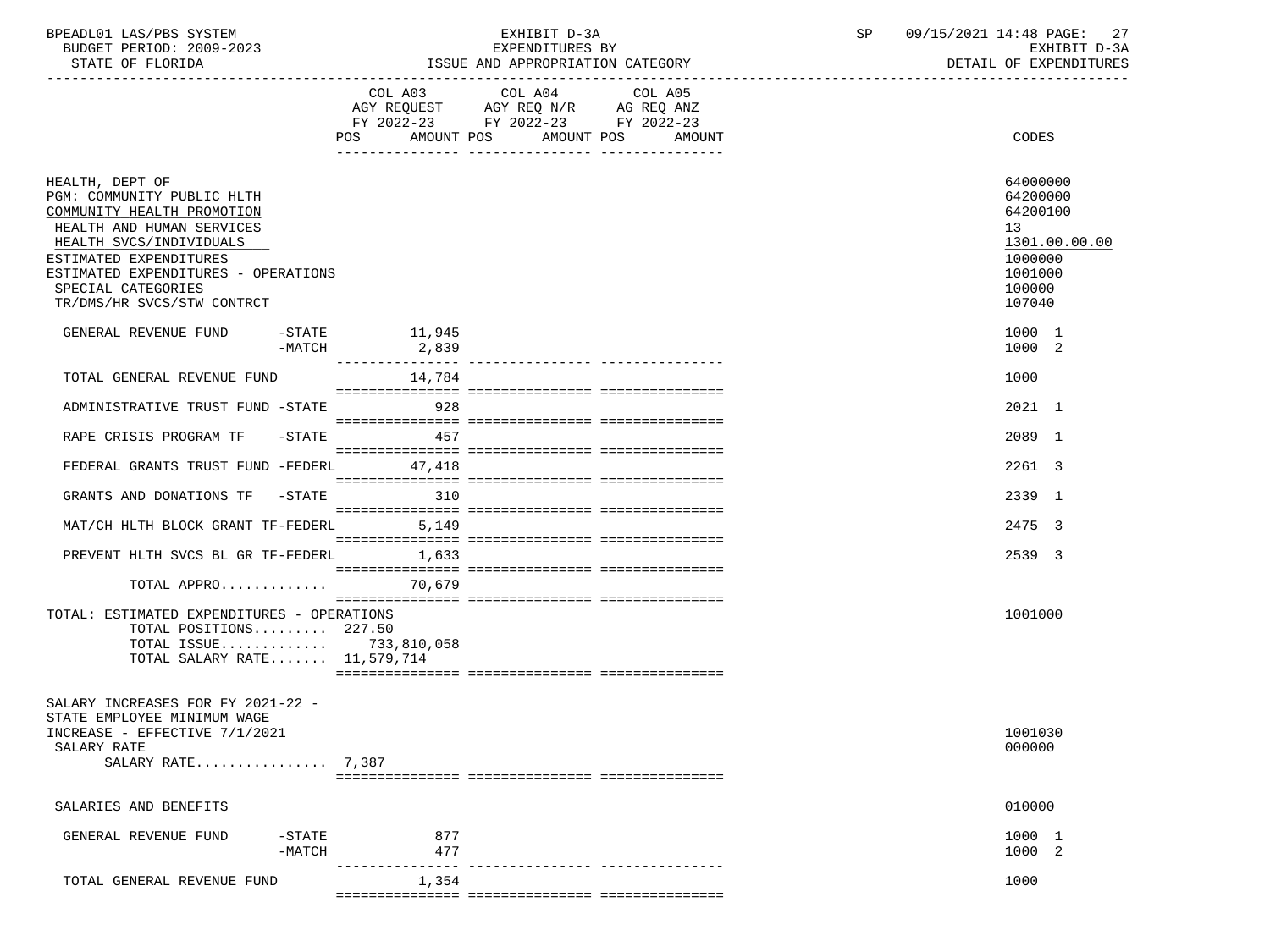| BPEADL01 LAS/PBS SYSTEM<br>BUDGET PERIOD: 2009-2023<br>STATE OF FLORIDA                                                                                                                                                           |           | EXHIBIT D-3A<br>EXPENDITURES BY<br>ISSUE AND APPROPRIATION CATEGORY                               | SP and the set of the set of the set of the set of the set of the set of the set of the set of the set of the set of the set of the set of the set of the set of the set of the set of the set of the set of the set of the se | 09/15/2021 14:48 PAGE: 28<br>EXHIBIT D-3A<br>DETAIL OF EXPENDITURES             |
|-----------------------------------------------------------------------------------------------------------------------------------------------------------------------------------------------------------------------------------|-----------|---------------------------------------------------------------------------------------------------|--------------------------------------------------------------------------------------------------------------------------------------------------------------------------------------------------------------------------------|---------------------------------------------------------------------------------|
|                                                                                                                                                                                                                                   |           | COL A03 COL A04 COL A05<br>AGY REQUEST AGY REQ N/R AG REQ ANZ<br>FY 2022-23 FY 2022-23 FY 2022-23 |                                                                                                                                                                                                                                |                                                                                 |
|                                                                                                                                                                                                                                   |           | POS AMOUNT POS AMOUNT POS AMOUNT                                                                  |                                                                                                                                                                                                                                | CODES                                                                           |
| HEALTH, DEPT OF<br>PGM: COMMUNITY PUBLIC HLTH<br>COMMUNITY HEALTH PROMOTION<br>HEALTH AND HUMAN SERVICES<br>HEALTH SVCS/INDIVIDUALS<br>ESTIMATED EXPENDITURES<br>SALARY INCREASES FOR FY 2021-22 -<br>STATE EMPLOYEE MINIMUM WAGE |           |                                                                                                   |                                                                                                                                                                                                                                | 64000000<br>64200000<br>64200100<br>13 <sup>7</sup><br>1301.00.00.00<br>1000000 |
| INCREASE - EFFECTIVE 7/1/2021                                                                                                                                                                                                     |           |                                                                                                   |                                                                                                                                                                                                                                | 1001030                                                                         |
| SALARIES AND BENEFITS<br>ADMINISTRATIVE TRUST FUND -STATE                                                                                                                                                                         | 99        |                                                                                                   |                                                                                                                                                                                                                                | 010000<br>2021 1                                                                |
| RAPE CRISIS PROGRAM TF<br>$-$ STATE                                                                                                                                                                                               | 25        |                                                                                                   |                                                                                                                                                                                                                                | 2089 1                                                                          |
| TOBACCO SETTLEMENT TF<br>-STATE<br>-MATCH                                                                                                                                                                                         | 78<br>113 |                                                                                                   |                                                                                                                                                                                                                                | 2122 1<br>2122 2                                                                |
| TOTAL TOBACCO SETTLEMENT TF                                                                                                                                                                                                       | 191       |                                                                                                   |                                                                                                                                                                                                                                | 2122                                                                            |
| EPILEPSY SERVICES TF -STATE                                                                                                                                                                                                       | 40        |                                                                                                   |                                                                                                                                                                                                                                | 2197 1                                                                          |
| FEDERAL GRANTS TRUST FUND -FEDERL 6,011                                                                                                                                                                                           |           |                                                                                                   |                                                                                                                                                                                                                                | 2261 3                                                                          |
|                                                                                                                                                                                                                                   |           |                                                                                                   |                                                                                                                                                                                                                                |                                                                                 |
| GRANTS AND DONATIONS TF -STATE                                                                                                                                                                                                    |           |                                                                                                   |                                                                                                                                                                                                                                | 2339 1                                                                          |
| MAT/CH HLTH BLOCK GRANT TF-FEDERL                                                                                                                                                                                                 | 708       |                                                                                                   |                                                                                                                                                                                                                                | 2475 3                                                                          |
| PREVENT HLTH SVCS BL GR TF-FEDERL                                                                                                                                                                                                 | 326       |                                                                                                   |                                                                                                                                                                                                                                | 2539 3                                                                          |
| TOTAL APPRO                                                                                                                                                                                                                       | 8,756     |                                                                                                   |                                                                                                                                                                                                                                |                                                                                 |
| OTHER PERSONAL SERVICES                                                                                                                                                                                                           |           |                                                                                                   |                                                                                                                                                                                                                                | 030000                                                                          |
|                                                                                                                                                                                                                                   |           |                                                                                                   |                                                                                                                                                                                                                                |                                                                                 |
| GENERAL REVENUE FUND -STATE<br>FEDERAL GRANTS TRUST FUND -FEDERL 5.605                                                                                                                                                            | 337       |                                                                                                   |                                                                                                                                                                                                                                | 1000 1<br>2261 3                                                                |
| GRANTS AND DONATIONS TF -STATE                                                                                                                                                                                                    | 259       |                                                                                                   |                                                                                                                                                                                                                                | 2339 1                                                                          |
| MAT/CH HLTH BLOCK GRANT TF-FEDERL                                                                                                                                                                                                 | 607       |                                                                                                   |                                                                                                                                                                                                                                | 2475 3                                                                          |
| PREVENT HLTH SVCS BL GR TF-FEDERL                                                                                                                                                                                                 | 280       |                                                                                                   |                                                                                                                                                                                                                                | 2539 3                                                                          |
| TOTAL APPRO                                                                                                                                                                                                                       | 7,088     |                                                                                                   |                                                                                                                                                                                                                                |                                                                                 |
| TOTAL: SALARY INCREASES FOR FY 2021-22 -<br>STATE EMPLOYEE MINIMUM WAGE<br>INCREASE - EFFECTIVE 7/1/2021<br>TOTAL ISSUE                                                                                                           | 15,844    |                                                                                                   |                                                                                                                                                                                                                                | 1001030                                                                         |
| TOTAL SALARY RATE 7,387                                                                                                                                                                                                           |           |                                                                                                   |                                                                                                                                                                                                                                |                                                                                 |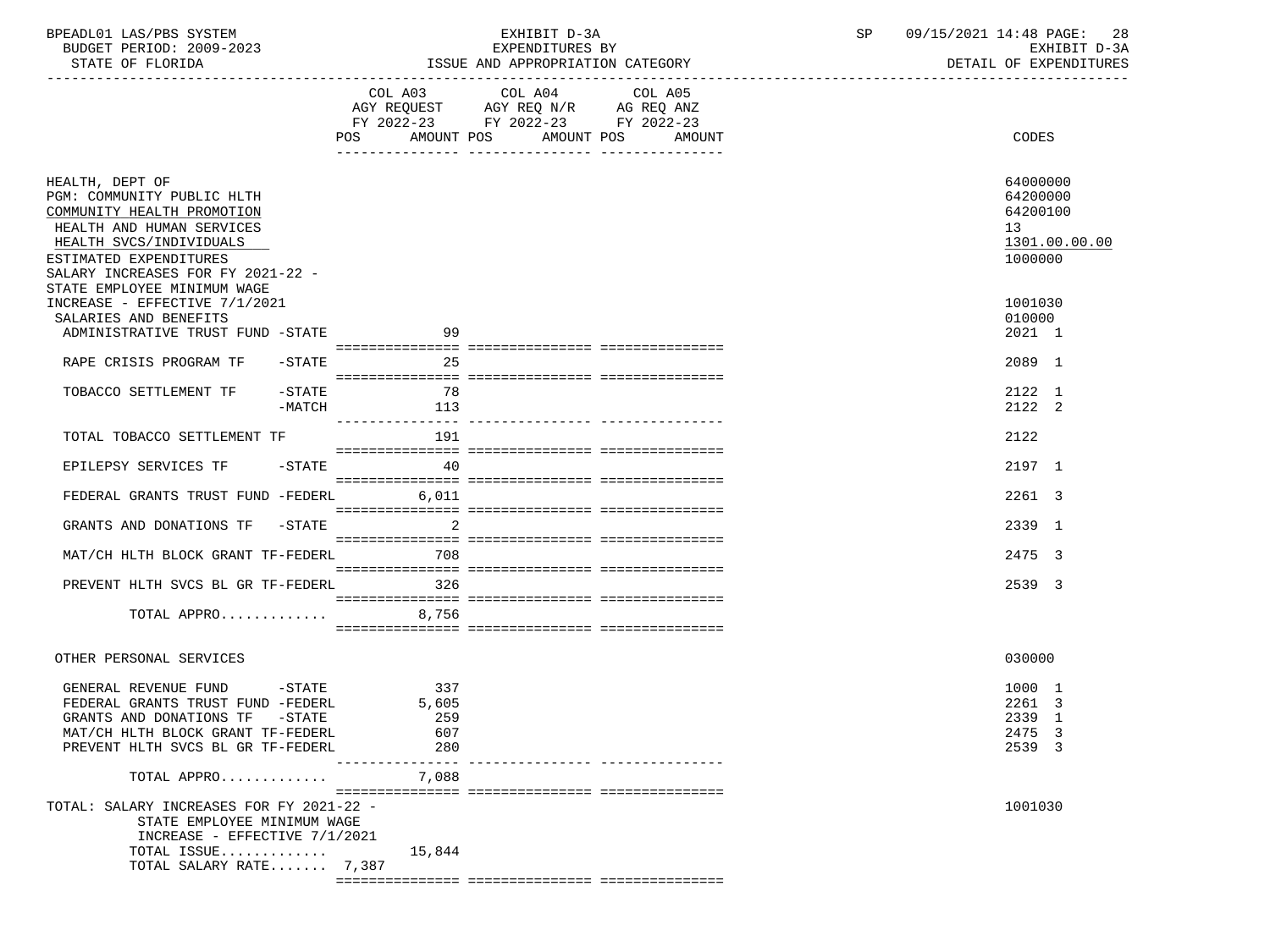| BPEADL01 LAS/PBS SYSTEM<br>BUDGET PERIOD: 2009-2023<br>STATE OF FLORIDA                                                                                                                                                        |                       | EXHIBIT D-3A<br>EXPENDITURES BY<br>ISSUE AND APPROPRIATION CATEGORY                                                                                                                                                                                                                                                                                                                                                                 | SP and the set of the set of the set of the set of the set of the set of the set of the set of the set of the set of the set of the set of the set of the set of the set of the set of the set of the set of the set of the se | 09/15/2021 14:48 PAGE: 29<br>EXHIBIT D-3A<br>DETAIL OF EXPENDITURES             |
|--------------------------------------------------------------------------------------------------------------------------------------------------------------------------------------------------------------------------------|-----------------------|-------------------------------------------------------------------------------------------------------------------------------------------------------------------------------------------------------------------------------------------------------------------------------------------------------------------------------------------------------------------------------------------------------------------------------------|--------------------------------------------------------------------------------------------------------------------------------------------------------------------------------------------------------------------------------|---------------------------------------------------------------------------------|
|                                                                                                                                                                                                                                |                       | COL A03 COL A04 COL A05<br>AGY REQUEST AGY REQ N/R AG REQ ANZ<br>FY 2022-23 FY 2022-23 FY 2022-23<br>POS AMOUNT POS AMOUNT POS<br>AMOUNT                                                                                                                                                                                                                                                                                            |                                                                                                                                                                                                                                | CODES                                                                           |
| HEALTH, DEPT OF<br>PGM: COMMUNITY PUBLIC HLTH<br>COMMUNITY HEALTH PROMOTION<br>HEALTH AND HUMAN SERVICES<br>HEALTH SVCS/INDIVIDUALS<br>ESTIMATED EXPENDITURES<br>FLORIDA RETIREMENT SYSTEM<br>ADJUSTMENT - FY 2021-22 - NORMAL |                       |                                                                                                                                                                                                                                                                                                                                                                                                                                     |                                                                                                                                                                                                                                | 64000000<br>64200000<br>64200100<br>13 <sup>7</sup><br>1301.00.00.00<br>1000000 |
| COST AND UNFUNDED ACTUARIAL<br>LIABILITY<br>SALARIES AND BENEFITS                                                                                                                                                              |                       |                                                                                                                                                                                                                                                                                                                                                                                                                                     |                                                                                                                                                                                                                                | 1001070<br>010000                                                               |
| $-$ STATE<br>GENERAL REVENUE FUND<br>$-MATCH$                                                                                                                                                                                  | 9,585<br>5,218        |                                                                                                                                                                                                                                                                                                                                                                                                                                     |                                                                                                                                                                                                                                | 1000 1<br>1000 2                                                                |
| TOTAL GENERAL REVENUE FUND                                                                                                                                                                                                     | 14,803                |                                                                                                                                                                                                                                                                                                                                                                                                                                     |                                                                                                                                                                                                                                | 1000                                                                            |
| ADMINISTRATIVE TRUST FUND -STATE 1,081                                                                                                                                                                                         |                       | $\begin{minipage}{0.03\textwidth} \begin{tabular}{l} \textbf{1} & \textbf{2} & \textbf{3} & \textbf{5} & \textbf{6} & \textbf{7} & \textbf{8} & \textbf{9} & \textbf{9} & \textbf{9} & \textbf{9} & \textbf{9} & \textbf{9} & \textbf{9} & \textbf{9} & \textbf{9} & \textbf{9} & \textbf{9} & \textbf{9} & \textbf{9} & \textbf{9} & \textbf{9} & \textbf{9} & \textbf{9} & \textbf{9} & \textbf{9} & \textbf{9} & \textbf{9} & \$ |                                                                                                                                                                                                                                | 2021 1                                                                          |
| RAPE CRISIS PROGRAM TF                                                                                                                                                                                                         | $-STATE$<br>268       |                                                                                                                                                                                                                                                                                                                                                                                                                                     |                                                                                                                                                                                                                                | 2089 1                                                                          |
| $-$ STATE<br>TOBACCO SETTLEMENT TF                                                                                                                                                                                             | 854<br>$-MATCH$ 1,232 |                                                                                                                                                                                                                                                                                                                                                                                                                                     |                                                                                                                                                                                                                                | 2122 1<br>2122 2                                                                |
| TOTAL TOBACCO SETTLEMENT TF                                                                                                                                                                                                    | 2,086                 |                                                                                                                                                                                                                                                                                                                                                                                                                                     |                                                                                                                                                                                                                                | 2122                                                                            |
| EPILEPSY SERVICES TF -STATE 440                                                                                                                                                                                                |                       |                                                                                                                                                                                                                                                                                                                                                                                                                                     |                                                                                                                                                                                                                                | 2197 1                                                                          |
| FEDERAL GRANTS TRUST FUND -FEDERL 65.689                                                                                                                                                                                       |                       |                                                                                                                                                                                                                                                                                                                                                                                                                                     |                                                                                                                                                                                                                                | 2261 3                                                                          |
| GRANTS AND DONATIONS TF                                                                                                                                                                                                        | $-STATE$ 19           |                                                                                                                                                                                                                                                                                                                                                                                                                                     |                                                                                                                                                                                                                                | 2339 1                                                                          |
| MAT/CH HLTH BLOCK GRANT TF-FEDERL 7,741                                                                                                                                                                                        |                       |                                                                                                                                                                                                                                                                                                                                                                                                                                     |                                                                                                                                                                                                                                | 2475 3                                                                          |
| PREVENT HLTH SVCS BL GR TF-FEDERL 3,560                                                                                                                                                                                        |                       |                                                                                                                                                                                                                                                                                                                                                                                                                                     |                                                                                                                                                                                                                                | 2539 3                                                                          |
| TOTAL APPRO 95,687                                                                                                                                                                                                             |                       |                                                                                                                                                                                                                                                                                                                                                                                                                                     |                                                                                                                                                                                                                                |                                                                                 |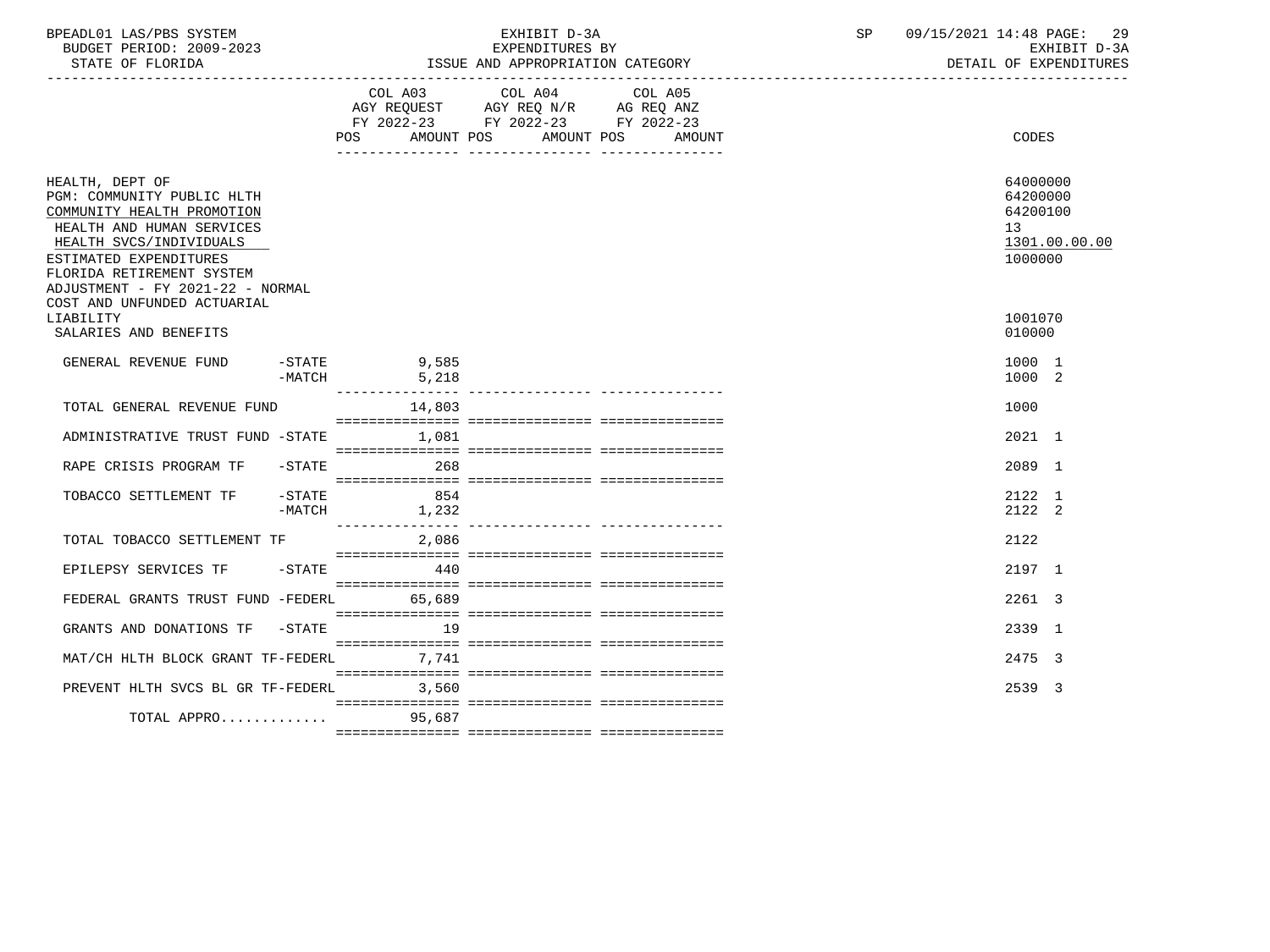| BPEADL01 LAS/PBS SYSTEM<br>BUDGET PERIOD: 2009-2023<br>STATE OF FLORIDA                                                                                                                     | EXHIBIT D-3A<br>EXPENDITURES BY<br>ISSUE AND APPROPRIATION CATEGORY                                                                      | 09/15/2021 14:48 PAGE: 30<br>SP<br>EXHIBIT D-3A<br>DETAIL OF EXPENDITURES |
|---------------------------------------------------------------------------------------------------------------------------------------------------------------------------------------------|------------------------------------------------------------------------------------------------------------------------------------------|---------------------------------------------------------------------------|
|                                                                                                                                                                                             | COL A03 COL A04<br>COL A05<br>AGY REQUEST AGY REQ N/R AG REQ ANZ<br>FY 2022-23 FY 2022-23 FY 2022-23<br>POS AMOUNT POS AMOUNT POS AMOUNT | CODES                                                                     |
| HEALTH, DEPT OF<br>PGM: COMMUNITY PUBLIC HLTH<br>COMMUNITY HEALTH PROMOTION<br>HEALTH AND HUMAN SERVICES<br>HEALTH SVCS/INDIVIDUALS<br>ESTIMATED EXPENDITURES<br>CASUALTY INSURANCE PREMIUM |                                                                                                                                          | 64000000<br>64200000<br>64200100<br>13<br>1301.00.00.00<br>1000000        |
| ADJUSTMENT<br>SPECIAL CATEGORIES<br>RISK MANAGEMENT INSURANCE                                                                                                                               |                                                                                                                                          | 1001090<br>100000<br>103241                                               |
| GENERAL REVENUE FUND -STATE 20,789-<br>FEDERAL GRANTS TRUST FUND -FEDERL                                                                                                                    | $322 -$                                                                                                                                  | 1000 1<br>2261 3                                                          |
| TOTAL APPRO $21,111-$                                                                                                                                                                       |                                                                                                                                          |                                                                           |
| REALLOCATION OF HUMAN RESOURCES<br>OUTSOURCING<br>SPECIAL CATEGORIES<br>TR/DMS/HR SVCS/STW CONTRCT                                                                                          |                                                                                                                                          | 1005900<br>100000<br>107040                                               |
| GENERAL REVENUE FUND -STATE 1,007-<br>$-MATCH$                                                                                                                                              | $239 -$                                                                                                                                  | 1000 1<br>1000 2                                                          |
| TOTAL GENERAL REVENUE FUND                                                                                                                                                                  | $1,246-$                                                                                                                                 | 1000                                                                      |
| ADMINISTRATIVE TRUST FUND -STATE                                                                                                                                                            | $78 -$                                                                                                                                   | 2021 1                                                                    |
| RAPE CRISIS PROGRAM TF                                                                                                                                                                      | $-STATE$ 39-                                                                                                                             | 2089 1                                                                    |
| FEDERAL GRANTS TRUST FUND -FEDERL 3,999-                                                                                                                                                    |                                                                                                                                          | 2261 3                                                                    |
| GRANTS AND DONATIONS TF -STATE 26-                                                                                                                                                          |                                                                                                                                          | 2339 1                                                                    |
| MAT/CH HLTH BLOCK GRANT TF-FEDERL                                                                                                                                                           | $434-$                                                                                                                                   | 2475 3                                                                    |
| PREVENT HLTH SVCS BL GR TF-FEDERL                                                                                                                                                           | $138-$                                                                                                                                   | 2539 3                                                                    |
| TOTAL APPRO                                                                                                                                                                                 | 5,960-                                                                                                                                   |                                                                           |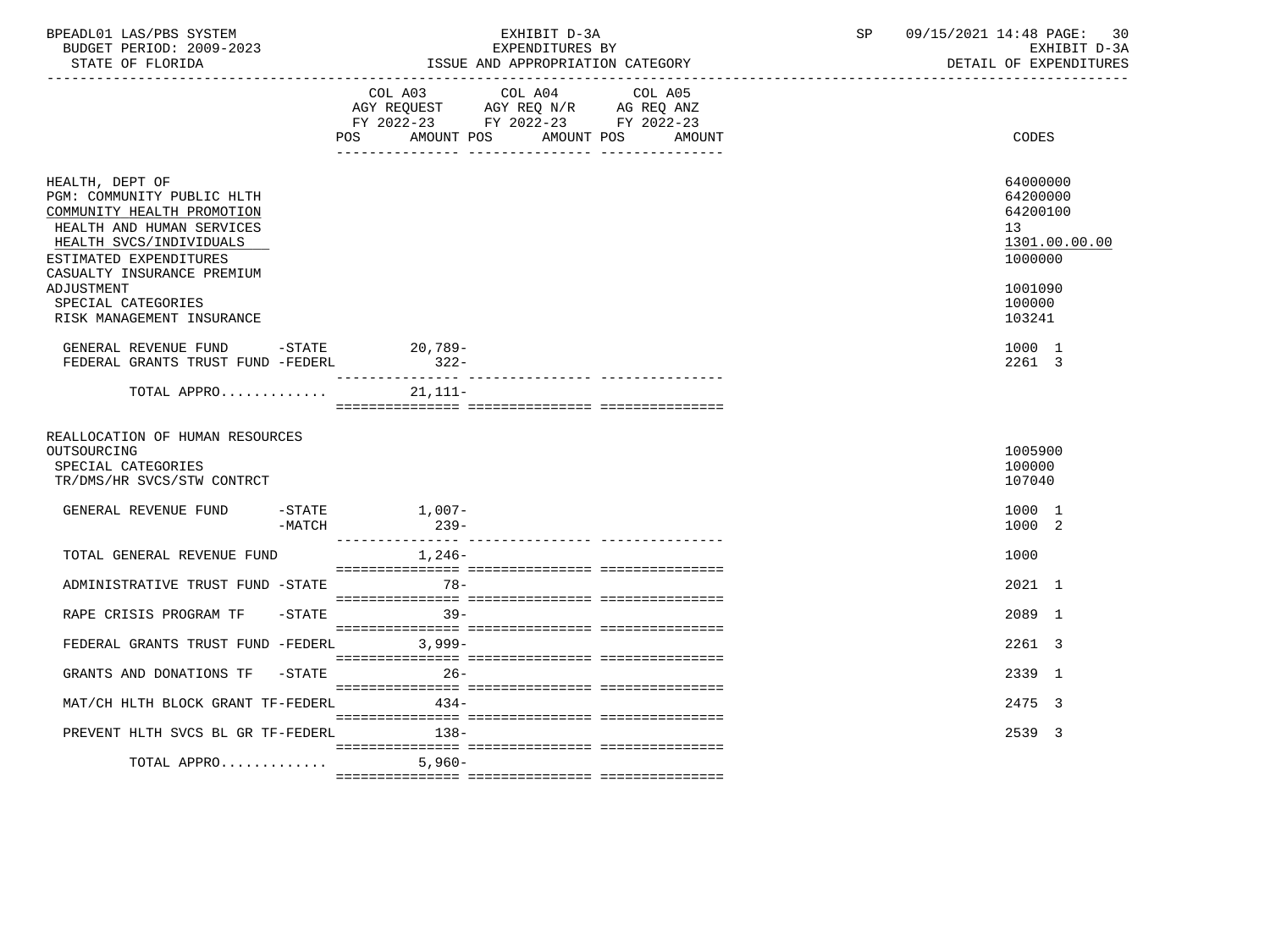| BPEADL01 LAS/PBS SYSTEM<br>BUDGET PERIOD: 2009-2023<br>STATE OF FLORIDA                                                                                                                                                                                                       |           | EXHIBIT D-3A<br>EXPENDITURES BY<br>ISSUE AND APPROPRIATION CATEGORY                                                                                                                                                                                      | 09/15/2021 14:48 PAGE:<br>SP | 31<br>EXHIBIT D-3A<br>DETAIL OF EXPENDITURES                                                      |
|-------------------------------------------------------------------------------------------------------------------------------------------------------------------------------------------------------------------------------------------------------------------------------|-----------|----------------------------------------------------------------------------------------------------------------------------------------------------------------------------------------------------------------------------------------------------------|------------------------------|---------------------------------------------------------------------------------------------------|
|                                                                                                                                                                                                                                                                               |           | COL A03 COL A04<br>COL A05<br>$\begin{tabular}{lllllll} AGY & \texttt{REQUEST} & \texttt{AGY REQ} & \texttt{N/R} & \texttt{AG REQ} & \texttt{ANZ} \end{tabular}$<br>FY 2022-23 FY 2022-23 FY 2022-23<br>AMOUNT POS<br>AMOUNT POS<br><b>POS</b><br>AMOUNT |                              | CODES                                                                                             |
| HEALTH, DEPT OF<br>PGM: COMMUNITY PUBLIC HLTH<br>COMMUNITY HEALTH PROMOTION<br>HEALTH AND HUMAN SERVICES<br>HEALTH SVCS/INDIVIDUALS<br>NONRECURRING EXPENDITURES<br>AUDITORY-ORAL SERVICES FOR<br>CHILDREN WITH HEARING LOSS<br>SPECIAL CATEGORIES<br>G/A-CONTRACTED SERVICES |           |                                                                                                                                                                                                                                                          |                              | 64000000<br>64200000<br>64200100<br>13<br>1301.00.00.00<br>2100000<br>2103002<br>100000<br>100778 |
| GENERAL REVENUE FUND                                                                                                                                                                                                                                                          |           | -STATE 875,000-                                                                                                                                                                                                                                          |                              | 1000 1                                                                                            |
| FLORIDA NURSES ASSOCIATION<br>SPECIAL CATEGORIES<br>G/A-CONTRACTED SERVICES                                                                                                                                                                                                   |           |                                                                                                                                                                                                                                                          |                              | 2103024<br>100000<br>100778                                                                       |
| GENERAL REVENUE FUND                                                                                                                                                                                                                                                          |           | $-$ STATE<br>$800,000 -$                                                                                                                                                                                                                                 |                              | 1000 1                                                                                            |
| BROWARD CHILDREN'S CENTER<br>MEDICALLY COMPLEX YOUNG ADULTS<br>SPECIAL CATEGORIES<br>G/A-CONTRACTED SERVICES                                                                                                                                                                  |           |                                                                                                                                                                                                                                                          |                              | 2103025<br>100000<br>100778                                                                       |
| GENERAL REVENUE FUND                                                                                                                                                                                                                                                          | $-$ STATE | $250,000-$                                                                                                                                                                                                                                               |                              | 1000 1                                                                                            |
| NURSE-FAMILY PARTNERSHIP PROGRAM<br>SPECIAL CATEGORIES<br>G/A-HEALTHY START COALTNS                                                                                                                                                                                           |           |                                                                                                                                                                                                                                                          |                              | 2103045<br>100000<br>100927                                                                       |
| GENERAL REVENUE FUND                                                                                                                                                                                                                                                          | $-$ STATE | 750,000-                                                                                                                                                                                                                                                 |                              | 1000 1                                                                                            |
| ST. JOHN BOSCO CLINIC<br>SPECIAL CATEGORIES<br>G/A-CONTRACTED SERVICES                                                                                                                                                                                                        |           |                                                                                                                                                                                                                                                          |                              | 2103064<br>100000<br>100778                                                                       |
| GENERAL REVENUE FUND                                                                                                                                                                                                                                                          | $-$ STATE | 300,000-                                                                                                                                                                                                                                                 |                              | 1000 1                                                                                            |
|                                                                                                                                                                                                                                                                               |           |                                                                                                                                                                                                                                                          |                              |                                                                                                   |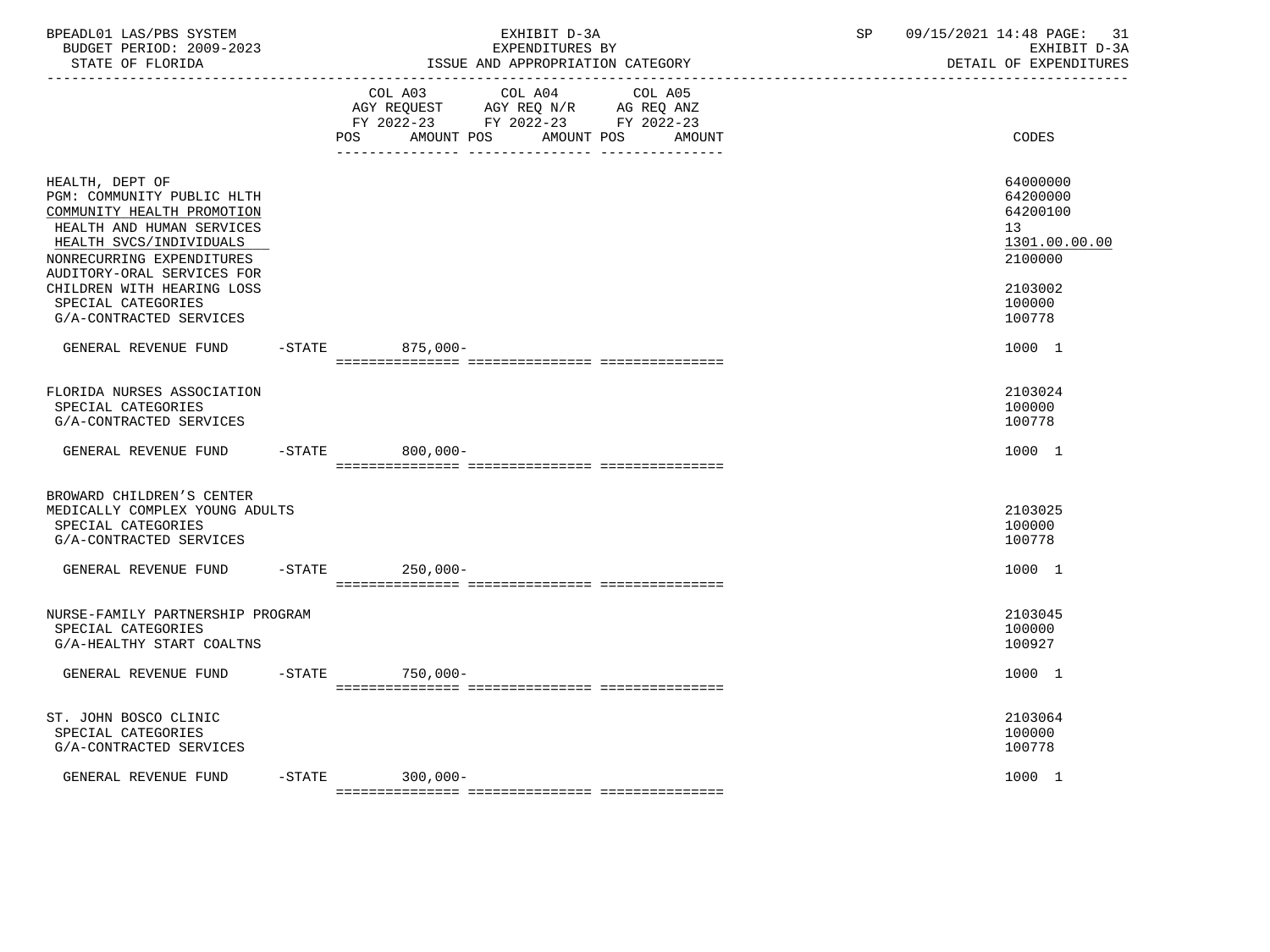| BPEADL01 LAS/PBS SYSTEM<br>BUDGET PERIOD: 2009-2023<br>STATE OF FLORIDA                                                                                                                                                                                                             |           | EXHIBIT D-3A<br>EXPENDITURES BY<br>ISSUE AND APPROPRIATION CATEGORY                                                                            | 09/15/2021 14:48 PAGE:<br>SP<br>32<br>EXHIBIT D-3A<br>DETAIL OF EXPENDITURES                      |
|-------------------------------------------------------------------------------------------------------------------------------------------------------------------------------------------------------------------------------------------------------------------------------------|-----------|------------------------------------------------------------------------------------------------------------------------------------------------|---------------------------------------------------------------------------------------------------|
|                                                                                                                                                                                                                                                                                     |           | COL A03<br>COL A04<br>COL A05<br>AGY REQUEST AGY REQ N/R AG REQ ANZ<br>FY 2022-23 FY 2022-23 FY 2022-23<br>AMOUNT POS AMOUNT POS AMOUNT<br>POS | CODES                                                                                             |
| HEALTH, DEPT OF<br>PGM: COMMUNITY PUBLIC HLTH<br>COMMUNITY HEALTH PROMOTION<br>HEALTH AND HUMAN SERVICES<br>HEALTH SVCS/INDIVIDUALS<br>NONRECURRING EXPENDITURES<br>BAYCARE BEHAVIORAL HEALTH REMOTE<br>PATIENT MONITORING PROGRAM<br>SPECIAL CATEGORIES<br>G/A-CONTRACTED SERVICES |           |                                                                                                                                                | 64000000<br>64200000<br>64200100<br>13<br>1301.00.00.00<br>2100000<br>2103080<br>100000<br>100778 |
| GENERAL REVENUE FUND                                                                                                                                                                                                                                                                | $-$ STATE | 100,000-                                                                                                                                       | 1000 1                                                                                            |
| NOVA SOUTHEASTERN UNIVERSITY -<br>CLINIC-BASED SERVICE OUTREACH<br>SPECIAL CATEGORIES<br>G/A-CONTRACTED SERVICES                                                                                                                                                                    |           |                                                                                                                                                | 2103086<br>100000<br>100778                                                                       |
| GENERAL REVENUE FUND                                                                                                                                                                                                                                                                |           | $-STATE$ 3,500,000-                                                                                                                            | 1000 1                                                                                            |
| EPILEPSY SERVICES PROGRAM<br>AID TO LOCAL GOVERNMENTS<br>G/A-EPILEPSY SERVICES                                                                                                                                                                                                      |           |                                                                                                                                                | 2103100<br>050000<br>050082                                                                       |
| GENERAL REVENUE FUND                                                                                                                                                                                                                                                                |           | $-$ STATE $144,000-$                                                                                                                           | 1000 1                                                                                            |
| ANDREWS REGENERATIVE MEDICINE<br><b>CENTER</b><br>SPECIAL CATEGORIES<br>G/A-CONTRACTED SERVICES                                                                                                                                                                                     |           |                                                                                                                                                | 2103120<br>100000<br>100778                                                                       |
| GENERAL REVENUE FUND                                                                                                                                                                                                                                                                |           | $-$ STATE<br>$500,000 -$                                                                                                                       | 1000 1                                                                                            |
| CENTRAL FLORIDA FAMILY HEALTH<br>CENTER - COVID-19 INFUSION CENTER<br>SPECIAL CATEGORIES<br>G/A-CONTRACTED SERVICES                                                                                                                                                                 |           |                                                                                                                                                | 2103140<br>100000<br>100778                                                                       |
| GENERAL REVENUE FUND                                                                                                                                                                                                                                                                |           | -STATE 240,000-<br>- sissisisisisisi sissisisisisisi sissisisisisis                                                                            | 1000 1                                                                                            |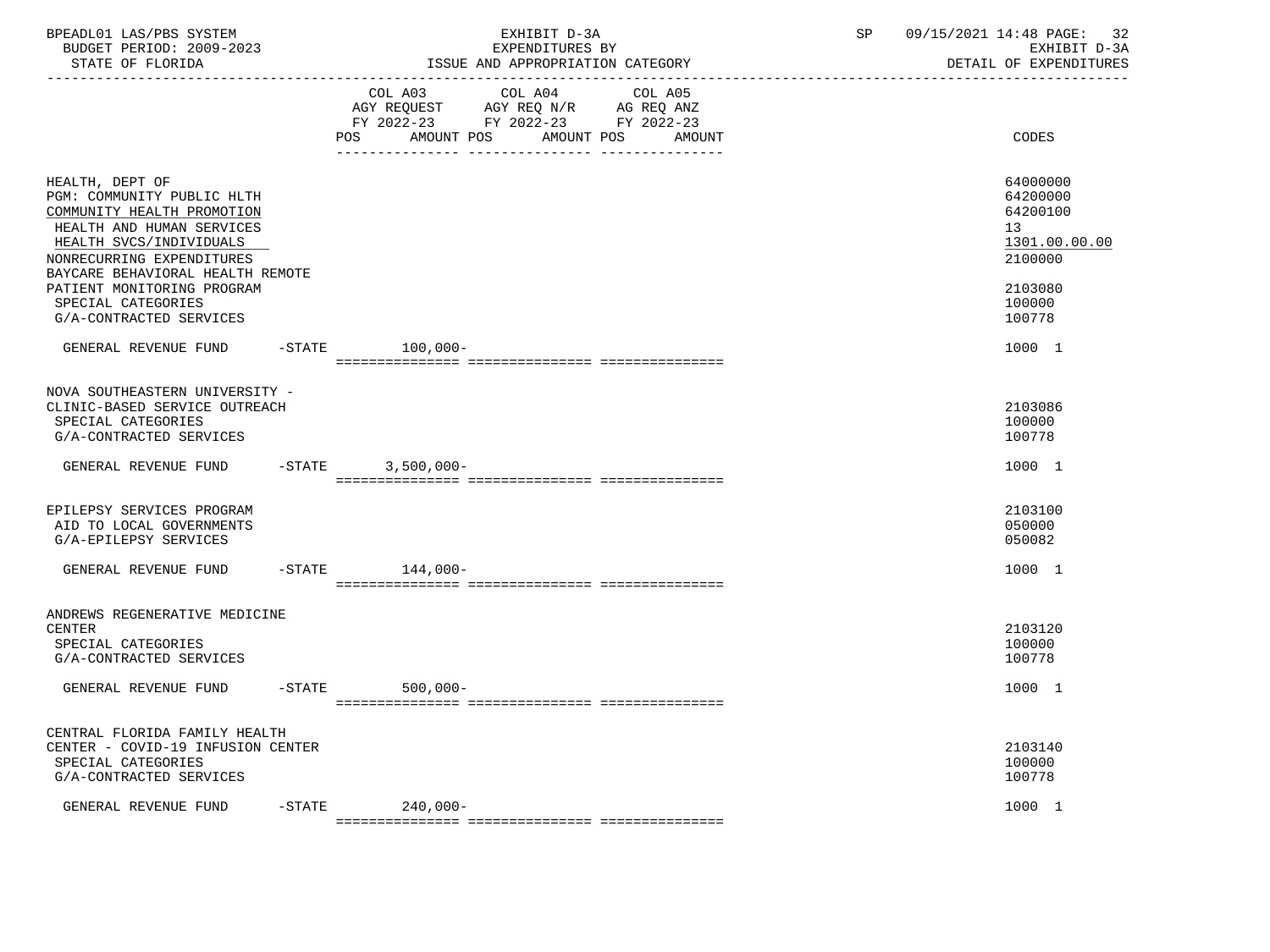| BPEADL01 LAS/PBS SYSTEM  | EXHIBIT D                             | $\cap$ $\Gamma$ | 09/15/2021 14:48 PAGE: |
|--------------------------|---------------------------------------|-----------------|------------------------|
| BUDGET PERIOD: 2009-2023 | EXPENDITURES BY                       |                 | EXHIBIT D-3A           |
| STATE OF FLORIDA         | : AND APPROPRIATION CATEGORY<br>"SSUE |                 | DETAIL OF EXPENDITURES |

|                                                                                                                                                                                                        |           | COL A03<br>AGY REQUEST AGY REQ N/R AG REQ ANZ<br>FY 2022-23 FY 2022-23 FY 2022-23                                            | COL A04    | COL A05 |        |                                                   |               |
|--------------------------------------------------------------------------------------------------------------------------------------------------------------------------------------------------------|-----------|------------------------------------------------------------------------------------------------------------------------------|------------|---------|--------|---------------------------------------------------|---------------|
|                                                                                                                                                                                                        |           | AMOUNT POS<br>POS FOR THE POST OF THE STATE STATE STATE STATE STATE STATE STATE STATE STATE STATE STATE STATE STATE STATE ST | AMOUNT POS |         | AMOUNT | CODES                                             |               |
| HEALTH, DEPT OF<br>PGM: COMMUNITY PUBLIC HLTH<br>COMMUNITY HEALTH PROMOTION<br>HEALTH AND HUMAN SERVICES<br>HEALTH SVCS/INDIVIDUALS<br>NONRECURRING EXPENDITURES<br>FLORIDA DENTAL ASSOCIATION FLORIDA |           |                                                                                                                              |            |         |        | 64000000<br>64200000<br>64200100<br>13<br>2100000 | 1301.00.00.00 |
| MISSION OF MERCY<br>SPECIAL CATEGORIES<br>G/A-CONTRACTED SERVICES                                                                                                                                      |           |                                                                                                                              |            |         |        | 2103141<br>100000<br>100778                       |               |
| GENERAL REVENUE FUND                                                                                                                                                                                   | $-$ STATE | $225.000 -$                                                                                                                  |            |         |        | 1000 1                                            |               |
| CITY OF GAINESVILLE COMMUNITY<br>RESOURCE PARAMEDIC PROGRAM FUNDING<br>SPECIAL CATEGORIES<br>G/A-CONTRACTED SERVICES                                                                                   |           |                                                                                                                              |            |         |        | 2103142<br>100000<br>100778                       |               |
| GENERAL REVENUE FUND                                                                                                                                                                                   | $-$ STATE | $250.000 -$                                                                                                                  |            |         |        | 1000 1                                            |               |
|                                                                                                                                                                                                        |           |                                                                                                                              |            |         |        |                                                   |               |
| COMMON THREADS - HEALTH NUTRITION<br>EDUCATION<br>SPECIAL CATEGORIES<br>G/A-CONTRACTED SERVICES                                                                                                        |           |                                                                                                                              |            |         |        | 2103143<br>100000<br>100778                       |               |
| GENERAL REVENUE FUND -STATE                                                                                                                                                                            |           | $200,000 -$                                                                                                                  |            |         |        | 1000 1                                            |               |
|                                                                                                                                                                                                        |           |                                                                                                                              |            |         |        |                                                   |               |
| MOBILE HEALTH UNIT - GADSDEN<br>SPECIAL CATEGORIES<br>G/A-CONTRACTED SERVICES                                                                                                                          |           |                                                                                                                              |            |         |        | 2103144<br>100000<br>100778                       |               |
| GENERAL REVENUE FUND -STATE                                                                                                                                                                            |           | $400,000 -$                                                                                                                  |            |         |        | 1000 1                                            |               |
| PROFESSIONAL RESOURCE NETWORK<br>SPECIAL CATEGORIES<br>G/A-CONTRACTED SERVICES                                                                                                                         |           |                                                                                                                              |            |         |        | 2103145<br>100000<br>100778                       |               |
| GENERAL REVENUE FUND                                                                                                                                                                                   |           | -STATE 75,000-                                                                                                               |            |         |        | 1000 1                                            |               |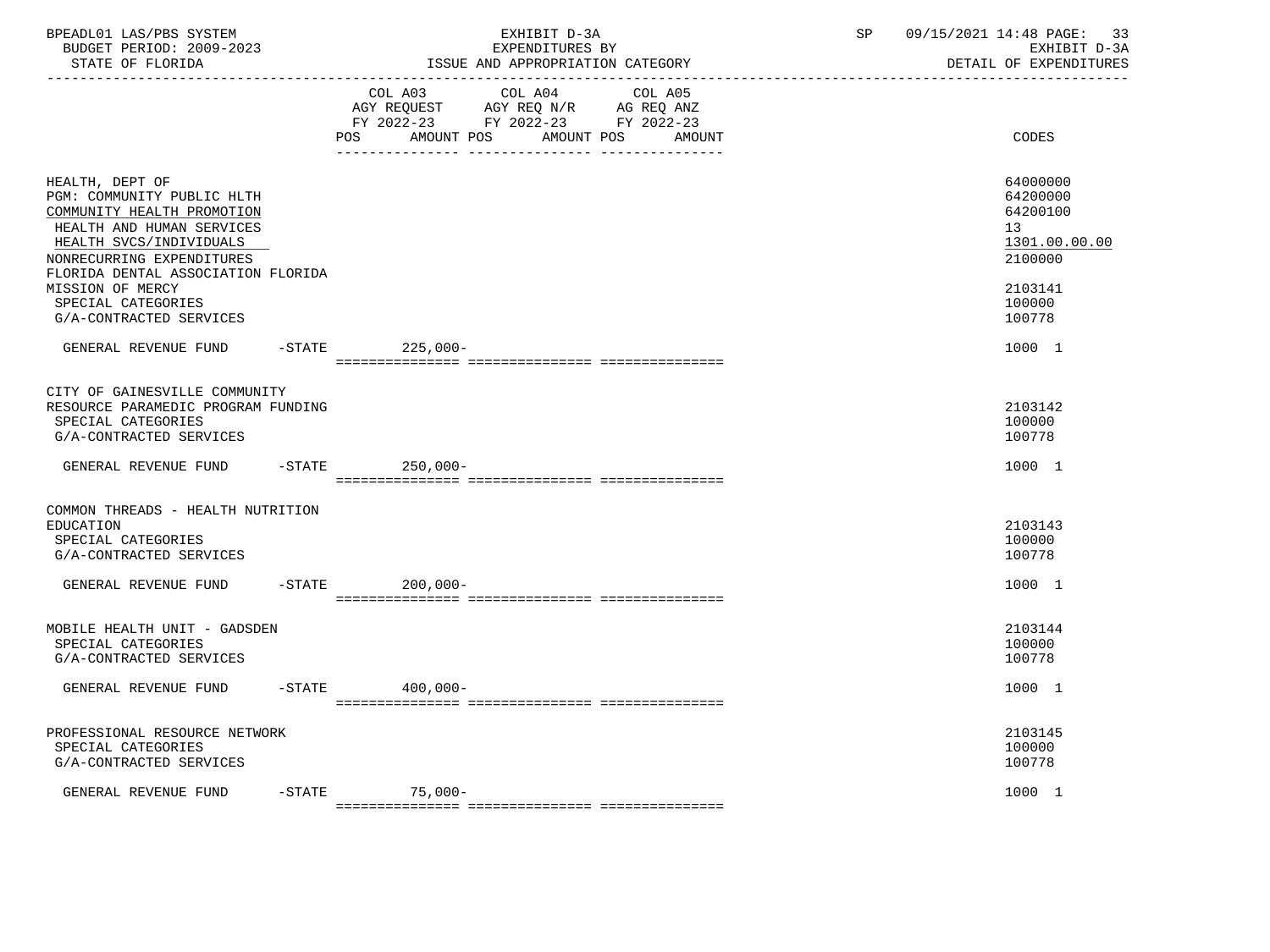| BPEADL01 LAS/PBS SYSTEM<br>BUDGET PERIOD: 2009-2023<br>STATE OF FLORIDA                                                                                                                                                                                                 |                 | EXHIBIT D-3A<br>EXPENDITURES BY<br>ISSUE AND APPROPRIATION CATEGORY                                                                         | 09/15/2021 14:48 PAGE: 34<br>SP<br>EXHIBIT D-3A<br>DETAIL OF EXPENDITURES                  |
|-------------------------------------------------------------------------------------------------------------------------------------------------------------------------------------------------------------------------------------------------------------------------|-----------------|---------------------------------------------------------------------------------------------------------------------------------------------|--------------------------------------------------------------------------------------------|
|                                                                                                                                                                                                                                                                         |                 | COL A03 COL A04<br>COL A05<br>AGY REQUEST AGY REQ N/R AG REQ ANZ<br>FY 2022-23 FY 2022-23 FY 2022-23<br>POS AMOUNT POS AMOUNT POS<br>AMOUNT | CODES                                                                                      |
| HEALTH, DEPT OF<br>PGM: COMMUNITY PUBLIC HLTH<br>COMMUNITY HEALTH PROMOTION<br>HEALTH AND HUMAN SERVICES<br>HEALTH SVCS/INDIVIDUALS<br>NONRECURRING EXPENDITURES<br>VETO BAYCARE BEHAVIORAL HEALTH<br>REMOTE PATIENT MONITORING PROGRAM<br>(SENATE FORM 1081) (HB 2225) |                 |                                                                                                                                             | 64000000<br>64200000<br>64200100<br>13 <sup>°</sup><br>1301.00.00.00<br>2100000<br>2103146 |
| SPECIAL CATEGORIES<br>G/A-CONTRACTED SERVICES                                                                                                                                                                                                                           |                 |                                                                                                                                             | 100000<br>100778                                                                           |
| GENERAL REVENUE FUND -STATE 100,000                                                                                                                                                                                                                                     |                 |                                                                                                                                             | 1000 1                                                                                     |
| VETO CENTRAL FLORIDA FAMILY HEALTH<br>CENTER - COVID -19 INFUSION CENTER<br>(SENATE FORM 1423) (HB 3861)<br>SPECIAL CATEGORIES<br>G/A-CONTRACTED SERVICES                                                                                                               |                 |                                                                                                                                             | 2103148<br>100000<br>100778                                                                |
| GENERAL REVENUE FUND -STATE 240,000                                                                                                                                                                                                                                     |                 |                                                                                                                                             | 1000 1                                                                                     |
| VETO CITY OF GAINESVILLE COMMUNITY<br>RESOURCE PARAMEDIC PROGRAM FUNDING<br>(SENATE FORM 1802) (HB 3619)<br>SPECIAL CATEGORIES<br>G/A-CONTRACTED SERVICES                                                                                                               |                 |                                                                                                                                             | 2103149<br>100000<br>100778                                                                |
| GENERAL REVENUE FUND -STATE 250,000                                                                                                                                                                                                                                     |                 |                                                                                                                                             | 1000 1                                                                                     |
| HEIKEN CHILDREN'S VISION PROGRAM<br>SPECIAL CATEGORIES<br>G/A-CONTRACTED SERVICES                                                                                                                                                                                       |                 |                                                                                                                                             | 2103180<br>100000<br>100778                                                                |
| GENERAL REVENUE FUND                                                                                                                                                                                                                                                    | -STATE 125,000- |                                                                                                                                             | 1000 1                                                                                     |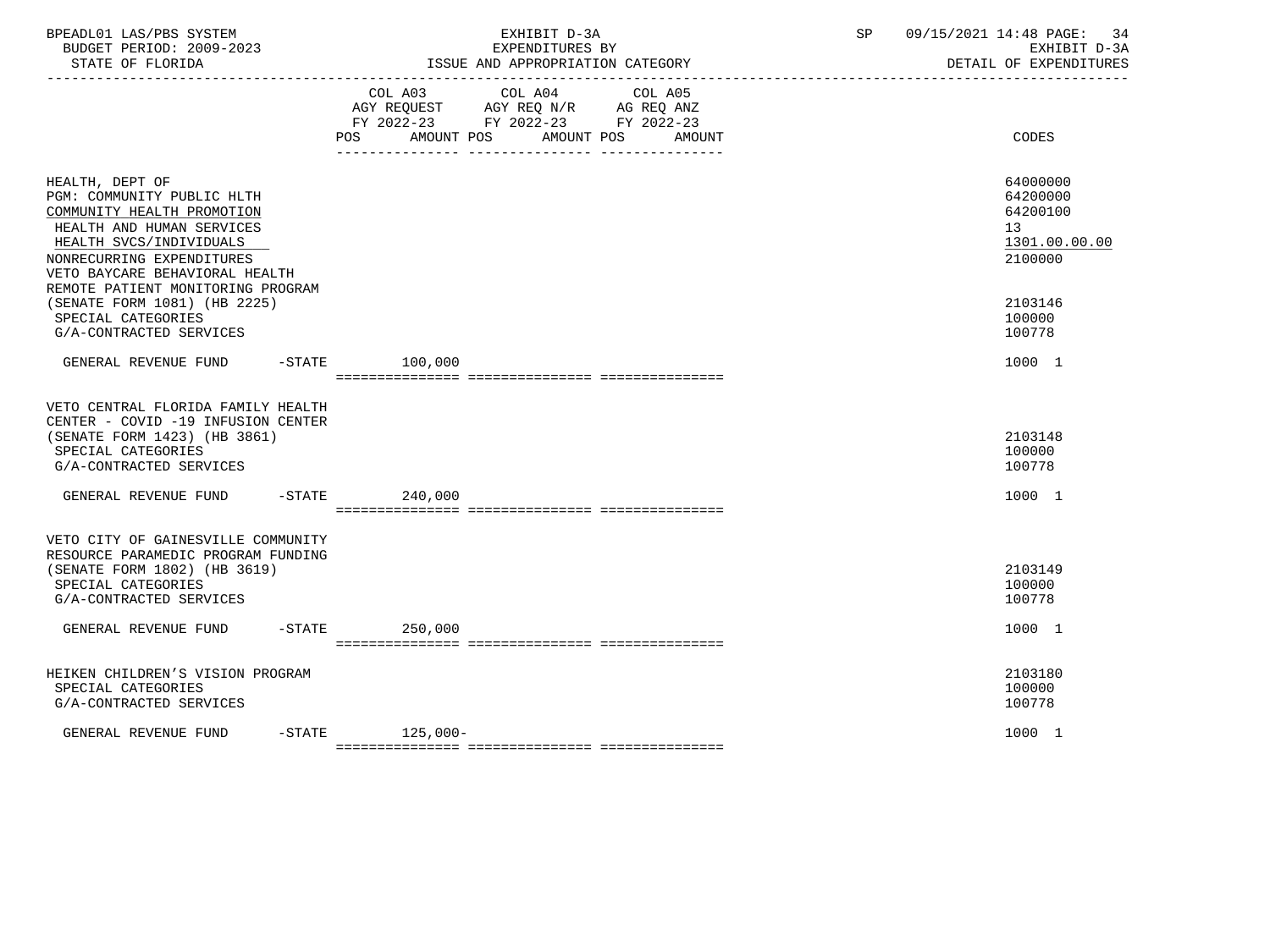| BPEADL01 LAS/PBS SYSTEM<br>BUDGET PERIOD: 2009-2023<br>STATE OF FLORIDA                                                                                                                                                                                              | -------------------------- | EXHIBIT D-3A<br>EXPENDITURES BY<br>ISSUE AND APPROPRIATION CATEGORY                                                                                                                                                                                                                 | 09/15/2021 14:48 PAGE:<br>35<br>SP<br>EXHIBIT D-3A<br>DETAIL OF EXPENDITURES                      |
|----------------------------------------------------------------------------------------------------------------------------------------------------------------------------------------------------------------------------------------------------------------------|----------------------------|-------------------------------------------------------------------------------------------------------------------------------------------------------------------------------------------------------------------------------------------------------------------------------------|---------------------------------------------------------------------------------------------------|
|                                                                                                                                                                                                                                                                      |                            | $\begin{tabular}{lllllllll} COL & A03 & \multicolumn{2}{l}COL & A04 & \multicolumn{2}{l}COL & A05 \\ AGY & REQUEST & \multicolumn{2}{l}AGY & REQ & N/R & \multicolumn{2}{l}AG & REQ & ANZ \\ \end{tabular}$<br>FY 2022-23 FY 2022-23 FY 2022-23<br>POS AMOUNT POS AMOUNT POS AMOUNT | <b>CODES</b>                                                                                      |
| HEALTH, DEPT OF<br>PGM: COMMUNITY PUBLIC HLTH<br>COMMUNITY HEALTH PROMOTION<br>HEALTH AND HUMAN SERVICES<br>HEALTH SVCS/INDIVIDUALS<br>NONRECURRING EXPENDITURES<br>AGAPE COMMUNITY HEALTH CENTER -<br>DUVAL COUNTY<br>SPECIAL CATEGORIES<br>G/A-CONTRACTED SERVICES |                            |                                                                                                                                                                                                                                                                                     | 64000000<br>64200000<br>64200100<br>13<br>1301.00.00.00<br>2100000<br>2103240<br>100000<br>100778 |
| GENERAL REVENUE FUND -STATE 375,000-                                                                                                                                                                                                                                 |                            |                                                                                                                                                                                                                                                                                     | 1000 1                                                                                            |
| VETO COMMON THREADS - HEALTH<br>NUTRITION EDUCATION (SENATE FORM<br>1288) (HB 3719)<br>SPECIAL CATEGORIES<br>G/A-CONTRACTED SERVICES<br>GENERAL REVENUE FUND -STATE 200,000                                                                                          |                            |                                                                                                                                                                                                                                                                                     | 2103262<br>100000<br>100778<br>1000 1                                                             |
| VETO PROFESSIONAL RESOURCE NETWORK                                                                                                                                                                                                                                   |                            |                                                                                                                                                                                                                                                                                     |                                                                                                   |
| (SENATE FORM 1776) (HB 2881)<br>SPECIAL CATEGORIES<br>G/A-CONTRACTED SERVICES                                                                                                                                                                                        |                            |                                                                                                                                                                                                                                                                                     | 2103263<br>100000<br>100778                                                                       |
| GENERAL REVENUE FUND -STATE 75,000                                                                                                                                                                                                                                   |                            |                                                                                                                                                                                                                                                                                     | 1000 1                                                                                            |
| A WELLNESS STRATEGY - PREVENTING<br>PREMATURE DEATHS<br>TOBACCO CONSTITUTIONAL AMENDMENT<br>SPECIAL CATEGORIES<br>TOBACCO PREVENTION                                                                                                                                 |                            |                                                                                                                                                                                                                                                                                     | 4300000<br>4309000<br>100000<br>106036                                                            |
| TOBACCO SETTLEMENT TF -STATE 2,750,694                                                                                                                                                                                                                               |                            |                                                                                                                                                                                                                                                                                     | 2122 1                                                                                            |
|                                                                                                                                                                                                                                                                      |                            |                                                                                                                                                                                                                                                                                     |                                                                                                   |
| AGENCY ISSUE NARRATIVE:<br>2022-2023 BUDGET YEAR NARRATIVE:<br>Issue Title: Tobacco Constitutional Amendment - Consumer Price Index                                                                                                                                  |                            | IT COMPONENT? NO                                                                                                                                                                                                                                                                    |                                                                                                   |

 Current Situation: Section 2007-65 Laws of Florida created section 381.84, Florida Statutes that requires the Department of Health (Department) to conduct a statewide tobacco education and use prevention program in order to implement Article X, Section 27 of the State Constitution. Article X also requires an annual adjustment for inflation, using the Consumer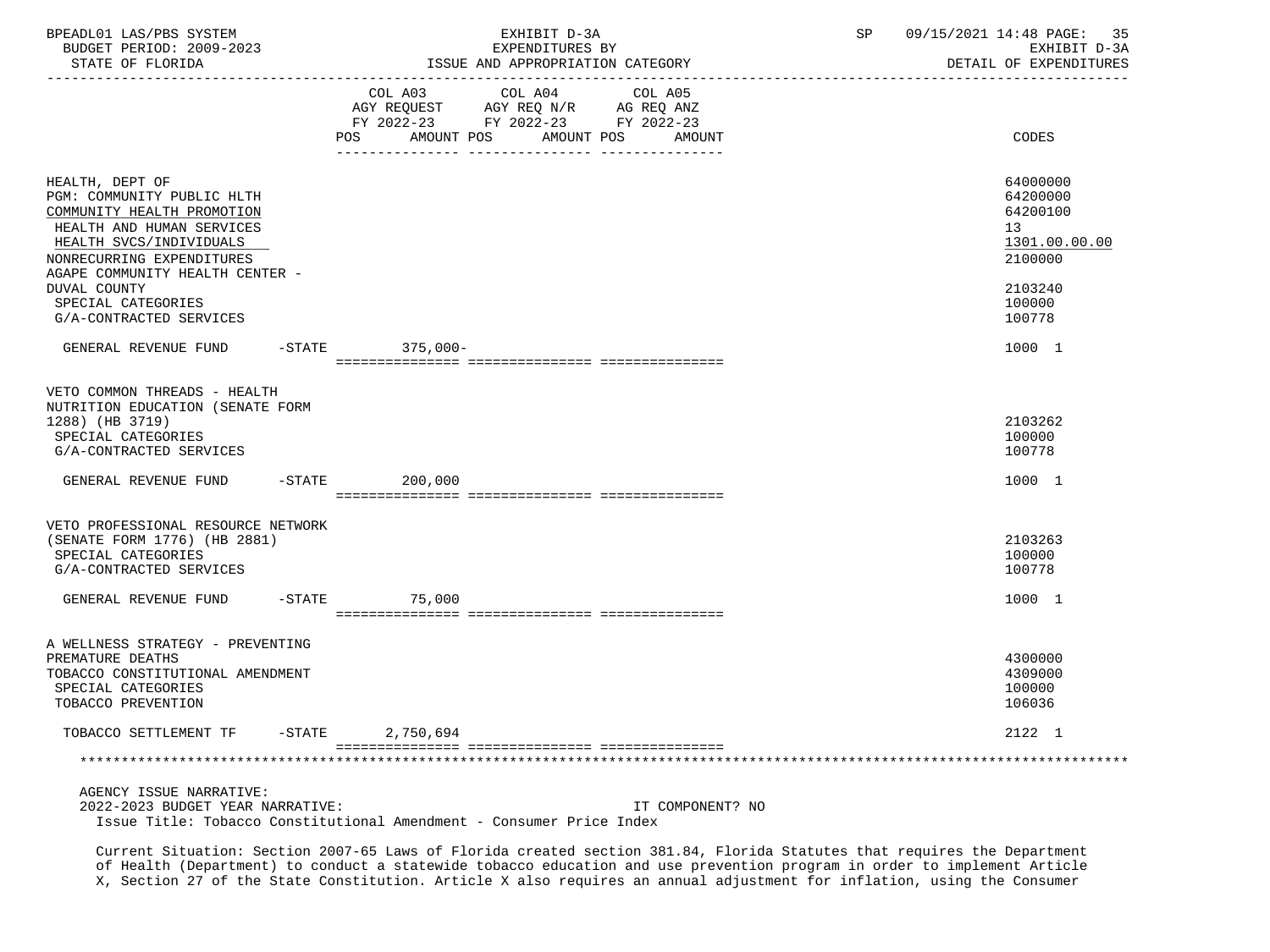| BPEADL01 LAS/PBS SYSTEM<br>BUDGET PERIOD: 2009-2023<br>STATE OF FLORIDA                                                                                                 | EXHIBIT D-3A<br>EXPENDITURES BY<br>ISSUE AND APPROPRIATION CATEGORY                                                                      | 09/15/2021 14:48 PAGE: 36<br>SP<br>EXHIBIT D-3A<br>DETAIL OF EXPENDITURES |
|-------------------------------------------------------------------------------------------------------------------------------------------------------------------------|------------------------------------------------------------------------------------------------------------------------------------------|---------------------------------------------------------------------------|
|                                                                                                                                                                         | COL A03 COL A04 COL A05<br>AGY REQUEST AGY REQ N/R AG REQ ANZ<br>FY 2022-23 FY 2022-23 FY 2022-23<br>AMOUNT POS AMOUNT POS AMOUNT<br>POS | CODES                                                                     |
| HEALTH, DEPT OF<br>PGM: COMMUNITY PUBLIC HLTH<br>COMMUNITY HEALTH PROMOTION<br>HEALTH AND HUMAN SERVICES<br>HEALTH SVCS/INDIVIDUALS<br>A WELLNESS STRATEGY - PREVENTING |                                                                                                                                          | 64000000<br>64200000<br>64200100<br>13 <sup>°</sup><br>1301.00.00.00      |
| PREMATURE DEATHS<br>TOBACCO CONSTITUTIONAL AMENDMENT                                                                                                                    |                                                                                                                                          | 4300000<br>4309000                                                        |

Price Index.

 Request: Applying the Consumer Price Index adjustment of 3.70%, from the July 2021 National Economic Estimating Conference, to the current base appropriation for the Tobacco Settlement Trust Fund (2122), will require an annual adjustment for inflation of \$2,750,694.

 Budget Summary: The Department requests \$2,750,694 in recurring appropriation in the Tobacco Settlement Trust Fund (2122), within the Community Health Promotions budget entity (64200100), in the Comprehensive Statewide Tobacco Prevention and Education Program appropriation category (106036), in the Health Services to Individuals program component  $(1301000000)$ .

 Calculation: Recurring Base Appropriation in the Tobacco Settlement Trust Fund (2122) X the Consumer Price Index Adjustment Percentage = Annual Adjustment for Inflation

 $$74,343,061 \t{X} \t{3.70\t{5}} = $2,750,694 \t{rounded}}$ \*\*\*\*\*\*\*\*\*\*\*\*\*\*\*\*\*\*\*\*\*\*\*\*\*\*\*\*\*\*\*\*\*\*\*\*\*\*\*\*\*\*\*\*\*\*\*\*\*\*\*\*\*\*\*\*\*\*\*\*\*\*\*\*\*\*\*\*\*\*\*\*\*\*\*\*\*\*\*\*\*\*\*\*\*\*\*\*\*\*\*\*\*\*\*\*\*\*\*\*\*\*\*\*\*\*\*\*\*\*\*\*\*\*\*\*\*\*\*\*\*\*\*\*\*\*\*

| HEALTH INITIATIVES<br>HEALTHY FLORIDIANS HEALTHY FUTURE<br>REDUCING INFANT AND MATERNAL |           |         |         | 6200000                     |
|-----------------------------------------------------------------------------------------|-----------|---------|---------|-----------------------------|
| MORBIDITY AND MORTALITY<br>SPECIAL CATEGORIES<br>G/A-CONTRACTED SERVICES                |           |         |         | 6200210<br>100000<br>100778 |
| GENERAL REVENUE FUND                                                                    | $-$ STATE | 800,000 | 800,000 | 1000                        |
|                                                                                         |           |         |         |                             |

 AGENCY ISSUE NARRATIVE: 2022-2023 BUDGET YEAR NARRATIVE: IT COMPONENT? NO ISSUE TITLE: Levels of Care Program

 CURRENT SITUATION: Florida has elevated rates of maternal and infant mortality and morbidity compared to other states and the nation. Nationally, death reviews and research studies continue to identify quality of health care as one of the major contributors to high rates of maternal mortality and morbidity. Providing the best health care quality at the hospital level begins with assuring that health care services provided meet national recommended guidelines. This information forms the foundation upon which health care quality can be improved at a hospital, hospital network and state level including identifying key health care issues as well as guiding and monitoring targeted quality improvement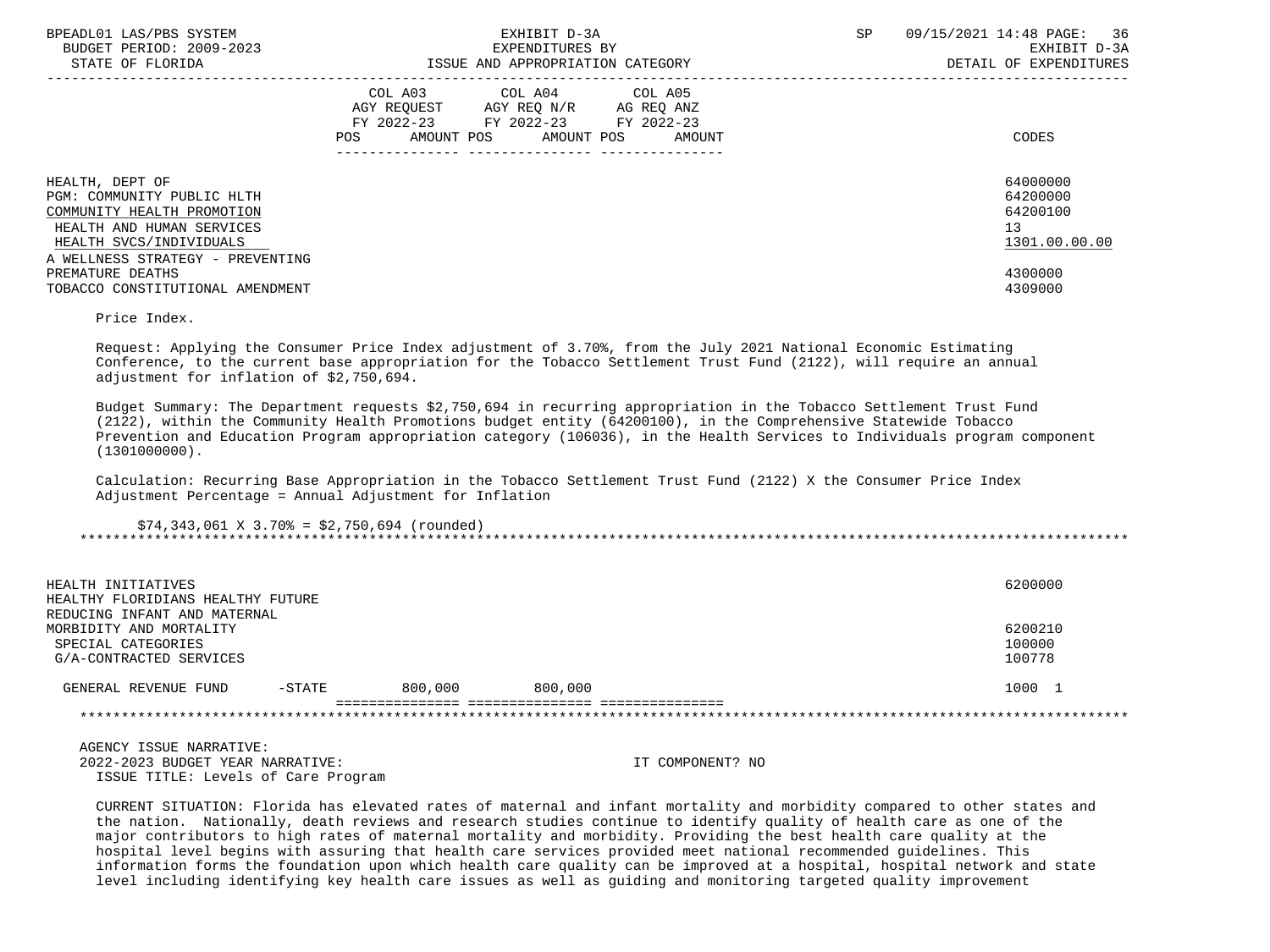| BPEADL01 LAS/PBS SYSTEM<br>BUDGET PERIOD: 2009-2023<br>STATE OF FLORIDA                                                                                   | EXHIBIT D-3A<br>EXPENDITURES BY<br>ISSUE AND APPROPRIATION CATEGORY                                                                      | 09/15/2021 14:48 PAGE: 37<br>SP<br>EXHIBIT D-3A<br>DETAIL OF EXPENDITURES |
|-----------------------------------------------------------------------------------------------------------------------------------------------------------|------------------------------------------------------------------------------------------------------------------------------------------|---------------------------------------------------------------------------|
|                                                                                                                                                           | COL A03 COL A04 COL A05<br>AGY REQUEST AGY REQ N/R AG REQ ANZ<br>FY 2022-23 FY 2022-23 FY 2022-23<br>POS<br>AMOUNT POS AMOUNT POS AMOUNT | CODES                                                                     |
| HEALTH, DEPT OF<br>PGM: COMMUNITY PUBLIC HLTH<br>COMMUNITY HEALTH PROMOTION<br>HEALTH AND HUMAN SERVICES<br>HEALTH SVCS/INDIVIDUALS<br>HEALTH INITIATIVES |                                                                                                                                          | 64000000<br>64200000<br>64200100<br>13<br>1301.00.00.00<br>6200000        |
| HEALTHY FLORIDIANS HEALTHY FUTURE<br>REDUCING INFANT AND MATERNAL<br>MORBIDITY AND MORTALITY                                                              |                                                                                                                                          | 6200210                                                                   |

## efforts.

 National hospital guidelines have been newly recommended for maternal levels of care. Both sets of national guidelines are evidence-based and written to assure the best care for mothers and babies and improve maternal and infant health outcomes. The Centers for Disease Control and Prevention has developed a process for self-designation of a hospital's level of care based on national guidelines. Other states have successfully used recognized national organizations to provide expert verification which assures independent high-quality expertise by minimizing organizational affiliations and potential conflicts of interest. Expert verification is essential to assure a hospital has reached the national standards and gives the hospital, and the public a nationally recognized certification for their capability. This request would fund this process for all Florida delivery hospitals wanting to operate at a higher level of maternal and newborn care on a four-year rotational basis.

 REQUEST: The Department requests a total of \$800,000 to contract with a research institution to implement the Self-Designated and Verified Maternal and Newborn Hospital Level of Care. These funds will be used to support external verification of self-designated levels of care for all Florida delivery hospitals wanting to operate at a higher level than basic maternal and newborn care.

 BUDGET SUMMARY: The Department requests a total of \$800,000 in non-recurring budget authority in G/A Contractual Services appropriation category (100778), General Revenue fund (1000), Community Health Promotion budget entity (64200100), Health Services/Individuals program component (1301000000).

 LINKAGE TO THE GOVERNOR'S PRIORITIES: Promote innovation in healthcare that reduces the cost of medical procedures and services and increases access to care for Floridians.

 FLORIDA STRATEGIC PLAN: 5.3 Strengthen local, regional and statewide partnerships to accomplish Florida's economic and quality of life & quality places goals. \*\*\*\*\*\*\*\*\*\*\*\*\*\*\*\*\*\*\*\*\*\*\*\*\*\*\*\*\*\*\*\*\*\*\*\*\*\*\*\*\*\*\*\*\*\*\*\*\*\*\*\*\*\*\*\*\*\*\*\*\*\*\*\*\*\*\*\*\*\*\*\*\*\*\*\*\*\*\*\*\*\*\*\*\*\*\*\*\*\*\*\*\*\*\*\*\*\*\*\*\*\*\*\*\*\*\*\*\*\*\*\*\*\*\*\*\*\*\*\*\*\*\*\*\*\*\*

| TOTAL: HEALTH SVCS/INDIVIDUALS       |             |         | 1301.00.00.00 |
|--------------------------------------|-------------|---------|---------------|
| BY FUND TYPE<br>GENERAL REVENUE FUND | 43,118,241  | 800,000 | 1000          |
| TRUST FUNDS                          | 686,082,971 |         | 2000          |
| TOTAL POSITIONS 227.50               |             |         |               |
| TOTAL PROG COMP $729,201,212$        |             | 800,000 |               |
| TOTAL SALARY RATE 11,587,101         |             |         |               |
|                                      |             |         |               |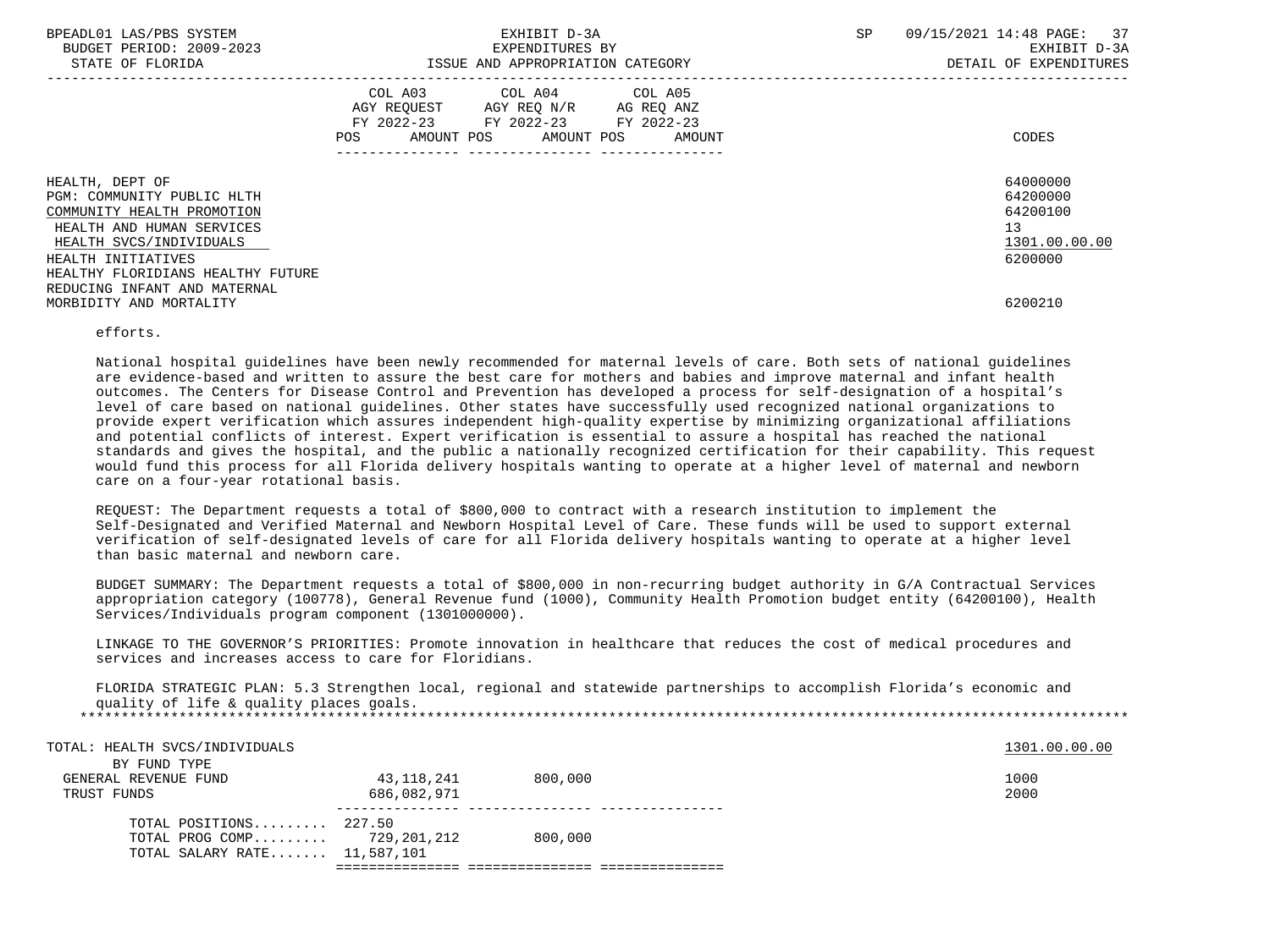| BPEADL01 LAS/PBS SYSTEM<br>BUDGET PERIOD: 2009-2023<br>STATE OF FLORIDA                                                                                                                                                                 | EXHIBIT D-3A<br>EXPENDITURES BY<br>ISSUE AND APPROPRIATION CATEGORY |                                                                                           |                                             | SP | 09/15/2021 14:48 PAGE: 38<br>EXHIBIT D-3A<br>DETAIL OF EXPENDITURES                     |  |
|-----------------------------------------------------------------------------------------------------------------------------------------------------------------------------------------------------------------------------------------|---------------------------------------------------------------------|-------------------------------------------------------------------------------------------|---------------------------------------------|----|-----------------------------------------------------------------------------------------|--|
|                                                                                                                                                                                                                                         |                                                                     | COL A03 COL A04<br>AGY REQUEST AGY REQ N/R AG REQ ANZ<br>FY 2022-23 FY 2022-23 FY 2022-23 | COL A05<br>POS AMOUNT POS AMOUNT POS AMOUNT |    | CODES                                                                                   |  |
| HEALTH, DEPT OF<br>PGM: COMMUNITY PUBLIC HLTH<br>COMMUNITY HEALTH PROMOTION<br>HEALTH AND HUMAN SERVICES<br>ENVIRONMENTAL HEALTH<br>ESTIMATED EXPENDITURES<br>ESTIMATED EXPENDITURES - OPERATIONS<br>SALARY RATE<br>SALARY RATE 746,237 |                                                                     |                                                                                           |                                             |    | 64000000<br>64200000<br>64200100<br>13<br>1302.00.00.00<br>1000000<br>1001000<br>000000 |  |
| SALARIES AND BENEFITS                                                                                                                                                                                                                   |                                                                     |                                                                                           |                                             |    | 010000                                                                                  |  |
| GENERAL REVENUE FUND -STATE 345,463<br>FEDERAL GRANTS TRUST FUND -FEDERL 580,133                                                                                                                                                        |                                                                     |                                                                                           |                                             |    | 1000 1<br>2261 3                                                                        |  |
| TOTAL POSITIONS $14.00$<br>TOTAL APPRO 925,596                                                                                                                                                                                          |                                                                     |                                                                                           |                                             |    |                                                                                         |  |
| <b>EXPENSES</b>                                                                                                                                                                                                                         |                                                                     |                                                                                           |                                             |    | 040000                                                                                  |  |
| GENERAL REVENUE FUND -STATE 11,282                                                                                                                                                                                                      |                                                                     |                                                                                           |                                             |    | 1000 1                                                                                  |  |
| SPECIAL CATEGORIES<br>CONTRACTED SERVICES                                                                                                                                                                                               |                                                                     |                                                                                           |                                             |    | 100000<br>100777                                                                        |  |
| FEDERAL GRANTS TRUST FUND -FEDERL 62,729                                                                                                                                                                                                |                                                                     |                                                                                           |                                             |    | 2261 3                                                                                  |  |
| G/A-CONTRACTED SERVICES                                                                                                                                                                                                                 |                                                                     |                                                                                           |                                             |    | 100778                                                                                  |  |
| FEDERAL GRANTS TRUST FUND -FEDERL 535,032                                                                                                                                                                                               |                                                                     |                                                                                           |                                             |    | 2261 3                                                                                  |  |
| LEASE/PURCHASE/EQUIPMENT                                                                                                                                                                                                                |                                                                     |                                                                                           |                                             |    | 105281                                                                                  |  |
| FEDERAL GRANTS TRUST FUND -FEDERL                                                                                                                                                                                                       | 882                                                                 |                                                                                           |                                             |    | 2261 3                                                                                  |  |
| TR/DMS/HR SVCS/STW CONTRCT                                                                                                                                                                                                              |                                                                     |                                                                                           |                                             |    | 107040                                                                                  |  |
| GENERAL REVENUE FUND<br>$-$ STATE<br>FEDERAL GRANTS TRUST FUND -FEDERL                                                                                                                                                                  | 660<br>3,300                                                        |                                                                                           |                                             |    | 1000 1<br>2261 3                                                                        |  |
| TOTAL APPRO                                                                                                                                                                                                                             | 3,960                                                               |                                                                                           |                                             |    |                                                                                         |  |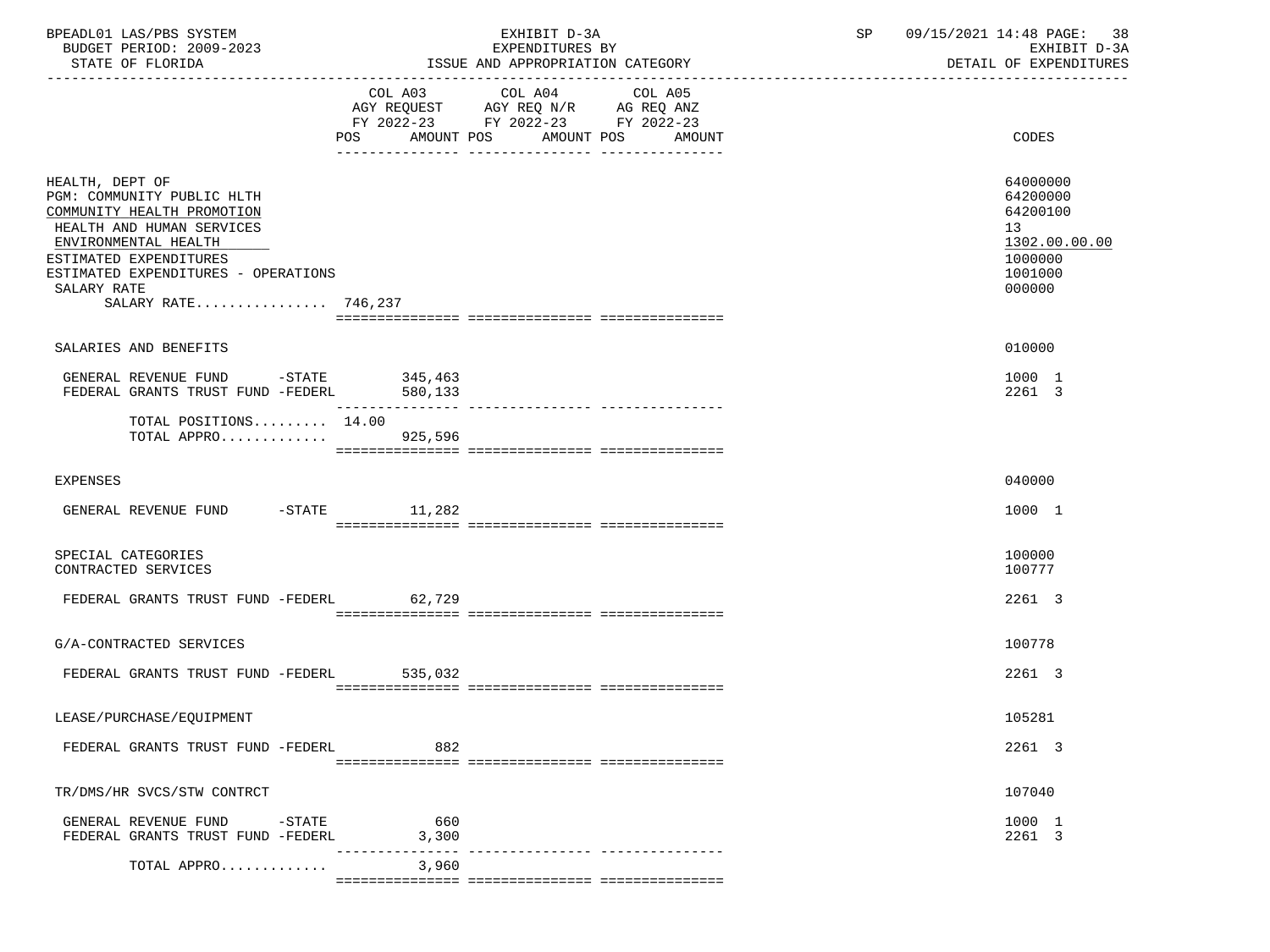| BPEADL01 LAS/PBS SYSTEM<br>BUDGET PERIOD: 2009-2023<br>STATE OF FLORIDA                                                                                                                           |                          | EXHIBIT D-3A<br>EXPENDITURES BY<br>ISSUE AND APPROPRIATION CATEGORY                               | SP<br>09/15/2021 14:48 PAGE: 39<br>EXHIBIT D-3A<br>DETAIL OF EXPENDITURES |                                                                               |
|---------------------------------------------------------------------------------------------------------------------------------------------------------------------------------------------------|--------------------------|---------------------------------------------------------------------------------------------------|---------------------------------------------------------------------------|-------------------------------------------------------------------------------|
|                                                                                                                                                                                                   |                          | COL A03 COL A04 COL A05<br>AGY REQUEST AGY REQ N/R AG REQ ANZ<br>FY 2022-23 FY 2022-23 FY 2022-23 |                                                                           |                                                                               |
|                                                                                                                                                                                                   | POS                      | AMOUNT POS AMOUNT POS<br>AMOUNT                                                                   |                                                                           | CODES                                                                         |
| HEALTH, DEPT OF<br>PGM: COMMUNITY PUBLIC HLTH<br>COMMUNITY HEALTH PROMOTION<br>HEALTH AND HUMAN SERVICES<br>ENVIRONMENTAL HEALTH<br>ESTIMATED EXPENDITURES<br>ESTIMATED EXPENDITURES - OPERATIONS |                          |                                                                                                   |                                                                           | 64000000<br>64200000<br>64200100<br>13<br>1302.00.00.00<br>1000000<br>1001000 |
| TOTAL: ESTIMATED EXPENDITURES - OPERATIONS<br>TOTAL POSITIONS 14.00<br>TOTAL ISSUE $1,539,481$<br>TOTAL SALARY RATE 746,237                                                                       |                          |                                                                                                   |                                                                           | 1001000                                                                       |
| FLORIDA RETIREMENT SYSTEM<br>ADJUSTMENT - FY 2021-22 - NORMAL<br>COST AND UNFUNDED ACTUARIAL<br>LIABILITY<br>SALARIES AND BENEFITS                                                                |                          |                                                                                                   |                                                                           | 1001070<br>010000                                                             |
| GENERAL REVENUE FUND -STATE 2,283<br>FEDERAL GRANTS TRUST FUND -FEDERL                                                                                                                            | 3,834<br>--------------- |                                                                                                   |                                                                           | 1000 1<br>2261 3                                                              |
| TOTAL APPRO                                                                                                                                                                                       | 6,117                    |                                                                                                   |                                                                           |                                                                               |
| REALLOCATION OF HUMAN RESOURCES<br>OUTSOURCING<br>SPECIAL CATEGORIES<br>TR/DMS/HR SVCS/STW CONTRCT<br>GENERAL REVENUE FUND -STATE                                                                 | $56-$                    |                                                                                                   |                                                                           | 1005900<br>100000<br>107040<br>1000 1                                         |
| FEDERAL GRANTS TRUST FUND -FEDERL                                                                                                                                                                 | $278-$                   |                                                                                                   |                                                                           | 2261 3                                                                        |
| TOTAL APPRO                                                                                                                                                                                       | $334-$                   |                                                                                                   |                                                                           |                                                                               |
| TOTAL: ENVIRONMENTAL HEALTH<br>BY FUND TYPE<br>GENERAL REVENUE FUND                                                                                                                               | 359,632                  |                                                                                                   |                                                                           | 1302.00.00.00<br>1000                                                         |
| TRUST FUNDS<br>TOTAL POSITIONS 14.00<br>TOTAL PROG COMP<br>TOTAL SALARY RATE 746,237                                                                                                              | 1,185,632<br>1,545,264   | --------------- ----------------                                                                  |                                                                           | 2000                                                                          |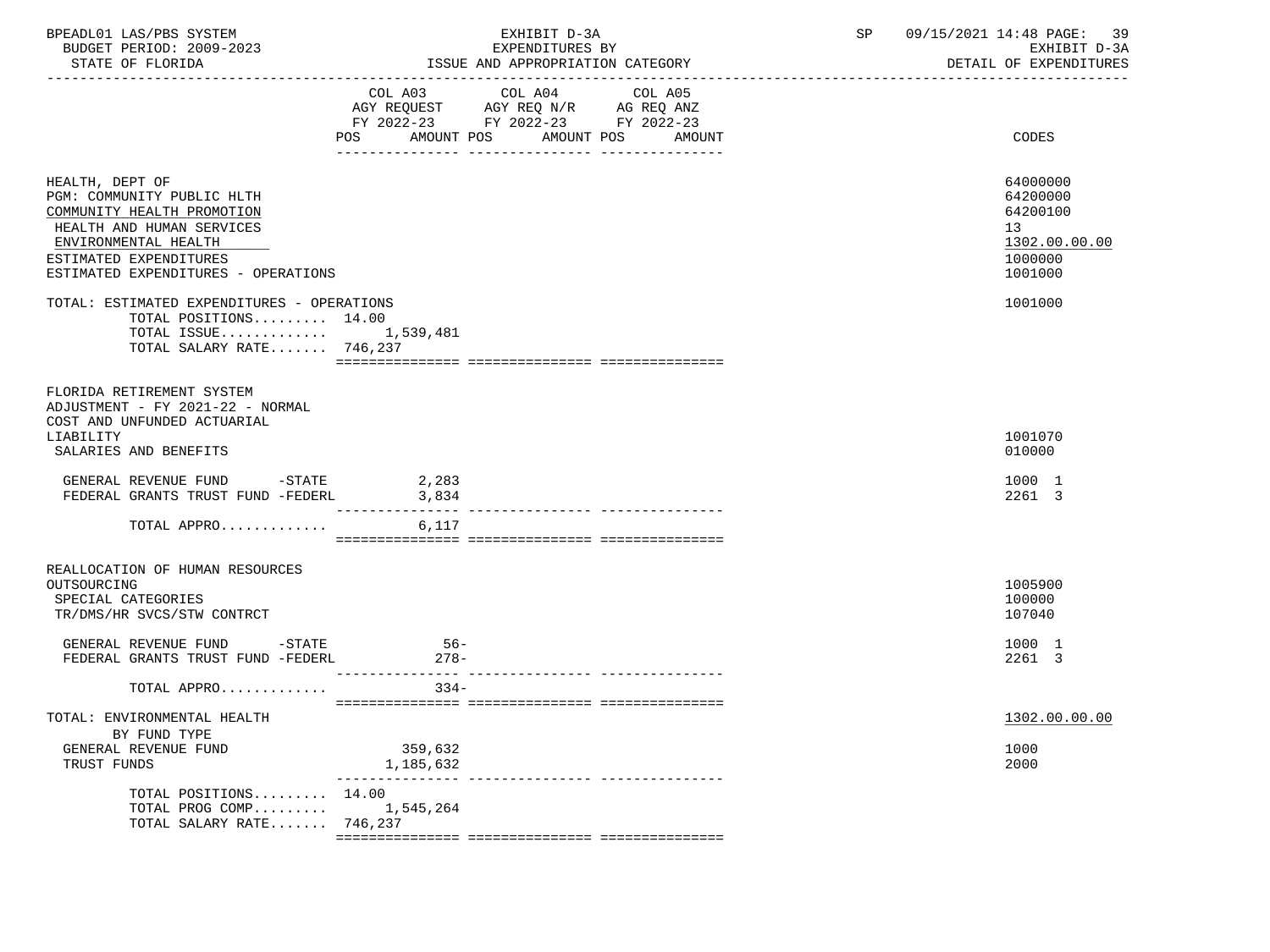| BPEADL01 LAS/PBS SYSTEM<br>BUDGET PERIOD: 2009-2023<br>STATE OF FLORIDA                                                                                                                                                                                        |           | EXHIBIT D-3A<br>EXPENDITURES BY<br>ISSUE AND APPROPRIATION CATEGORY |                                                                                           |                                  | $\operatorname{SP}$ | 09/15/2021 14:48 PAGE:<br>-40<br>EXHIBIT D-3A<br>DETAIL OF EXPENDITURES                           |
|----------------------------------------------------------------------------------------------------------------------------------------------------------------------------------------------------------------------------------------------------------------|-----------|---------------------------------------------------------------------|-------------------------------------------------------------------------------------------|----------------------------------|---------------------|---------------------------------------------------------------------------------------------------|
|                                                                                                                                                                                                                                                                |           | POS AMOUNT POS AMOUNT POS                                           | COL A03 COL A04<br>AGY REQUEST AGY REQ N/R AG REQ ANZ<br>FY 2022-23 FY 2022-23 FY 2022-23 | COL A05<br>AMOUNT                |                     | CODES                                                                                             |
| HEALTH, DEPT OF<br>PGM: COMMUNITY PUBLIC HLTH<br>COMMUNITY HEALTH PROMOTION<br>HEALTH AND HUMAN SERVICES<br>COUNTY HEALTH DEPARTMENTS<br>ESTIMATED EXPENDITURES<br>ESTIMATED EXPENDITURES - OPERATIONS<br>AID TO LOCAL GOVERNMENTS<br>G/A-FAMILY PLANNING SVCS |           |                                                                     |                                                                                           |                                  |                     | 64000000<br>64200000<br>64200100<br>13<br>1306.00.00.00<br>1000000<br>1001000<br>050000<br>050001 |
| GENERAL REVENUE FUND                                                                                                                                                                                                                                           | -MATCH    | $-STATE$ 3, 277, 388<br>781,816                                     |                                                                                           |                                  |                     | 1000 1<br>1000 2                                                                                  |
| TOTAL GENERAL REVENUE FUND                                                                                                                                                                                                                                     |           | 4,059,204                                                           |                                                                                           |                                  |                     | 1000                                                                                              |
| TOTAL APPRO                                                                                                                                                                                                                                                    |           | 4,059,204                                                           |                                                                                           |                                  |                     |                                                                                                   |
| CONTR TO COUNTY HLTH UNITS                                                                                                                                                                                                                                     |           |                                                                     |                                                                                           |                                  |                     | 050329                                                                                            |
| GENERAL REVENUE FUND                                                                                                                                                                                                                                           | $-$ STATE | 3,455,424                                                           |                                                                                           |                                  |                     | 1000 1                                                                                            |
| G/A-PRIMARY CARE PROGRAM                                                                                                                                                                                                                                       |           |                                                                     |                                                                                           |                                  |                     | 050331                                                                                            |
| GENERAL REVENUE FUND                                                                                                                                                                                                                                           | $-MATCH$  | $-STATE$ 8,206,530<br>10,476,280                                    |                                                                                           |                                  |                     | 1000 1<br>1000 2                                                                                  |
| TOTAL GENERAL REVENUE FUND                                                                                                                                                                                                                                     |           | 18,682,810                                                          |                                                                                           |                                  |                     | 1000                                                                                              |
| TOTAL APPRO                                                                                                                                                                                                                                                    |           | 18,682,810                                                          |                                                                                           |                                  |                     |                                                                                                   |
| SCHOOL HEALTH SERVICES                                                                                                                                                                                                                                         |           |                                                                     |                                                                                           |                                  |                     | 051106                                                                                            |
| GENERAL REVENUE FUND -MATCH 16,909,412<br>FEDERAL GRANTS TRUST FUND -FEDERL                                                                                                                                                                                    |           | 1,000,000                                                           |                                                                                           | --------------- ---------------- |                     | 1000 2<br>2261 3                                                                                  |
| TOTAL APPRO                                                                                                                                                                                                                                                    |           | 17,909,412                                                          |                                                                                           |                                  |                     |                                                                                                   |
| SPECIAL CATEGORIES<br>G/A-HEALTHY START COALTNS                                                                                                                                                                                                                |           |                                                                     |                                                                                           |                                  |                     | 100000<br>100927                                                                                  |
| GENERAL REVENUE FUND                                                                                                                                                                                                                                           | -MATCH    | 10,474,583                                                          |                                                                                           |                                  |                     | 1000 2                                                                                            |
|                                                                                                                                                                                                                                                                |           |                                                                     |                                                                                           |                                  |                     |                                                                                                   |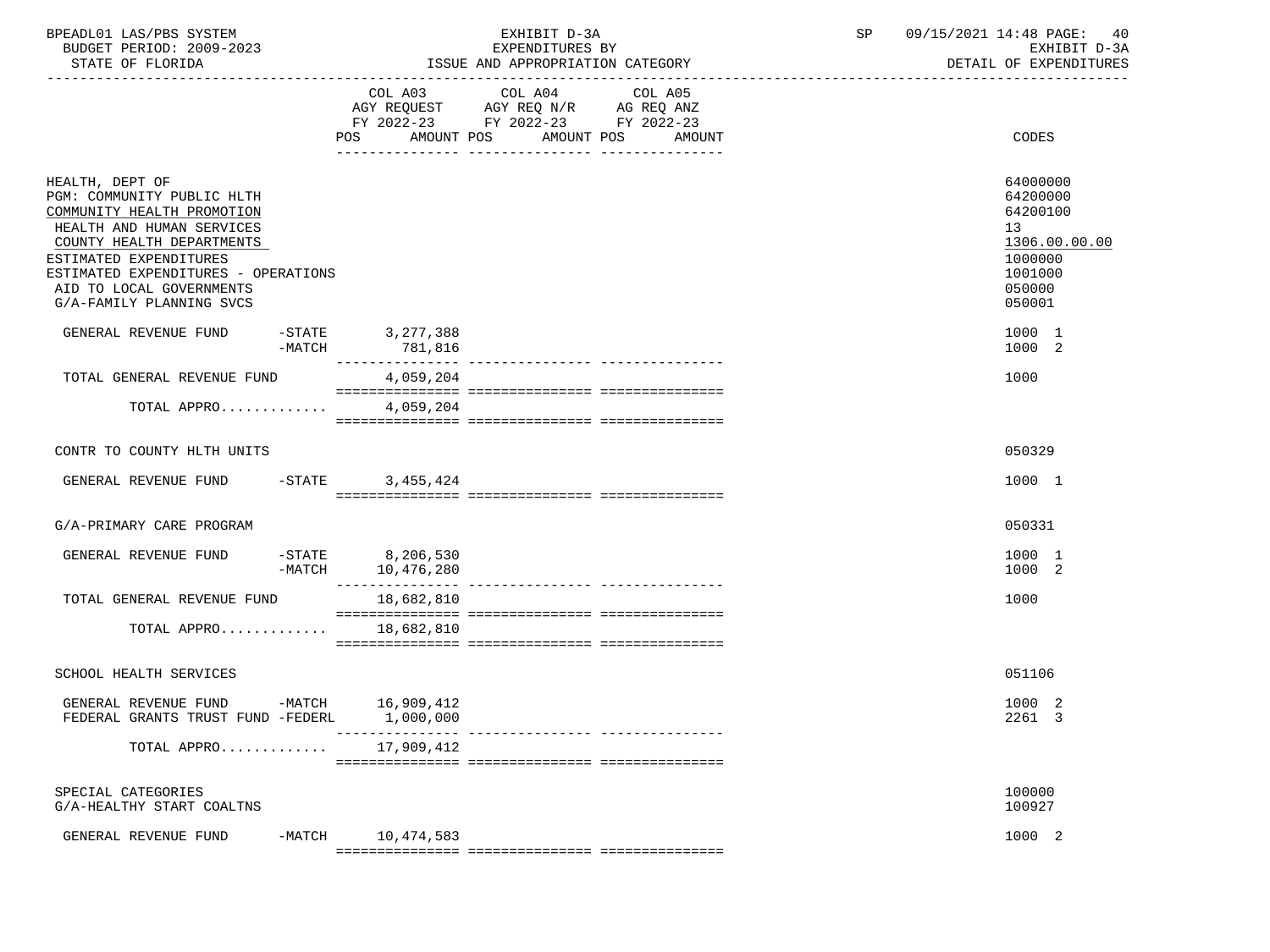| BPEADL01 LAS/PBS SYSTEM<br>BUDGET PERIOD: 2009-2023<br>STATE OF FLORIDA                                                                                                                                | EXHIBIT D-3A<br>EXPENDITURES BY<br>ISSUE AND APPROPRIATION CATEGORY                                                                   | SP<br>09/15/2021 14:48 PAGE: 41<br>EXHIBIT D-3A<br>DETAIL OF EXPENDITURES     |
|--------------------------------------------------------------------------------------------------------------------------------------------------------------------------------------------------------|---------------------------------------------------------------------------------------------------------------------------------------|-------------------------------------------------------------------------------|
|                                                                                                                                                                                                        | COL A03 COL A04 COL A05<br>AGY REQUEST AGY REQ N/R AG REQ ANZ<br>FY 2022-23 FY 2022-23 FY 2022-23<br>POS AMOUNT POS AMOUNT POS AMOUNT | CODES                                                                         |
| HEALTH, DEPT OF<br>PGM: COMMUNITY PUBLIC HLTH<br>COMMUNITY HEALTH PROMOTION<br>HEALTH AND HUMAN SERVICES<br>COUNTY HEALTH DEPARTMENTS<br>ESTIMATED EXPENDITURES<br>ESTIMATED EXPENDITURES - OPERATIONS |                                                                                                                                       | 64000000<br>64200000<br>64200100<br>13<br>1306.00.00.00<br>1000000<br>1001000 |
| TOTAL: ESTIMATED EXPENDITURES - OPERATIONS<br>TOTAL ISSUE $54,581,433$                                                                                                                                 |                                                                                                                                       | 1001000                                                                       |
|                                                                                                                                                                                                        |                                                                                                                                       |                                                                               |
| TOTAL: COUNTY HEALTH DEPARTMENTS<br>BY FUND TYPE                                                                                                                                                       |                                                                                                                                       | 1306.00.00.00                                                                 |
| GENERAL REVENUE FUND                                                                                                                                                                                   | 53,581,433                                                                                                                            | 1000                                                                          |
| TRUST FUNDS                                                                                                                                                                                            | 1,000,000                                                                                                                             | 2000                                                                          |
| TOTAL PROG COMP 54,581,433                                                                                                                                                                             |                                                                                                                                       |                                                                               |
|                                                                                                                                                                                                        |                                                                                                                                       |                                                                               |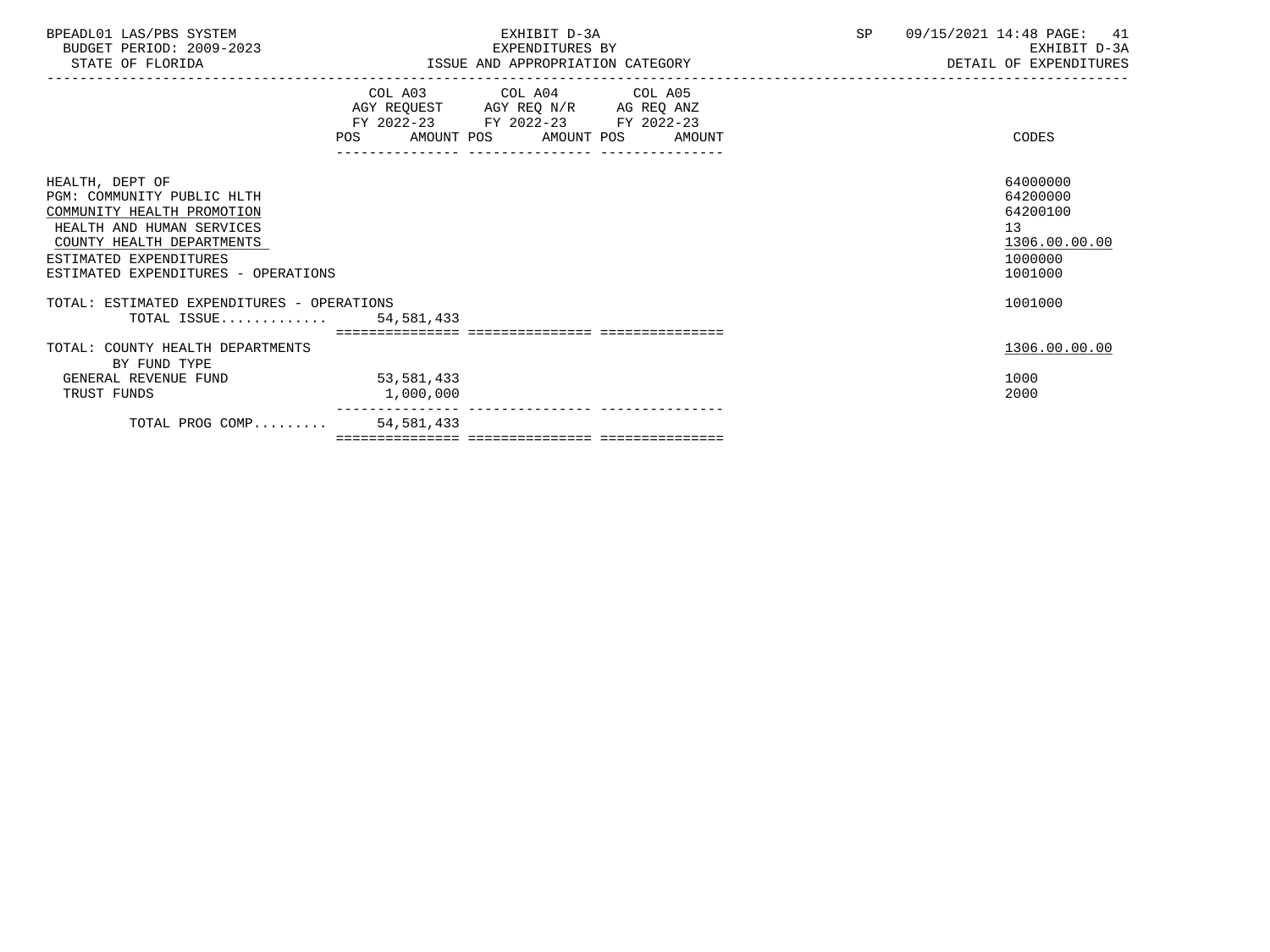| BPEADL01 LAS/PBS SYSTEM<br>BUDGET PERIOD: 2009-2023<br>STATE OF FLORIDA                                                                                                                                                                    |                              | EXHIBIT D-3A<br>EXPENDITURES BY<br>ISSUE AND APPROPRIATION CATEGORY                                               | SP | 09/15/2021 14:48 PAGE:<br>42<br>EXHIBIT D-3A<br>DETAIL OF EXPENDITURES                  |
|--------------------------------------------------------------------------------------------------------------------------------------------------------------------------------------------------------------------------------------------|------------------------------|-------------------------------------------------------------------------------------------------------------------|----|-----------------------------------------------------------------------------------------|
|                                                                                                                                                                                                                                            | COL A03<br>POS<br>AMOUNT POS | COL A04 COL A05<br>AGY REQUEST AGY REQ N/R AG REQ ANZ<br>FY 2022-23 FY 2022-23 FY 2022-23<br>AMOUNT POS<br>AMOUNT |    | CODES                                                                                   |
| HEALTH, DEPT OF<br>PGM: COMMUNITY PUBLIC HLTH<br>COMMUNITY HEALTH PROMOTION<br>GOV OPERATIONS/SUPPORT<br>EXEC LEADERSHIP/SUPPRT SVC<br>ESTIMATED EXPENDITURES<br>ESTIMATED EXPENDITURES - OPERATIONS<br>SALARY RATE<br>SALARY RATE 244,990 |                              |                                                                                                                   |    | 64000000<br>64200000<br>64200100<br>16<br>1602.00.00.00<br>1000000<br>1001000<br>000000 |
| SALARIES AND BENEFITS                                                                                                                                                                                                                      |                              |                                                                                                                   |    | 010000                                                                                  |
| ADMINISTRATIVE TRUST FUND -STATE                                                                                                                                                                                                           | 5.00<br>364,796              |                                                                                                                   |    | 2021 1                                                                                  |
| <b>EXPENSES</b>                                                                                                                                                                                                                            |                              |                                                                                                                   |    | 040000                                                                                  |
| ADMINISTRATIVE TRUST FUND -STATE<br>BIOMEDICAL RESEARCH TF -STATE                                                                                                                                                                          | 45,297<br>2,047              |                                                                                                                   |    | 2021 1<br>2245 1                                                                        |
| TOTAL APPRO                                                                                                                                                                                                                                | 47,344                       |                                                                                                                   |    |                                                                                         |
| SPECIAL CATEGORIES<br>CONTRACTED SERVICES                                                                                                                                                                                                  |                              |                                                                                                                   |    | 100000<br>100777                                                                        |
| ADMINISTRATIVE TRUST FUND -STATE 20,000                                                                                                                                                                                                    |                              |                                                                                                                   |    | 2021 1                                                                                  |
| TR/BIOMEDICAL RESEARCH TF                                                                                                                                                                                                                  |                              |                                                                                                                   |    | 101049                                                                                  |
| GENERAL REVENUE FUND                                                                                                                                                                                                                       | $-$ STATE $10, 850, 000$     |                                                                                                                   |    | 1000 1                                                                                  |
| JAMES & ESTHER KING BIO R                                                                                                                                                                                                                  |                              |                                                                                                                   |    | 101501                                                                                  |
| BIOMEDICAL RESEARCH TF                                                                                                                                                                                                                     | $-STATE$ 10,000,000          |                                                                                                                   |    | 2245 1                                                                                  |
| BANKHEAD/COLEY/CANCER RES                                                                                                                                                                                                                  |                              |                                                                                                                   |    | 101503                                                                                  |
| BIOMEDICAL RESEARCH TF                                                                                                                                                                                                                     | $-STATE$ 10,000,000          |                                                                                                                   |    | 2245 1                                                                                  |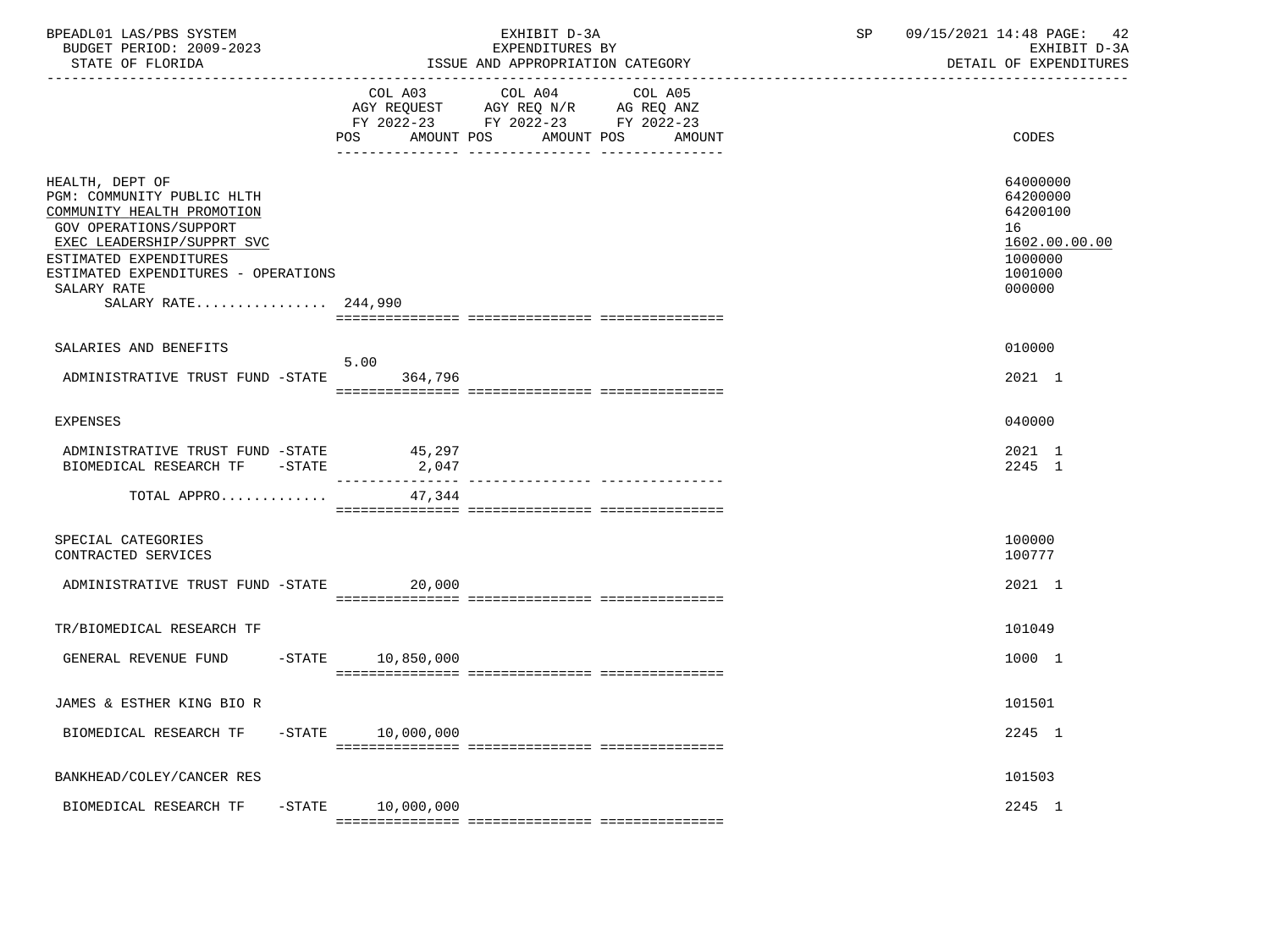| BPEADL01 LAS/PBS SYSTEM<br>BUDGET PERIOD: 2009-2023<br>STATE OF FLORIDA                                                                                                                                                                                     |                    | EXHIBIT D-3A<br>EXPENDITURES BY<br>ISSUE AND APPROPRIATION CATEGORY                                                                  | $\operatorname{SP}$ | 09/15/2021 14:48 PAGE:<br>43<br>EXHIBIT D-3A<br>DETAIL OF EXPENDITURES                            |
|-------------------------------------------------------------------------------------------------------------------------------------------------------------------------------------------------------------------------------------------------------------|--------------------|--------------------------------------------------------------------------------------------------------------------------------------|---------------------|---------------------------------------------------------------------------------------------------|
|                                                                                                                                                                                                                                                             | <b>POS</b>         | COL A03 COL A04 COL A05<br>AGY REQUEST AGY REQ N/R AG REQ ANZ<br>FY 2022-23 FY 2022-23 FY 2022-23<br>AMOUNT POS AMOUNT POS<br>AMOUNT |                     | CODES                                                                                             |
| HEALTH, DEPT OF<br>PGM: COMMUNITY PUBLIC HLTH<br>COMMUNITY HEALTH PROMOTION<br><b>GOV OPERATIONS/SUPPORT</b><br>EXEC LEADERSHIP/SUPPRT SVC<br>ESTIMATED EXPENDITURES<br>ESTIMATED EXPENDITURES - OPERATIONS<br>SPECIAL CATEGORIES<br>FLORIDA CANCER CENTERS |                    |                                                                                                                                      |                     | 64000000<br>64200000<br>64200100<br>16<br>1602.00.00.00<br>1000000<br>1001000<br>100000<br>101506 |
| GENERAL REVENUE FUND -STATE 45,800,000<br>BIOMEDICAL RESEARCH TF -STATE 16,428,743                                                                                                                                                                          |                    |                                                                                                                                      |                     | 1000 1<br>2245 1                                                                                  |
| TOTAL APPRO                                                                                                                                                                                                                                                 | 62, 228, 743       |                                                                                                                                      |                     |                                                                                                   |
| ENDOWED CANCER RESEARCH                                                                                                                                                                                                                                     |                    |                                                                                                                                      |                     | 101510                                                                                            |
| GENERAL REVENUE FUND -STATE                                                                                                                                                                                                                                 | 2,000,000          |                                                                                                                                      |                     | 1000 1                                                                                            |
| PEDIATRIC CANCER RESEARCH                                                                                                                                                                                                                                   |                    |                                                                                                                                      |                     | 101511                                                                                            |
| BIOMEDICAL RESEARCH TF                                                                                                                                                                                                                                      | $-STATE$ 3,000,000 |                                                                                                                                      |                     | 2245 1                                                                                            |
| ALZHEIMER RESEARCH                                                                                                                                                                                                                                          |                    |                                                                                                                                      |                     | 101540                                                                                            |
| GENERAL REVENUE FUND<br>$-STATE$                                                                                                                                                                                                                            | 5,000,000          |                                                                                                                                      |                     | 1000 1                                                                                            |
| TR/DMS/HR SVCS/STW CONTRCT                                                                                                                                                                                                                                  |                    |                                                                                                                                      |                     | 107040                                                                                            |
| ADMINISTRATIVE TRUST FUND -STATE                                                                                                                                                                                                                            | 1,214              |                                                                                                                                      |                     | 2021 1                                                                                            |
| TOTAL: ESTIMATED EXPENDITURES - OPERATIONS<br>TOTAL POSITIONS 5.00<br>TOTAL ISSUE $103,512,097$<br>TOTAL SALARY RATE 244,990                                                                                                                                |                    |                                                                                                                                      |                     | 1001000                                                                                           |
|                                                                                                                                                                                                                                                             |                    |                                                                                                                                      |                     |                                                                                                   |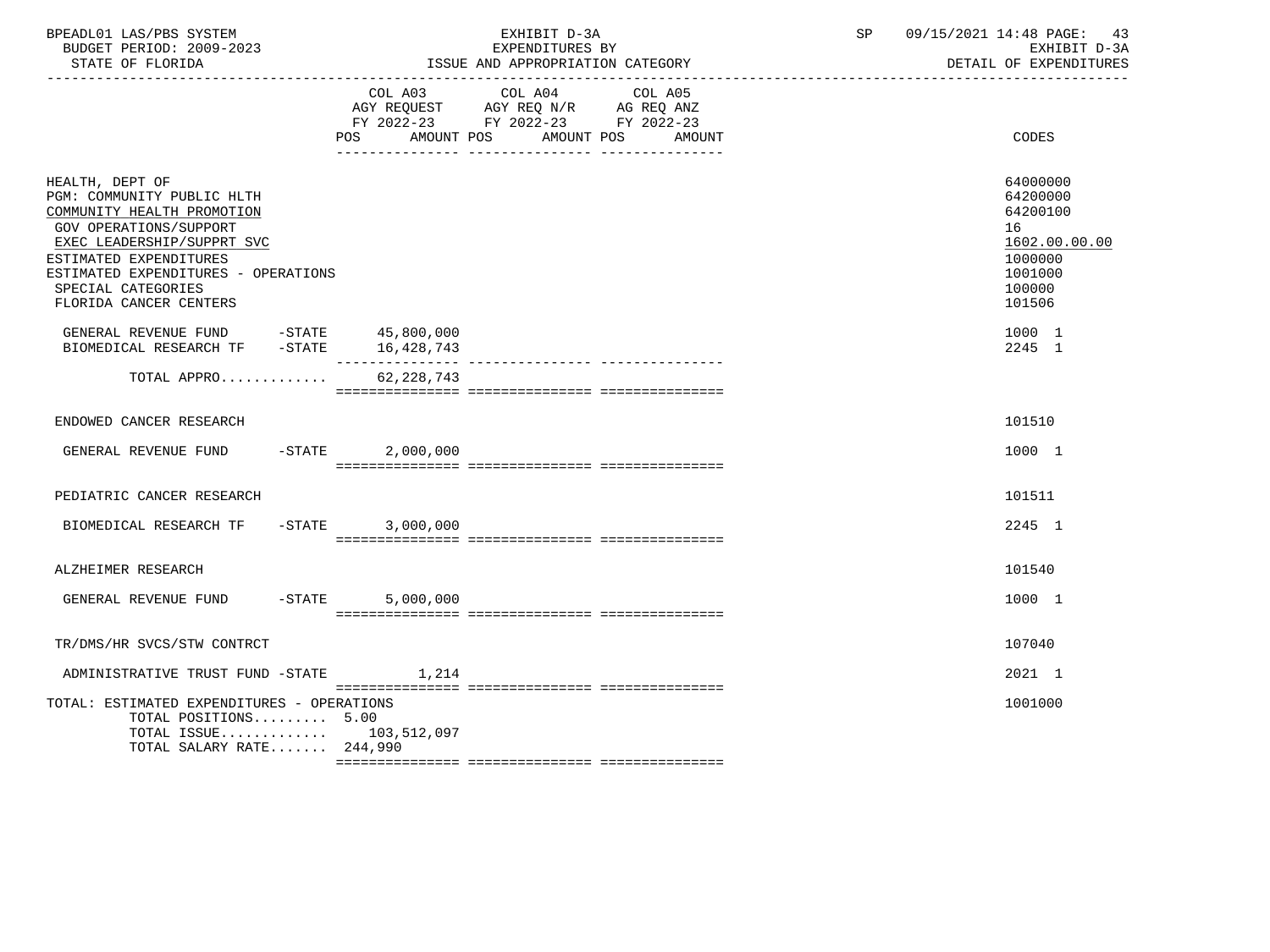| BPEADL01 LAS/PBS SYSTEM<br>BUDGET PERIOD: 2009-2023<br>STATE OF FLORIDA<br>. _ _ _ _ _ _ _ _ _ _ _ _ _ _ _ _ _                                                                                     | EXHIBIT D-3A<br>EXPENDITURES BY<br>ISSUE AND APPROPRIATION CATEGORY                                                                               | 09/15/2021 14:48 PAGE:<br>44<br>SP<br>EXHIBIT D-3A<br>DETAIL OF EXPENDITURES |
|----------------------------------------------------------------------------------------------------------------------------------------------------------------------------------------------------|---------------------------------------------------------------------------------------------------------------------------------------------------|------------------------------------------------------------------------------|
|                                                                                                                                                                                                    | COL A03 COL A04<br>COL A05<br>AGY REQUEST AGY REQ N/R AG REQ ANZ<br>FY 2022-23 FY 2022-23 FY 2022-23<br>POS<br>AMOUNT POS<br>AMOUNT POS<br>AMOUNT | CODES                                                                        |
| HEALTH, DEPT OF<br>PGM: COMMUNITY PUBLIC HLTH<br>COMMUNITY HEALTH PROMOTION<br>GOV OPERATIONS/SUPPORT<br>EXEC LEADERSHIP/SUPPRT SVC<br>ESTIMATED EXPENDITURES<br>SALARY INCREASES FOR FY 2021-22 - |                                                                                                                                                   | 64000000<br>64200000<br>64200100<br>16<br>1602.00.00.00<br>1000000           |
| STATE EMPLOYEE MINIMUM WAGE<br>INCREASE - EFFECTIVE 7/1/2021<br>SALARY RATE<br>SALARY RATE 17,746                                                                                                  |                                                                                                                                                   | 1001030<br>000000                                                            |
| SALARIES AND BENEFITS                                                                                                                                                                              |                                                                                                                                                   | 010000                                                                       |
| ADMINISTRATIVE TRUST FUND -STATE 17,746                                                                                                                                                            |                                                                                                                                                   | 2021 1                                                                       |
| TOTAL: SALARY INCREASES FOR FY 2021-22 -<br>STATE EMPLOYEE MINIMUM WAGE<br>INCREASE - EFFECTIVE 7/1/2021<br>TOTAL ISSUE<br>TOTAL SALARY RATE 17,746                                                | 17,746                                                                                                                                            | 1001030                                                                      |
| FLORIDA RETIREMENT SYSTEM<br>ADJUSTMENT - FY 2021-22 - NORMAL<br>COST AND UNFUNDED ACTUARIAL<br>LIABILITY<br>SALARIES AND BENEFITS                                                                 |                                                                                                                                                   | 1001070<br>010000                                                            |
| ADMINISTRATIVE TRUST FUND -STATE                                                                                                                                                                   | 3,149                                                                                                                                             | 2021 1                                                                       |
| REALLOCATION OF HUMAN RESOURCES<br>OUTSOURCING<br>SPECIAL CATEGORIES<br>TR/DMS/HR SVCS/STW CONTRCT                                                                                                 |                                                                                                                                                   | 1005900<br>100000<br>107040                                                  |
| ADMINISTRATIVE TRUST FUND -STATE                                                                                                                                                                   | $102-$                                                                                                                                            | 2021 1                                                                       |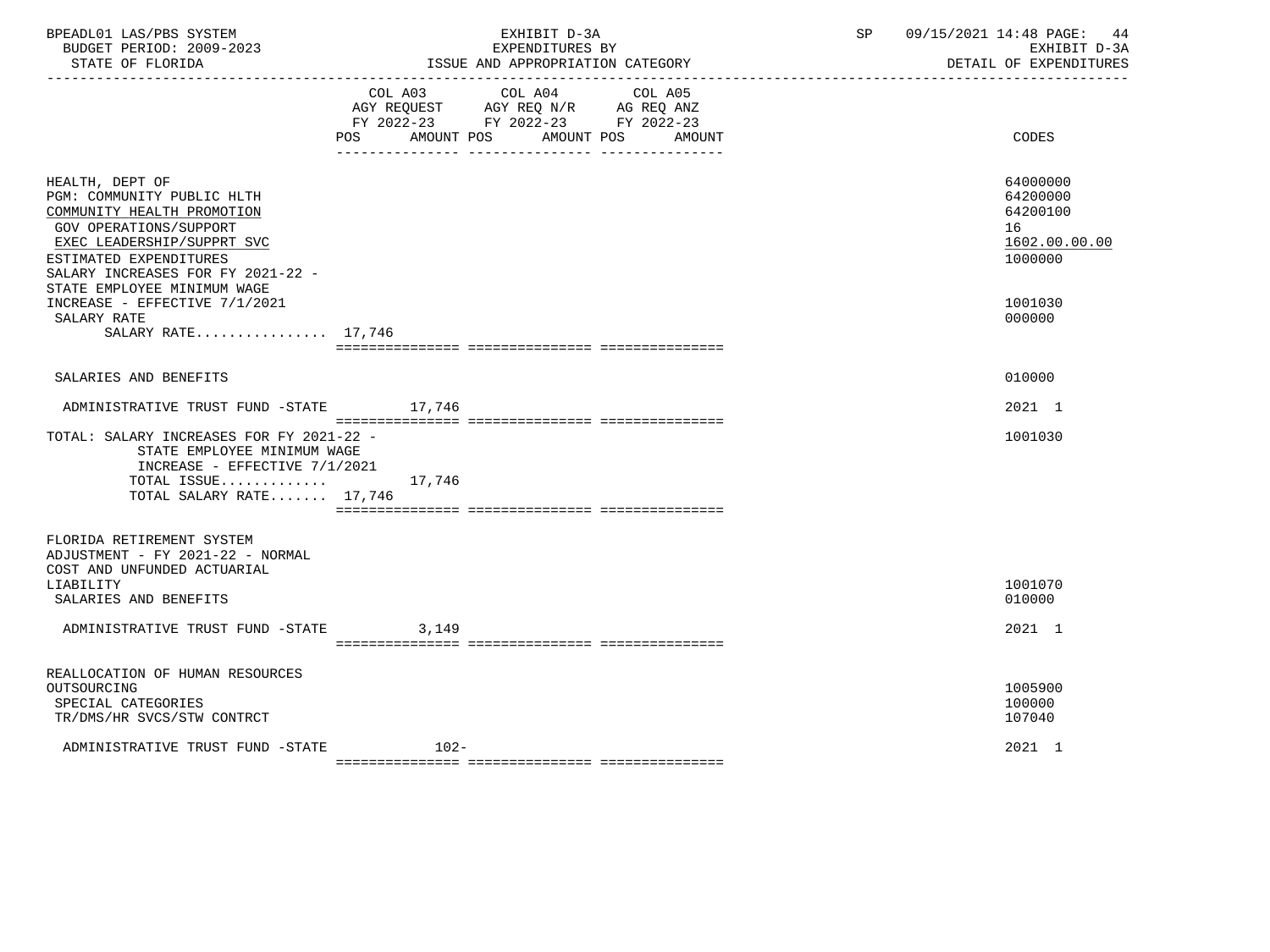| BPEADL01 LAS/PBS SYSTEM<br>BUDGET PERIOD: 2009-2023<br>STATE OF FLORIDA                                                                                                                             | EXHIBIT D-3A<br>EXPENDITURES BY<br>ISSUE AND APPROPRIATION CATEGORY                                                                                                                                                                                                                                                                                                     | 09/15/2021 14:48 PAGE:<br>SP<br>45<br>EXHIBIT D-3A<br>DETAIL OF EXPENDITURES |
|-----------------------------------------------------------------------------------------------------------------------------------------------------------------------------------------------------|-------------------------------------------------------------------------------------------------------------------------------------------------------------------------------------------------------------------------------------------------------------------------------------------------------------------------------------------------------------------------|------------------------------------------------------------------------------|
|                                                                                                                                                                                                     | COL A03 COL A04 COL A05<br>AGY REQUEST AGY REQ N/R AG REQ ANZ<br>FY 2022-23 FY 2022-23 FY 2022-23<br>AMOUNT POS<br>AMOUNT POS<br>POS<br>AMOUNT                                                                                                                                                                                                                          | CODES                                                                        |
|                                                                                                                                                                                                     |                                                                                                                                                                                                                                                                                                                                                                         |                                                                              |
| HEALTH, DEPT OF<br>PGM: COMMUNITY PUBLIC HLTH<br>COMMUNITY HEALTH PROMOTION<br><b>GOV OPERATIONS/SUPPORT</b><br>EXEC LEADERSHIP/SUPPRT SVC<br>PROGRAM REDUCTIONS<br>LAWTON CHILES ENDOWMENT FUNDING |                                                                                                                                                                                                                                                                                                                                                                         | 64000000<br>64200000<br>64200100<br>16<br>1602.00.00.00<br>33V0000           |
| BIOMEDICAL RESEARCH TRUST FUND -                                                                                                                                                                    |                                                                                                                                                                                                                                                                                                                                                                         |                                                                              |
| HB 5011<br>SPECIAL CATEGORIES<br>JAMES & ESTHER KING BIO R                                                                                                                                          |                                                                                                                                                                                                                                                                                                                                                                         | 33V5130<br>100000<br>101501                                                  |
| BIOMEDICAL RESEARCH TF -STATE 2,150,000-                                                                                                                                                            |                                                                                                                                                                                                                                                                                                                                                                         | 2245 1                                                                       |
|                                                                                                                                                                                                     |                                                                                                                                                                                                                                                                                                                                                                         |                                                                              |
| AGENCY ISSUE NARRATIVE:<br>2022-2023 BUDGET YEAR NARRATIVE:                                                                                                                                         | IT COMPONENT? NO<br>Issue Title: Termination of Lawton Chiles Endowment Fund - House Bill 5011                                                                                                                                                                                                                                                                          |                                                                              |
| to the Budget Stabilization Fund.                                                                                                                                                                   | Current Situation: House Bill 5011 passed in June 2021. This bill is an act relating to the termination of the Lawton<br>Chiles Endowment Fund. The State Board of Administration is directed to liquidate the assets in the Lawton Chiles<br>Endowment Fund by June 30th, 2022. Once all assets are liquidated, all balances remaining in the fund must be transferred |                                                                              |
|                                                                                                                                                                                                     | Request: The Department of Health (Department) requests to reduce the Biomedical Research Trust Fund (2245)<br>appropriation, by \$2,150,000 to comply with House Bill 5011.                                                                                                                                                                                            |                                                                              |
|                                                                                                                                                                                                     | Budget Summary: The Department requests to reduce the Biomedical Research Trust Fund (2245), in the Community Health<br>Promotions budget entity (64200100), in the James and Esther King Biomedical Research Program appropriation category<br>(101501), within the Executive Leadership and Support Services program component (160200000), by \$2,150,000.           |                                                                              |
| TOTAL: EXEC LEADERSHIP/SUPPRT SVC                                                                                                                                                                   |                                                                                                                                                                                                                                                                                                                                                                         | 1602.00.00.00                                                                |
| BY FUND TYPE<br>GENERAL REVENUE FUND<br>TRUST FUNDS                                                                                                                                                 | 63,650,000<br>37,732,890                                                                                                                                                                                                                                                                                                                                                | 1000<br>2000                                                                 |
| TOTAL POSITIONS 5.00<br>TOTAL PROG COMP 101,382,890<br>TOTAL SALARY RATE 262,736                                                                                                                    |                                                                                                                                                                                                                                                                                                                                                                         |                                                                              |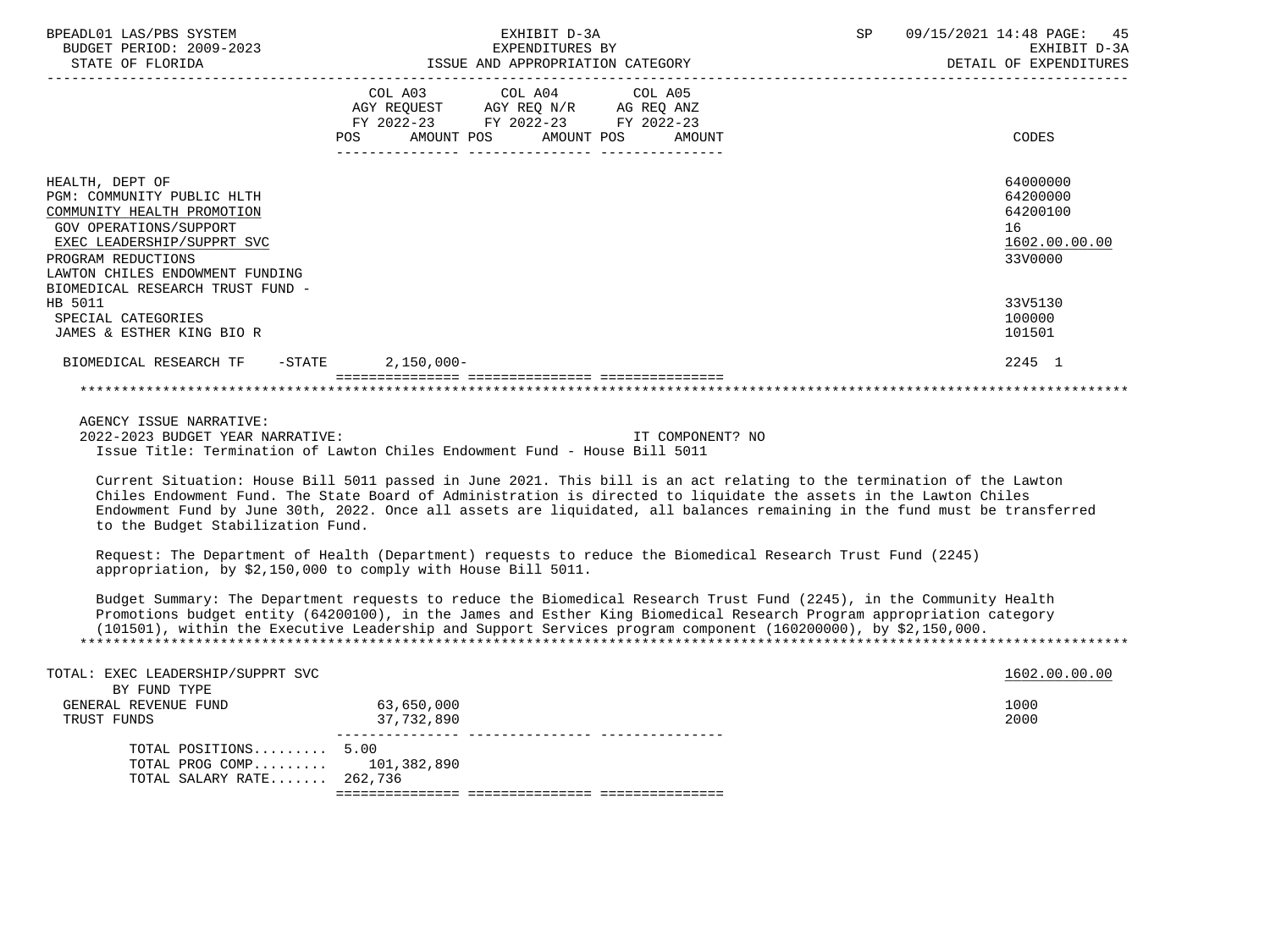| BPEADL01 LAS/PBS SYSTEM<br>BUDGET PERIOD: 2009-2023<br>STATE OF FLORIDA                    |                                    | EXHIBIT D-3A<br>EXPENDITURES BY<br>ISSUE AND APPROPRIATION CATEGORY                                                                   | SP | 09/15/2021 14:48 PAGE: 46<br>EXHIBIT D-3A<br>DETAIL OF EXPENDITURES |  |
|--------------------------------------------------------------------------------------------|------------------------------------|---------------------------------------------------------------------------------------------------------------------------------------|----|---------------------------------------------------------------------|--|
|                                                                                            |                                    | COL A03 COL A04 COL A05<br>AGY REQUEST AGY REQ N/R AG REQ ANZ<br>FY 2022-23 FY 2022-23 FY 2022-23<br>POS AMOUNT POS AMOUNT POS AMOUNT |    | CODES                                                               |  |
| HEALTH, DEPT OF<br>PGM: COMMUNITY PUBLIC HLTH<br>COMMUNITY HEALTH PROMOTION                |                                    |                                                                                                                                       |    | 64000000<br>64200000<br>64200100                                    |  |
| TOTAL: COMMUNITY HEALTH PROMOTION<br>BY FUND TYPE                                          |                                    |                                                                                                                                       |    | 64200100                                                            |  |
| GENERAL REVENUE FUND<br>TRUST FUNDS                                                        | 160,709,306 800,000<br>726,001,493 |                                                                                                                                       |    | 1000<br>2000                                                        |  |
| TOTAL POSITIONS 246.50<br>TOTAL BUREAU 886,710,799 800,000<br>TOTAL SALARY RATE 12,596,074 |                                    |                                                                                                                                       |    |                                                                     |  |

=============== =============== ===============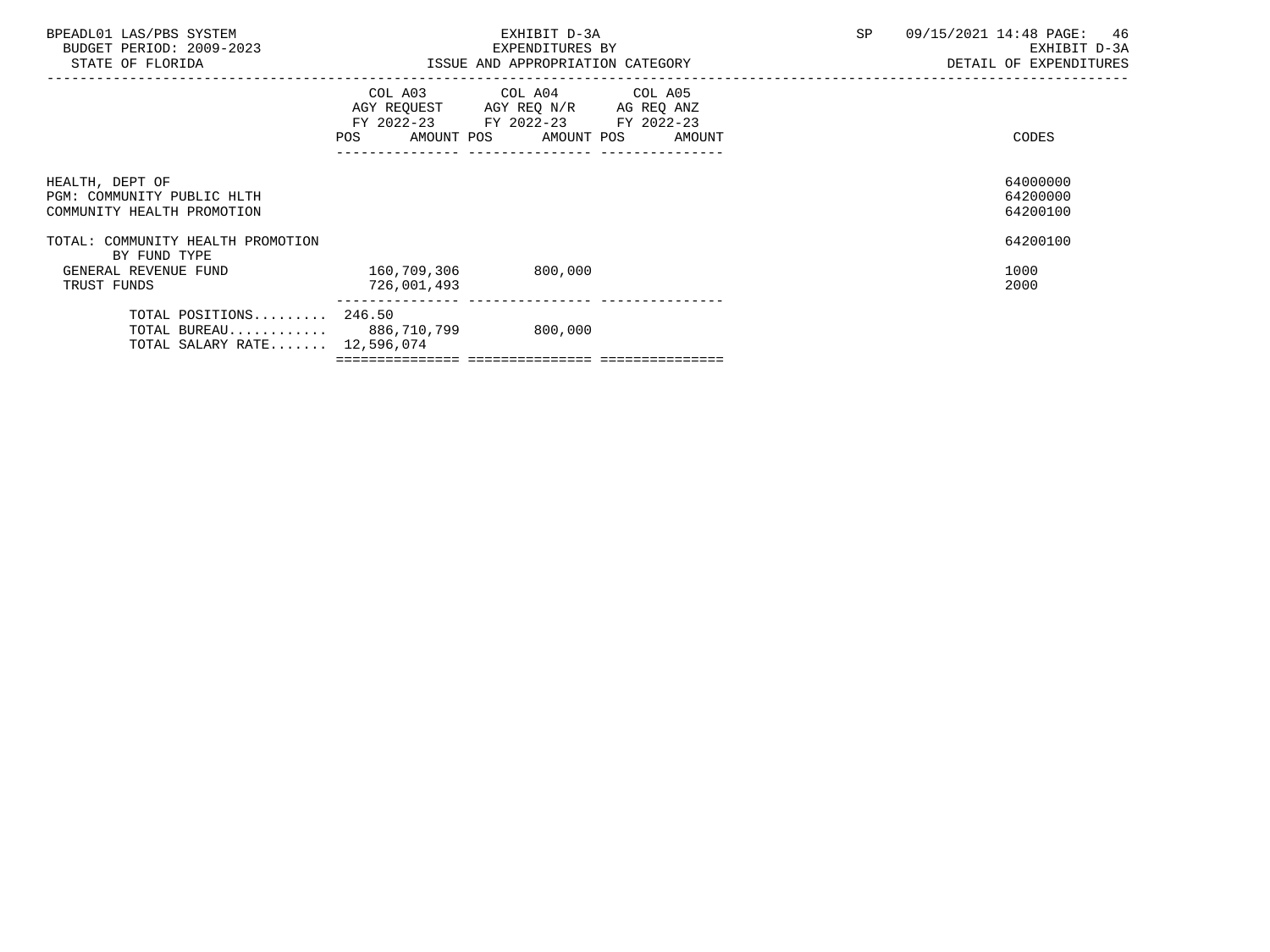| BPEADL01 LAS/PBS SYSTEM<br>BUDGET PERIOD: 2009-2023<br>STATE OF FLORIDA                                                                                                                                                               |           |                   | EXHIBIT D-3A<br>EXPENDITURES BY<br>ISSUE AND APPROPRIATION CATEGORY                       |                       |        | SP | 09/15/2021 14:48 PAGE: 47<br>EXHIBIT D-3A<br>DETAIL OF EXPENDITURES                     |
|---------------------------------------------------------------------------------------------------------------------------------------------------------------------------------------------------------------------------------------|-----------|-------------------|-------------------------------------------------------------------------------------------|-----------------------|--------|----|-----------------------------------------------------------------------------------------|
|                                                                                                                                                                                                                                       |           | POS<br>AMOUNT POS | COL A03 COL A04<br>AGY REQUEST AGY REQ N/R AG REQ ANZ<br>FY 2022-23 FY 2022-23 FY 2022-23 | COL A05<br>AMOUNT POS | AMOUNT |    | <b>CODES</b>                                                                            |
| HEALTH, DEPT OF<br>PGM: COMMUNITY PUBLIC HLTH<br>DISEASE CNTRL/HLTH PROTECT<br>PUBLIC PROTECTION<br>REGULATION AND LICENSING<br>ESTIMATED EXPENDITURES<br>ESTIMATED EXPENDITURES - OPERATIONS<br>SALARY RATE<br>SALARY RATE 3,816,427 |           |                   |                                                                                           |                       |        |    | 64000000<br>64200000<br>64200200<br>12<br>1204.00.00.00<br>1000000<br>1001000<br>000000 |
| SALARIES AND BENEFITS                                                                                                                                                                                                                 |           |                   |                                                                                           |                       |        |    | 010000                                                                                  |
| GRANTS AND DONATIONS TF -STATE 5,886,693                                                                                                                                                                                              |           | 80.00             |                                                                                           |                       |        |    | 2339 1                                                                                  |
| OTHER PERSONAL SERVICES                                                                                                                                                                                                               |           |                   |                                                                                           |                       |        |    | 030000                                                                                  |
| GRANTS AND DONATIONS TF -STATE 1,102,420                                                                                                                                                                                              |           |                   |                                                                                           |                       |        |    | 2339 1                                                                                  |
| EXPENSES                                                                                                                                                                                                                              |           |                   |                                                                                           |                       |        |    | 040000                                                                                  |
| GRANTS AND DONATIONS TF -STATE 1,090,691                                                                                                                                                                                              |           |                   |                                                                                           |                       |        |    | 2339 1                                                                                  |
| SPECIAL CATEGORIES<br>CONTRACTED SERVICES                                                                                                                                                                                             |           |                   |                                                                                           |                       |        |    | 100000<br>100777                                                                        |
| GRANTS AND DONATIONS TF -STATE 15, 138, 214                                                                                                                                                                                           |           |                   |                                                                                           |                       |        |    | 2339 1                                                                                  |
| OMMU IT SYSTEMS                                                                                                                                                                                                                       |           |                   |                                                                                           |                       |        |    | 100818                                                                                  |
| GRANTS AND DONATIONS TF -STATE 4.442.239                                                                                                                                                                                              |           |                   |                                                                                           |                       |        |    | 2339 1                                                                                  |
| TRANSFER TO FAMU                                                                                                                                                                                                                      |           |                   |                                                                                           |                       |        |    | 101056                                                                                  |
| GRANTS AND DONATIONS TF                                                                                                                                                                                                               | $-$ STATE | 5,978,430         |                                                                                           |                       |        |    | 2339 1                                                                                  |
| RISK MANAGEMENT INSURANCE                                                                                                                                                                                                             |           |                   |                                                                                           |                       |        |    | 103241                                                                                  |
| GRANTS AND DONATIONS TF                                                                                                                                                                                                               | $-$ STATE | 3,143             |                                                                                           |                       |        |    | 2339 1                                                                                  |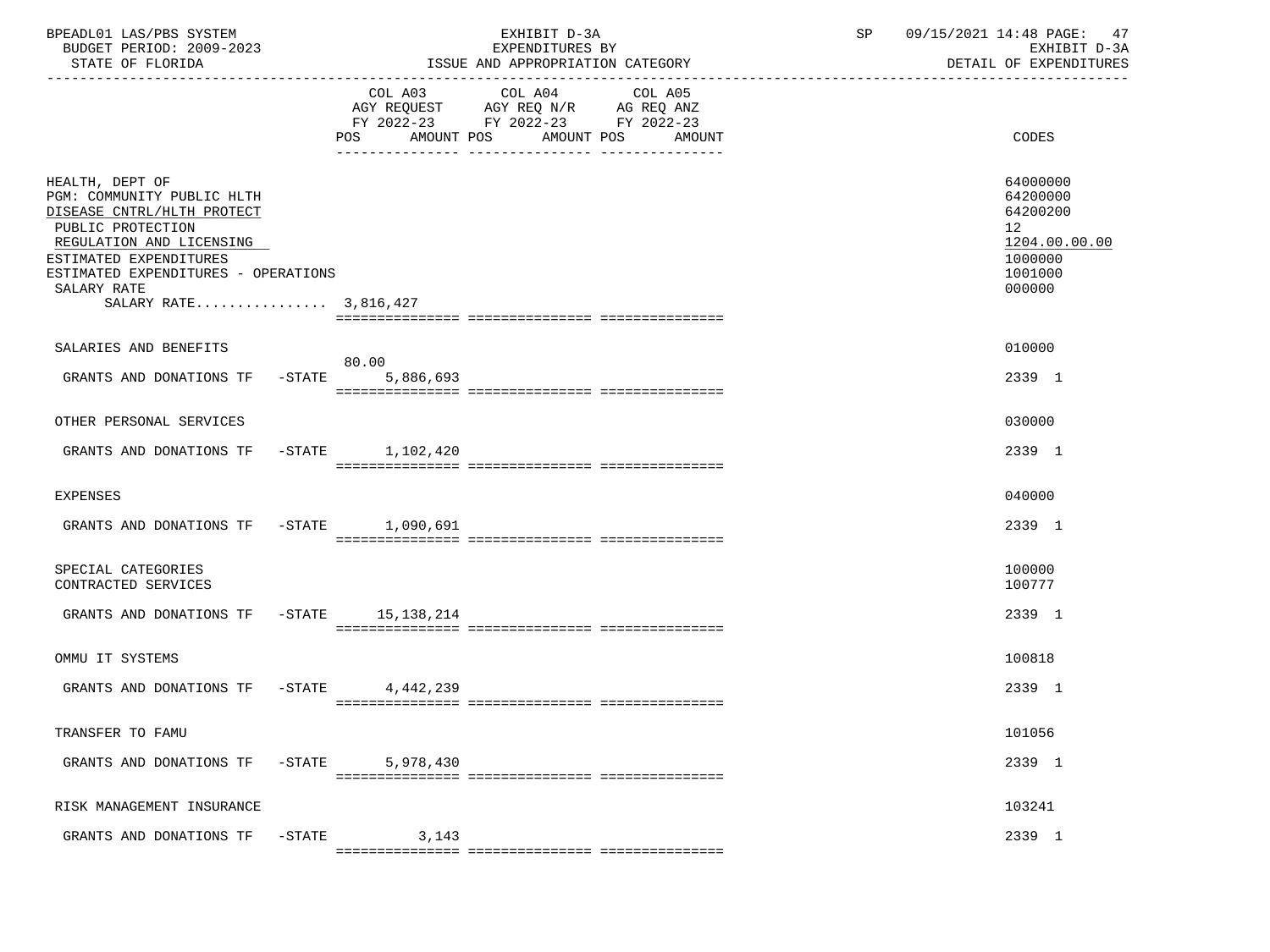| BPEADL01 LAS/PBS SYSTEM  | EXHIBIT                                | SΡ | 09/15/2021 14:48 PAGE:<br>48 |
|--------------------------|----------------------------------------|----|------------------------------|
| BUDGET PERIOD: 2009-2023 | EXPENDITURES BY                        |    | EXHIBIT D-3A                 |
| STATE OF FLORIDA         | : AND APPROPRIATION CATEGORY<br>'SSUE- |    | DETAIL OF EXPENDITURES       |

|                                                                                                                                                                                                                                                   | COL A03<br>POS FOR<br>AMOUNT POS | COL A04<br>COL A05<br>AGY REQUEST AGY REQ N/R AG REQ ANZ<br>FY 2022-23 FY 2022-23 FY 2022-23<br>AMOUNT POS<br>AMOUNT | CODES                                                                                             |
|---------------------------------------------------------------------------------------------------------------------------------------------------------------------------------------------------------------------------------------------------|----------------------------------|----------------------------------------------------------------------------------------------------------------------|---------------------------------------------------------------------------------------------------|
| HEALTH, DEPT OF<br>PGM: COMMUNITY PUBLIC HLTH<br>DISEASE CNTRL/HLTH PROTECT<br>PUBLIC PROTECTION<br>REGULATION AND LICENSING<br>ESTIMATED EXPENDITURES<br>ESTIMATED EXPENDITURES - OPERATIONS<br>SPECIAL CATEGORIES<br>TR/DMS/HR SVCS/STW CONTRCT |                                  |                                                                                                                      | 64000000<br>64200000<br>64200200<br>12<br>1204.00.00.00<br>1000000<br>1001000<br>100000<br>107040 |
| GRANTS AND DONATIONS TF - STATE                                                                                                                                                                                                                   | 25,487                           |                                                                                                                      | 2339 1                                                                                            |
| TOTAL: ESTIMATED EXPENDITURES - OPERATIONS<br>TOTAL POSITIONS 80.00<br>TOTAL ISSUE 33,667,317<br>TOTAL SALARY RATE 3,816,427                                                                                                                      |                                  |                                                                                                                      | 1001000                                                                                           |
| SALARY INCREASES FOR FY 2021-22 -<br>STATE EMPLOYEE MINIMUM WAGE<br>INCREASE - EFFECTIVE 7/1/2021<br>OTHER PERSONAL SERVICES                                                                                                                      |                                  |                                                                                                                      | 1001030<br>030000                                                                                 |
| GRANTS AND DONATIONS TF -STATE                                                                                                                                                                                                                    | 4,413                            |                                                                                                                      | 2339 1                                                                                            |
| FLORIDA RETIREMENT SYSTEM<br>ADJUSTMENT - FY 2021-22 - NORMAL<br>COST AND UNFUNDED ACTUARIAL<br>LIABILITY<br>SALARIES AND BENEFITS                                                                                                                |                                  |                                                                                                                      | 1001070<br>010000                                                                                 |
| GRANTS AND DONATIONS TF -STATE                                                                                                                                                                                                                    | 31,897                           |                                                                                                                      | 2339 1                                                                                            |
| CASUALTY INSURANCE PREMIUM<br>ADJUSTMENT<br>SPECIAL CATEGORIES<br>RISK MANAGEMENT INSURANCE                                                                                                                                                       |                                  |                                                                                                                      | 1001090<br>100000<br>103241                                                                       |
| GRANTS AND DONATIONS TF -STATE                                                                                                                                                                                                                    | 4,525                            |                                                                                                                      | 2339 1                                                                                            |

=============== =============== ===============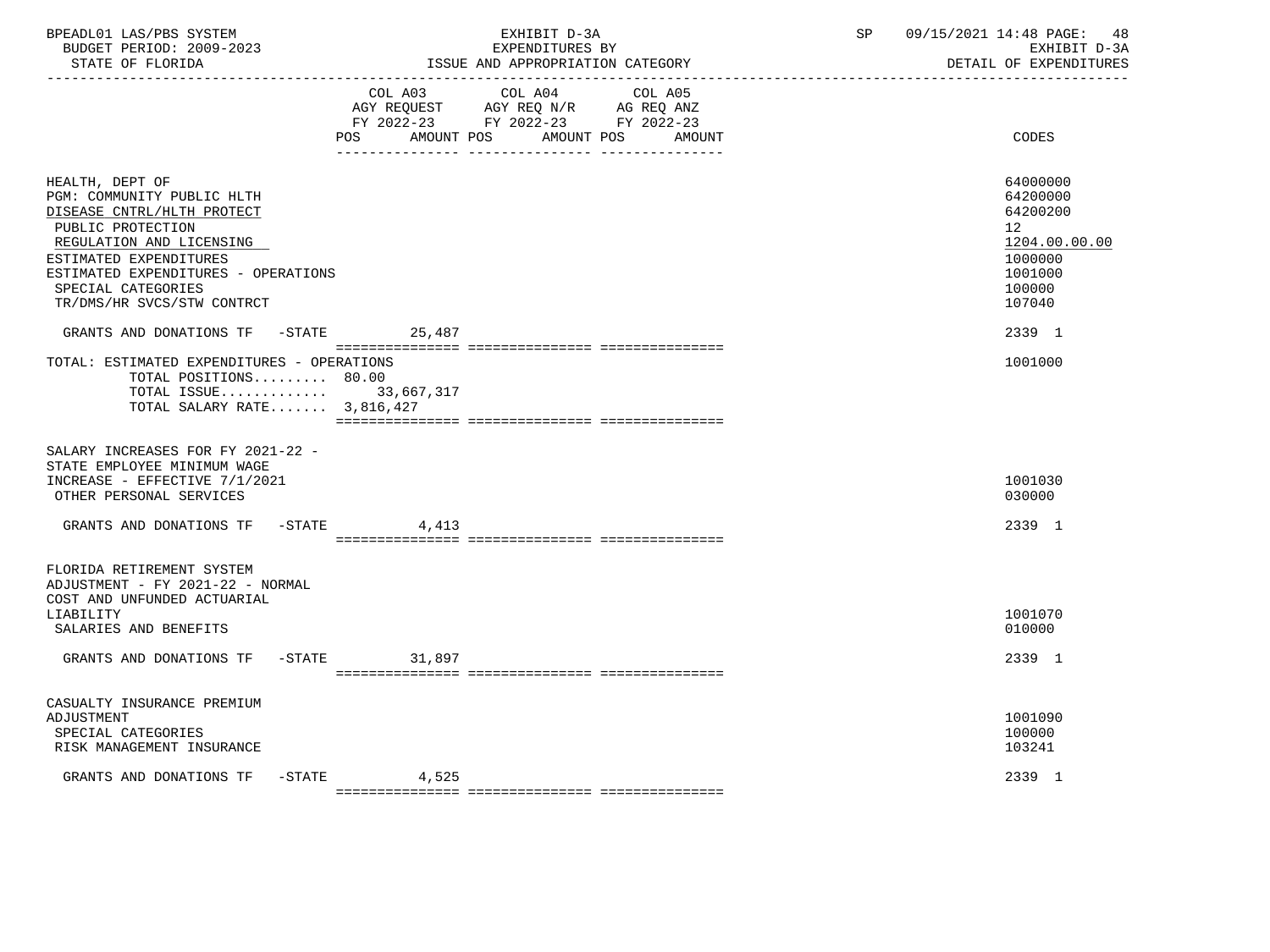| BPEADL01 LAS/PBS SYSTEM<br>BUDGET PERIOD: 2009-2023<br>STATE OF FLORIDA                                                                                                                                                                                      | EXHIBIT D-3A<br>EXPENDITURES BY<br>ISSUE AND APPROPRIATION CATEGORY                                                                            | SP<br>09/15/2021 14:48 PAGE: 49<br>EXHIBIT D-3A<br>DETAIL OF EXPENDITURES                         |
|--------------------------------------------------------------------------------------------------------------------------------------------------------------------------------------------------------------------------------------------------------------|------------------------------------------------------------------------------------------------------------------------------------------------|---------------------------------------------------------------------------------------------------|
|                                                                                                                                                                                                                                                              | COL A03 COL A04<br>COL A05<br>AGY REQUEST AGY REQ N/R AG REQ ANZ<br>FY 2022-23 FY 2022-23 FY 2022-23<br>POS AMOUNT POS<br>AMOUNT POS<br>AMOUNT | CODES                                                                                             |
| HEALTH, DEPT OF<br>PGM: COMMUNITY PUBLIC HLTH<br>DISEASE CNTRL/HLTH PROTECT<br>PUBLIC PROTECTION<br>REGULATION AND LICENSING<br>ESTIMATED EXPENDITURES<br>REALLOCATION OF HUMAN RESOURCES<br>OUTSOURCING<br>SPECIAL CATEGORIES<br>TR/DMS/HR SVCS/STW CONTRCT |                                                                                                                                                | 64000000<br>64200000<br>64200200<br>12<br>1204.00.00.00<br>1000000<br>1005900<br>100000<br>107040 |
| GRANTS AND DONATIONS TF -STATE 2,150-                                                                                                                                                                                                                        |                                                                                                                                                | 2339 1                                                                                            |
| NONRECURRING EXPENDITURES<br>WORKLOAD - OFFICE OF MEDICAL<br>MARIJUANA USE - ADD<br><b>EXPENSES</b>                                                                                                                                                          |                                                                                                                                                | 2100000<br>2103264<br>040000                                                                      |
| GRANTS AND DONATIONS TF -STATE                                                                                                                                                                                                                               | $57,577-$                                                                                                                                      | 2339 1                                                                                            |
| SPECIAL CATEGORIES<br>CONTRACTED SERVICES                                                                                                                                                                                                                    |                                                                                                                                                | 100000<br>100777                                                                                  |
| GRANTS AND DONATIONS TF -STATE 2,753,100-                                                                                                                                                                                                                    |                                                                                                                                                | 2339 1                                                                                            |
| TOTAL: WORKLOAD - OFFICE OF MEDICAL<br>MARIJUANA USE - ADD<br>TOTAL ISSUE                                                                                                                                                                                    | $2,810,677-$                                                                                                                                   | 2103264                                                                                           |
| OFFICE OF MEDICAL MARIJUANA USE<br>INFORMATION TECHNOLOGY SYSTEMS<br>SPECIAL CATEGORIES<br>OMMU IT SYSTEMS                                                                                                                                                   |                                                                                                                                                | 2103266<br>100000<br>100818                                                                       |
| GRANTS AND DONATIONS TF -STATE 4,442,239-                                                                                                                                                                                                                    |                                                                                                                                                | 2339 1                                                                                            |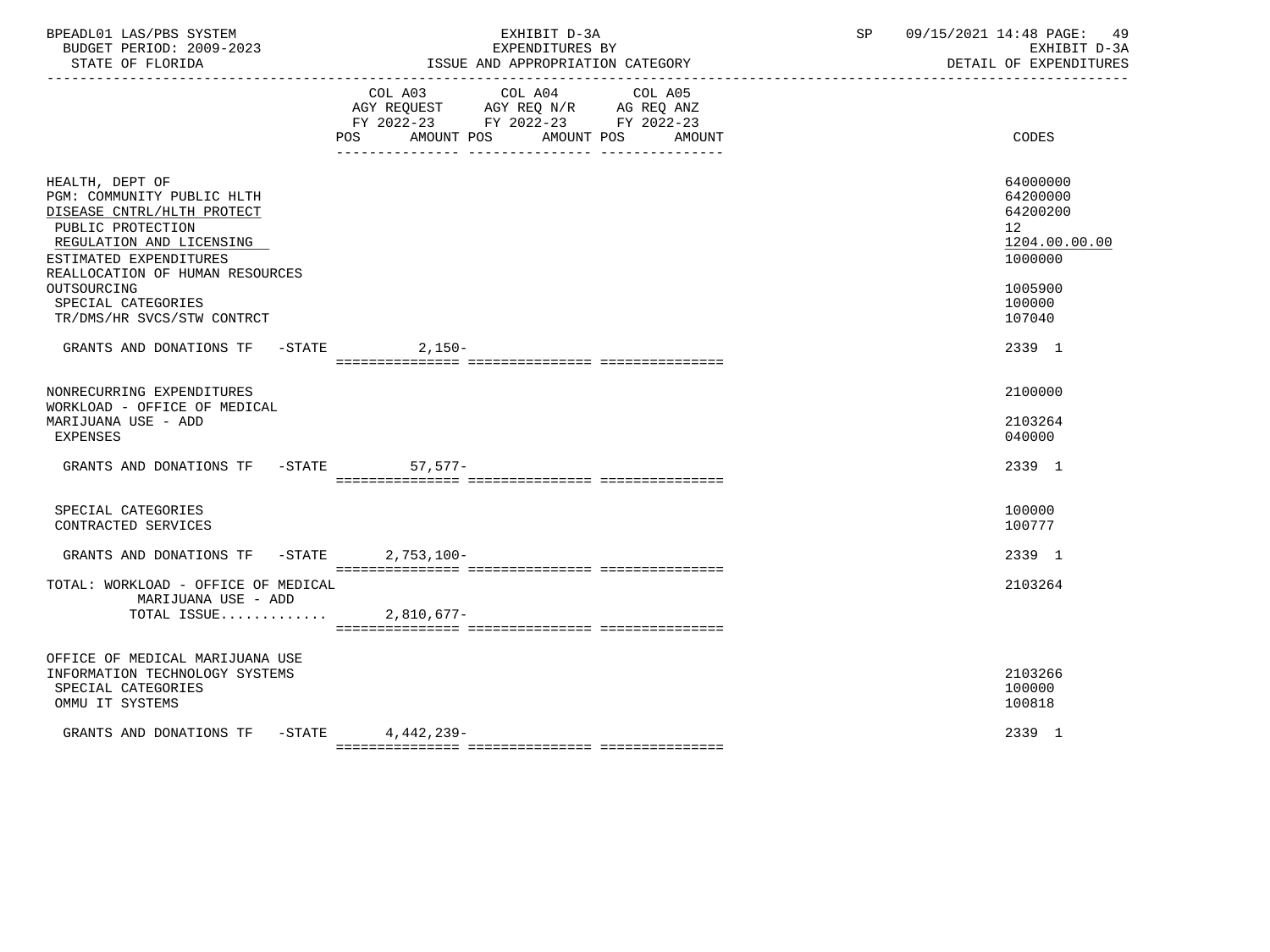| BPEADL01 LAS/PBS SYSTEM<br>BUDGET PERIOD: 2009-2023<br>STATE OF FLORIDA                                                                                                           | EXHIBIT D-3A<br>EXPENDITURES BY<br>ISSUE AND APPROPRIATION CATEGORY                                                           |                  | SP <sub>3</sub> | 09/15/2021 14:48 PAGE: 50<br>EXHIBIT D-3A<br>DETAIL OF EXPENDITURES             |
|-----------------------------------------------------------------------------------------------------------------------------------------------------------------------------------|-------------------------------------------------------------------------------------------------------------------------------|------------------|-----------------|---------------------------------------------------------------------------------|
|                                                                                                                                                                                   | COL A03 COL A04<br>AGY REQUEST AGY REQ N/R AG REQ ANZ<br>FY 2022-23 FY 2022-23 FY 2022-23<br>POS AMOUNT POS AMOUNT POS AMOUNT | COL A05          |                 | <b>CODES</b>                                                                    |
| HEALTH, DEPT OF<br>PGM: COMMUNITY PUBLIC HLTH<br>DISEASE CNTRL/HLTH PROTECT<br>PUBLIC PROTECTION<br>REGULATION AND LICENSING<br>EOUIPMENT NEEDS<br>MOTOR VEHICLES - DEPARTMENT OF |                                                                                                                               |                  |                 | 64000000<br>64200000<br>64200200<br>12 <sup>°</sup><br>1204.00.00.00<br>2400000 |
| HEALTH<br><b>EXPENSES</b>                                                                                                                                                         |                                                                                                                               |                  |                 | 2401530<br>040000                                                               |
| GRANTS AND DONATIONS TF -STATE 19,290 16,075                                                                                                                                      |                                                                                                                               |                  |                 | 2339 1                                                                          |
| OPERATING CAPITAL OUTLAY                                                                                                                                                          |                                                                                                                               |                  |                 | 060000                                                                          |
| GRANTS AND DONATIONS TF -STATE 48,000 42,000                                                                                                                                      |                                                                                                                               |                  |                 | 2339 1                                                                          |
| SPECIAL CATEGORIES<br>ACQUISITION/MOTOR VEHICLES                                                                                                                                  |                                                                                                                               |                  |                 | 100000<br>100021                                                                |
| GRANTS AND DONATIONS TF -STATE 166,080 166,080                                                                                                                                    |                                                                                                                               |                  |                 | 2339 1                                                                          |
| CONTRACTED SERVICES                                                                                                                                                               |                                                                                                                               |                  |                 | 100777                                                                          |
| GRANTS AND DONATIONS TF -STATE 48,000 40,000                                                                                                                                      |                                                                                                                               |                  |                 | 2339 1                                                                          |
| TOTAL: MOTOR VEHICLES - DEPARTMENT OF<br>HEALTH<br>TOTAL ISSUE 281,370 264,155                                                                                                    |                                                                                                                               |                  |                 | 2401530                                                                         |
|                                                                                                                                                                                   |                                                                                                                               |                  |                 |                                                                                 |
| AGENCY ISSUE NARRATIVE:<br>2022-2023 BUDGET YEAR NARRATIVE:                                                                                                                       |                                                                                                                               | IT COMPONENT? NO |                 |                                                                                 |

ISSUE TITLE: Office of Medical Marijuana Additional Motor Vehicles for Marijuana Testing

 CURRENT SITUATION: The Office of Medical Marijuana Use (OMMU) and the Bureau of Public Health Laboratories (BPHL) are jointly implementing medical marijuana laboratory testing at the BPHL-Jacksonville laboratory. This lab will be used to conduct testing of random samples selected by the Department of Health (Department) from edibles available for purchase in a Medical Marijuana Treatment Center (MMTC) dispensing facility as authorized by section 381.986(8)(e)11.d., Florida Statutes. The OMMU requires a method to securely transport medical marijuana product from as far south as Key West - and as far west as Pensacola to the BPHL-Jacksonville Laboratory. Currently OMMU and BPHL do not have sufficient budget authority to purchase motor vehicles.

 REQUEST: The OMMU requests six (6) 2021 Ford Transit Connect Wagon 4dr LWB w/Rear Liftgate vehicles at \$27,680 each (the State Term Contract price of \$26,362 plus 5% increase since the current state term contract pricing expires November 2021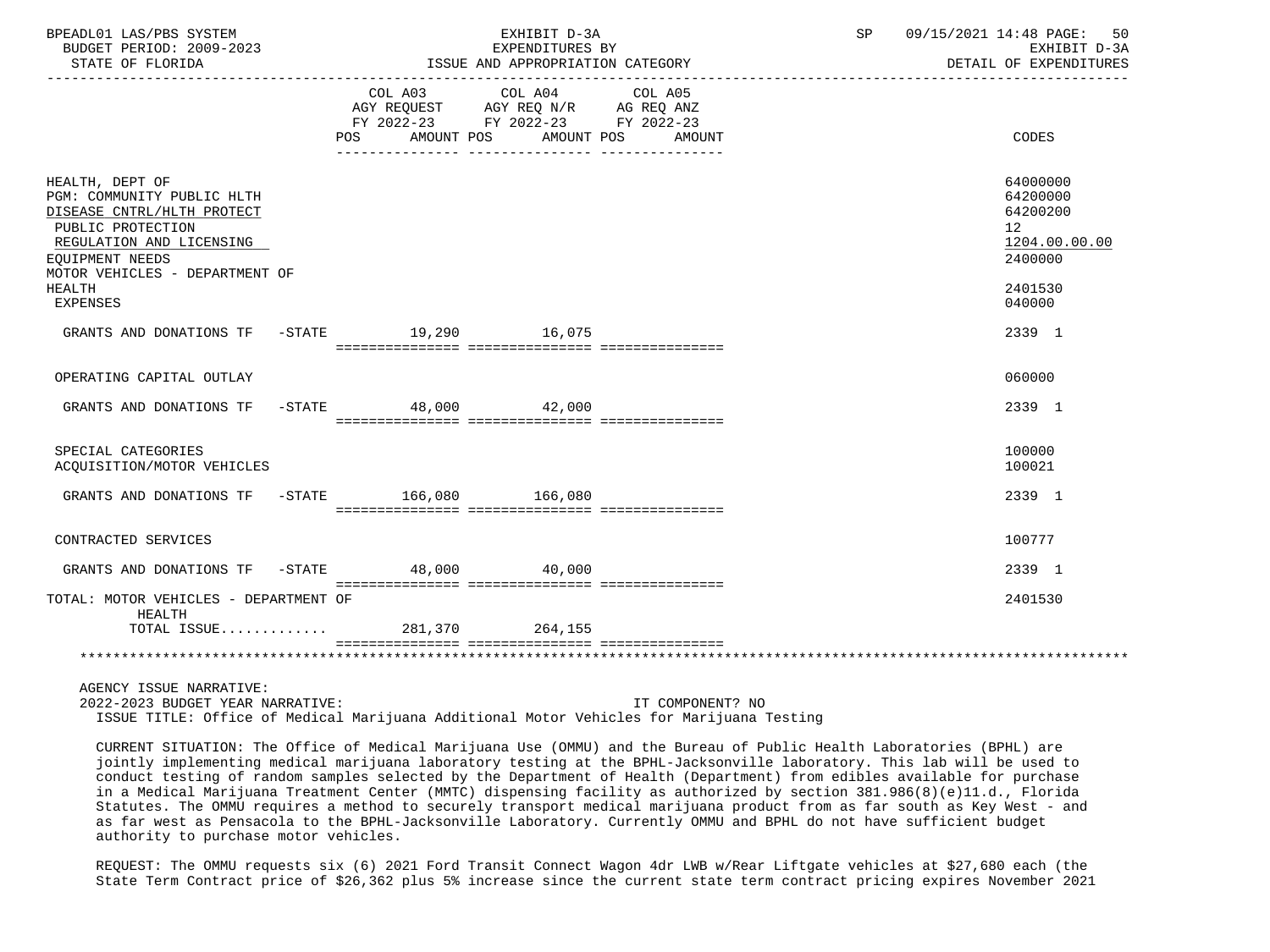| BPEADL01 LAS/PBS SYSTEM<br>BUDGET PERIOD: 2009-2023<br>STATE OF FLORIDA                                                                                                           | EXHIBIT D-3A<br>EXPENDITURES BY<br>ISSUE AND APPROPRIATION CATEGORY                                                                      | <b>SP</b><br>09/15/2021 14:48 PAGE: 51<br>EXHIBIT D-3A<br>DETAIL OF EXPENDITURES |
|-----------------------------------------------------------------------------------------------------------------------------------------------------------------------------------|------------------------------------------------------------------------------------------------------------------------------------------|----------------------------------------------------------------------------------|
|                                                                                                                                                                                   | COL A03 COL A04 COL A05<br>AGY REQUEST AGY REQ N/R AG REQ ANZ<br>FY 2022-23 FY 2022-23 FY 2022-23<br>AMOUNT POS AMOUNT POS AMOUNT<br>POS | CODES                                                                            |
| HEALTH, DEPT OF<br>PGM: COMMUNITY PUBLIC HLTH<br>DISEASE CNTRL/HLTH PROTECT<br>PUBLIC PROTECTION<br>REGULATION AND LICENSING<br>EOUIPMENT NEEDS<br>MOTOR VEHICLES - DEPARTMENT OF |                                                                                                                                          | 64000000<br>64200000<br>64200200<br>12 <sup>12</sup><br>1204.00.00.00<br>2400000 |
| HEALTH                                                                                                                                                                            |                                                                                                                                          | 2401530                                                                          |

 before OMMU would be able to purchase the vehicles). The OMMU will allocate one (1) vehicle to each regional office (Alachua, Tampa, Orlando, West Palm Beach, and Miami) and one (1) vehicle for its headquarters in Tallahassee. Vehicle modifications will be necessary to retrofit the vehicles to comply with the same requirements of MMTC vehicles. Refrigerated transport containers will be required to maintain a constant temperature of the product to ensure the samples are not compromised during delivery. The OMMU estimates equipment for vehicle modifications and storage will cost \$9,215 for four (4) vehicles and \$15,215 for two (2) vehicles. The difference in cost is due to two (2) of the vehicles will have two (2) storage container as opposed to one (1). These other four (4) vehicles will coordinate/drop-off specimens with the two (2) vehicles that then transport directly to Jacksonville (i.e., the West Palm Beach office would drive to Orlando and drop off specimens, then the Orlando office will drive all specimens to Jacksonville). The OMMU anticipates 80 hours of labor at \$100 per hour to retrofit each vehicle. OMMU is requesting recurring appropriation for replacement equipment and labor for one (1) vehicle.

 BUDGET SUMMARY: The Department requests a total of \$281,370, of which \$17,215 is recurring and \$264,155 is nonrecurring, in additional budget authority. The Department requests \$19,290 (\$3,215 recurring; \$16,075 nonrecurring) in the Expense appropriation category (040000), \$48,000 (\$6,000 recurring; \$42,000 nonrecurring) in the Operating Capital Outlay appropriation category (060000), \$166,080 nonrecurring in the Acquisition/Motor Vehicles appropriation category (100021), and \$48,000 (\$8,000 recurring; \$40,000 nonrecurring) in the Contractual Services appropriation category (100777), within the Disease Control and Health Protection Budget Entity (64200200), in the Grants and Donations Trust Fund (2339), in the Regulation and Licensing program component (1204000000).

Calculations:

Expense Category (040000) to Retrofit six (6) Vehicle to Meet Security Protocols - \$19,290 (Per vehicle: \$3,215)

\* Cost for one (1) vehicle requested as recurring for equipment replacement cycle.

Expense Category (040000): Subtotal - \$19,290 (\$3,215 recurring, \$16,075 nonrecurring)

 Operating Capital Outlay Category (060000) to purchase eight (8) Refrigerated Containers - \$48,000 (one (1) container for four (4) vehicles, two (2) containers for two (2) vehicles, \$6,000 each)

\* One (1) container requested as recurring for equipment replacement cycle.

Operating Capital Outlay Category (060000): Subtotal - \$48,000 (\$6,000 recurring; \$42,000 nonrecurring)

 Acquisition/Motor Vehicles Category (100021): Subtotal - \$166,080 nonrecurring - to purchase six (6) Transport Vehicles (\$27,680 per vehicle)

Contractual Services Category (100777) for an estimated Labor Cost to Retrofit Vehicles - \$48,000 (80 hours, \$100 per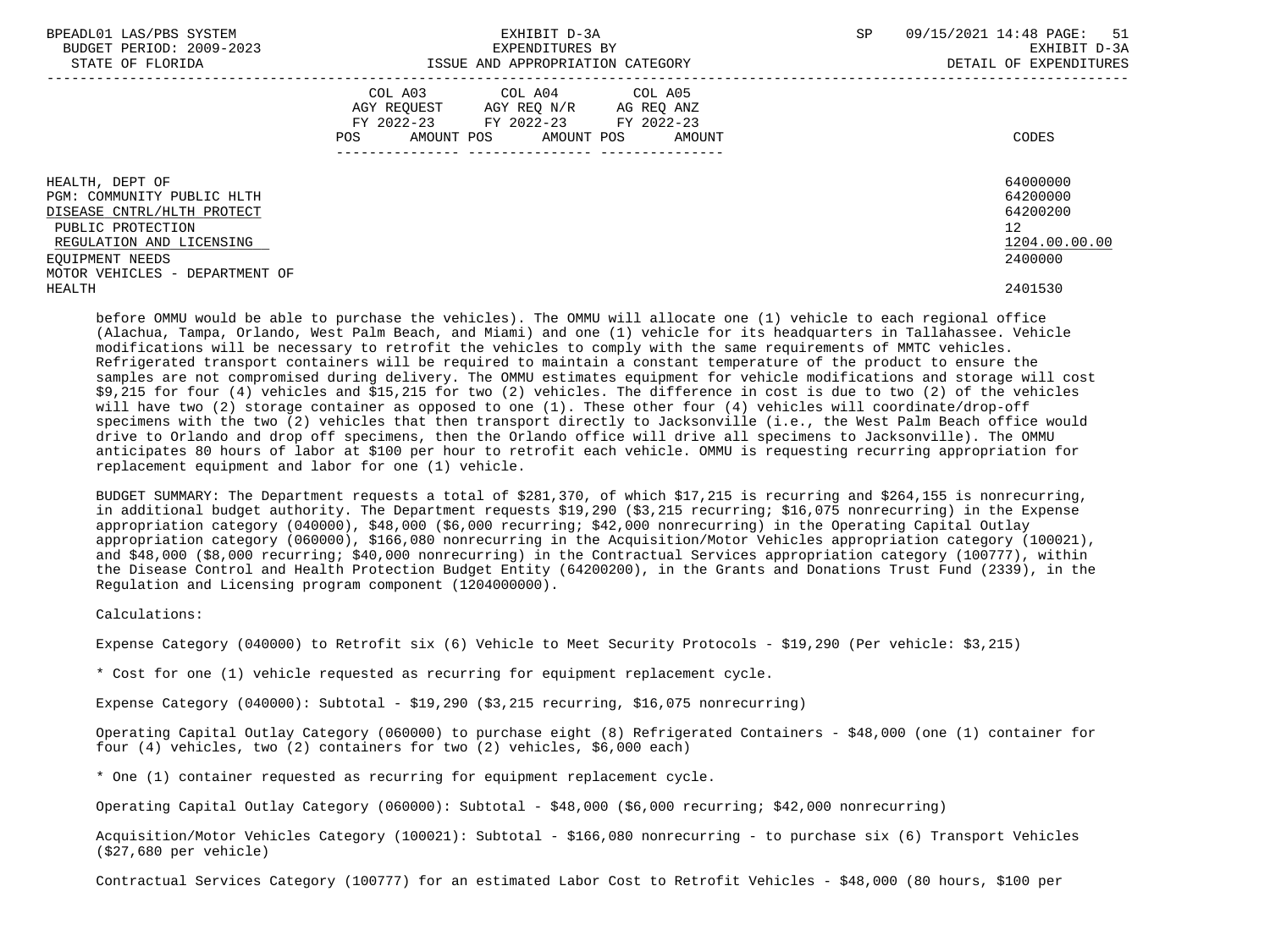| BPEADL01 LAS/PBS SYSTEM<br>BUDGET PERIOD: 2009-2023<br>STATE OF FLORIDA                                                                                                                     | EXHIBIT D-3A<br>EXPENDITURES BY<br>ISSUE AND APPROPRIATION CATEGORY                                                                                                                           | SP<br>09/15/2021 14:48 PAGE:<br>52<br>EXHIBIT D-3A<br>DETAIL OF EXPENDITURES  |
|---------------------------------------------------------------------------------------------------------------------------------------------------------------------------------------------|-----------------------------------------------------------------------------------------------------------------------------------------------------------------------------------------------|-------------------------------------------------------------------------------|
|                                                                                                                                                                                             | COL A03<br>COL A04<br>COL A05<br>AGY REQUEST AGY REQ N/R AG REQ ANZ<br>FY 2022-23 FY 2022-23 FY 2022-23<br>AMOUNT POS<br>AMOUNT POS<br>AMOUNT<br>POS                                          | CODES                                                                         |
| HEALTH, DEPT OF<br>PGM: COMMUNITY PUBLIC HLTH<br>DISEASE CNTRL/HLTH PROTECT<br>PUBLIC PROTECTION<br>REGULATION AND LICENSING<br>EOUIPMENT NEEDS<br>MOTOR VEHICLES - DEPARTMENT OF<br>HEALTH |                                                                                                                                                                                               | 64000000<br>64200000<br>64200200<br>12<br>1204.00.00.00<br>2400000<br>2401530 |
| hour for six (6) vehicles)                                                                                                                                                                  |                                                                                                                                                                                               |                                                                               |
|                                                                                                                                                                                             | * Cost for one (1) vehicle requested as recurring for fleet replacement cycle.                                                                                                                |                                                                               |
|                                                                                                                                                                                             | Contractual Services Category (100777): Subtotal - \$48,000 (\$8,000 recurring, \$40,000 nonrecurring)                                                                                        |                                                                               |
|                                                                                                                                                                                             | Grand Total: $$281,370$ ( $$17,215$ recurring; $$264,155$ nonrecurring)                                                                                                                       |                                                                               |
|                                                                                                                                                                                             | LINKAGE TO THE GOVERNOR'S PRIORITIES: Health Care - Promote innovation in healthcare that reduces the cost of medical<br>procedures and services and increases access to care for Floridians. |                                                                               |
|                                                                                                                                                                                             | FLORIDA STRATEGIC PLAN: 5.2 Improve the efficiency and effectiveness of government agencies at all levels.                                                                                    |                                                                               |
| WORKLOAD<br>WORKLOAD - OFFICE OF MEDICAL                                                                                                                                                    |                                                                                                                                                                                               | 3000000                                                                       |
| MARIJUANA USE (OMMU) - ADD<br>SALARY RATE<br>SALARY RATE 3,755,810                                                                                                                          |                                                                                                                                                                                               | 3000800<br>000000                                                             |
|                                                                                                                                                                                             |                                                                                                                                                                                               |                                                                               |
| SALARIES AND BENEFITS                                                                                                                                                                       |                                                                                                                                                                                               | 010000                                                                        |
| GRANTS AND DONATIONS TF<br>-STATE                                                                                                                                                           | 85.00<br>5,693,980                                                                                                                                                                            | 2339 1                                                                        |
| <b>EXPENSES</b>                                                                                                                                                                             |                                                                                                                                                                                               | 040000                                                                        |
| GRANTS AND DONATIONS TF<br>$-$ STATE                                                                                                                                                        | 1,623,255<br>480,601                                                                                                                                                                          | 2339 1                                                                        |
| SPECIAL CATEGORIES<br>CONTRACTED SERVICES                                                                                                                                                   |                                                                                                                                                                                               | 100000<br>100777                                                              |
| $-$ STATE<br>GRANTS AND DONATIONS TF                                                                                                                                                        | 5,618,157<br>3,403,100                                                                                                                                                                        | 2339 1                                                                        |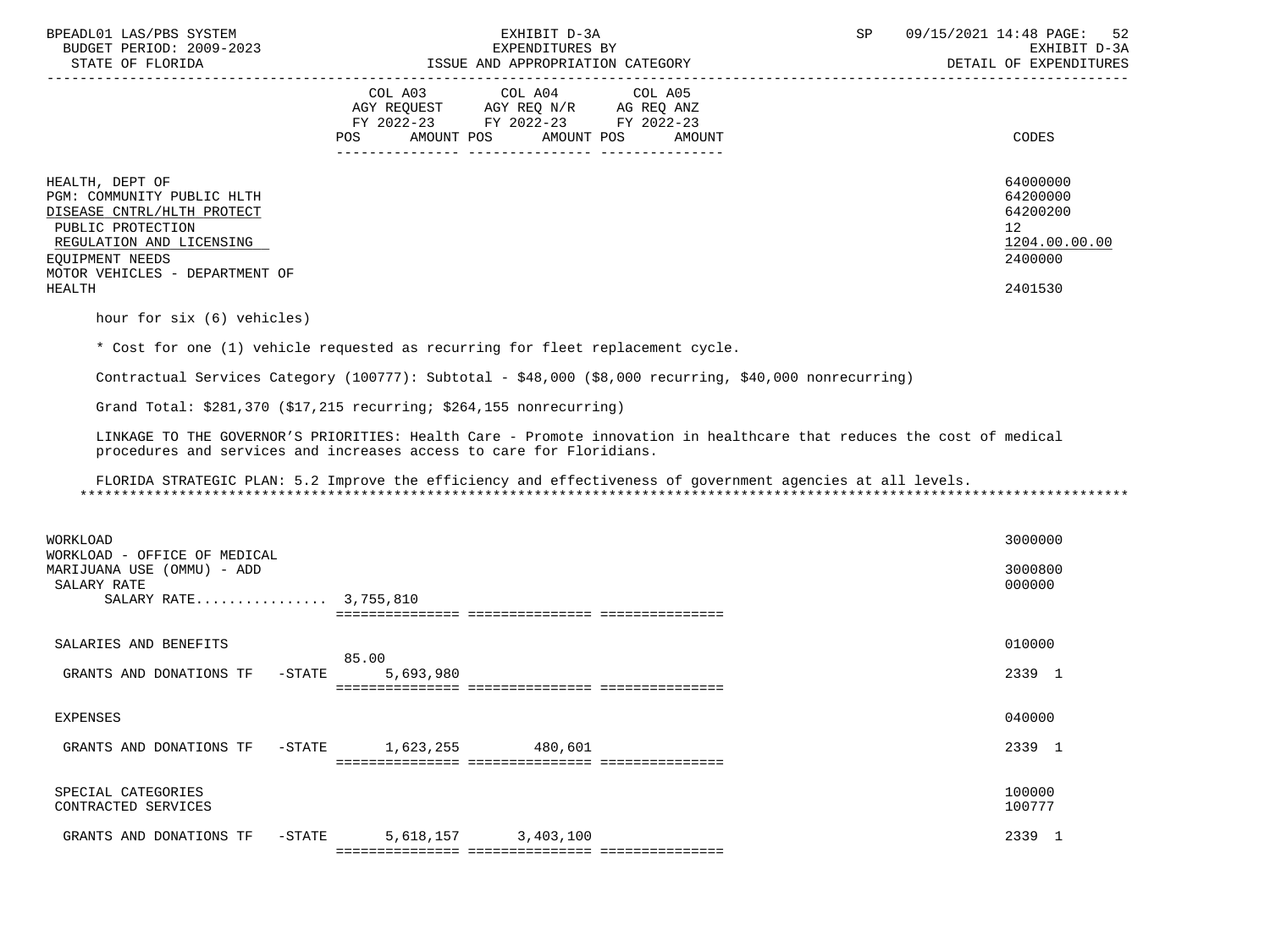| BPEADL01 LAS/PBS SYSTEM<br>BUDGET PERIOD: 2009-2023<br>STATE OF FLORIDA                                                                                                                                                                                  |                                                                                      | EXHIBIT D-3A<br>EXPENDITURES BY<br>ISSUE AND APPROPRIATION CATEGORY |                  | SP | 09/15/2021 14:48 PAGE:<br>53<br>EXHIBIT D-3A<br>DETAIL OF EXPENDITURES                            |
|----------------------------------------------------------------------------------------------------------------------------------------------------------------------------------------------------------------------------------------------------------|--------------------------------------------------------------------------------------|---------------------------------------------------------------------|------------------|----|---------------------------------------------------------------------------------------------------|
|                                                                                                                                                                                                                                                          | AGY REQUEST AGY REQ N/R AG REQ ANZ<br>FY 2022-23 FY 2022-23 FY 2022-23<br><b>POS</b> | COL A03 COL A04 COL A05<br>AMOUNT POS AMOUNT POS                    | AMOUNT           |    | CODES                                                                                             |
| HEALTH, DEPT OF<br>PGM: COMMUNITY PUBLIC HLTH<br>DISEASE CNTRL/HLTH PROTECT<br>PUBLIC PROTECTION<br>REGULATION AND LICENSING<br>WORKLOAD<br>WORKLOAD - OFFICE OF MEDICAL<br>MARIJUANA USE (OMMU) - ADD<br>SPECIAL CATEGORIES<br>LEASE/PURCHASE/EQUIPMENT |                                                                                      |                                                                     |                  |    | 64000000<br>64200000<br>64200200<br>12<br>1204.00.00.00<br>3000000<br>3000800<br>100000<br>105281 |
| GRANTS AND DONATIONS TF                                                                                                                                                                                                                                  | -STATE 11,500                                                                        |                                                                     |                  |    | 2339 1                                                                                            |
| TR/DMS/HR SVCS/STW CONTRCT                                                                                                                                                                                                                               |                                                                                      |                                                                     |                  |    | 107040                                                                                            |
| GRANTS AND DONATIONS TF -STATE 28,135                                                                                                                                                                                                                    |                                                                                      |                                                                     |                  |    | 2339 1                                                                                            |
| TOTAL: WORKLOAD - OFFICE OF MEDICAL<br>MARIJUANA USE (OMMU) - ADD<br>TOTAL POSITIONS 85.00<br>TOTAL ISSUE 12,975,027 3,883,701<br>TOTAL SALARY RATE 3,755,810                                                                                            |                                                                                      |                                                                     |                  |    | 3000800                                                                                           |
|                                                                                                                                                                                                                                                          |                                                                                      |                                                                     |                  |    |                                                                                                   |
| AGENCY ISSUE NARRATIVE:<br>2022-2023 BUDGET YEAR NARRATIVE:<br>ISSUE TITLE: Office of Medical Marijuana Use Workload                                                                                                                                     |                                                                                      |                                                                     | IT COMPONENT? NO |    |                                                                                                   |

 CURRENT SITUATION: The Office of Medical Marijuana Use (OMMU) within the Department of Health (Department) is the single state entity responsible for regulating the cultivation, processing, transportation, and dispensation of marijuana in Florida. Additionally, the OMMU is responsible for issuing identification cards to qualified patients and caregivers. Section 381.986, Florida Statutes (F.S.), permits the legal use of marijuana for medical purposes when a qualified patient is diagnosed with at least one of the statutorily defined qualifying medical conditions.

 There were 567,003 active patients in the Medical Marijuana Use Registry as of May 2021, an increase of approximately 225,000 patients in a single year. The number of active patients increased more in one year than the entire history of active patients through May 2019 (224,815). The OMMU projects 755,835 active patients by the end of June 2022, and 931,179 active patients through the end of June 2023 (64% increase vs. May 2021). The OMMU anticipates the licensure of 19 additional Medical Marijuana Treatment Centers (MMTCs) in Fiscal Year (FY) 2021-22 and eight (8) more in FY 2022-23 for a total of 49 MMTC licenses awarded, out of 53 licenses available, by June 2023 (123% increase vs. current 22 MMTC licenses).

 The increase in active patients and licensed MMTCs presents a considerable increase in demand on OMMU staffing resources, especially considering eight (8) of the twenty-two currently licensed MMTCs recently received full dispensing authorization. The OMMU performed workload assessments based on the estimated time to perform tasks associated with specific job-related tasks for a variety of position classes using LBR standards. The results of the workload assessments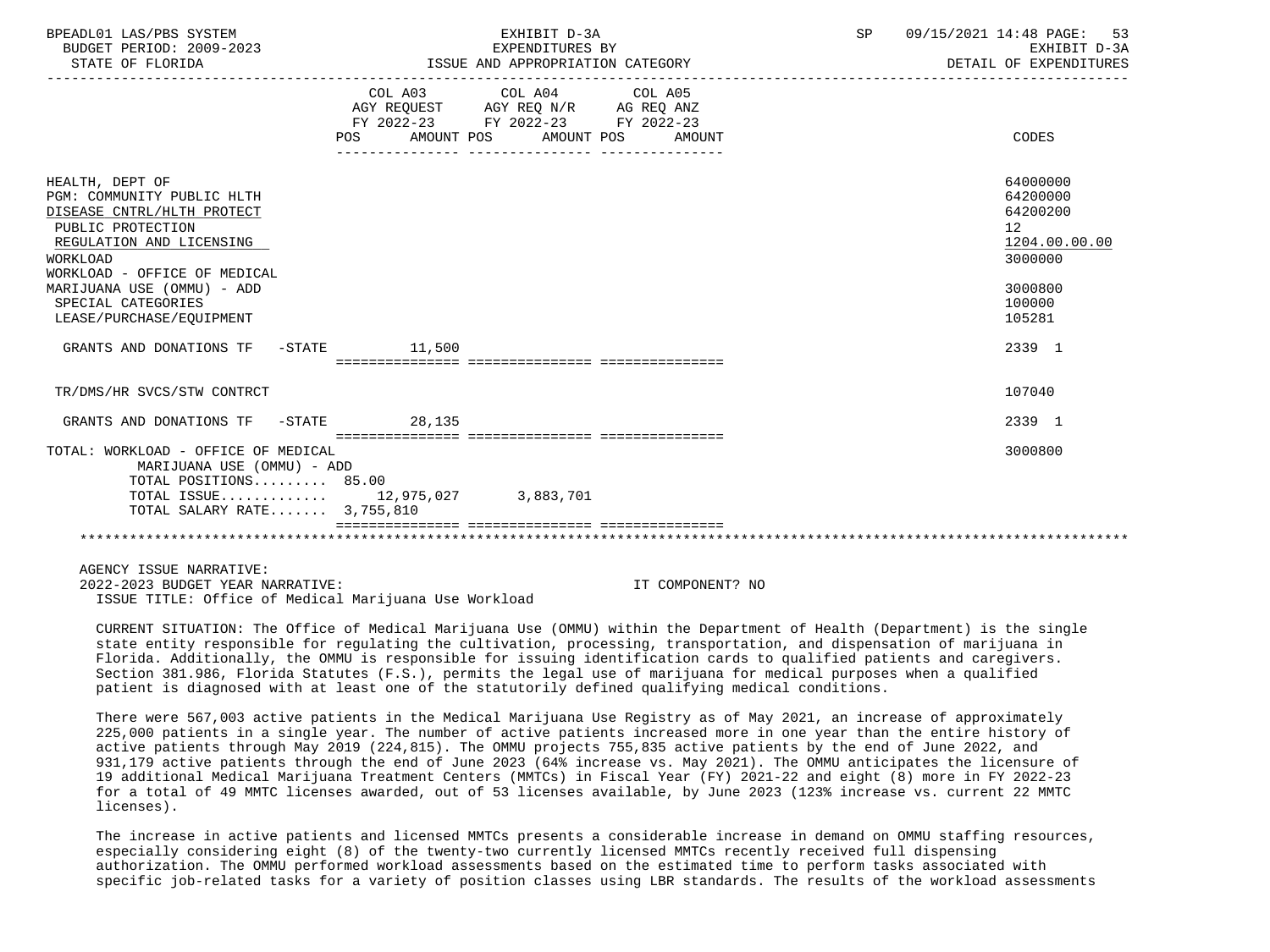| BPEADL01 LAS/PBS SYSTEM<br>BUDGET PERIOD: 2009-2023<br>STATE OF FLORIDA                                                                  | EXHIBIT D-3A<br>EXPENDITURES BY<br>ISSUE AND APPROPRIATION CATEGORY                                                                      | SP<br>09/15/2021 14:48 PAGE:<br>-54<br>EXHIBIT D-3A<br>DETAIL OF EXPENDITURES   |
|------------------------------------------------------------------------------------------------------------------------------------------|------------------------------------------------------------------------------------------------------------------------------------------|---------------------------------------------------------------------------------|
|                                                                                                                                          | COL A03 COL A04 COL A05<br>AGY REOUEST AGY REO N/R<br>AG REQ ANZ<br>FY 2022-23 FY 2022-23 FY 2022-23<br>POS AMOUNT POS AMOUNT POS AMOUNT | CODES                                                                           |
| HEALTH, DEPT OF<br>PGM: COMMUNITY PUBLIC HLTH<br>DISEASE CNTRL/HLTH PROTECT<br>PUBLIC PROTECTION<br>REGULATION AND LICENSING<br>WORKLOAD |                                                                                                                                          | 64000000<br>64200000<br>64200200<br>12 <sup>°</sup><br>1204.00.00.00<br>3000000 |
| WORKLOAD - OFFICE OF MEDICAL<br>MARIJUANA USE (OMMU) - ADD                                                                               |                                                                                                                                          | 3000800                                                                         |

 were compared against current staffing resources and resulted in a need of 85.0 additional Full-Time Employee (FTE) positions.

 The OMMU requires additional contractual services resources for FY 2022-2023 to maintain compliance with section 381.986, F.S., in a rapidly growing medical marijuana industry. The two (2) largest contracts are responsible for the issuance of patient and caregiver identification cards and the review of MMTC license applications. The costs of these contracts are driven by the increase in active patients and licensed MMTCs.

 REQUEST: The OMMU requests additional budget authority due to anticipated increases to contractual services as a result of an increasing active patient population and additional MMTC licensure. The impacted contractual services include the review of MMTC applications, the issuance of patient and caregiver identification cards, acceptance of qualified physician documentation, expansion of OMMU regional offices, legal expenses, and MMTC software licenses for the Compliance, Licensure, Enforcement, and Regulatory (CLEAR) system.

 Section 381.986(8), F.S., requires the Department to license additional MMTCs upon the number of active qualified patients in the Medical Marijuana Use Registry increasing by 100,000. The OMMU projects the number of active patients will surpass the 900,000 threshold in FY 2022-23 which results in 53 total MMTC licenses available of which eight (8) licenses will be awarded in FY 2022-23 in accordance with Florida Statutes. The Department contracted with a consultant in FY 2020-21 that estimated an average of 150 MMTC applications would be received by the Department per application cycle. Two application cycles are anticipated in FY 2022-23; therefore, 300 applications should be received. The continued rise in the volume of active qualified patients requires an appropriation of \$5,506,200. The Legislature appropriated \$2,753,100 in recurring funds and \$2,753,100 in nonrecurring funds in the FY 2021-22 General Appropriation Act (GAA); therefore, the OMMU is requesting \$2,753,100 of nonrecurring funding to be appropriated in FY 2022-23 to satisfy the statutorily mandated timeline for MMTC licensure.

 Section 381.986(7)(d), F.S., requires the Department to contract with a third-party vendor to issue identification cards for qualified patients and caregivers. The Department entered a contract with a vendor on November 1, 2017, to operate the Medical Marijuana Card Program, which expires October 31, 2022. For FY 2022-23 budget estimates, the OMMU assumed the same fixed and unit costs of the current contract through June 30, 2023. The sum of the anticipated fixed and unit costs through the end of the existing contract, and the estimated costs for printing patient and caregiver ID cards is \$7,242,953, which exceeds the current appropriation by \$2,215,057.

 Section 381.986(4)(b), F.S., requires qualified physicians to submit specified documentation to the applicable board of the Division of Medical Quality Assurance (MQA) within 14 days after issuing the physician certification for a qualified patient diagnosed with a medical condition that is of the same kind of class or comparable to the qualified conditions enumerated in s. 381.986(2)(a)-(j), F.S. The OMMU staff that oversee this responsibility require the use of a United States Postal Service Post Office Box to receive statutory required documentations submitted by qualified physicians at an annual cost of \$1,500.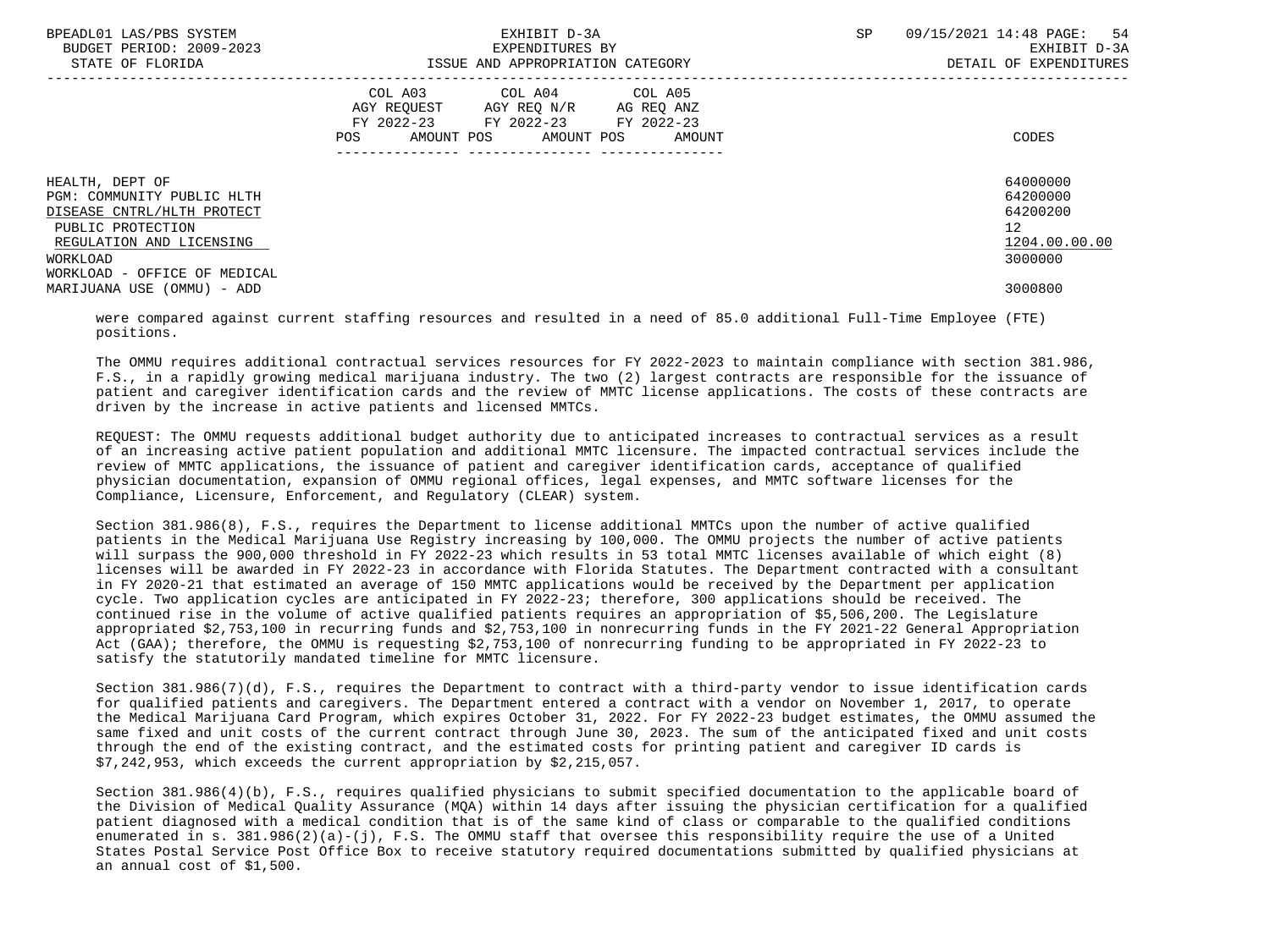| BPEADL01 LAS/PBS SYSTEM<br>BUDGET PERIOD: 2009-2023<br>STATE OF FLORIDA | EXHIBIT D-3A<br>EXPENDITURES BY<br>ISSUE AND APPROPRIATION CATEGORY                                                                                                                                                                                 | 55<br>SP<br>09/15/2021 14:48 PAGE:<br>EXHIBIT D-3A<br>DETAIL OF EXPENDITURES |
|-------------------------------------------------------------------------|-----------------------------------------------------------------------------------------------------------------------------------------------------------------------------------------------------------------------------------------------------|------------------------------------------------------------------------------|
|                                                                         | COL A03 COL A04 COL A05<br>AGY REQUEST AGY REQ N/R AG REQ ANZ<br>FY 2022-23 FY 2022-23 FY 2022-23<br>AMOUNT POS AMOUNT POS AMOUNT<br>POS FOR THE POST OF THE POST OF THE POST OF THE POST OF THE POST OF THE POST OF THE POST OF THE POST OF THE PO | CODES                                                                        |
| HEALTH, DEPT OF<br>PGM: COMMUNITY PUBLIC HLTH                           |                                                                                                                                                                                                                                                     | 64000000<br>64200000                                                         |
| DISEASE CNTRL/HLTH PROTECT<br>PUBLIC PROTECTION                         |                                                                                                                                                                                                                                                     | 64200200<br>12 <sup>°</sup>                                                  |
| REGULATION AND LICENSING                                                |                                                                                                                                                                                                                                                     | 1204.00.00.00                                                                |
| WORKLOAD<br>WORKLOAD - OFFICE OF MEDICAL                                |                                                                                                                                                                                                                                                     | 3000000                                                                      |
| MARIJUANA USE (OMMU) - ADD                                              |                                                                                                                                                                                                                                                     | 3000800                                                                      |

 The OMMU has taken a strategic and measured approach to the growth of its workforce. The OMMU plans to add multiple regional offices by the end of FY 2022-2023 based on data-informed allocation of resources. The OMMU intends to open three (3) regional offices in the Orlando, Miami, and Tampa Bay regions, and expand the regional offices in West Palm Beach and Alachua county. The OMMU requests funding in addition to the standard expense package for four (4) copier machine leases estimated at \$2,500 each. The OMMU requests an additional \$30,000 in anticipation of rental costs in Orlando, Miami, and Tampa Bay that exceed the LBR standard.

 The requested FTEs included in the FY 2022-2023 workload analysis is primarily driven by the projected growth in active patient population and additional MMTC licensure. Total required FTEs is based on the LBR standard of 1,854 annual work hours per FTE. The OMMU has 80.0 authorized FTEs as of July 1, 2021. The FY 2022-23 request will more than double the OMMU workforce to a total of 165.0 FTEs.

| Class Title (Description)                              | Est. Annual | Required | Current | Total FTE |
|--------------------------------------------------------|-------------|----------|---------|-----------|
|                                                        | Work Hours  | FTE      | FTE     | Requested |
| Regulatory Specialists II (Call Center)                | 69,719      | 37.6     | 14.0    | 24.0      |
| Systems Project Analyst                                | 6,862       | 3.7      | 2.0     | 2.0       |
| Government Analyst I (Applications)                    | 13,237      | 7.1      | 0.0     | 7.0       |
| Government Analyst II (Seed-to-Sale Auditing)          | 5,732       | 3.1      | 0.0     | 3.0       |
| Government Analyst II (Quality Assurance)              | 10,568      | 5.7      | 2.0     | 4.0       |
| Government Operations Consultant I (Licensing Analyst) | 18,020      | 9.7      | 4.0     | 6.0       |
| Government Operations Consultant I (BGS)               | 15,500      | 8.4      | 4.0     | 4.0       |
| Government Operations Consultant II (Rules)            | 3.595       | 1.9      | 1.0     | 1.0       |
| Government Operations Consultant II (BGS Manager)      | 1,869       | 1.0      | 0.0     | 1.0       |
| Government Operations Consultant II (Licensing Sup)    | 9,419       | 5.1      | 2.0     | 3.0       |
| Inspector Specialists                                  | 59,790      | 32.2     | 12.0    | 20.0      |
| Environmental Consultant (CMTL Licensing/Inspections)  | 2,920       | 1.6      | 1.0     | 1.0       |
| Field Office Manger- SES                               | 5,594       | 3.0      | 1.0     | 2.0       |
| Senior Attorney                                        | 3,700       | 2.0      | 1.0     | 1.0       |
| Investigation Manager - SES (Field Offices)            | 8,689       | 4.7      | 3.0     | 2.0       |
| Investigation Manager - SES (Licensing Manager)        | 5,479       | 3.0      | 1.0     | 2.0       |
| Government Operations Consultant I (Public Records)    | 3,840       | 2.1      | 1.0     | 1.0       |
| Licensing & Permitting Section Leader                  | 2,398       | 1.3      | 0.0     | 1.0       |
| Total Workload Impact                                  | 246,931     | 133.0    | 49.0    | 85.0      |

 The OMMU anticipates increased litigation associated with the award of additional MMTC licenses. The base appropriation for legal expenses is \$1,500,000 and includes costs for litigation and rulemaking. The OMMU estimates legal costs for FY 2022-23 will be \$2,150,000 which requires an additional appropriation of \$650,000.

The licensure of additional MMTCs will require the purchase of more software licenses for use with the CLEAR system. The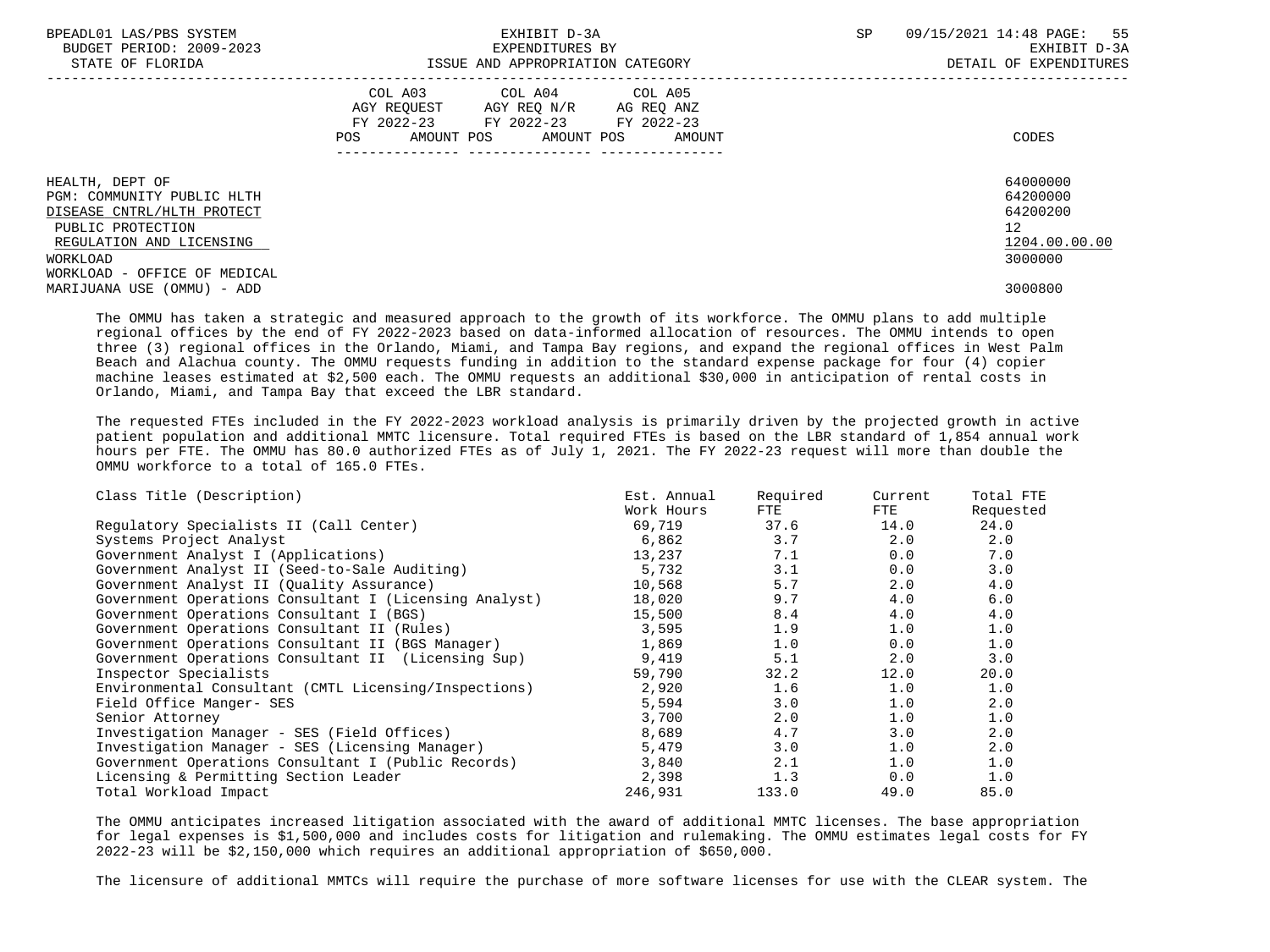| BPEADL01 LAS/PBS SYSTEM      | EXHIBIT D-3A                           | -56<br>09/15/2021 14:48 PAGE:<br>SP |
|------------------------------|----------------------------------------|-------------------------------------|
| BUDGET PERIOD: 2009-2023     | EXPENDITURES BY                        | EXHIBIT D-3A                        |
| STATE OF FLORIDA             | ISSUE AND APPROPRIATION CATEGORY       | DETAIL OF EXPENDITURES              |
|                              | COL A03 COL A04 COL A05                |                                     |
|                              | AGY REQUEST AGY REQ N/R AG REQ ANZ     |                                     |
|                              | FY 2022-23 FY 2022-23 FY 2022-23       |                                     |
|                              | AMOUNT POS AMOUNT POS<br>POS<br>AMOUNT | CODES                               |
|                              |                                        |                                     |
| HEALTH, DEPT OF              |                                        | 64000000                            |
| PGM: COMMUNITY PUBLIC HLTH   |                                        | 64200000                            |
| DISEASE CNTRL/HLTH PROTECT   |                                        | 64200200                            |
| PUBLIC PROTECTION            |                                        | 12 <sup>°</sup>                     |
| REGULATION AND LICENSING     |                                        | 1204.00.00.00                       |
| WORKLOAD                     |                                        | 3000000                             |
| WORKLOAD - OFFICE OF MEDICAL |                                        |                                     |
| MARIJUANA USE (OMMU) - ADD   |                                        | 3000800                             |

OMMU anticipates 100 additional licenses at a unit cost of \$165 will be needed in FY 2022-23 for a total cost of \$16,500.

 BUDGET SUMMARY: The Department request the transfer of 85 vacant FTE's with the equivalent units of rate of 3,755,810, from County Health Department Local Needs budget entity (64200700) to Disease Control and Health Protection Budget entity (64200200). The FTE's and rate are from aged, vacant positions in the County Health Department budget entity (64200700). The requested increase in rate is justified due to the unique and complex nature of medical marijuana policies and inspections which requires well-qualified and experienced staff to ensure compliance with state statute and regulations. The current rate of existing positions at the OMMU was used to determine the requested rate for additional like positions and the requested rate for new positions is based on a review of similar position types within the state.

 The Department requests \$12,975,027 (\$9,091,326 recurring; \$3,883,701 nonrecurring) budget authority, \$5,693,980 (recurring) for Salary and Benefits appropriation category (010000) and the associated units of rate of 3,755,810, \$1,623,255 (\$1,142,654 recurring, \$480,601 nonrecurring) for the Expense appropriation category (040000), \$5,618,157 (\$2,215,057 recurring, \$3,403,100 nonrecurring) for Contractual Services appropriation category (100777), \$11,500 (recurring) for Lease/Purchase/Equipment appropriation category (105281), and \$28,069 (recurring) for Transfer to Department of Management Services - Human Resources Services purchased per Statewide Contract appropriation category (107040), within Disease Control and Health Protection budget entity (64200200), Grants and Donations Trust Fund (2339), in the Regulation and Licensing program component (1204000000).

Salary Rate (000000): 3,755,810 units of Rate

Salary and Benefits (010000): 85.0 FTEs - \$5,693,980 (recurring)

| Class Title                         | <b>FTE</b> | Bi-Weekly<br>Amount | Rounded Annual<br>Base Amount | Benefits  | CAD     |                | Total Salary<br>& Benefits |
|-------------------------------------|------------|---------------------|-------------------------------|-----------|---------|----------------|----------------------------|
| Regulatory Specialists II           | 24         | \$1,250.00          | \$783,000                     | \$493,341 | \$      | 0              | \$1,276,341                |
| Systems Project Analyst             |            | \$1,574.93          | \$82,212                      | \$44.244  | Ŝ.      |                | \$126,456                  |
| Government Analyst I                |            | \$1,402.60          | \$256,256                     | \$149,041 | \$      | S.             | 405,297                    |
| Government Analyst II               |            | \$1,783.89          | \$325,917                     | \$161,907 | \$      | 0              | 487,824                    |
| Government Operations Consultant I  |            | \$1,326.98          | \$34,635                      | \$20.928  | \$      | $\Omega$       | 55,563                     |
| Government Operations Consultant I  | 4          | \$1,486.92          | \$155,235                     | \$86,792  | Ŝ.      | $\Omega$       | 242,027                    |
| Government Operations Consultant I  | 6          | \$1,326.98          | \$207,806                     | \$125,562 | Ŝ.      | 0              | 333,368                    |
| Government Operations Consultant II |            | \$1,788.46          | \$46,679                      | \$23,152  | \$      | $\Omega$       | 69,831                     |
| Government Operations Consultant II |            | \$2,307.69          | \$60,231                      | \$25,655  | Ŝ.      | 0              | 85,886                     |
| Government Operations Consultant II |            | \$2,048.70          | \$160,414                     | \$73.219  | \$      | $\Omega$       | 233,633                    |
| Inspector Specialists               |            | \$1,980.77          | \$155,095                     | \$72,236  | \$      | S.             | 227,331                    |
| Inspector Specialists               |            | \$1,980.77          | \$258,491                     | \$120,393 | \$      |                | 378,884                    |
| Inspector Specialists               | 5          | \$1,980.77          | \$258,491                     | \$120,393 | \$      | $\Omega$<br>S. | 378,884                    |
| Inspector Specialists (w/CAD)       | 6          | \$2,028.77          | \$317,706                     | \$147,249 | \$7,518 | S.             | 472,473                    |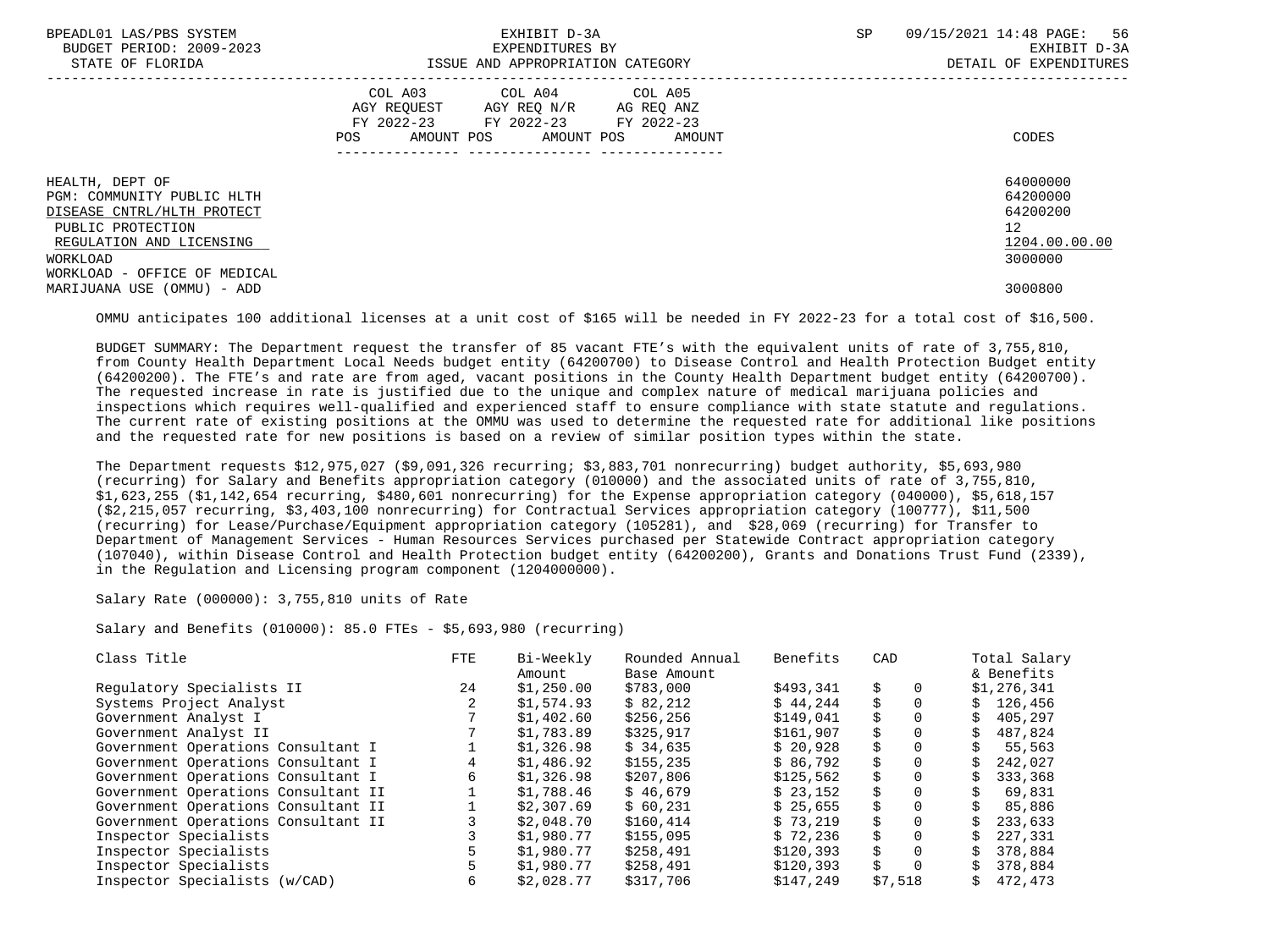|     |                                                                                                                                             |                                         |                                              |                                                                                                                                                                                                                                                   | SP |                                                           |                                                                                                    | 57<br>09/15/2021 14:48 PAGE:<br>EXHIBIT D-3A<br>DETAIL OF EXPENDITURES                                                                                                                                                                                                                                                                                                                             |
|-----|---------------------------------------------------------------------------------------------------------------------------------------------|-----------------------------------------|----------------------------------------------|---------------------------------------------------------------------------------------------------------------------------------------------------------------------------------------------------------------------------------------------------|----|-----------------------------------------------------------|----------------------------------------------------------------------------------------------------|----------------------------------------------------------------------------------------------------------------------------------------------------------------------------------------------------------------------------------------------------------------------------------------------------------------------------------------------------------------------------------------------------|
| POS |                                                                                                                                             |                                         | AMOUNT                                       |                                                                                                                                                                                                                                                   |    |                                                           |                                                                                                    | CODES                                                                                                                                                                                                                                                                                                                                                                                              |
|     |                                                                                                                                             |                                         |                                              |                                                                                                                                                                                                                                                   |    |                                                           |                                                                                                    | 64000000<br>64200000<br>64200200<br>12 <sup>°</sup><br>1204.00.00.00<br>3000000                                                                                                                                                                                                                                                                                                                    |
|     |                                                                                                                                             |                                         |                                              |                                                                                                                                                                                                                                                   |    |                                                           |                                                                                                    | 3000800                                                                                                                                                                                                                                                                                                                                                                                            |
|     |                                                                                                                                             |                                         |                                              |                                                                                                                                                                                                                                                   |    |                                                           |                                                                                                    | \$78,746<br>\$3,901                                                                                                                                                                                                                                                                                                                                                                                |
|     |                                                                                                                                             |                                         |                                              |                                                                                                                                                                                                                                                   |    |                                                           |                                                                                                    |                                                                                                                                                                                                                                                                                                                                                                                                    |
|     |                                                                                                                                             |                                         |                                              |                                                                                                                                                                                                                                                   |    |                                                           |                                                                                                    |                                                                                                                                                                                                                                                                                                                                                                                                    |
|     |                                                                                                                                             |                                         |                                              |                                                                                                                                                                                                                                                   |    |                                                           |                                                                                                    | \$5,693,980                                                                                                                                                                                                                                                                                                                                                                                        |
|     |                                                                                                                                             |                                         |                                              |                                                                                                                                                                                                                                                   |    |                                                           |                                                                                                    |                                                                                                                                                                                                                                                                                                                                                                                                    |
|     | BUDGET PERIOD: 2009-2023<br>(CMTL Licensing/Inspections)<br>2. Other Recurring Expenses - \$626,874<br>c. MMTC CLEAR License Fee - \$16,500 | a. Annual CLEAR License Fee - \$130,200 | b. Annual CLEAR Field License Fee - \$88,800 | EXHIBIT D-3A<br>EXPENDITURES BY<br>COL A03 COL A04 COL A05<br>AGY REQUEST AGY REQ N/R AG REQ ANZ<br>FY 2022-23 FY 2022-23 FY 2022-23<br>AMOUNT POS AMOUNT POS<br>Expense $(040000)$ : \$1,623,255 (\$1,142,654 recurring, \$480,601 nonrecurring) |    | -2023 EXPENDITURES BY<br>ISSUE AND APPROPRIATION CATEGORY | 1. 85.00 FTE with Standard Recurring Professional Expense Package of \$6,068 each totals \$515,780 | Inspector Specialists (w/CAD) 1 \$2,028.77 \$ 52,951 \$ 24,542 \$1,253<br>Environmental Consultant 1 \$2,178.84 \$ 56,868 \$ 25,033 \$ 0<br>Field Office Manger-SES<br>Senior Attorney<br>Investigation Manager - SES<br>Investigation Manager - SES<br>2 \$2,3076.92 \$ 80,308 \$ 30,546 \$ 0 \$ 110,854<br>Investigation Manager - SES<br>2 \$2,307.69 \$120,462 \$ 53,658 \$ 0 \$ 174,120<br>In |

- d. Call Center Recording License Fee \$52,710
- e. Regional Office Rental Costs in Excess of Standard Expenses Package \$30,000
- f. Travel \$308,664
	- i. 20.0 FTE Maximum, \$270,240
	- ii. 4.0 FTE Medium, \$38,424
- 3. 85.00 FTE with Standard Nonrecurring Professional Expense Package of \$4,429 each totals \$376,465
- 4. Other Nonrecurring Expenses \$104,136
	- a. Office Cubicle Modifications \$80,136
	- b. Tablets for Inspectors \$24,000

Contractual Services (100777): \$5,618,157 (\$2,215,057 recurring, \$3,403,100 nonrecurring)

- 1. Review of 150 MMTC Applications (\$18,354/application) \$2,753,100
- 2. Medical Marijuana Card Program Contract Increase \$2,215,057
- 3. Legal Expenses \$650,000

Lease/Purchase/Equipment (105281): \$11,500 (recurring)

1. Copier/Fax Leasing Agreements at 4 OMMU Regional Offices: \$10,000

2. PO Box Leasing Agreement for Qualified Physician Documentation: \$1,500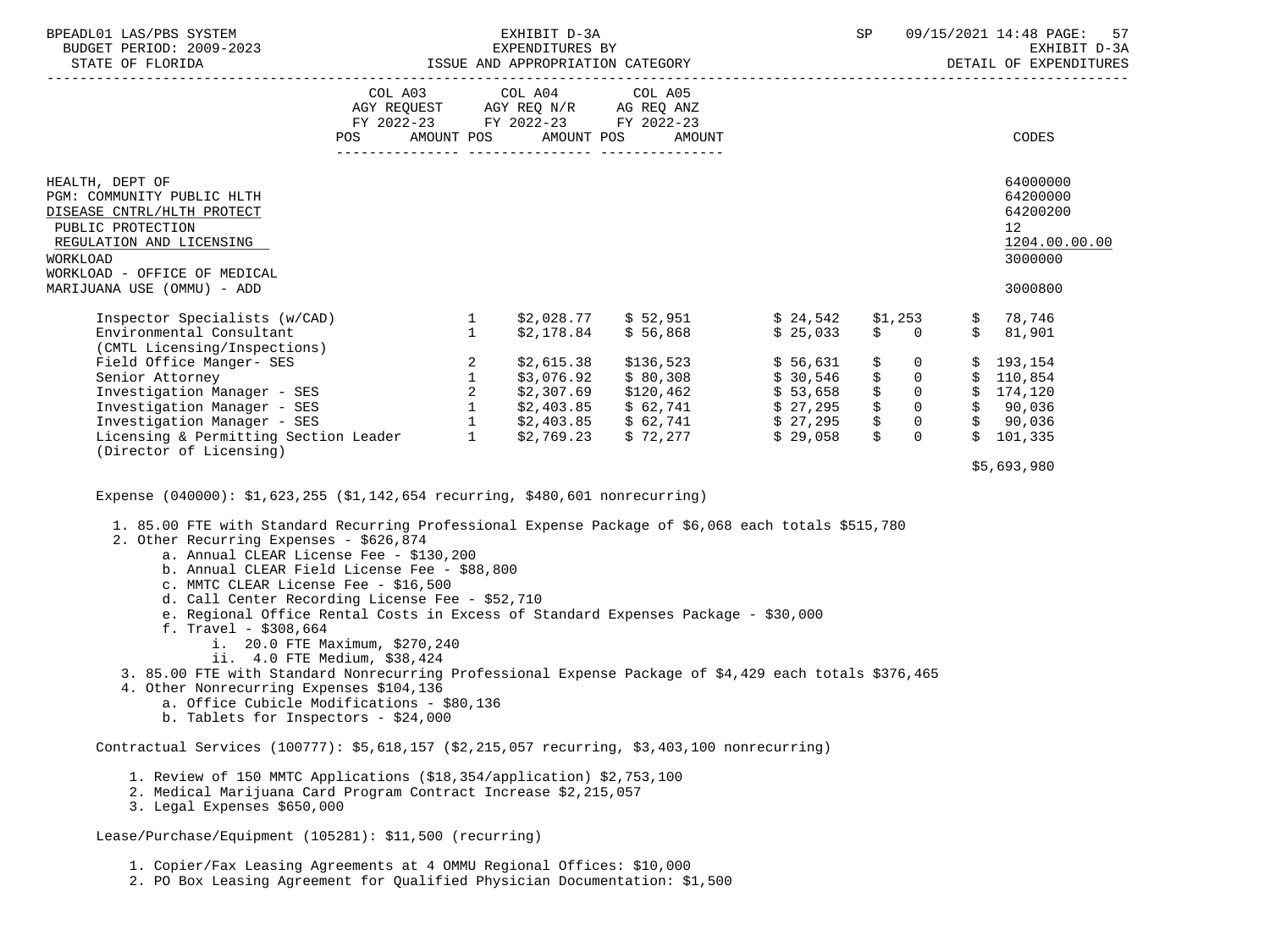| BPEADL01 LAS/PBS SYSTEM<br>BUDGET PERIOD: 2009-2023<br>STATE OF FLORIDA                                                                                                  | EXHIBIT D-3A<br>EXPENDITURES BY<br>ISSUE AND APPROPRIATION CATEGORY                                                                            | 09/15/2021 14:48 PAGE: 58<br>SP<br>EXHIBIT D-3A<br>DETAIL OF EXPENDITURES       |
|--------------------------------------------------------------------------------------------------------------------------------------------------------------------------|------------------------------------------------------------------------------------------------------------------------------------------------|---------------------------------------------------------------------------------|
|                                                                                                                                                                          | COL A03 COL A04 COL A05<br>AGY REOUEST<br>AGY REO N/R AG REO ANZ<br>FY 2022-23 FY 2022-23 FY 2022-23<br>POS<br>AMOUNT POS AMOUNT POS<br>AMOUNT | CODES                                                                           |
| HEALTH, DEPT OF<br>PGM: COMMUNITY PUBLIC HLTH<br>DISEASE CNTRL/HLTH PROTECT<br>PUBLIC PROTECTION<br>REGULATION AND LICENSING<br>WORKLOAD<br>WORKLOAD - OFFICE OF MEDICAL |                                                                                                                                                | 64000000<br>64200000<br>64200200<br>12 <sup>°</sup><br>1204.00.00.00<br>3000000 |
| MARIJUANA USE (OMMU) - ADD                                                                                                                                               |                                                                                                                                                | 3000800                                                                         |

TR/DMS/HR Services/Statewide Contract (107040): \$28,135 (recurring)

 1. 85.00 FTE HR Outsourcing \$331 (Rounded) a. Total HR Outsourcing - \$28,135

Grand Total: \$12,975,027 (\$9,091,326 recurring; \$3,883,701 nonrecurring)

\*Please see companion issue: 3000810

 LINKAGE TO THE GOVERNOR'S PRIORITIES: Health Care - Promote innovation in healthcare that reduces the cost of medical procedures and services and increases access to care for Floridians.

 FLORIDA STRATEGIC PLAN: 5.2 Improve the efficiency and effectiveness of government agencies at all levels. \*\*\*\*\*\*\*\*\*\*\*\*\*\*\*\*\*\*\*\*\*\*\*\*\*\*\*\*\*\*\*\*\*\*\*\*\*\*\*\*\*\*\*\*\*\*\*\*\*\*\*\*\*\*\*\*\*\*\*\*\*\*\*\*\*\*\*\*\*\*\*\*\*\*\*\*\*\*\*\*\*\*\*\*\*\*\*\*\*\*\*\*\*\*\*\*\*\*\*\*\*\*\*\*\*\*\*\*\*\*\*\*\*\*\*\*\*\*\*\*\*\*\*\*\*\*\*

| POSITION DETAIL OF SALARIES AND BENEFITS: |       |           |           |                 |           | LAPSE | LAPSED SALARIES |
|-------------------------------------------|-------|-----------|-----------|-----------------|-----------|-------|-----------------|
|                                           | FTE   | BASE RATE | ADDITIVES | <b>BENEFITS</b> | SUBTOTAL  | ႜ     | AND BENEFITS    |
| A03 - AGY REOUEST FY 2022-23              |       |           |           |                 |           |       |                 |
| CHANGES TO CURRENTLY AUTHORIZED POSITIONS |       |           |           |                 |           |       |                 |
| 0441 REGULATORY SPECIALIST II             |       |           |           |                 |           |       |                 |
| C0015 001                                 | 24.00 | 783,000   |           | 493,341         | 1,276,341 | 0.00  | 1,276,341       |
| 2107 SYSTEMS PROJECT ANALYST              |       |           |           |                 |           |       |                 |
| C0017 001                                 | 2.00  | 82,212    |           | 44,244          | 126,456   | 0.00  | 126,456         |
| 2224 GOVERNMENT ANALYST I                 |       |           |           |                 |           |       |                 |
| C0005 001                                 | 7.00  | 256,256   |           | 149,041         | 405,297   | 0.00  | 405,297         |
| 2225 GOVERNMENT ANALYST II                |       |           |           |                 |           |       |                 |
| C0006 001                                 | 7.00  | 325,917   |           | 161,907         | 487,824   | 0.00  | 487,824         |
| 2234 GOVERNMENT OPERATIONS CONSULTANT I   |       |           |           |                 |           |       |                 |
| C0007 001                                 | 1.00  | 34,635    |           | 20,928          | 55,563    | 0.00  | 55,563          |
| C0008 001                                 | 4.00  | 155,235   |           | 86,792          | 242,027   | 0.00  | 242,027         |
| C0009 001                                 | 6.00  | 207,806   |           | 125,562         | 333,368   | 0.00  | 333,368         |
| 2236 GOVERNMENT OPERATIONS CONSULTANT II  |       |           |           |                 |           |       |                 |
| C0001 001                                 | 1.00  | 60,231    |           | 25,655          | 85,886    | 0.00  | 85,886          |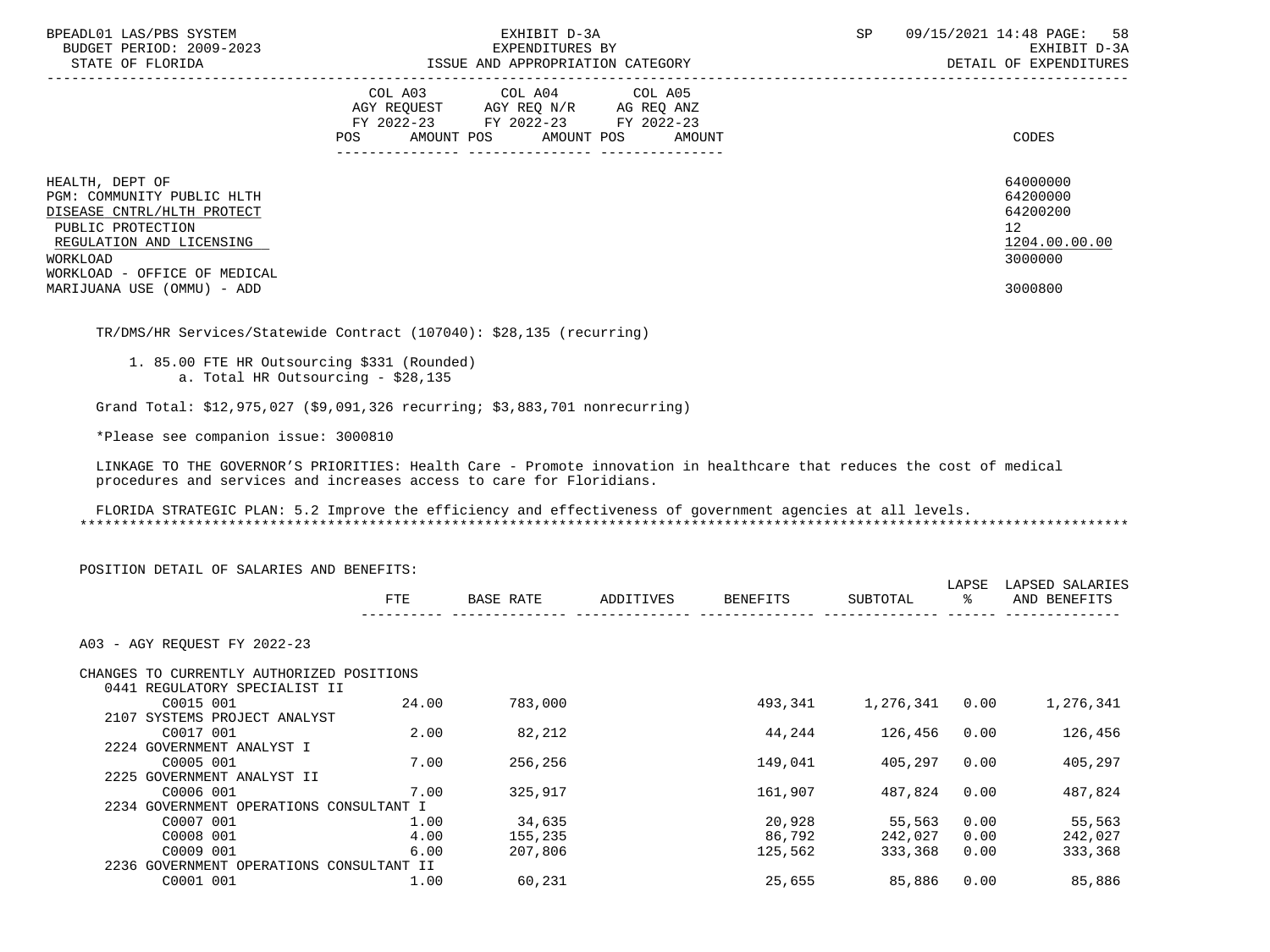| BUDGET PERIOD: 2009-2023<br>STATE OF FLORIDA                                                                                             |                                             | EXPENDITURES BY<br>ISSUE AND APPROPRIATION CATEGORY   | EXHIBIT D-3A                 |                   | SP and the set of the set of the set of the set of the set of the set of the set of the set of the set of the s |            | 09/15/2021 14:48 PAGE: 59<br>EXHIBIT D-3A<br>DETAIL OF EXPENDITURES             |
|------------------------------------------------------------------------------------------------------------------------------------------|---------------------------------------------|-------------------------------------------------------|------------------------------|-------------------|-----------------------------------------------------------------------------------------------------------------|------------|---------------------------------------------------------------------------------|
| ----------------------                                                                                                                   |                                             |                                                       |                              |                   |                                                                                                                 |            |                                                                                 |
|                                                                                                                                          |                                             | COL A03 COL A04<br>AGY REQUEST AGY REQ N/R AG REQ ANZ | COL A05                      |                   |                                                                                                                 |            |                                                                                 |
|                                                                                                                                          |                                             | FY 2022-23 FY 2022-23 FY 2022-23                      |                              |                   |                                                                                                                 |            |                                                                                 |
|                                                                                                                                          | <b>POS</b>                                  | AMOUNT POS AMOUNT POS                                 | AMOUNT                       |                   |                                                                                                                 |            | CODES                                                                           |
|                                                                                                                                          |                                             |                                                       |                              |                   |                                                                                                                 |            |                                                                                 |
| HEALTH, DEPT OF<br>PGM: COMMUNITY PUBLIC HLTH<br>DISEASE CNTRL/HLTH PROTECT<br>PUBLIC PROTECTION<br>REGULATION AND LICENSING<br>WORKLOAD |                                             |                                                       |                              |                   |                                                                                                                 |            | 64000000<br>64200000<br>64200200<br>12 <sup>°</sup><br>1204.00.00.00<br>3000000 |
| WORKLOAD - OFFICE OF MEDICAL<br>MARIJUANA USE (OMMU) - ADD                                                                               |                                             |                                                       |                              |                   |                                                                                                                 |            | 3000800                                                                         |
| POSITION DETAIL OF SALARIES AND BENEFITS:                                                                                                |                                             |                                                       |                              |                   |                                                                                                                 |            |                                                                                 |
|                                                                                                                                          | FTE FILE                                    |                                                       | BASE RATE ADDITIVES BENEFITS |                   | SUBTOTAL                                                                                                        | $\epsilon$ | LAPSE LAPSED SALARIES<br>AND BENEFITS                                           |
|                                                                                                                                          |                                             |                                                       |                              |                   |                                                                                                                 |            |                                                                                 |
| A03 - AGY REQUEST FY 2022-23                                                                                                             |                                             |                                                       |                              |                   |                                                                                                                 |            |                                                                                 |
| CHANGES TO CURRENTLY AUTHORIZED POSITIONS                                                                                                |                                             |                                                       |                              |                   |                                                                                                                 |            |                                                                                 |
| C0010 001                                                                                                                                | 1.00                                        | 46,679                                                |                              |                   |                                                                                                                 |            | 23,152 69,831 0.00 69,831                                                       |
| C0014 001                                                                                                                                | 3.00                                        | 160,414                                               |                              | 73,219            | 233,633 0.00                                                                                                    |            | 233,633                                                                         |
| 2240 INSPECTOR SPECIALIST                                                                                                                |                                             |                                                       |                              |                   |                                                                                                                 |            |                                                                                 |
| C0011 001                                                                                                                                | 3.00                                        | 155,095                                               |                              | 72,236<br>120.393 | 227,331                                                                                                         | 0.00       | 227,331                                                                         |
| C0011 002                                                                                                                                | 5.00<br>5.00                                | 258,491                                               |                              | 120,393           | 378,884                                                                                                         | 0.00       | 378,884                                                                         |
| C0011 003                                                                                                                                |                                             | 258,491                                               |                              | 120, 393          | 378,884                                                                                                         | 0.00       | 378,884                                                                         |
| C0018 001                                                                                                                                | $\begin{array}{c} 6.00 \\ 1.00 \end{array}$ | 31/7                                                  |                              | 7,518 147,249     | 472,473                                                                                                         | 0.00       | 472,473                                                                         |
| C0018 002                                                                                                                                | 1.00                                        |                                                       | 1,253                        | 24,542            | 78,746                                                                                                          | 0.00       | 78,746                                                                          |
| 4823 ENVIRONMENTAL CONSULTANT                                                                                                            |                                             | 56,868                                                |                              |                   |                                                                                                                 |            |                                                                                 |
| C0003 001                                                                                                                                | 1.00                                        |                                                       |                              | 25,033            | 81,901                                                                                                          | 0.00       | 81,901                                                                          |
| 6040 FIELD OFFICE MANAGER - SES                                                                                                          |                                             |                                                       |                              |                   |                                                                                                                 |            |                                                                                 |
| C0004 001<br>7738 SENIOR ATTORNEY                                                                                                        | 2.00                                        | 136,523                                               |                              | 56,631            | 193,154                                                                                                         | 0.00       | 193,154                                                                         |
| C0016 001                                                                                                                                | 1.00                                        | 80,308                                                |                              | 30,546            | 110,854                                                                                                         | 0.00       | 110,854                                                                         |
| 8357 INVESTIGATION MANAGER - SES                                                                                                         |                                             |                                                       |                              |                   |                                                                                                                 |            |                                                                                 |
| C0012 001                                                                                                                                |                                             | 2.00 120,462                                          |                              |                   | 53,658 174,120                                                                                                  |            | 0.00<br>174,120                                                                 |
| C0013 001                                                                                                                                | 1.00                                        | 62,741                                                |                              |                   | 27,295 90,036                                                                                                   |            | $0.00$ 90,036                                                                   |
| C0013 002                                                                                                                                | 1.00                                        | 62,741                                                |                              | 27,295            | 90,036                                                                                                          | 0.00       | 90,036                                                                          |
| 8820 LICENSING & PERMITTING SECTION LEADER                                                                                               |                                             |                                                       |                              |                   |                                                                                                                 |            |                                                                                 |
| C0002 001                                                                                                                                |                                             | 72,277                                                |                              |                   | 29,058 101,335 0.00                                                                                             |            | 101,335                                                                         |
|                                                                                                                                          |                                             |                                                       |                              |                   |                                                                                                                 |            |                                                                                 |
| TOTALS FOR ISSUE BY FUND<br>2339 GRANTS AND DONATIONS TF                                                                                 |                                             |                                                       |                              |                   |                                                                                                                 |            | 5,693,980                                                                       |
|                                                                                                                                          |                                             | 85.00 3,747,039 8,771 1,938,170 5,693,980             |                              |                   |                                                                                                                 |            | 5,693,980                                                                       |
|                                                                                                                                          |                                             |                                                       |                              |                   |                                                                                                                 |            |                                                                                 |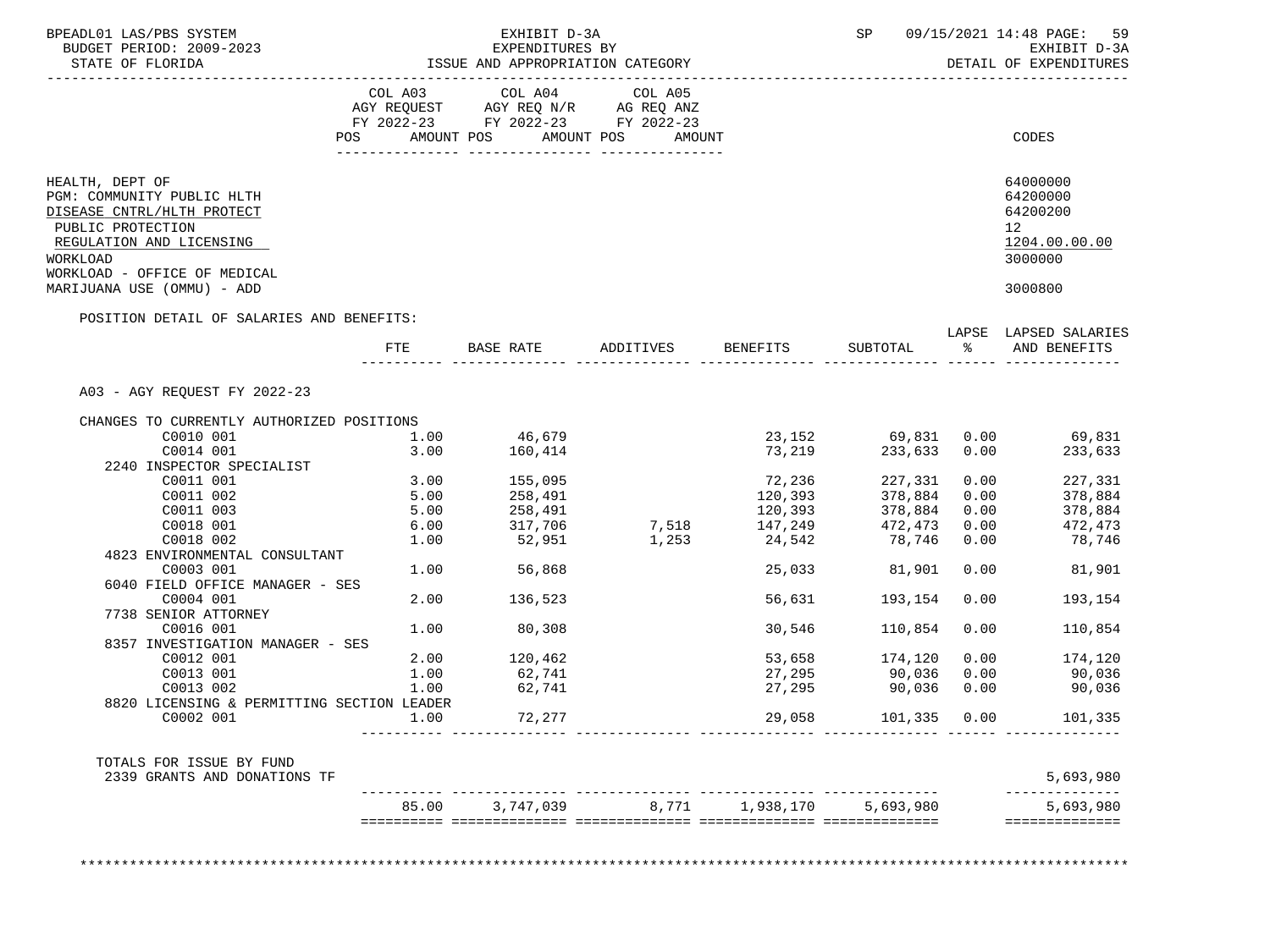| BPEADL01 LAS/PBS SYSTEM<br>BUDGET PERIOD: 2009-2023<br>STATE OF FLORIDA                                                      | EXHIBIT D-3A<br>EXPENDITURES BY<br>ISSUE AND APPROPRIATION CATEGORY                                                                   | <b>SP</b> | 09/15/2021 14:48 PAGE: 60<br>EXHIBIT D-3A<br>DETAIL OF EXPENDITURES |
|------------------------------------------------------------------------------------------------------------------------------|---------------------------------------------------------------------------------------------------------------------------------------|-----------|---------------------------------------------------------------------|
|                                                                                                                              | COL A03 COL A04 COL A05<br>AGY REQUEST AGY REQ N/R AG REQ ANZ<br>FY 2022-23 FY 2022-23 FY 2022-23<br>POS AMOUNT POS AMOUNT POS AMOUNT |           | CODES                                                               |
| HEALTH, DEPT OF<br>PGM: COMMUNITY PUBLIC HLTH<br>DISEASE CNTRL/HLTH PROTECT<br>PUBLIC PROTECTION<br>REGULATION AND LICENSING |                                                                                                                                       |           | 64000000<br>64200000<br>64200200<br>12<br>1204.00.00.00             |
| PROGRAM OR SERVICE-LEVEL<br>INFORMATION TECHNOLOGY<br>OFFICE OF MEDICAL MARIJUANA USE<br>INFORMATION TECHNOLOGY SYSTEMS      |                                                                                                                                       |           | 3630000<br>36317C0                                                  |
| SPECIAL CATEGORIES<br>OMMU IT SYSTEMS                                                                                        |                                                                                                                                       |           | 100000<br>100818                                                    |
| GRANTS AND DONATIONS TF -STATE 4,442,239                                                                                     |                                                                                                                                       |           | 2339 1                                                              |
|                                                                                                                              |                                                                                                                                       |           |                                                                     |

AGENCY ISSUE NARRATIVE:

 2022-2023 BUDGET YEAR NARRATIVE: IT COMPONENT? YES ISSUE TITLE: Office of Medical Marijuana Information Technology Initiatives

 CURRENT SITUATION: The Department of Health (Department), Office of Medical Marijuana Use (OMMU) is currently implementing three (3) major information technology systems. The OMMU received an appropriation of \$7,666,135 in Fiscal Year (FY) 2019-2020 to implement a statewide Seed-to-Sale system, technology upgrades to the Medical Marijuana Use Registry (MMUR), and the Compliance, Licensure, Enforcement, and Regulatory (CLEAR) system.

 The MMUR is established under section 381.986(5), Florida Statutes (F.S.), to be a secure, electronic, and online database for the registration of qualified ordering physicians, qualified patients, and caregivers. The MMUR launched in July 2016, and is accessible to qualified physicians, law enforcement agencies, staff of medical marijuana treatment centers (MMTCs), and staff of OMMU. The MMUR allows the Department to track physician certifications and orders, and the dispensation of those orders by MMTC personnel to qualified patients in real-time.

 OMMU has implemented numerous enhancements since it was initially designed with the expectation of storing data for 10,000 to 20,000 qualified patients and caregivers. The MMUR will surpass 600,000 active qualified patients in early fiscal year 2021-22, and is projected to exceed 900,000 patients by the end of fiscal year 2022-23. The OMMU must ensure the effective performance of the MMUR as the volume of data accumulates and the number of end-users accessing the MMUR continues to increase. The MMUR System Enhancement Project seeks to address the performance capabilities of the MMUR. Benefits of the project to the MMUR include expansion of Application Programming Interface (API) framework capabilities which connects multiple technology systems to improve the regulatory efficiency of the OMMU; enhancement of user experience to improve accessibility and functionality for a more fluid user experience; and ensuring high availability of the MMUR through robust infrastructure support of the aforementioned MMUR system enhancements.

 The OMMU is responsible for the licensure of MMTCs pursuant to s. 381.986, F.S., and certification of Certified Marijuana Testing Laboratories (CMTLs) pursuant to s. 381.988, F.S. Due to the relatively recent establishment of the OMMU combined with the fast-paced and dynamic changes to the medical marijuana regulatory environment, the OMMU began to experience workload challenges arising from the manual processes supporting its regulatory activities. The CLEAR system automates the OMMU's Licensure and Compliance operations relating to MMTCs (cultivation, processing, transportation, and dispensation) and CMTLs such as MMTC variance requests, inspections, failed product audits, and background screening requests.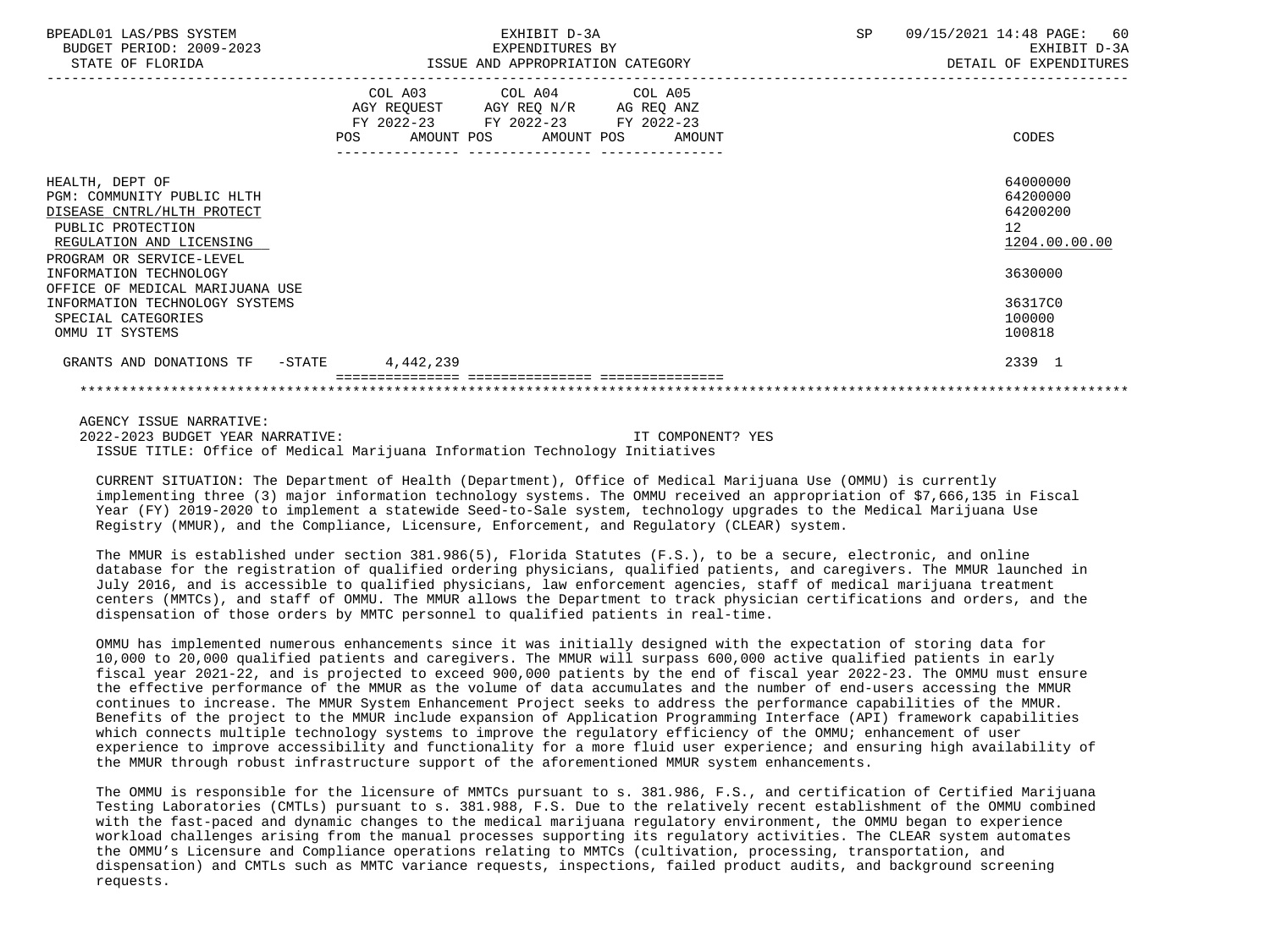| BPEADL01 LAS/PBS SYSTEM<br>BUDGET PERIOD: 2009-2023<br>STATE OF FLORIDA                                                      | EXHIBIT D-3A<br>EXPENDITURES BY<br>ISSUE AND APPROPRIATION CATEGORY                                                                      | SP<br>09/15/2021 14:48 PAGE:<br>61<br>EXHIBIT D-3A<br>DETAIL OF EXPENDITURES |
|------------------------------------------------------------------------------------------------------------------------------|------------------------------------------------------------------------------------------------------------------------------------------|------------------------------------------------------------------------------|
|                                                                                                                              | COL A03 COL A04 COL A05<br>AGY REQUEST AGY REQ N/R AG REQ ANZ<br>FY 2022-23 FY 2022-23 FY 2022-23<br>AMOUNT POS AMOUNT POS AMOUNT<br>POS | CODES                                                                        |
| HEALTH, DEPT OF<br>PGM: COMMUNITY PUBLIC HLTH<br>DISEASE CNTRL/HLTH PROTECT<br>PUBLIC PROTECTION<br>REGULATION AND LICENSING |                                                                                                                                          | 64000000<br>64200000<br>64200200<br>12<br>1204.00.00.00                      |
| PROGRAM OR SERVICE-LEVEL<br>INFORMATION TECHNOLOGY<br>OFFICE OF MEDICAL MARIJUANA USE                                        |                                                                                                                                          | 3630000                                                                      |
| INFORMATION TECHNOLOGY SYSTEMS                                                                                               |                                                                                                                                          | 36317C0                                                                      |

 The Department is currently in an active competitive solicitation (ITN DOH20-014 Ver 007) to procure the statewide Seed-to-Sale tracking system which ends December 6, 2021.

 REQUEST: The OMMU requests the FY 2021-22 nonrecurring appropriation of \$4,442,239 be made recurring in the future and held in reserve with contingency upon submission of a project plan and spend plan for ongoing enhancements to the Registry and CLEAR system and the recurring hosting and maintenance costs for the Seed-to-Sale system. Hosting and maintenance costs for the Seed-to-Sale system are unknown until a vendor is awarded through the ITN process.

 This request will be for the MMUR System Enhancement Project to conclude during FY 2022-2023 and transition to operations and maintenance activities. Also, for the anticipation of future CLEAR upgrades required to address system functionality issues such as the ability to connect to the Laboratory Information Management System (LIMS) system as required for testing samples of edibles at the Jacksonville Public Health Laboratory. CLEAR upgrades should be completed by FY 2022-2023 and are not expected to exceed \$1,000,000 in total costs. Finally, the requesting recurring budget authority will also support operations and maintenance activities during fiscal year 2022-2023 for the statewide Seed-to-Sale tracking system.

 BUDGET SUMMARY: The Department requests \$4,442,239 (recurring) budget authority in the Office of Medical Marijuana Use Information Technology Systems category (100818) within Disease Control and Health Protection Budget Entity (64200200), the Grants and Donations Trust Fund (2339), in the Regulation and Licensing program component (1204000000).

LINKAGE TO THE GOVERNOR'S PRIORITIES: Public Integrity - Promote greater transparency at all levels of government.

 FLORIDA STRATEGIC PLAN: 5.2 Improve the efficiency and effectiveness of government agencies at all levels. \*\*\*\*\*\*\*\*\*\*\*\*\*\*\*\*\*\*\*\*\*\*\*\*\*\*\*\*\*\*\*\*\*\*\*\*\*\*\*\*\*\*\*\*\*\*\*\*\*\*\*\*\*\*\*\*\*\*\*\*\*\*\*\*\*\*\*\*\*\*\*\*\*\*\*\*\*\*\*\*\*\*\*\*\*\*\*\*\*\*\*\*\*\*\*\*\*\*\*\*\*\*\*\*\*\*\*\*\*\*\*\*\*\*\*\*\*\*\*\*\*\*\*\*\*\*\*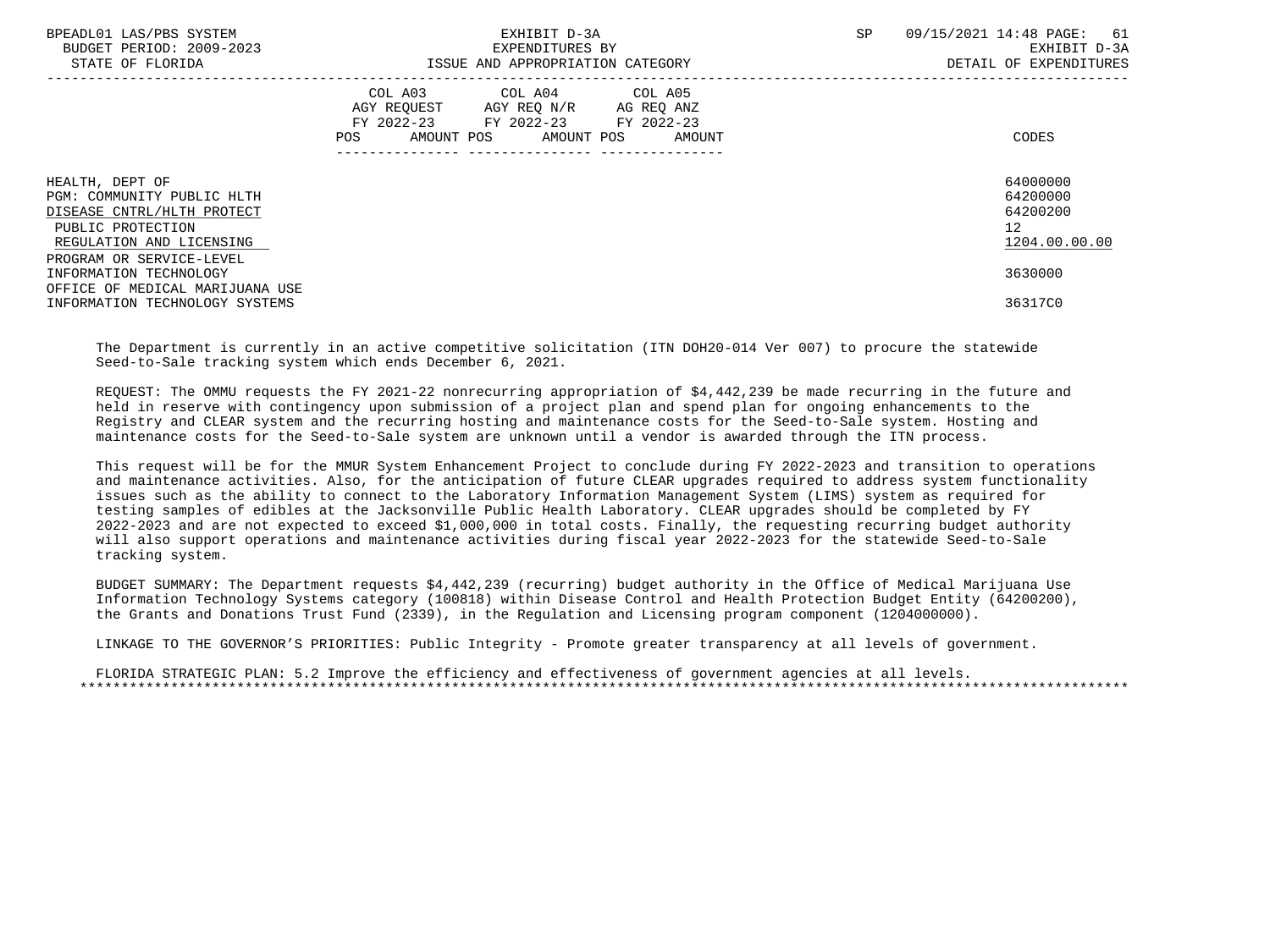| BPEADL01 LAS/PBS SYSTEM<br>BUDGET PERIOD: 2009-2023<br>STATE OF FLORIDA                                                                                                                                                          | EXHIBIT D-3A<br>EXPENDITURES BY<br>EXPENDITURES BY<br>ISSUE AND APPROPRIATION CATEGORY                                                | SP | 09/15/2021 14:48 PAGE: 62<br>EXHIBIT D-3A<br>DETAIL OF EXPENDITURES                     |
|----------------------------------------------------------------------------------------------------------------------------------------------------------------------------------------------------------------------------------|---------------------------------------------------------------------------------------------------------------------------------------|----|-----------------------------------------------------------------------------------------|
|                                                                                                                                                                                                                                  | COL A03 COL A04 COL A05<br>AGY REQUEST AGY REQ N/R AG REQ ANZ<br>FY 2022-23 FY 2022-23 FY 2022-23<br>POS AMOUNT POS AMOUNT POS AMOUNT |    | CODES                                                                                   |
| HEALTH, DEPT OF<br>PGM: COMMUNITY PUBLIC HLTH<br>DISEASE CNTRL/HLTH PROTECT<br>PUBLIC PROTECTION<br>REGULATION AND LICENSING<br>HEALTH INITIATIVES<br>STATEWIDE EDUCATION AND OUTREACH -<br>MEDICAL MARIJUANA<br><b>EXPENSES</b> |                                                                                                                                       |    | 64000000<br>64200000<br>64200200<br>12<br>1204.00.00.00<br>6200000<br>6200290<br>040000 |
| GRANTS AND DONATIONS TF -STATE 500,000                                                                                                                                                                                           |                                                                                                                                       |    | 2339 1                                                                                  |
| SPECIAL CATEGORIES<br>CONTRACTED SERVICES                                                                                                                                                                                        |                                                                                                                                       |    | 100000<br>100777                                                                        |
| GRANTS AND DONATIONS TF -STATE 3,500,000                                                                                                                                                                                         |                                                                                                                                       |    | 2339 1                                                                                  |
| TOTAL: STATEWIDE EDUCATION AND OUTREACH -<br>MEDICAL MARIJUANA                                                                                                                                                                   |                                                                                                                                       |    | 6200290                                                                                 |
| TOTAL ISSUE $4,000,000$                                                                                                                                                                                                          |                                                                                                                                       |    |                                                                                         |
|                                                                                                                                                                                                                                  |                                                                                                                                       |    |                                                                                         |

AGENCY ISSUE NARRATIVE:

 2022-2023 BUDGET YEAR NARRATIVE: IT COMPONENT? NO ISSUE TITLE: Office of Medical Marijuana Use Statewide Education and Outreach

 CURRENT SITUATION: The Department of Health (Department), Office of Medical Marijuana Use (OMMU) writes and implements the Department's rules for medical marijuana, oversees the statewide Medical Marijuana Use Registry, licenses Florida businesses to cultivate, process and dispense medical marijuana to qualified patients, and certifies marijuana testing laboratories to ensure the health and safety of the public as it relates to medical marijuana. On a daily basis, the OMMU provides qualified patients, caregivers and physicians the information and resources needed, to access Florida's medical marijuana program.

 Pursuant to Section 381.989, Florida Statues, OMMU is statutorily charged with implementing a statewide cannabis and marijuana education and illicit use prevention campaign to publicize accurate information regarding the legal, healthy and safe use of medical marijuana particularly amongst children, and other related education determined necessary to protect public health and safety. The OMMU is also directed to provide educational materials regarding the eligibility for medical use of marijuana for individuals with a qualifying condition (Cancer, Epilepsy, Glaucoma, HIV/AIDS, Post-traumatic stress disorder (PTSD), Amyotrophic lateral, sclerosis (ALS), Crohn's disease, Parkinson's disease, Multiple sclerosis (MS), a diagnosed terminal condition, medical conditions of the same kind or class as/or comparable to the others listed or chronic nonmalignant pain caused by a qualifying medical condition). The OMMU is authorized to work with school districts, community organizations, businesses, and other entities to provide training and educational programming.

 The OMMU has participated in stakeholder outreach events and conferences, throughout the state, within the Office's existing resources since its inception. With the number of stakeholders increasing every day, the OMMU needs to initiate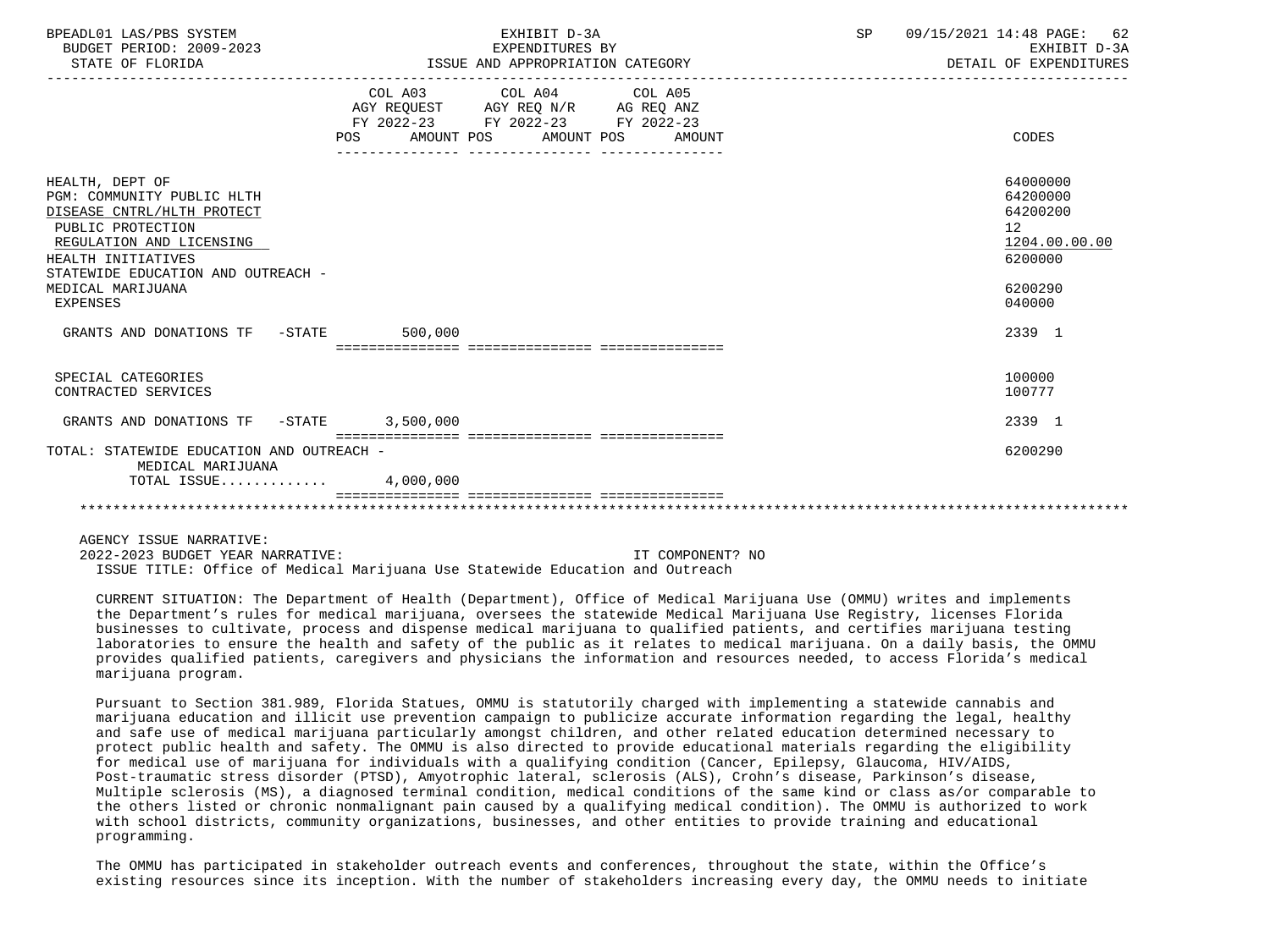| BPEADL01 LAS/PBS SYSTEM<br>BUDGET PERIOD: 2009-2023<br>STATE OF FLORIDA | EXHIBIT D-3A<br>EXPENDITURES BY<br>ISSUE AND APPROPRIATION CATEGORY                                                                                  | 09/15/2021 14:48 PAGE: 63<br><b>SP</b><br>EXHIBIT D-3A<br>DETAIL OF EXPENDITURES |
|-------------------------------------------------------------------------|------------------------------------------------------------------------------------------------------------------------------------------------------|----------------------------------------------------------------------------------|
|                                                                         | COL A03 COL A04 COL A05<br>AGY REOUEST<br>AGY REO N/R<br>AG REO ANZ<br>FY 2022-23 FY 2022-23<br>FY 2022-23<br>AMOUNT POS AMOUNT POS<br>POS<br>AMOUNT | CODES                                                                            |
| HEALTH, DEPT OF                                                         |                                                                                                                                                      | 64000000                                                                         |
| PGM: COMMUNITY PUBLIC HLTH<br>DISEASE CNTRL/HLTH PROTECT                |                                                                                                                                                      | 64200000<br>64200200                                                             |
| PUBLIC PROTECTION                                                       |                                                                                                                                                      | 12 <sup>°</sup>                                                                  |
| REGULATION AND LICENSING                                                |                                                                                                                                                      | 1204.00.00.00                                                                    |
| HEALTH INITIATIVES                                                      |                                                                                                                                                      | 6200000                                                                          |
| STATEWIDE EDUCATION AND OUTREACH -                                      |                                                                                                                                                      |                                                                                  |
| MEDICAL MARIJUANA                                                       |                                                                                                                                                      | 6200290                                                                          |

 a statewide targeted educational campaign to publicize accurate information to Floridians on the safe and legal use of medical marijuana. The OMMU has started rulemaking development to implement a supplemental fee required by Florida Statutes to fund the costs necessary to administer the statewide education and illicit use prevention campaign.

 REQUEST: The OMMU requests \$4,000,000 in recurring budget authority to implement a statewide education and illicit use prevention campaign using television messaging, radio broadcasts, print media, digital strategies, social media, and other forms of messaging to reach the target audiences for this campaign with the available appropriation. The OMMU has sufficient available cash in the Grants and Donation Trust Fund (2339) to implement this campaign without compromising its ability to adequately fund regulatory operations.

 The OMMU intends to enhance existing outreach efforts to law enforcement personnel and physicians, and expand additional outreach opportunities to state and community partners, such as poison control centers, veteran groups and community organizations that provide services to individuals with a qualifying medical condition(s) for medical marijuana. Additional key target audiences for this campaign will be those in the Hispanic and Haitian Creole communities, as well as minority health organizations.

The purpose of the campaign is to:

- \* Publicize accurate information regarding the healthy, legal, and safe use and possession of marijuana;
- \* Enhance existing outreach and continuing education initiatives to law enforcement personnel and physicians; and
- \* Expand new outreach opportunities to state and community partners.

 BUDGET SUMMARY: The Department requests a total of \$4,000,000 (recurring) budget authority, \$500,000 in the Expense appropriation category (040000) and \$3,500,000 in the Contractual Services appropriation category (100777), in Grants and Donations Trust Fund (2339), within the Disease Control and Health Protection Budget Entity (64200200), in the Regulation and Licensing program component (1204000000).

Expense (0400000):

\* Travel, conference fees and printing and postage costs - \$500,000

Contractual Services (100777):

- \* Ad Development and Multi-Media Messaging Contracts \$3,000,000
	- \* Television messaging, radio broadcasts, print media, digital strategies, social media, etc.
	- \* Hiring of outside communications firm
- \* Independent Evaluation and Baseline Surveys \$500,000

 LINKAGE TO THE GOVERNOR'S PRIORITIES: Health Care - Promote innovation in healthcare that reduces the cost of medical procedures and services and increases access to care for Floridians.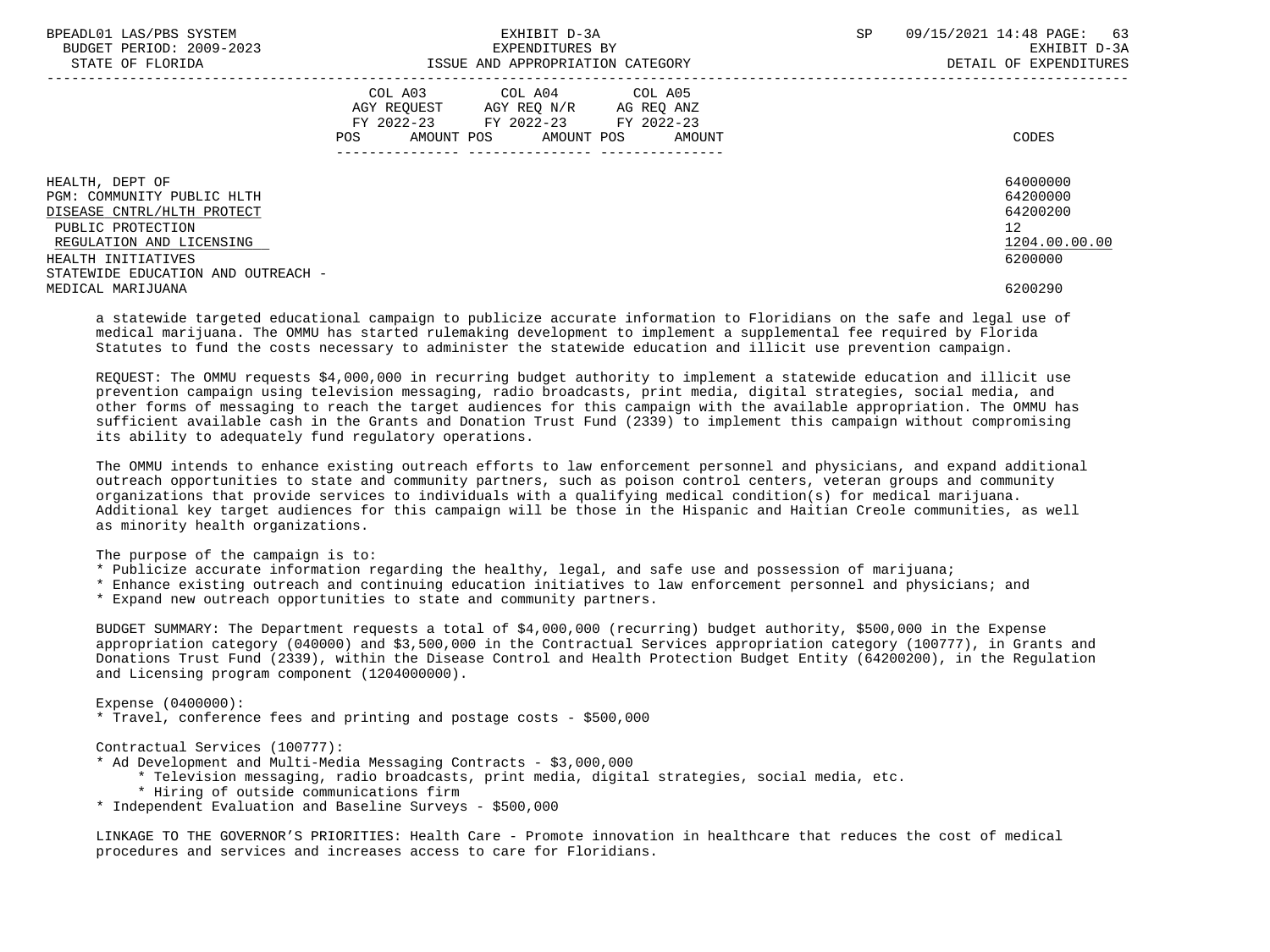| BPEADL01 LAS/PBS SYSTEM<br>BUDGET PERIOD: 2009-2023                                                                                                                                      |                           | EXHIBIT D-3A<br>EXPENDITURES BY                                                                             | SP | 09/15/2021 14:48 PAGE: 64<br>EXHIBIT D-3A                          |
|------------------------------------------------------------------------------------------------------------------------------------------------------------------------------------------|---------------------------|-------------------------------------------------------------------------------------------------------------|----|--------------------------------------------------------------------|
| STATE OF FLORIDA                                                                                                                                                                         |                           | ISSUE AND APPROPRIATION CATEGORY                                                                            |    | DETAIL OF EXPENDITURES                                             |
|                                                                                                                                                                                          | POS AMOUNT POS AMOUNT POS | COL A03 COL A04 COL A05<br>AGY REQUEST AGY REQ N/R AG REQ ANZ<br>FY 2022-23 FY 2022-23 FY 2022-23<br>AMOUNT |    | CODES                                                              |
| HEALTH, DEPT OF<br>PGM: COMMUNITY PUBLIC HLTH<br>DISEASE CNTRL/HLTH PROTECT<br>PUBLIC PROTECTION<br>REGULATION AND LICENSING<br>HEALTH INITIATIVES<br>STATEWIDE EDUCATION AND OUTREACH - |                           |                                                                                                             |    | 64000000<br>64200000<br>64200200<br>12<br>1204.00.00.00<br>6200000 |
| MEDICAL MARIJUANA                                                                                                                                                                        |                           |                                                                                                             |    | 6200290                                                            |
| FLORIDA STRATEGIC PLAN: 5.3 Strengthen local, regional, and statewide partnerships to accomplish Florida's economic and<br>quality of life & quality places goals.                       |                           |                                                                                                             |    |                                                                    |
| FLORIDA AGRICULTURAL AND MECHANICAL<br>UNIVERSITY - MEDICAL MARIJUANA USE                                                                                                                |                           |                                                                                                             |    |                                                                    |
| MINORITY EDUCATION CAMPAIGN<br>SPECIAL CATEGORIES<br>TRANSFER TO FAMU                                                                                                                    |                           |                                                                                                             |    | 6200420<br>100000<br>101056                                        |
| GRANTS AND DONATIONS TF - STATE                                                                                                                                                          | 3, 333, 330               |                                                                                                             |    | 2339 1                                                             |
|                                                                                                                                                                                          |                           |                                                                                                             |    |                                                                    |
| AGENCY ISSUE NARRATIVE:                                                                                                                                                                  |                           |                                                                                                             |    |                                                                    |
| 2022-2023 BUDGET YEAR NARRATIVE:                                                                                                                                                         |                           | IT COMPONENT? NO                                                                                            |    |                                                                    |

 ISSUE TITLE: Office of Medical Marijuana Use Florida Agricultural and Mechanical University (FAMU) Transfer CURRENT SITUATION: Section 381.986(7)(d), Florida Statutes, authorizes the Department of Health (Department) to charge a

 reasonable fee associated with the issuance, replacement, and renewal of identification cards. The Department is required to allocate \$10 of the identification card fee to the Division of Research at Florida Agricultural and Mechanical University (FAMU) for the purpose of educating minorities about marijuana for medical use and the impact of the unlawful use of marijuana on minority communities. A special category was created in the Disease Control and Health Protection budget entity (64200200) within the Department titled - Transfer to Florida Agricultural and Mechanical University (FAMU)(101056). The Fiscal Year 2021-2022 base appropriation in this category is \$5,978,430.

 REQUEST: Fiscal Year 2022-2023 estimated expenditures are \$9,311,760. Estimated expenditures are derived from Medical Marijuana Card Program projections through June 2023 developed by the Office of Medical Marijuana Use using historical data published weekly available at: www.knowthefactsmmj.com. The quarterly sum of projected paid approved identification card applications is multiplied by the \$10 FAMU assessment.

Calculation:

 \$2,235,210 1st quarter expenditures (223,521 ID Cards x \$10 FAMU Assessment) \$2,336,370 2nd quarter expenditures (233,637 ID Cards x \$10 FAMU Assessment) \$2,370,090 3rd quarter expenditures (237,009 ID Cards x \$10 FAMU Assessment) \$2,370,090 4th quarter expenditures (237,009 ID Cards x \$10 FAMU Assessment)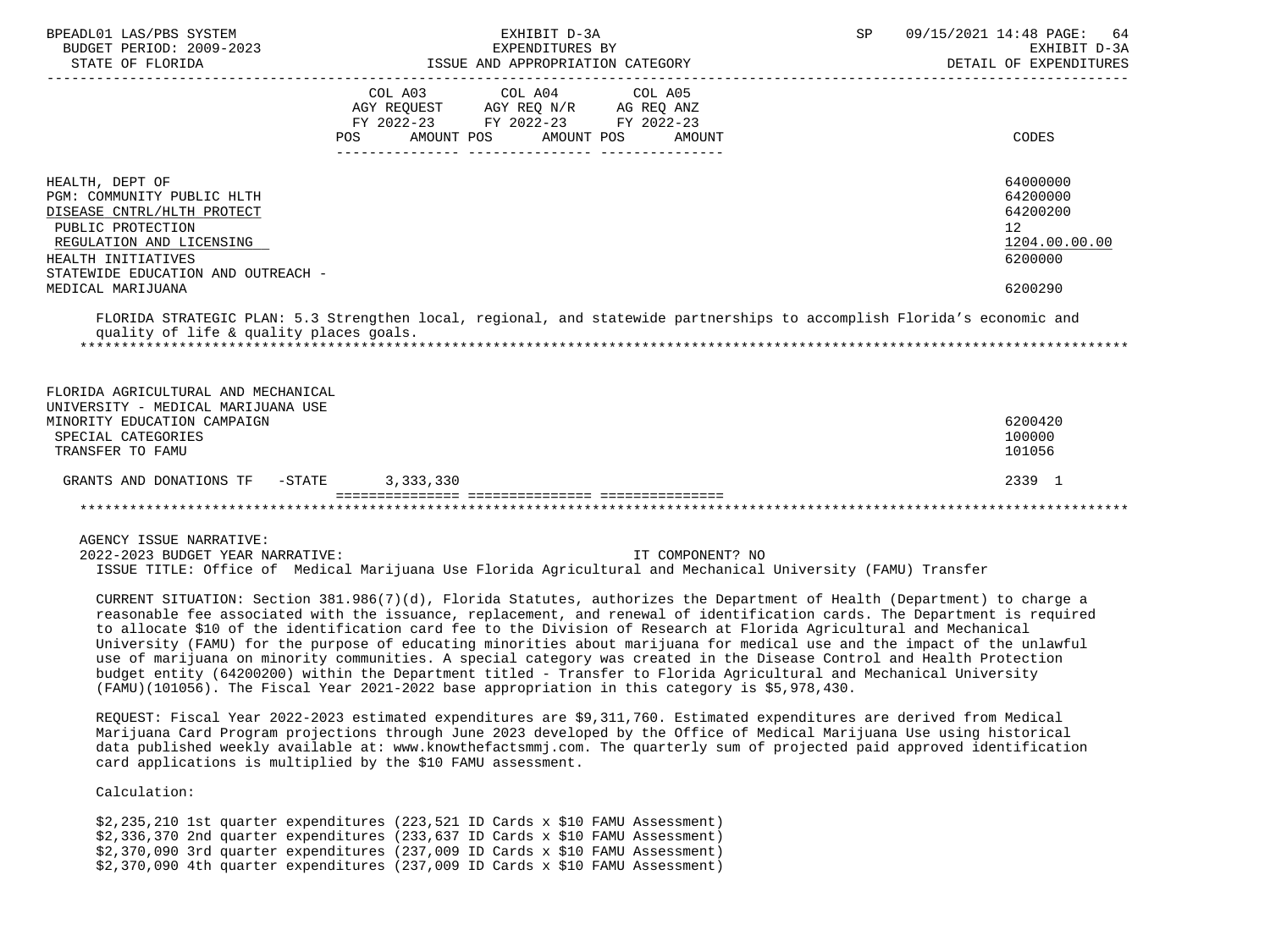| BPEADL01 LAS/PBS SYSTEM<br>BUDGET PERIOD: 2009-2023                                                                                                                                                                                                                                                                                                                                               |                                                                                                            | EXHIBIT D-3A<br>EXPENDITURES BY | SP <sub>2</sub> | 09/15/2021 14:48 PAGE: 65<br>EXHIBIT D-3A<br>DETAIL OF EXPENDITURES |
|---------------------------------------------------------------------------------------------------------------------------------------------------------------------------------------------------------------------------------------------------------------------------------------------------------------------------------------------------------------------------------------------------|------------------------------------------------------------------------------------------------------------|---------------------------------|-----------------|---------------------------------------------------------------------|
|                                                                                                                                                                                                                                                                                                                                                                                                   | AGY REQUEST AGY REQ N/R AG REQ ANZ<br>FY 2022-23 FY 2022-23 FY 2022-23<br>POS AMOUNT POS AMOUNT POS AMOUNT | COL A03 COL A04 COL A05         |                 | CODES                                                               |
| HEALTH, DEPT OF<br>PGM: COMMUNITY PUBLIC HLTH<br>DISEASE CNTRL/HLTH PROTECT<br>PUBLIC PROTECTION<br>REGULATION AND LICENSING<br>HEALTH INITIATIVES<br>FLORIDA AGRICULTURAL AND MECHANICAL<br>UNIVERSITY - MEDICAL MARIJUANA USE                                                                                                                                                                   |                                                                                                            |                                 |                 | 64000000<br>64200000<br>64200200<br>12<br>1204.00.00.00<br>6200000  |
| MINORITY EDUCATION CAMPAIGN<br>\$9,311,760 Total Estimated FY 22-23 Expenditures (931,176 ID Cards x \$10 FAMU Assessment)<br>\$5,978,430 FY 2021-22 Appropriation<br>\$3,333,330 Needed Appropriation                                                                                                                                                                                            |                                                                                                            |                                 |                 | 6200420                                                             |
| The Fiscal Year 2022-23 estimated expenditures exceed the FY 2021-22 base appropriation by \$3,333,330, and the Department<br>requests additional budget authority to accommodate the commensurate increase in quarterly payments transferred to the<br>FAMU.                                                                                                                                     |                                                                                                            |                                 |                 |                                                                     |
| BUDGET SUMMARY: The Department requests \$3,333,330 (recurring) in additional budget authority for the Transfer to Florida<br>Agricultural and Mechanical University (FAMU) category (101056), in the Disease Control and Health Protection Budget<br>Entity (64200200), within the Grants and Donations Trust Fund (2339), in the Requlation and Licensing program component<br>$(1204000000)$ . |                                                                                                            |                                 |                 |                                                                     |

 LINKAGE TO THE GOVERNOR'S PRIORITIES: Economic Development and Job Creation - Prioritize infrastructure development to meaningful projects that provide regional and statewide impact, especially focused on safety and improved mobility.

 FLORIDA STRATEGIC PLAN: 4.2 Ensure state, regional and local agencies provide collaborative and timely customer service to businesses and workers. \*\*\*\*\*\*\*\*\*\*\*\*\*\*\*\*\*\*\*\*\*\*\*\*\*\*\*\*\*\*\*\*\*\*\*\*\*\*\*\*\*\*\*\*\*\*\*\*\*\*\*\*\*\*\*\*\*\*\*\*\*\*\*\*\*\*\*\*\*\*\*\*\*\*\*\*\*\*\*\*\*\*\*\*\*\*\*\*\*\*\*\*\*\*\*\*\*\*\*\*\*\*\*\*\*\*\*\*\*\*\*\*\*\*\*\*\*\*\*\*\*\*\*\*\*\*\*

TOTAL: REGULATION AND LICENSING 1204.00.00 COLLECTED AND LICENSING BY FUND TYPE 165.00

 TRUST FUNDS..................... 51,485,052 4,147,856 2000 SALARY RATE................ 7,572,237 =============== =============== ===============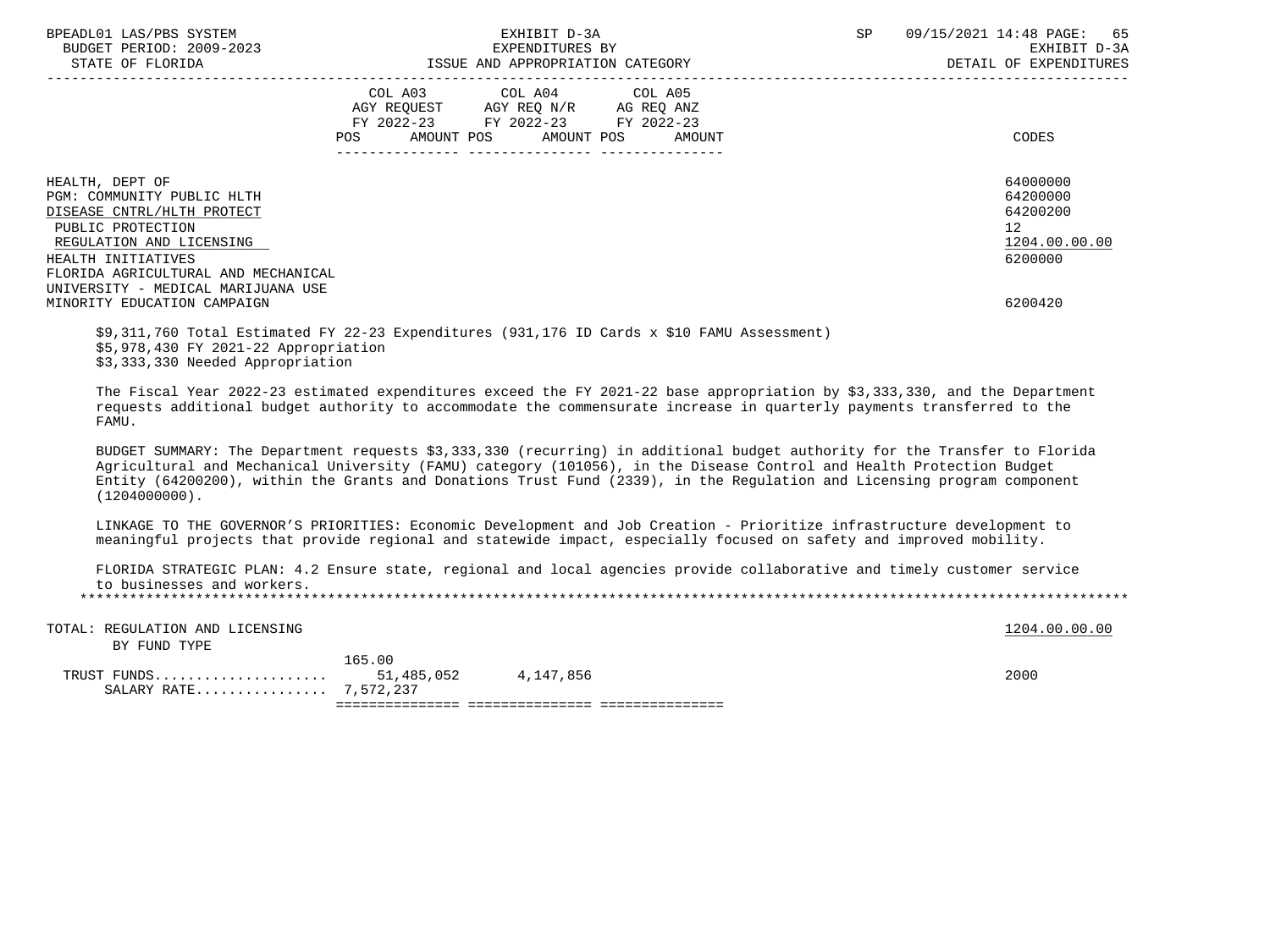| BPEADL01 LAS/PBS SYSTEM<br>BUDGET PERIOD: 2009-2023<br>STATE OF FLORIDA                                                                                                                                                                      |                                    | EXHIBIT D-3A<br>EXPENDITURES BY<br>ISSUE AND APPROPRIATION CATEGORY                                                                     | SP | 09/15/2021 14:48 PAGE: 66<br>EXHIBIT D-3A<br>DETAIL OF EXPENDITURES                     |
|----------------------------------------------------------------------------------------------------------------------------------------------------------------------------------------------------------------------------------------------|------------------------------------|-----------------------------------------------------------------------------------------------------------------------------------------|----|-----------------------------------------------------------------------------------------|
|                                                                                                                                                                                                                                              | POS                                | COL A03 COL A04<br>COL A05<br>AGY REQUEST AGY REQ N/R AG REQ ANZ<br>FY 2022-23 FY 2022-23 FY 2022-23<br>AMOUNT POS AMOUNT POS<br>AMOUNT |    | CODES                                                                                   |
| HEALTH, DEPT OF<br>PGM: COMMUNITY PUBLIC HLTH<br>DISEASE CNTRL/HLTH PROTECT<br>HEALTH AND HUMAN SERVICES<br>HEALTH SVCS/INDIVIDUALS<br>ESTIMATED EXPENDITURES<br>ESTIMATED EXPENDITURES - OPERATIONS<br>SALARY RATE<br>SALARY RATE 9,010,079 |                                    |                                                                                                                                         |    | 64000000<br>64200000<br>64200200<br>13<br>1301.00.00.00<br>1000000<br>1001000<br>000000 |
| SALARIES AND BENEFITS                                                                                                                                                                                                                        |                                    |                                                                                                                                         |    | 010000                                                                                  |
| GENERAL REVENUE FUND<br>-MATCH                                                                                                                                                                                                               | $-$ STATE $1, 373, 964$<br>275,824 |                                                                                                                                         |    | 1000 1<br>1000 2                                                                        |
| TOTAL GENERAL REVENUE FUND                                                                                                                                                                                                                   | 1,649,788                          |                                                                                                                                         |    | 1000                                                                                    |
| FEDERAL GRANTS TRUST FUND -FEDERL 13,000,051                                                                                                                                                                                                 |                                    |                                                                                                                                         |    | 2261 3                                                                                  |
| GRANTS AND DONATIONS TF -STATE 123,533                                                                                                                                                                                                       |                                    |                                                                                                                                         |    | 2339 1                                                                                  |
| TOTAL POSITIONS 197.00<br>TOTAL APPRO 14,773,372                                                                                                                                                                                             |                                    |                                                                                                                                         |    |                                                                                         |
| OTHER PERSONAL SERVICES                                                                                                                                                                                                                      |                                    |                                                                                                                                         |    | 030000                                                                                  |
| GENERAL REVENUE FUND -MATCH 53,979<br>FEDERAL GRANTS TRUST FUND -FEDERL 1,089,617                                                                                                                                                            |                                    |                                                                                                                                         |    | 1000 2<br>2261 3                                                                        |
| TOTAL APPRO                                                                                                                                                                                                                                  | 1,143,596                          |                                                                                                                                         |    |                                                                                         |
| <b>EXPENSES</b>                                                                                                                                                                                                                              |                                    |                                                                                                                                         |    | 040000                                                                                  |
| GENERAL REVENUE FUND<br>$-$ STATE<br>$-MATCH$                                                                                                                                                                                                | 773,535<br>177,309                 |                                                                                                                                         |    | 1000 1<br>1000 2                                                                        |
| TOTAL GENERAL REVENUE FUND                                                                                                                                                                                                                   | -------------<br>950,844           |                                                                                                                                         |    | 1000                                                                                    |
| FEDERAL GRANTS TRUST FUND -FEDERL                                                                                                                                                                                                            | 7.336.392                          |                                                                                                                                         |    | 2261 3                                                                                  |
| GRANTS AND DONATIONS TF -STATE                                                                                                                                                                                                               | 23,537                             |                                                                                                                                         |    | 2339 1                                                                                  |
| TOTAL APPRO                                                                                                                                                                                                                                  | 8,310,773                          |                                                                                                                                         |    |                                                                                         |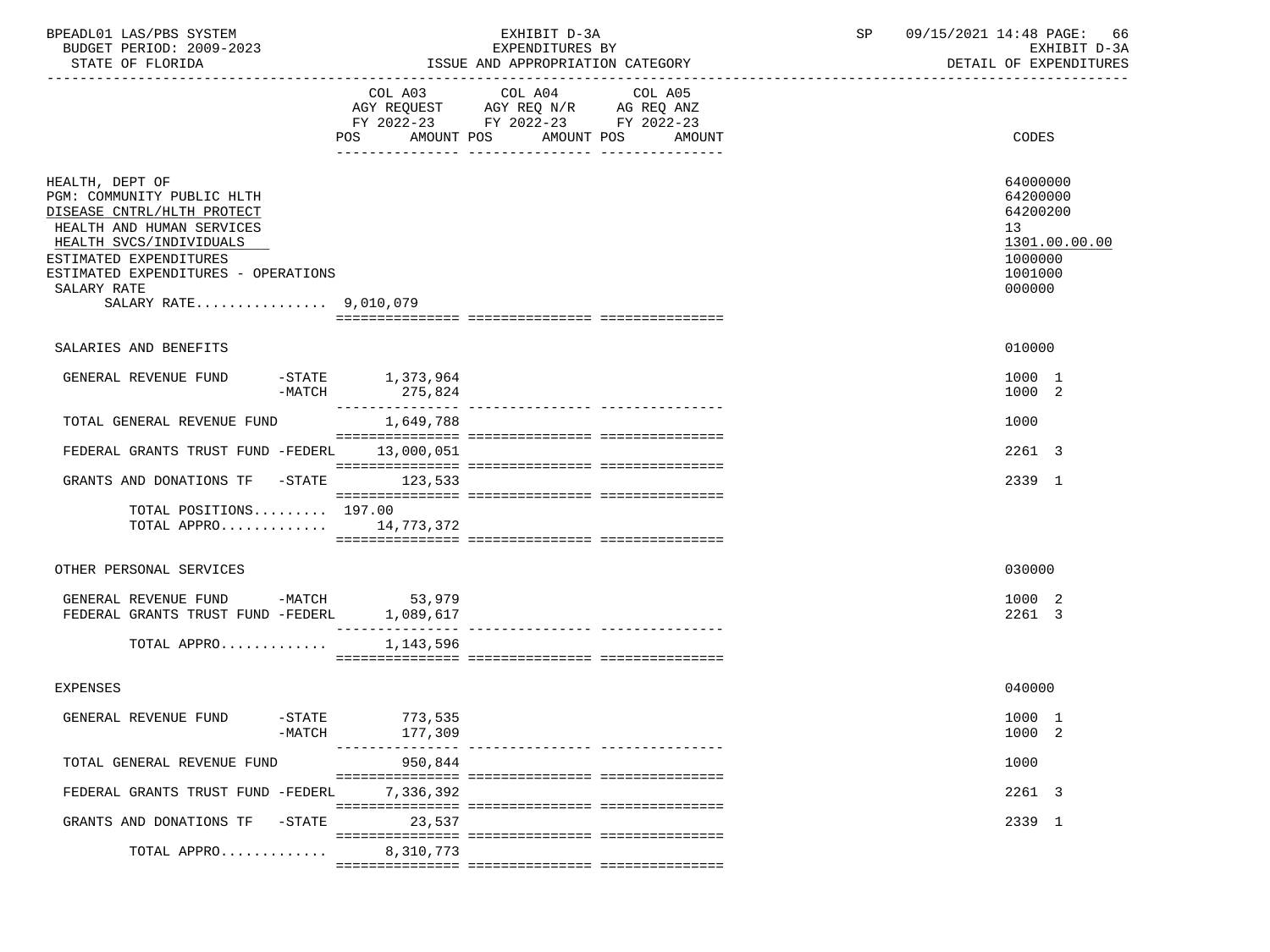| BPEADL01 LAS/PBS SYSTEM<br>BUDGET PERIOD: 2009-2023<br>STATE OF FLORIDA                                                                                                                                                                                                                                 |                                               | EXHIBIT D-3A<br>EXPENDITURES BY<br>ISSUE AND APPROPRIATION CATEGORY                                                                      | 09/15/2021 14:48 PAGE:<br>SP<br>67<br>EXHIBIT D-3A<br>DETAIL OF EXPENDITURES                                |
|---------------------------------------------------------------------------------------------------------------------------------------------------------------------------------------------------------------------------------------------------------------------------------------------------------|-----------------------------------------------|------------------------------------------------------------------------------------------------------------------------------------------|-------------------------------------------------------------------------------------------------------------|
|                                                                                                                                                                                                                                                                                                         |                                               | COL A03 COL A04 COL A05<br>AGY REQUEST AGY REQ N/R AG REQ ANZ<br>FY 2022-23 FY 2022-23 FY 2022-23<br>POS AMOUNT POS AMOUNT POS<br>AMOUNT | CODES                                                                                                       |
| HEALTH, DEPT OF<br>PGM: COMMUNITY PUBLIC HLTH<br>DISEASE CNTRL/HLTH PROTECT<br>HEALTH AND HUMAN SERVICES<br>HEALTH SVCS/INDIVIDUALS<br>ESTIMATED EXPENDITURES<br>ESTIMATED EXPENDITURES - OPERATIONS<br>AID TO LOCAL GOVERNMENTS<br>G/A-HIV/AIDS PREV & TREAT<br>GENERAL REVENUE FUND -MATCH 21,624,819 |                                               |                                                                                                                                          | 64000000<br>64200000<br>64200200<br>13<br>1301.00.00.00<br>1000000<br>1001000<br>050000<br>050028<br>1000 2 |
| FEDERAL GRANTS TRUST FUND -FEDERL 97,831,173                                                                                                                                                                                                                                                            |                                               |                                                                                                                                          | 2261 3                                                                                                      |
| TOTAL APPRO 119,455,992                                                                                                                                                                                                                                                                                 |                                               |                                                                                                                                          |                                                                                                             |
| $G/A-HOPWA$                                                                                                                                                                                                                                                                                             |                                               |                                                                                                                                          | 050029                                                                                                      |
| FEDERAL GRANTS TRUST FUND -FEDERL 11,322,322                                                                                                                                                                                                                                                            |                                               |                                                                                                                                          | 2261 3                                                                                                      |
| OPERATING CAPITAL OUTLAY                                                                                                                                                                                                                                                                                |                                               |                                                                                                                                          | 060000                                                                                                      |
| GENERAL REVENUE FUND $-$ STATE 2,500<br>FEDERAL GRANTS TRUST FUND -FEDERL 178,326                                                                                                                                                                                                                       |                                               |                                                                                                                                          | 1000 1<br>2261 3                                                                                            |
| TOTAL APPRO                                                                                                                                                                                                                                                                                             | 180,826                                       |                                                                                                                                          |                                                                                                             |
| SPECIAL CATEGORIES<br>CONTRACTED SERVICES                                                                                                                                                                                                                                                               |                                               |                                                                                                                                          | 100000<br>100777                                                                                            |
| GENERAL REVENUE FUND                                                                                                                                                                                                                                                                                    | $-STATE$ 364,395<br>-MATCH<br>301,200         |                                                                                                                                          | 1000 1<br>1000 2                                                                                            |
| TOTAL GENERAL REVENUE FUND                                                                                                                                                                                                                                                                              | 665,595                                       |                                                                                                                                          | 1000                                                                                                        |
| FEDERAL GRANTS TRUST FUND -FEDERL                                                                                                                                                                                                                                                                       | 9,343,031                                     |                                                                                                                                          | 2261 3                                                                                                      |
| GRANTS AND DONATIONS TF -STATE                                                                                                                                                                                                                                                                          | 162,000                                       |                                                                                                                                          | 2339 1                                                                                                      |
| TOTAL APPRO                                                                                                                                                                                                                                                                                             | 10,170,626                                    |                                                                                                                                          |                                                                                                             |
| G/A-CONTRACTED SERVICES                                                                                                                                                                                                                                                                                 |                                               |                                                                                                                                          | 100778                                                                                                      |
| GENERAL REVENUE FUND                                                                                                                                                                                                                                                                                    | $-$ STATE<br>2,654,150<br>$-MATCH$<br>290,776 | ---------------- ----------------                                                                                                        | 1000 1<br>1000 2                                                                                            |
|                                                                                                                                                                                                                                                                                                         |                                               |                                                                                                                                          |                                                                                                             |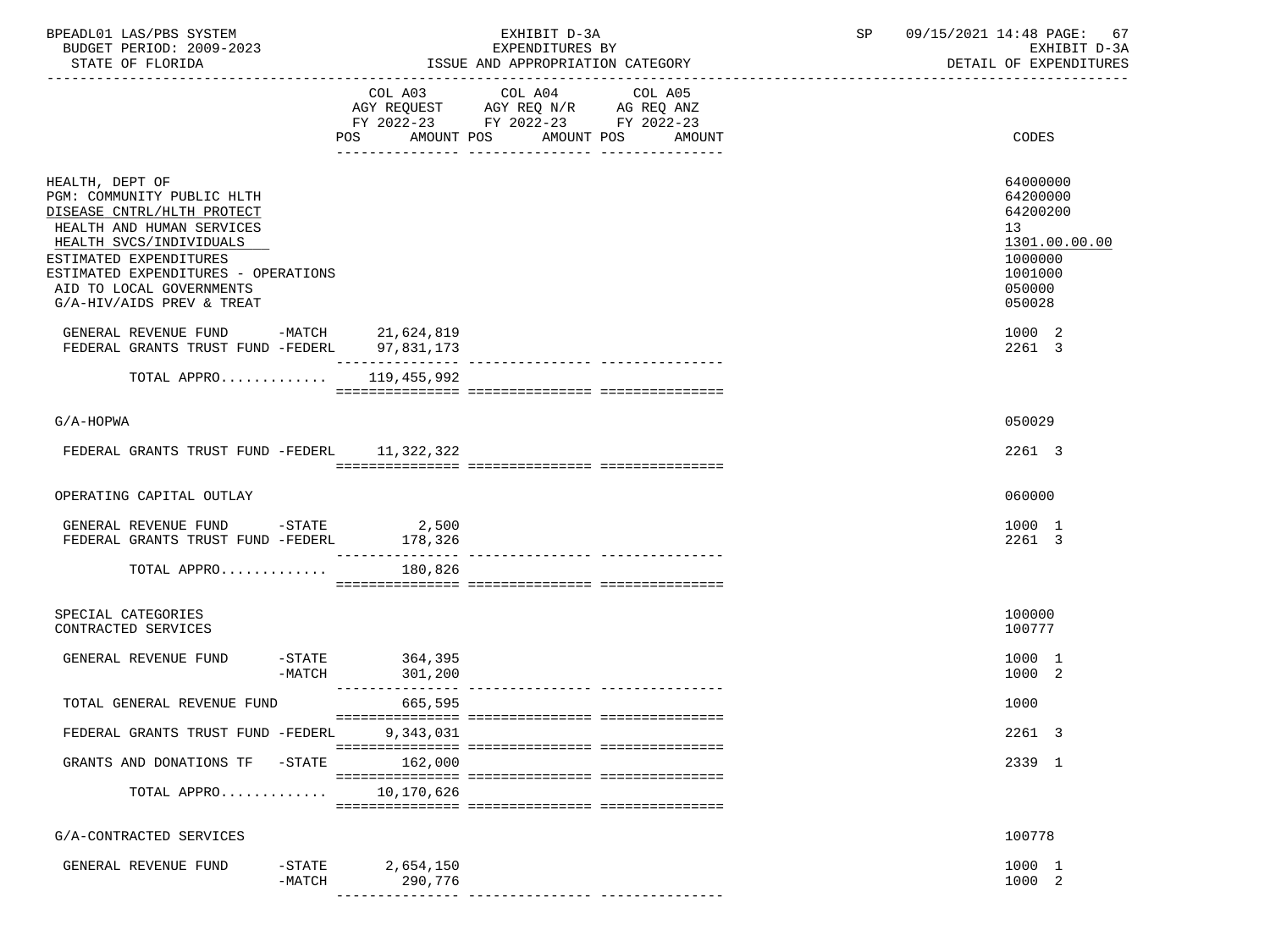| BPEADL01 LAS/PBS SYSTEM  | EXHIBIT D                             | $\cap$ $\Gamma$ | 09/15/2021 14:48 PAGE:<br>68 |
|--------------------------|---------------------------------------|-----------------|------------------------------|
| BUDGET PERIOD: 2009-2023 | EXPENDITURES BY                       |                 | EXHIBIT D-3A                 |
| STATE OF FLORIDA         | : AND APPROPRIATION CATEGORY<br>"SSUE |                 | DETAIL OF EXPENDITURES       |

|                                                                                                                                                                                                                                                                                     | FY 2022-23 FY 2022-23 FY 2022-23    |                                                                                                           |
|-------------------------------------------------------------------------------------------------------------------------------------------------------------------------------------------------------------------------------------------------------------------------------------|-------------------------------------|-----------------------------------------------------------------------------------------------------------|
|                                                                                                                                                                                                                                                                                     | POS AMOUNT POS AMOUNT POS<br>AMOUNT | CODES                                                                                                     |
| HEALTH, DEPT OF<br>PGM: COMMUNITY PUBLIC HLTH<br>DISEASE CNTRL/HLTH PROTECT<br>HEALTH AND HUMAN SERVICES<br>HEALTH SVCS/INDIVIDUALS<br>ESTIMATED EXPENDITURES<br>ESTIMATED EXPENDITURES - OPERATIONS<br>SPECIAL CATEGORIES<br>G/A-CONTRACTED SERVICES<br>TOTAL GENERAL REVENUE FUND | 2,944,926                           | 64000000<br>64200000<br>64200200<br>13<br>1301.00.00.00<br>1000000<br>1001000<br>100000<br>100778<br>1000 |
| FEDERAL GRANTS TRUST FUND -FEDERL                                                                                                                                                                                                                                                   | 9,147,623                           | 2261 3                                                                                                    |
| TOTAL APPRO                                                                                                                                                                                                                                                                         | 12,092,549                          |                                                                                                           |
| G/A-CONTRACT PROF SERVICES                                                                                                                                                                                                                                                          |                                     | 100779                                                                                                    |
| GENERAL REVENUE FUND<br>$-MATCH$                                                                                                                                                                                                                                                    | $-STATE$ 139,356<br>1,855,785       | 1000 1<br>1000 2                                                                                          |
| TOTAL GENERAL REVENUE FUND                                                                                                                                                                                                                                                          | 1,995,141                           | 1000                                                                                                      |
| FEDERAL GRANTS TRUST FUND -FEDERL                                                                                                                                                                                                                                                   | 2,443,885                           | 2261 3                                                                                                    |
| TOTAL APPRO                                                                                                                                                                                                                                                                         | 4,439,026                           |                                                                                                           |
| PURCHASED CLIENT SERVICES                                                                                                                                                                                                                                                           |                                     | 102933                                                                                                    |
| GENERAL REVENUE FUND<br>-MATCH                                                                                                                                                                                                                                                      | $-STATE$ 106,323<br>392,364         | 1000 1<br>1000 2                                                                                          |
| TOTAL GENERAL REVENUE FUND                                                                                                                                                                                                                                                          | 498,687                             | 1000                                                                                                      |
| TOTAL APPRO                                                                                                                                                                                                                                                                         | 498,687                             |                                                                                                           |
| RISK MANAGEMENT INSURANCE                                                                                                                                                                                                                                                           |                                     | 103241                                                                                                    |
| $-$ STATE<br>GENERAL REVENUE FUND                                                                                                                                                                                                                                                   | 85,557                              | 1000 1                                                                                                    |
| LEASE/PURCHASE/EQUIPMENT                                                                                                                                                                                                                                                            |                                     | 105281                                                                                                    |
| GENERAL REVENUE FUND<br>$-$ STATE<br>FEDERAL GRANTS TRUST FUND -FEDERL                                                                                                                                                                                                              | 14,408<br>47,019                    | 1000 1<br>2261 3                                                                                          |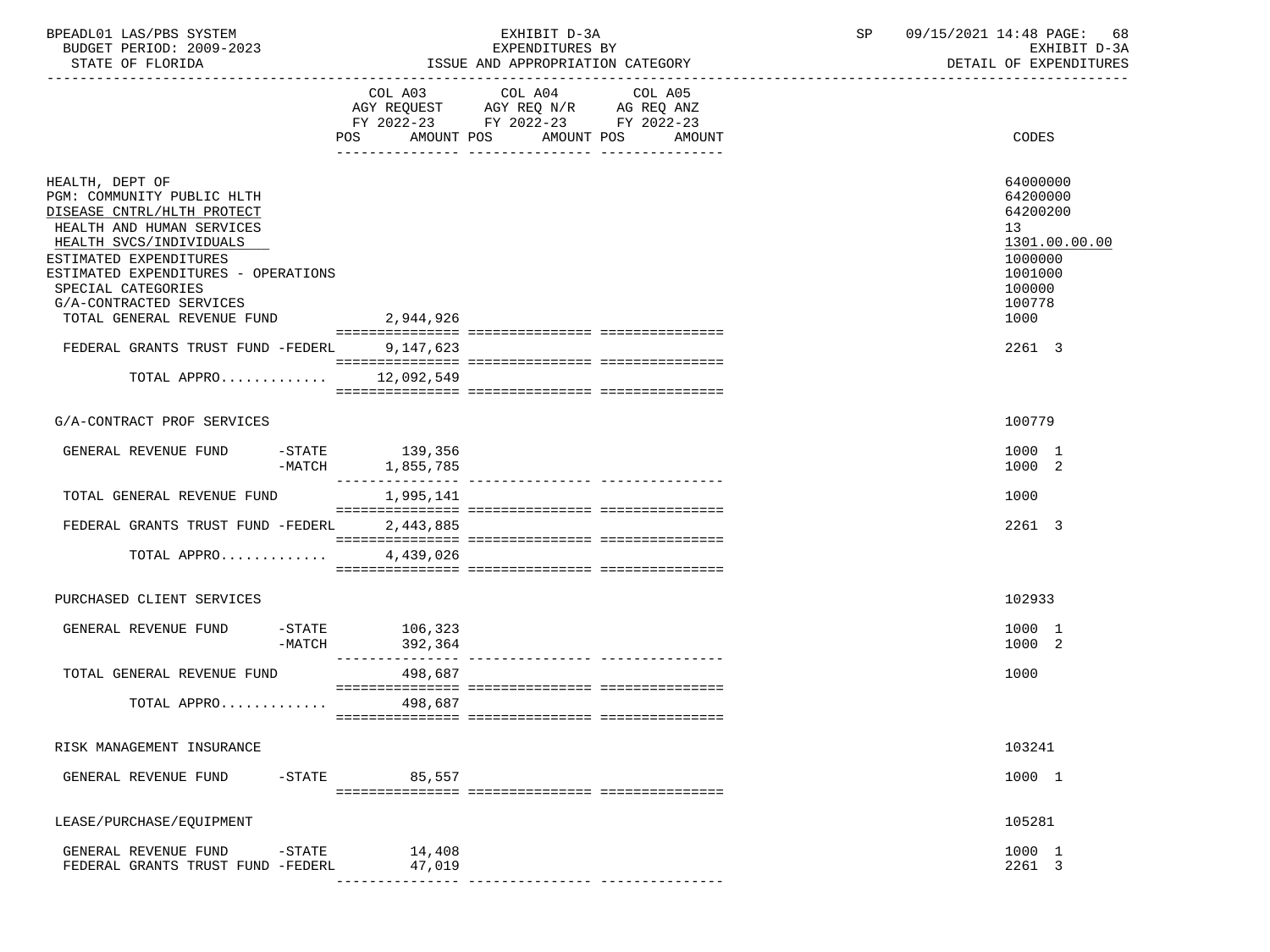| BPEADL01 LAS/PBS SYSTEM |                  |                          | EXHIBIT D-3A                     | 09/15/2021 14:48 PAGE: 69 |                        |  |
|-------------------------|------------------|--------------------------|----------------------------------|---------------------------|------------------------|--|
|                         |                  | BUDGET PERIOD: 2009-2023 | EXPENDITURES BY                  |                           | EXHIBIT D-3A           |  |
|                         | STATE OF FLORIDA |                          | ISSUE AND APPROPRIATION CATEGORY |                           | DETAIL OF EXPENDITURES |  |

|                                                                                                                                                                                                                                                                       |                           | FY 2022-23 FY 2022-23 FY 2022-23 |                                         |                                                                                                   |
|-----------------------------------------------------------------------------------------------------------------------------------------------------------------------------------------------------------------------------------------------------------------------|---------------------------|----------------------------------|-----------------------------------------|---------------------------------------------------------------------------------------------------|
|                                                                                                                                                                                                                                                                       | POS AMOUNT POS            | ------------                     | AMOUNT POS<br>AMOUNT<br>_______________ | CODES                                                                                             |
| HEALTH, DEPT OF<br>PGM: COMMUNITY PUBLIC HLTH<br>DISEASE CNTRL/HLTH PROTECT<br>HEALTH AND HUMAN SERVICES<br>HEALTH SVCS/INDIVIDUALS<br>ESTIMATED EXPENDITURES<br>ESTIMATED EXPENDITURES - OPERATIONS<br>SPECIAL CATEGORIES<br>LEASE/PURCHASE/EQUIPMENT<br>TOTAL APPRO | 61,427                    |                                  |                                         | 64000000<br>64200000<br>64200200<br>13<br>1301.00.00.00<br>1000000<br>1001000<br>100000<br>105281 |
| TR/DMS/HR SVCS/STW CONTRCT                                                                                                                                                                                                                                            |                           |                                  |                                         | 107040                                                                                            |
| GENERAL REVENUE FUND -STATE 12,707<br>FEDERAL GRANTS TRUST FUND -FEDERL                                                                                                                                                                                               | 60,233<br>--------------- |                                  |                                         | 1000 1<br>2261 3                                                                                  |
| TOTAL APPRO                                                                                                                                                                                                                                                           | 72,940                    |                                  |                                         |                                                                                                   |
| OUTREACH/PREGNANT WOMEN                                                                                                                                                                                                                                               |                           |                                  |                                         | 109998                                                                                            |
| GENERAL REVENUE FUND                                                                                                                                                                                                                                                  | 500,000<br>$-MATCH$       |                                  |                                         | 1000 2                                                                                            |
| TOTAL: ESTIMATED EXPENDITURES - OPERATIONS<br>TOTAL POSITIONS 197.00<br>TOTAL ISSUE 183, 107, 693<br>TOTAL SALARY RATE $9,010,079$                                                                                                                                    |                           |                                  |                                         | 1001000                                                                                           |
| SALARY INCREASES FOR FY 2021-22 -                                                                                                                                                                                                                                     |                           |                                  |                                         |                                                                                                   |
| STATE EMPLOYEE MINIMUM WAGE<br>INCREASE - EFFECTIVE 7/1/2021<br>SALARY RATE<br>SALARY RATE 11,381                                                                                                                                                                     |                           |                                  |                                         | 1001030<br>000000                                                                                 |
| SALARIES AND BENEFITS                                                                                                                                                                                                                                                 |                           |                                  |                                         | 010000                                                                                            |
| GENERAL REVENUE FUND<br>$-$ STATE<br>$-MATCH$                                                                                                                                                                                                                         | 1,254<br>252              |                                  |                                         | 1000 1<br>1000 2                                                                                  |
| TOTAL GENERAL REVENUE FUND                                                                                                                                                                                                                                            | ---------------<br>1,506  |                                  |                                         | 1000                                                                                              |
| FEDERAL GRANTS TRUST FUND -FEDERL                                                                                                                                                                                                                                     | 11,869                    |                                  |                                         | 2261 3                                                                                            |
| $-$ STATE<br>GRANTS AND DONATIONS TF                                                                                                                                                                                                                                  | 113                       |                                  |                                         | 2339 1                                                                                            |
|                                                                                                                                                                                                                                                                       |                           |                                  |                                         |                                                                                                   |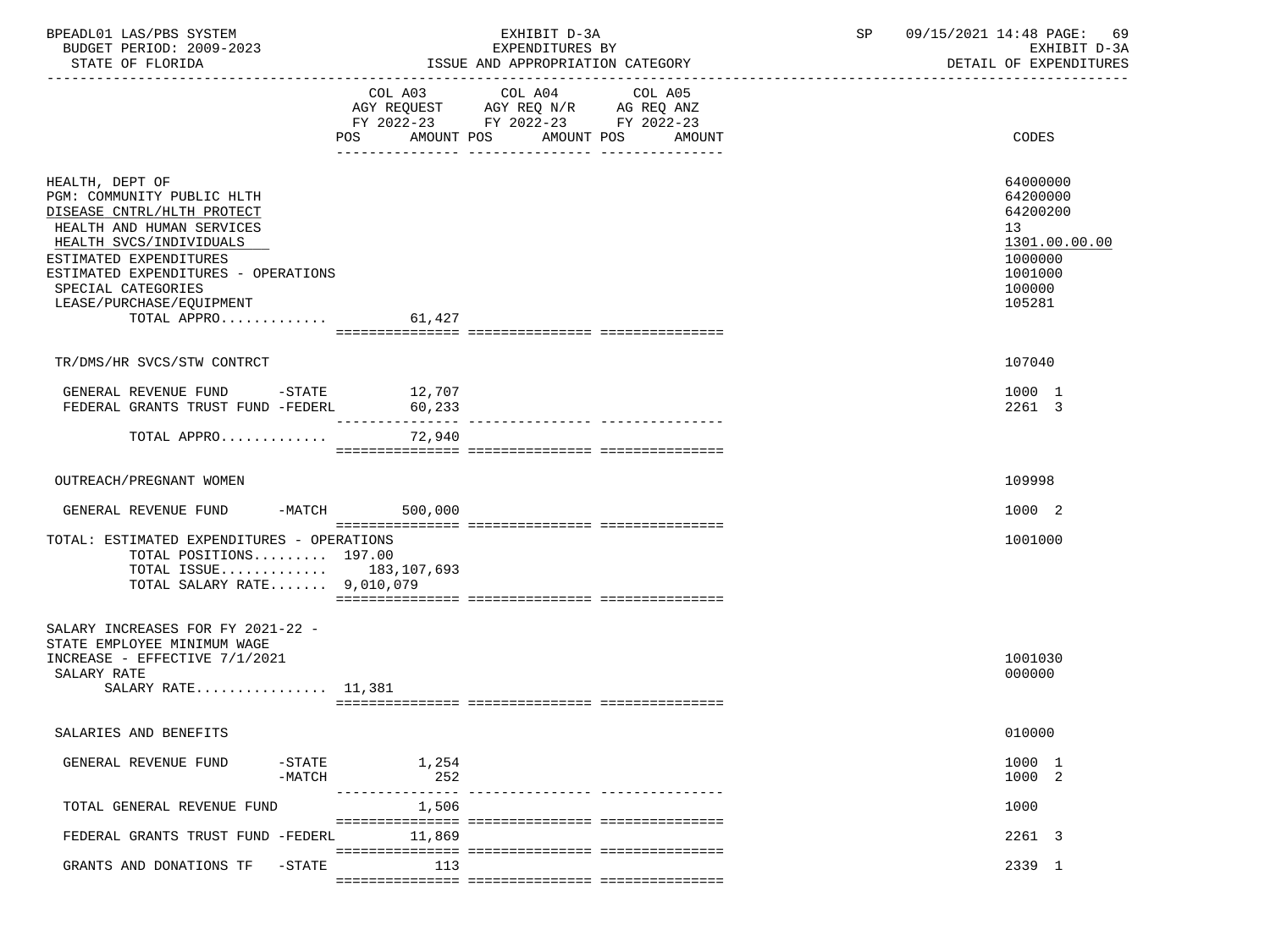| BPEADL01 LAS/PBS SYSTEM<br>BUDGET PERIOD: 2009-2023<br>STATE OF FLORIDA                                                                                                                                                           |                         | EXHIBIT D-3A<br>EXPENDITURES BY<br>ISSUE AND APPROPRIATION CATEGORY<br>_________________________                                  | SP | 09/15/2021 14:48 PAGE: 70<br>EXHIBIT D-3A<br>DETAIL OF EXPENDITURES |
|-----------------------------------------------------------------------------------------------------------------------------------------------------------------------------------------------------------------------------------|-------------------------|-----------------------------------------------------------------------------------------------------------------------------------|----|---------------------------------------------------------------------|
|                                                                                                                                                                                                                                   | POS                     | COL A03 COL A04 COL A05<br>AGY REQUEST AGY REQ N/R AG REQ ANZ<br>FY 2022-23 FY 2022-23 FY 2022-23<br>AMOUNT POS AMOUNT POS AMOUNT |    | CODES                                                               |
| HEALTH, DEPT OF<br>PGM: COMMUNITY PUBLIC HLTH<br>DISEASE CNTRL/HLTH PROTECT<br>HEALTH AND HUMAN SERVICES<br>HEALTH SVCS/INDIVIDUALS<br>ESTIMATED EXPENDITURES<br>SALARY INCREASES FOR FY 2021-22 -<br>STATE EMPLOYEE MINIMUM WAGE |                         |                                                                                                                                   |    | 64000000<br>64200000<br>64200200<br>13<br>1301.00.00.00<br>1000000  |
| INCREASE - EFFECTIVE 7/1/2021<br>SALARIES AND BENEFITS<br>TOTAL APPRO $13,488$                                                                                                                                                    |                         |                                                                                                                                   |    | 1001030<br>010000                                                   |
| OTHER PERSONAL SERVICES                                                                                                                                                                                                           |                         |                                                                                                                                   |    | 030000                                                              |
| GENERAL REVENUE FUND -MATCH<br>FEDERAL GRANTS TRUST FUND -FEDERL                                                                                                                                                                  | 216<br>4,361            |                                                                                                                                   |    | 1000 2<br>2261 3                                                    |
| TOTAL APPRO                                                                                                                                                                                                                       | 4,577                   |                                                                                                                                   |    |                                                                     |
| TOTAL: SALARY INCREASES FOR FY 2021-22 -<br>STATE EMPLOYEE MINIMUM WAGE<br>INCREASE - EFFECTIVE 7/1/2021<br>TOTAL ISSUE $18,065$<br>TOTAL SALARY RATE 11,381                                                                      |                         |                                                                                                                                   |    | 1001030                                                             |
| FLORIDA RETIREMENT SYSTEM<br>ADJUSTMENT - FY 2021-22 - NORMAL<br>COST AND UNFUNDED ACTUARIAL<br>LIABILITY<br>SALARIES AND BENEFITS                                                                                                |                         |                                                                                                                                   |    | 1001070<br>010000                                                   |
| GENERAL REVENUE FUND<br>-MATCH                                                                                                                                                                                                    | $-STATE$ 7,364<br>1,479 |                                                                                                                                   |    | 1000 1<br>1000 2                                                    |
| TOTAL GENERAL REVENUE FUND                                                                                                                                                                                                        | 8,843                   |                                                                                                                                   |    | 1000                                                                |
| FEDERAL GRANTS TRUST FUND -FEDERL                                                                                                                                                                                                 | 69,736                  |                                                                                                                                   |    | 2261 3                                                              |
| GRANTS AND DONATIONS TF -STATE                                                                                                                                                                                                    | 666                     |                                                                                                                                   |    | 2339 1                                                              |
| TOTAL APPRO 79,245                                                                                                                                                                                                                |                         |                                                                                                                                   |    |                                                                     |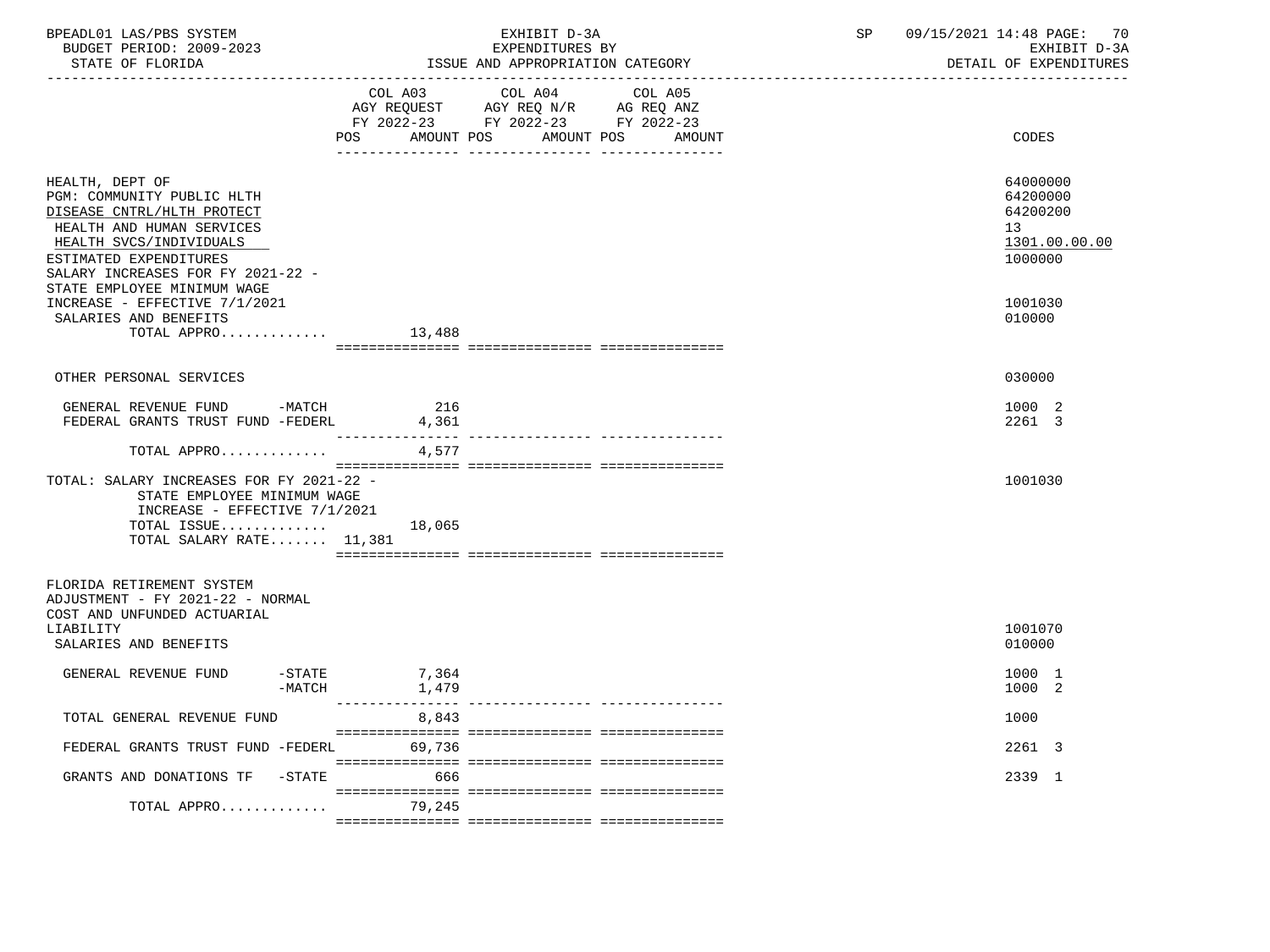| BPEADL01 LAS/PBS SYSTEM<br>BUDGET PERIOD: 2009-2023<br>STATE OF FLORIDA                                                                                                                     | EXHIBIT D-3A<br>EXPENDITURES BY<br>ISSUE AND APPROPRIATION CATEGORY |                                                                                                                                             |  | 09/15/2021 14:48 PAGE: 71<br>EXHIBIT D-3A<br>DETAIL OF EXPENDITURES             |
|---------------------------------------------------------------------------------------------------------------------------------------------------------------------------------------------|---------------------------------------------------------------------|---------------------------------------------------------------------------------------------------------------------------------------------|--|---------------------------------------------------------------------------------|
|                                                                                                                                                                                             |                                                                     | COL A03 COL A04<br>COL A05<br>AGY REQUEST AGY REQ N/R AG REQ ANZ<br>FY 2022-23 FY 2022-23 FY 2022-23<br>POS AMOUNT POS AMOUNT POS<br>AMOUNT |  | CODES                                                                           |
| HEALTH, DEPT OF<br>PGM: COMMUNITY PUBLIC HLTH<br>DISEASE CNTRL/HLTH PROTECT<br>HEALTH AND HUMAN SERVICES<br>HEALTH SVCS/INDIVIDUALS<br>ESTIMATED EXPENDITURES<br>CASUALTY INSURANCE PREMIUM |                                                                     |                                                                                                                                             |  | 64000000<br>64200000<br>64200200<br>13 <sup>°</sup><br>1301.00.00.00<br>1000000 |
| ADJUSTMENT<br>SPECIAL CATEGORIES<br>RISK MANAGEMENT INSURANCE                                                                                                                               |                                                                     |                                                                                                                                             |  | 1001090<br>100000<br>103241                                                     |
| GENERAL REVENUE FUND                                                                                                                                                                        | $-STATE$<br>8,679                                                   |                                                                                                                                             |  | 1000 1                                                                          |
| REALLOCATION OF HUMAN RESOURCES<br>OUTSOURCING<br>SPECIAL CATEGORIES<br>TR/DMS/HR SVCS/STW CONTRCT                                                                                          |                                                                     |                                                                                                                                             |  | 1005900<br>100000<br>107040                                                     |
| GENERAL REVENUE FUND -STATE 1,072-<br>FEDERAL GRANTS TRUST FUND -FEDERL                                                                                                                     | $5,080-$                                                            |                                                                                                                                             |  | 1000 1<br>2261 3                                                                |
| TOTAL APPRO                                                                                                                                                                                 | $6,152-$                                                            |                                                                                                                                             |  |                                                                                 |
| NONRECURRING EXPENDITURES<br>FOUNDATION FOR SICKLE CELL DISEASE                                                                                                                             |                                                                     |                                                                                                                                             |  | 2100000                                                                         |
| RESEARCH<br>SPECIAL CATEGORIES<br>G/A-CONTRACTED SERVICES                                                                                                                                   |                                                                     |                                                                                                                                             |  | 2103018<br>100000<br>100778                                                     |
| GENERAL REVENUE FUND                                                                                                                                                                        | $-$ STATE<br>$250,000 -$                                            |                                                                                                                                             |  | 1000 1                                                                          |
| UNIVERSITY OF MIAMI - HUMAN<br>IMMUNODEFICIENCY VIRUS/ACQUIRED                                                                                                                              |                                                                     |                                                                                                                                             |  |                                                                                 |
| IMMUNE DEFICIENCY SYNDROME<br>(HIV/AIDS) RESEARCH<br>SPECIAL CATEGORIES<br>G/A-CONTRACTED SERVICES                                                                                          |                                                                     |                                                                                                                                             |  | 2103071<br>100000<br>100778                                                     |
| $-$ STATE<br>GENERAL REVENUE FUND                                                                                                                                                           | $250,000 -$                                                         |                                                                                                                                             |  | 1000 1                                                                          |

=============== =============== ===============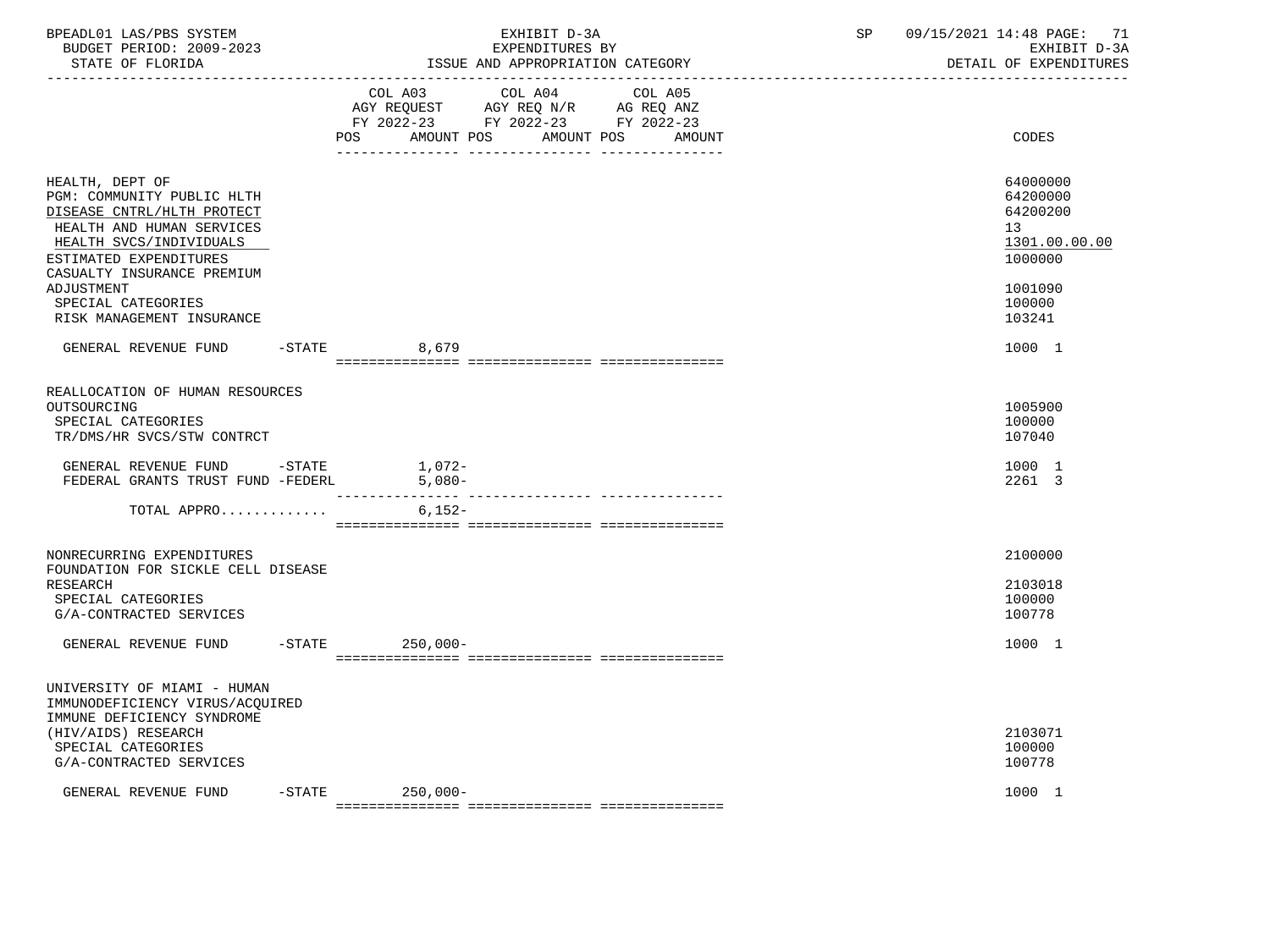| BPEADL01 LAS/PBS SYSTEM<br>BUDGET PERIOD: 2009-2023                                                                                                                                                                                               | EXHIBIT D-3A<br>EXPENDITURES BY                                                                                                         | 09/15/2021 14:48 PAGE: 72<br>SP<br>EXHIBIT D-3A                               |
|---------------------------------------------------------------------------------------------------------------------------------------------------------------------------------------------------------------------------------------------------|-----------------------------------------------------------------------------------------------------------------------------------------|-------------------------------------------------------------------------------|
| STATE OF FLORIDA                                                                                                                                                                                                                                  | ISSUE AND APPROPRIATION CATEGORY                                                                                                        | DETAIL OF EXPENDITURES                                                        |
|                                                                                                                                                                                                                                                   | COL A03 COL A04<br>COL A05<br>AGY REQUEST AGY REQ N/R AG REQ ANZ<br>FY 2022-23 FY 2022-23 FY 2022-23<br>AMOUNT POS AMOUNT POS<br>AMOUNT | CODES                                                                         |
| HEALTH, DEPT OF<br>PGM: COMMUNITY PUBLIC HLTH<br>DISEASE CNTRL/HLTH PROTECT<br>HEALTH AND HUMAN SERVICES<br>HEALTH SVCS/INDIVIDUALS<br>NONRECURRING EXPENDITURES<br>UNIVERSITY OF MIAMI MILLER SCHOOL<br>OF MEDICINE - FLORIDA STROKE<br>REGISTRY |                                                                                                                                         | 64000000<br>64200000<br>64200200<br>13<br>1301.00.00.00<br>2100000<br>2103130 |
| SPECIAL CATEGORIES<br>G/A-CONTRACTED SERVICES                                                                                                                                                                                                     |                                                                                                                                         | 100000<br>100778                                                              |
| GENERAL REVENUE FUND -STATE 1,000,000-                                                                                                                                                                                                            |                                                                                                                                         | 1000 1                                                                        |
| LIVE LIKE BELLA CHILDHOOD CANCER<br>FOUNDATION<br>SPECIAL CATEGORIES<br>G/A-CONTRACTED SERVICES                                                                                                                                                   |                                                                                                                                         | 2103217<br>100000<br>100778                                                   |
| GENERAL REVENUE FUND -STATE                                                                                                                                                                                                                       | $500,000 -$                                                                                                                             | 1000 1                                                                        |
| JORDAN AVI OGMAN FOUNDATION FOR<br>RESEARCH AND DEVELOPMENT OF TECPR2<br>DISEASE CURE<br>SPECIAL CATEGORIES<br>G/A-CONTRACTED SERVICES                                                                                                            |                                                                                                                                         | 2103267<br>100000<br>100778                                                   |
| GENERAL REVENUE FUND -STATE                                                                                                                                                                                                                       | $50,000-$                                                                                                                               | 1000 1                                                                        |
| VETO JORDAN AVI OGMAN FOUNDATION<br>FOR RESEARCH & DEVELOPMENT OF<br>TECPR2 DISEASE CURE (SENATE FORM<br>1788) (HB 3551)<br>SPECIAL CATEGORIES<br>G/A-CONTRACTED SERVICES                                                                         |                                                                                                                                         | 2103268<br>100000<br>100778                                                   |
| $-$ STATE<br>GENERAL REVENUE FUND                                                                                                                                                                                                                 | 50,000                                                                                                                                  | 1000 1                                                                        |
| TOTAL: HEALTH SVCS/INDIVIDUALS<br>BY FUND TYPE                                                                                                                                                                                                    |                                                                                                                                         | 1301.00.00.00                                                                 |
| GENERAL REVENUE FUND<br>TRUST FUNDS                                                                                                                                                                                                               | 29,017,123<br>152,190,407                                                                                                               | 1000<br>2000                                                                  |
| TOTAL POSITIONS 197.00<br>TOTAL PROG COMP 181,207,530<br>TOTAL SALARY RATE 9,021,460                                                                                                                                                              |                                                                                                                                         |                                                                               |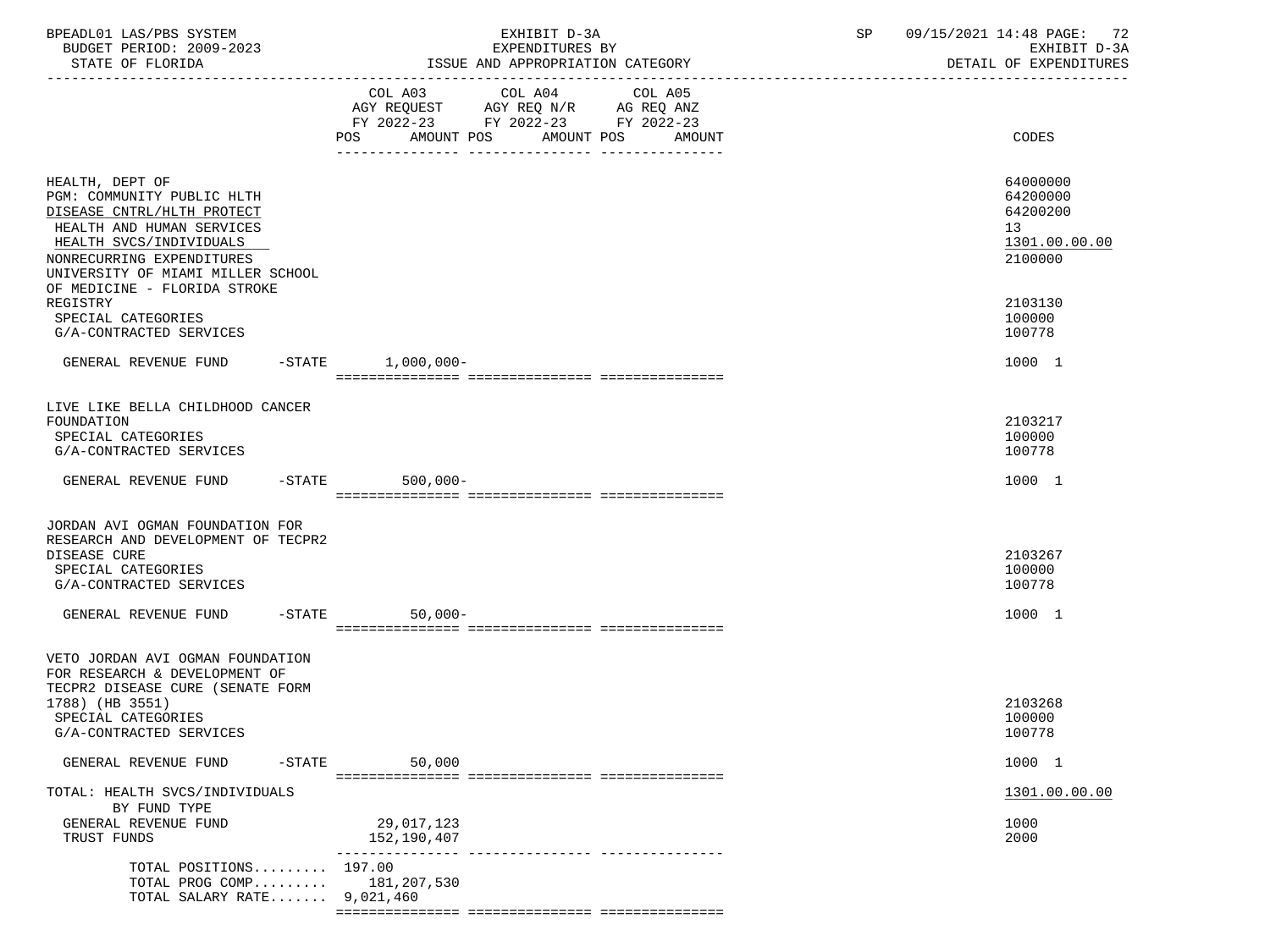| BPEADL01 LAS/PBS SYSTEM<br>BUDGET PERIOD: 2009-2023                                                                                                                                                                                       |                                                   | EXHIBIT D-3A<br>EXPENDITURES BY                                                                                                             | 09/15/2021 14:48 PAGE: 73<br>SP<br>EXHIBIT D-3A                                         |
|-------------------------------------------------------------------------------------------------------------------------------------------------------------------------------------------------------------------------------------------|---------------------------------------------------|---------------------------------------------------------------------------------------------------------------------------------------------|-----------------------------------------------------------------------------------------|
| STATE OF FLORIDA                                                                                                                                                                                                                          |                                                   | ISSUE AND APPROPRIATION CATEGORY                                                                                                            | DETAIL OF EXPENDITURES                                                                  |
|                                                                                                                                                                                                                                           |                                                   | COL A03 COL A04<br>COL A05<br>AGY REQUEST AGY REQ N/R AG REQ ANZ<br>FY 2022-23 FY 2022-23 FY 2022-23<br>POS AMOUNT POS AMOUNT POS<br>AMOUNT | CODES                                                                                   |
| HEALTH, DEPT OF<br>PGM: COMMUNITY PUBLIC HLTH<br>DISEASE CNTRL/HLTH PROTECT<br>HEALTH AND HUMAN SERVICES<br>ENVIRONMENTAL HEALTH<br>ESTIMATED EXPENDITURES<br>ESTIMATED EXPENDITURES - OPERATIONS<br>SALARY RATE<br>SALARY RATE 4,483,809 |                                                   |                                                                                                                                             | 64000000<br>64200000<br>64200200<br>13<br>1302.00.00.00<br>1000000<br>1001000<br>000000 |
| SALARIES AND BENEFITS                                                                                                                                                                                                                     |                                                   |                                                                                                                                             | 010000                                                                                  |
| GENERAL REVENUE FUND                                                                                                                                                                                                                      | -STATE 633,667<br>$-MATCH$ 659,251                |                                                                                                                                             | 1000 1<br>1000 2                                                                        |
| TOTAL GENERAL REVENUE FUND                                                                                                                                                                                                                | 1,292,918                                         |                                                                                                                                             | 1000                                                                                    |
| ADMINISTRATIVE TRUST FUND -STATE                                                                                                                                                                                                          | 1,468,257                                         |                                                                                                                                             | 2021 1                                                                                  |
| FEDERAL GRANTS TRUST FUND -FEDERL 288,323                                                                                                                                                                                                 |                                                   |                                                                                                                                             | 2261 3                                                                                  |
| GRANTS AND DONATIONS TF -STATE                                                                                                                                                                                                            | 1,958,346                                         |                                                                                                                                             | 2339 1                                                                                  |
| RADIATION PROTECTION TF                                                                                                                                                                                                                   | -STATE 185,318<br>-MATCH<br>178,141               |                                                                                                                                             | 2569 1<br>2569 2                                                                        |
| TOTAL RADIATION PROTECTION TF                                                                                                                                                                                                             | 363,459                                           |                                                                                                                                             | 2569                                                                                    |
| TOTAL POSITIONS 82.50<br>TOTAL APPRO                                                                                                                                                                                                      | 5,371,303                                         |                                                                                                                                             |                                                                                         |
| OTHER PERSONAL SERVICES                                                                                                                                                                                                                   |                                                   |                                                                                                                                             | 030000                                                                                  |
| ADMINISTRATIVE TRUST FUND -STATE<br>FEDERAL GRANTS TRUST FUND -FEDERL<br>GRANTS AND DONATIONS TF<br>$-$ STATE                                                                                                                             | 30, 243<br>660,823<br>58,230                      |                                                                                                                                             | 2021 1<br>2261 3<br>2339 1                                                              |
| TOTAL APPRO                                                                                                                                                                                                                               | 749,296                                           |                                                                                                                                             |                                                                                         |
| EXPENSES                                                                                                                                                                                                                                  |                                                   |                                                                                                                                             | 040000                                                                                  |
| GENERAL REVENUE FUND<br>$-$ STATE<br>ADMINISTRATIVE TRUST FUND -STATE<br>FEDERAL GRANTS TRUST FUND -FEDERL<br>GRANTS AND DONATIONS TF<br>$-STATE$<br>RADIATION PROTECTION TF<br>$-STATE$                                                  | 195,316<br>729,127<br>71,488<br>299,449<br>60,615 |                                                                                                                                             | 1000 1<br>2021 1<br>2261 3<br>2339 1<br>2569 1                                          |

--------------- --------------- ---------------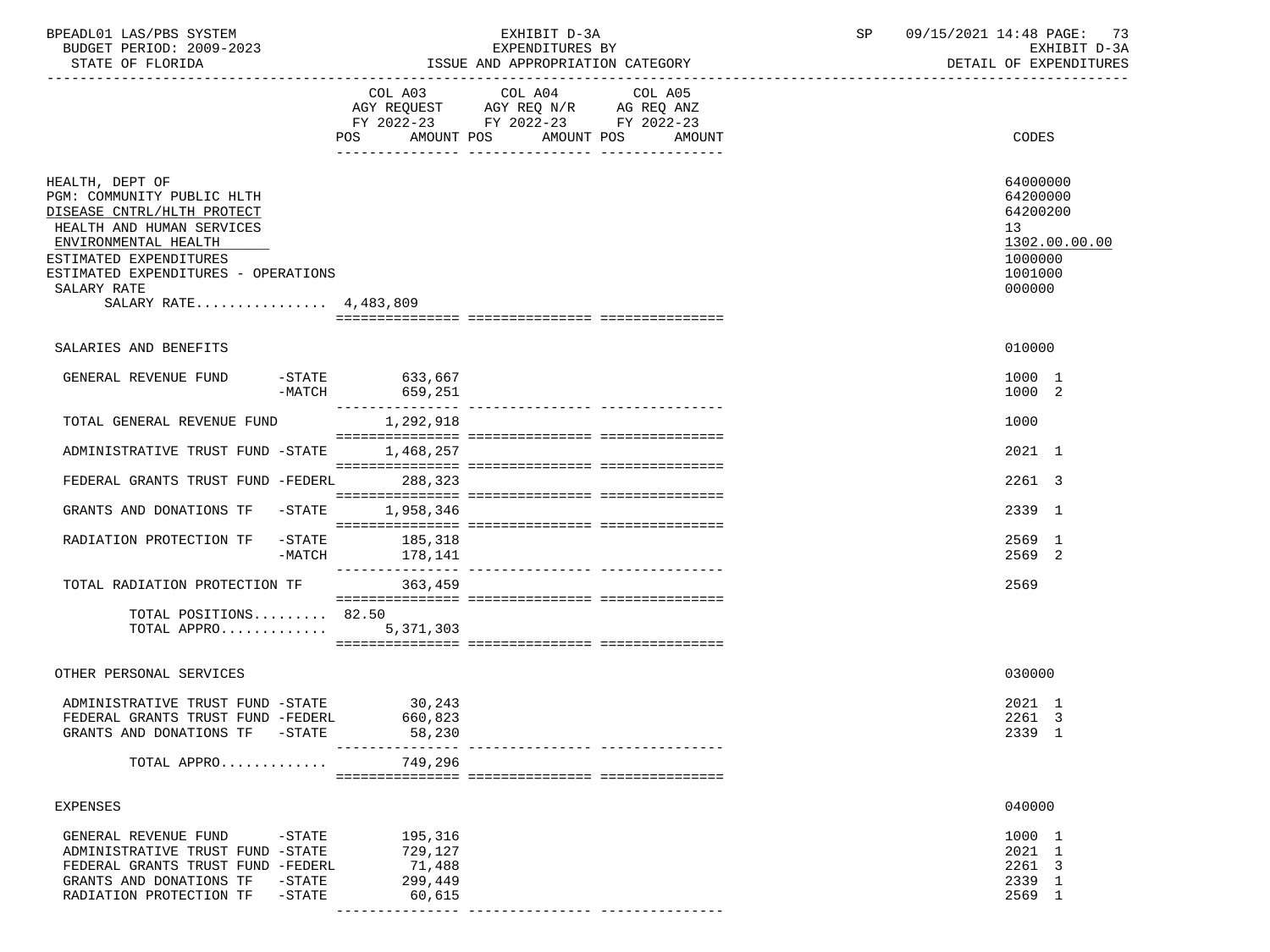| BPEADL01 LAS/PBS SYSTEM<br>BUDGET PERIOD: 2009-2023<br>STATE OF FLORIDA                                                                                                                                                                       |                   | EXHIBIT D-3A<br>EXPENDITURES BY<br>ISSUE AND APPROPRIATION CATEGORY                                                       | SP | 09/15/2021 14:48 PAGE: 74<br>EXHIBIT D-3A<br>DETAIL OF EXPENDITURES                     |
|-----------------------------------------------------------------------------------------------------------------------------------------------------------------------------------------------------------------------------------------------|-------------------|---------------------------------------------------------------------------------------------------------------------------|----|-----------------------------------------------------------------------------------------|
|                                                                                                                                                                                                                                               | AMOUNT POS<br>POS | COL A03 COL A04 COL A05<br>AGY REQUEST AGY REQ N/R AG REQ ANZ<br>FY 2022-23 FY 2022-23 FY 2022-23<br>AMOUNT POS<br>AMOUNT |    | CODES                                                                                   |
| HEALTH, DEPT OF<br>PGM: COMMUNITY PUBLIC HLTH<br>DISEASE CNTRL/HLTH PROTECT<br>HEALTH AND HUMAN SERVICES<br>ENVIRONMENTAL HEALTH<br>ESTIMATED EXPENDITURES<br>ESTIMATED EXPENDITURES - OPERATIONS<br><b>EXPENSES</b><br>TOTAL APPRO 1,355,995 |                   |                                                                                                                           |    | 64000000<br>64200000<br>64200200<br>13<br>1302.00.00.00<br>1000000<br>1001000<br>040000 |
| OPERATING CAPITAL OUTLAY                                                                                                                                                                                                                      |                   |                                                                                                                           |    | 060000                                                                                  |
| ADMINISTRATIVE TRUST FUND -STATE 15,000<br>FEDERAL GRANTS TRUST FUND -FEDERL                                                                                                                                                                  | 31,698            |                                                                                                                           |    | 2021 1<br>2261 3                                                                        |
| TOTAL APPRO                                                                                                                                                                                                                                   | 46,698            |                                                                                                                           |    |                                                                                         |
| SPECIAL CATEGORIES<br>CONTRACTED SERVICES                                                                                                                                                                                                     |                   |                                                                                                                           |    | 100000<br>100777                                                                        |
| GENERAL REVENUE FUND -STATE 1,449,588                                                                                                                                                                                                         |                   |                                                                                                                           |    | 1000 1                                                                                  |
| ADMINISTRATIVE TRUST FUND -STATE<br>-MATCH                                                                                                                                                                                                    | 221,165<br>24,000 |                                                                                                                           |    | 2021 1<br>2021 2                                                                        |
| TOTAL ADMINISTRATIVE TRUST FUND                                                                                                                                                                                                               | 245,165           |                                                                                                                           |    | 2021                                                                                    |
| FEDERAL GRANTS TRUST FUND -FEDERL 1,277,157                                                                                                                                                                                                   |                   |                                                                                                                           |    | 2261 3                                                                                  |
| GRANTS AND DONATIONS TF -STATE                                                                                                                                                                                                                | 1,476,038         |                                                                                                                           |    | 2339 1                                                                                  |
| RADIATION PROTECTION TF -STATE                                                                                                                                                                                                                | 1,500             |                                                                                                                           |    | 2569 1                                                                                  |
| TOTAL APPRO $4,449,448$                                                                                                                                                                                                                       |                   |                                                                                                                           |    |                                                                                         |
| G/A-CONTRACTED SERVICES                                                                                                                                                                                                                       |                   |                                                                                                                           |    | 100778                                                                                  |
| FEDERAL GRANTS TRUST FUND -FEDERL                                                                                                                                                                                                             | 214,968           |                                                                                                                           |    | 2261 3                                                                                  |
| RISK MANAGEMENT INSURANCE                                                                                                                                                                                                                     |                   |                                                                                                                           |    | 103241                                                                                  |
| GENERAL REVENUE FUND<br>$-$ STATE                                                                                                                                                                                                             | 45,544            |                                                                                                                           |    | 1000 1                                                                                  |
|                                                                                                                                                                                                                                               |                   |                                                                                                                           |    |                                                                                         |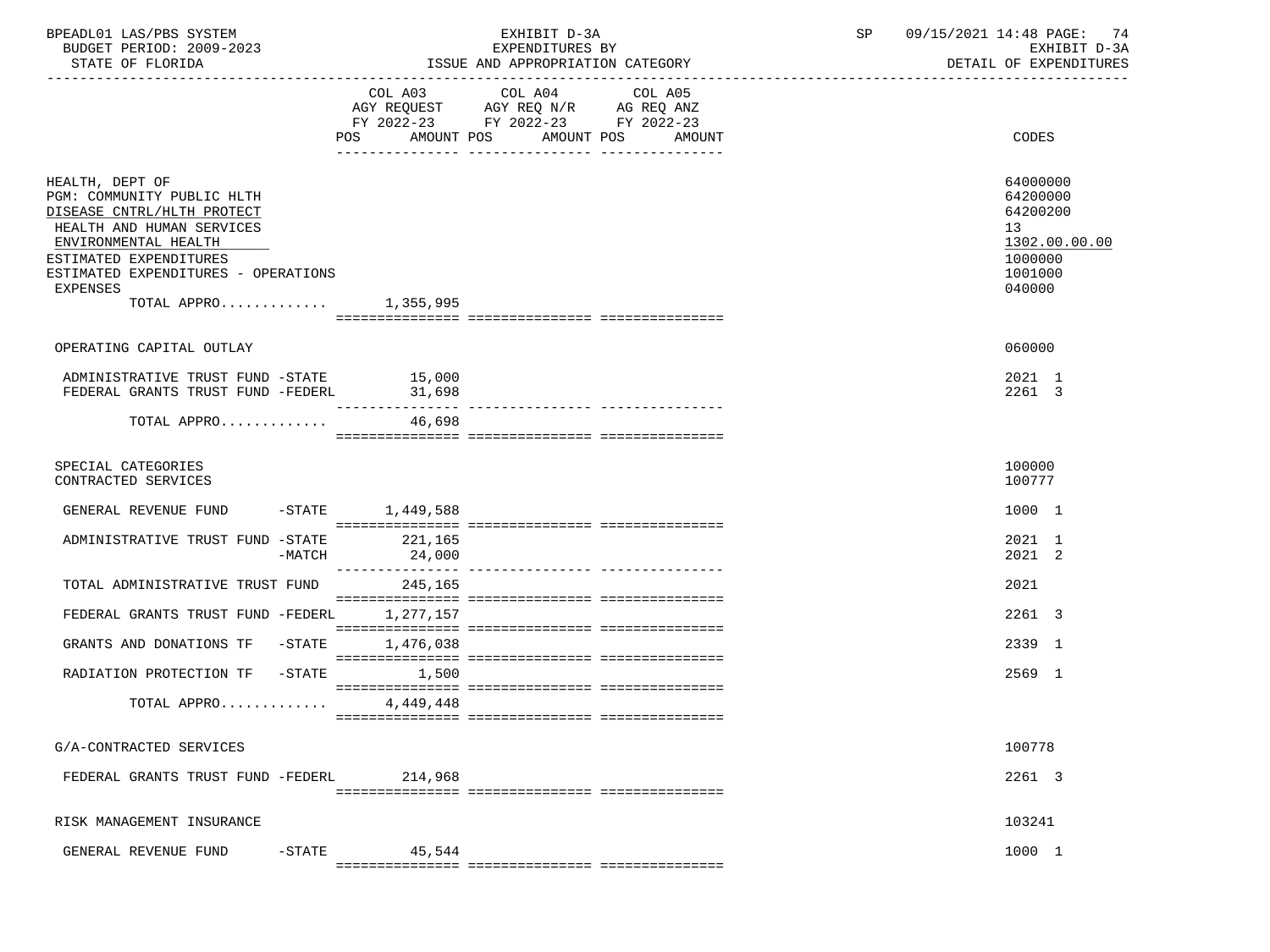| BPEADL01 LAS/PBS SYSTEM  | EXHIBIT D-3A                     | 09/15/2021 14:48 PAGE: 75 |
|--------------------------|----------------------------------|---------------------------|
| BUDGET PERIOD: 2009-2023 | EXPENDITURES BY                  | EXHIBIT D-3A              |
| STATE OF FLORIDA         | ISSUE AND APPROPRIATION CATEGORY | DETAIL OF EXPENDITURES    |

|                                                                                                                                                                                                                                                     | POS AMOUNT POS             | COL A03 COL A04 COL A05<br>AGY REQUEST AGY REQ N/R AG REQ ANZ<br>FY 2022-23 FY 2022-23 FY 2022-23 | AMOUNT POS<br>AMOUNT | CODES                                                                                             |
|-----------------------------------------------------------------------------------------------------------------------------------------------------------------------------------------------------------------------------------------------------|----------------------------|---------------------------------------------------------------------------------------------------|----------------------|---------------------------------------------------------------------------------------------------|
| HEALTH, DEPT OF<br>PGM: COMMUNITY PUBLIC HLTH<br>DISEASE CNTRL/HLTH PROTECT<br>HEALTH AND HUMAN SERVICES<br>ENVIRONMENTAL HEALTH<br>ESTIMATED EXPENDITURES<br>ESTIMATED EXPENDITURES - OPERATIONS<br>SPECIAL CATEGORIES<br>LEASE/PURCHASE/EQUIPMENT |                            |                                                                                                   |                      | 64000000<br>64200000<br>64200200<br>13<br>1302.00.00.00<br>1000000<br>1001000<br>100000<br>105281 |
| GENERAL REVENUE FUND -STATE                                                                                                                                                                                                                         | 7,348                      |                                                                                                   |                      | 1000 1                                                                                            |
| ADMINISTRATIVE TRUST FUND -STATE                                                                                                                                                                                                                    | 1,748                      |                                                                                                   |                      | 2021 1                                                                                            |
| FEDERAL GRANTS TRUST FUND -FEDERL                                                                                                                                                                                                                   | 650                        |                                                                                                   |                      | 2261 3                                                                                            |
| TOTAL APPRO                                                                                                                                                                                                                                         | 9,746                      |                                                                                                   |                      |                                                                                                   |
| TR/DMS/HR SVCS/STW CONTRCT                                                                                                                                                                                                                          |                            |                                                                                                   |                      | 107040                                                                                            |
| GENERAL REVENUE FUND -STATE                                                                                                                                                                                                                         | 7,694                      |                                                                                                   |                      | 1000 1                                                                                            |
| ADMINISTRATIVE TRUST FUND -STATE                                                                                                                                                                                                                    | 4,623                      |                                                                                                   |                      | 2021 1                                                                                            |
| FEDERAL GRANTS TRUST FUND -FEDERL                                                                                                                                                                                                                   | 2,961                      |                                                                                                   |                      | 2261 3                                                                                            |
| GRANTS AND DONATIONS TF -STATE                                                                                                                                                                                                                      | 8,351                      |                                                                                                   |                      | 2339 1                                                                                            |
| RADIATION PROTECTION TF -STATE                                                                                                                                                                                                                      | 1,143                      |                                                                                                   |                      | 2569 1                                                                                            |
| TOTAL APPRO                                                                                                                                                                                                                                         | ----------------<br>24,772 |                                                                                                   |                      |                                                                                                   |
|                                                                                                                                                                                                                                                     |                            |                                                                                                   |                      | 1001000                                                                                           |
| TOTAL: ESTIMATED EXPENDITURES - OPERATIONS<br>TOTAL POSITIONS 82.50                                                                                                                                                                                 |                            |                                                                                                   |                      |                                                                                                   |
| TOTAL ISSUE 12,267,770                                                                                                                                                                                                                              |                            |                                                                                                   |                      |                                                                                                   |
| TOTAL SALARY RATE $4,483,809$                                                                                                                                                                                                                       |                            |                                                                                                   |                      |                                                                                                   |
|                                                                                                                                                                                                                                                     |                            |                                                                                                   |                      |                                                                                                   |
| SALARY INCREASES FOR FY 2021-22 -<br>STATE EMPLOYEE MINIMUM WAGE<br>INCREASE - EFFECTIVE 7/1/2021<br>SALARY RATE                                                                                                                                    |                            |                                                                                                   |                      | 1001030<br>000000                                                                                 |
| SALARY RATE $1,463$                                                                                                                                                                                                                                 |                            |                                                                                                   |                      |                                                                                                   |
|                                                                                                                                                                                                                                                     |                            |                                                                                                   |                      |                                                                                                   |
| SALARIES AND BENEFITS                                                                                                                                                                                                                               |                            |                                                                                                   |                      | 010000                                                                                            |
| $-STATE$<br>GENERAL REVENUE FUND<br>$-MATCH$                                                                                                                                                                                                        | 205<br>213                 |                                                                                                   |                      | 1000 1<br>1000 2                                                                                  |
| TOTAL GENERAL REVENUE FUND                                                                                                                                                                                                                          | 418                        |                                                                                                   |                      | 1000                                                                                              |
| ADMINISTRATIVE TRUST FUND -STATE                                                                                                                                                                                                                    | 474                        |                                                                                                   |                      | 2021 1                                                                                            |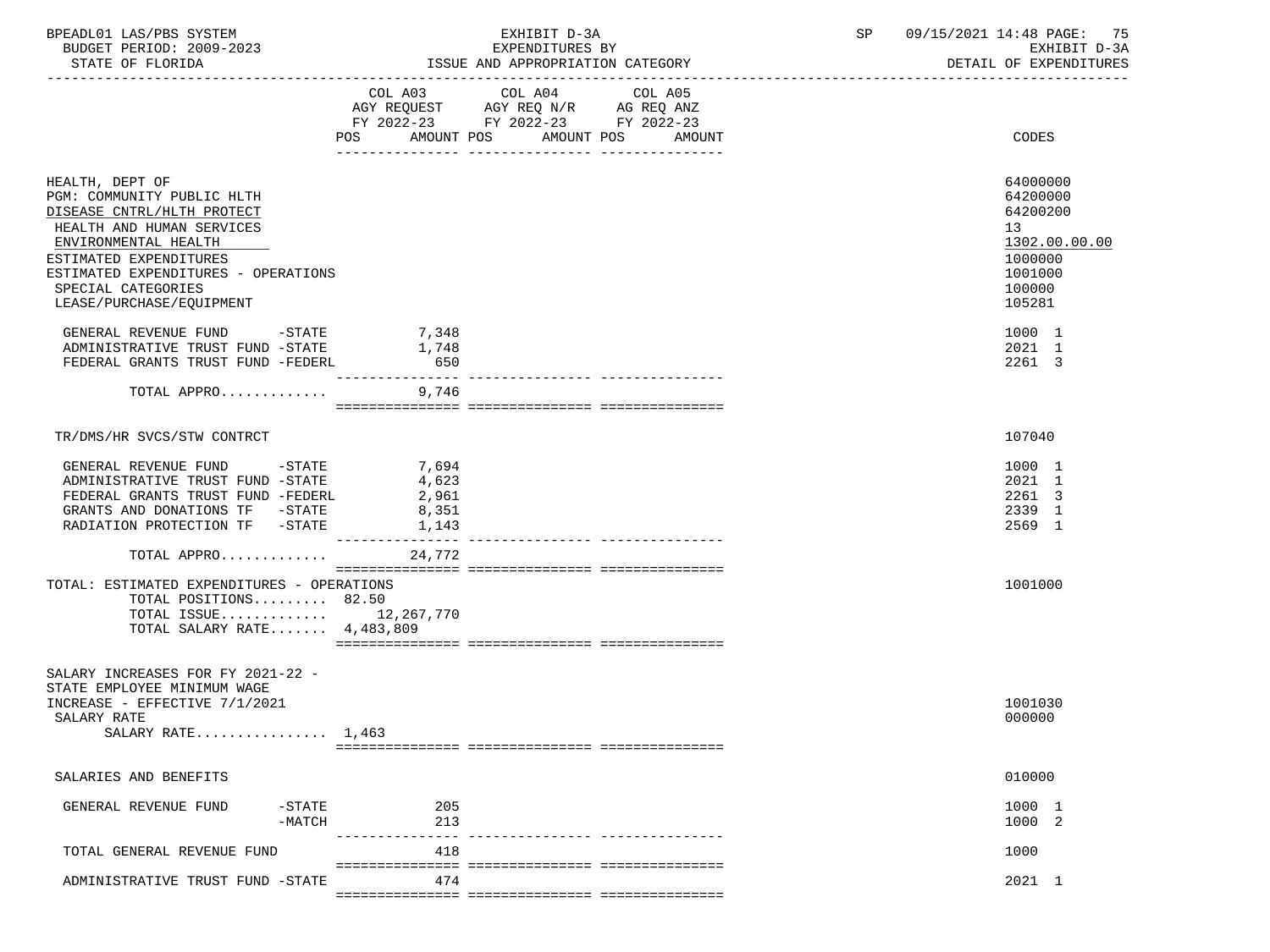| BPEADL01 LAS/PBS SYSTEM<br>BUDGET PERIOD: 2009-2023                                                                                                                                             |                     | EXHIBIT D-3A<br>EXPENDITURES BY                                                                                                          | 09/15/2021 14:48 PAGE: 76<br>SP<br>EXHIBIT D-3A                    |
|-------------------------------------------------------------------------------------------------------------------------------------------------------------------------------------------------|---------------------|------------------------------------------------------------------------------------------------------------------------------------------|--------------------------------------------------------------------|
| STATE OF FLORIDA                                                                                                                                                                                |                     | ISSUE AND APPROPRIATION CATEGORY                                                                                                         | DETAIL OF EXPENDITURES                                             |
|                                                                                                                                                                                                 |                     | COL A03 COL A04<br>COL A05<br>AGY REQUEST AGY REQ N/R AG REQ ANZ<br>FY 2022-23 FY 2022-23 FY 2022-23<br>POS AMOUNT POS AMOUNT POS AMOUNT | CODES                                                              |
| HEALTH, DEPT OF<br>PGM: COMMUNITY PUBLIC HLTH<br>DISEASE CNTRL/HLTH PROTECT<br>HEALTH AND HUMAN SERVICES<br>ENVIRONMENTAL HEALTH<br>ESTIMATED EXPENDITURES<br>SALARY INCREASES FOR FY 2021-22 - |                     |                                                                                                                                          | 64000000<br>64200000<br>64200200<br>13<br>1302.00.00.00<br>1000000 |
| STATE EMPLOYEE MINIMUM WAGE<br>INCREASE - EFFECTIVE 7/1/2021<br>SALARIES AND BENEFITS<br>FEDERAL GRANTS TRUST FUND -FEDERL                                                                      | 93                  |                                                                                                                                          | 1001030<br>010000<br>2261 3                                        |
| GRANTS AND DONATIONS TF -STATE                                                                                                                                                                  | 632                 |                                                                                                                                          | 2339 1                                                             |
| RADIATION PROTECTION TF -STATE<br>-MATCH                                                                                                                                                        | 60<br>57            |                                                                                                                                          | 2569 1<br>2569 2                                                   |
| TOTAL RADIATION PROTECTION TF                                                                                                                                                                   | 117                 |                                                                                                                                          | 2569                                                               |
| TOTAL APPRO $1,734$                                                                                                                                                                             |                     |                                                                                                                                          |                                                                    |
| OTHER PERSONAL SERVICES                                                                                                                                                                         |                     |                                                                                                                                          | 030000                                                             |
| ADMINISTRATIVE TRUST FUND -STATE<br>FEDERAL GRANTS TRUST FUND -FEDERL<br>GRANTS AND DONATIONS TF -STATE                                                                                         | 121<br>2,645<br>233 |                                                                                                                                          | 2021 1<br>2261 3<br>2339 1                                         |
| TOTAL APPRO $2,999$                                                                                                                                                                             |                     |                                                                                                                                          |                                                                    |
| TOTAL: SALARY INCREASES FOR FY 2021-22 -<br>STATE EMPLOYEE MINIMUM WAGE<br>INCREASE - EFFECTIVE $7/1/2021$<br>TOTAL ISSUE $4,733$<br>TOTAL SALARY RATE 1,463                                    |                     |                                                                                                                                          | 1001030                                                            |
| FLORIDA RETIREMENT SYSTEM<br>ADJUSTMENT - FY 2021-22 - NORMAL<br>COST AND UNFUNDED ACTUARIAL<br>LIABILITY<br>SALARIES AND BENEFITS                                                              |                     |                                                                                                                                          | 1001070<br>010000                                                  |
| $-$ STATE<br>GENERAL REVENUE FUND<br>$-MATCH$                                                                                                                                                   | 4,282<br>4,456      |                                                                                                                                          | 1000 1<br>1000 2                                                   |
| TOTAL GENERAL REVENUE FUND                                                                                                                                                                      | 8,738               |                                                                                                                                          | 1000                                                               |
| ADMINISTRATIVE TRUST FUND -STATE                                                                                                                                                                | 9,929               |                                                                                                                                          | 2021 1                                                             |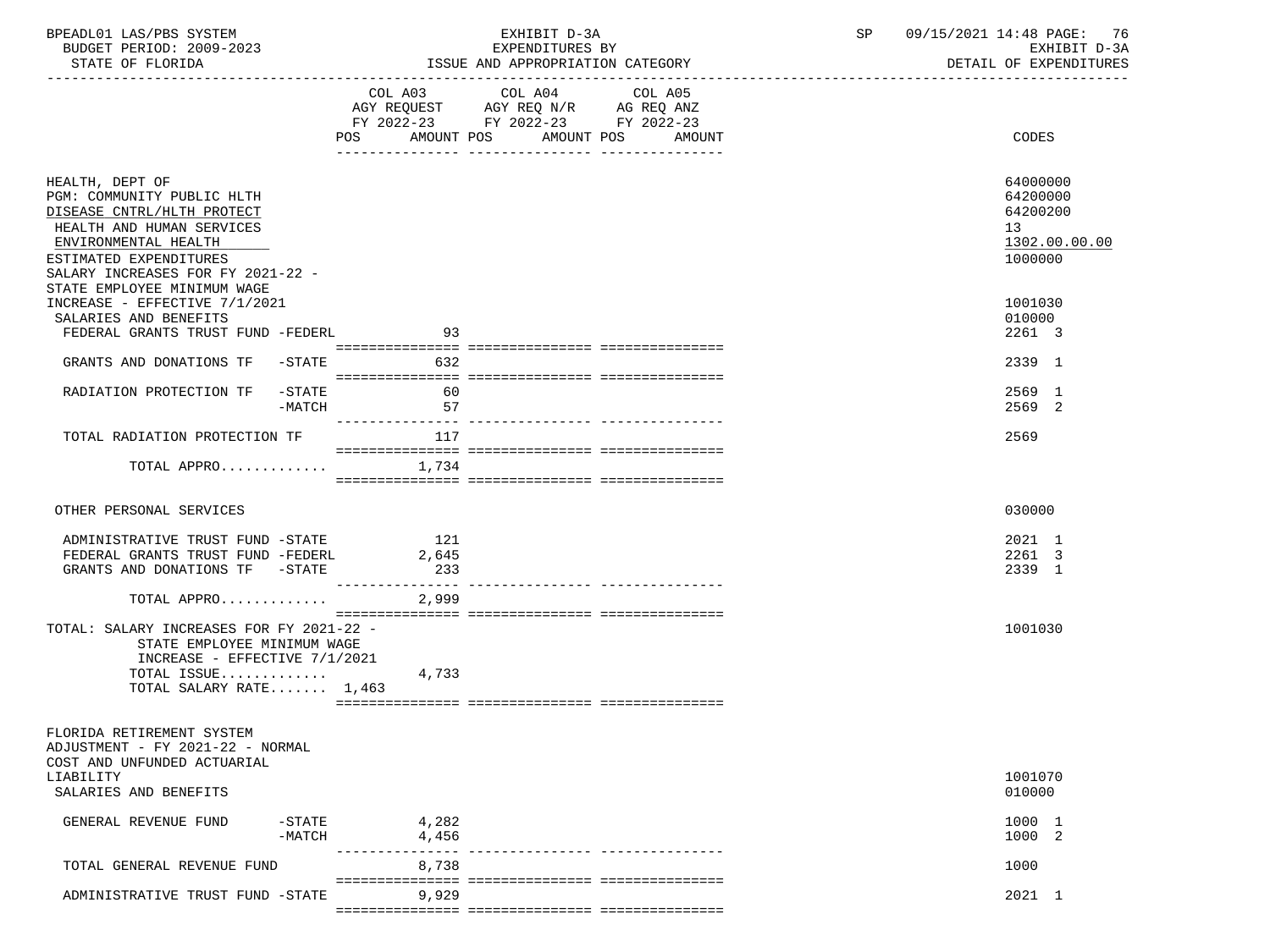| BPEADL01 LAS/PBS SYSTEM<br>BUDGET PERIOD: 2009-2023                                                                                                                                                                         |                            | EXHIBIT D-3A<br>EXPENDITURES BY                                                                                           | SP | 09/15/2021 14:48 PAGE: 77<br>EXHIBIT D-3A                          |
|-----------------------------------------------------------------------------------------------------------------------------------------------------------------------------------------------------------------------------|----------------------------|---------------------------------------------------------------------------------------------------------------------------|----|--------------------------------------------------------------------|
| STATE OF FLORIDA                                                                                                                                                                                                            |                            | ISSUE AND APPROPRIATION CATEGORY                                                                                          |    | DETAIL OF EXPENDITURES                                             |
|                                                                                                                                                                                                                             | AMOUNT POS<br>POS FOR      | COL A03 COL A04 COL A05<br>AGY REQUEST AGY REQ N/R AG REQ ANZ<br>FY 2022-23 FY 2022-23 FY 2022-23<br>AMOUNT POS<br>AMOUNT |    | CODES                                                              |
| HEALTH, DEPT OF<br>PGM: COMMUNITY PUBLIC HLTH<br>DISEASE CNTRL/HLTH PROTECT<br>HEALTH AND HUMAN SERVICES<br>ENVIRONMENTAL HEALTH<br>ESTIMATED EXPENDITURES<br>FLORIDA RETIREMENT SYSTEM<br>ADJUSTMENT - FY 2021-22 - NORMAL |                            |                                                                                                                           |    | 64000000<br>64200000<br>64200200<br>13<br>1302.00.00.00<br>1000000 |
| COST AND UNFUNDED ACTUARIAL<br>LIABILITY                                                                                                                                                                                    |                            |                                                                                                                           |    | 1001070                                                            |
| SALARIES AND BENEFITS<br>FEDERAL GRANTS TRUST FUND -FEDERL 1,950                                                                                                                                                            |                            |                                                                                                                           |    | 010000<br>2261 3                                                   |
|                                                                                                                                                                                                                             |                            |                                                                                                                           |    |                                                                    |
| GRANTS AND DONATIONS TF -STATE 13,242                                                                                                                                                                                       |                            |                                                                                                                           |    | 2339 1                                                             |
| RADIATION PROTECTION TF<br>$-MATCH$                                                                                                                                                                                         | $-$ STATE $1,254$<br>1,205 |                                                                                                                           |    | 2569 1<br>2569 2                                                   |
| TOTAL RADIATION PROTECTION TF                                                                                                                                                                                               | 2,459                      |                                                                                                                           |    | 2569                                                               |
| TOTAL APPRO                                                                                                                                                                                                                 | 36,318                     |                                                                                                                           |    |                                                                    |
| REALLOCATION OF HUMAN RESOURCES                                                                                                                                                                                             |                            |                                                                                                                           |    |                                                                    |
| OUTSOURCING                                                                                                                                                                                                                 |                            |                                                                                                                           |    | 1005900                                                            |
| SPECIAL CATEGORIES<br>TR/DMS/HR SVCS/STW CONTRCT                                                                                                                                                                            |                            |                                                                                                                           |    | 100000<br>107040                                                   |
| GENERAL REVENUE FUND<br>$-$ STATE                                                                                                                                                                                           | $649-$                     |                                                                                                                           |    | 1000 1                                                             |
| ADMINISTRATIVE TRUST FUND -STATE                                                                                                                                                                                            | $390 -$                    |                                                                                                                           |    | $2021$ 1                                                           |
| FEDERAL GRANTS TRUST FUND -FEDERL                                                                                                                                                                                           | $250-$                     |                                                                                                                           |    | 2261 3                                                             |
| GRANTS AND DONATIONS TF -STATE                                                                                                                                                                                              | $704-$                     |                                                                                                                           |    | 2339 1                                                             |
| RADIATION PROTECTION TF -STATE                                                                                                                                                                                              | $96 -$                     |                                                                                                                           |    | 2569 1                                                             |
| TOTAL APPRO                                                                                                                                                                                                                 | $2,089-$                   |                                                                                                                           |    |                                                                    |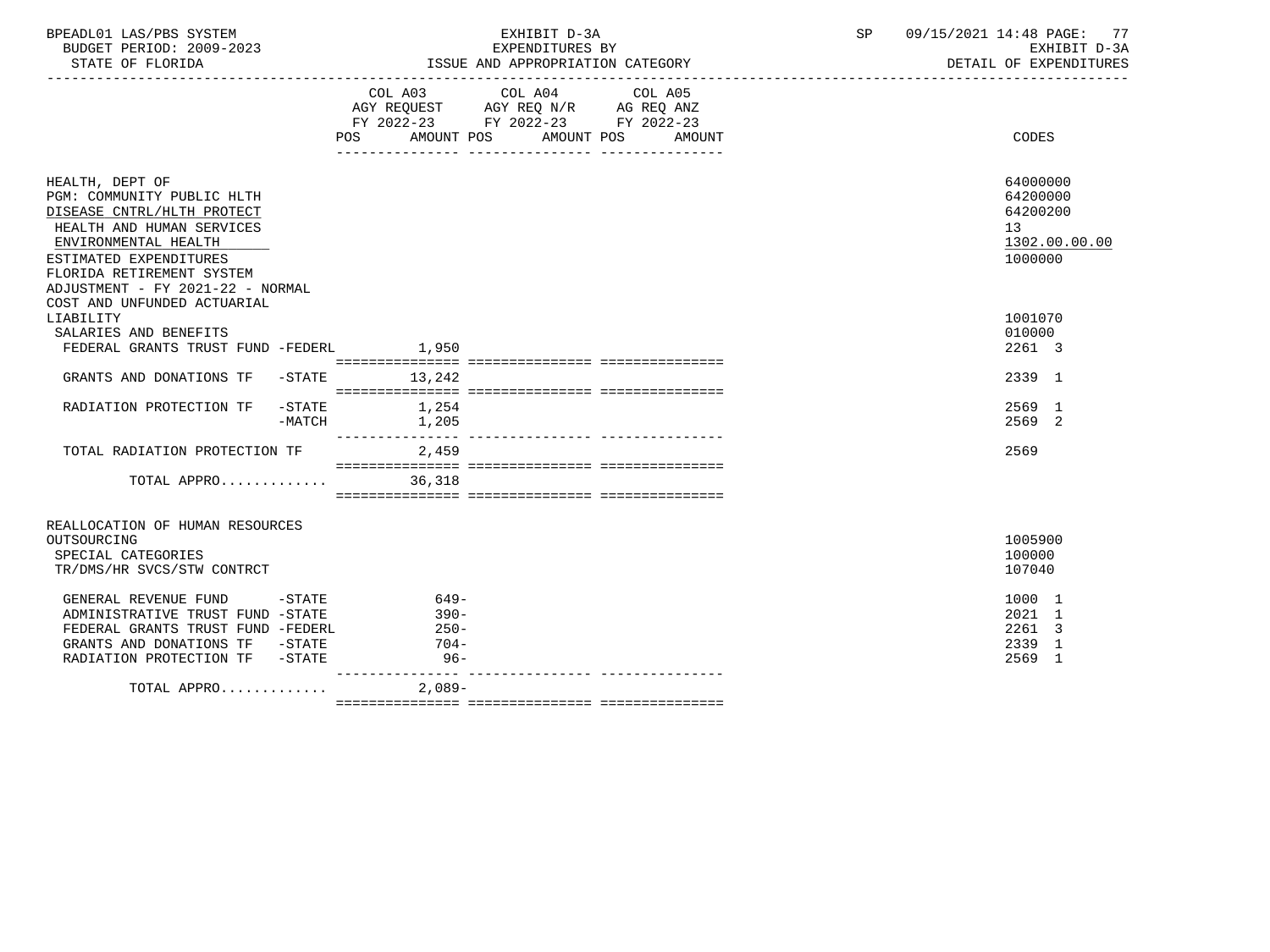| BPEADL01 LAS/PBS SYSTEM<br>BUDGET PERIOD: 2009-2023<br>STATE OF FLORIDA                                                                                                                                                                                      | EXHIBIT D-3A<br>EXPENDITURES BY<br>ISSUE AND APPROPRIATION CATEGORY                                                                      | SP<br>09/15/2021 14:48 PAGE:<br>78<br>EXHIBIT D-3A<br>DETAIL OF EXPENDITURES                      |
|--------------------------------------------------------------------------------------------------------------------------------------------------------------------------------------------------------------------------------------------------------------|------------------------------------------------------------------------------------------------------------------------------------------|---------------------------------------------------------------------------------------------------|
|                                                                                                                                                                                                                                                              | COL A03 COL A04 COL A05<br>AGY REQUEST AGY REQ N/R AG REQ ANZ<br>FY 2022-23 FY 2022-23 FY 2022-23<br>POS<br>AMOUNT POS AMOUNT POS AMOUNT | CODES                                                                                             |
| HEALTH, DEPT OF<br>PGM: COMMUNITY PUBLIC HLTH<br>DISEASE CNTRL/HLTH PROTECT<br>HEALTH AND HUMAN SERVICES<br>ENVIRONMENTAL HEALTH<br>IMPROVING HEALTH INFRASTRUCTURE<br>GROUP CARE PROGRAM SERVICES<br>AID TO LOCAL GOVERNMENTS<br>CONTR TO COUNTY HLTH UNITS |                                                                                                                                          | 64000000<br>64200000<br>64200200<br>13<br>1302.00.00.00<br>6400000<br>6400510<br>050000<br>050329 |
| $-$ STATE<br>GENERAL REVENUE FUND                                                                                                                                                                                                                            | 3,823,283                                                                                                                                | 1000 1                                                                                            |
|                                                                                                                                                                                                                                                              |                                                                                                                                          |                                                                                                   |

 AGENCY ISSUE NARRATIVE: 2022-2023 BUDGET YEAR NARRATIVE: IT COMPONENT? NO ISSUE TITLE: Group Care Program Services

 CURRENT SITUATION: Section 381.006(15), Florida Statutes, provides that the Environmental Health program shall include a group care facilities function to protect the safety and health of residents, staff and patrons of these facilities. The Department of Children and Families (DCF) and the Agency for Health Care Administration (AHCA) license the residential facilities, while schools are required to register with the Department of Education (DOE). The Department of Health (Department) has not established any fees for the health and sanitation inspections of group care facilities as fee authority was given to the other agencies upon the dissolution of the former Department of Health and Rehabilitative Services (HRS) (currently Department). The Department entered separate, non-financial interagency agreements with AHCA and DCF to prevent duplicative regulatory oversight between agencies and ensure clarity regarding each agency's role. As DOE has no regulatory function, the Department has always taken on the role and expense of inspections for these facilities.

 The Department uses 73.41 full time equivalents (FTE) in the County Health Departments (CHD) to provide services (inspections and complaint investigations) to group care facilities. In FY 2019/2020, total expenditures for the CHDs was \$5,323,283. Local fee resolutions collected by some of the CHDs in the amount of \$1,500,000 is used to offset the cost of administering the program; however, expenditures incurred exceeds the amount collected by \$3,823,283 leaving the program in need of additional funding.

 REQUEST: This request is for recurring General Revenue funds (1000) in the amount of \$3,823,283. This covers the funding gap between the local fees collected (\$1,500,000) and expenses incurred with the administration of the group care program (\$5,323,283) based on fiscal year 2019/2020 comparison of direct revenue to total expenditures. This will provide both reliable funding for this critical function in the absence of fees for over 23,000 services provided to approximately 11,000 facilities, to protect the health and safety of residents, staff and patrons of group care facilities.

 BUDGET SUMMARY: The Department requests a total of \$3,823,283 (recurring) budget authority for Contract to County Health Units appropriation category (050329), within Disease Control and Health Protection budget entity (64200200), General Revenue (1000), in the Environmental Health program component (1302000000).

 LINKAGE TO THE GOVERNOR'S PRIORITIES: Health Care - Promote innovation in healthcare that reduces the cost of medical procedures and services and increases access to care for Floridians.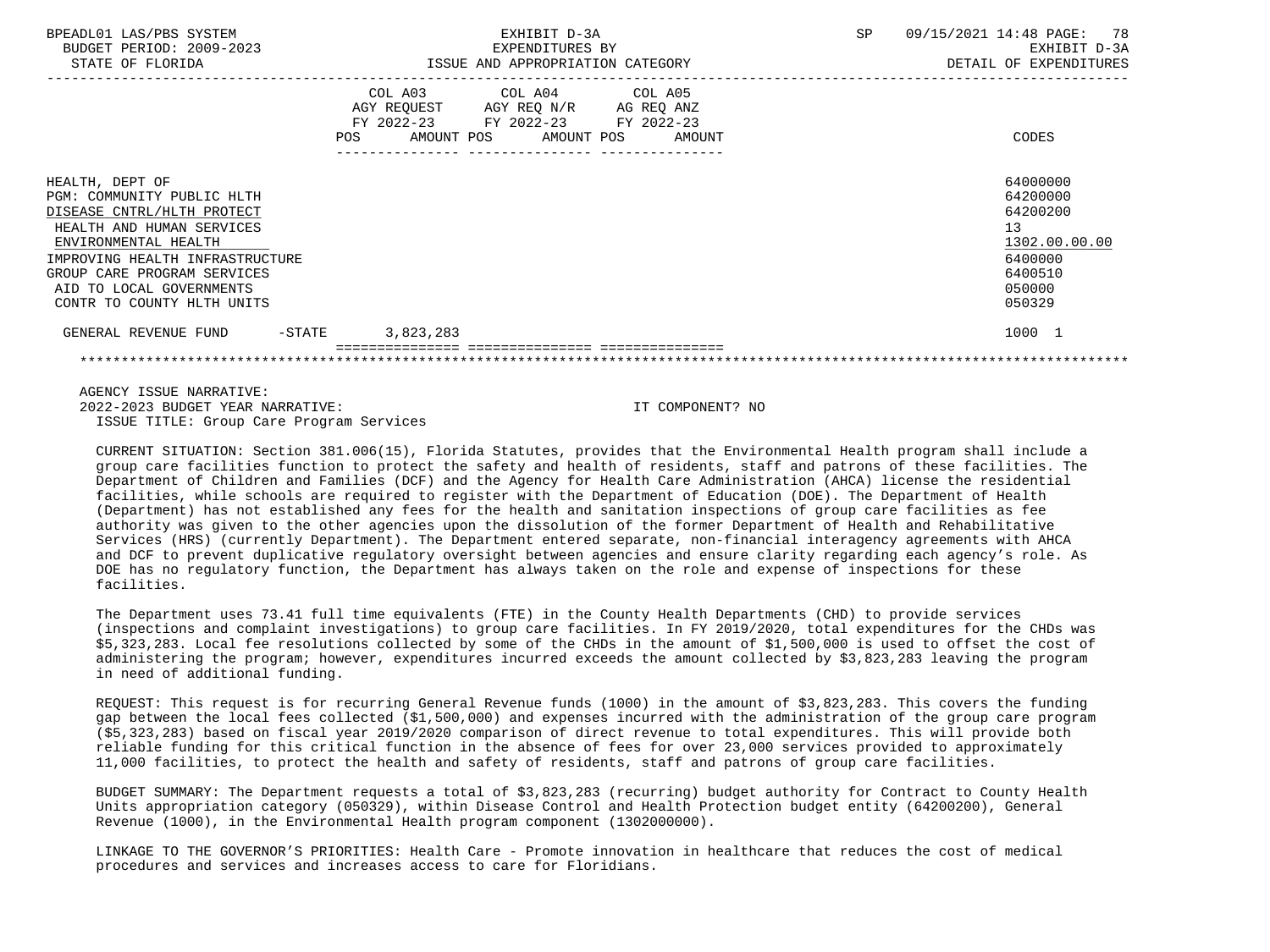| BPEADL01 LAS/PBS SYSTEM<br>BUDGET PERIOD: 2009-2023<br>STATE OF FLORIDA                                                                                                                            | EXHIBIT D-3A<br>EXPENDITURES BY<br>ISSUE AND APPROPRIATION CATEGORY |                                                                                                                            | SP     | 09/15/2021 14:48 PAGE: 79<br>EXHIBIT D-3A<br>DETAIL OF EXPENDITURES                                                     |                                                                               |
|----------------------------------------------------------------------------------------------------------------------------------------------------------------------------------------------------|---------------------------------------------------------------------|----------------------------------------------------------------------------------------------------------------------------|--------|-------------------------------------------------------------------------------------------------------------------------|-------------------------------------------------------------------------------|
|                                                                                                                                                                                                    | <b>POS</b>                                                          | COL A03 COL A04 COL A05<br>AGY REQUEST AGY REQ N/R AG REQ ANZ<br>FY 2022-23 FY 2022-23 FY 2022-23<br>AMOUNT POS AMOUNT POS | AMOUNT |                                                                                                                         | CODES                                                                         |
| HEALTH, DEPT OF<br>PGM: COMMUNITY PUBLIC HLTH<br>DISEASE CNTRL/HLTH PROTECT<br>HEALTH AND HUMAN SERVICES<br>ENVIRONMENTAL HEALTH<br>IMPROVING HEALTH INFRASTRUCTURE<br>GROUP CARE PROGRAM SERVICES |                                                                     |                                                                                                                            |        |                                                                                                                         | 64000000<br>64200000<br>64200200<br>13<br>1302.00.00.00<br>6400000<br>6400510 |
| to businesses and workers.                                                                                                                                                                         |                                                                     |                                                                                                                            |        | FLORIDA STRATEGIC PLAN: 4.2 Ensure state, regional and local agencies provide collaborative and timely customer service |                                                                               |
| TOTAL: ENVIRONMENTAL HEALTH<br>BY FUND TYPE                                                                                                                                                        |                                                                     |                                                                                                                            |        |                                                                                                                         | 1302.00.00.00                                                                 |
| GENERAL REVENUE FUND<br>TRUST FUNDS                                                                                                                                                                | 6,830,198<br>9,299,817                                              |                                                                                                                            |        |                                                                                                                         | 1000<br>2000                                                                  |
| TOTAL POSITIONS $82.50$<br>TOTAL PROG COMP $16,130,015$<br>TOTAL SALARY RATE $4,485,272$                                                                                                           |                                                                     |                                                                                                                            |        |                                                                                                                         |                                                                               |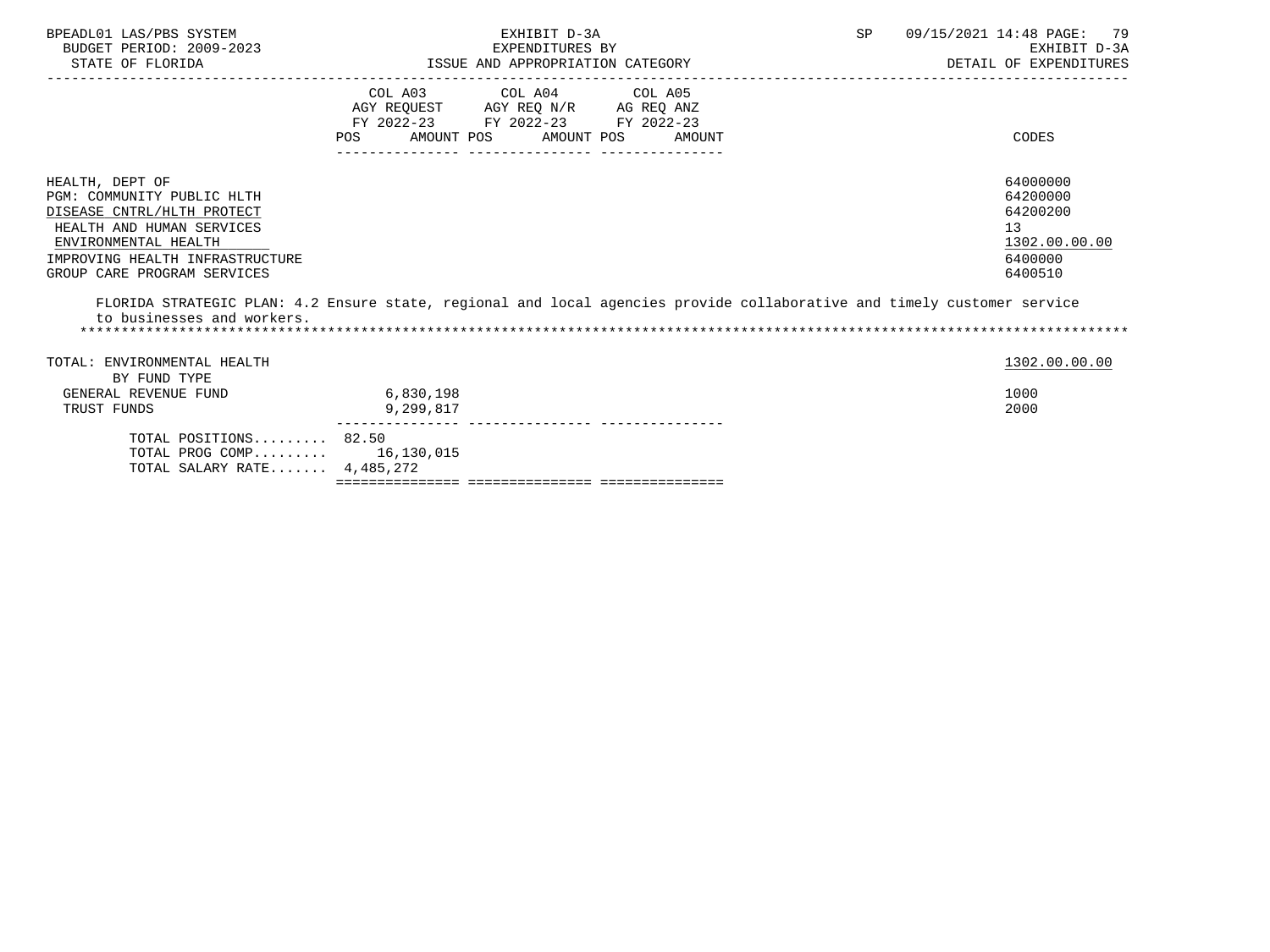| BPEADL01 LAS/PBS SYSTEM  | EXHIBIT D-3A                     | 09/15/2021 14:48 PAGE: 80 |
|--------------------------|----------------------------------|---------------------------|
| BUDGET PERIOD: 2009-2023 | EXPENDITURES BY                  | EXHIBIT D-3A              |
| STATE OF FLORIDA         | ISSUE AND APPROPRIATION CATEGORY | DETAIL OF EXPENDITURES    |

|                                                                                                                                                                                                                                                                 |                                              | COL A03 COL A04 COL A05<br>AGY REQUEST AGY REQ N/R AG REQ ANZ<br>FY 2022-23 FY 2022-23 FY 2022-23<br>POS AMOUNT POS AMOUNT POS<br>AMOUNT | CODES                                                                                             |
|-----------------------------------------------------------------------------------------------------------------------------------------------------------------------------------------------------------------------------------------------------------------|----------------------------------------------|------------------------------------------------------------------------------------------------------------------------------------------|---------------------------------------------------------------------------------------------------|
| HEALTH, DEPT OF<br>PGM: COMMUNITY PUBLIC HLTH<br>DISEASE CNTRL/HLTH PROTECT<br>HEALTH AND HUMAN SERVICES<br>COUNTY HEALTH DEPARTMENTS<br>ESTIMATED EXPENDITURES<br>ESTIMATED EXPENDITURES - OPERATIONS<br>AID TO LOCAL GOVERNMENTS<br>G/A-HIV/AIDS PREV & TREAT |                                              |                                                                                                                                          | 64000000<br>64200000<br>64200200<br>13<br>1306.00.00.00<br>1000000<br>1001000<br>050000<br>050028 |
| GENERAL REVENUE FUND -MATCH 7,903,792                                                                                                                                                                                                                           |                                              |                                                                                                                                          | 1000 2                                                                                            |
| CONTR TO COUNTY HLTH UNITS                                                                                                                                                                                                                                      |                                              |                                                                                                                                          | 050329                                                                                            |
| GENERAL REVENUE FUND                                                                                                                                                                                                                                            | $-$ STATE 9,663,115<br>$-MATCH$<br>4,999,708 |                                                                                                                                          | 1000 1<br>1000 2                                                                                  |
| TOTAL GENERAL REVENUE FUND                                                                                                                                                                                                                                      | 14,662,823                                   |                                                                                                                                          | 1000                                                                                              |
| ADMINISTRATIVE TRUST FUND -STATE 427,426                                                                                                                                                                                                                        |                                              |                                                                                                                                          | 2021 1                                                                                            |
| GRANTS AND DONATIONS TF -STATE                                                                                                                                                                                                                                  | 2,194,571                                    |                                                                                                                                          | 2339 1                                                                                            |
| TOTAL APPRO                                                                                                                                                                                                                                                     | 17,284,820                                   |                                                                                                                                          |                                                                                                   |
| TOTAL: ESTIMATED EXPENDITURES - OPERATIONS<br>TOTAL ISSUE 25,188,612                                                                                                                                                                                            |                                              |                                                                                                                                          | 1001000                                                                                           |
| TOTAL: COUNTY HEALTH DEPARTMENTS<br>BY FUND TYPE                                                                                                                                                                                                                |                                              |                                                                                                                                          | 1306.00.00.00                                                                                     |
| GENERAL REVENUE FUND<br>TRUST FUNDS                                                                                                                                                                                                                             | 22,566,615<br>2,621,997                      |                                                                                                                                          | 1000<br>2000                                                                                      |
| TOTAL PROG COMP 25,188,612                                                                                                                                                                                                                                      |                                              |                                                                                                                                          |                                                                                                   |

ISSUE AND APPROPRIATION CATEGORY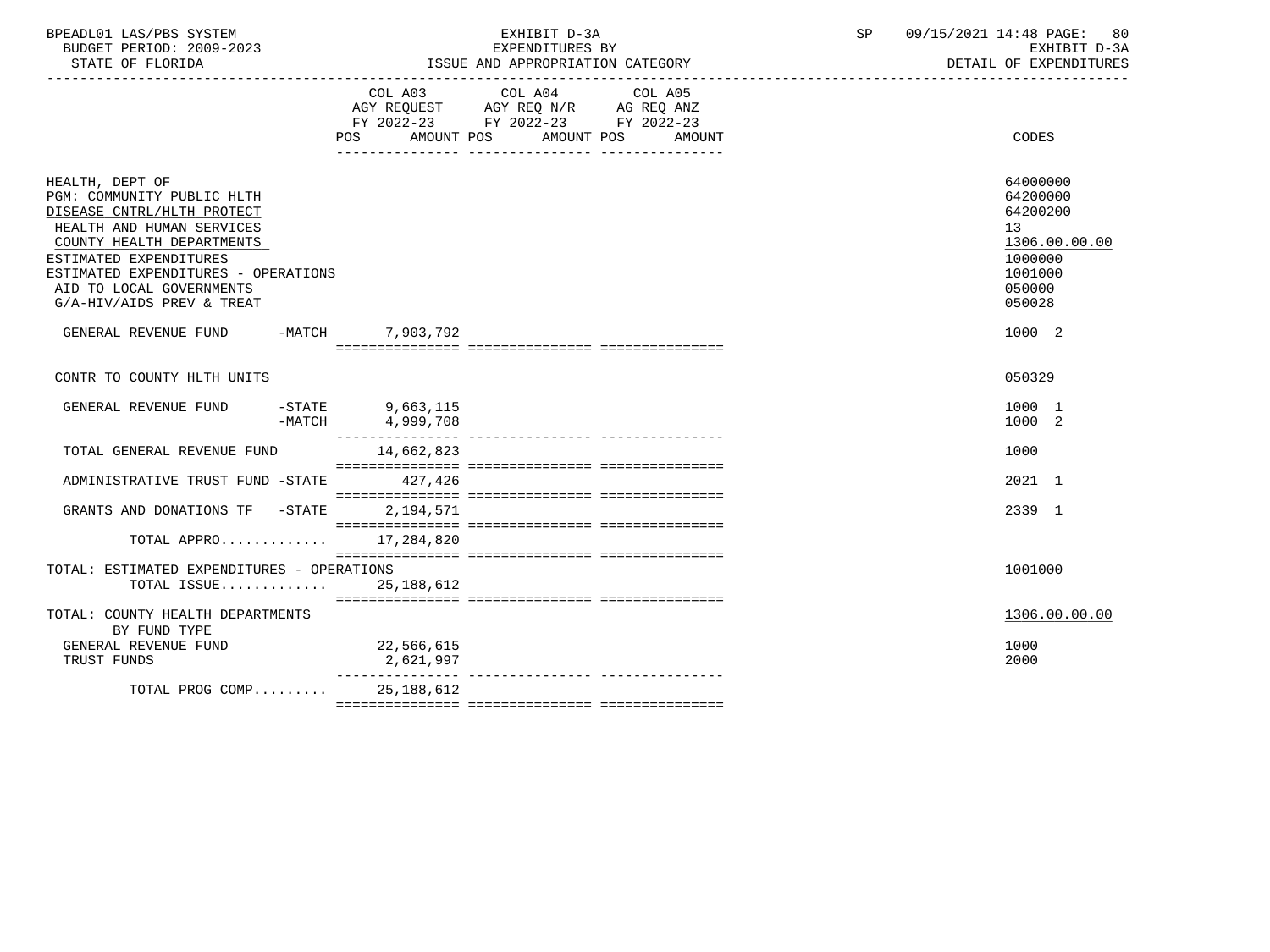| BPEADL01 LAS/PBS SYSTEM<br>BUDGET PERIOD: 2009-2023<br>STATE OF FLORIDA                                                                                                                                                                |                           | EXHIBIT D-3A<br>EXPENDITURES BY<br>ISSUE AND APPROPRIATION CATEGORY                                                                  | SP | 09/15/2021 14:48 PAGE: 81<br>EXHIBIT D-3A<br>DETAIL OF EXPENDITURES                     |
|----------------------------------------------------------------------------------------------------------------------------------------------------------------------------------------------------------------------------------------|---------------------------|--------------------------------------------------------------------------------------------------------------------------------------|----|-----------------------------------------------------------------------------------------|
|                                                                                                                                                                                                                                        | POS                       | COL A03 COL A04 COL A05<br>AGY REQUEST AGY REQ N/R AG REQ ANZ<br>FY 2022-23 FY 2022-23 FY 2022-23<br>AMOUNT POS AMOUNT POS<br>AMOUNT |    | CODES                                                                                   |
| HEALTH, DEPT OF<br>PGM: COMMUNITY PUBLIC HLTH<br>DISEASE CNTRL/HLTH PROTECT<br><b>GOV OPERATIONS/SUPPORT</b><br>EXEC LEADERSHIP/SUPPRT SVC<br>ESTIMATED EXPENDITURES<br>ESTIMATED EXPENDITURES - OPERATIONS<br>OTHER PERSONAL SERVICES |                           |                                                                                                                                      |    | 64000000<br>64200000<br>64200200<br>16<br>1602.00.00.00<br>1000000<br>1001000<br>030000 |
| FEDERAL GRANTS TRUST FUND -FEDERL<br>PLANNING AND EVALUATION TF-STATE 4,809                                                                                                                                                            | 14,556<br>_______________ |                                                                                                                                      |    | 2261 3<br>2531 1                                                                        |
| TOTAL APPRO $19,365$                                                                                                                                                                                                                   |                           |                                                                                                                                      |    |                                                                                         |
| SALARY INCREASES FOR FY 2021-22 -<br>STATE EMPLOYEE MINIMUM WAGE<br>INCREASE - EFFECTIVE 7/1/2021<br>OTHER PERSONAL SERVICES                                                                                                           |                           |                                                                                                                                      |    | 1001030<br>030000                                                                       |
| FEDERAL GRANTS TRUST FUND -FEDERL<br>PLANNING AND EVALUATION TF-STATE                                                                                                                                                                  | -58<br>19                 |                                                                                                                                      |    | 2261 3<br>2531 1                                                                        |
| TOTAL APPRO                                                                                                                                                                                                                            | 77                        |                                                                                                                                      |    |                                                                                         |
| TOTAL: EXEC LEADERSHIP/SUPPRT SVC<br>BY FUND TYPE                                                                                                                                                                                      |                           |                                                                                                                                      |    | 1602.00.00.00                                                                           |
|                                                                                                                                                                                                                                        |                           |                                                                                                                                      |    | 2000                                                                                    |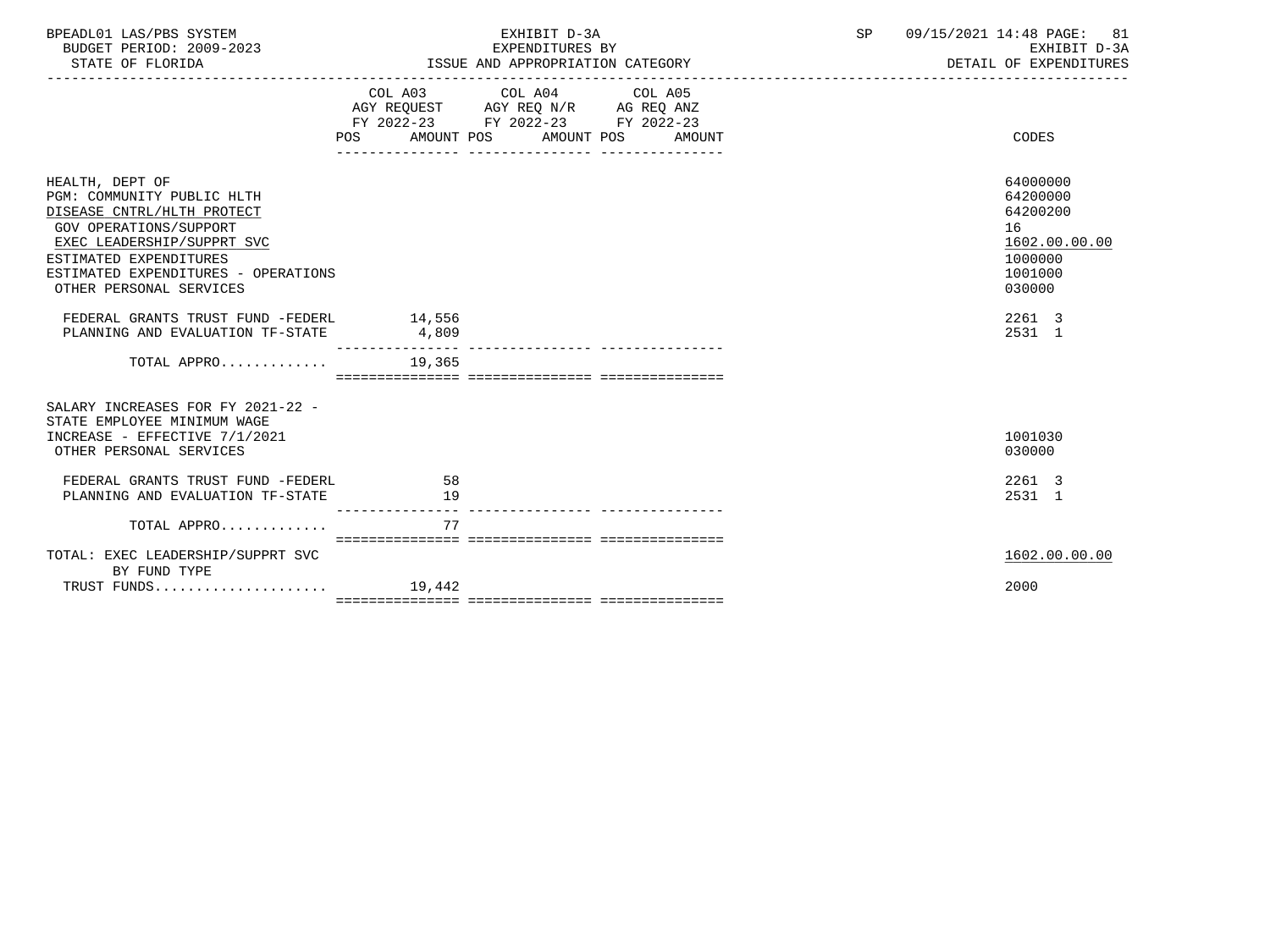| BPEADL01 LAS/PBS SYSTEM<br>BUDGET PERIOD: 2009-2023<br>STATE OF FLORIDA                                                                                                                                                                  |                                           | EXHIBIT D-3A<br>EXPENDITURES BY<br>ISSUE AND APPROPRIATION CATEGORY                       | SP      | 09/15/2021 14:48 PAGE: 82<br>EXHIBIT D-3A<br>DETAIL OF EXPENDITURES |                                                                                         |
|------------------------------------------------------------------------------------------------------------------------------------------------------------------------------------------------------------------------------------------|-------------------------------------------|-------------------------------------------------------------------------------------------|---------|---------------------------------------------------------------------|-----------------------------------------------------------------------------------------|
|                                                                                                                                                                                                                                          | POS AMOUNT POS AMOUNT POS AMOUNT          | COL A03 COL A04<br>AGY REQUEST AGY REQ N/R AG REQ ANZ<br>FY 2022-23 FY 2022-23 FY 2022-23 | COL A05 |                                                                     | CODES                                                                                   |
| HEALTH, DEPT OF<br>PGM: COMMUNITY PUBLIC HLTH<br>DISEASE CNTRL/HLTH PROTECT<br>GOV OPERATIONS/SUPPORT<br>LABORATORY SERVICES<br>ESTIMATED EXPENDITURES<br>ESTIMATED EXPENDITURES - OPERATIONS<br>SALARY RATE<br>SALARY RATE 10, 134, 555 |                                           |                                                                                           |         |                                                                     | 64000000<br>64200000<br>64200200<br>16<br>1602.02.00.00<br>1000000<br>1001000<br>000000 |
| SALARIES AND BENEFITS                                                                                                                                                                                                                    |                                           |                                                                                           |         |                                                                     | 010000                                                                                  |
| GENERAL REVENUE FUND                                                                                                                                                                                                                     | STATE 5,148,223-<br>MATCH 377,862-        |                                                                                           |         |                                                                     | 1000 1<br>1000 2                                                                        |
| TOTAL GENERAL REVENUE FUND                                                                                                                                                                                                               | 5,526,085                                 |                                                                                           |         |                                                                     | 1000                                                                                    |
| FEDERAL GRANTS TRUST FUND -FEDERL 997,392                                                                                                                                                                                                |                                           |                                                                                           |         |                                                                     | 2261 3                                                                                  |
| PLANNING AND EVALUATION TF-STATE 6,474,644                                                                                                                                                                                               | ->1A1CH<br>-MATCH 400,-<br>FEDERL 749,487 |                                                                                           |         |                                                                     | 2531 1<br>2531 2<br>2531 3                                                              |
| TOTAL PLANNING AND EVALUATION TF 7,690,935                                                                                                                                                                                               |                                           |                                                                                           |         |                                                                     | 2531                                                                                    |
| TOTAL POSITIONS 249.00<br>TOTAL APPRO $14,214,412$                                                                                                                                                                                       |                                           |                                                                                           |         |                                                                     |                                                                                         |
| OTHER PERSONAL SERVICES                                                                                                                                                                                                                  |                                           |                                                                                           |         |                                                                     | 030000                                                                                  |
| FEDERAL GRANTS TRUST FUND -FEDERL<br>PLANNING AND EVALUATION TF-STATE                                                                                                                                                                    | 697,880<br>130,379                        |                                                                                           |         |                                                                     | 2261 3<br>2531 1                                                                        |
| TOTAL APPRO 828,259                                                                                                                                                                                                                      |                                           |                                                                                           |         |                                                                     |                                                                                         |
| <b>EXPENSES</b>                                                                                                                                                                                                                          |                                           |                                                                                           |         |                                                                     | 040000                                                                                  |
| GENERAL REVENUE FUND<br>$-MATCH$                                                                                                                                                                                                         | -STATE 276,097<br>26,880                  |                                                                                           |         |                                                                     | 1000 1<br>1000 2                                                                        |
| TOTAL GENERAL REVENUE FUND                                                                                                                                                                                                               | 302,977                                   |                                                                                           |         |                                                                     | 1000                                                                                    |
| FEDERAL GRANTS TRUST FUND -FEDERL                                                                                                                                                                                                        | 3,182,120                                 |                                                                                           |         |                                                                     | 2261 3                                                                                  |
| PLANNING AND EVALUATION TF-STATE<br>$-MATCH$                                                                                                                                                                                             | 8,419,983<br>3,734,944                    |                                                                                           |         |                                                                     | 2531 1<br>2531 2                                                                        |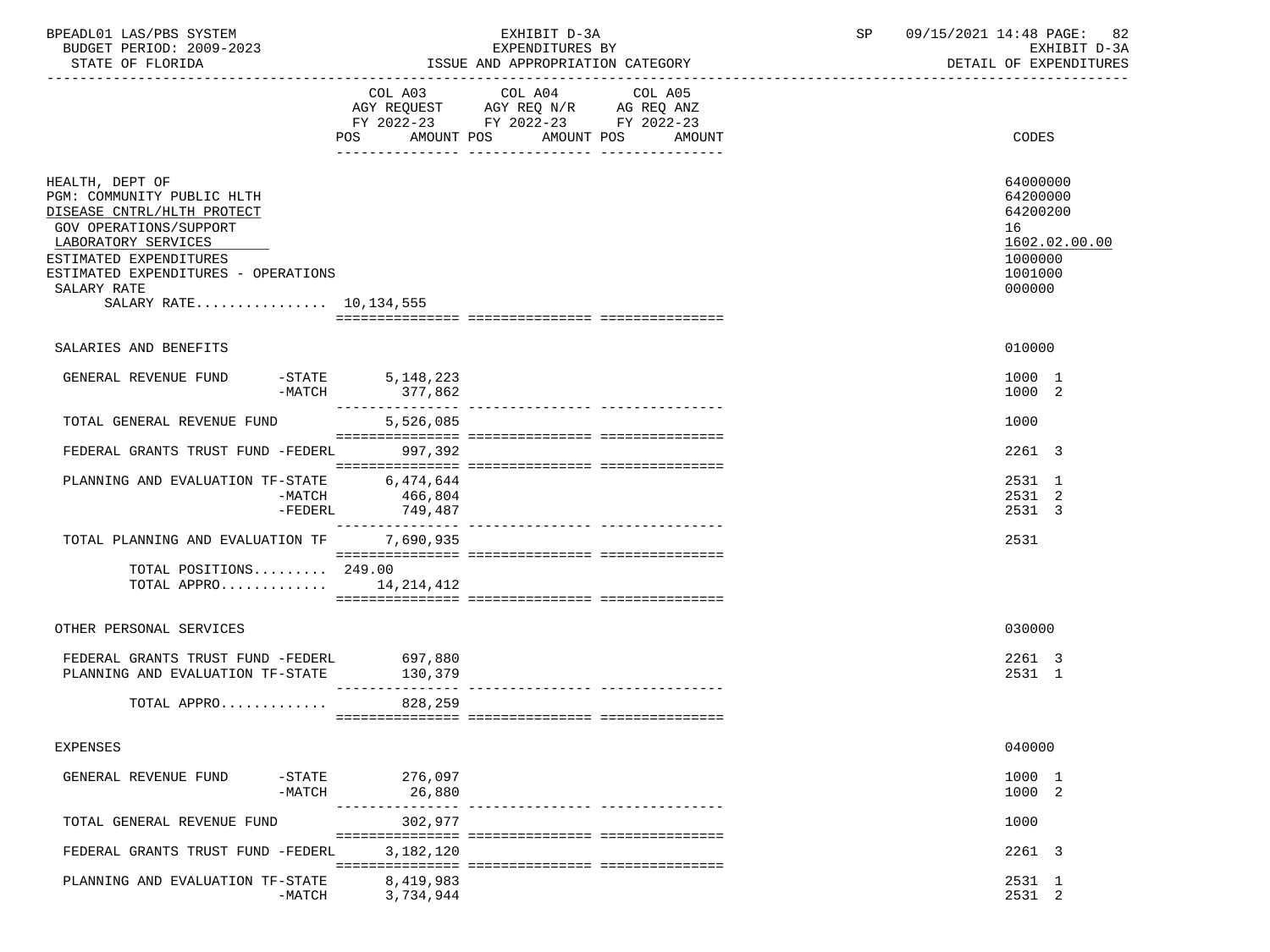| BPEADL01 LAS/PBS SYSTEM |                          |
|-------------------------|--------------------------|
|                         | BUDGET PERIOD: 2009-2023 |

 BUDGET PERIOD: 2009-2023 EXPENDITURES BY EXHIBIT D-3A ISSUE AND APPROPRIATION CATEGORY ----------------------------------------------------------------------------------------------------------------------------------- COL A03 COL A04 COL A05 AGY REQUEST AGY REQ N/R AG REQ ANZ FY 2022-23 FY 2022-23 FY 2022-23

POS AMOUNT POS AMOUNT POS AMOUNT CODES

| HEALTH, DEPT OF<br>PGM: COMMUNITY PUBLIC HLTH<br>DISEASE CNTRL/HLTH PROTECT<br>GOV OPERATIONS/SUPPORT<br>LABORATORY SERVICES<br>ESTIMATED EXPENDITURES<br>ESTIMATED EXPENDITURES - OPERATIONS<br><b>EXPENSES</b><br>PLANNING AND EVALUATION TF-FEDERL | 5,002,542                                     | 16 | 64000000<br>64200000<br>64200200<br>1602.02.00.00<br>1000000<br>1001000<br>040000<br>2531 3 |
|-------------------------------------------------------------------------------------------------------------------------------------------------------------------------------------------------------------------------------------------------------|-----------------------------------------------|----|---------------------------------------------------------------------------------------------|
| TOTAL PLANNING AND EVALUATION TF                                                                                                                                                                                                                      | 17,157,469                                    |    | 2531                                                                                        |
| TOTAL APPRO                                                                                                                                                                                                                                           | 20,642,566                                    |    |                                                                                             |
| OPERATING CAPITAL OUTLAY                                                                                                                                                                                                                              |                                               |    | 060000                                                                                      |
| GENERAL REVENUE FUND -STATE 50,000<br>FEDERAL GRANTS TRUST FUND -FEDERL<br>PLANNING AND EVALUATION TF-STATE                                                                                                                                           | 415,100<br>406,972<br>----------------        |    | 1000 1<br>2261 3<br>2531 1                                                                  |
| TOTAL APPRO                                                                                                                                                                                                                                           | 872,072                                       |    |                                                                                             |
| SPECIAL CATEGORIES<br>CONTRACTED SERVICES                                                                                                                                                                                                             |                                               |    | 100000<br>100777                                                                            |
| GENERAL REVENUE FUND<br>-MATCH                                                                                                                                                                                                                        | $-$ STATE 166,966<br>8,906<br>_______________ |    | 1000 1<br>1000 2                                                                            |
| TOTAL GENERAL REVENUE FUND                                                                                                                                                                                                                            | 175,872                                       |    | 1000                                                                                        |
| FEDERAL GRANTS TRUST FUND -FEDERL                                                                                                                                                                                                                     | 484,450                                       |    | 2261 3                                                                                      |
| PLANNING AND EVALUATION TF-STATE<br>$-FEDERL$                                                                                                                                                                                                         | 2,269,450<br>-MATCH 282,835<br>1,480,654      |    | 2531 1<br>2531 2<br>2531 3                                                                  |
| TOTAL PLANNING AND EVALUATION TF                                                                                                                                                                                                                      | 4,032,939                                     |    | 2531                                                                                        |
| TOTAL APPRO                                                                                                                                                                                                                                           | 4,693,261                                     |    |                                                                                             |
| RISK MANAGEMENT INSURANCE                                                                                                                                                                                                                             |                                               |    | 103241                                                                                      |
| PLANNING AND EVALUATION TF-STATE                                                                                                                                                                                                                      | 61,018                                        |    | 2531 1                                                                                      |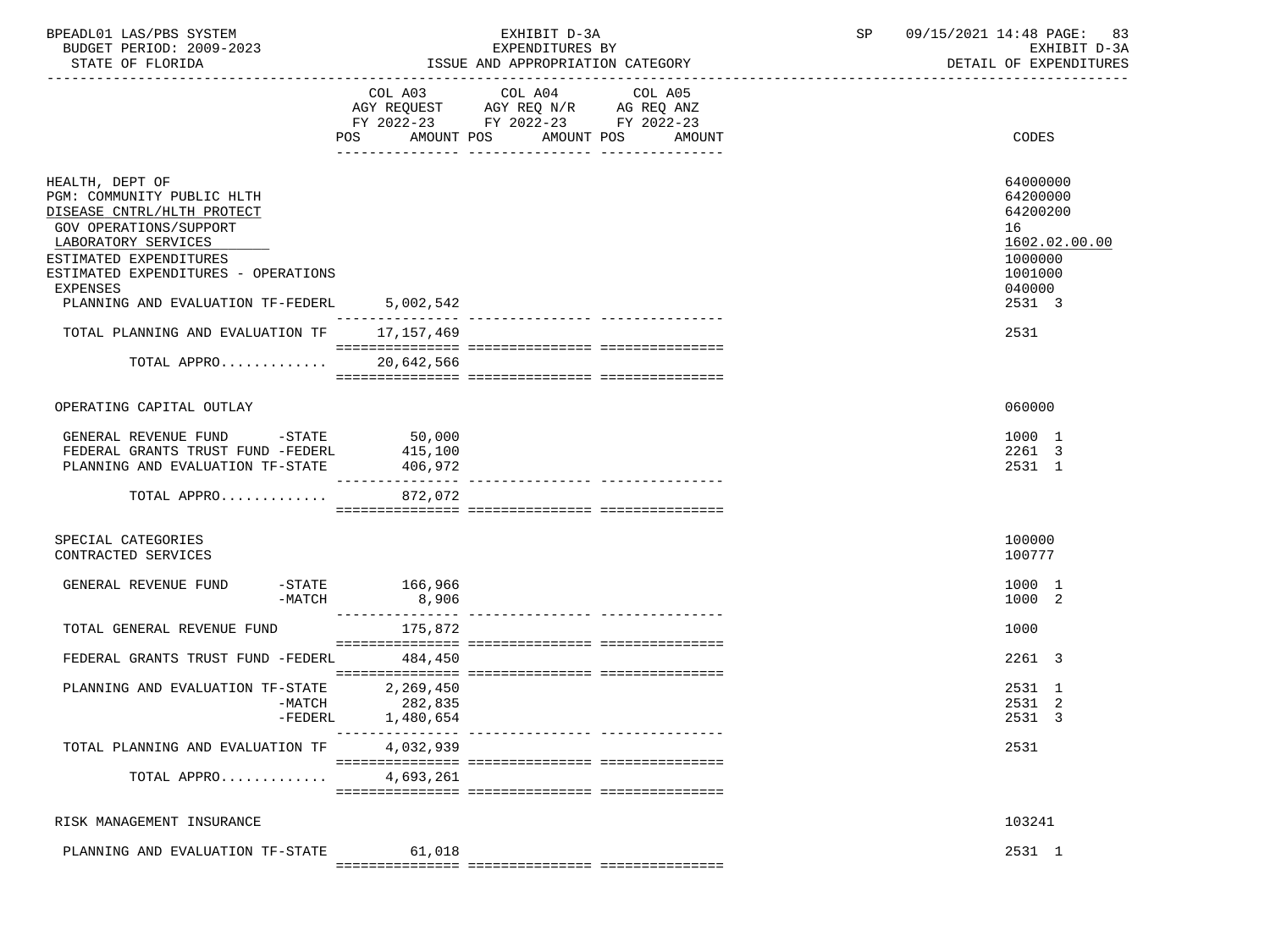| BPEADL01 LAS/PBS SYSTEM  | EXHIBIT D-3A                     | 09/15/2021 14:48 PAGE: 84 |
|--------------------------|----------------------------------|---------------------------|
| BUDGET PERIOD: 2009-2023 | EXPENDITURES BY                  | EXHIBIT D-3A              |
| STATE OF FLORIDA         | ISSUE AND APPROPRIATION CATEGORY | DETAIL OF EXPENDITURES    |

|                                                                                                                                                                                                                                                 | POS AMOUNT POS                    | COL A03 COL A04 COL A05<br>AGY REQUEST AGY REQ N/R AG REQ ANZ<br>FY 2022-23 FY 2022-23 FY 2022-23 | AMOUNT POS | AMOUNT | CODES                                                                                             |
|-------------------------------------------------------------------------------------------------------------------------------------------------------------------------------------------------------------------------------------------------|-----------------------------------|---------------------------------------------------------------------------------------------------|------------|--------|---------------------------------------------------------------------------------------------------|
| HEALTH, DEPT OF<br>PGM: COMMUNITY PUBLIC HLTH<br>DISEASE CNTRL/HLTH PROTECT<br>GOV OPERATIONS/SUPPORT<br>LABORATORY SERVICES<br>ESTIMATED EXPENDITURES<br>ESTIMATED EXPENDITURES - OPERATIONS<br>SPECIAL CATEGORIES<br>LEASE/PURCHASE/EQUIPMENT |                                   |                                                                                                   |            |        | 64000000<br>64200000<br>64200200<br>16<br>1602.02.00.00<br>1000000<br>1001000<br>100000<br>105281 |
| GENERAL REVENUE FUND -STATE 9,918                                                                                                                                                                                                               |                                   |                                                                                                   |            |        | 1000 1                                                                                            |
| FEDERAL GRANTS TRUST FUND -FEDERL                                                                                                                                                                                                               | 1,904                             |                                                                                                   |            |        | 2261 3                                                                                            |
| PLANNING AND EVALUATION TF-STATE<br>-FEDERL                                                                                                                                                                                                     | 15,107<br>30, 213                 |                                                                                                   |            |        | 2531 1<br>2531 3                                                                                  |
| TOTAL PLANNING AND EVALUATION TF 45,320                                                                                                                                                                                                         |                                   |                                                                                                   |            |        | 2531                                                                                              |
| TOTAL APPRO                                                                                                                                                                                                                                     | 57,142                            |                                                                                                   |            |        |                                                                                                   |
| TR/DMS/HR SVCS/STW CONTRCT                                                                                                                                                                                                                      |                                   |                                                                                                   |            |        | 107040                                                                                            |
| GENERAL REVENUE FUND -STATE 49,711                                                                                                                                                                                                              |                                   |                                                                                                   |            |        | 1000 1                                                                                            |
| FEDERAL GRANTS TRUST FUND -FEDERL 10,248                                                                                                                                                                                                        |                                   |                                                                                                   |            |        | 2261 3                                                                                            |
| PLANNING AND EVALUATION TF-STATE<br>-MATCH<br>-FEDERL                                                                                                                                                                                           | 29,076<br>1,499<br>$\overline{1}$ |                                                                                                   |            |        | 2531 1<br>2531 2<br>2531 3                                                                        |
| TOTAL PLANNING AND EVALUATION TF                                                                                                                                                                                                                | 30,576                            |                                                                                                   |            |        | 2531                                                                                              |
| TOTAL APPRO                                                                                                                                                                                                                                     | 90,535                            |                                                                                                   |            |        |                                                                                                   |
| TOTAL: ESTIMATED EXPENDITURES - OPERATIONS<br>TOTAL POSITIONS 249.00<br>TOTAL ISSUE $41,459,265$<br>TOTAL SALARY RATE 10,134,555                                                                                                                |                                   |                                                                                                   |            |        | 1001000                                                                                           |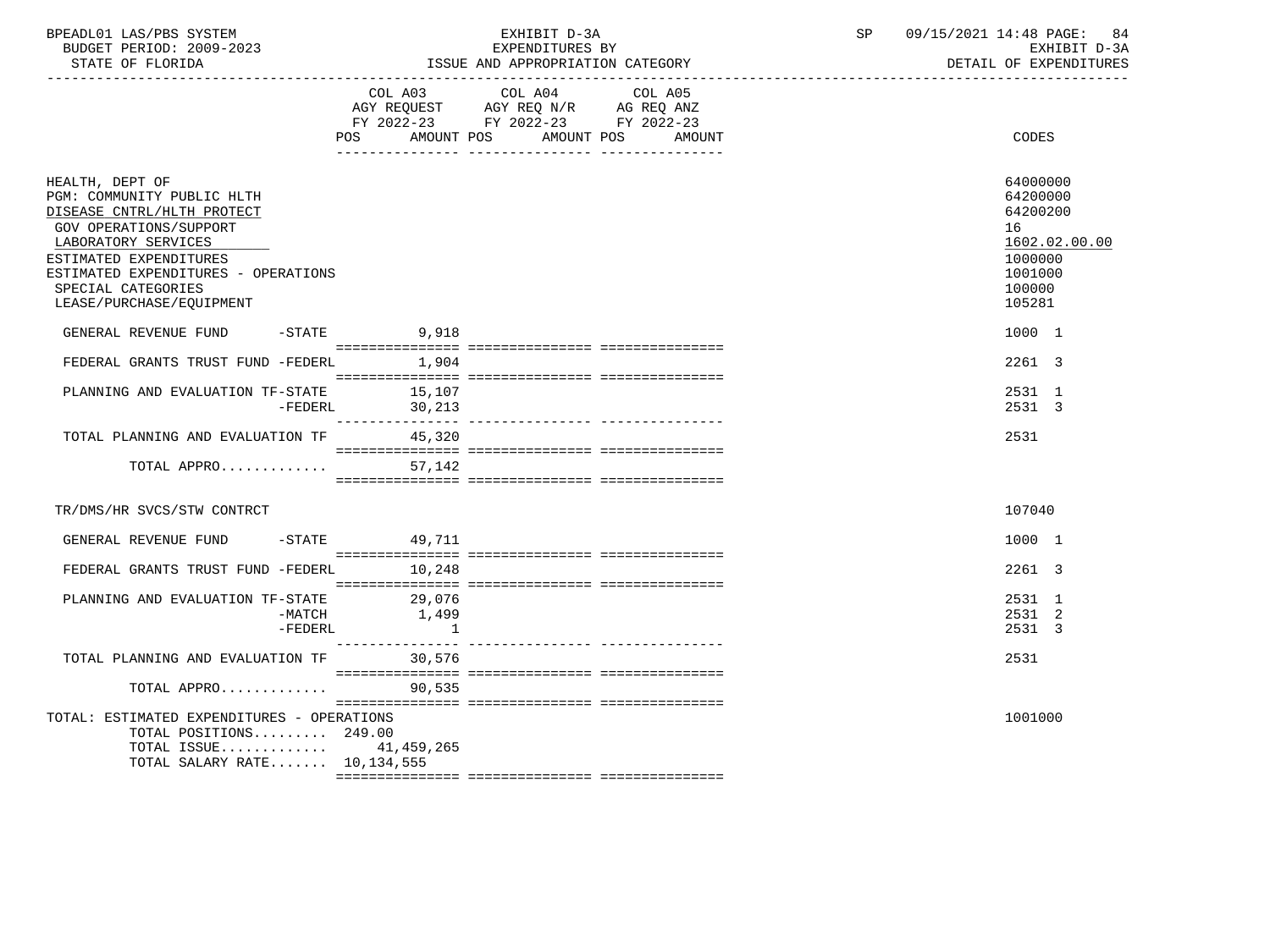| BPEADL01 LAS/PBS SYSTEM<br>BUDGET PERIOD: 2009-2023<br>STATE OF FLORIDA                                                                                                                     |                          | EXHIBIT D-3A<br>EXPENDITURES BY<br>ISSUE AND APPROPRIATION CATEGORY                                                                      | SP | 09/15/2021 14:48 PAGE: 85<br>EXHIBIT D-3A<br>DETAIL OF EXPENDITURES |
|---------------------------------------------------------------------------------------------------------------------------------------------------------------------------------------------|--------------------------|------------------------------------------------------------------------------------------------------------------------------------------|----|---------------------------------------------------------------------|
|                                                                                                                                                                                             |                          | COL A03 COL A04<br>COL A05<br>AGY REQUEST AGY REQ N/R AG REQ ANZ<br>FY 2022-23 FY 2022-23 FY 2022-23<br>POS AMOUNT POS AMOUNT POS AMOUNT |    | CODES                                                               |
| HEALTH, DEPT OF<br>PGM: COMMUNITY PUBLIC HLTH<br>DISEASE CNTRL/HLTH PROTECT<br>GOV OPERATIONS/SUPPORT<br>LABORATORY SERVICES<br>ESTIMATED EXPENDITURES<br>SALARY INCREASES FOR FY 2021-22 - |                          |                                                                                                                                          |    | 64000000<br>64200000<br>64200200<br>16<br>1602.02.00.00<br>1000000  |
| STATE EMPLOYEE MINIMUM WAGE<br>INCREASE - EFFECTIVE 7/1/2021<br>SALARY RATE<br>SALARY RATE $101.466$                                                                                        |                          |                                                                                                                                          |    | 1001030<br>000000                                                   |
| SALARIES AND BENEFITS                                                                                                                                                                       |                          |                                                                                                                                          |    | 010000                                                              |
| GENERAL REVENUE FUND<br>$-MATCH$                                                                                                                                                            | $-STATE$ 43,509<br>3,194 |                                                                                                                                          |    | 1000 1<br>1000 2                                                    |
| TOTAL GENERAL REVENUE FUND                                                                                                                                                                  | 46,703                   |                                                                                                                                          |    | 1000                                                                |
| FEDERAL GRANTS TRUST FUND -FEDERL                                                                                                                                                           | 8,435                    |                                                                                                                                          |    | 2261 3                                                              |
| PLANNING AND EVALUATION TF-STATE 54,730<br>$-MATCH$<br>$-FEDERL$                                                                                                                            | 3,946<br>6,339           |                                                                                                                                          |    | 2531 1<br>2531 2<br>2531 3                                          |
| TOTAL PLANNING AND EVALUATION TF 65,015                                                                                                                                                     |                          |                                                                                                                                          |    | 2531                                                                |
| TOTAL APPRO $120,153$                                                                                                                                                                       |                          |                                                                                                                                          |    |                                                                     |
| OTHER PERSONAL SERVICES                                                                                                                                                                     |                          |                                                                                                                                          |    | 030000                                                              |
| FEDERAL GRANTS TRUST FUND -FEDERL 2,793<br>PLANNING AND EVALUATION TF-STATE                                                                                                                 | 521                      |                                                                                                                                          |    | 2261 3<br>2531 1                                                    |
| TOTAL APPRO                                                                                                                                                                                 | 3,314                    |                                                                                                                                          |    |                                                                     |
| TOTAL: SALARY INCREASES FOR FY 2021-22 -<br>STATE EMPLOYEE MINIMUM WAGE<br>INCREASE - EFFECTIVE 7/1/2021                                                                                    |                          |                                                                                                                                          |    | 1001030                                                             |
| TOTAL ISSUE<br>TOTAL SALARY RATE 101,466                                                                                                                                                    | 123,467                  |                                                                                                                                          |    |                                                                     |
|                                                                                                                                                                                             |                          |                                                                                                                                          |    |                                                                     |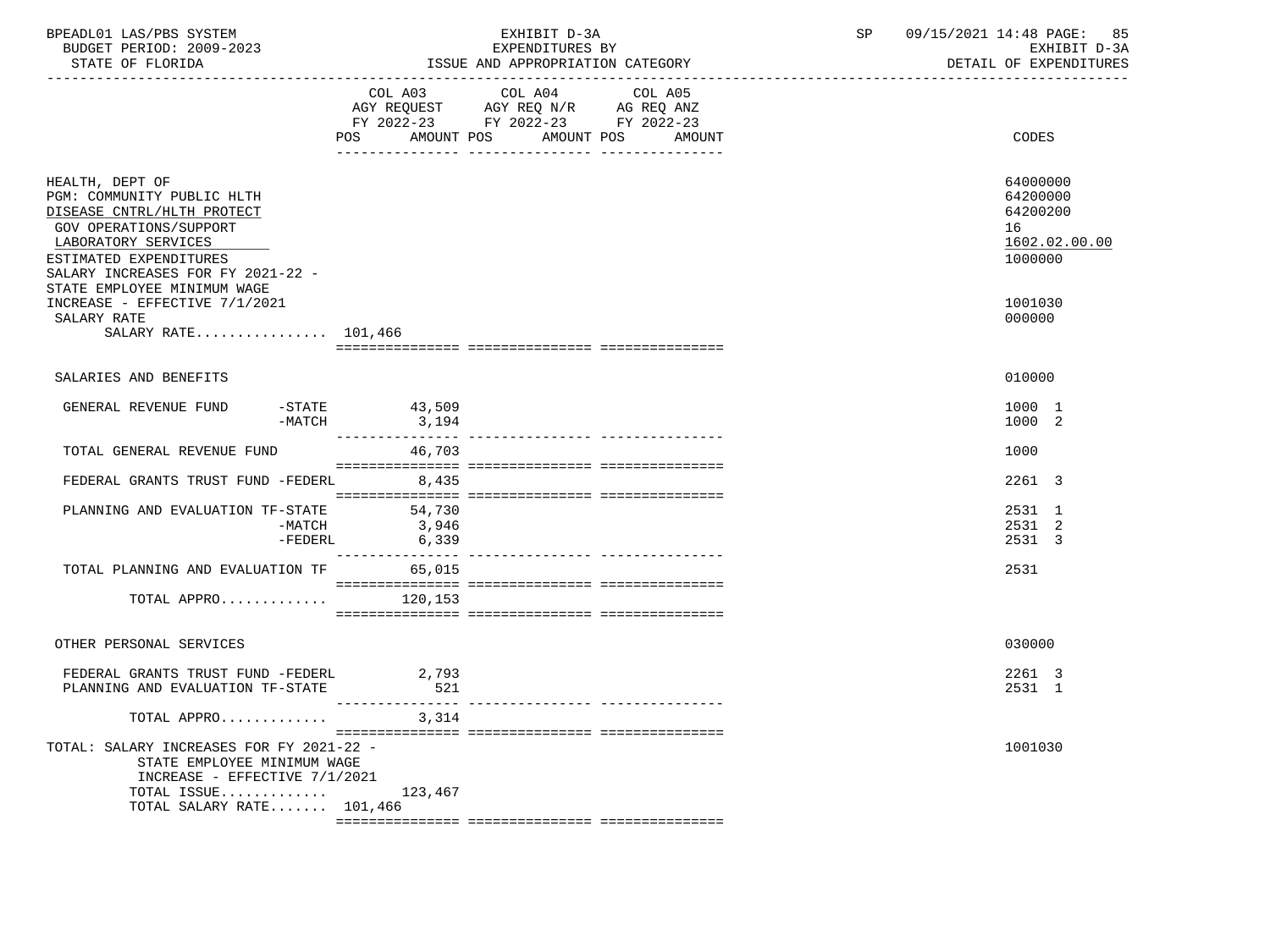| BPEADL01 LAS/PBS SYSTEM<br>BUDGET PERIOD: 2009-2023<br>STATE OF FLORIDA                                                                                                                                                 |                                                                                                                                | EXHIBIT D-3A<br>EXPENDITURES BY<br>ISSUE AND APPROPRIATION CATEGORY                                                                                                                                                                                                                                                                                                                                                                                             | SP 09/15/2021 14:48 PAGE: 86<br>EXHIBIT D-3A<br>DETAIL OF EXPENDITURES |
|-------------------------------------------------------------------------------------------------------------------------------------------------------------------------------------------------------------------------|--------------------------------------------------------------------------------------------------------------------------------|-----------------------------------------------------------------------------------------------------------------------------------------------------------------------------------------------------------------------------------------------------------------------------------------------------------------------------------------------------------------------------------------------------------------------------------------------------------------|------------------------------------------------------------------------|
|                                                                                                                                                                                                                         | COL A03 COL A04 COL A05<br>AGY REQUEST AGY REQ N/R AG REQ ANZ<br>FY 2022-23 FY 2022-23 FY 2022-23<br>POS AMOUNT POS AMOUNT POS | AMOUNT                                                                                                                                                                                                                                                                                                                                                                                                                                                          | CODES                                                                  |
| HEALTH, DEPT OF<br>PGM: COMMUNITY PUBLIC HLTH<br>DISEASE CNTRL/HLTH PROTECT<br>GOV OPERATIONS/SUPPORT<br>LABORATORY SERVICES<br>ESTIMATED EXPENDITURES<br>FLORIDA RETIREMENT SYSTEM<br>ADJUSTMENT - FY 2021-22 - NORMAL |                                                                                                                                |                                                                                                                                                                                                                                                                                                                                                                                                                                                                 | 64000000<br>64200000<br>64200200<br>16<br>1602.02.00.00<br>1000000     |
| COST AND UNFUNDED ACTUARIAL<br>LIABILITY<br>SALARIES AND BENEFITS                                                                                                                                                       |                                                                                                                                |                                                                                                                                                                                                                                                                                                                                                                                                                                                                 | 1001070<br>010000                                                      |
| GENERAL REVENUE FUND<br>$-MATCH$                                                                                                                                                                                        | $-STATE$ 30,694<br>2,254                                                                                                       |                                                                                                                                                                                                                                                                                                                                                                                                                                                                 | 1000 1<br>1000 2                                                       |
| TOTAL GENERAL REVENUE FUND                                                                                                                                                                                              | 32,948                                                                                                                         |                                                                                                                                                                                                                                                                                                                                                                                                                                                                 | 1000                                                                   |
| FEDERAL GRANTS TRUST FUND -FEDERL 5,951                                                                                                                                                                                 |                                                                                                                                |                                                                                                                                                                                                                                                                                                                                                                                                                                                                 | 2261 3                                                                 |
| PLANNING AND EVALUATION TF-STATE<br>$-MATCH$                                                                                                                                                                            | 38,610<br>2,784<br>$-FEDERL$ 4,472                                                                                             |                                                                                                                                                                                                                                                                                                                                                                                                                                                                 | 2531 1<br>2531 2<br>2531 3                                             |
| TOTAL PLANNING AND EVALUATION TF 45,866                                                                                                                                                                                 |                                                                                                                                |                                                                                                                                                                                                                                                                                                                                                                                                                                                                 | 2531                                                                   |
| TOTAL APPRO 84,765                                                                                                                                                                                                      |                                                                                                                                | $\begin{minipage}{0.03\textwidth} \begin{tabular}{l} \textbf{0.04\textwidth} \textbf{0.04\textwidth} \textbf{0.04\textwidth} \textbf{0.04\textwidth} \textbf{0.04\textwidth} \textbf{0.04\textwidth} \textbf{0.04\textwidth} \textbf{0.04\textwidth} \textbf{0.04\textwidth} \textbf{0.04\textwidth} \textbf{0.04\textwidth} \textbf{0.04\textwidth} \textbf{0.04\textwidth} \textbf{0.04\textwidth} \textbf{0.04\textwidth} \textbf{0.04\textwidth} \textbf{0$ |                                                                        |
| CASUALTY INSURANCE PREMIUM<br>ADJUSTMENT<br>SPECIAL CATEGORIES<br>RISK MANAGEMENT INSURANCE                                                                                                                             |                                                                                                                                |                                                                                                                                                                                                                                                                                                                                                                                                                                                                 | 1001090<br>100000<br>103241                                            |
| GENERAL REVENUE FUND -STATE 100,722<br>PLANNING AND EVALUATION TF-STATE 61,018-                                                                                                                                         |                                                                                                                                |                                                                                                                                                                                                                                                                                                                                                                                                                                                                 | 1000 1<br>2531 1                                                       |
| TOTAL APPRO 39.704                                                                                                                                                                                                      |                                                                                                                                |                                                                                                                                                                                                                                                                                                                                                                                                                                                                 |                                                                        |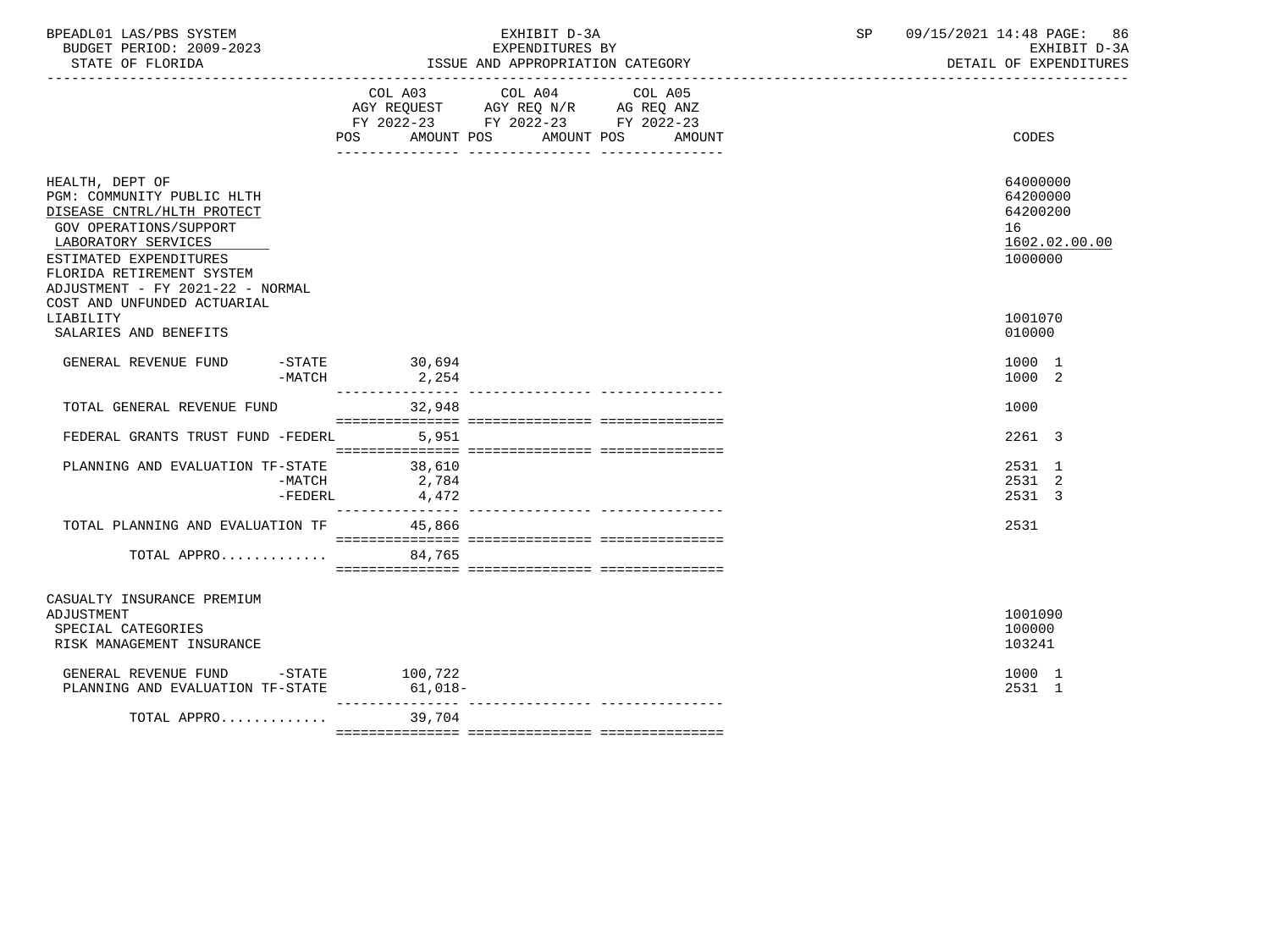| BPEADL01 LAS/PBS SYSTEM  | EXHIBIT D-3A                     | 09/15/2021 14:48 PAGE: 87 |
|--------------------------|----------------------------------|---------------------------|
| BUDGET PERIOD: 2009-2023 | EXPENDITURES BY                  | EXHIBIT D-3A              |
| STATE OF FLORIDA         | ISSUE AND APPROPRIATION CATEGORY | DETAIL OF EXPENDITURES    |

|                                                                                                                                                                                                                                                              | COL A03<br>POS<br>AMOUNT POS                                                                                                                                                                                                                                                                                                                                                                                                                                    | COL A04 | COL A05<br>AMOUNT POS AMOUNT | CODES                                                                                             |
|--------------------------------------------------------------------------------------------------------------------------------------------------------------------------------------------------------------------------------------------------------------|-----------------------------------------------------------------------------------------------------------------------------------------------------------------------------------------------------------------------------------------------------------------------------------------------------------------------------------------------------------------------------------------------------------------------------------------------------------------|---------|------------------------------|---------------------------------------------------------------------------------------------------|
| HEALTH, DEPT OF<br>PGM: COMMUNITY PUBLIC HLTH<br>DISEASE CNTRL/HLTH PROTECT<br>GOV OPERATIONS/SUPPORT<br>LABORATORY SERVICES<br>ESTIMATED EXPENDITURES<br>REALLOCATION OF HUMAN RESOURCES<br>OUTSOURCING<br>SPECIAL CATEGORIES<br>TR/DMS/HR SVCS/STW CONTRCT |                                                                                                                                                                                                                                                                                                                                                                                                                                                                 |         |                              | 64000000<br>64200000<br>64200200<br>16<br>1602.02.00.00<br>1000000<br>1005900<br>100000<br>107040 |
|                                                                                                                                                                                                                                                              |                                                                                                                                                                                                                                                                                                                                                                                                                                                                 |         |                              |                                                                                                   |
| GENERAL REVENUE FUND                                                                                                                                                                                                                                         | $-$ STATE 4, 193-                                                                                                                                                                                                                                                                                                                                                                                                                                               |         |                              | 1000 1                                                                                            |
| FEDERAL GRANTS TRUST FUND -FEDERL                                                                                                                                                                                                                            | $864-$                                                                                                                                                                                                                                                                                                                                                                                                                                                          |         |                              | 2261 3                                                                                            |
| PLANNING AND EVALUATION TF-STATE<br>-MATCH                                                                                                                                                                                                                   | $2,452-$<br>$126-$                                                                                                                                                                                                                                                                                                                                                                                                                                              |         |                              | 2531 1<br>2531 2                                                                                  |
| TOTAL PLANNING AND EVALUATION TF 2,578-                                                                                                                                                                                                                      | $\begin{minipage}{0.03\textwidth} \begin{tabular}{l} \textbf{0.04\textwidth} \textbf{0.04\textwidth} \textbf{0.04\textwidth} \textbf{0.04\textwidth} \textbf{0.04\textwidth} \textbf{0.04\textwidth} \textbf{0.04\textwidth} \textbf{0.04\textwidth} \textbf{0.04\textwidth} \textbf{0.04\textwidth} \textbf{0.04\textwidth} \textbf{0.04\textwidth} \textbf{0.04\textwidth} \textbf{0.04\textwidth} \textbf{0.04\textwidth} \textbf{0.04\textwidth} \textbf{0$ |         |                              | 2531                                                                                              |
| TOTAL APPRO 7,635-                                                                                                                                                                                                                                           |                                                                                                                                                                                                                                                                                                                                                                                                                                                                 |         |                              |                                                                                                   |
| NONRECURRING EXPENDITURES<br>WORKLOAD - BUREAU OF PUBLIC HEALTH<br>LABORATORIES - ONBOARDING MEDICAL                                                                                                                                                         |                                                                                                                                                                                                                                                                                                                                                                                                                                                                 |         |                              | 2100000<br>2103265                                                                                |
| MARIJUANA TESTING - ADD<br>EXPENSES                                                                                                                                                                                                                          |                                                                                                                                                                                                                                                                                                                                                                                                                                                                 |         |                              | 040000                                                                                            |
| PLANNING AND EVALUATION TF-STATE 1,562,712-                                                                                                                                                                                                                  |                                                                                                                                                                                                                                                                                                                                                                                                                                                                 |         |                              | 2531 1                                                                                            |
| OPERATING CAPITAL OUTLAY                                                                                                                                                                                                                                     |                                                                                                                                                                                                                                                                                                                                                                                                                                                                 |         |                              | 060000                                                                                            |
| PLANNING AND EVALUATION TF-STATE 306,972-                                                                                                                                                                                                                    |                                                                                                                                                                                                                                                                                                                                                                                                                                                                 |         |                              | 2531 1                                                                                            |
| SPECIAL CATEGORIES<br>CONTRACTED SERVICES                                                                                                                                                                                                                    |                                                                                                                                                                                                                                                                                                                                                                                                                                                                 |         |                              | 100000<br>100777                                                                                  |
| PLANNING AND EVALUATION TF-STATE 147,450-                                                                                                                                                                                                                    |                                                                                                                                                                                                                                                                                                                                                                                                                                                                 |         |                              | 2531 1                                                                                            |
| TOTAL: WORKLOAD - BUREAU OF PUBLIC HEALTH<br>LABORATORIES - ONBOARDING MEDICAL<br>MARIJUANA TESTING - ADD                                                                                                                                                    |                                                                                                                                                                                                                                                                                                                                                                                                                                                                 |         |                              | 2103265                                                                                           |
| TOTAL ISSUE                                                                                                                                                                                                                                                  | 2,017,134-                                                                                                                                                                                                                                                                                                                                                                                                                                                      |         |                              |                                                                                                   |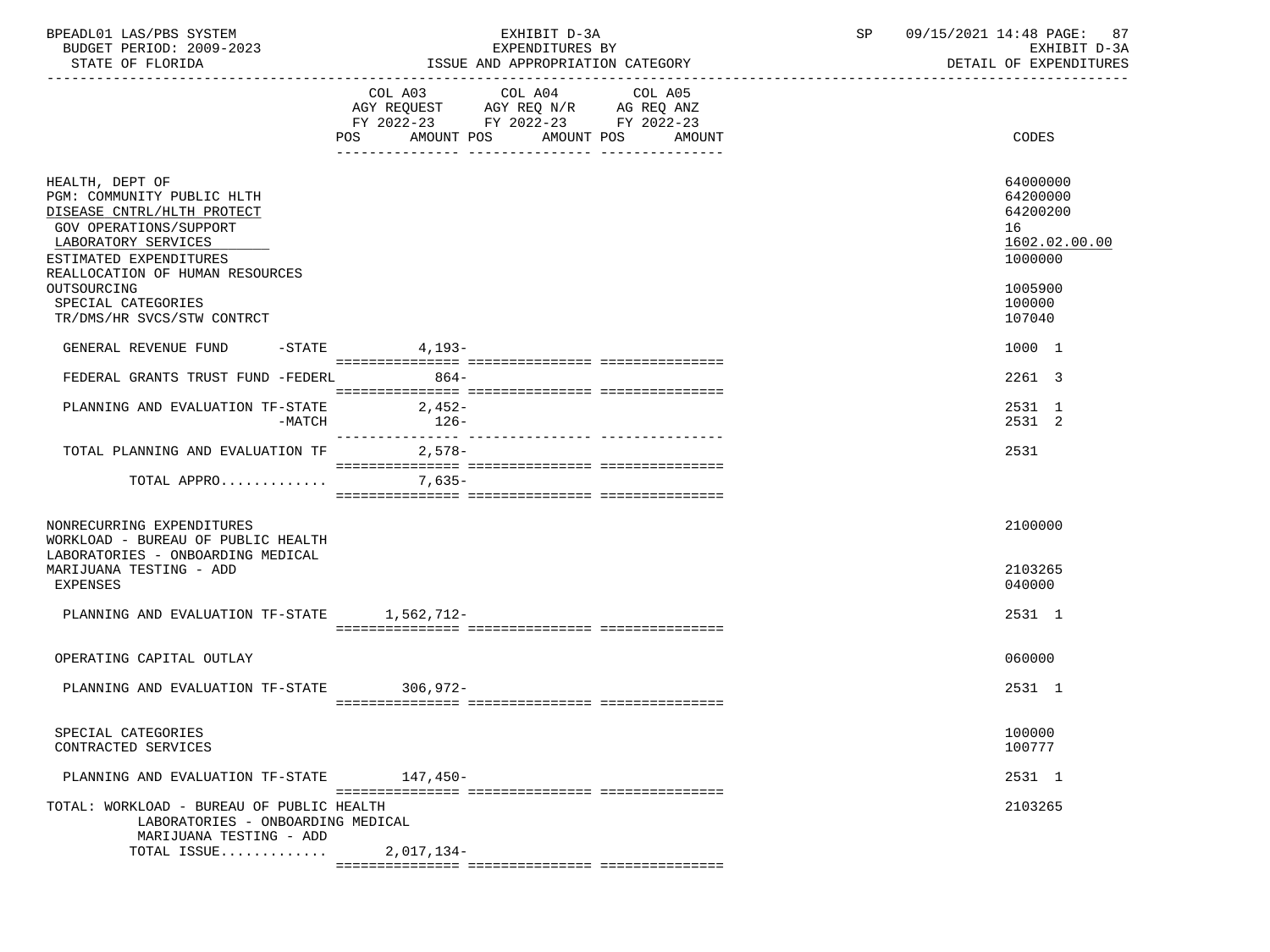| BPEADL01 LAS/PBS SYSTEM<br>BUDGET PERIOD: 2009-2023<br>STATE OF FLORIDA                                                                                                                                                 |                                                                                                                              | EXHIBIT D-3A<br>EXPENDITURES BY<br>ISSUE AND APPROPRIATION CATEGORY                                                       | SP | 09/15/2021 14:48 PAGE:<br>88<br>EXHIBIT D-3A<br>DETAIL OF EXPENDITURES |
|-------------------------------------------------------------------------------------------------------------------------------------------------------------------------------------------------------------------------|------------------------------------------------------------------------------------------------------------------------------|---------------------------------------------------------------------------------------------------------------------------|----|------------------------------------------------------------------------|
|                                                                                                                                                                                                                         | POS FOR THE POST OF THE STATE STATE STATE STATE STATE STATE STATE STATE STATE STATE STATE STATE STATE STATE ST<br>AMOUNT POS | COL A03 COL A04 COL A05<br>AGY REQUEST AGY REQ N/R AG REQ ANZ<br>FY 2022-23 FY 2022-23 FY 2022-23<br>AMOUNT POS<br>AMOUNT |    | CODES                                                                  |
| HEALTH, DEPT OF<br>PGM: COMMUNITY PUBLIC HLTH<br>DISEASE CNTRL/HLTH PROTECT<br>GOV OPERATIONS/SUPPORT<br>LABORATORY SERVICES<br>FUND SHIFT<br>TRANSFER SALARIES AND EXPENSES FROM<br>PLANNING AND EVALUATION TRUST FUND |                                                                                                                              |                                                                                                                           |    | 64000000<br>64200000<br>64200200<br>16<br>1602.02.00.00<br>3400000     |
| TO GENERAL REVENUE FOR TUBERCULOSIS<br>LABORATORY - ADD<br>SALARY RATE<br>SALARY RATE 144,259                                                                                                                           |                                                                                                                              |                                                                                                                           |    | 3408350<br>000000                                                      |
|                                                                                                                                                                                                                         |                                                                                                                              |                                                                                                                           |    |                                                                        |
| SALARIES AND BENEFITS                                                                                                                                                                                                   |                                                                                                                              |                                                                                                                           |    | 010000                                                                 |
| GENERAL REVENUE FUND                                                                                                                                                                                                    | 4.00<br>$-STATE$<br>229,024                                                                                                  |                                                                                                                           |    | 1000 1                                                                 |
| <b>EXPENSES</b>                                                                                                                                                                                                         |                                                                                                                              |                                                                                                                           |    | 040000                                                                 |
| GENERAL REVENUE FUND                                                                                                                                                                                                    | $-STATE$ 23, 311                                                                                                             |                                                                                                                           |    | 1000 1                                                                 |
| SPECIAL CATEGORIES<br>TR/DMS/HR SVCS/STW CONTRCT                                                                                                                                                                        |                                                                                                                              |                                                                                                                           |    | 100000<br>107040                                                       |
| GENERAL REVENUE FUND                                                                                                                                                                                                    | $-$ STATE 1,324                                                                                                              |                                                                                                                           |    | 1000 1                                                                 |
| TOTAL: TRANSFER SALARIES AND EXPENSES FROM<br>PLANNING AND EVALUATION TRUST FUND<br>TO GENERAL REVENUE FOR TUBERCULOSIS<br>LABORATORY - ADD<br>TOTAL POSITIONS 4.00<br>TOTAL ISSUE<br>TOTAL SALARY RATE 144,259         | 253,659                                                                                                                      |                                                                                                                           |    | 3408350                                                                |
|                                                                                                                                                                                                                         |                                                                                                                              |                                                                                                                           |    |                                                                        |
| AGENCY ISSUE NARRATIVE:<br>2022-2023 BUDGET YEAR NARRATIVE:<br>ISSUE TITLE: Tuberculosis Laboratory                                                                                                                     |                                                                                                                              | IT COMPONENT? NO                                                                                                          |    |                                                                        |

 CURRENT SITUATION: Florida's Tuberculosis (TB) program is an interdisciplinary team composed of the TB Program in The Department of Health (Department), Bureau of Communicable Disease, County Health Departments (CHDs) and the Bureau of Public Health Laboratories (BPHL). The BPHL Mycobacteriology laboratory, located in Jacksonville, provides TB testing services for the entire state. The TB laboratory provides state-of-the-art testing that is crucial to the Department's TB program. BPHL fulfills three essential testing roles: 1) The rapid and accurate diagnosis of TB; 2) Drug susceptibility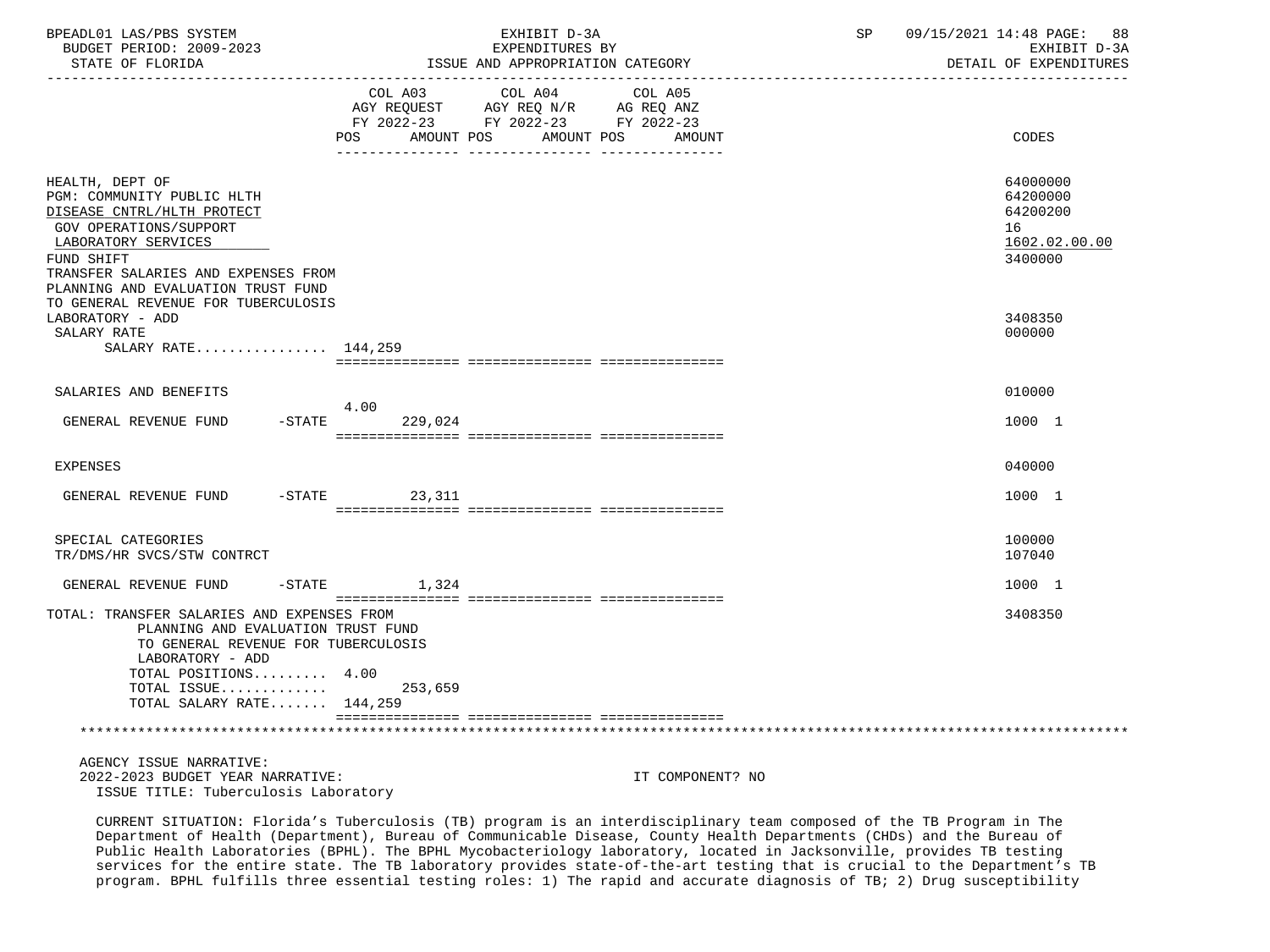| BPEADL01 LAS/PBS SYSTEM |                   |                          |
|-------------------------|-------------------|--------------------------|
|                         |                   | BUDGET PERIOD: 2009-2023 |
|                         | גתדכת זה הת היהיה |                          |

|                                                                                                                                                                                   | COL A03<br>AGY REQUEST<br>$FY$ 2022-23<br>AMOUNT POS<br>POS | COL A04<br>AGY REQ N/R<br>FY 2022-23<br>AMOUNT POS | COL A05<br>AG REQ ANZ<br>FY 2022-23<br>AMOUNT | CODES                                                              |
|-----------------------------------------------------------------------------------------------------------------------------------------------------------------------------------|-------------------------------------------------------------|----------------------------------------------------|-----------------------------------------------|--------------------------------------------------------------------|
| HEALTH, DEPT OF<br>PGM: COMMUNITY PUBLIC HLTH<br>DISEASE CNTRL/HLTH PROTECT<br>GOV OPERATIONS/SUPPORT<br>LABORATORY SERVICES<br>FUND SHIFT<br>TRANSFER SALARIES AND EXPENSES FROM |                                                             |                                                    |                                               | 64000000<br>64200000<br>64200200<br>16<br>1602.02.00.00<br>3400000 |
| PLANNING AND EVALUATION TRUST FUND<br>TO GENERAL REVENUE FOR TUBERCULOSIS<br>LABORATORY - ADD                                                                                     |                                                             |                                                    |                                               | 3408350                                                            |

testing and 3) Genotyping for surveillance.

 There are significant costs associated with TB infection. This includes hospitalization costs, treatment and isolation expenses, drug therapy costs and loss of productivity for the patient. The cost to treat an extremely drug-resistant case is approximately \$563,000. In addition, there are costs associated with the long-term health consequences of TB. According to the Centers for Disease Control and Prevention (CDC), between 1995 and 2014, TB control efforts have prevented up to 319,000 TB cases and averted up to \$14,500,000,000 in societal costs. A robust TB program, that incudes laboratory services, is essential to reducing the serious health consequences, significant costs associated with TB infection and to reach the goal of TB elimination.

 The TB testing program spends approximately \$1,300,000 annually for staffing and testing expenses. The program employs medical laboratory scientists, which require a clinical laboratory license and specialized training to perform this complex testing. The CDC Division of TB Elimination provides federal funding to support the TB laboratory testing program. This grant funds six (6) of eighteen (18) TB laboratory positions and covers some of the laboratory operating costs.

 The TB Program provides testing and services to anyone, regardless of health care coverage because TB is an infectious disease potentially that impacts all Floridians (sections 392.61, 392.51, 392.56 F.S.). The TB laboratory provides testing services to CHD patients and other vulnerable populations. According to the CDC in 2019, 88% of TB cases in the U.S. occurred in racial or ethnic minority groups. In addition, the homeless population, the prison population, and long-term care facility residents are at a higher risk for TB infection. In 2019, the CDC reported 8,916 cases of TB in the U.S. with an incidence rate of 2.7 cases per 100,000 persons. Florida, which ranks fourth in the nation, reported 6.3% of U.S. cases in 2019, behind California (23.7%), Texas (13%) and New York (8.5%).

 BPHL has historically utilized revenue generated from the Planning & Evaluation Trust Fund (2531) to support laboratory testing programs, including TB. The BPHL has also relied upon General Revenue (GR) (1000) funding to supplement the revenues. However, GR funding has been continuously decreasing over the last 14 years, causing increased dependence upon the Trust Fund to sustain laboratory operations. Recently, the Trust Fund cash balance has also been declining, resulting in a decrease of funding available for TB laboratory testing. Consequently, BPHL can no longer sustain testing operations for the TB program without additional GR funding.

 REQUEST: The Department is requesting \$253,659 in GR to provide continued support for the BPHL TB laboratory. BPHL has eighteen (18) Full-Time Employees (FTE). The TB Elimination grant funds six (6) positions, and GR funds eight (8) more. The remaining four (4) positions are funded by the Planning and Evaluation Trust Fund (2531), which is currently in a deficit. Funding to support the remaining personnel is needed because this testing is highly complex and requires specialized training. Funding is also needed to support testing which includes a complex testing algorithm, with essential testing supplies, testing reagents, and equipment, including the recent implementation of next generation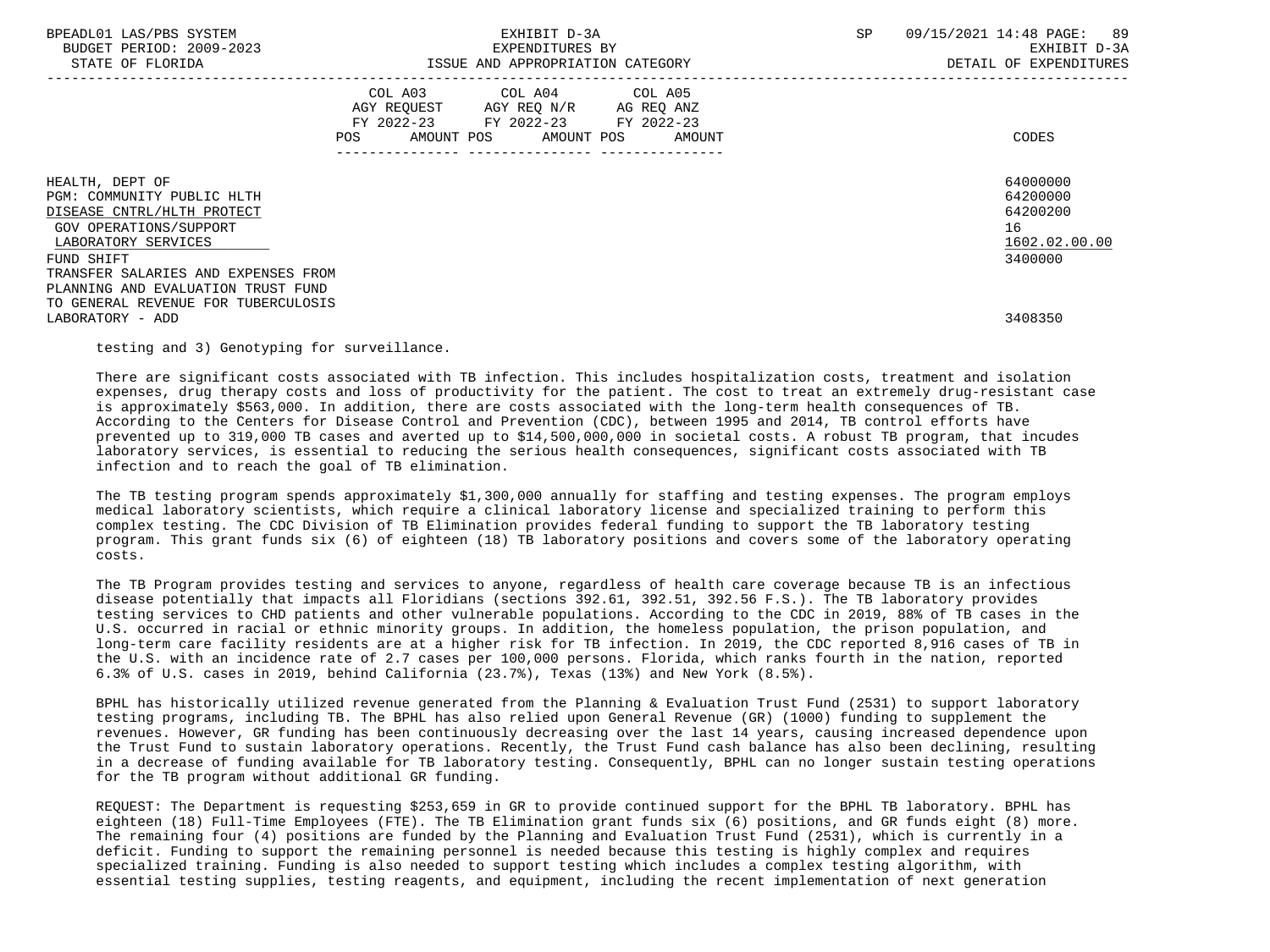| BPEADL01 LAS/PBS SYSTEM<br>BUDGET PERIOD: 2009-2023<br>STATE OF FLORIDA                                                                    |     | EXHIBIT D-3A<br>EXPENDITURES BY<br>ISSUE AND APPROPRIATION CATEGORY                                                        |        | SP | 09/15/2021 14:48 PAGE: 90<br>EXHIBIT D-3A<br>DETAIL OF EXPENDITURES |
|--------------------------------------------------------------------------------------------------------------------------------------------|-----|----------------------------------------------------------------------------------------------------------------------------|--------|----|---------------------------------------------------------------------|
|                                                                                                                                            | POS | COL A03 COL A04 COL A05<br>AGY REQUEST AGY REQ N/R AG REQ ANZ<br>FY 2022-23 FY 2022-23 FY 2022-23<br>AMOUNT POS AMOUNT POS | AMOUNT |    | CODES                                                               |
| HEALTH, DEPT OF<br>PGM: COMMUNITY PUBLIC HLTH<br>DISEASE CNTRL/HLTH PROTECT<br>GOV OPERATIONS/SUPPORT<br>LABORATORY SERVICES<br>FUND SHIFT |     |                                                                                                                            |        |    | 64000000<br>64200000<br>64200200<br>16<br>1602.02.00.00<br>3400000  |
| TRANSFER SALARIES AND EXPENSES FROM<br>PLANNING AND EVALUATION TRUST FUND<br>TO GENERAL REVENUE FOR TUBERCULOSIS<br>LABORATORY - ADD       |     |                                                                                                                            |        |    | 3408350                                                             |

## sequencing.

 The BPHL TB laboratory performs testing to support the TB elimination efforts of the state of Florida. The TB laboratory provides state-of-the-art laboratory services, many of which are not available in the private sector. Consequently, BPHL is the sole provider of comprehensive TB testing services. This includes rapid molecular testing for TB and multi-drug resistance, which reduces result times and guides appropriate treatment for the patient. To further guide patient treatment decisions, BPHL also performs phenotypic drug susceptibility testing for 12 anti-tuberculous drugs, including drugs not commonly tested for. BPHL also performs sequencing for additional molecular detection of drug resistance and identification of TB species and genotype. The genotype information is also used in epidemiological investigations of TB clusters and outbreaks.

 In 2019, BPHL tested more than 19,000 clinical samples isolates from more than 4,100 individual patients and is often the first diagnostic test to identify patients with TB. These testing services were provided regardless of the patient's insurance status and subsequent reimbursement to BPHL.

 BUDGET SUMMARY: The Department requests \$253,659 in recurring budget authority within the Disease Control and Health Protection Budget Entity (64200200), in General Revenue (1000), \$229,024 in the Salary and Benefits appropriation category (010000), \$23,311 in the Expense appropriation category (040000) and \$1,324 in the TR/DMS/HR Services appropriation category (107040) in the Laboratory Services program component (1602020000).

|          | Salary and Benefits (010000)           |          |          |          |
|----------|----------------------------------------|----------|----------|----------|
| Position | Class Title                            | Salary   | Fringe   | Total    |
| 64053434 | Laboratory Technician III              | \$30.048 | \$20,080 | \$50.128 |
| 64053432 | Medical Laboratory Scientist II        | \$32,664 | \$20,563 | \$53,227 |
| 64026285 | Medical Laboratory Scientist III - SES | \$43,840 | \$22,627 | \$66,467 |
| 64031372 | Medical Laboratory Scientist III       | \$37.707 | \$21,495 | \$59.202 |

 $$229,024$ 

Expense (040000)- \$23,311

\* One (1) Non-professional recurring expense standard \$5,107

\* Three (3) Professional recurring expense standard  $$6,068$  \* 3 = \$18,204

HR Services (107040) - \$1,324

\* Four (4) FTEs \$331 \* 4 = \$1,324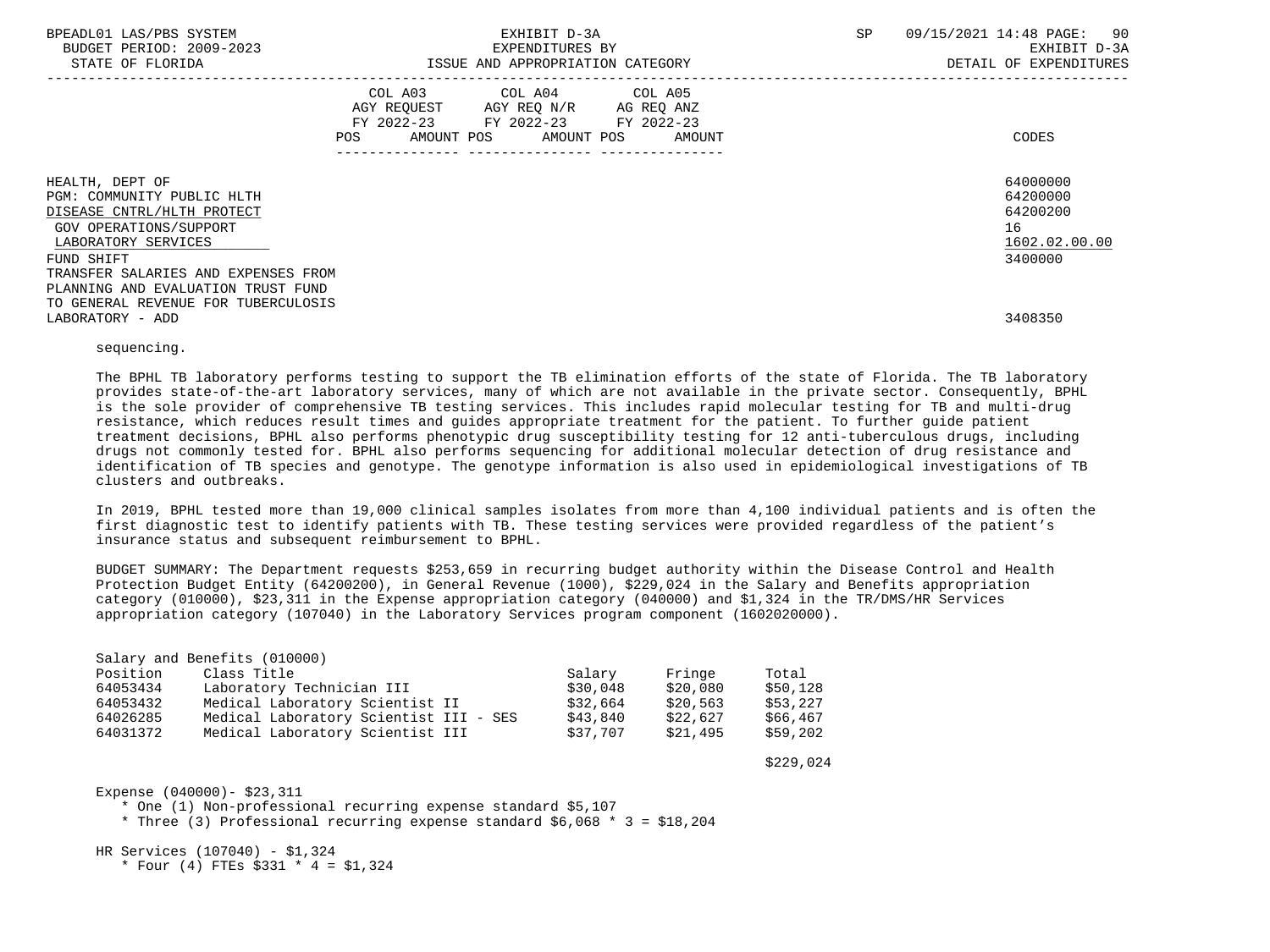| BPEADL01 LAS/PBS SYSTEM<br>BUDGET PERIOD: 2009-2023                                                                                                                                                               |      | EXHIBIT D-3A<br>EXPENDITURES BY  |        |        | SP       |               | 09/15/2021 14:48 PAGE:<br>91<br>EXHIBIT D-3A                                                          |
|-------------------------------------------------------------------------------------------------------------------------------------------------------------------------------------------------------------------|------|----------------------------------|--------|--------|----------|---------------|-------------------------------------------------------------------------------------------------------|
| STATE OF FLORIDA                                                                                                                                                                                                  |      | ISSUE AND APPROPRIATION CATEGORY |        |        |          |               | DETAIL OF EXPENDITURES                                                                                |
|                                                                                                                                                                                                                   |      |                                  |        |        |          |               |                                                                                                       |
|                                                                                                                                                                                                                   |      |                                  |        |        |          |               |                                                                                                       |
|                                                                                                                                                                                                                   |      | FY 2022-23 FY 2022-23 FY 2022-23 |        |        |          |               |                                                                                                       |
|                                                                                                                                                                                                                   |      | POS AMOUNT POS AMOUNT POS        | AMOUNT |        |          |               | CODES                                                                                                 |
|                                                                                                                                                                                                                   |      |                                  |        |        |          |               |                                                                                                       |
| HEALTH, DEPT OF                                                                                                                                                                                                   |      |                                  |        |        |          |               | 64000000                                                                                              |
| PGM: COMMUNITY PUBLIC HLTH                                                                                                                                                                                        |      |                                  |        |        |          |               | 64200000                                                                                              |
| DISEASE CNTRL/HLTH PROTECT                                                                                                                                                                                        |      |                                  |        |        |          |               | 64200200                                                                                              |
| <b>GOV OPERATIONS/SUPPORT</b>                                                                                                                                                                                     |      |                                  |        |        |          |               | 16                                                                                                    |
| LABORATORY SERVICES                                                                                                                                                                                               |      |                                  |        |        |          |               | 1602.02.00.00                                                                                         |
| FUND SHIFT                                                                                                                                                                                                        |      |                                  |        |        |          |               | 3400000                                                                                               |
| TRANSFER SALARIES AND EXPENSES FROM                                                                                                                                                                               |      |                                  |        |        |          |               |                                                                                                       |
| PLANNING AND EVALUATION TRUST FUND                                                                                                                                                                                |      |                                  |        |        |          |               |                                                                                                       |
| TO GENERAL REVENUE FOR TUBERCULOSIS                                                                                                                                                                               |      |                                  |        |        |          |               |                                                                                                       |
| LABORATORY - ADD                                                                                                                                                                                                  |      |                                  |        |        |          |               | 3408350                                                                                               |
| *Please see companion issue: 3408360                                                                                                                                                                              |      |                                  |        |        |          |               |                                                                                                       |
|                                                                                                                                                                                                                   |      |                                  |        |        |          |               |                                                                                                       |
| LINKAGE TO THE GOVERNOR'S PRIORITIES: Health Care - Focus resources on continuing to combat the opioid crisis and                                                                                                 |      |                                  |        |        |          |               |                                                                                                       |
|                                                                                                                                                                                                                   |      |                                  |        |        |          |               |                                                                                                       |
| substance abuse in general and addressing mental health.<br>FLORIDA STRATEGIC PLAN: 4.2 Ensure state, regional and local agencies provide collaborative and timely customer service<br>to businesses and workers. |      |                                  |        |        |          |               |                                                                                                       |
| POSITION DETAIL OF SALARIES AND BENEFITS:                                                                                                                                                                         |      |                                  |        |        |          |               |                                                                                                       |
|                                                                                                                                                                                                                   | FTE. | BASE RATE ADDITIVES BENEFITS     |        |        | SUBTOTAL | $\sim$ $\sim$ | AND BENEFITS                                                                                          |
| A03 - AGY REQUEST FY 2022-23                                                                                                                                                                                      |      |                                  |        |        |          |               |                                                                                                       |
|                                                                                                                                                                                                                   |      |                                  |        |        |          |               |                                                                                                       |
| CHANGES TO CURRENTLY AUTHORIZED POSITIONS                                                                                                                                                                         |      |                                  |        |        |          |               |                                                                                                       |
| 5021 LABORATORY TECHNICIAN III                                                                                                                                                                                    |      |                                  |        |        |          |               |                                                                                                       |
| 53434 001                                                                                                                                                                                                         | 1.00 | 30,048                           |        | 20,080 |          |               | 50,128 0.00                                                                                           |
| 5070 MEDICAL LABORATORY SCIENTIST II                                                                                                                                                                              |      |                                  |        |        |          |               |                                                                                                       |
| 53432 001                                                                                                                                                                                                         | 1.00 | 32,664                           |        | 20,563 | 53,227   | 0.00          |                                                                                                       |
| 5071 MEDICAL LABORATORY SCIENTIST III                                                                                                                                                                             |      |                                  |        |        |          |               |                                                                                                       |
| 26285 001                                                                                                                                                                                                         | 1.00 | 43,840                           |        | 22,627 | 66,467   | 0.00          |                                                                                                       |
| 31372 001                                                                                                                                                                                                         | 1.00 | 37,707                           |        | 21,495 |          | 59,202 0.00   |                                                                                                       |
| TOTALS FOR ISSUE BY FUND                                                                                                                                                                                          |      |                                  |        |        |          |               |                                                                                                       |
| 1000 GENERAL REVENUE FUND                                                                                                                                                                                         |      |                                  |        |        |          |               |                                                                                                       |
|                                                                                                                                                                                                                   | 4.00 | 144,259                          |        | 84,765 | 229.024  |               | LAPSE LAPSED SALARIES<br>50,128<br>53,227<br>66,467<br>59,202<br>229,024<br>--------------<br>229,024 |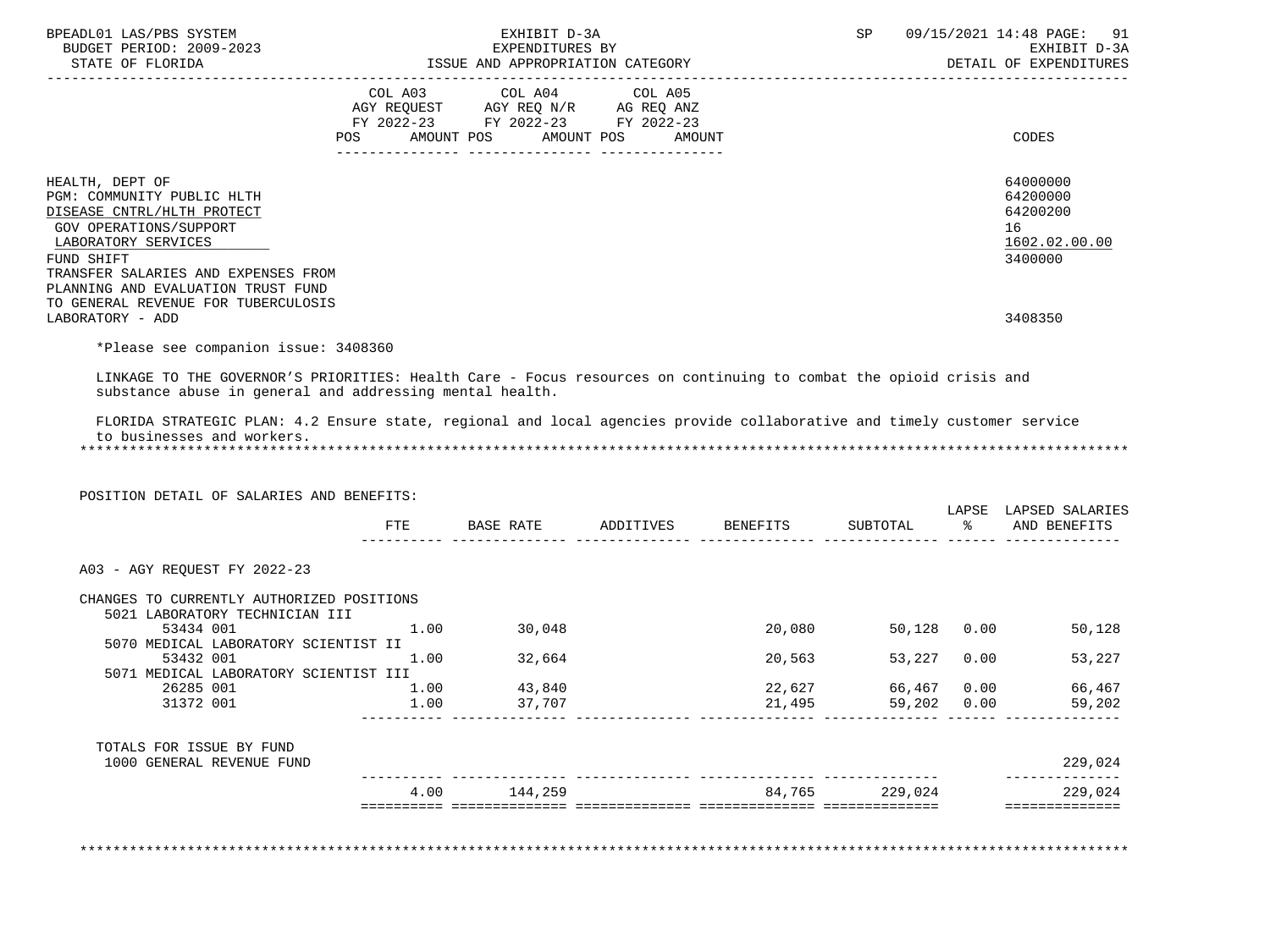| BPEADL01 LAS/PBS SYSTEM<br>BUDGET PERIOD: 2009-2023<br>STATE OF FLORIDA                                                                                                                                                                                                |                                                                                                                                          | EXHIBIT D-3A<br>EXPENDITURES BY<br>ISSUE AND APPROPRIATION CATEGORY |                  | SP | 09/15/2021 14:48 PAGE: 92<br>EXHIBIT D-3A<br>DETAIL OF EXPENDITURES |
|------------------------------------------------------------------------------------------------------------------------------------------------------------------------------------------------------------------------------------------------------------------------|------------------------------------------------------------------------------------------------------------------------------------------|---------------------------------------------------------------------|------------------|----|---------------------------------------------------------------------|
|                                                                                                                                                                                                                                                                        | COL A03 COL A04 COL A05<br>AGY REQUEST AGY REQ N/R AG REQ ANZ<br>FY 2022-23 FY 2022-23 FY 2022-23<br><b>POS</b><br>AMOUNT POS AMOUNT POS |                                                                     | AMOUNT           |    | <b>CODES</b>                                                        |
| HEALTH, DEPT OF<br>PGM: COMMUNITY PUBLIC HLTH<br>DISEASE CNTRL/HLTH PROTECT<br>GOV OPERATIONS/SUPPORT<br>LABORATORY SERVICES<br>FUND SHIFT<br>TRANSFER SALARIES AND EXPENSES FROM<br>PLANNING AND EVALUATION TRUST FUND                                                |                                                                                                                                          |                                                                     |                  |    | 64000000<br>64200000<br>64200200<br>16<br>1602.02.00.00<br>3400000  |
| TO GENERAL REVENUE FOR TUBERCULOSIS<br>LABORATORY - DEDUCT<br>SALARY RATE<br>SALARY RATE 144,259-                                                                                                                                                                      |                                                                                                                                          |                                                                     |                  |    | 3408360<br>000000                                                   |
| SALARIES AND BENEFITS<br>PLANNING AND EVALUATION TF-STATE                                                                                                                                                                                                              | $4.00 -$<br>229,024-                                                                                                                     |                                                                     |                  |    | 010000<br>2531 1                                                    |
| <b>EXPENSES</b>                                                                                                                                                                                                                                                        |                                                                                                                                          |                                                                     |                  |    | 040000                                                              |
| PLANNING AND EVALUATION TF-STATE                                                                                                                                                                                                                                       | $23,311-$                                                                                                                                |                                                                     |                  |    | 2531 1                                                              |
| SPECIAL CATEGORIES<br>TR/DMS/HR SVCS/STW CONTRCT                                                                                                                                                                                                                       |                                                                                                                                          |                                                                     |                  |    | 100000<br>107040                                                    |
| PLANNING AND EVALUATION TF-STATE                                                                                                                                                                                                                                       | $1,324-$                                                                                                                                 |                                                                     |                  |    | 2531 1                                                              |
| TOTAL: TRANSFER SALARIES AND EXPENSES FROM<br>PLANNING AND EVALUATION TRUST FUND<br>TO GENERAL REVENUE FOR TUBERCULOSIS<br>LABORATORY - DEDUCT<br>TOTAL POSITIONS $4.00-$<br>TOTAL ISSUE 253,659-<br>TOTAL SALARY RATE 144,259-<br>*********************************** |                                                                                                                                          |                                                                     |                  |    | 3408360                                                             |
| AGENCY ISSUE NARRATIVE:                                                                                                                                                                                                                                                |                                                                                                                                          |                                                                     |                  |    |                                                                     |
| 2022-2023 BUDGET YEAR NARRATIVE:<br>ISSUE TITLE: Tuberculosis Laboratory                                                                                                                                                                                               |                                                                                                                                          |                                                                     | IT COMPONENT? NO |    |                                                                     |

 CURRENT SITUATION: Florida's Tuberculosis (TB) program is an interdisciplinary team composed of the TB Program in The Department of Health (Department), Bureau of Communicable Disease, County Health Departments (CHDs) and the Bureau of Public Health Laboratories (BPHL). The BPHL Mycobacteriology laboratory, located in Jacksonville, provides TB testing services for the entire state. The TB laboratory provides state-of-the-art testing that is crucial to the Department's TB program. BPHL fulfills three essential testing roles: 1) The rapid and accurate diagnosis of TB; 2) Drug susceptibility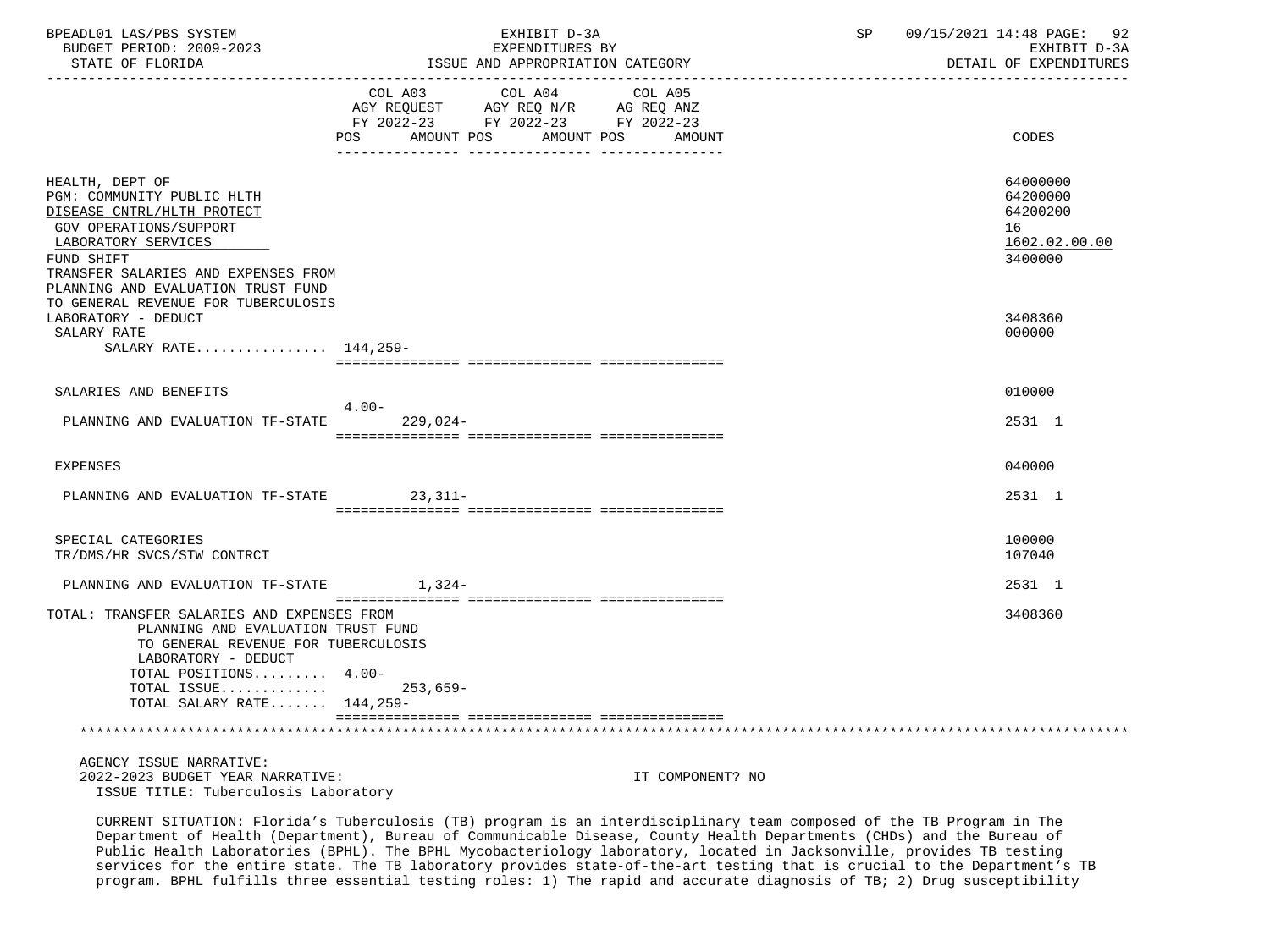| BPEADL01 LAS/PBS SYSTEM |                   |                          |
|-------------------------|-------------------|--------------------------|
|                         |                   | BUDGET PERIOD: 2009-2023 |
|                         | גתדכת זה הת היהיה |                          |

|                                                                                                                                                                                   | COL A03<br>AGY REQUEST<br>FY 2022-23<br>POS.<br>AMOUNT POS | COL A04<br>AGY REQ N/R<br>FY 2022-23<br>AMOUNT POS | COL A05<br>AG REQ ANZ<br>FY 2022-23<br>AMOUNT | CODES                                                              |
|-----------------------------------------------------------------------------------------------------------------------------------------------------------------------------------|------------------------------------------------------------|----------------------------------------------------|-----------------------------------------------|--------------------------------------------------------------------|
| HEALTH, DEPT OF<br>PGM: COMMUNITY PUBLIC HLTH<br>DISEASE CNTRL/HLTH PROTECT<br>GOV OPERATIONS/SUPPORT<br>LABORATORY SERVICES<br>FUND SHIFT<br>TRANSFER SALARIES AND EXPENSES FROM |                                                            |                                                    |                                               | 64000000<br>64200000<br>64200200<br>16<br>1602.02.00.00<br>3400000 |
| PLANNING AND EVALUATION TRUST FUND<br>TO GENERAL REVENUE FOR TUBERCULOSIS<br>LABORATORY - DEDUCT                                                                                  |                                                            |                                                    |                                               | 3408360                                                            |

testing and 3) Genotyping for surveillance.

 There are significant costs associated with TB infection. This includes hospitalization costs, treatment and isolation expenses, drug therapy costs and loss of productivity for the patient. The cost to treat an extremely drug-resistant case is approximately \$563,000. In addition, there are costs associated with the long-term health consequences of TB. According to the Centers for Disease Control and Prevention (CDC), between 1995 and 2014, TB control efforts have prevented up to 319,000 TB cases and averted up to \$14,500,000,000 in societal costs. A robust TB program, that incudes laboratory services, is essential to reducing the serious health consequences, significant costs associated with TB infection and to reach the goal of TB elimination.

 The TB testing program spends approximately \$1,300,000 annually for staffing and testing expenses. The program employs medical laboratory scientists, which require a clinical laboratory license and specialized training to perform this complex testing. The CDC Division of TB Elimination provides federal funding to support the TB laboratory testing program. This grant funds six (6) of eighteen (18) TB laboratory positions and covers some of the laboratory operating costs.

 The TB Program provides testing and services to anyone, regardless of health care coverage because TB is an infectious disease potentially that impacts all Floridians (sections 392.61, 392.51, 392.56 F.S.). The TB laboratory provides testing services to CHD patients and other vulnerable populations. According to the CDC in 2019, 88% of TB cases in the U.S. occurred in racial or ethnic minority groups. In addition, the homeless population, the prison population, and long-term care facility residents are at a higher risk for TB infection. In 2019, the CDC reported 8,916 cases of TB in the U.S. with an incidence rate of 2.7 cases per 100,000 persons. Florida, which ranks fourth in the nation, reported 6.3% of U.S. cases in 2019, behind California (23.7%), Texas (13%) and New York (8.5%).

 BPHL has historically utilized revenue generated from the Planning & Evaluation Trust Fund (2531) to support laboratory testing programs, including TB. The BPHL has also relied upon General Revenue (GR) (1000) funding to supplement the revenues. However, GR funding has been continuously decreasing over the last 14 years, causing increased dependence upon the Trust Fund to sustain laboratory operations. Recently, the Trust Fund cash balance has also been declining, resulting in a decrease of funding available for TB laboratory testing. Consequently, BPHL can no longer sustain testing operations for the TB program without additional GR funding.

 REQUEST: The Department is requesting \$253,659 in GR to provide continued support for the BPHL TB laboratory. BPHL has eighteen (18) Full-Time Employees (FTE). The TB Elimination grant funds six (6) positions, and GR funds eight (8) more. The remaining four (4) positions are funded by the Planning and Evaluation Trust Fund (2531), which is currently in a deficit. Funding to support the remaining personnel is needed because this testing is highly complex and requires specialized training. Funding is also needed to support testing which includes a complex testing algorithm, with essential testing supplies, testing reagents, and equipment, including the recent implementation of next generation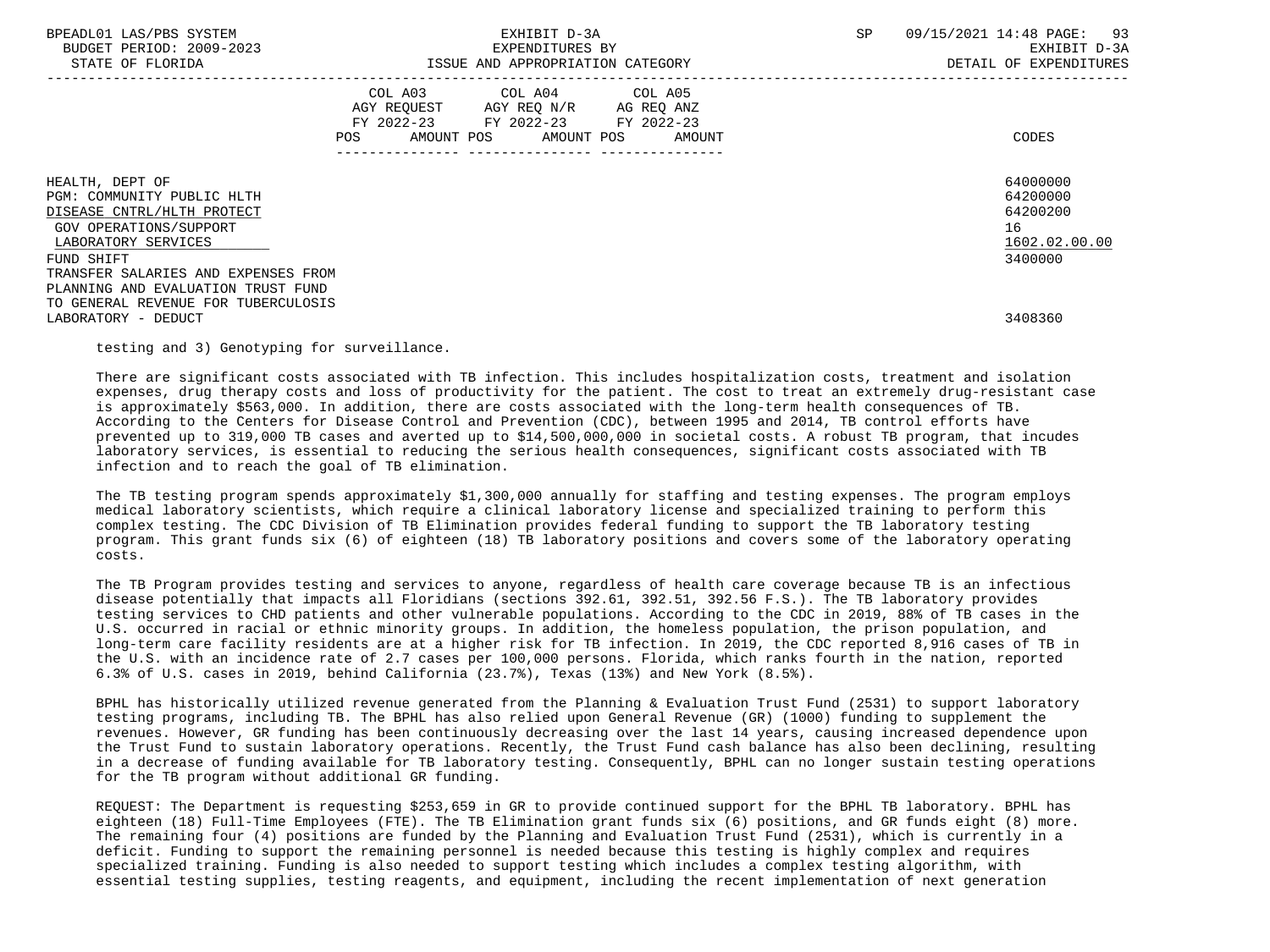| BPEADL01 LAS/PBS SYSTEM<br>BUDGET PERIOD: 2009-2023<br>STATE OF FLORIDA                                                                    |     | EXHIBIT D-3A<br>EXPENDITURES BY<br>ISSUE AND APPROPRIATION CATEGORY                                                        |        |  | 09/15/2021 14:48 PAGE: 94<br>EXHIBIT D-3A<br>DETAIL OF EXPENDITURES |
|--------------------------------------------------------------------------------------------------------------------------------------------|-----|----------------------------------------------------------------------------------------------------------------------------|--------|--|---------------------------------------------------------------------|
|                                                                                                                                            | POS | COL A03 COL A04 COL A05<br>AGY REQUEST AGY REQ N/R AG REQ ANZ<br>FY 2022-23 FY 2022-23 FY 2022-23<br>AMOUNT POS AMOUNT POS | AMOUNT |  | CODES                                                               |
| HEALTH, DEPT OF<br>PGM: COMMUNITY PUBLIC HLTH<br>DISEASE CNTRL/HLTH PROTECT<br>GOV OPERATIONS/SUPPORT<br>LABORATORY SERVICES<br>FUND SHIFT |     |                                                                                                                            |        |  | 64000000<br>64200000<br>64200200<br>16<br>1602.02.00.00<br>3400000  |
| TRANSFER SALARIES AND EXPENSES FROM<br>PLANNING AND EVALUATION TRUST FUND<br>TO GENERAL REVENUE FOR TUBERCULOSIS<br>LABORATORY - DEDUCT    |     |                                                                                                                            |        |  | 3408360                                                             |

## sequencing.

 The BPHL TB laboratory performs testing to support the TB elimination efforts of the state of Florida. The TB laboratory provides state-of-the-art laboratory services, many of which are not available in the private sector. Consequently, BPHL is the sole provider of comprehensive TB testing services. This includes rapid molecular testing for TB and multi-drug resistance, which reduces result times and guides appropriate treatment for the patient. To further guide patient treatment decisions, BPHL also performs phenotypic drug susceptibility testing for 12 anti-tuberculous drugs, including drugs not commonly tested for. BPHL also performs sequencing for additional molecular detection of drug resistance and identification of TB species and genotype. The genotype information is also used in epidemiological investigations of TB clusters and outbreaks.

 In 2019, BPHL tested more than 19,000 clinical samples isolates from more than 4,100 individual patients and is often the first diagnostic test to identify patients with TB. These testing services were provided regardless of the patient's insurance status and subsequent reimbursement to BPHL.

 BUDGET SUMMARY: The Department requests \$253,659 in recurring budget authority within the Disease Control and Health Protection Budget Entity (64200200), in General Revenue (1000), \$229,024 in the Salary and Benefits appropriation category (010000), \$23,311 in the Expense appropriation category (040000) and \$1,324 in the TR/DMS/HR Services appropriation category (107040) in the Laboratory Services program component (1602020000).

| Position | Class Title                            | Salary   | Fringe   | Total     |
|----------|----------------------------------------|----------|----------|-----------|
| 64053434 | Laboratory Technician III              | \$30,048 | \$20,080 | \$50.128  |
| 64053432 | Medical Laboratory Scientist II        | \$32,664 | \$20.563 | \$53.227  |
| 64026285 | Medical Laboratory Scientist III - SES | \$43,840 | \$22,627 | \$66.467  |
| 64031372 | Medical Laboratory Scientist III       | \$37,707 | \$21,495 | \$59.202  |
|          |                                        |          |          | \$229,024 |

Expense (040000)- \$23,311

\* One (1) Non-professional recurring expense standard \$5,107

\* Three (3) Professional recurring expense standard \$6,068 \* 3 = \$18,204

HR Services (107040) - \$1,324

\* Four (4) FTEs  $$331 * 4 = $1,324$ 

\*Please see companion issue: 3408350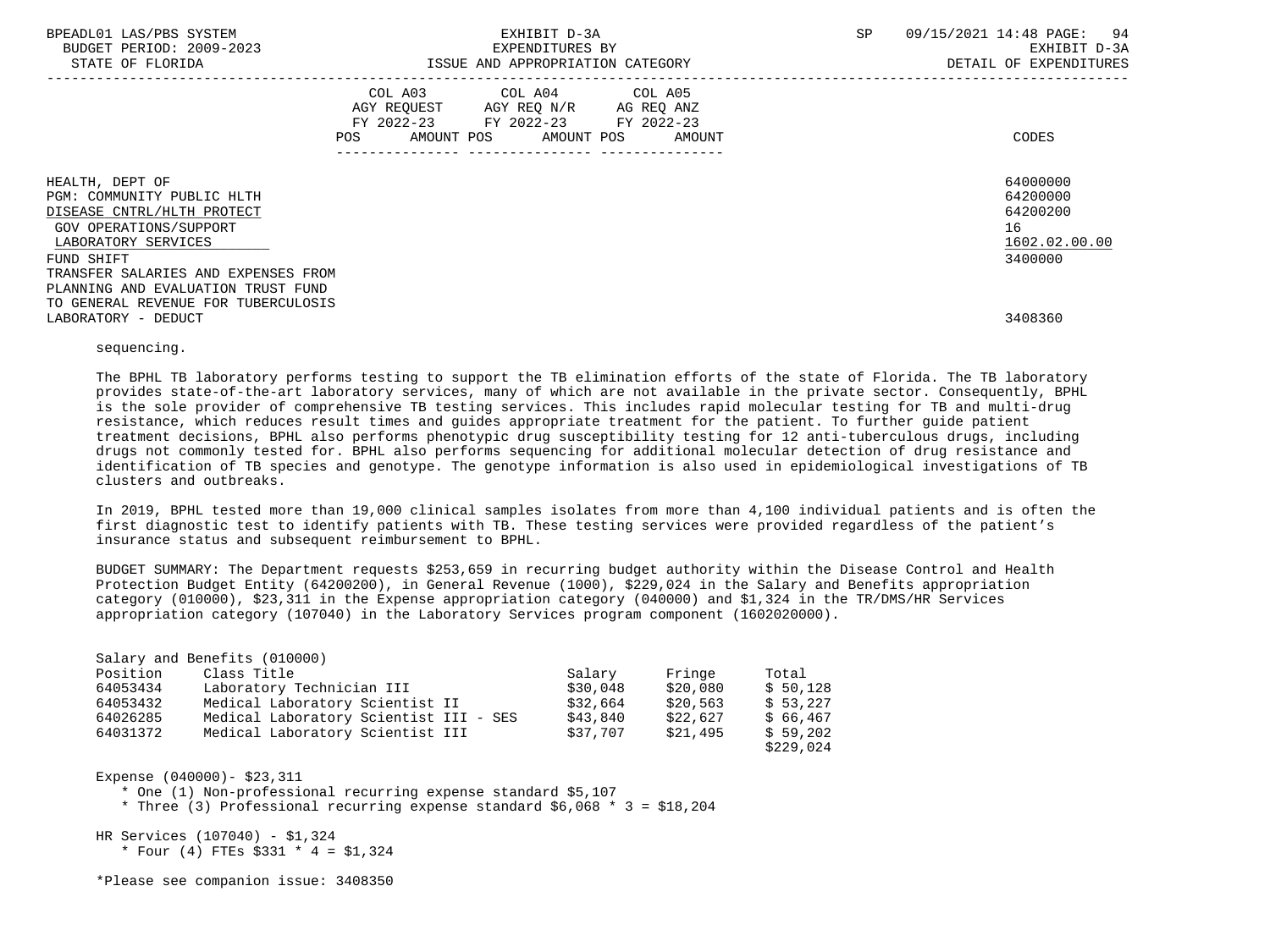| STATE OF FLORIDA                                                                                                                                                              |                | EXPENDITURES BY<br>ISSUE AND APPROPRIATION CATEGORY | EXHIBIT D-3A      |                    |                      |      | SP 09/15/2021 14:48 PAGE: 95<br>EXHIBIT D-3A<br>DETAIL OF EXPENDITURES |
|-------------------------------------------------------------------------------------------------------------------------------------------------------------------------------|----------------|-----------------------------------------------------|-------------------|--------------------|----------------------|------|------------------------------------------------------------------------|
|                                                                                                                                                                               |                | COL A03 COL A04 COL A05                             |                   |                    |                      |      |                                                                        |
|                                                                                                                                                                               |                | AGY REQUEST AGY REQ N/R AG REQ ANZ                  |                   |                    |                      |      |                                                                        |
|                                                                                                                                                                               |                | FY 2022-23 FY 2022-23 FY 2022-23                    |                   |                    |                      |      |                                                                        |
|                                                                                                                                                                               | POS AMOUNT POS |                                                     | AMOUNT POS AMOUNT |                    |                      |      | CODES                                                                  |
| HEALTH, DEPT OF                                                                                                                                                               |                |                                                     |                   |                    |                      |      | 64000000                                                               |
| PGM: COMMUNITY PUBLIC HLTH                                                                                                                                                    |                |                                                     |                   |                    |                      |      | 64200000                                                               |
| DISEASE CNTRL/HLTH PROTECT                                                                                                                                                    |                |                                                     |                   |                    |                      |      | 64200200                                                               |
| GOV OPERATIONS/SUPPORT                                                                                                                                                        |                |                                                     |                   |                    |                      |      | 16                                                                     |
| LABORATORY SERVICES<br>FUND SHIFT                                                                                                                                             |                |                                                     |                   |                    |                      |      | 1602.02.00.00<br>3400000                                               |
| TRANSFER SALARIES AND EXPENSES FROM                                                                                                                                           |                |                                                     |                   |                    |                      |      |                                                                        |
| PLANNING AND EVALUATION TRUST FUND                                                                                                                                            |                |                                                     |                   |                    |                      |      |                                                                        |
| TO GENERAL REVENUE FOR TUBERCULOSIS                                                                                                                                           |                |                                                     |                   |                    |                      |      |                                                                        |
| LABORATORY - DEDUCT                                                                                                                                                           |                |                                                     |                   |                    |                      |      | 3408360                                                                |
|                                                                                                                                                                               |                |                                                     |                   |                    |                      |      |                                                                        |
| LINKAGE TO THE GOVERNOR'S PRIORITIES: Health Care - Focus resources on continuing to combat the opioid crisis and<br>substance abuse in general and addressing mental health. |                |                                                     |                   |                    |                      |      |                                                                        |
|                                                                                                                                                                               |                |                                                     |                   |                    |                      |      |                                                                        |
|                                                                                                                                                                               |                |                                                     |                   |                    |                      |      |                                                                        |
| FLORIDA STRATEGIC PLAN: 4.2 Ensure state, regional and local agencies provide collaborative and timely customer service                                                       |                |                                                     |                   |                    |                      |      |                                                                        |
| to businesses and workers.                                                                                                                                                    |                |                                                     |                   |                    |                      |      |                                                                        |
|                                                                                                                                                                               |                |                                                     |                   |                    |                      |      |                                                                        |
|                                                                                                                                                                               |                |                                                     |                   |                    |                      |      |                                                                        |
| POSITION DETAIL OF SALARIES AND BENEFITS:                                                                                                                                     |                |                                                     |                   |                    |                      |      | LAPSE LAPSED SALARIES                                                  |
|                                                                                                                                                                               | FTE            | BASE RATE                                           |                   | ADDITIVES BENEFITS | SUBTOTAL             | ော ေ | AND BENEFITS                                                           |
|                                                                                                                                                                               |                |                                                     |                   |                    |                      |      |                                                                        |
| A03 - AGY REQUEST FY 2022-23                                                                                                                                                  |                |                                                     |                   |                    |                      |      |                                                                        |
| CHANGES TO CURRENTLY AUTHORIZED POSITIONS                                                                                                                                     |                |                                                     |                   |                    |                      |      |                                                                        |
| 5021 LABORATORY TECHNICIAN III<br>53434 001                                                                                                                                   | $1.00 -$       | 30,048-                                             |                   | $20,080-$          | 50,128- 0.00         |      |                                                                        |
| 5070 MEDICAL LABORATORY SCIENTIST II                                                                                                                                          |                |                                                     |                   |                    |                      |      |                                                                        |
| 53432 001                                                                                                                                                                     | $1.00-$        | $32,664-$                                           |                   | $20,563-$          | $53,227 - 0.00$      |      |                                                                        |
| 5071 MEDICAL LABORATORY SCIENTIST III                                                                                                                                         |                |                                                     |                   |                    |                      |      |                                                                        |
| 26285 001                                                                                                                                                                     |                | $1.00 - 43,840 -$                                   |                   | 22,627-            | 66,467- 0.00         |      |                                                                        |
| 31372 001                                                                                                                                                                     | $1.00-$        | 37,707-                                             |                   | 21,495-            | $59,202 - 0.00$      |      |                                                                        |
|                                                                                                                                                                               |                |                                                     |                   |                    |                      |      |                                                                        |
| TOTALS FOR ISSUE BY FUND<br>2531 PLANNING AND EVALUATION TF                                                                                                                   |                |                                                     |                   |                    |                      |      | $50,128-$<br>$53,227-$<br>66,467-<br>59,202-<br>$229,024-$             |
|                                                                                                                                                                               |                | $4.00 - 144,259 -$                                  |                   |                    | $84,765 - 229,024 -$ |      | $229,024-$                                                             |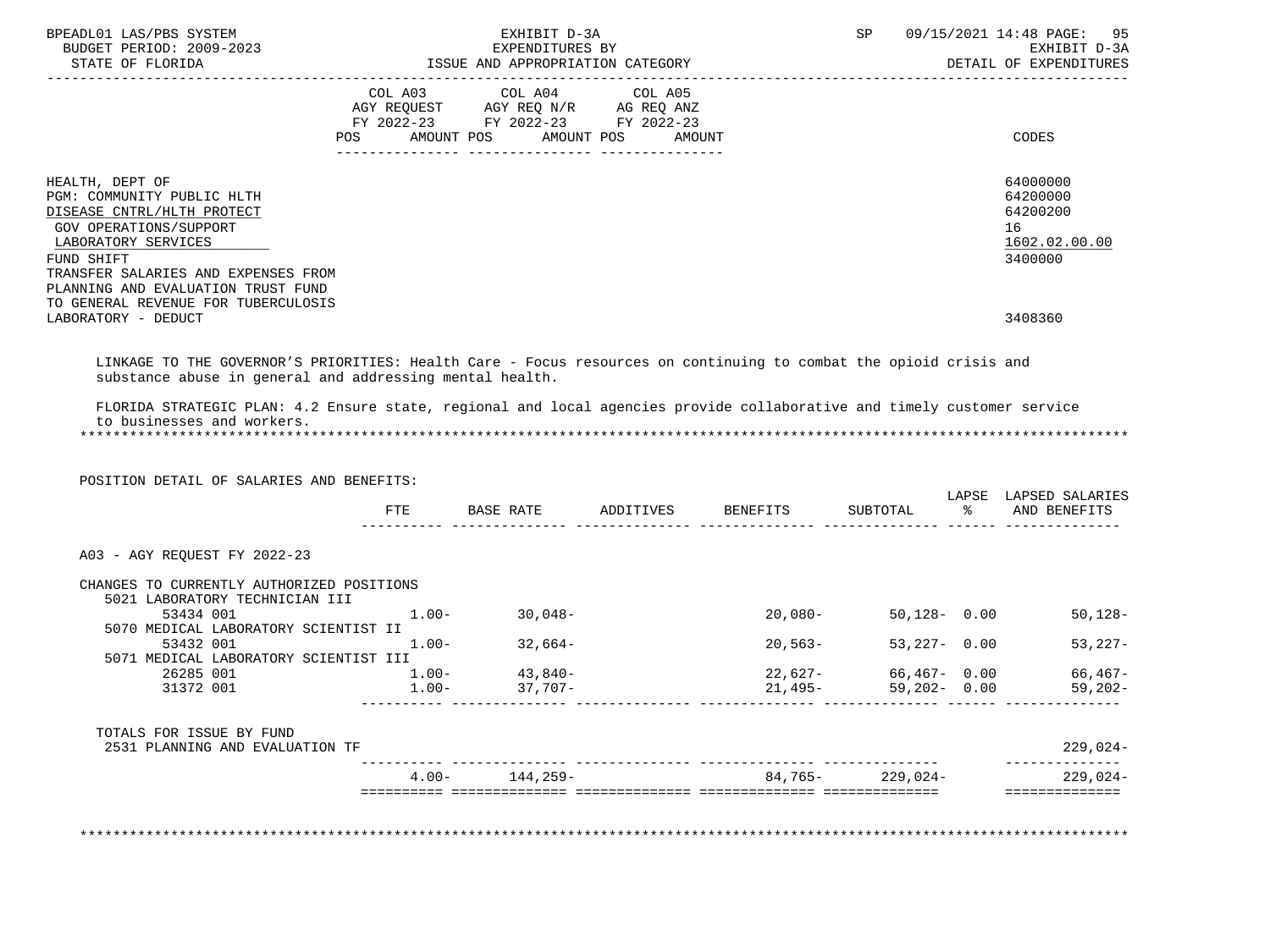| BPEADL01 LAS/PBS SYSTEM<br>BUDGET PERIOD: 2009-2023<br>STATE OF FLORIDA                                                                                                                                                          |           | EXHIBIT D-3A<br>EXPENDITURES BY<br>ISSUE AND APPROPRIATION CATEGORY |                                                                                                                            |        | SP<br>09/15/2021 14:48 PAGE:<br>EXHIBIT D-3A<br>DETAIL OF EXPENDITURES |                                                                                                   |  |
|----------------------------------------------------------------------------------------------------------------------------------------------------------------------------------------------------------------------------------|-----------|---------------------------------------------------------------------|----------------------------------------------------------------------------------------------------------------------------|--------|------------------------------------------------------------------------|---------------------------------------------------------------------------------------------------|--|
|                                                                                                                                                                                                                                  |           | POS                                                                 | COL A03 COL A04 COL A05<br>AGY REQUEST AGY REQ N/R AG REQ ANZ<br>FY 2022-23 FY 2022-23 FY 2022-23<br>AMOUNT POS AMOUNT POS | AMOUNT |                                                                        | CODES                                                                                             |  |
| HEALTH, DEPT OF<br>PGM: COMMUNITY PUBLIC HLTH<br>DISEASE CNTRL/HLTH PROTECT<br>GOV OPERATIONS/SUPPORT<br>LABORATORY SERVICES<br>CAPITAL IMPROVEMENT PLAN<br>SPECIAL PURPOSE<br>FIXED CAPITAL OUTLAY<br>HLTH FAC REPAIR/MAINT-STW |           |                                                                     |                                                                                                                            |        |                                                                        | 64000000<br>64200000<br>64200200<br>16<br>1602.02.00.00<br>9900000<br>990S000<br>080000<br>081108 |  |
| GENERAL REVENUE FUND                                                                                                                                                                                                             | $-$ STATE | 1,431,500 1,431,500                                                 |                                                                                                                            |        |                                                                        | 1000 1                                                                                            |  |
|                                                                                                                                                                                                                                  |           |                                                                     |                                                                                                                            |        |                                                                        |                                                                                                   |  |

AGENCY NARRATIVE:

 2022-2023 BUDGET YEAR NARRATIVE: HLTH FAC REPAIR/MAINT-STW IT COMPONENT? NO ISSUE TITLE: Fixed Capital Outlay - Construction, Renovation, and Equipment - County Health Departments

 ISSUE SUMMARY: The Department of Health (Department) requests \$4,126,500 in General Revenue fund (1000), Disease Control and Health Protection budget entity (64200200); \$57,895,200 in General Revenue fund (1000) County Health Department Local Health Needs (64200700) budget entity for the 2022-2023 through 2025-2026 fiscal year.

 ISSUE DETAIL: The Department provides services from several facility types. County Health Departments (CHDs) provide public health services in the State of Florida. CHDs provide access to basic family health services, infectious disease control through early detection, and environmental health protection statewide. Per Chapter 154, Florida Statutes, CHDs are constructed utilizing state funding managed by the Florida Department of Health and may be owned and maintained by the counties. The Department provides quality facilities to support public health through management of the taxpayer's capital investment funding. The department's priority setting, as determined through the Long Range Program Plan (LRPP) process, is designed to build the most critical needs by addressing building code compliance issues and safety concerns first. Further consideration is given to facilities that extend areas and for the replacement of facilities that are beyond their useful life and contribute to inefficient service delivery.

 BUDGET SUMMARY: The Department is requesting a total of \$62,021,800 in General Revenue fund (1000) for the 2022-2023 through 2025-2026 fiscal year as listed below.

\*FY 2022-2023

 Disease Control and Health Protection Budget Entity (64200200) General Revenue Fund (1000) Laboratory Services Program Component (1602020000) Health Facilities Repairs and Maintenance Category (081108)

Duval (Jacksonville) Lab Porter Building 1st Floor Renovation \$1,431,500

FY 2022-2023 TOTAL: \$1,431,500

\*FY 2023-2024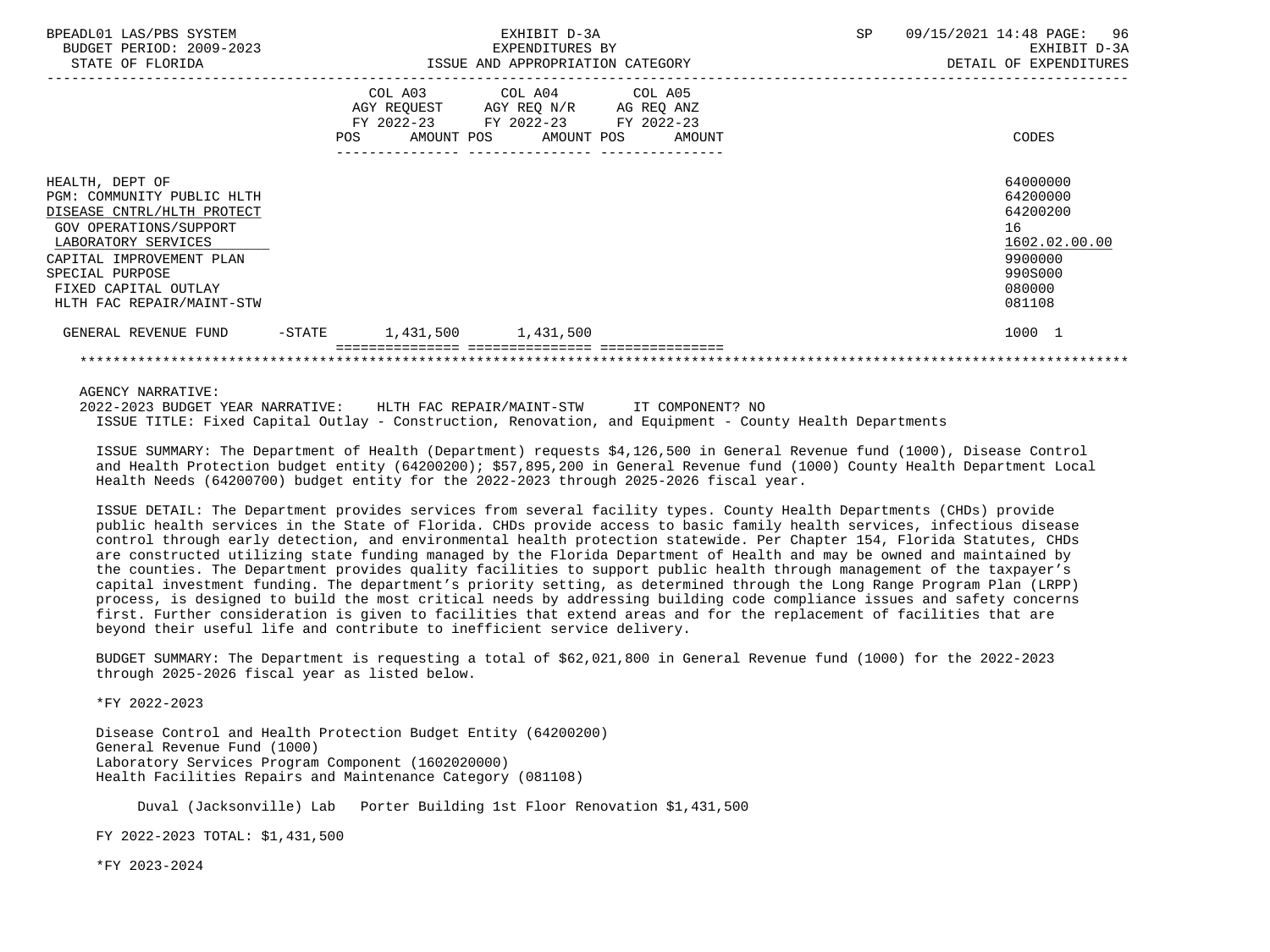| BPEADL01 LAS/PBS SYSTEM |                  |                          |
|-------------------------|------------------|--------------------------|
|                         |                  | BUDGET PERIOD: 2009-2023 |
|                         | CEARE OR RIODIDA |                          |

STATE OF FLORIDA GALL SOLUTION ISSUE AND APPROPRIATION CATEGORY CONTROL CONTROLLER STATE OF EXPENDITURES

 ----------------------------------------------------------------------------------------------------------------------------------- COL A03 COL A04 AGY REQUEST AGY REQ N/R AG REQ ANZ FY 2022-23 FY 2022-23 FY 2022-23 POS AMOUNT POS AMOUNT POS AMOUNT CODES --------------- --------------- --------------- HEALTH, DEPT OF 64000000 PGM: COMMUNITY PUBLIC HLTH 64200000<br>DISEASE CNTRL/HLTH PROTECT 64200200 DISEASE CNTRL/HLTH PROTECT GOV OPERATIONS/SUPPORT 16  $\begin{array}{l} \texttt{LABORATORY} \texttt{SERVICES} \end{array} \hspace{2cm} \begin{array}{l} \texttt{1602.02} \end{array} \end{array}$ CAPITAL IMPROVEMENT PLAN SPECIAL PURPOSE 990S000 Disease Control and Health Protection Budget Entity (64200200) General Revenue Fund (1000) Laboratory Services Program Component (1602020000) Health Facilities Repairs and Maintenance Category (081108) Palm Beach (45th Street Facility) CHD Roof Replacement (State Owned) \$568,900 Orange (HQ Facility) CHD - Roof Replacement (State Owned) \$1,132,400 Palm Beach (Clematis St) CHD - Exterior Paint and Sealant Renovation (State Owned) \$993,700 FY 2023-2024 TOTAL: \$2,695,000 \*FY 2024-2025 County Health Department Local Health Needs (64200700) General Revenue Fund (1000) County Health Departments Program Component (1306000000) Construction, Renovation, and Equipment - County Health Departments (084093) Nassau (Yulee) CHD - Health Program Replacement Facility \$4,121,300 Liberty (Bristol) CHD - Replacement Facility \$5,432,200 Desoto (Arcadia) CHD - Replacement Facility \$10,716,000 FY 2024-2025 TOTAL: \$20,269,500 \*FY 2025-2026 County Health Department Local Health Needs (64200700) General Revenue Fund (1000) County Health Departments Program Component (1306000000) Construction, Renovation, and Equipment - County Health Departments (084093) Clay (Orange Park) CHD - New Facility \$12,412,800 Gadsden (Quincy) CHD Renovation \$6,966,000 FY 2025-2026 TOTAL: \$19,378,800 \*FY 2026-2027 County Health Department Local Health Needs (64200700)

General Revenue Fund (1000)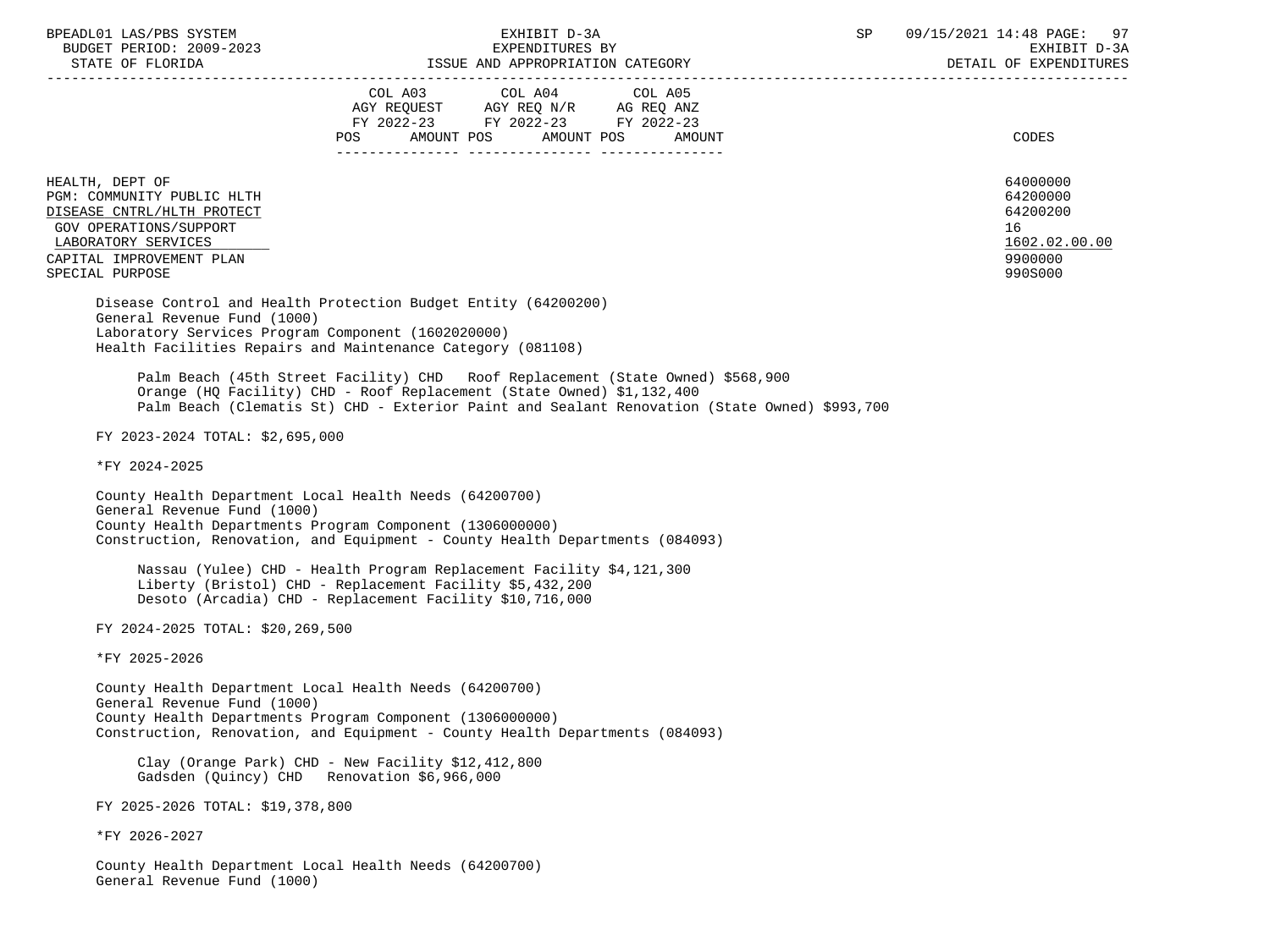| BPEADL01 LAS/PBS SYSTEM<br>BUDGET PERIOD: 2009-2023<br>STATE OF FLORIDA                                                                                                            |                                                                | EXHIBIT D-3A<br>EXPENDITURES BY<br>ISSUE AND APPROPRIATION CATEGORY                                                                                                                                                                                                                                                                                                                  | SP | 09/15/2021 14:48 PAGE: 98<br>EXHIBIT D-3A<br>DETAIL OF EXPENDITURES           |
|------------------------------------------------------------------------------------------------------------------------------------------------------------------------------------|----------------------------------------------------------------|--------------------------------------------------------------------------------------------------------------------------------------------------------------------------------------------------------------------------------------------------------------------------------------------------------------------------------------------------------------------------------------|----|-------------------------------------------------------------------------------|
|                                                                                                                                                                                    |                                                                | COL A03 COL A04 COL A05<br>AGY REQUEST AGY REQ N/R AG REQ ANZ<br>FY 2022-23 FY 2022-23 FY 2022-23<br>POS AMOUNT POS AMOUNT POS<br>AMOUNT                                                                                                                                                                                                                                             |    | CODES                                                                         |
| HEALTH, DEPT OF<br>PGM: COMMUNITY PUBLIC HLTH<br>DISEASE CNTRL/HLTH PROTECT<br><b>GOV OPERATIONS/SUPPORT</b><br>LABORATORY SERVICES<br>CAPITAL IMPROVEMENT PLAN<br>SPECIAL PURPOSE |                                                                |                                                                                                                                                                                                                                                                                                                                                                                      |    | 64000000<br>64200000<br>64200200<br>16<br>1602.02.00.00<br>9900000<br>990S000 |
| County Health Departments Program Component (1306000000)                                                                                                                           |                                                                | Construction, Renovation, and Equipment - County Health Departments (084093)                                                                                                                                                                                                                                                                                                         |    |                                                                               |
|                                                                                                                                                                                    | Miami-Dade CHD - Parking Garage & Office Building \$17,512,000 | Manatee (Bradenton) CHD - Community Meeting Facility Renovation \$734,900                                                                                                                                                                                                                                                                                                            |    |                                                                               |
| FY 2026-2027 TOTAL: \$18,246,900                                                                                                                                                   |                                                                |                                                                                                                                                                                                                                                                                                                                                                                      |    |                                                                               |
|                                                                                                                                                                                    |                                                                | LINKAGE TO THE GOVERNOR'S PRIORITIES: 3. Economic Development and Job Creation - Prioritize infrastructure development to<br>meaningful projects that provide regional and statewide impact, especially focused on safety and improved mobility.                                                                                                                                     |    |                                                                               |
| visitors.                                                                                                                                                                          |                                                                | FLORIDA STRATEGIC PLAN: (G3) Lead the nation in quality of life and quality places for residents, communities and                                                                                                                                                                                                                                                                    |    |                                                                               |
| DEFERRED BUILDING MAINTENANCE<br>FIXED CAPITAL OUTLAY<br>ADA-STATEWIDE                                                                                                             |                                                                |                                                                                                                                                                                                                                                                                                                                                                                      |    | 990Z000<br>080000<br>081015                                                   |
| GENERAL REVENUE FUND -STATE 555,000 555,000                                                                                                                                        |                                                                |                                                                                                                                                                                                                                                                                                                                                                                      |    | 1000 1                                                                        |
|                                                                                                                                                                                    |                                                                |                                                                                                                                                                                                                                                                                                                                                                                      |    |                                                                               |
| <b>AGENCY NARRATIVE:</b><br>2022-2023 BUDGET YEAR NARRATIVE: ADA-STATEWIDE                                                                                                         |                                                                | IT COMPONENT? NO<br>ISSUE TITLE: Fixed Capital Outlay - Construction, Renovation, and Equipment - County Health Departments<br>ISSUE SUMMARY: The Department of Health (Department) requests \$15,958,500 in General Revenue fund (1000), Disease Control<br>and Health Protection budget entity (64200200); \$573,000 in General Revenue fund (1000) County Health Department Local |    |                                                                               |
| Health Needs (64200700) budget entity for the 2022-2023 fiscal year.                                                                                                               |                                                                | ISSUE DETAIL: The Department provides services from several facility types. County Health Departments (CHDs) provide<br>public health services in the State of Florida. CHDs provide access to basic family health services, infectious disease                                                                                                                                      |    |                                                                               |

 control through early detection, and environmental health protection statewide. Per Chapter 154, Florida Statutes, CHDs are constructed utilizing state funding managed by the Florida Department of Health and may be owned and maintained by the counties. The Department provides quality facilities to support public health through management of the taxpayer's capital investment funding. The Department's priority setting, as determined through the Long Range Program Plan (LRPP) process, is designed to build the most critical needs by addressing building code compliance issues and safety concerns first. Further consideration is given to facilities that extend areas and for the replacement of facilities that are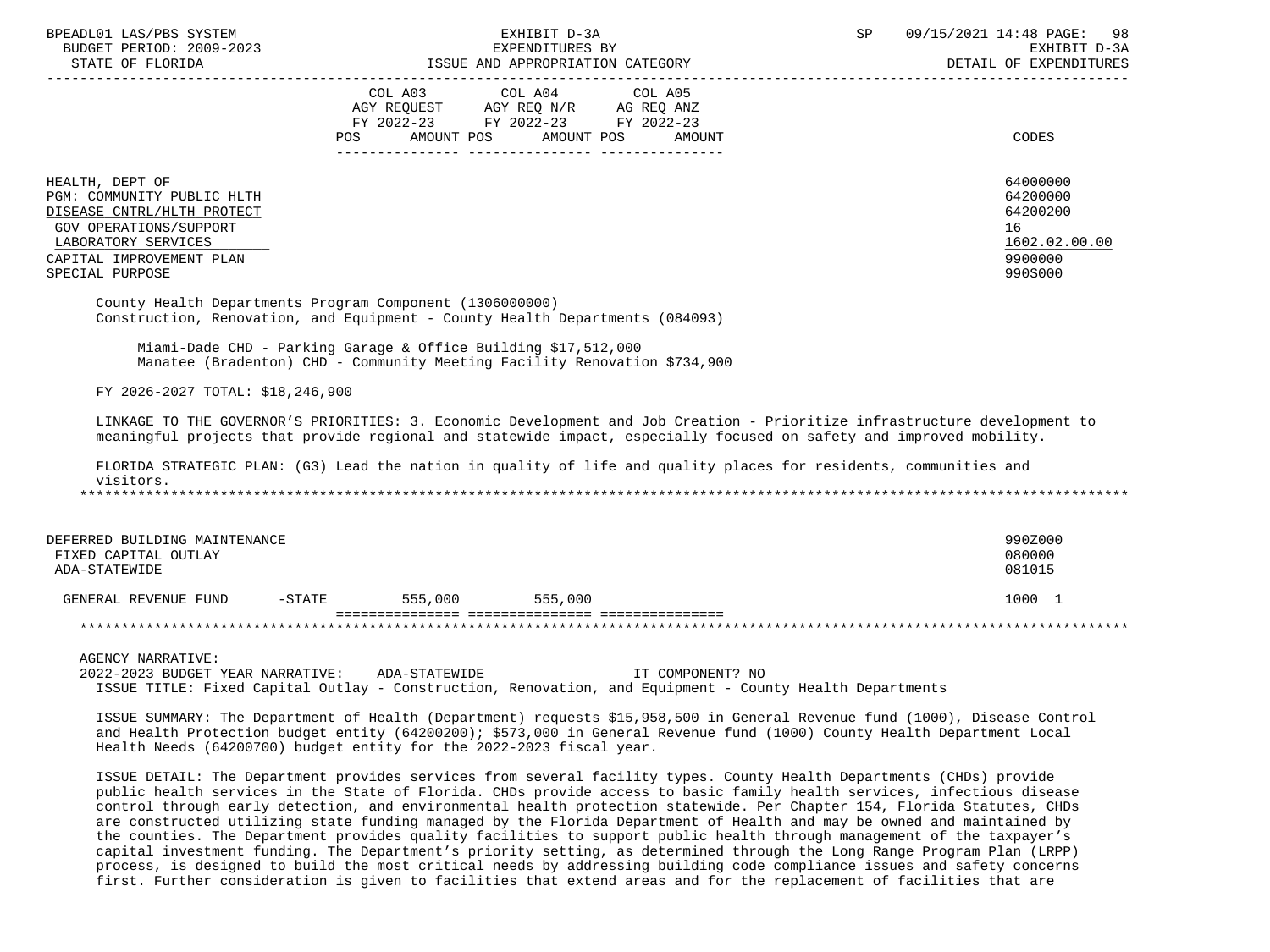| BPEADL01 LAS/PBS SYSTEM |                   |                          |
|-------------------------|-------------------|--------------------------|
|                         |                   | BUDGET PERIOD: 2009-2023 |
|                         | גתדכת זה הם היהיה |                          |

|                                                                                                                                                                                           | COL A03<br>AGY REQUEST<br>FY 2022-23<br>AMOUNT POS<br>POS | COL A04<br>AGY REQ N/R<br>FY 2022-23<br>AMOUNT POS | COL A05<br>AG REQ ANZ<br>FY 2022-23<br>AMOUNT | CODES                                                                         |
|-------------------------------------------------------------------------------------------------------------------------------------------------------------------------------------------|-----------------------------------------------------------|----------------------------------------------------|-----------------------------------------------|-------------------------------------------------------------------------------|
| HEALTH, DEPT OF<br>PGM: COMMUNITY PUBLIC HLTH<br>DISEASE CNTRL/HLTH PROTECT<br>GOV OPERATIONS/SUPPORT<br>LABORATORY SERVICES<br>CAPITAL IMPROVEMENT PLAN<br>DEFERRED BUILDING MAINTENANCE |                                                           |                                                    |                                               | 64000000<br>64200000<br>64200200<br>16<br>1602.02.00.00<br>9900000<br>990Z000 |

beyond their useful life and contribute to inefficient service delivery.

BUDGET SUMMARY: The Department is requesting a total of \$16,531,500 in General Revenue fund (1000) as listed below.

 Disease Control and Health Protection Budget Entity (64200200) General Revenue Fund (1000) Laboratory Services Program Component (1602020000) Health Facilities Repairs and Maintenance Category (081108)

 Duval (Jacksonville) Lab- Jacksonville Campus Renovations \$656,800 Duval (Jacksonville) Lab- Maintenance shop Repair or Replacement \$923,400 Duval (Jacksonville) Lab- Pearl Street Complex Flood Control \$1,328,300 Duval (Jacksonville) Lab- Porter Bldg. 2nd Floor Renovation \$4,452,100 Duval(Jacksonville) Lab- Central Energy Plant Renovations and cooling Tower Replacement \$1,118,800 Dade (Miami) Lab - Mechanical Renovations \$3,050,700 Hillsborough (Tampa) Lab- Chiller replacement and Mechanical Upgrades \$1,246,300 Statewide Laboratory- Chemical Fume Hood Replacement \$1,889,400 Statewide Laboratory-Incubator Renovations \$201,200 Duval (Jacksonville) Lab- Andrade Building HVAC Controls & Renovations \$536,500

Health Facilities Repairs and Maintenance TOTAL: \$15,403,500

 Disease Control and Health Protection Budget Entity (64200200) General Revenue Fund (1000) Laboratory Services Program Component (1602020000) ADA Statewide Category (081015)

Statewide Laboratory- ADA Accessibility Renovations \$555,000

ADA Statewide TOTAL: \$555,000

 County Health Department Local Health Needs (64200700) General Revenue Fund (1000) County Health Departments Program Component (1306000000) Construction, Renovation, and Equipment - County Health Departments (084093)

Jefferson (Monticello) CHD- Renovation \$573,000

Construction, Renovation, and Equipment TOTAL: \$573,000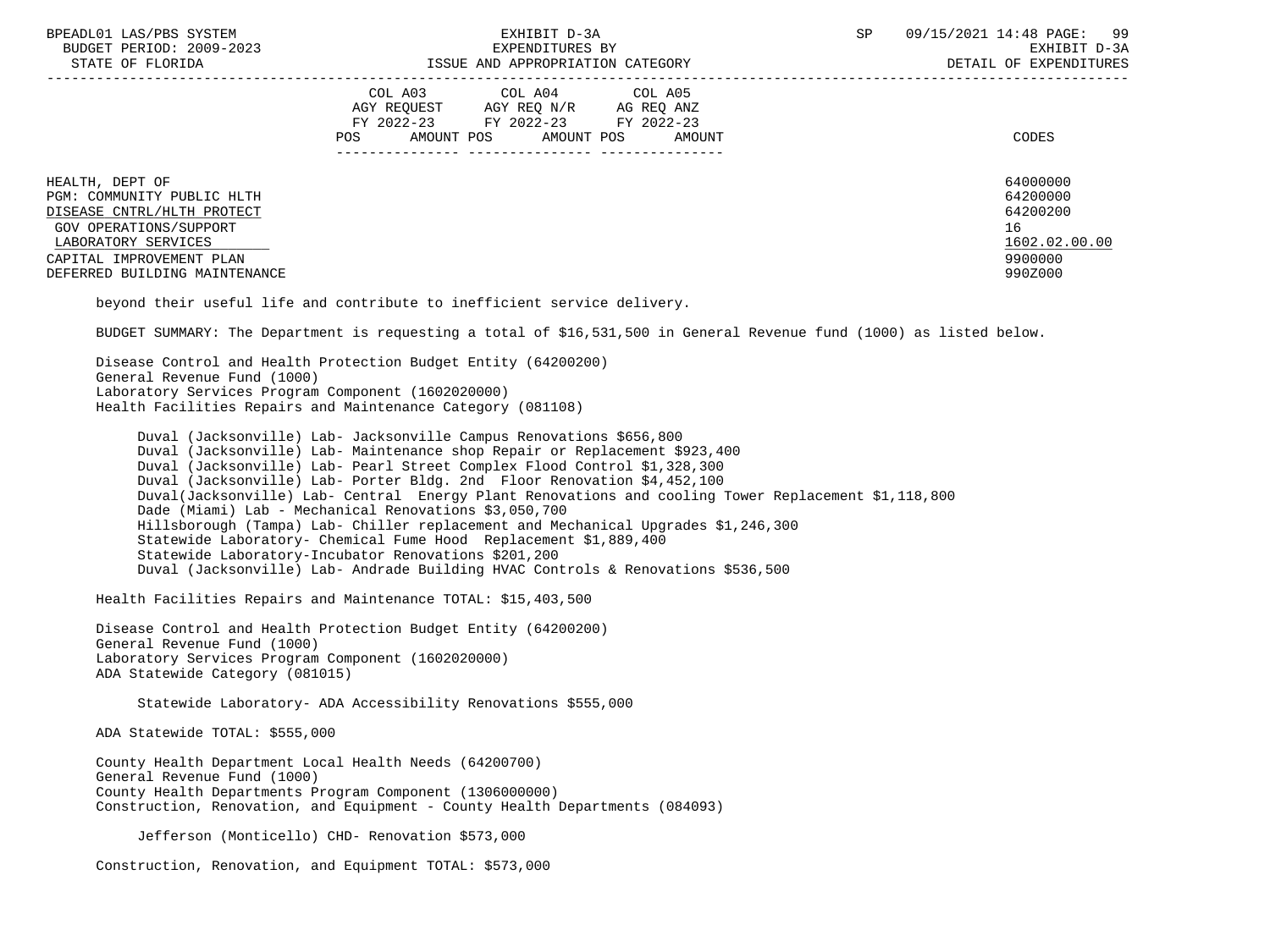| BPEADL01 LAS/PBS SYSTEM<br>BUDGET PERIOD: 2009-2023<br>STATE OF FLORIDA<br>-----------------------                                                                                                                                                                                                                                                                                                                                                                                                                                                                                                                                                                                                                                                                                                                                                                                                                                                            | ISSUE AND APPROPRIATION CATEGORY                                                                                       | EXHIBIT D-3A<br>EXPENDITURES BY |                      | SP | 09/15/2021 14:48 PAGE: 100<br>EXHIBIT D-3A<br>DETAIL OF EXPENDITURES          |
|---------------------------------------------------------------------------------------------------------------------------------------------------------------------------------------------------------------------------------------------------------------------------------------------------------------------------------------------------------------------------------------------------------------------------------------------------------------------------------------------------------------------------------------------------------------------------------------------------------------------------------------------------------------------------------------------------------------------------------------------------------------------------------------------------------------------------------------------------------------------------------------------------------------------------------------------------------------|------------------------------------------------------------------------------------------------------------------------|---------------------------------|----------------------|----|-------------------------------------------------------------------------------|
|                                                                                                                                                                                                                                                                                                                                                                                                                                                                                                                                                                                                                                                                                                                                                                                                                                                                                                                                                               | COL A03 COL A04 COL A05<br>AGY REQUEST AGY REQ N/R AG REQ ANZ<br>FY 2022-23 FY 2022-23 FY 2022-23<br>AMOUNT POS<br>POS |                                 | AMOUNT POS<br>AMOUNT |    | <b>CODES</b>                                                                  |
| HEALTH, DEPT OF<br>PGM: COMMUNITY PUBLIC HLTH<br>DISEASE CNTRL/HLTH PROTECT<br>GOV OPERATIONS/SUPPORT<br>LABORATORY SERVICES<br>CAPITAL IMPROVEMENT PLAN<br>DEFERRED BUILDING MAINTENANCE<br>LINKAGE TO THE GOVERNOR'S PRIORITIES: 3. Economic Development and Job Creation - Prioritize infrastructure development to                                                                                                                                                                                                                                                                                                                                                                                                                                                                                                                                                                                                                                        |                                                                                                                        |                                 |                      |    | 64000000<br>64200000<br>64200200<br>16<br>1602.02.00.00<br>9900000<br>990Z000 |
| meaningful projects that provide regional and statewide impact, especially focused on safety and improved mobility.<br>FLORIDA STRATEGIC PLAN: (G3) Lead the nation in quality of life and quality places for residents, communities and<br>visitors.                                                                                                                                                                                                                                                                                                                                                                                                                                                                                                                                                                                                                                                                                                         |                                                                                                                        |                                 |                      |    |                                                                               |
| HLTH FAC REPAIR/MAINT-STW                                                                                                                                                                                                                                                                                                                                                                                                                                                                                                                                                                                                                                                                                                                                                                                                                                                                                                                                     |                                                                                                                        |                                 |                      |    | 081108                                                                        |
| GENERAL REVENUE FUND                                                                                                                                                                                                                                                                                                                                                                                                                                                                                                                                                                                                                                                                                                                                                                                                                                                                                                                                          | $-STATE$ 15, 403, 500 15, 403, 500                                                                                     |                                 |                      |    | 1000 1                                                                        |
|                                                                                                                                                                                                                                                                                                                                                                                                                                                                                                                                                                                                                                                                                                                                                                                                                                                                                                                                                               |                                                                                                                        |                                 |                      |    |                                                                               |
| <b>AGENCY NARRATIVE:</b><br>2022-2023 BUDGET YEAR NARRATIVE: HLTH FAC REPAIR/MAINT-STW IT COMPONENT? NO<br>ISSUE TITLE: Fixed Capital Outlay - Construction, Renovation, and Equipment - County Health Departments<br>ISSUE SUMMARY: The Department of Health (Department) requests \$15,958,500 in General Revenue fund (1000), Disease Control<br>and Health Protection budget entity (64200200); \$573,000 in General Revenue fund (1000) County Health Department Local<br>Health Needs (64200700) budget entity for the 2022-2023 fiscal year.<br>ISSUE DETAIL: The Department provides services from several facility types. County Health Departments (CHDs) provide<br>public health services in the State of Florida. CHDs provide access to basic family health services, infectious disease                                                                                                                                                        |                                                                                                                        |                                 |                      |    |                                                                               |
| control through early detection, and environmental health protection statewide. Per Chapter 154, Florida Statutes, CHDs<br>are constructed utilizing state funding managed by the Florida Department of Health and may be owned and maintained by<br>the counties. The Department provides quality facilities to support public health through management of the taxpayer's<br>capital investment funding. The department's priority setting, as determined through the Long Range Program Plan (LRPP)<br>process, is designed to build the most critical needs by addressing building code compliance issues and safety concerns<br>first. Further consideration is given to facilities that extend areas and for the replacement of facilities that are<br>beyond their useful life and contribute to inefficient service delivery.<br>BUDGET SUMMARY: The Department is requesting a total of \$16,531,500 in General Revenue fund (1000) as listed below. |                                                                                                                        |                                 |                      |    |                                                                               |
|                                                                                                                                                                                                                                                                                                                                                                                                                                                                                                                                                                                                                                                                                                                                                                                                                                                                                                                                                               |                                                                                                                        |                                 |                      |    |                                                                               |

Disease Control and Health Protection Budget Entity (64200200)

General Revenue Fund (1000)

Laboratory Services Program Component (1602020000)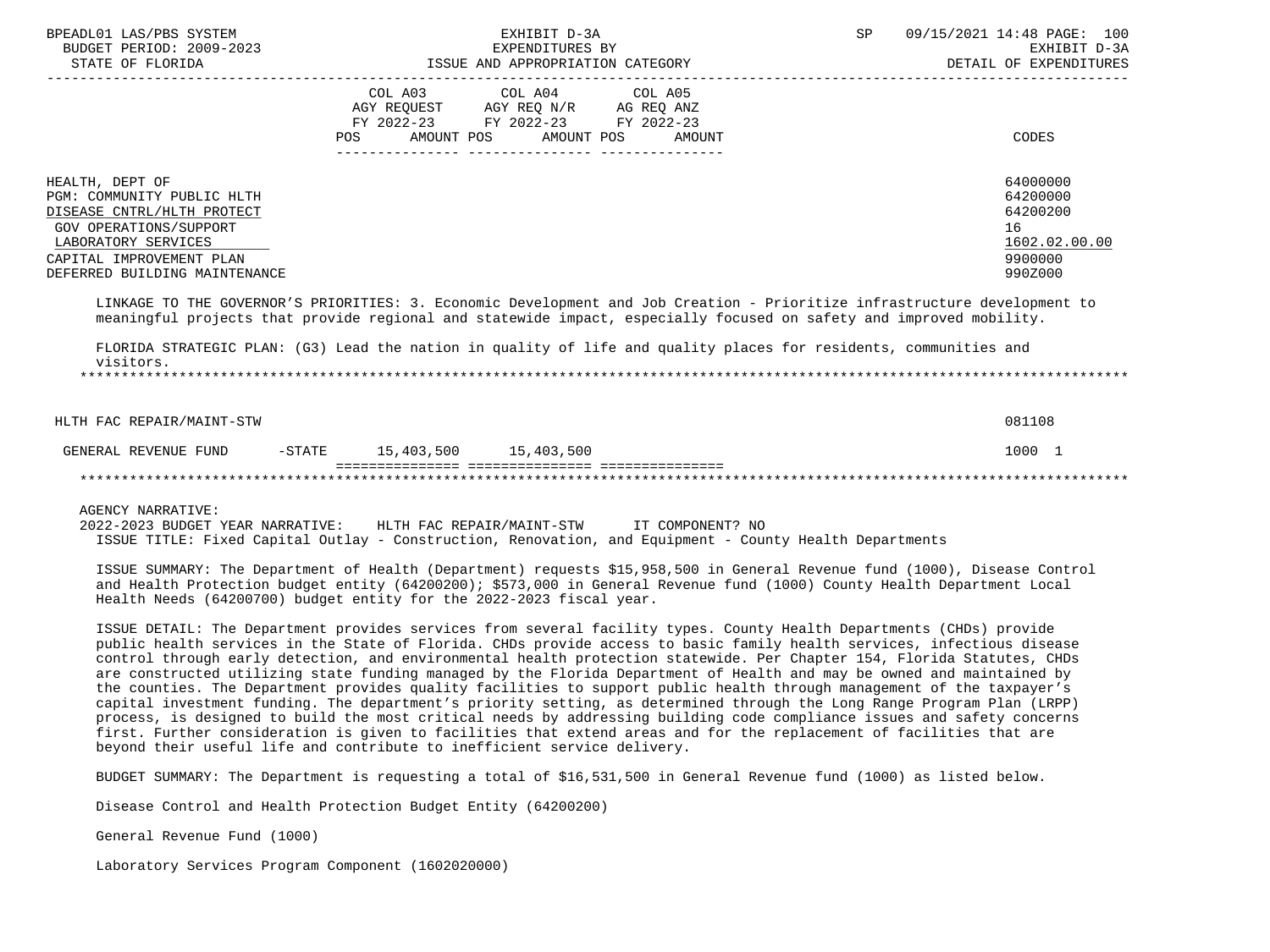| BPEADL01 LAS/PBS SYSTEM<br>BUDGET PERIOD: 2009-2023                                                                                                                                                                                                                                                                                                                                                                                                                                                                                                                                                                                                                                                                                                                                                                                          |                                                                                                                                                                                                             |                                                  | EXHIBIT D-3A<br>EXPENDITURES BY |        | SP | 09/15/2021 14:48 PAGE: 101<br>EXHIBIT D-3A                                    |
|----------------------------------------------------------------------------------------------------------------------------------------------------------------------------------------------------------------------------------------------------------------------------------------------------------------------------------------------------------------------------------------------------------------------------------------------------------------------------------------------------------------------------------------------------------------------------------------------------------------------------------------------------------------------------------------------------------------------------------------------------------------------------------------------------------------------------------------------|-------------------------------------------------------------------------------------------------------------------------------------------------------------------------------------------------------------|--------------------------------------------------|---------------------------------|--------|----|-------------------------------------------------------------------------------|
|                                                                                                                                                                                                                                                                                                                                                                                                                                                                                                                                                                                                                                                                                                                                                                                                                                              | $\begin{tabular}{lllllllll} \bf AGY & \bf REQUEST & \bf AGY & \bf REQ & \tt N/R & \bf AG & \tt REQ & \tt ANZ \\ \bf FY & \tt 2022-23 & \tt FY & \tt 2022-23 & \tt FY & \tt 2022-23 \\ \end{tabular}$<br>POS | COL A03 COL A04 COL A05<br>AMOUNT POS AMOUNT POS |                                 | AMOUNT |    | CODES                                                                         |
|                                                                                                                                                                                                                                                                                                                                                                                                                                                                                                                                                                                                                                                                                                                                                                                                                                              |                                                                                                                                                                                                             |                                                  |                                 |        |    |                                                                               |
| HEALTH, DEPT OF<br>PGM: COMMUNITY PUBLIC HLTH<br>DISEASE CNTRL/HLTH PROTECT<br>GOV OPERATIONS/SUPPORT<br>LABORATORY SERVICES<br>CAPITAL IMPROVEMENT PLAN<br>DEFERRED BUILDING MAINTENANCE                                                                                                                                                                                                                                                                                                                                                                                                                                                                                                                                                                                                                                                    |                                                                                                                                                                                                             |                                                  |                                 |        |    | 64000000<br>64200000<br>64200200<br>16<br>1602.02.00.00<br>9900000<br>990Z000 |
| Health Facilities Repairs and Maintenance Category (081108)<br>Duval (Jacksonville) Lab- Jacksonville Campus Renovations \$656,800<br>Duval (Jacksonville) Lab- Maintenance shop Repair or Replacement \$923,400<br>Duval (Jacksonville) Lab- Pearl Street Complex Flood Control \$1,328,300<br>Duval (Jacksonville) Lab- Porter Bldg. 2nd Floor Renovation \$4,452,100<br>Duval(Jacksonville) Lab- Central Energy Plant Renovations and cooling Tower Replacement \$1,118,800<br>Dade (Miami) Lab - Mechanical Renovations \$3,050,700<br>Hillsborough (Tampa) Lab- Chiller replacement and Mechanical Upgrades \$1,246,300<br>Statewide Laboratory- Chemical Fume Hood Replacement \$1,889,400<br>Statewide Laboratory-Incubator Renovations \$201,200<br>Duval (Jacksonville) Lab- Andrade Building HVAC Controls & Renovations \$536,500 |                                                                                                                                                                                                             |                                                  |                                 |        |    |                                                                               |
| Disease Control and Health Protection Budget Entity (64200200)                                                                                                                                                                                                                                                                                                                                                                                                                                                                                                                                                                                                                                                                                                                                                                               |                                                                                                                                                                                                             |                                                  |                                 |        |    |                                                                               |
| General Revenue Fund (1000)                                                                                                                                                                                                                                                                                                                                                                                                                                                                                                                                                                                                                                                                                                                                                                                                                  |                                                                                                                                                                                                             |                                                  |                                 |        |    |                                                                               |
| Laboratory Services Program Component (1602020000)                                                                                                                                                                                                                                                                                                                                                                                                                                                                                                                                                                                                                                                                                                                                                                                           |                                                                                                                                                                                                             |                                                  |                                 |        |    |                                                                               |
| ADA Statewide Category (081015)                                                                                                                                                                                                                                                                                                                                                                                                                                                                                                                                                                                                                                                                                                                                                                                                              |                                                                                                                                                                                                             |                                                  |                                 |        |    |                                                                               |
| Statewide Laboratory- ADA Accessibility Renovations \$555,000                                                                                                                                                                                                                                                                                                                                                                                                                                                                                                                                                                                                                                                                                                                                                                                |                                                                                                                                                                                                             |                                                  |                                 |        |    |                                                                               |
| County Health Department Local Health Needs (64200700)                                                                                                                                                                                                                                                                                                                                                                                                                                                                                                                                                                                                                                                                                                                                                                                       |                                                                                                                                                                                                             |                                                  |                                 |        |    |                                                                               |
| General Revenue Fund (1000)                                                                                                                                                                                                                                                                                                                                                                                                                                                                                                                                                                                                                                                                                                                                                                                                                  |                                                                                                                                                                                                             |                                                  |                                 |        |    |                                                                               |
| County Health Departments Program Component (1306000000)                                                                                                                                                                                                                                                                                                                                                                                                                                                                                                                                                                                                                                                                                                                                                                                     |                                                                                                                                                                                                             |                                                  |                                 |        |    |                                                                               |
| Construction, Renovation, and Equipment - County Health Departments (084093)                                                                                                                                                                                                                                                                                                                                                                                                                                                                                                                                                                                                                                                                                                                                                                 |                                                                                                                                                                                                             |                                                  |                                 |        |    |                                                                               |
| Jefferson (Monticello) CHD- Renovation \$573,000                                                                                                                                                                                                                                                                                                                                                                                                                                                                                                                                                                                                                                                                                                                                                                                             |                                                                                                                                                                                                             |                                                  |                                 |        |    |                                                                               |
| LINKAGE TO THE GOVERNOR'S PRIORITIES: 3. Economic Development and Job Creation - Prioritize infrastructure development to<br>meaningful projects that provide regional and statewide impact, especially focused on safety and improved mobility.                                                                                                                                                                                                                                                                                                                                                                                                                                                                                                                                                                                             |                                                                                                                                                                                                             |                                                  |                                 |        |    |                                                                               |
| FLORIDA STRATEGIC PLAN: (G3) Lead the nation in quality of life and quality places for residents, communities and<br>visitors.                                                                                                                                                                                                                                                                                                                                                                                                                                                                                                                                                                                                                                                                                                               |                                                                                                                                                                                                             |                                                  |                                 |        |    |                                                                               |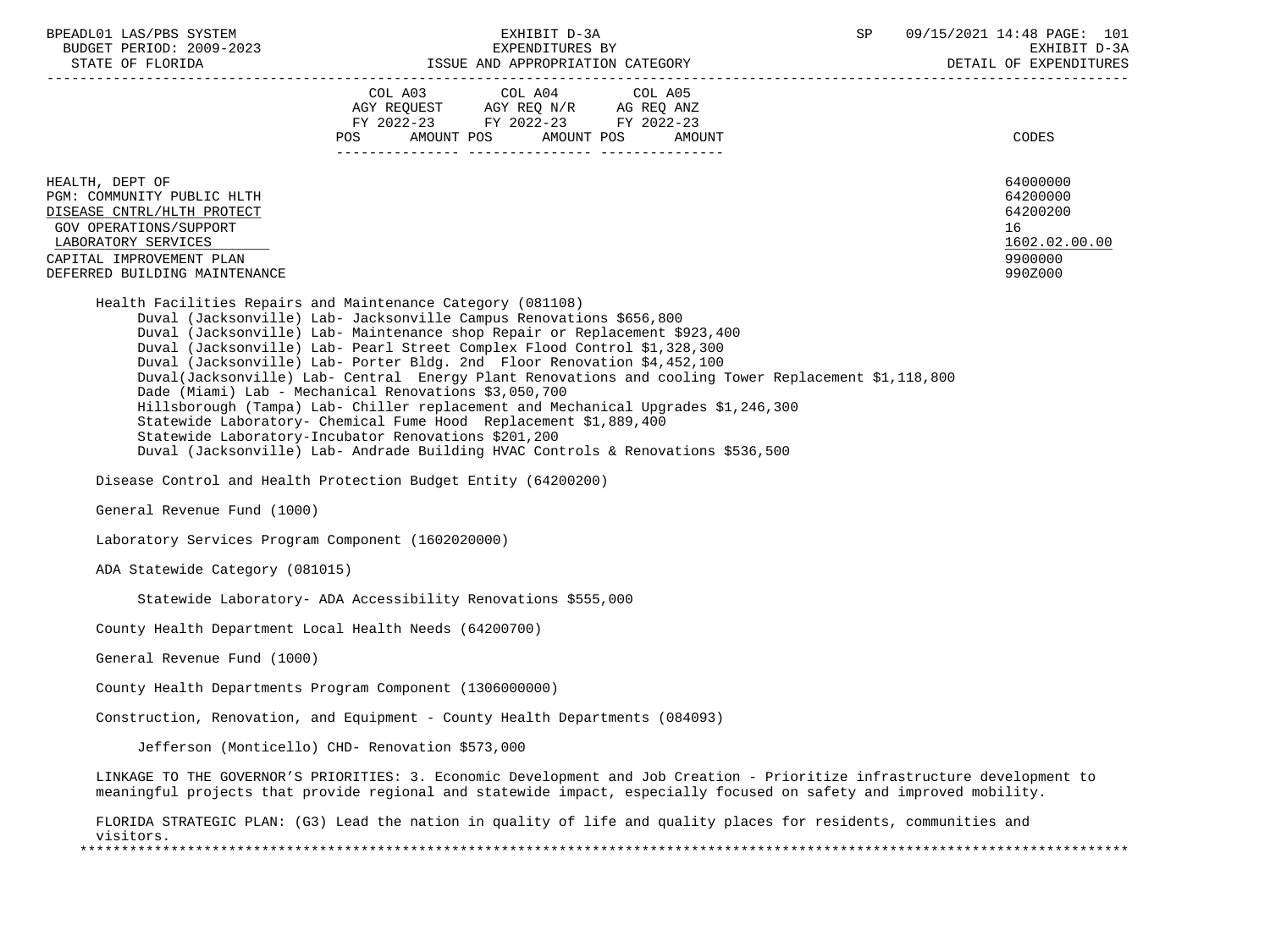| BPEADL01 LAS/PBS SYSTEM<br>BUDGET PERIOD: 2009-2023<br>STATE OF FLORIDA                                                                                                                   |                                     | EXHIBIT D-3A<br>EXPENDITURES BY                                                                                            | ISSUE AND APPROPRIATION CATEGORY | SP | 09/15/2021 14:48 PAGE: 102<br>EXHIBIT D-3A<br>DETAIL OF EXPENDITURES          |
|-------------------------------------------------------------------------------------------------------------------------------------------------------------------------------------------|-------------------------------------|----------------------------------------------------------------------------------------------------------------------------|----------------------------------|----|-------------------------------------------------------------------------------|
|                                                                                                                                                                                           | POS                                 | COL A03 COL A04 COL A05<br>AGY REQUEST AGY REQ N/R AG REQ ANZ<br>FY 2022-23 FY 2022-23 FY 2022-23<br>AMOUNT POS AMOUNT POS | AMOUNT                           |    | CODES                                                                         |
| HEALTH, DEPT OF<br>PGM: COMMUNITY PUBLIC HLTH<br>DISEASE CNTRL/HLTH PROTECT<br>GOV OPERATIONS/SUPPORT<br>LABORATORY SERVICES<br>CAPITAL IMPROVEMENT PLAN<br>DEFERRED BUILDING MAINTENANCE |                                     |                                                                                                                            |                                  |    | 64000000<br>64200000<br>64200200<br>16<br>1602.02.00.00<br>9900000<br>990Z000 |
| TOTAL: DEFERRED BUILDING MAINTENANCE<br>TOTAL ISSUE 15,958,500 15,958,500                                                                                                                 |                                     |                                                                                                                            |                                  |    | 990Z000                                                                       |
| TOTAL: LABORATORY SERVICES<br>BY FUND TYPE<br>GENERAL REVENUE FUND<br>TRUST FUNDS                                                                                                         | 23,934,402 17,390,000<br>33,138,030 |                                                                                                                            |                                  |    | 1602.02.00.00<br>1000<br>2000                                                 |
| TOTAL POSITIONS 249.00<br>TOTAL PROG COMP 57,072,432 17,390,000<br>TOTAL SALARY RATE 10,236,021                                                                                           |                                     |                                                                                                                            |                                  |    |                                                                               |
| TOTAL: DISEASE CNTRL/HLTH PROTECT                                                                                                                                                         |                                     |                                                                                                                            |                                  |    | 64200200                                                                      |
| BY FUND TYPE<br>GENERAL REVENUE FUND<br>TRUST FUNDS                                                                                                                                       | 82,348,338 17,390,000               | 248,754,745 4,147,856                                                                                                      |                                  |    | 1000<br>2000                                                                  |
| TOTAL POSITIONS 693.50<br>TOTAL BUREAU 331,103,083 21,537,856<br>TOTAL SALARY RATE 31,314,990                                                                                             |                                     |                                                                                                                            |                                  |    |                                                                               |
|                                                                                                                                                                                           |                                     |                                                                                                                            |                                  |    |                                                                               |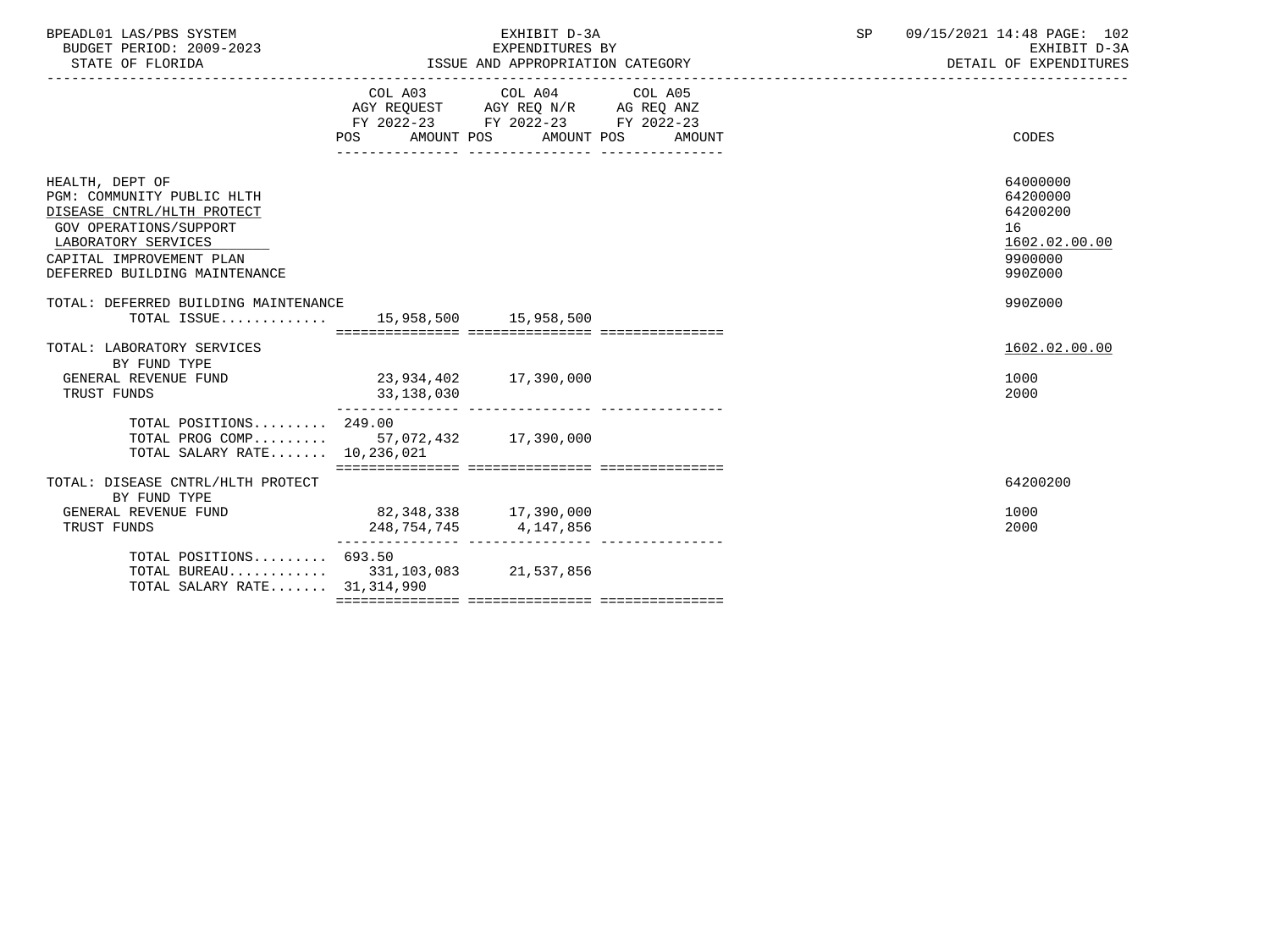| BPEADL01 LAS/PBS SYSTEM<br>BUDGET PERIOD: 2009-2023<br>STATE OF FLORIDA                                                                                                                                                                      |                                                            | EXHIBIT D-3A<br>EXPENDITURES BY<br>ISSUE AND APPROPRIATION CATEGORY                                                                 | SP | 09/15/2021 14:48 PAGE: 103<br>EXHIBIT D-3A<br>DETAIL OF EXPENDITURES                    |
|----------------------------------------------------------------------------------------------------------------------------------------------------------------------------------------------------------------------------------------------|------------------------------------------------------------|-------------------------------------------------------------------------------------------------------------------------------------|----|-----------------------------------------------------------------------------------------|
|                                                                                                                                                                                                                                              | COL A03                                                    | COL A04<br>COL A05<br>AGY REQUEST AGY REQ N/R AG REQ ANZ<br>FY 2022-23 FY 2022-23 FY 2022-23<br>POS AMOUNT POS AMOUNT POS<br>AMOUNT |    | CODES                                                                                   |
| HEALTH, DEPT OF<br>PGM: COMMUNITY PUBLIC HLTH<br>CTY HLTH LOC HLTH NEED<br>HEALTH AND HUMAN SERVICES<br>COUNTY HEALTH DEPARTMENTS<br>ESTIMATED EXPENDITURES<br>ESTIMATED EXPENDITURES - OPERATIONS<br>SALARY RATE<br>SALARY RATE 396,134,795 |                                                            |                                                                                                                                     |    | 64000000<br>64200000<br>64200700<br>13<br>1306.00.00.00<br>1000000<br>1001000<br>000000 |
| SALARIES AND BENEFITS                                                                                                                                                                                                                        |                                                            |                                                                                                                                     |    | 010000                                                                                  |
| COUNTY HEALTH DEPT TF<br>$-MATCH$<br>$-FEDERL$                                                                                                                                                                                               | -STATE 236,840,827<br>207,584,025<br>124,514,041           |                                                                                                                                     |    | 2141 1<br>2141 2<br>2141 3                                                              |
| TOTAL COUNTY HEALTH DEPT TF                                                                                                                                                                                                                  | 568,938,893                                                |                                                                                                                                     |    | 2141                                                                                    |
| TOTAL POSITIONS 8,976.51<br>TOTAL APPRO $568,938,893$                                                                                                                                                                                        |                                                            |                                                                                                                                     |    |                                                                                         |
| OTHER PERSONAL SERVICES                                                                                                                                                                                                                      |                                                            |                                                                                                                                     |    | 030000                                                                                  |
| COUNTY HEALTH DEPT TF $-$ -STATE 42,731,908<br>$-MATCH$<br>-FEDERL                                                                                                                                                                           | 7,138,847<br>8,144,879                                     |                                                                                                                                     |    | 2141 1<br>2141 2<br>2141 3                                                              |
| TOTAL COUNTY HEALTH DEPT TF                                                                                                                                                                                                                  | 58,015,634                                                 |                                                                                                                                     |    | 2141                                                                                    |
| TOTAL APPRO                                                                                                                                                                                                                                  | 58,015,634                                                 |                                                                                                                                     |    |                                                                                         |
| <b>EXPENSES</b>                                                                                                                                                                                                                              |                                                            |                                                                                                                                     |    | 040000                                                                                  |
| COUNTY HEALTH DEPT TF<br>-FEDERL                                                                                                                                                                                                             | $-STATE$ 83, 186, 700<br>$-MATCH$ 21,816,091<br>21,269,691 |                                                                                                                                     |    | 2141 1<br>2141 2<br>2141 3                                                              |
| TOTAL COUNTY HEALTH DEPT TF                                                                                                                                                                                                                  | 126,272,482                                                |                                                                                                                                     |    | 2141                                                                                    |
| TOTAL APPRO                                                                                                                                                                                                                                  | 126,272,482                                                |                                                                                                                                     |    |                                                                                         |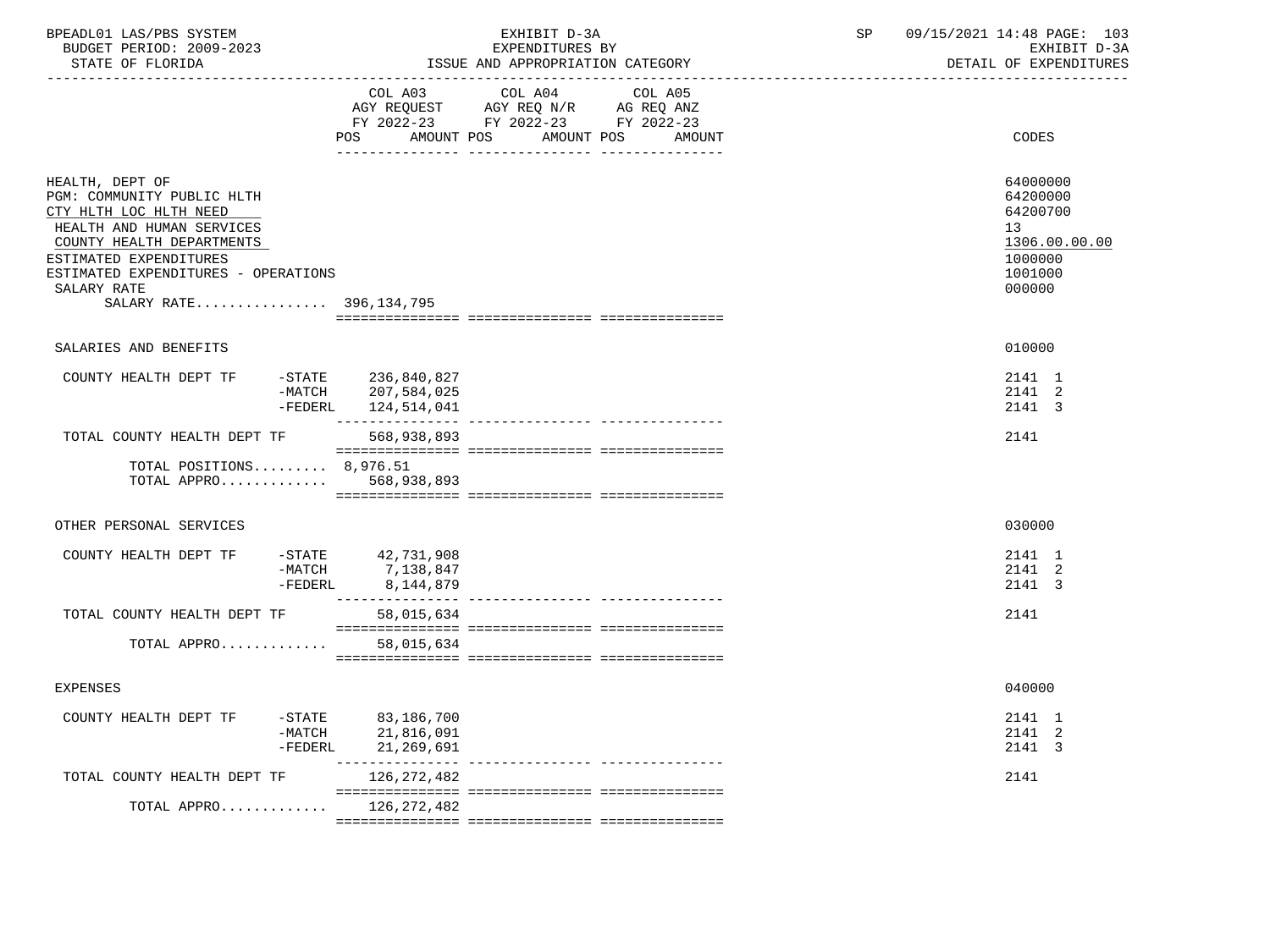| BPEADL01 LAS/PBS SYSTEM<br>BUDGET PERIOD: 2009-2023<br>STATE OF FLORIDA                                                                                                                                                                                                               |                                    |                                                                  | EXHIBIT D-3A<br>EXPENDITURES BY<br>ISSUE AND APPROPRIATION CATEGORY                                                    | SP                | 09/15/2021 14:48 PAGE: 104<br>EXHIBIT D-3A<br>DETAIL OF EXPENDITURES |                                                                                                             |
|---------------------------------------------------------------------------------------------------------------------------------------------------------------------------------------------------------------------------------------------------------------------------------------|------------------------------------|------------------------------------------------------------------|------------------------------------------------------------------------------------------------------------------------|-------------------|----------------------------------------------------------------------|-------------------------------------------------------------------------------------------------------------|
|                                                                                                                                                                                                                                                                                       |                                    |                                                                  | COL A03 COL A04<br>AGY REQUEST AGY REQ N/R AG REQ ANZ<br>FY 2022-23 FY 2022-23 FY 2022-23<br>POS AMOUNT POS AMOUNT POS | COL A05<br>AMOUNT |                                                                      | CODES                                                                                                       |
| HEALTH, DEPT OF<br>PGM: COMMUNITY PUBLIC HLTH<br>CTY HLTH LOC HLTH NEED<br>HEALTH AND HUMAN SERVICES<br>COUNTY HEALTH DEPARTMENTS<br>ESTIMATED EXPENDITURES<br>ESTIMATED EXPENDITURES - OPERATIONS<br>AID TO LOCAL GOVERNMENTS<br>COMMUNITY HLTH INITIATIVES<br>COUNTY HEALTH DEPT TF |                                    | $-STATE$ 500,000                                                 |                                                                                                                        |                   |                                                                      | 64000000<br>64200000<br>64200700<br>13<br>1306.00.00.00<br>1000000<br>1001000<br>050000<br>052250<br>2141 1 |
| OPERATING CAPITAL OUTLAY                                                                                                                                                                                                                                                              |                                    |                                                                  |                                                                                                                        |                   |                                                                      | 060000                                                                                                      |
|                                                                                                                                                                                                                                                                                       |                                    |                                                                  |                                                                                                                        |                   |                                                                      |                                                                                                             |
| COUNTY HEALTH DEPT TF -STATE 10,235,802                                                                                                                                                                                                                                               |                                    |                                                                  |                                                                                                                        |                   |                                                                      | 2141 1                                                                                                      |
| LUMP SUM<br>COUNTY HEALTH DEPARTMENTS                                                                                                                                                                                                                                                 |                                    | 50.00                                                            |                                                                                                                        |                   |                                                                      | 090000<br>090014                                                                                            |
|                                                                                                                                                                                                                                                                                       |                                    |                                                                  |                                                                                                                        |                   |                                                                      |                                                                                                             |
| SPECIAL CATEGORIES<br>ACQUISITION/MOTOR VEHICLES                                                                                                                                                                                                                                      |                                    |                                                                  |                                                                                                                        |                   |                                                                      | 100000<br>100021                                                                                            |
| COUNTY HEALTH DEPT TF                                                                                                                                                                                                                                                                 | $-$ STATE                          | 2,374,843                                                        |                                                                                                                        |                   |                                                                      | 2141 1                                                                                                      |
| CONTRACTED SERVICES                                                                                                                                                                                                                                                                   |                                    |                                                                  |                                                                                                                        |                   |                                                                      | 100777                                                                                                      |
| COUNTY HEALTH DEPT TF                                                                                                                                                                                                                                                                 |                                    | $-STATE$ 54, 266, 992<br>-MATCH 13,337,779<br>-FEDERL 22,647,496 |                                                                                                                        |                   |                                                                      | 2141 1<br>2141 2<br>2141 3                                                                                  |
| TOTAL COUNTY HEALTH DEPT TF                                                                                                                                                                                                                                                           |                                    | 90,252,267                                                       |                                                                                                                        |                   |                                                                      | 2141                                                                                                        |
| TOTAL APPRO                                                                                                                                                                                                                                                                           |                                    | ========<br>90, 252, 267                                         |                                                                                                                        |                   |                                                                      |                                                                                                             |
| G/A-CONTRACTED SERVICES                                                                                                                                                                                                                                                               |                                    |                                                                  |                                                                                                                        |                   |                                                                      | 100778                                                                                                      |
| COUNTY HEALTH DEPT TF                                                                                                                                                                                                                                                                 | $-$ STATE<br>$-MATCH$<br>$-FEDERL$ | 17,287<br>5,222<br>4,991                                         |                                                                                                                        |                   |                                                                      | 2141 1<br>2141 2<br>2141 3                                                                                  |
| TOTAL COUNTY HEALTH DEPT TF                                                                                                                                                                                                                                                           |                                    | 27,500                                                           |                                                                                                                        |                   |                                                                      | 2141                                                                                                        |
|                                                                                                                                                                                                                                                                                       |                                    |                                                                  |                                                                                                                        |                   |                                                                      |                                                                                                             |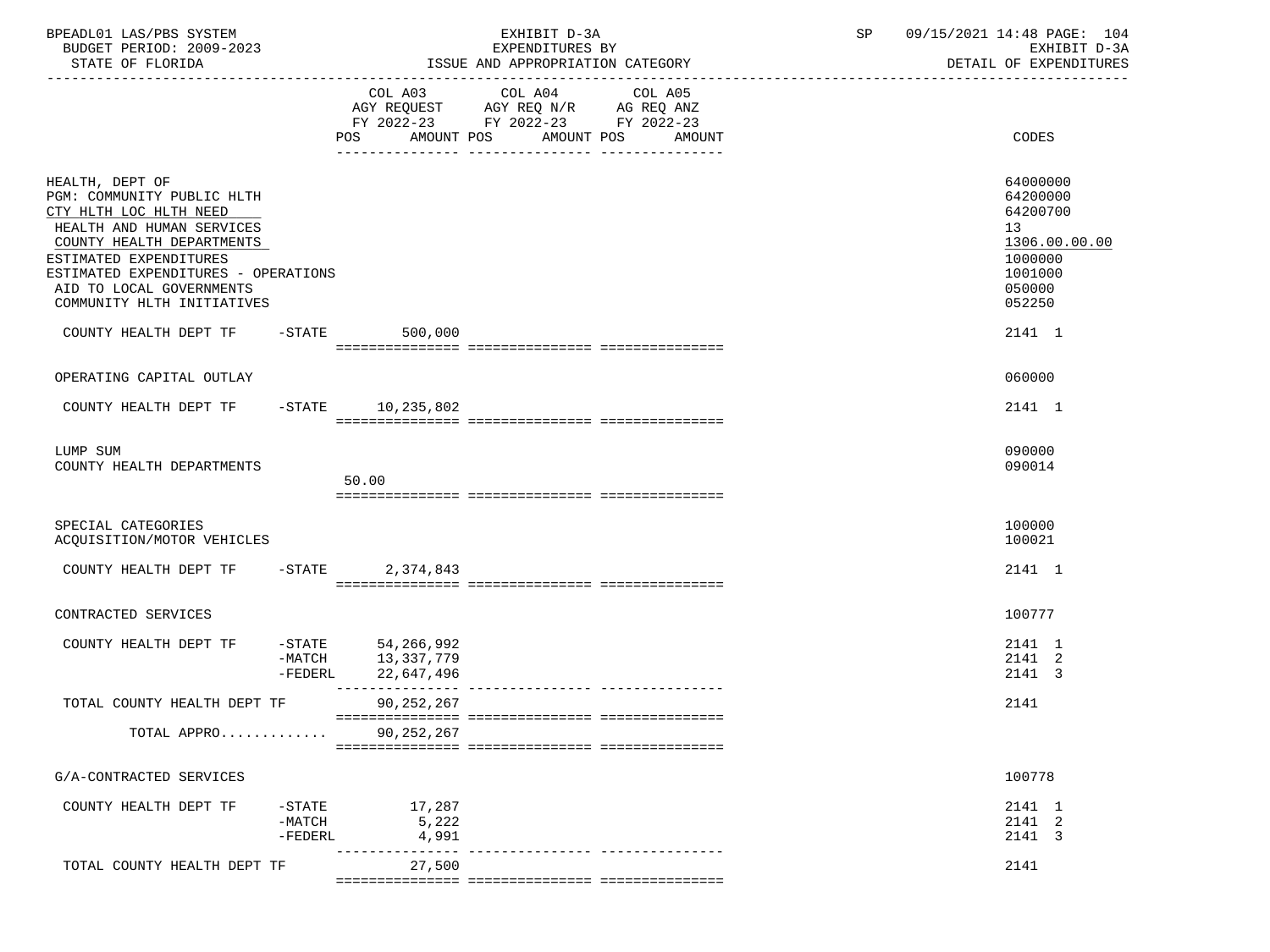| BPEADL01 LAS/PBS SYSTEM<br>BUDGET PERIOD: 2009-2023<br>STATE OF FLORIDA                                                                                                                                                                                                   |                                                        | EXHIBIT D-3A<br>EXPENDITURES BY<br>ISSUE AND APPROPRIATION CATEGORY                                                               | SP | 09/15/2021 14:48 PAGE: 105<br>EXHIBIT D-3A<br>DETAIL OF EXPENDITURES                              |
|---------------------------------------------------------------------------------------------------------------------------------------------------------------------------------------------------------------------------------------------------------------------------|--------------------------------------------------------|-----------------------------------------------------------------------------------------------------------------------------------|----|---------------------------------------------------------------------------------------------------|
|                                                                                                                                                                                                                                                                           | POS                                                    | COL A03 COL A04 COL A05<br>AGY REQUEST AGY REQ N/R AG REQ ANZ<br>FY 2022-23 FY 2022-23 FY 2022-23<br>AMOUNT POS AMOUNT POS AMOUNT |    | CODES                                                                                             |
| HEALTH, DEPT OF<br>PGM: COMMUNITY PUBLIC HLTH<br>CTY HLTH LOC HLTH NEED<br>HEALTH AND HUMAN SERVICES<br>COUNTY HEALTH DEPARTMENTS<br>ESTIMATED EXPENDITURES<br>ESTIMATED EXPENDITURES - OPERATIONS<br>SPECIAL CATEGORIES<br>G/A-CONTRACTED SERVICES<br>TOTAL APPRO 27,500 |                                                        |                                                                                                                                   |    | 64000000<br>64200000<br>64200700<br>13<br>1306.00.00.00<br>1000000<br>1001000<br>100000<br>100778 |
| RISK MANAGEMENT INSURANCE                                                                                                                                                                                                                                                 |                                                        |                                                                                                                                   |    | 103241                                                                                            |
| COUNTY HEALTH DEPT TF                                                                                                                                                                                                                                                     | -STATE 6,694,635                                       |                                                                                                                                   |    | 2141 1                                                                                            |
| LEASE/PURCHASE/EQUIPMENT                                                                                                                                                                                                                                                  |                                                        |                                                                                                                                   |    | 105281                                                                                            |
| COUNTY HEALTH DEPT TF                                                                                                                                                                                                                                                     | $-STATE$ 3,809,117                                     |                                                                                                                                   |    | 2141 1                                                                                            |
| TR/DMS/HR SVCS/STW CONTRCT                                                                                                                                                                                                                                                |                                                        |                                                                                                                                   |    | 107040                                                                                            |
| COUNTY HEALTH DEPT TF<br>-MATCH                                                                                                                                                                                                                                           | $-$ STATE $1,436,140$<br>425,884<br>-FEDERL<br>437,492 |                                                                                                                                   |    | 2141 1<br>2141 2<br>2141 3                                                                        |
| TOTAL COUNTY HEALTH DEPT TF                                                                                                                                                                                                                                               | 2,299,516                                              |                                                                                                                                   |    | 2141                                                                                              |
| TOTAL APPRO                                                                                                                                                                                                                                                               | 2,299,516                                              |                                                                                                                                   |    |                                                                                                   |
| TOTAL: ESTIMATED EXPENDITURES - OPERATIONS<br>TOTAL POSITIONS 9,026.51<br>TOTAL ISSUE 869,420,689<br>TOTAL SALARY RATE 396,134,795                                                                                                                                        |                                                        |                                                                                                                                   |    | 1001000                                                                                           |
| SALARY INCREASES FOR FY 2021-22 -<br>STATE EMPLOYEE MINIMUM WAGE<br>INCREASE - EFFECTIVE 7/1/2021<br>SALARY RATE<br>SALARY RATE 3,600,708                                                                                                                                 |                                                        |                                                                                                                                   |    | 1001030<br>000000                                                                                 |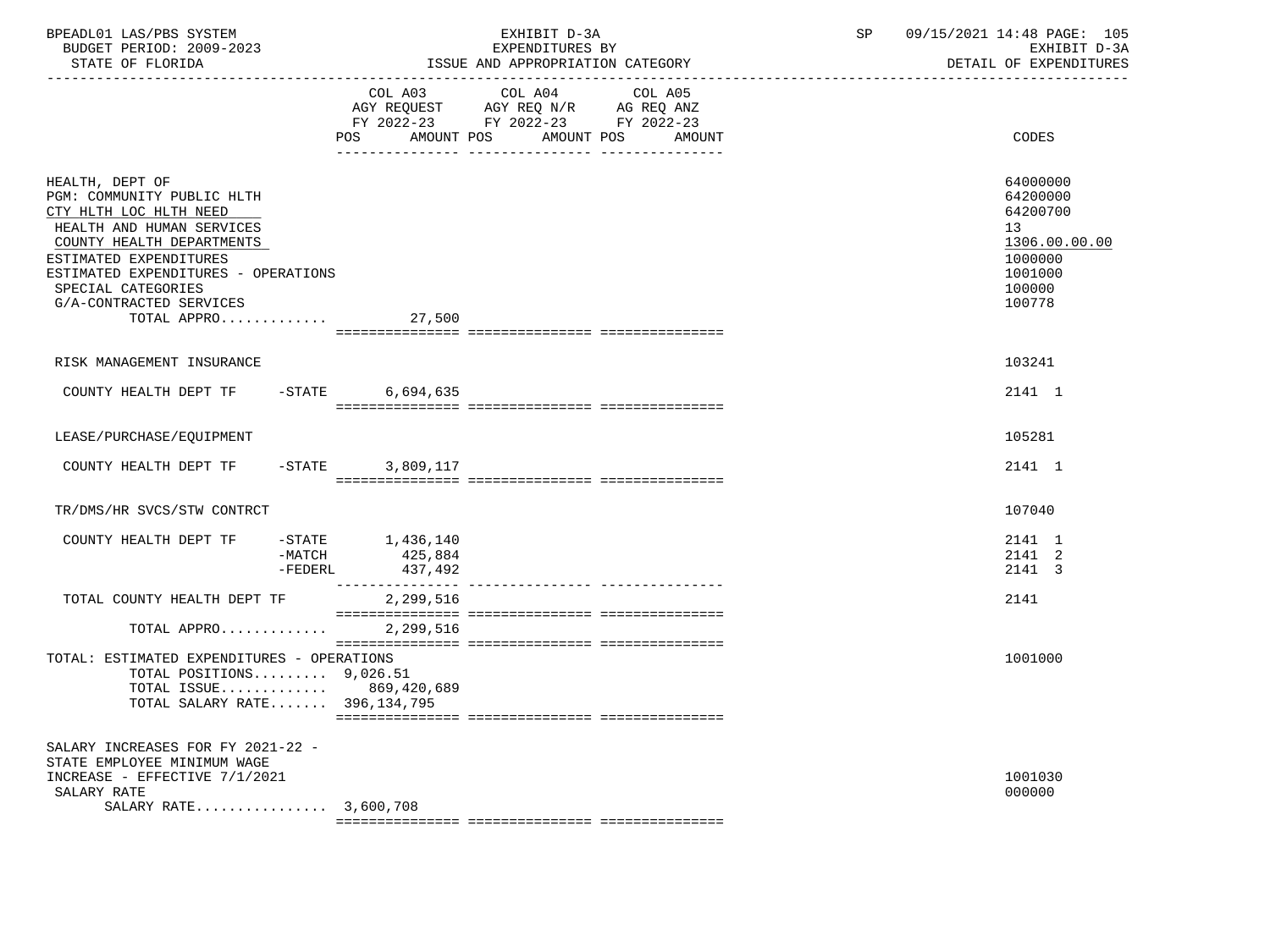| BPEADL01 LAS/PBS SYSTEM<br>BUDGET PERIOD: 2009-2023                                                                                                                                                                                                              |                                    |                                   | EXHIBIT D-3A<br>EXPENDITURES BY                                                           | SP                                          | 09/15/2021 14:48 PAGE: 106<br>EXHIBIT D-3A |                                                                               |
|------------------------------------------------------------------------------------------------------------------------------------------------------------------------------------------------------------------------------------------------------------------|------------------------------------|-----------------------------------|-------------------------------------------------------------------------------------------|---------------------------------------------|--------------------------------------------|-------------------------------------------------------------------------------|
| STATE OF FLORIDA                                                                                                                                                                                                                                                 |                                    |                                   | ISSUE AND APPROPRIATION CATEGORY                                                          |                                             |                                            | DETAIL OF EXPENDITURES                                                        |
|                                                                                                                                                                                                                                                                  |                                    |                                   | COL A03 COL A04<br>AGY REQUEST AGY REQ N/R AG REQ ANZ<br>FY 2022-23 FY 2022-23 FY 2022-23 | COL A05<br>POS AMOUNT POS AMOUNT POS AMOUNT |                                            | CODES                                                                         |
| HEALTH, DEPT OF<br>PGM: COMMUNITY PUBLIC HLTH<br>CTY HLTH LOC HLTH NEED<br>HEALTH AND HUMAN SERVICES<br>COUNTY HEALTH DEPARTMENTS<br>ESTIMATED EXPENDITURES<br>SALARY INCREASES FOR FY 2021-22 -<br>STATE EMPLOYEE MINIMUM WAGE<br>INCREASE - EFFECTIVE 7/1/2021 |                                    |                                   |                                                                                           |                                             |                                            | 64000000<br>64200000<br>64200700<br>13<br>1306.00.00.00<br>1000000<br>1001030 |
| SALARIES AND BENEFITS                                                                                                                                                                                                                                            |                                    |                                   |                                                                                           |                                             |                                            | 010000                                                                        |
| COUNTY HEALTH DEPT TF -STATE 1,776,901                                                                                                                                                                                                                           | -FEDERL                            | -MATCH 1,557,883<br>934,559       |                                                                                           |                                             |                                            | 2141 1<br>2141 2<br>2141 3                                                    |
| TOTAL COUNTY HEALTH DEPT TF                                                                                                                                                                                                                                      |                                    | 4,269,343                         |                                                                                           |                                             |                                            | 2141                                                                          |
| TOTAL APPRO 4, 269, 343                                                                                                                                                                                                                                          |                                    |                                   |                                                                                           |                                             |                                            |                                                                               |
| OTHER PERSONAL SERVICES                                                                                                                                                                                                                                          |                                    |                                   |                                                                                           |                                             |                                            | 030000                                                                        |
| COUNTY HEALTH DEPT TF -STATE 171,063                                                                                                                                                                                                                             | -MATCH<br>-FEDERL                  | 28,578<br>32,605                  |                                                                                           |                                             |                                            | 2141 1<br>2141 2<br>2141 3                                                    |
| TOTAL COUNTY HEALTH DEPT TF                                                                                                                                                                                                                                      |                                    | 232,246                           |                                                                                           |                                             |                                            | 2141                                                                          |
| TOTAL APPRO 232,246                                                                                                                                                                                                                                              |                                    |                                   |                                                                                           |                                             |                                            |                                                                               |
| TOTAL: SALARY INCREASES FOR FY 2021-22 -<br>STATE EMPLOYEE MINIMUM WAGE<br>INCREASE - EFFECTIVE 7/1/2021<br>TOTAL ISSUE 4,501,589<br>TOTAL SALARY RATE 3,600,708                                                                                                 |                                    |                                   |                                                                                           |                                             |                                            | 1001030                                                                       |
| FLORIDA RETIREMENT SYSTEM<br>ADJUSTMENT - FY 2021-22 - NORMAL<br>COST AND UNFUNDED ACTUARIAL<br>LIABILITY<br>SALARIES AND BENEFITS                                                                                                                               |                                    |                                   |                                                                                           |                                             |                                            | 1001070<br>010000                                                             |
| COUNTY HEALTH DEPT TF                                                                                                                                                                                                                                            | $-$ STATE<br>$-MATCH$<br>$-FEDERL$ | 1,367,225<br>1,198,704<br>719,091 |                                                                                           |                                             |                                            | 2141 1<br>2141 2<br>2141 3                                                    |
| TOTAL COUNTY HEALTH DEPT TF                                                                                                                                                                                                                                      |                                    | 3,285,020                         |                                                                                           |                                             |                                            | 2141                                                                          |
|                                                                                                                                                                                                                                                                  |                                    |                                   |                                                                                           |                                             |                                            |                                                                               |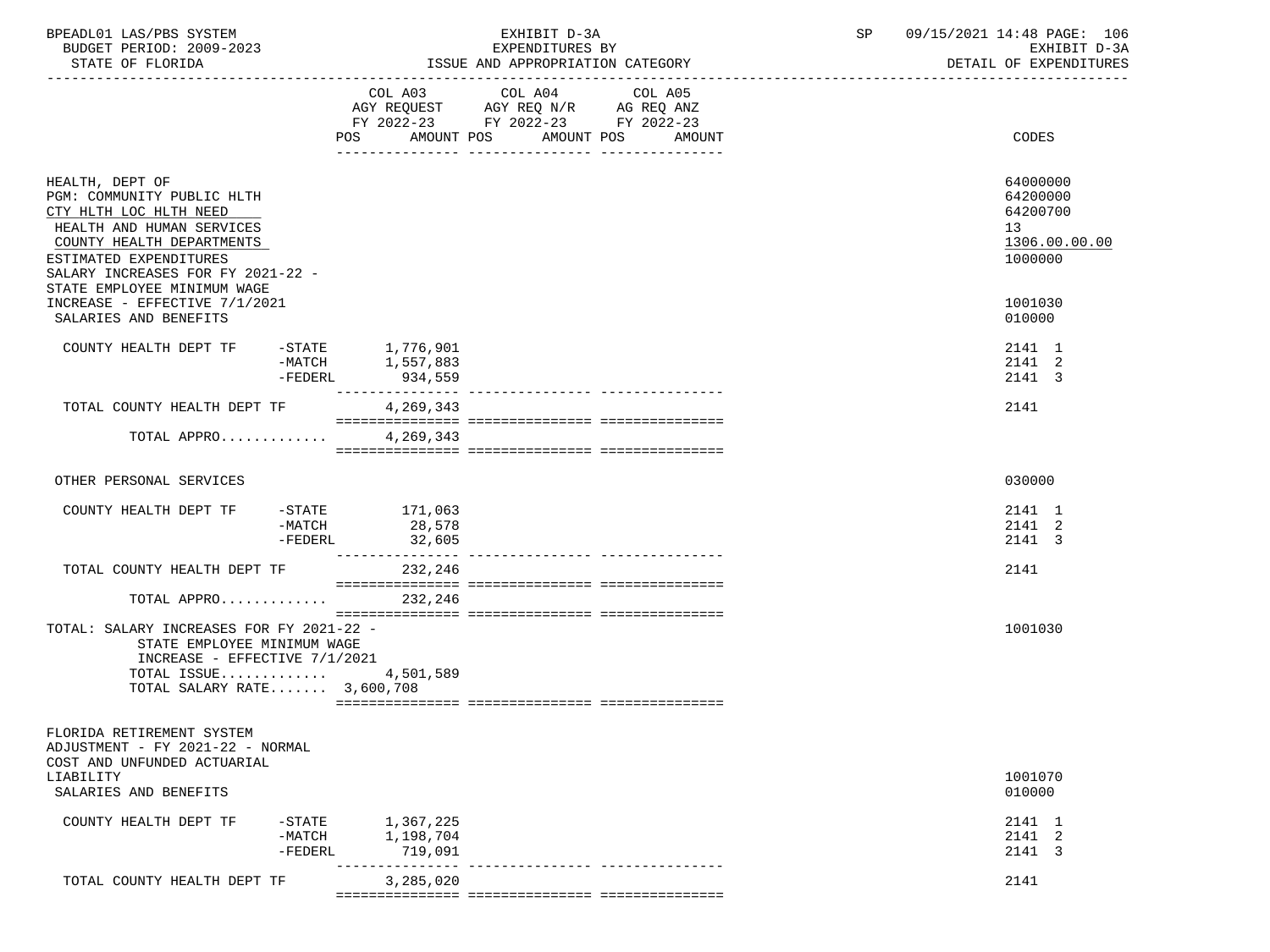| BPEADL01 LAS/PBS SYSTEM<br>BUDGET PERIOD: 2009-2023<br>STATE OF FLORIDA                                                                                                                                                                                     | EXHIBIT D-3A<br>EXPENDITURES BY<br>ISSUE AND APPROPRIATION CATEGORY                                                                            | 09/15/2021 14:48 PAGE: 107<br>SP<br>EXHIBIT D-3A<br>DETAIL OF EXPENDITURES |
|-------------------------------------------------------------------------------------------------------------------------------------------------------------------------------------------------------------------------------------------------------------|------------------------------------------------------------------------------------------------------------------------------------------------|----------------------------------------------------------------------------|
|                                                                                                                                                                                                                                                             | COL A03 COL A04 COL A05<br>AGY REQUEST AGY REQ N/R AG REQ ANZ<br>FY 2022-23 FY 2022-23 FY 2022-23<br>AMOUNT POS<br>AMOUNT POS<br>POS<br>AMOUNT | CODES                                                                      |
| HEALTH, DEPT OF<br>PGM: COMMUNITY PUBLIC HLTH<br>CTY HLTH LOC HLTH NEED<br>HEALTH AND HUMAN SERVICES<br>COUNTY HEALTH DEPARTMENTS<br>ESTIMATED EXPENDITURES<br>FLORIDA RETIREMENT SYSTEM<br>ADJUSTMENT - FY 2021-22 - NORMAL<br>COST AND UNFUNDED ACTUARIAL |                                                                                                                                                | 64000000<br>64200000<br>64200700<br>13<br>1306.00.00.00<br>1000000         |
| LIABILITY<br>SALARIES AND BENEFITS<br>TOTAL APPRO                                                                                                                                                                                                           | 3,285,020                                                                                                                                      | 1001070<br>010000                                                          |
| REALLOCATION OF HUMAN RESOURCES<br>OUTSOURCING<br>SPECIAL CATEGORIES<br>TR/DMS/HR SVCS/STW CONTRCT                                                                                                                                                          |                                                                                                                                                | 1005900<br>100000<br>107040                                                |
| COUNTY HEALTH DEPT TF<br>$-MATCH$<br>$-FEDERL$                                                                                                                                                                                                              | $-STATE$ 22,839<br>6,773<br>6,958                                                                                                              | 2141 1<br>2141 2<br>2141 3                                                 |
| TOTAL COUNTY HEALTH DEPT TF                                                                                                                                                                                                                                 | --------------- -<br>36,570                                                                                                                    | 2141                                                                       |
| TOTAL APPRO                                                                                                                                                                                                                                                 | 36,570                                                                                                                                         |                                                                            |
| NONRECURRING EXPENDITURES<br>STRENGTHENING THE STATE'S MINORITY<br>HEALTH AND HEALTH EOUITY                                                                                                                                                                 |                                                                                                                                                | 2100000                                                                    |
| INFRASTRUCTURE - ADD<br>EXPENSES                                                                                                                                                                                                                            |                                                                                                                                                | 2103023<br>040000                                                          |
| COUNTY HEALTH DEPT TF                                                                                                                                                                                                                                       | -STATE 109,170-                                                                                                                                | 2141 1                                                                     |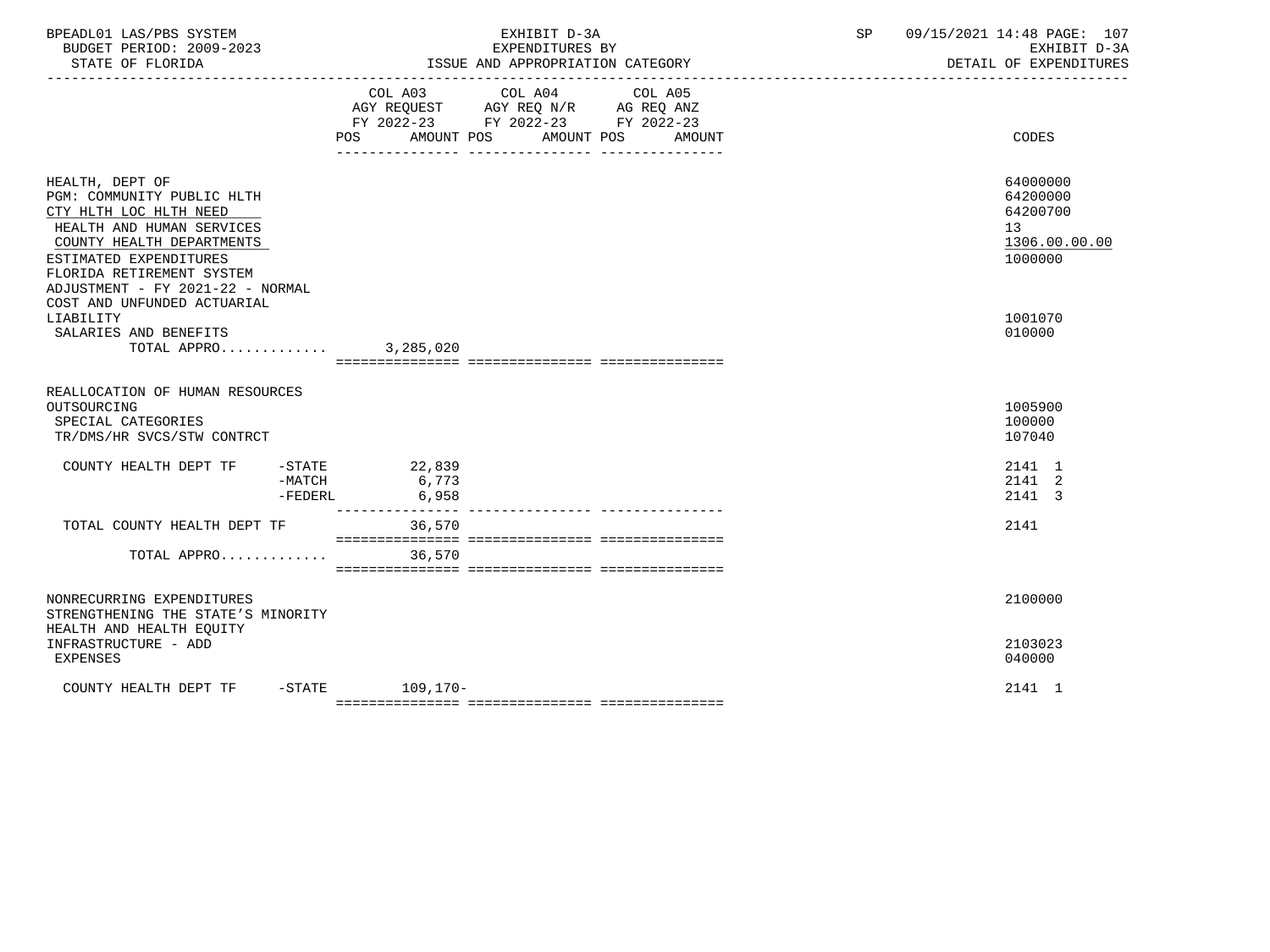| BPEADL01 LAS/PBS SYSTEM<br>BUDGET PERIOD: 2009-2023<br>STATE OF FLORIDA                                                                                                                                                                  | EXHIBIT D-3A<br>EXPENDITURES BY<br>ISSUE AND APPROPRIATION CATEGORY                                                                   | SP | 09/15/2021 14:48 PAGE: 108<br>EXHIBIT D-3A<br>DETAIL OF EXPENDITURES                    |
|------------------------------------------------------------------------------------------------------------------------------------------------------------------------------------------------------------------------------------------|---------------------------------------------------------------------------------------------------------------------------------------|----|-----------------------------------------------------------------------------------------|
|                                                                                                                                                                                                                                          | COL A03 COL A04 COL A05<br>AGY REQUEST AGY REQ N/R AG REQ ANZ<br>FY 2022-23 FY 2022-23 FY 2022-23<br>POS AMOUNT POS AMOUNT POS AMOUNT |    | CODES                                                                                   |
| HEALTH, DEPT OF<br>PGM: COMMUNITY PUBLIC HLTH<br>CTY HLTH LOC HLTH NEED<br>HEALTH AND HUMAN SERVICES<br>COUNTY HEALTH DEPARTMENTS<br>WORKLOAD<br>WORKLOAD - MEDICAL OUALITY<br>ASSURANCE - DEDUCT<br>SALARY RATE<br>SALARY RATE 591,049- |                                                                                                                                       |    | 64000000<br>64200000<br>64200700<br>13<br>1306.00.00.00<br>3000000<br>3000700<br>000000 |
| SALARIES AND BENEFITS                                                                                                                                                                                                                    | $19.00 -$                                                                                                                             |    | 010000                                                                                  |
| TOTAL: WORKLOAD - MEDICAL OUALITY<br>ASSURANCE - DEDUCT<br>TOTAL POSITIONS 19.00-                                                                                                                                                        |                                                                                                                                       |    | 3000700                                                                                 |
| TOTAL ISSUE<br>TOTAL SALARY RATE 591,049-                                                                                                                                                                                                |                                                                                                                                       |    |                                                                                         |
| AGENCY ISSUE NARRATIVE:                                                                                                                                                                                                                  |                                                                                                                                       |    |                                                                                         |

 2022-2023 BUDGET YEAR NARRATIVE: IT COMPONENT? NO ISSUE TITLE: Medical Quality Assurance - Bureau of Health Care Practitioner Regulation - 19 FTEs

 Current Situation: The Department of Health (Department), Division of Medical Quality Assurance (MQA), Bureau of Health Care Practitioner Regulation has increasingly high Other Personal Services (OPS) position turnover rates, which results in on-going training for new hires and have impacted application processing times. As of June 10, 2021, the Board of Nursing received 112,296 licensure applications in Fiscal Year (FY) 2020-21. This is a 41% increase in applications received as compared with 79,886 in FY 2016-17. Recent statutory changes impacting nursing regulation (i.e., the Nurse Licensure Compact in FY 2017-18, licensure of Advanced Practice Registered Nurses in FY 2018-19, and the registration of Autonomous Advanced Practice Registered Nurses in FY 2020-21) have resulted in an increase of applications for multi-state and single-state licensure by examination and endorsement. The Board of Nursing workload per staff member continues to increase, creating the risk of delayed licensure. The workload impact includes a significant increase in phone calls, e-mails, and general correspondence related to each licensure application.

 Recent statutory changes impacting pharmacy regulation, including the establishment of a Class III institutional pharmacy permit in FY 2018-19, has increased the complexity of processing pharmacy permits. Due to the complexity of this application type, the workload impact requires staff members to review legal documents to ensure compliance with the law and has increased phone calls, e-mails, and general correspondence related to Class II and Class III permits. Staff members are required to review the pharmacy policies and procedures for each institutional pharmacy application, affirm tax identification numbers, and collect all required background information for the Consultant of Record/Prescription Department Manager. This verification requires significant communication between a staff member and an applicant. In FY 2020-21, laws governing the licensure and regulation of pharmacists have continued to expand the scope of practice and increase the complexity of the pharmacy profession.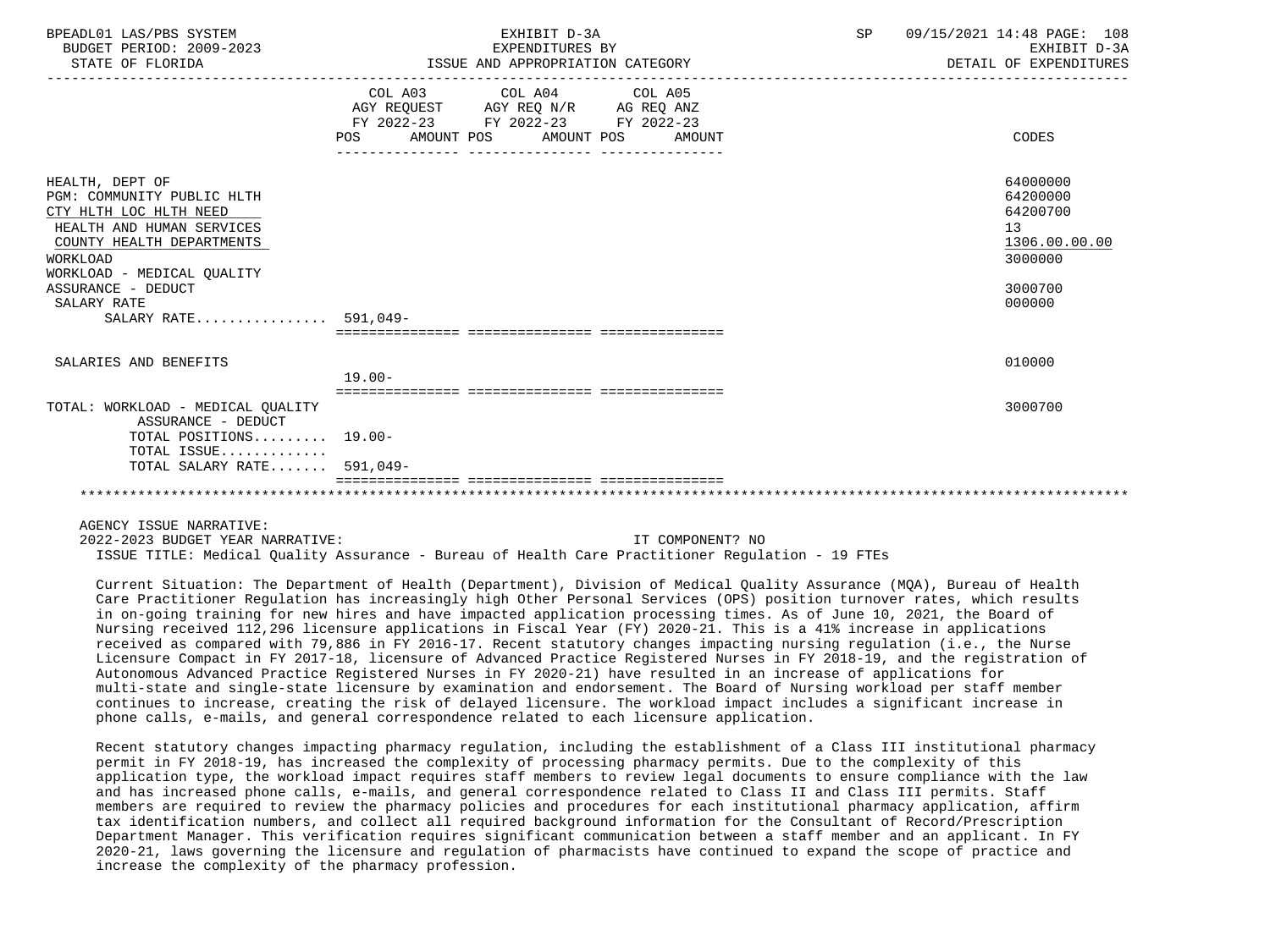| BPEADL01 LAS/PBS SYSTEM<br>BUDGET PERIOD: 2009-2023<br>STATE OF FLORIDA | EXHIBIT D-3A<br>EXPENDITURES BY<br>ISSUE AND APPROPRIATION CATEGORY                                                                         | 09/15/2021 14:48 PAGE: 109<br>SP<br>EXHIBIT D-3A<br>DETAIL OF EXPENDITURES |
|-------------------------------------------------------------------------|---------------------------------------------------------------------------------------------------------------------------------------------|----------------------------------------------------------------------------|
|                                                                         | COL A03<br>COL A04 COL A05<br>AGY REQUEST AGY REQ N/R AG REQ ANZ<br>FY 2022-23 FY 2022-23 FY 2022-23<br>AMOUNT POS AMOUNT POS AMOUNT<br>POS | CODES                                                                      |
| HEALTH, DEPT OF<br>PGM: COMMUNITY PUBLIC HLTH                           |                                                                                                                                             | 64000000<br>64200000                                                       |
| CTY HLTH LOC HLTH NEED                                                  |                                                                                                                                             | 64200700                                                                   |
| HEALTH AND HUMAN SERVICES<br>COUNTY HEALTH DEPARTMENTS                  |                                                                                                                                             | 13<br>1306.00.00.00                                                        |
| WORKLOAD                                                                |                                                                                                                                             | 3000000                                                                    |
| WORKLOAD - MEDICAL OUALITY                                              |                                                                                                                                             |                                                                            |
| ASSURANCE - DEDUCT                                                      |                                                                                                                                             | 3000700                                                                    |

 Currently, these two Board offices have 31.5 full time equivalent (FTE) positions, Regulatory Specialist II (PG17)and Regulatory Specialist III (PG19), as well as 10 Other Personal Services (OPS), Regulatory Specialist II (PG17), responsible for processing applications. Relying on OPS workforce to meet licensure targets has not proven to be a viable option due to turnover rates and on-going training requirements as positions are re-filled. The OPS turnover rate for the Board of Nursing was 150% in FY 2018-19 and 100% for FY 2019-20. The OPS turnover rate for the Board of Pharmacy was 200% in FY 2018-19 and 500% for FY 2019-20.

 REQUEST: Efficiently licensing new health care practitioners is critically important for Floridians to have access to quality health care services. The Division of Medical Quality Assurance (MQA), Bureau of Health Care Practitioner Regulation requests 19 full time equivalent (FTE) positions, Regulatory Specialist III (PG19), and associated rate due to an increase in applicants and high turnover rate in OPS staff for the Board of Nursing and the Board of Pharmacy to meet the expectations of our customers and the health care needs of the residents of Florida.

 BUDGET SUMMARY: The requested salary for 19 FTE positions, Regulatory Specialist III (PG19), plus 43% for fringe benefits. The total cost for the requested FTE positions is \$1,181,980, (\$976,286/Salary and Benefits + \$199,443/Expense  $+$  \$6,251/HR).

 The Department requests the transfer of 19 vacant FTE's, with the equivalent units of rate of 591,049, from the County Health Department Local Needs budget entity (64200700) to the Medical Quality Assurance budget entity (64400100). The FTE's and rate are from aged, vacant positions within the County Health Department budget entity (64200700).

 The Department requests recurring and non-recurring budget authority in the amount of \$1,181,980 in the Medical Quality Assurance budget entity (64400100), Medical Quality Assurance Trust Fund (2352), \$976,286/recurring in the Salaries and Benefits category (010000) and the associated units of rate of 591,049, \$199,443 (\$115,292/recurring and \$84,151/non-recurring) in the Expense category (040000), and \$6,251/recurring in the Human Resources category (107040).

Medical Quality Assurance Budget Entity (64400100)

Medical Quality Assurance Trust Fund (2352)

Regulation and Licensing Program Component (12.04.00.00.00)

Salary and Benefits Category (010000): \$976,286/Recurring

Expense Category (040000): \$115,292/Recurring + \$84,151/Non-Recurring

 Transfer to Department of Management Services Human Resources Services Purchased per Statewide Contract category (107040): \$6,251/Recurring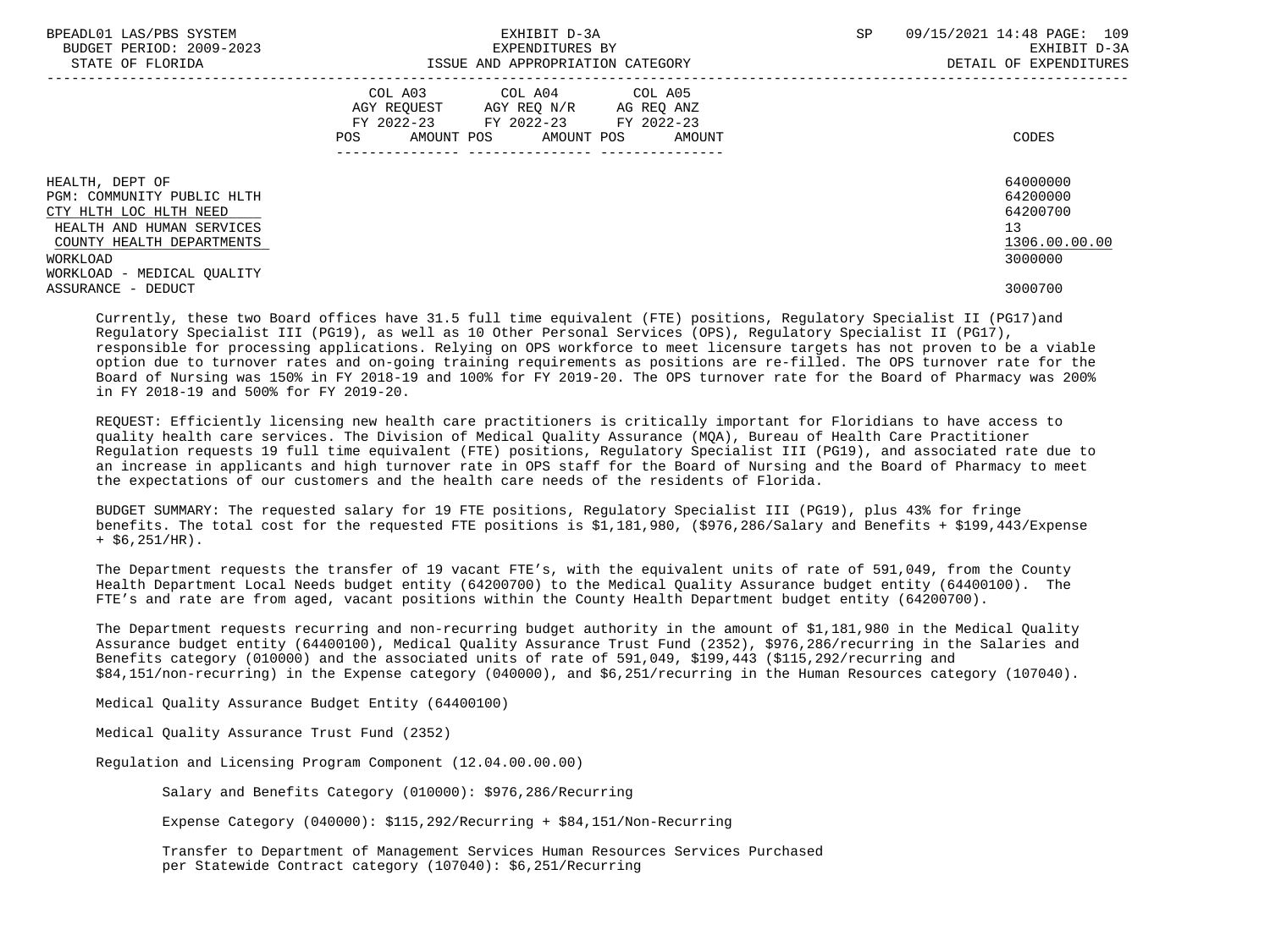| BPEADL01 LAS/PBS SYSTEM<br>BUDGET PERIOD: 2009-2023                                                                                                                                                                                          | EXHIBIT D-3A<br>EXPENDITURES BY  |                                             |            |         |  | SP | 09/15/2021 14:48 PAGE: 110                         | EXHIBIT D-3A |
|----------------------------------------------------------------------------------------------------------------------------------------------------------------------------------------------------------------------------------------------|----------------------------------|---------------------------------------------|------------|---------|--|----|----------------------------------------------------|--------------|
| STATE OF FLORIDA                                                                                                                                                                                                                             | ISSUE AND APPROPRIATION CATEGORY |                                             |            |         |  |    | DETAIL OF EXPENDITURES                             |              |
|                                                                                                                                                                                                                                              | COL A03                          | AGY REQUEST AGY REQ N/R AG REQ ANZ          | COL A04    | COL A05 |  |    |                                                    |              |
|                                                                                                                                                                                                                                              |                                  | FY 2022-23 FY 2022-23 FY 2022-23            |            |         |  |    |                                                    |              |
|                                                                                                                                                                                                                                              |                                  | POS AMOUNT POS AMOUNT POS AMOUNT            |            |         |  |    | CODES                                              |              |
|                                                                                                                                                                                                                                              |                                  |                                             |            |         |  |    |                                                    |              |
| HEALTH, DEPT OF                                                                                                                                                                                                                              |                                  |                                             |            |         |  |    | 64000000                                           |              |
| PGM: COMMUNITY PUBLIC HLTH                                                                                                                                                                                                                   |                                  |                                             |            |         |  |    | 64200000                                           |              |
| CTY HLTH LOC HLTH NEED<br>HEALTH AND HUMAN SERVICES                                                                                                                                                                                          |                                  |                                             |            |         |  |    | 64200700<br>13                                     |              |
| COUNTY HEALTH DEPARTMENTS                                                                                                                                                                                                                    |                                  |                                             |            |         |  |    | 1306.00.00.00                                      |              |
| WORKLOAD                                                                                                                                                                                                                                     |                                  |                                             |            |         |  |    | 3000000                                            |              |
| WORKLOAD - MEDICAL QUALITY                                                                                                                                                                                                                   |                                  |                                             |            |         |  |    |                                                    |              |
| ASSURANCE - DEDUCT                                                                                                                                                                                                                           |                                  |                                             |            |         |  |    | 3000700                                            |              |
| LINKAGE TO THE GOVERNOR'S PRIORITIES: Health Care - Promote innovation in healthcare that reduces the cost of medical<br>procedures and services and increases access to care for Floridians.                                                |                                  |                                             |            |         |  |    |                                                    |              |
|                                                                                                                                                                                                                                              |                                  |                                             |            |         |  |    |                                                    |              |
| FLORIDA STRATEGIC PLAN: 4.2 - Ensure state, regional and local agencies provide collaborative and timely customer<br>service to businesses and workers. 5.2 - Improve the efficiency and effectiveness of government agencies at all levels. |                                  |                                             |            |         |  |    |                                                    |              |
|                                                                                                                                                                                                                                              |                                  |                                             |            |         |  |    |                                                    |              |
| Please see companion issue #3000710.                                                                                                                                                                                                         |                                  |                                             |            |         |  |    |                                                    |              |
|                                                                                                                                                                                                                                              |                                  |                                             |            |         |  |    |                                                    |              |
| POSITION DETAIL OF SALARIES AND BENEFITS:                                                                                                                                                                                                    |                                  |                                             |            |         |  |    |                                                    |              |
|                                                                                                                                                                                                                                              |                                  |                                             |            |         |  |    | LAPSE LAPSED SALARIES                              |              |
|                                                                                                                                                                                                                                              |                                  | FTE BASE RATE ADDITIVES BENEFITS SUBTOTAL % |            |         |  |    | AND BENEFITS<br>------- -------------- ----- ----- |              |
|                                                                                                                                                                                                                                              |                                  |                                             |            |         |  |    |                                                    |              |
| A03 - AGY REQUEST FY 2022-23                                                                                                                                                                                                                 |                                  |                                             |            |         |  |    |                                                    |              |
| NEW POSITIONS                                                                                                                                                                                                                                |                                  |                                             |            |         |  |    |                                                    |              |
| P101 PROPOSED CLASS CODE                                                                                                                                                                                                                     |                                  |                                             |            |         |  |    |                                                    |              |
| C0001 001                                                                                                                                                                                                                                    | 19.00-                           |                                             |            |         |  |    | 0.00                                               |              |
| TOTALS FOR ISSUE BY FUND                                                                                                                                                                                                                     |                                  |                                             |            |         |  |    |                                                    |              |
|                                                                                                                                                                                                                                              |                                  |                                             |            |         |  |    |                                                    |              |
|                                                                                                                                                                                                                                              | $19.00 -$                        |                                             |            |         |  |    |                                                    |              |
|                                                                                                                                                                                                                                              |                                  |                                             |            |         |  |    | ==============                                     |              |
| RA06 RATE ADJ - NO FTE - NO SALARY - NO BENEFITS<br>C0001 002                                                                                                                                                                                |                                  |                                             | 591,049-   |         |  |    |                                                    |              |
| TOTAL SALARY RATE                                                                                                                                                                                                                            |                                  |                                             | $591,049-$ |         |  |    |                                                    |              |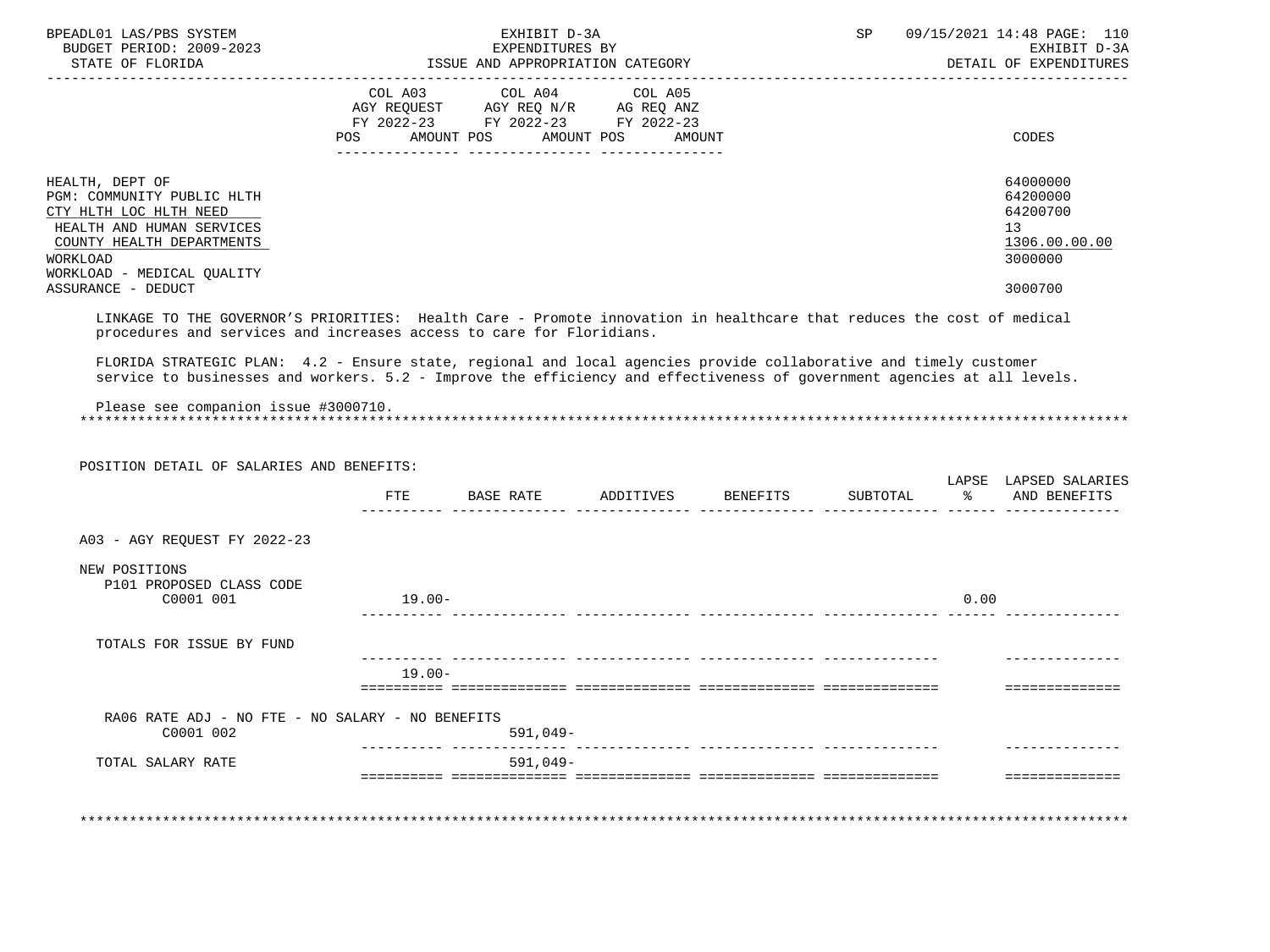| BPEADL01 LAS/PBS SYSTEM<br>BUDGET PERIOD: 2009-2023<br>STATE OF FLORIDA                                                                                                                                                                                 | EXHIBIT D-3A<br>EXPENDITURES BY<br>ISSUE AND APPROPRIATION CATEGORY                                                                   | <b>SP</b><br>09/15/2021 14:48 PAGE: 111<br>EXHIBIT D-3A<br>DETAIL OF EXPENDITURES       |
|---------------------------------------------------------------------------------------------------------------------------------------------------------------------------------------------------------------------------------------------------------|---------------------------------------------------------------------------------------------------------------------------------------|-----------------------------------------------------------------------------------------|
|                                                                                                                                                                                                                                                         | COL A03 COL A04 COL A05<br>AGY REQUEST AGY REQ N/R AG REQ ANZ<br>FY 2022-23 FY 2022-23 FY 2022-23<br>POS AMOUNT POS AMOUNT POS AMOUNT | CODES                                                                                   |
| HEALTH, DEPT OF<br>PGM: COMMUNITY PUBLIC HLTH<br>CTY HLTH LOC HLTH NEED<br>HEALTH AND HUMAN SERVICES<br>COUNTY HEALTH DEPARTMENTS<br>WORKLOAD<br>WORKLOAD - OFFICE OF MEDICAL<br>MARIJUANA USE (OMMU) - DEDUCT<br>SALARY RATE<br>SALARY RATE 3,755,810- |                                                                                                                                       | 64000000<br>64200000<br>64200700<br>13<br>1306.00.00.00<br>3000000<br>3000810<br>000000 |
| SALARIES AND BENEFITS                                                                                                                                                                                                                                   | $85.00 -$                                                                                                                             | 010000                                                                                  |
| TOTAL: WORKLOAD - OFFICE OF MEDICAL<br>MARIJUANA USE (OMMU) - DEDUCT<br>TOTAL POSITIONS 85.00-<br>TOTAL ISSUE<br>TOTAL SALARY RATE 3,755,810-                                                                                                           |                                                                                                                                       | 3000810                                                                                 |
|                                                                                                                                                                                                                                                         |                                                                                                                                       |                                                                                         |

AGENCY ISSUE NARRATIVE:

 2022-2023 BUDGET YEAR NARRATIVE: IT COMPONENT? NO ISSUE TITLE: Office of Medical Marijuana Use Workload

 CURRENT SITUATION: The Office of Medical Marijuana Use (OMMU) within the Department of Health (Department) is the single state entity responsible for regulating the cultivation, processing, transportation, and dispensation of marijuana in Florida. Additionally, the OMMU is responsible for issuing identification cards to qualified patients and caregivers. Section 381.986, Florida Statutes (F.S.), permits the legal use of marijuana for medical purposes when a qualified patient is diagnosed with at least one of the statutorily defined qualifying medical conditions.

 There were 567,003 active patients in the Medical Marijuana Use Registry as of May 2021, an increase of approximately 225,000 patients in a single year. The number of active patients increased more in one year than the entire history of active patients through May 2019 (224,815). The OMMU projects 755,835 active patients by the end of June 2022, and 931,179 active patients through the end of June 2023 (64% increase vs. May 2021). The OMMU anticipates the licensure of 19 additional Medical Marijuana Treatment Centers (MMTCs) in Fiscal Year (FY) 2021-22 and eight (8) more in FY 2022-23 for a total of 49 MMTC licenses awarded, out of 53 licenses available, by June 2023 (123% increase vs. current 22 MMTC licenses).

 The increase in active patients and licensed MMTCs presents a considerable increase in demand on OMMU staffing resources, especially considering eight (8) of the twenty-two currently licensed MMTCs recently received full dispensing authorization. The OMMU performed workload assessments based on the estimated time to perform tasks associated with specific job-related tasks for a variety of position classes using LBR standards. The results of the workload assessments were compared against current staffing resources and resulted in a need of 85.0 additional Full-Time Employee (FTE) positions.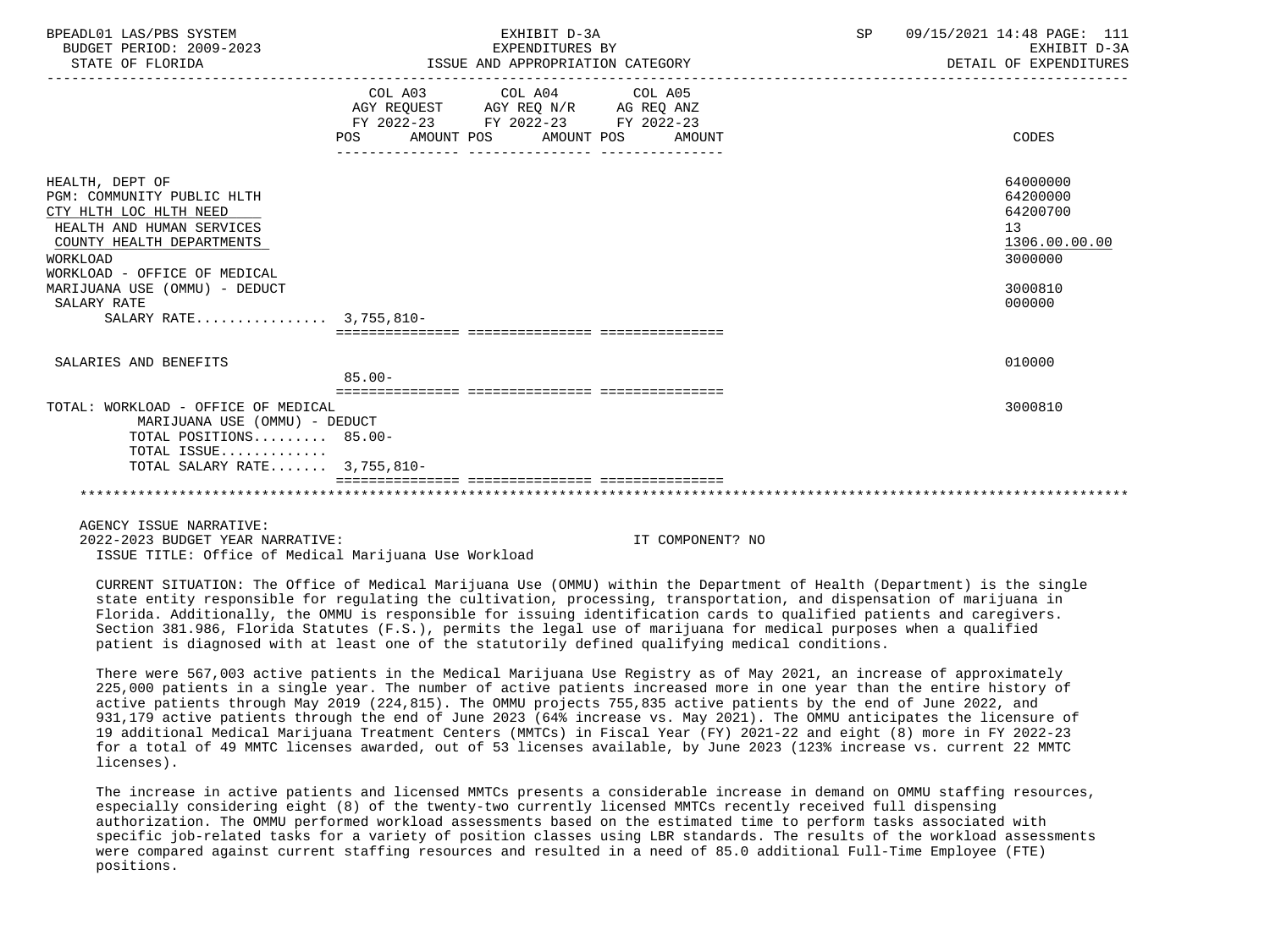| BPEADL01 LAS/PBS SYSTEM<br>BUDGET PERIOD: 2009-2023 | EXHIBIT D-3A<br>EXPENDITURES BY                                         | 09/15/2021 14:48 PAGE: 112<br>SP<br>EXHIBIT D-3A |
|-----------------------------------------------------|-------------------------------------------------------------------------|--------------------------------------------------|
| STATE OF FLORIDA                                    | ISSUE AND APPROPRIATION CATEGORY                                        | DETAIL OF EXPENDITURES                           |
|                                                     | COL A03 COL A04 COL A05                                                 |                                                  |
|                                                     | AGY REQUEST AGY REQ N/R AG REQ ANZ                                      |                                                  |
|                                                     | FY 2022-23 FY 2022-23 FY 2022-23<br>POS<br>AMOUNT POS AMOUNT POS AMOUNT | CODES                                            |
|                                                     |                                                                         |                                                  |
| HEALTH, DEPT OF                                     |                                                                         | 64000000                                         |
| PGM: COMMUNITY PUBLIC HLTH                          |                                                                         | 64200000                                         |
| CTY HLTH LOC HLTH NEED                              |                                                                         | 64200700                                         |
| HEALTH AND HUMAN SERVICES                           |                                                                         | 13                                               |
| COUNTY HEALTH DEPARTMENTS                           |                                                                         | 1306.00.00.00                                    |
| WORKLOAD                                            |                                                                         | 3000000                                          |
| WORKLOAD - OFFICE OF MEDICAL                        |                                                                         |                                                  |
| MARIJUANA USE (OMMU) - DEDUCT                       |                                                                         | 3000810                                          |

 The OMMU requires additional contractual services resources for FY 2022-2023 to maintain compliance with section 381.986, F.S., in a rapidly growing medical marijuana industry. The two (2) largest contracts are responsible for the issuance of patient and caregiver identification cards and the review of MMTC license applications. The costs of these contracts are driven by the increase in active patients and licensed MMTCs.

 REQUEST: The OMMU requests additional budget authority due to anticipated increases to contractual services as a result of an increasing active patient population and additional MMTC licensure. The impacted contractual services include the review of MMTC applications, the issuance of patient and caregiver identification cards, acceptance of qualified physician documentation, expansion of OMMU regional offices, legal expenses, and MMTC software licenses for the Compliance, Licensure, Enforcement, and Regulatory (CLEAR) system.

 Section 381.986(8), F.S., requires the Department to license additional MMTCs upon the number of active qualified patients in the Medical Marijuana Use Registry increasing by 100,000. The OMMU projects the number of active patients will surpass the 900,000 threshold in FY 2022-23 which results in 53 total MMTC licenses available of which eight (8) licenses will be awarded in FY 2022-23 in accordance with Florida Statutes. The Department contracted with a consultant in FY 2020-21 that estimated an average of 150 MMTC applications would be received by the Department per application cycle. Two application cycles are anticipated in FY 2022-23; therefore, 300 applications should be received. The continued rise in the volume of active qualified patients requires an appropriation of \$5,506,200. The Legislature appropriated \$2,753,100 in recurring funds and \$2,753,100 in nonrecurring funds in the FY 2021-22 General Appropriation Act (GAA); therefore, the OMMU is requesting \$2,753,100 of nonrecurring funding to be appropriated in FY 2022-23 to satisfy the statutorily mandated timeline for MMTC licensure.

 Section 381.986(7)(d), F.S., requires the Department to contract with a third-party vendor to issue identification cards for qualified patients and caregivers. The Department entered a contract with a vendor on November 1, 2017, to operate the Medical Marijuana Card Program, which expires October 31, 2022. For FY 2022-23 budget estimates, the OMMU assumed the same fixed and unit costs of the current contract through June 30, 2023. The sum of the anticipated fixed and unit costs through the end of the existing contract, and the estimated costs for printing patient and caregiver ID cards is \$7,242,953, which exceeds the current appropriation by \$2,215,057.

 Section 381.986(4)(b), F.S., requires qualified physicians to submit specified documentation to the applicable board of the Division of Medical Quality Assurance (MQA) within 14 days after issuing the physician certification for a qualified patient diagnosed with a medical condition that is of the same kind of class or comparable to the qualified conditions enumerated in s. 381.986(2)(a)-(j), F.S. The OMMU staff that oversee this responsibility require the use of a United States Postal Service Post Office Box to receive statutory required documentations submitted by qualified physicians at an annual cost of \$1,500.

 The OMMU has taken a strategic and measured approach to the growth of its workforce. The OMMU plans to add multiple regional offices by the end of FY 2022-2023 based on data-informed allocation of resources. The OMMU intends to open three (3) regional offices in the Orlando, Miami, and Tampa Bay regions, and expand the regional offices in West Palm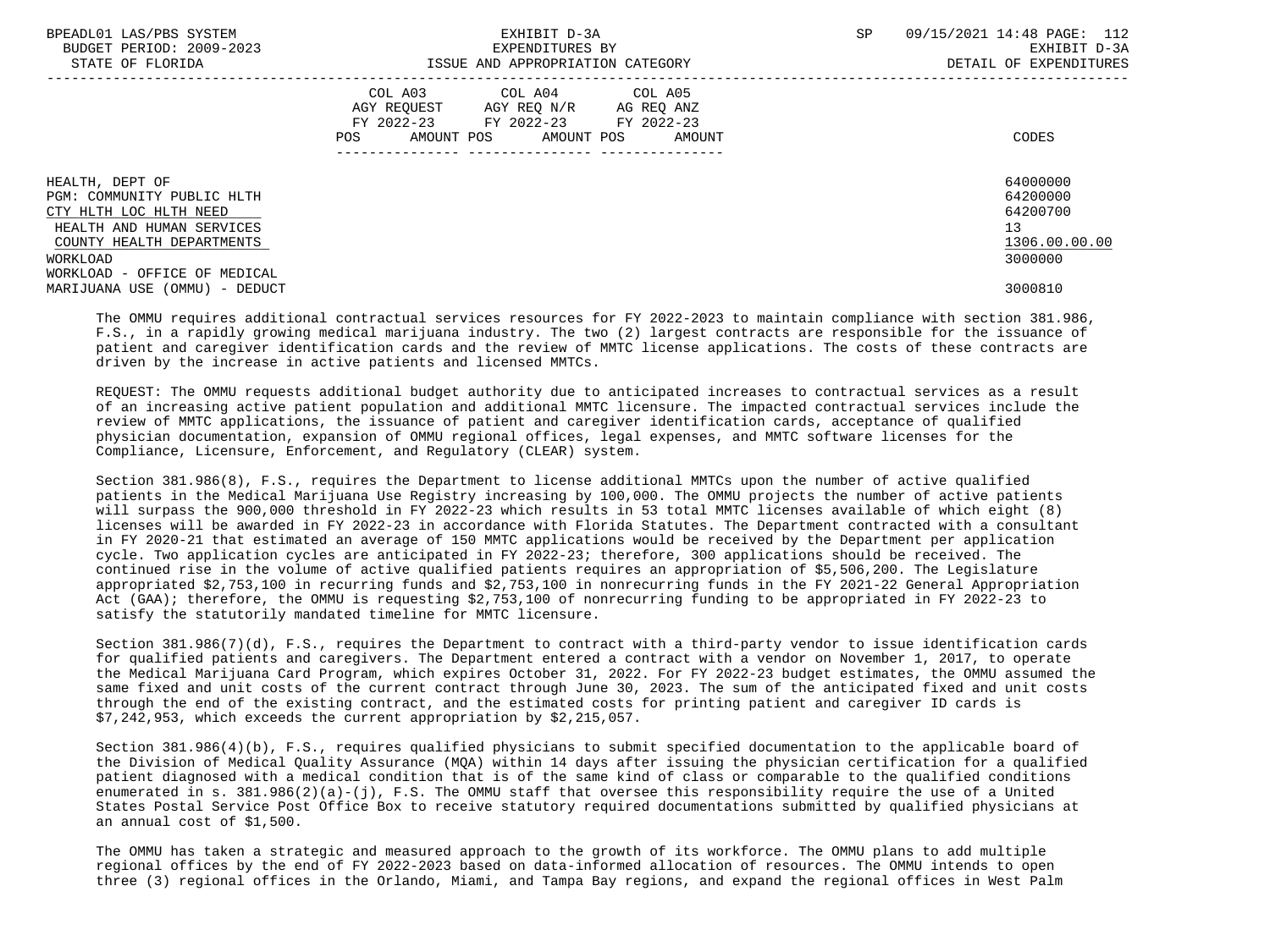| BPEADL01 LAS/PBS SYSTEM<br>BUDGET PERIOD: 2009-2023<br>STATE OF FLORIDA | EXHIBIT D-3A<br>EXPENDITURES BY<br>ISSUE AND APPROPRIATION CATEGORY                                                                   | 09/15/2021 14:48 PAGE: 113<br>SP<br>EXHIBIT D-3A<br>DETAIL OF EXPENDITURES |
|-------------------------------------------------------------------------|---------------------------------------------------------------------------------------------------------------------------------------|----------------------------------------------------------------------------|
|                                                                         | COL A03 COL A04 COL A05<br>AGY REQUEST AGY REQ N/R AG REQ ANZ<br>FY 2022-23 FY 2022-23 FY 2022-23<br>POS AMOUNT POS AMOUNT POS AMOUNT | CODES                                                                      |
| HEALTH, DEPT OF<br>PGM: COMMUNITY PUBLIC HLTH                           |                                                                                                                                       | 64000000<br>64200000                                                       |
| CTY HLTH LOC HLTH NEED                                                  |                                                                                                                                       | 64200700                                                                   |
| HEALTH AND HUMAN SERVICES                                               |                                                                                                                                       | 13                                                                         |
| COUNTY HEALTH DEPARTMENTS                                               |                                                                                                                                       | 1306.00.00.00                                                              |
| WORKLOAD                                                                |                                                                                                                                       | 3000000                                                                    |
| WORKLOAD - OFFICE OF MEDICAL                                            |                                                                                                                                       |                                                                            |
| MARIJUANA USE (OMMU) - DEDUCT                                           |                                                                                                                                       | 3000810                                                                    |

 Beach and Alachua county. The OMMU requests funding in addition to the standard expense package for four (4) copier machine leases estimated at \$2,500 each. The OMMU requests an additional \$30,000 in anticipation of rental costs in Orlando, Miami, and Tampa Bay that exceed the LBR standard.

 The requested FTEs included in the FY 2022-2023 workload analysis is primarily driven by the projected growth in active patient population and additional MMTC licensure. Total required FTEs is based on the LBR standard of 1,854 annual work hours per FTE. The OMMU has 80.0 authorized FTEs as of July 1, 2021. The FY 2022-23 request will more than double the OMMU workforce to a total of 165.0 FTEs.

| Class Title (Description)                              | Est. Annual | Required | Current | Total FTE |
|--------------------------------------------------------|-------------|----------|---------|-----------|
|                                                        | Work Hours  | FTE      | ETE     | Requested |
| Regulatory Specialists II (Call Center)                | 69,719      | 37.6     | 14.0    | 24.0      |
| Systems Project Analyst                                | 6,862       | 3.7      | 2.0     | 2.0       |
| Government Analyst I (Applications)                    | 13,237      | 7.1      | 0.0     | 7.0       |
| Government Analyst II (Seed-to-Sale Auditing)          | 5,732       | 3.1      | 0.0     | 3.0       |
| Government Analyst II (Quality Assurance)              | 10,568      | 5.7      | 2.0     | 4.0       |
| Government Operations Consultant I (Licensing Analyst) | 18,020      | 9.7      | 4.0     | 6.0       |
| Government Operations Consultant I (BGS)               | 15,500      | 8.4      | 4.0     | 4.0       |
| Government Operations Consultant II (Rules)            | 3,595       | 1.9      | 1.0     | 1.0       |
| Government Operations Consultant II (BGS Manager)      | 1,869       | 1.0      | 0.0     | 1.0       |
| Government Operations Consultant II (Licensing Sup)    | 9,419       | 5.1      | 2.0     | 3.0       |
| Inspector Specialists                                  | 59,790      | 32.2     | 12.0    | 20.0      |
| Environmental Consultant (CMTL Licensing/Inspections)  | 2,920       | 1.6      | 1.0     | 1.0       |
| Field Office Manger- SES                               | 5,594       | 3.0      | 1.0     | 2.0       |
| Senior Attorney                                        | 3,700       | 2.0      | 1.0     | 1.0       |
| Investigation Manager - SES (Field Offices)            | 8,689       | 4.7      | 3.0     | 2.0       |
| Investigation Manager - SES (Licensing Manager)        | 5,479       | 3.0      | 1.0     | 2.0       |
| Government Operations Consultant (Public Records)      | 3,840       | 2.1      | 1.0     | 1.0       |
| Licensing & Permitting Section Leader                  | 2,398       | 1.3      | 0.0     | 1.0       |
| Total Workload Impact                                  | 246,931     | 133.0    | 49.0    | 85.0      |

 The OMMU anticipates increased litigation associated with the award of additional MMTC licenses. The base appropriation for legal expenses is \$1,500,000 and includes costs for litigation and rulemaking. The OMMU estimates legal costs for FY 2022-23 will be \$2,150,000 which requires an additional appropriation of \$650,000.

 The licensure of additional MMTCs will require the purchase of more software licenses for use with the CLEAR system. The OMMU anticipates 100 additional licenses at a unit cost of \$165 will be needed in FY 2022-23 for a total cost of \$16,500.

BUDGET SUMMARY: The Department request the transfer of 85 vacant FTE's with the equivalent units of rate of 3,755,810,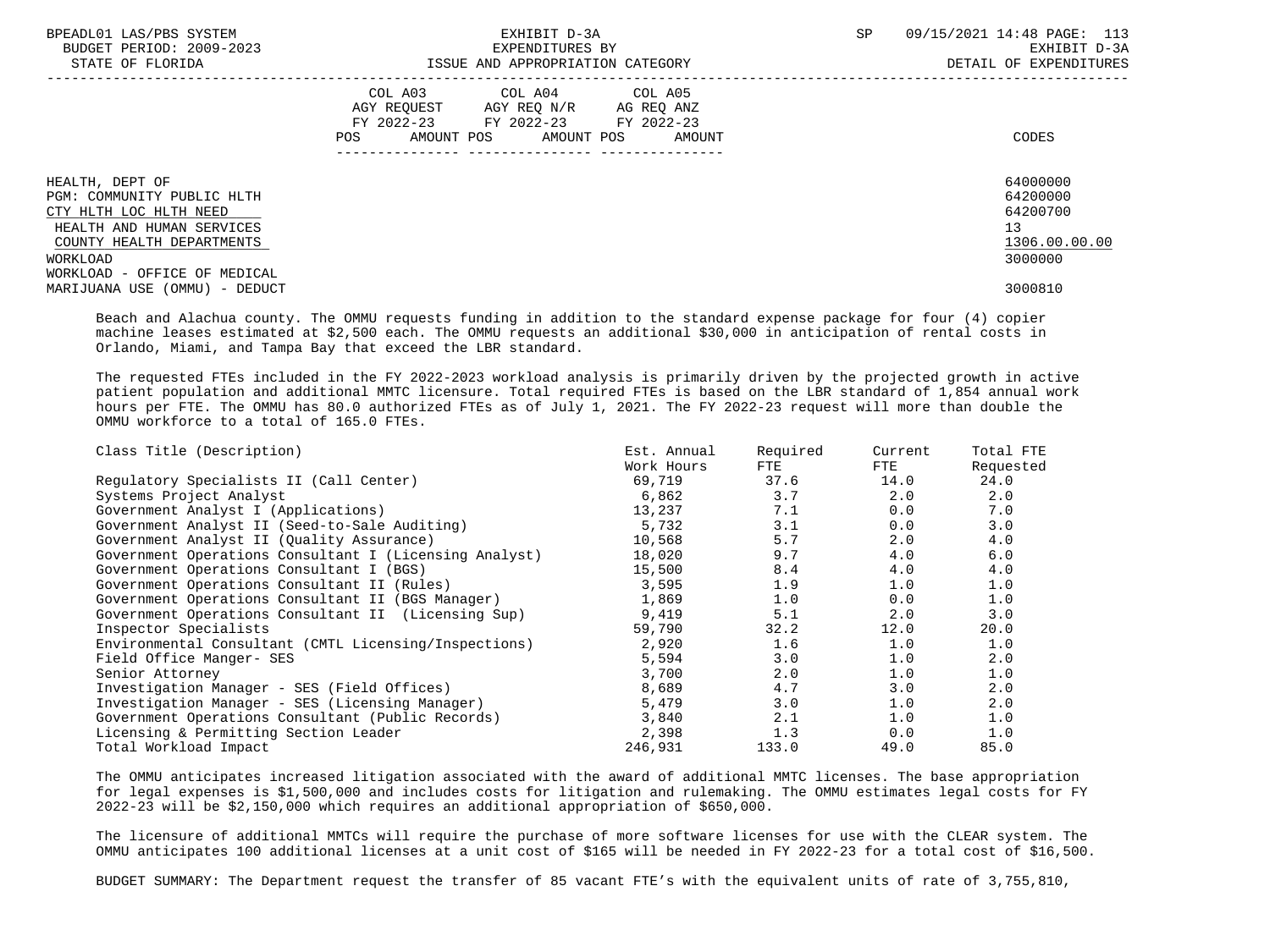| BPEADL01 LAS/PBS SYSTEM       | EXHIBIT D-3A                           | 09/15/2021 14:48 PAGE: 114<br>SP |
|-------------------------------|----------------------------------------|----------------------------------|
| BUDGET PERIOD: 2009-2023      | EXPENDITURES BY                        | EXHIBIT D-3A                     |
| STATE OF FLORIDA              | ISSUE AND APPROPRIATION CATEGORY       | DETAIL OF EXPENDITURES           |
|                               | COL A03 COL A04 COL A05                |                                  |
|                               | AGY REQUEST AGY REQ N/R AG REQ ANZ     |                                  |
|                               | FY 2022-23 FY 2022-23 FY 2022-23       |                                  |
|                               | AMOUNT POS AMOUNT POS<br>POS<br>AMOUNT | CODES                            |
|                               |                                        |                                  |
| HEALTH, DEPT OF               |                                        | 64000000                         |
| PGM: COMMUNITY PUBLIC HLTH    |                                        | 64200000                         |
| CTY HLTH LOC HLTH NEED        |                                        | 64200700                         |
| HEALTH AND HUMAN SERVICES     |                                        | 13                               |
| COUNTY HEALTH DEPARTMENTS     |                                        | 1306.00.00.00                    |
| WORKLOAD                      |                                        | 3000000                          |
| WORKLOAD - OFFICE OF MEDICAL  |                                        |                                  |
| MARIJUANA USE (OMMU) - DEDUCT |                                        | 3000810                          |

 from County Health Department Local Needs budget entity (64200700) to Disease Control and Health Protection Budget entity (64200200). The FTE's and rate are from aged, vacant positions in the County Health Department budget entity (64200700). The requested increase in rate is justified due to the unique and complex nature of medical marijuana policies and inspections which requires well-qualified and experienced staff to ensure compliance with state statute and regulations. The current rate of existing positions at the OMMU was used to determine the requested rate for additional like positions and the requested rate for new positions is based on a review of similar position types within the state.

 The Department requests \$12,975,027 (\$9,091,326 recurring; \$3,883,701 nonrecurring) budget authority, \$5,693,980 (recurring) for Salary and Benefits appropriation category (010000) and the associated units of rate of 3,755,810, \$1,623,255 (\$1,142,654 recurring, \$480,601 nonrecurring) for the Expense appropriation category (040000), \$5,618,157 (\$2,215,057 recurring, \$3,403,100 nonrecurring) for Contractual Services appropriation category (100777), \$11,500 (recurring) for Lease/Purchase/Equipment appropriation category (105281), and \$28,069 (recurring) for Transfer to Department of Management Services - Human Resources Services purchased per Statewide Contract appropriation category (107040), within Disease Control and Health Protection budget entity (64200200), Grants and Donations Trust Fund (2339), in the Regulation and Licensing program component (1204000000).

Salary Rate (000000): 3,755,810 units of Rate

Salary and Benefits (010000): 85.0 FTEs - \$5,693,980 (recurring)

| Class Title                         | <b>FTE</b> | Bi-Weekly  | Rounded Annual | Benefits  | CAD      | Total Salary |
|-------------------------------------|------------|------------|----------------|-----------|----------|--------------|
|                                     |            | Amount     | Base Amount    |           |          | & Benefits   |
| Requlatory Specialists II           | 24         | \$1,250.00 | \$783,000      | \$493,341 | Ŝ.       | \$1,276,341  |
| Systems Project Analyst             |            | \$1,574.93 | \$82.212       | \$44.244  |          | \$126,456    |
| Government Analyst I                |            | \$1,402.60 | \$256,256      | \$149,041 |          | 405,297      |
| Government Analyst II               |            | \$1,783.89 | \$325,917      | \$161,907 |          | 487,824      |
| Government Operations Consultant I  |            | \$1,326.98 | \$34,635       | \$20,928  | \$       | 55,563       |
| Government Operations Consultant I  | 4          | \$1,486.92 | \$155,235      | \$86,792  |          | 242,027      |
| Government Operations Consultant I  | 6          | \$1,326.98 | \$207,806      | \$125,562 | \$       | 333,368      |
| Government Operations Consultant II |            | \$1,788.46 | \$46.679       | \$23.152  |          | 69,831       |
| Government Operations Consultant II |            | \$2,307.69 | \$60,231       | \$25,655  | \$       | 85,886       |
| Government Operations Consultant II |            | \$2,048.70 | \$160,414      | \$73.219  | \$       | 233,633      |
| Inspector Specialists               |            | \$1,980.77 | \$155,095      | \$72.236  | \$       | 227,331      |
| Inspector Specialists               |            | \$1,980.77 | \$258,491      | \$120,393 | Ŝ.       | 378,884      |
| Inspector Specialists               |            | \$1,980.77 | \$258,491      | \$120,393 | Ŝ.       | 378,884      |
| Inspector Specialists (w/CAD)       | 6          | \$2,028.77 | \$317,706      | \$147,249 | \$7,518  | 472,473      |
| Inspector Specialists (w/CAD)       |            | \$2,028.77 | \$52,951       | \$24,542  | \$1,253  | 78,746       |
| Environmental Consultant            |            | \$2,178.84 | \$56,868       | \$25,033  | $\Omega$ | 81,901       |
| $(MTT - 1)$                         |            |            |                |           |          |              |

(CMTL Licensing/Inspections)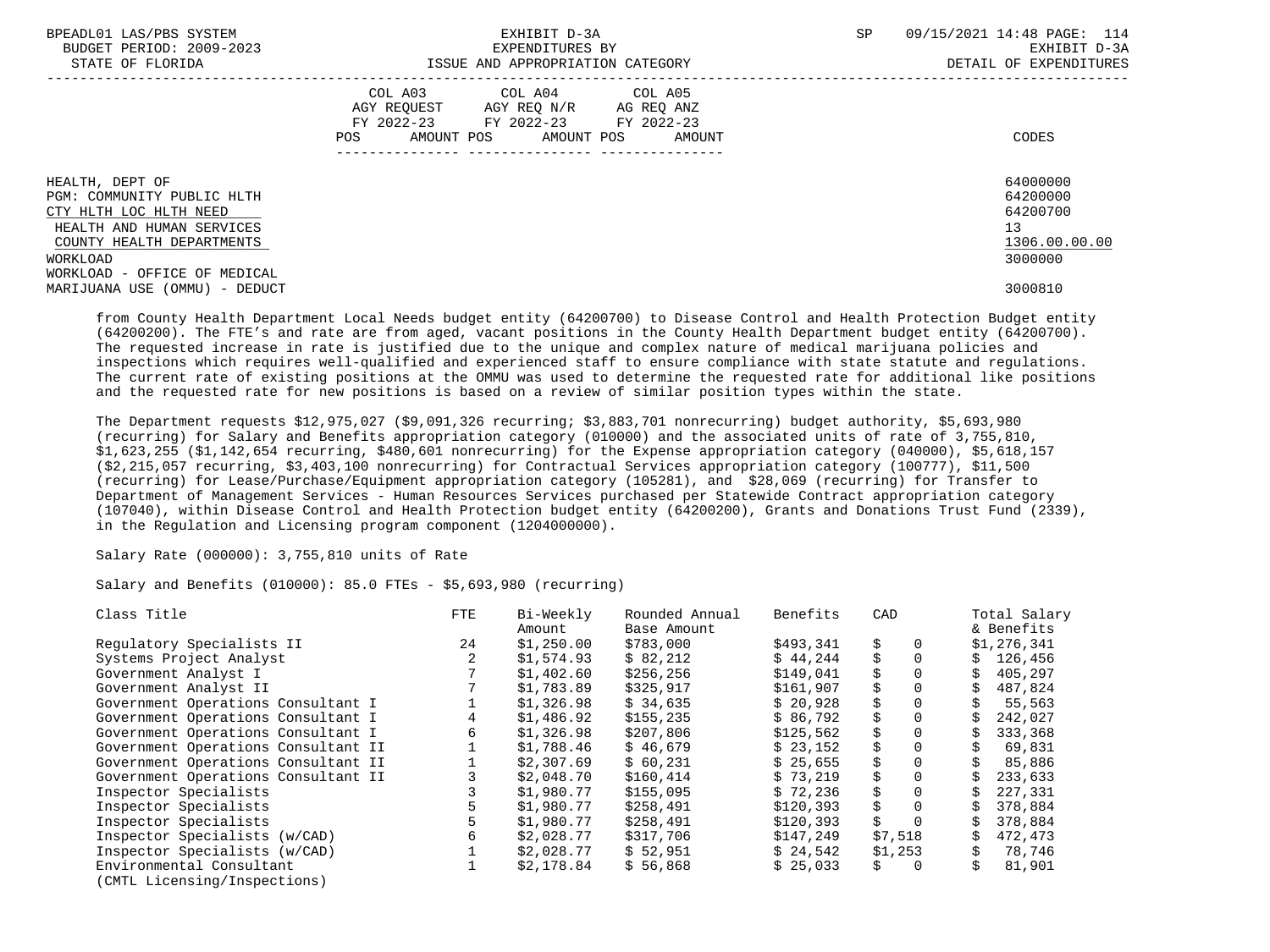| BPEADL01 LAS/PBS SYSTEM<br>BUDGET PERIOD: 2009-2023                                                                                                                                                                                                                                                                                                                                                                                                                                                                                                                                                                                                                                                                                                                                                                                              |     |  | EXHIBIT D-3A<br>EXPENDITURES BY                                                                                            |        | SP |                                                                                    | 09/15/2021 14:48 PAGE: 115<br>EXHIBIT D-3A<br>DETAIL OF EXPENDITURES                                                                        |
|--------------------------------------------------------------------------------------------------------------------------------------------------------------------------------------------------------------------------------------------------------------------------------------------------------------------------------------------------------------------------------------------------------------------------------------------------------------------------------------------------------------------------------------------------------------------------------------------------------------------------------------------------------------------------------------------------------------------------------------------------------------------------------------------------------------------------------------------------|-----|--|----------------------------------------------------------------------------------------------------------------------------|--------|----|------------------------------------------------------------------------------------|---------------------------------------------------------------------------------------------------------------------------------------------|
|                                                                                                                                                                                                                                                                                                                                                                                                                                                                                                                                                                                                                                                                                                                                                                                                                                                  | POS |  | COL A03 COL A04 COL A05<br>AGY REQUEST AGY REQ N/R AG REQ ANZ<br>FY 2022-23 FY 2022-23 FY 2022-23<br>AMOUNT POS AMOUNT POS | AMOUNT |    |                                                                                    | CODES                                                                                                                                       |
|                                                                                                                                                                                                                                                                                                                                                                                                                                                                                                                                                                                                                                                                                                                                                                                                                                                  |     |  |                                                                                                                            |        |    |                                                                                    |                                                                                                                                             |
| HEALTH, DEPT OF<br>PGM: COMMUNITY PUBLIC HLTH<br>CTY HLTH LOC HLTH NEED<br>HEALTH AND HUMAN SERVICES<br>COUNTY HEALTH DEPARTMENTS<br>WORKLOAD<br>WORKLOAD - OFFICE OF MEDICAL<br>MARIJUANA USE (OMMU) - DEDUCT                                                                                                                                                                                                                                                                                                                                                                                                                                                                                                                                                                                                                                   |     |  |                                                                                                                            |        |    |                                                                                    | 64000000<br>64200000<br>64200700<br>13<br>1306.00.00.00<br>3000000<br>3000810                                                               |
|                                                                                                                                                                                                                                                                                                                                                                                                                                                                                                                                                                                                                                                                                                                                                                                                                                                  |     |  |                                                                                                                            |        |    |                                                                                    |                                                                                                                                             |
| Field Office Manger-SES<br>Senior Attorney<br>Investigation Manager - SES<br>Investigation Manager - SES<br>Investigation Manager - SES<br>Investigation Manager - SES<br>Investigation Manager - SES<br>Investigation Manager - SES<br>Invest                                                                                                                                                                                                                                                                                                                                                                                                                                                                                                                                                                                                   |     |  |                                                                                                                            |        | \$ | $\mathbf 0$<br>$\ddot{\mathsf{S}}$<br>$\overline{0}$<br>$\overline{0}$<br>$\sin 0$ | \$193,154<br>\$110,854<br>$\begin{array}{ccccccccc} \xi & 0 & \xi & 174,120 \\ \xi & 0 & \xi & 90,036 \end{array}$<br>\$90,036<br>\$101,335 |
| (Director of Licensing)                                                                                                                                                                                                                                                                                                                                                                                                                                                                                                                                                                                                                                                                                                                                                                                                                          |     |  |                                                                                                                            |        |    |                                                                                    | \$5,693,980                                                                                                                                 |
| Expense (040000): \$1,623,255 (\$1,142,654 recurring, \$480,601 nonrecurring)<br>1. 85.00 FTE with Standard Recurring Professional Expense Package of \$6,068 each totals \$515,780<br>2. Other Recurring Expenses - \$626,874<br>a. Annual CLEAR License Fee - \$130,200<br>b. Annual CLEAR Field License Fee - \$88,800<br>c. MMTC CLEAR License Fee - \$16,500<br>d. Call Center Recording License Fee - \$52,710<br>e. Regional Office Rental Costs in Excess of Standard Expenses Package - \$30,000<br>f. Travel - $$308,664$<br>i. 20.0 FTE Maximum, \$270,240<br>ii. 4.0 FTE Medium, \$38,424<br>3. 85.00 FTE with Standard Nonrecurring Professional Expense Package of \$4,429 each totals \$376,465<br>4. Other Nonrecurring Expenses \$104,136<br>a. Office Cubicle Modifications - \$80,136<br>b. Tablets for Inspectors - \$24,000 |     |  |                                                                                                                            |        |    |                                                                                    |                                                                                                                                             |
| Contractual Services (100777): \$5,618,157 (\$2,215,057 recurring, \$3,403,100 nonrecurring)                                                                                                                                                                                                                                                                                                                                                                                                                                                                                                                                                                                                                                                                                                                                                     |     |  |                                                                                                                            |        |    |                                                                                    |                                                                                                                                             |
| 1. Review of 150 MMTC Applications (\$18,354/application) \$2,753,100<br>2. Medical Marijuana Card Program Contract Increase \$2,215,057<br>3. Legal Expenses \$650,000                                                                                                                                                                                                                                                                                                                                                                                                                                                                                                                                                                                                                                                                          |     |  |                                                                                                                            |        |    |                                                                                    |                                                                                                                                             |
| Lease/Purchase/Equipment (105281): \$11,500 (recurring)                                                                                                                                                                                                                                                                                                                                                                                                                                                                                                                                                                                                                                                                                                                                                                                          |     |  |                                                                                                                            |        |    |                                                                                    |                                                                                                                                             |
| 1. Copier/Fax Leasing Agreements at 4 OMMU Regional Offices: \$10,000<br>2. PO Box Leasing Agreement for Qualified Physician Documentation: \$1,500                                                                                                                                                                                                                                                                                                                                                                                                                                                                                                                                                                                                                                                                                              |     |  |                                                                                                                            |        |    |                                                                                    |                                                                                                                                             |

TR/DMS/HR Services/Statewide Contract (107040): \$28,135 (recurring)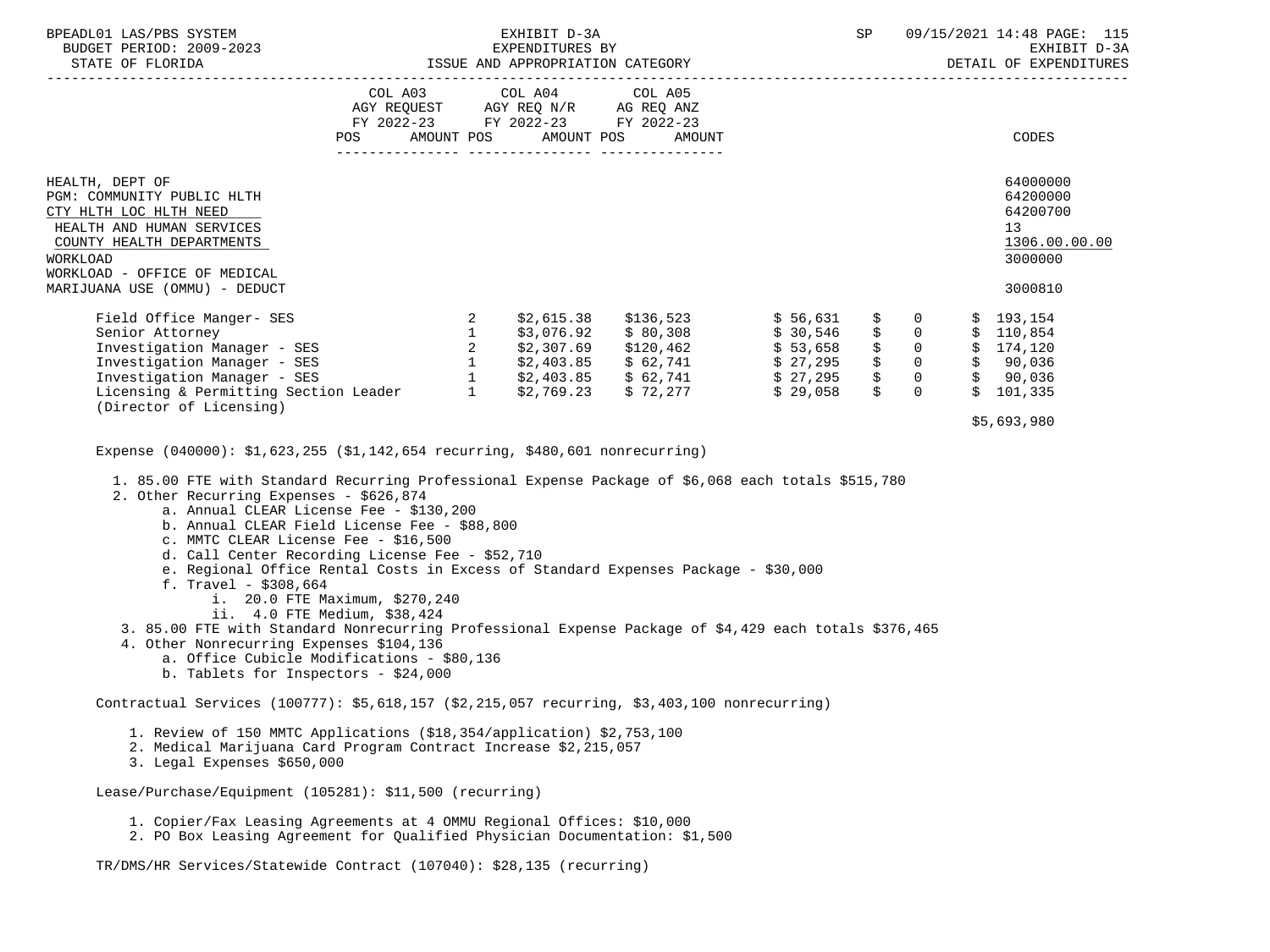| BPEADL01 LAS/PBS SYSTEM<br>BUDGET PERIOD: 2009-2023<br>STATE OF FLORIDA                                                                                                       | EXHIBIT D-3A<br>EXPENDITURES BY<br>ISSUE AND APPROPRIATION CATEGORY                                                                         | 09/15/2021 14:48 PAGE: 116<br>SP<br>EXHIBIT D-3A<br>DETAIL OF EXPENDITURES |
|-------------------------------------------------------------------------------------------------------------------------------------------------------------------------------|---------------------------------------------------------------------------------------------------------------------------------------------|----------------------------------------------------------------------------|
|                                                                                                                                                                               | COL A03 COL A04 COL A05<br>AGY REOUEST AGY REO N/R AG REO ANZ<br>FY 2022-23 FY 2022-23 FY 2022-23<br>AMOUNT POS AMOUNT POS<br>POS<br>AMOUNT | CODES                                                                      |
| HEALTH, DEPT OF<br>PGM: COMMUNITY PUBLIC HLTH<br>CTY HLTH LOC HLTH NEED<br>HEALTH AND HUMAN SERVICES<br>COUNTY HEALTH DEPARTMENTS<br>WORKLOAD<br>WORKLOAD - OFFICE OF MEDICAL |                                                                                                                                             | 64000000<br>64200000<br>64200700<br>13<br>1306.00.00.00<br>3000000         |
| MARIJUANA USE (OMMU) - DEDUCT                                                                                                                                                 |                                                                                                                                             | 3000810                                                                    |

 <sup>1. 85.00</sup> FTE HR Outsourcing \$331 (Rounded) a. Total HR Outsourcing - \$28,135

Grand Total: \$12,975,027 (\$9,091,326 recurring; \$3,883,701 nonrecurring)

\*Please see companion issue: 3000800

 LINKAGE TO THE GOVERNOR'S PRIORITIES: Health Care - Promote innovation in healthcare that reduces the cost of medical procedures and services and increases access to care for Floridians.

 FLORIDA STRATEGIC PLAN: 5.2 Improve the efficiency and effectiveness of government agencies at all levels. \*\*\*\*\*\*\*\*\*\*\*\*\*\*\*\*\*\*\*\*\*\*\*\*\*\*\*\*\*\*\*\*\*\*\*\*\*\*\*\*\*\*\*\*\*\*\*\*\*\*\*\*\*\*\*\*\*\*\*\*\*\*\*\*\*\*\*\*\*\*\*\*\*\*\*\*\*\*\*\*\*\*\*\*\*\*\*\*\*\*\*\*\*\*\*\*\*\*\*\*\*\*\*\*\*\*\*\*\*\*\*\*\*\*\*\*\*\*\*\*\*\*\*\*\*\*\*

POSITION DETAIL OF SALARIES AND BENEFITS:

|              |                  |            |        |                       | LAPSF | … ∆ D S E F<br>. A R |
|--------------|------------------|------------|--------|-----------------------|-------|----------------------|
| ᇢᆍᇢ<br>7 I D | .<br><b>RACE</b> | IVES<br>חת | RENEFT | TIRTOTA.<br><b>AA</b> |       | AN'<br><b>BENEF</b>  |
| $- - -$      |                  |            |        |                       |       | ----                 |

A03 - AGY REQUEST FY 2022-23

NEW POSITIONS<br>P101 PROPOS

| P101 PROPOSED CLASS CODE |           |      |
|--------------------------|-----------|------|
| C0001 001                | $1.00 -$  | 0.00 |
| C0002 001                | $1.00 -$  | 0.00 |
| C0003 001                | $1.00-$   | 0.00 |
| C0004 001                | $2.00-$   | 0.00 |
| C0005 001                | $7.00 -$  | 0.00 |
| C0006 001                | $7.00 -$  | 0.00 |
| C0007 001                | $1.00 -$  | 0.00 |
| C0008 001                | $4.00 -$  | 0.00 |
| C0009 001                | $6.00 -$  | 0.00 |
| C0010 001                | $1.00 -$  | 0.00 |
| C0011 001                | $13.00 -$ | 0.00 |
| C0012 001                | $2.00-$   | 0.00 |
| C0013 001                | $2.00-$   | 0.00 |
| C0014 001                | $3.00 -$  | 0.00 |
| C0015 001                | $24.00 -$ | 0.00 |
| C0016 001                | $1.00-$   | 0.00 |
|                          |           |      |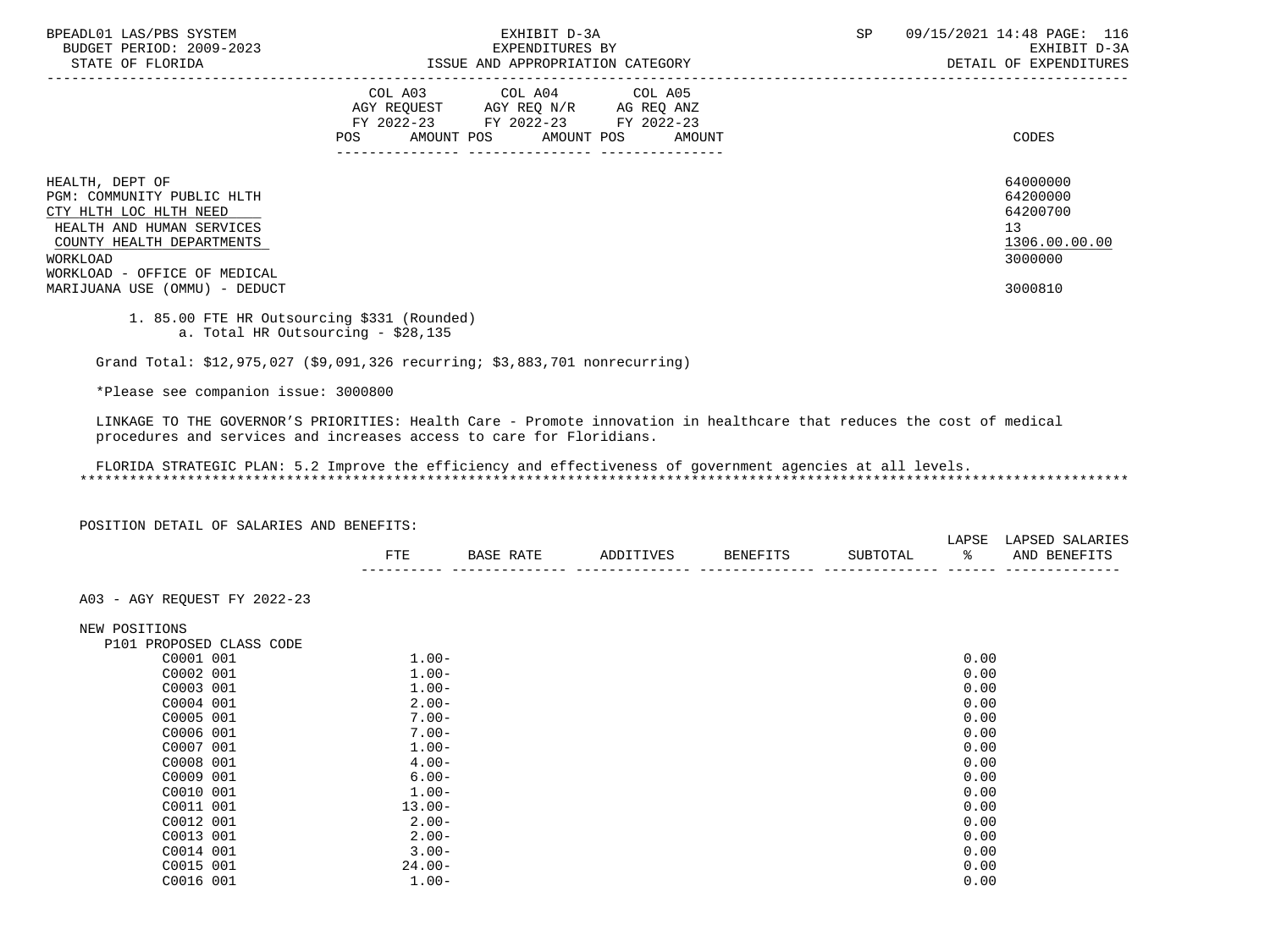|     |                                           | EXHIBIT D-3A<br>SP 09/15/2021 14:48 PAGE: 117                                                                   |                                                                                                                                                                                                                                                                                                        |                                                                                  |                    | EXHIBIT D-3A<br>DETAIL OF EXPENDITURES                                        |
|-----|-------------------------------------------|-----------------------------------------------------------------------------------------------------------------|--------------------------------------------------------------------------------------------------------------------------------------------------------------------------------------------------------------------------------------------------------------------------------------------------------|----------------------------------------------------------------------------------|--------------------|-------------------------------------------------------------------------------|
| POS |                                           | COL A05                                                                                                         |                                                                                                                                                                                                                                                                                                        |                                                                                  |                    | CODES                                                                         |
|     |                                           |                                                                                                                 |                                                                                                                                                                                                                                                                                                        |                                                                                  |                    | 64000000<br>64200000<br>64200700<br>13<br>1306.00.00.00<br>3000000<br>3000810 |
|     |                                           |                                                                                                                 |                                                                                                                                                                                                                                                                                                        |                                                                                  |                    |                                                                               |
|     |                                           |                                                                                                                 |                                                                                                                                                                                                                                                                                                        |                                                                                  |                    | LAPSE LAPSED SALARIES                                                         |
| FTE |                                           |                                                                                                                 |                                                                                                                                                                                                                                                                                                        | SUBTOTAL                                                                         | ႜႂ                 | AND BENEFITS                                                                  |
|     |                                           |                                                                                                                 |                                                                                                                                                                                                                                                                                                        |                                                                                  |                    |                                                                               |
|     |                                           |                                                                                                                 |                                                                                                                                                                                                                                                                                                        |                                                                                  |                    |                                                                               |
|     |                                           |                                                                                                                 |                                                                                                                                                                                                                                                                                                        |                                                                                  | 0.00<br>0.00       |                                                                               |
|     |                                           |                                                                                                                 |                                                                                                                                                                                                                                                                                                        |                                                                                  |                    |                                                                               |
|     |                                           |                                                                                                                 |                                                                                                                                                                                                                                                                                                        |                                                                                  |                    |                                                                               |
|     |                                           |                                                                                                                 |                                                                                                                                                                                                                                                                                                        |                                                                                  |                    | ==============                                                                |
|     | $80,308-$                                 | $82, 212 -$                                                                                                     |                                                                                                                                                                                                                                                                                                        |                                                                                  |                    |                                                                               |
|     | POSITION DETAIL OF SALARIES AND BENEFITS: | AMOUNT POS<br>BASE RATE<br>$2.00-$<br>$7.00 -$<br>$85.00 -$<br>RA06 RATE ADJ - NO FTE - NO SALARY - NO BENEFITS | EXPENDITURES BY<br>ISSUE AND APPROPRIATION CATEGORY<br>COL A03 COL A04<br>AMOUNT POS<br>$60,231-$<br>$72,277-$<br>$56,868-$<br>$136,523-$<br>$256, 256 -$<br>$325, 917 -$<br>34,635-<br>$155, 235 -$<br>$207,806-$<br>$46,679-$<br>$672,077-$<br>$120, 462 -$<br>125,482-<br>$160, 414-$<br>$783,000-$ | AGY REQUEST AGY REQ N/R AG REQ ANZ<br>FY 2022-23 FY 2022-23 FY 2022-23<br>AMOUNT | ADDITIVES BENEFITS |                                                                               |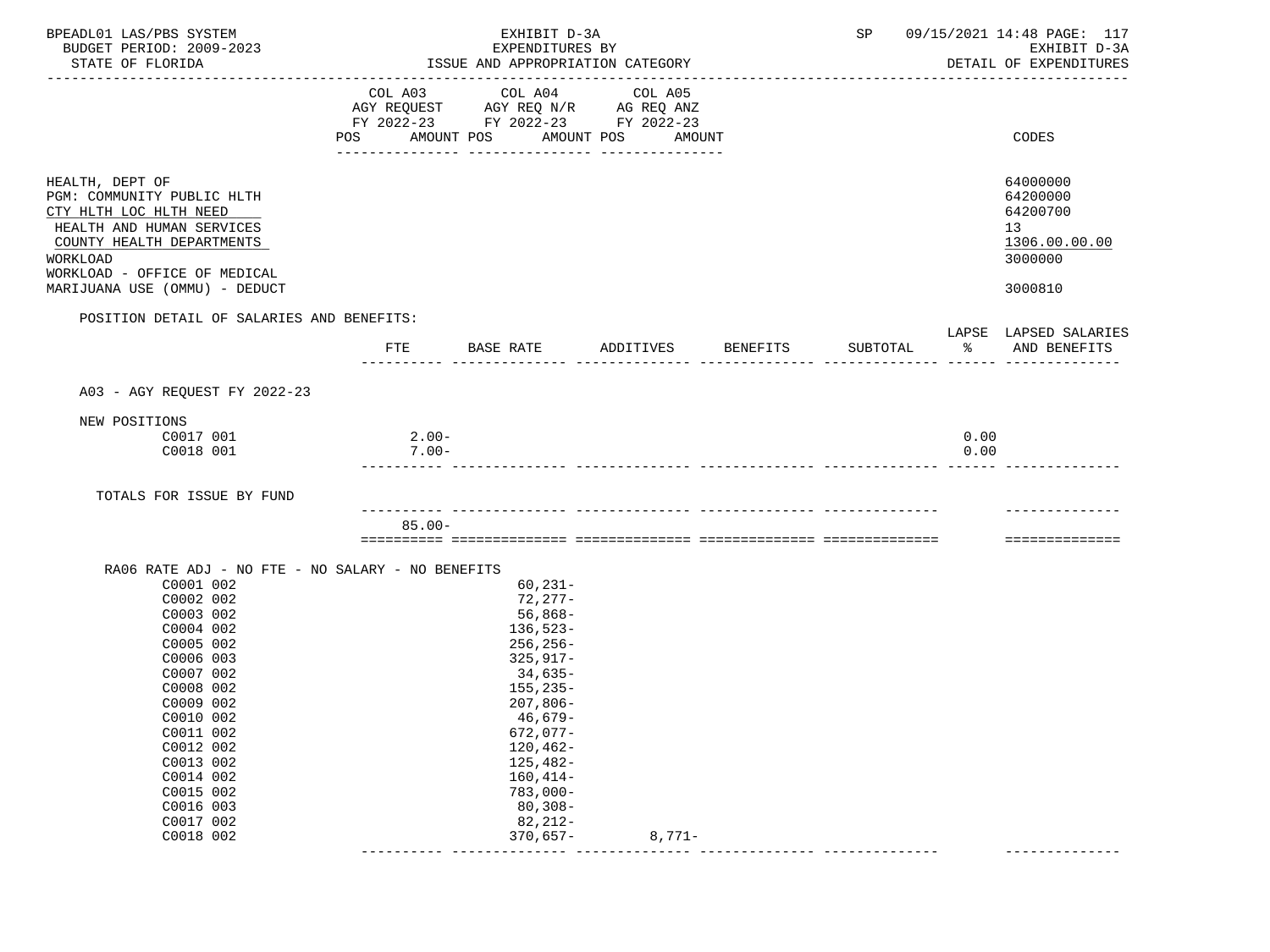| BPEADL01 LAS/PBS SYSTEM<br>BUDGET PERIOD: 2009-2023<br>STATE OF FLORIDA                                                                                                                                               |           |         | EXHIBIT D-3A<br>EXPENDITURES BY<br>ISSUE AND APPROPRIATION CATEGORY                                     |                       |                  |          |          |    | SP 09/15/2021 14:48 PAGE: 118<br>EXHIBIT D-3A<br>DETAIL OF EXPENDITURES                    |
|-----------------------------------------------------------------------------------------------------------------------------------------------------------------------------------------------------------------------|-----------|---------|---------------------------------------------------------------------------------------------------------|-----------------------|------------------|----------|----------|----|--------------------------------------------------------------------------------------------|
|                                                                                                                                                                                                                       | POS FOR   | COL A03 | COL A04 COL A05<br>AGY REQUEST AGY REQ N/R AG REQ ANZ<br>FY 2022-23 FY 2022-23 FY 2022-23<br>AMOUNT POS | AMOUNT POS            | AMOUNT           |          |          |    | CODES                                                                                      |
| HEALTH, DEPT OF<br>PGM: COMMUNITY PUBLIC HLTH<br>CTY HLTH LOC HLTH NEED<br>HEALTH AND HUMAN SERVICES<br>COUNTY HEALTH DEPARTMENTS<br><b>WORKLOAD</b><br>WORKLOAD - OFFICE OF MEDICAL<br>MARIJUANA USE (OMMU) - DEDUCT |           |         |                                                                                                         |                       |                  |          |          |    | 64000000<br>64200000<br>64200700<br>13 <sup>°</sup><br>1306.00.00.00<br>3000000<br>3000810 |
| POSITION DETAIL OF SALARIES AND BENEFITS:                                                                                                                                                                             |           | FTE     | BASE RATE                                                                                               | ADDITIVES             |                  | BENEFITS | SUBTOTAL | ႜႜ | LAPSE LAPSED SALARIES<br>AND BENEFITS                                                      |
| A03 - AGY REQUEST FY 2022-23                                                                                                                                                                                          |           |         |                                                                                                         |                       |                  |          |          |    |                                                                                            |
| NEW POSITIONS<br>TOTAL SALARY RATE                                                                                                                                                                                    |           |         |                                                                                                         | $3.747.039 - 8.771 -$ |                  |          |          |    | ==============                                                                             |
|                                                                                                                                                                                                                       |           |         |                                                                                                         |                       |                  |          |          |    |                                                                                            |
| CAPITAL IMPROVEMENT PLAN<br>DEFERRED BUILDING MAINTENANCE<br>FIXED CAPITAL OUTLAY<br>CNST/RENO/EOUIP-CHU                                                                                                              |           |         |                                                                                                         |                       |                  |          |          |    | 9900000<br>990Z000<br>080000<br>084093                                                     |
| GENERAL REVENUE FUND                                                                                                                                                                                                  | $-$ STATE |         | 573,000 573,000                                                                                         |                       |                  |          |          |    | 1000 1                                                                                     |
|                                                                                                                                                                                                                       |           |         |                                                                                                         |                       |                  |          |          |    |                                                                                            |
| <b>AGENCY NARRATIVE:</b><br>2022-2023 BUDGET YEAR NARRATIVE: CNST/RENO/EOUIP-CHU                                                                                                                                      |           |         |                                                                                                         |                       | IT COMPONENT? NO |          |          |    |                                                                                            |

ISSUE TITLE: Fixed Capital Outlay - Construction, Renovation, and Equipment - County Health Departments

 ISSUE SUMMARY: The Department of Health (Department) requests \$15,958,500 in General Revenue fund (1000), Disease Control and Health Protection budget entity (64200200); \$573,000 in General Revenue fund (1000) County Health Department Local Health Needs (64200700) budget entity for the 2022-2023 fiscal year.

 ISSUE DETAIL: The Department provides services from several facility types. County Health Departments (CHDs) provide public health services in the State of Florida. CHDs provide access to basic family health services, infectious disease control through early detection, and environmental health protection statewide. Per Chapter 154, Florida Statutes, CHDs are constructed utilizing state funding managed by the Florida Department of Health and may be owned and maintained by the counties. The Department provides quality facilities to support public health through management of the taxpayer's capital investment funding. The Department's priority setting, as determined through the Long Range Program Plan (LRPP) process, is designed to build the most critical needs by addressing building code compliance issues and safety concerns first. Further consideration is given to facilities that extend areas and for the replacement of facilities that are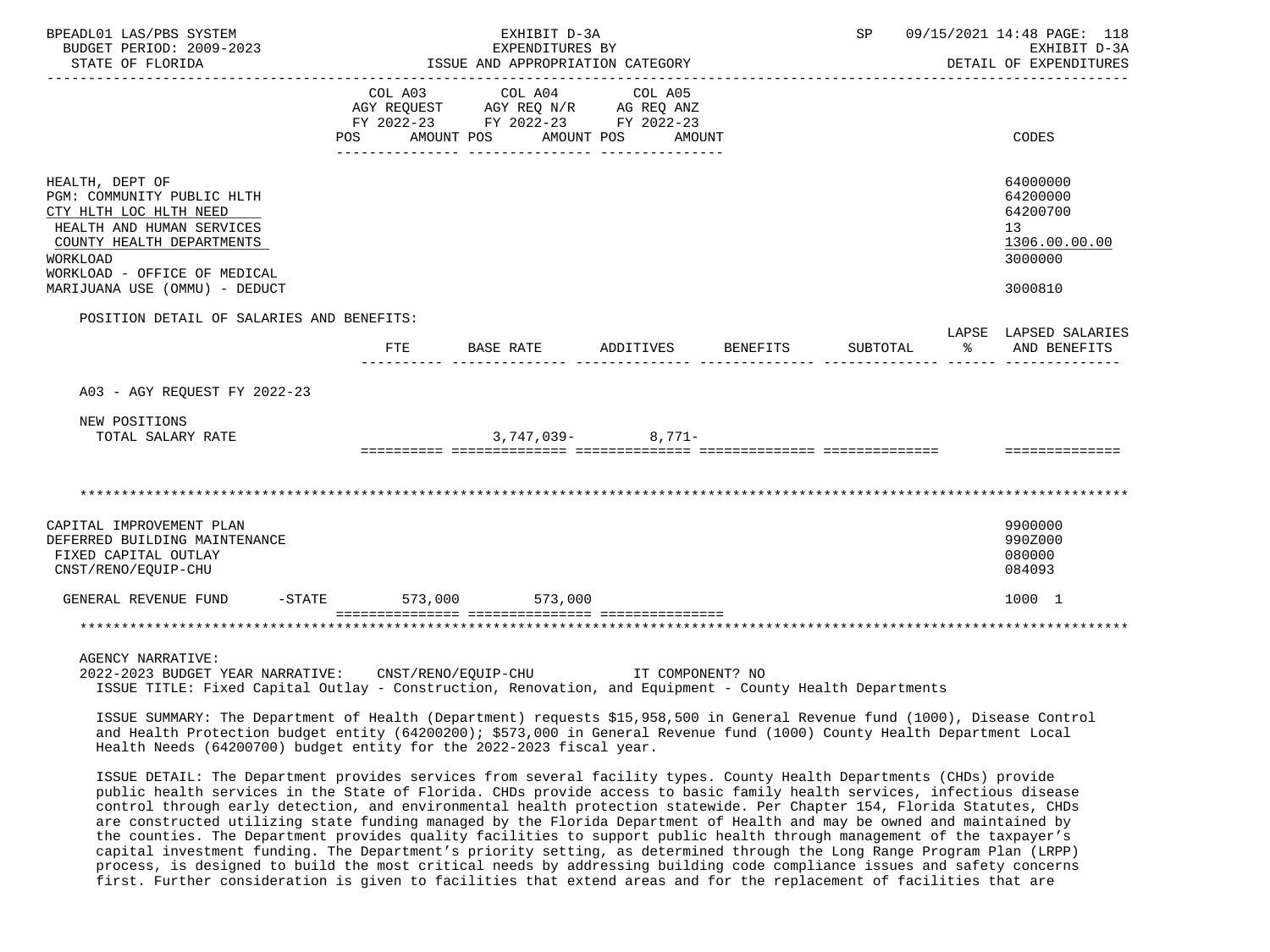| BPEADL01 LAS/PBS SYSTEM |     |                          |
|-------------------------|-----|--------------------------|
|                         |     | BUDGET PERIOD: 2009-2023 |
|                         | CDR |                          |

|                                                                                                                                                                                                | COL A03<br>COL A04<br>COL A05<br>AGY REQUEST<br>AGY REQ N/R<br>AG REQ ANZ<br>FY 2022-23<br>FY 2022-23<br>FY 2022-23<br><b>POS</b><br>AMOUNT POS<br>AMOUNT POS<br>AMOUNT | CODES                                                                         |
|------------------------------------------------------------------------------------------------------------------------------------------------------------------------------------------------|-------------------------------------------------------------------------------------------------------------------------------------------------------------------------|-------------------------------------------------------------------------------|
| HEALTH, DEPT OF<br>PGM: COMMUNITY PUBLIC HLTH<br>CTY HLTH LOC HLTH NEED<br>HEALTH AND HUMAN SERVICES<br>COUNTY HEALTH DEPARTMENTS<br>CAPITAL IMPROVEMENT PLAN<br>DEFERRED BUILDING MAINTENANCE |                                                                                                                                                                         | 64000000<br>64200000<br>64200700<br>13<br>1306.00.00.00<br>9900000<br>990Z000 |

beyond their useful life and contribute to inefficient service delivery.

BUDGET SUMMARY: The Department is requesting a total of \$16,531,500 in General Revenue fund (1000) as listed below.

 Disease Control and Health Protection Budget Entity (64200200) General Revenue Fund (1000) Laboratory Services Program Component (1602020000) Health Facilities Repairs and Maintenance Category (081108)

 Duval (Jacksonville) Lab- Jacksonville Campus Renovations \$656,800 Duval (Jacksonville) Lab- Maintenance shop Repair or Replacement \$923,400 Duval (Jacksonville) Lab- Pearl Street Complex Flood Control \$1,328,300 Duval (Jacksonville) Lab- Porter Bldg. 2nd Floor Renovation \$4,452,100 Duval(Jacksonville) Lab- Central Energy Plant Renovations and cooling Tower Replacement \$1,118,800 Dade (Miami) Lab - Mechanical Renovations \$3,050,700 Hillsborough (Tampa) Lab- Chiller replacement and Mechanical Upgrades \$1,246,300 Statewide Laboratory- Chemical Fume Hood Replacement \$1,889,400 Statewide Laboratory-Incubator Renovations \$201,200 Duval (Jacksonville) Lab- Andrade Building HVAC Controls & Renovations \$536,500

Health Facilities Repairs and Maintenance TOTAL: \$15,403,500

 Disease Control and Health Protection Budget Entity (64200200) General Revenue Fund (1000) Laboratory Services Program Component (1602020000) ADA Statewide Category (081015)

Statewide Laboratory- ADA Accessibility Renovations \$555,000

ADA Statewide TOTAL: \$555,000

 County Health Department Local Health Needs (64200700) General Revenue Fund (1000) County Health Departments Program Component (1306000000) Construction, Renovation, and Equipment - County Health Departments (084093)

Jefferson (Monticello) CHD- Renovation \$573,000

Construction, Renovation, and Equipment TOTAL: \$573,000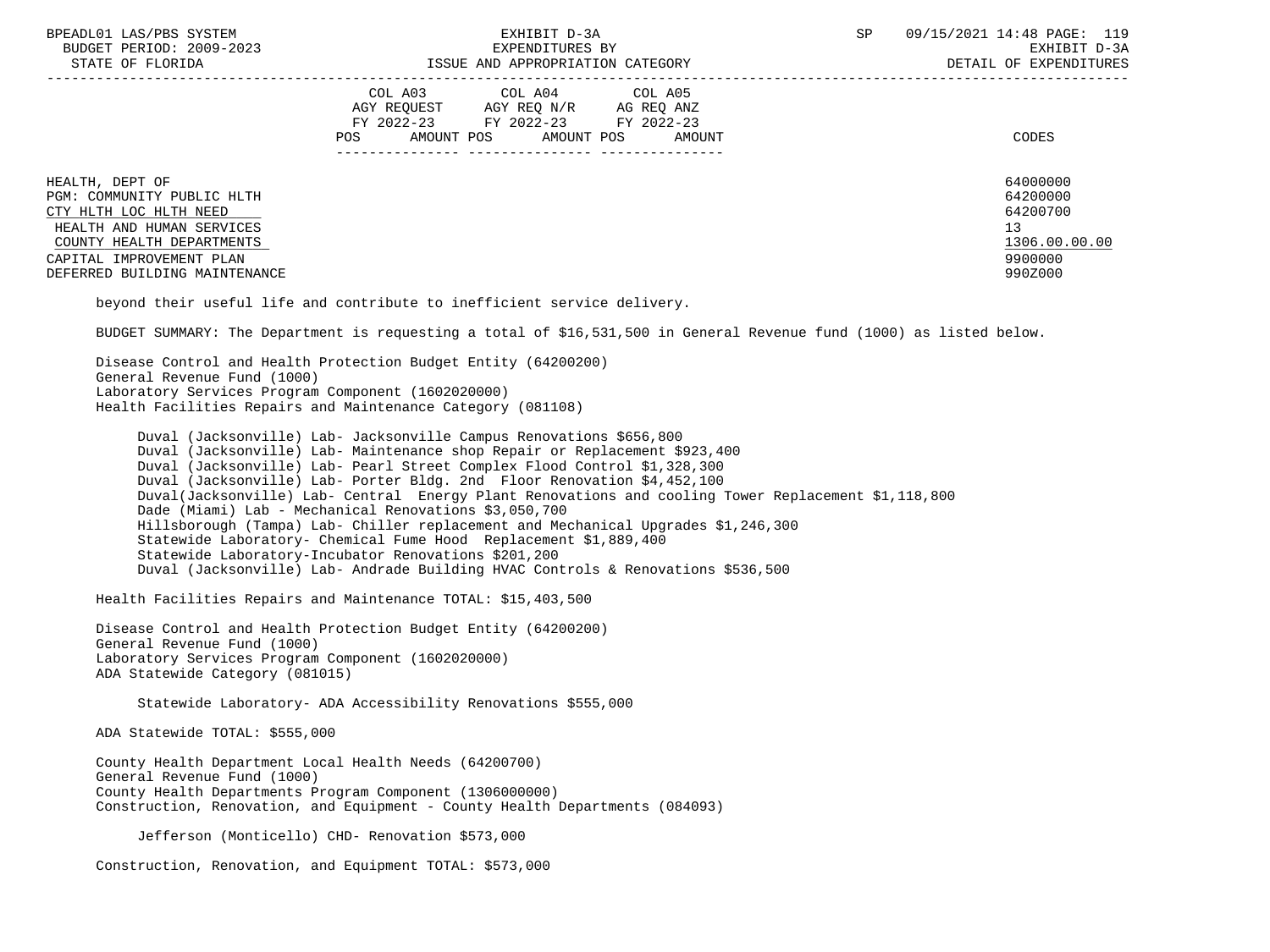| BPEADL01 LAS/PBS SYSTEM<br>BUDGET PERIOD: 2009-2023<br>STATE OF FLORIDA                                                                                                                                                                          |                        | EXHIBIT D-3A<br>EXPENDITURES BY<br>ISSUE AND APPROPRIATION CATEGORY                                                                   | SP | 09/15/2021 14:48 PAGE: 120<br>EXHIBIT D-3A<br>DETAIL OF EXPENDITURES          |
|--------------------------------------------------------------------------------------------------------------------------------------------------------------------------------------------------------------------------------------------------|------------------------|---------------------------------------------------------------------------------------------------------------------------------------|----|-------------------------------------------------------------------------------|
|                                                                                                                                                                                                                                                  |                        | COL A03 COL A04 COL A05<br>AGY REQUEST AGY REQ N/R AG REQ ANZ<br>FY 2022-23 FY 2022-23 FY 2022-23<br>POS AMOUNT POS AMOUNT POS AMOUNT |    | CODES                                                                         |
| HEALTH, DEPT OF<br>PGM: COMMUNITY PUBLIC HLTH<br>CTY HLTH LOC HLTH NEED<br>HEALTH AND HUMAN SERVICES<br>COUNTY HEALTH DEPARTMENTS<br>CAPITAL IMPROVEMENT PLAN<br>DEFERRED BUILDING MAINTENANCE                                                   |                        |                                                                                                                                       |    | 64000000<br>64200000<br>64200700<br>13<br>1306.00.00.00<br>9900000<br>990Z000 |
| LINKAGE TO THE GOVERNOR'S PRIORITIES: 3. Economic Development and Job Creation - Prioritize infrastructure development to<br>meaningful projects that provide regional and statewide impact, especially focused on safety and improved mobility. |                        |                                                                                                                                       |    |                                                                               |
| FLORIDA STRATEGIC PLAN: (G3) Lead the nation in quality of life and quality places for residents, communities and<br>visitors.                                                                                                                   |                        |                                                                                                                                       |    |                                                                               |
| TOTAL: COUNTY HEALTH DEPARTMENTS<br>BY FUND TYPE                                                                                                                                                                                                 |                        |                                                                                                                                       |    | 1306.00.00.00                                                                 |
| GENERAL REVENUE FUND<br>TRUST FUNDS                                                                                                                                                                                                              | 573,000<br>877.134.698 | 573,000                                                                                                                               |    | 1000<br>2000                                                                  |
| TOTAL POSITIONS $8.922.51$<br>TOTAL PROG COMP 877,707,698                                                                                                                                                                                        |                        | 573,000                                                                                                                               |    |                                                                               |

=============== =============== ===============

TOTAL SALARY RATE....... 395,388,644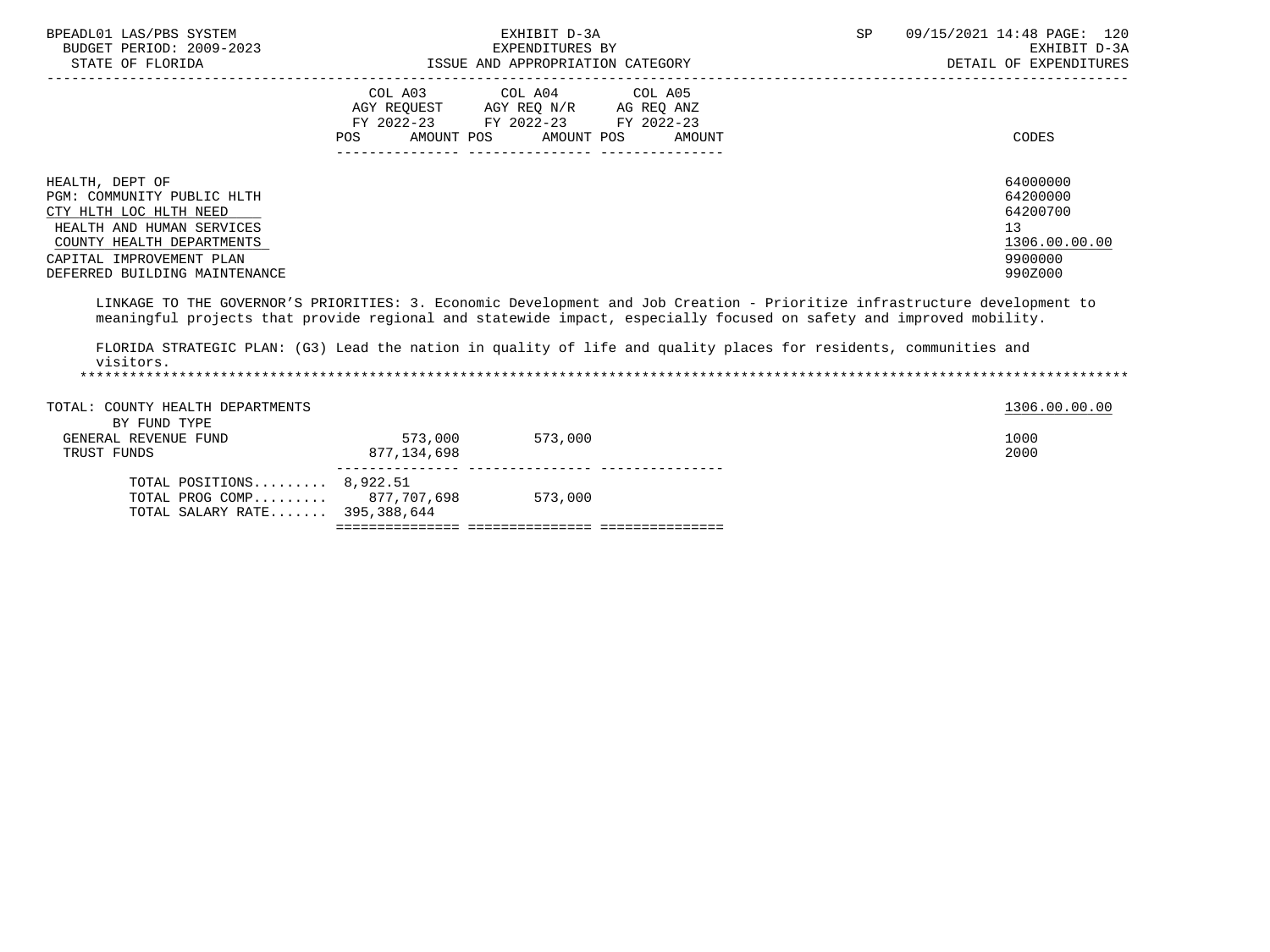| BPEADL01 LAS/PBS SYSTEM  | EXHIBIT D-3A                     | 09/15/2021 14:48 PAGE: 121 |
|--------------------------|----------------------------------|----------------------------|
| BUDGET PERIOD: 2009-2023 | EXPENDITURES BY                  | EXHIBIT D-3A               |
| STATE OF FLORIDA         | ISSUE AND APPROPRIATION CATEGORY | DETAIL OF EXPENDITURES     |

|                                                                                                                                                                                                                                                       | AMOUNT POS<br>POS                  | COL A03 COL A04 COL A05<br>AGY REQUEST AGY REQ N/R AG REQ ANZ<br>FY 2022-23 FY 2022-23 FY 2022-23<br>AMOUNT POS<br>AMOUNT | CODES                                                                                             |
|-------------------------------------------------------------------------------------------------------------------------------------------------------------------------------------------------------------------------------------------------------|------------------------------------|---------------------------------------------------------------------------------------------------------------------------|---------------------------------------------------------------------------------------------------|
| HEALTH, DEPT OF<br>PGM: COMMUNITY PUBLIC HLTH<br>CTY HLTH LOC HLTH NEED<br>HEALTH AND HUMAN SERVICES<br>LOCAL HEALTH NEEDS<br>ESTIMATED EXPENDITURES<br>ESTIMATED EXPENDITURES - OPERATIONS<br>AID TO LOCAL GOVERNMENTS<br>CONTR TO COUNTY HLTH UNITS |                                    |                                                                                                                           | 64000000<br>64200000<br>64200700<br>13<br>1306.01.00.00<br>1000000<br>1001000<br>050000<br>050329 |
| GENERAL REVENUE FUND<br>-MATCH                                                                                                                                                                                                                        | $-STATE$ 11,575,602<br>132,145,852 |                                                                                                                           | 1000 1<br>1000 2                                                                                  |
| TOTAL GENERAL REVENUE FUND                                                                                                                                                                                                                            | 143,721,454                        |                                                                                                                           | 1000                                                                                              |
| TOTAL APPRO $143,721,454$                                                                                                                                                                                                                             |                                    |                                                                                                                           |                                                                                                   |
| COMMUNITY HLTH INITIATIVES                                                                                                                                                                                                                            |                                    |                                                                                                                           | 052250                                                                                            |
| GENERAL REVENUE FUND -STATE 1,951,797                                                                                                                                                                                                                 |                                    |                                                                                                                           | 1000 1                                                                                            |
| TOTAL: ESTIMATED EXPENDITURES - OPERATIONS<br>TOTAL ISSUE 145,673,251                                                                                                                                                                                 |                                    |                                                                                                                           | 1001000                                                                                           |
| SALARY INCREASES FOR FY 2021-22 -<br>STATE EMPLOYEE MINIMUM WAGE<br>INCREASE - EFFECTIVE 7/1/2021<br>AID TO LOCAL GOVERNMENTS<br>CONTR TO COUNTY HLTH UNITS                                                                                           |                                    |                                                                                                                           | 1001030<br>050000<br>050329                                                                       |
| GENERAL REVENUE FUND<br>-MATCH                                                                                                                                                                                                                        | $-STATE$ 143,934<br>1,644,067      |                                                                                                                           | 1000 1<br>1000 2                                                                                  |
| TOTAL GENERAL REVENUE FUND                                                                                                                                                                                                                            | 1,788,001                          |                                                                                                                           | 1000                                                                                              |
| TOTAL APPRO                                                                                                                                                                                                                                           | 1,788,001                          |                                                                                                                           |                                                                                                   |
|                                                                                                                                                                                                                                                       |                                    |                                                                                                                           |                                                                                                   |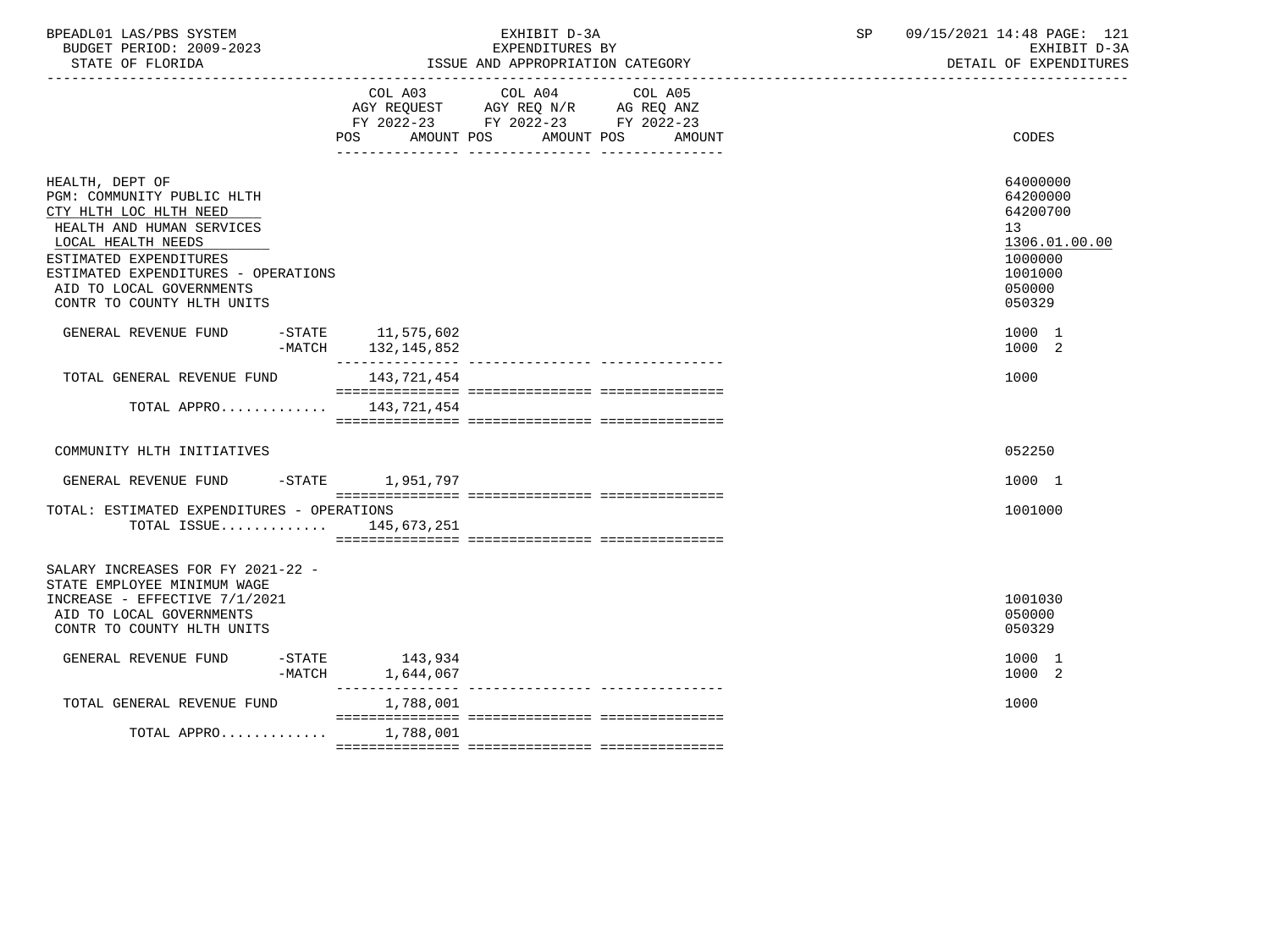| BPEADL01 LAS/PBS SYSTEM<br>BUDGET PERIOD: 2009-2023<br>STATE OF FLORIDA                                                                                                                                                                              |          | EXHIBIT D-3A<br>EXPENDITURES BY<br>ISSUE AND APPROPRIATION CATEGORY |                                                                                                                                |  |        |  | 09/15/2021 14:48 PAGE: 122<br>EXHIBIT D-3A<br>DETAIL OF EXPENDITURES            |
|------------------------------------------------------------------------------------------------------------------------------------------------------------------------------------------------------------------------------------------------------|----------|---------------------------------------------------------------------|--------------------------------------------------------------------------------------------------------------------------------|--|--------|--|---------------------------------------------------------------------------------|
|                                                                                                                                                                                                                                                      |          |                                                                     | COL A03 COL A04 COL A05<br>AGY REQUEST AGY REQ N/R AG REQ ANZ<br>FY 2022-23 FY 2022-23 FY 2022-23<br>POS AMOUNT POS AMOUNT POS |  | AMOUNT |  | CODES                                                                           |
| HEALTH, DEPT OF<br>PGM: COMMUNITY PUBLIC HLTH<br>CTY HLTH LOC HLTH NEED<br>HEALTH AND HUMAN SERVICES<br>LOCAL HEALTH NEEDS<br>ESTIMATED EXPENDITURES<br>FLORIDA RETIREMENT SYSTEM<br>ADJUSTMENT - FY 2021-22 - NORMAL<br>COST AND UNFUNDED ACTUARIAL |          |                                                                     |                                                                                                                                |  |        |  | 64000000<br>64200000<br>64200700<br>13 <sup>°</sup><br>1306.01.00.00<br>1000000 |
| LIABILITY<br>AID TO LOCAL GOVERNMENTS<br>CONTR TO COUNTY HLTH UNITS                                                                                                                                                                                  |          |                                                                     |                                                                                                                                |  |        |  | 1001070<br>050000<br>050329                                                     |
| GENERAL REVENUE FUND                                                                                                                                                                                                                                 | $-MATCH$ | $-STATE$ 110,749<br>1,265,017                                       |                                                                                                                                |  |        |  | 1000 1<br>1000 2                                                                |
| TOTAL GENERAL REVENUE FUND                                                                                                                                                                                                                           |          | 1,375,766                                                           |                                                                                                                                |  |        |  | 1000                                                                            |
| TOTAL APPRO 1.375.766                                                                                                                                                                                                                                |          |                                                                     |                                                                                                                                |  |        |  |                                                                                 |
| TOTAL: LOCAL HEALTH NEEDS<br>BY FUND TYPE<br>GENERAL REVENUE FUND 148,837,018                                                                                                                                                                        |          |                                                                     |                                                                                                                                |  |        |  | 1306.01.00.00<br>1000                                                           |
| TOTAL: CTY HLTH LOC HLTH NEED                                                                                                                                                                                                                        |          |                                                                     |                                                                                                                                |  |        |  | 64200700                                                                        |
| BY FUND TYPE<br>GENERAL REVENUE FUND<br>TRUST FUNDS                                                                                                                                                                                                  |          | 149,410,018<br>877,134,698                                          | 573,000                                                                                                                        |  |        |  | 1000<br>2000                                                                    |
| TOTAL POSITIONS $8,922.51$<br>TOTAL BUREAU $1026,544,716$<br>TOTAL SALARY RATE 395,388,644                                                                                                                                                           |          |                                                                     | 573,000                                                                                                                        |  |        |  |                                                                                 |
|                                                                                                                                                                                                                                                      |          |                                                                     |                                                                                                                                |  |        |  |                                                                                 |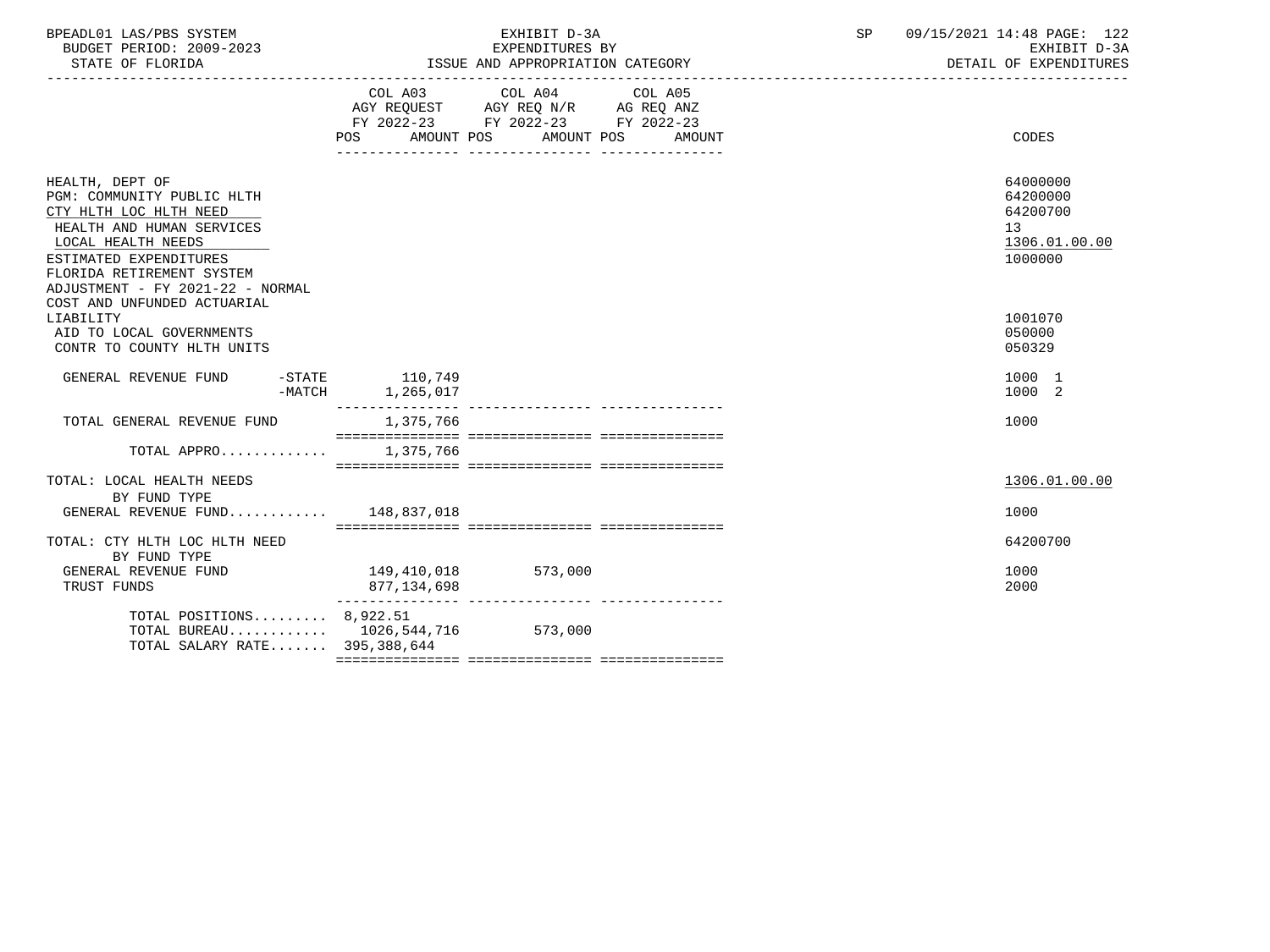| BPEADL01 LAS/PBS SYSTEM<br>BUDGET PERIOD: 2009-2023<br>STATE OF FLORIDA                                                                                                                                                                 | EXHIBIT D-3A<br>EXPENDITURES BY<br>ISSUE AND APPROPRIATION CATEGORY                                                                            | 09/15/2021 14:48 PAGE: 123<br>SP<br>EXHIBIT D-3A<br>DETAIL OF EXPENDITURES              |
|-----------------------------------------------------------------------------------------------------------------------------------------------------------------------------------------------------------------------------------------|------------------------------------------------------------------------------------------------------------------------------------------------|-----------------------------------------------------------------------------------------|
|                                                                                                                                                                                                                                         | COL A03 COL A04 COL A05<br>AGY REQUEST AGY REQ N/R AG REQ ANZ<br>FY 2022-23 FY 2022-23 FY 2022-23<br>POS<br>AMOUNT POS<br>AMOUNT POS<br>AMOUNT | CODES                                                                                   |
| HEALTH, DEPT OF<br>PGM: COMMUNITY PUBLIC HLTH<br>SW PUBLIC HLTH SUPPORT SVC<br>PUBLIC PROTECTION<br>EMERGENCY PREV/PREP/RESPNS<br>ESTIMATED EXPENDITURES<br>ESTIMATED EXPENDITURES - OPERATIONS<br>SALARY RATE<br>SALARY RATE 4,807,371 |                                                                                                                                                | 64000000<br>64200000<br>64200800<br>12<br>1208.00.00.00<br>1000000<br>1001000<br>000000 |
| SALARIES AND BENEFITS                                                                                                                                                                                                                   |                                                                                                                                                | 010000                                                                                  |
| GENERAL REVENUE FUND -MATCH 136,262<br>ADMINISTRATIVE TRUST FUND -STATE<br>FEDERAL GRANTS TRUST FUND -FEDERL                                                                                                                            | 171,413<br>6,532,371                                                                                                                           | 1000 2<br>2021 1<br>2261 3                                                              |
| TOTAL POSITIONS 82.75<br>TOTAL APPRO $6,840,046$                                                                                                                                                                                        |                                                                                                                                                |                                                                                         |
| <b>EXPENSES</b>                                                                                                                                                                                                                         |                                                                                                                                                | 040000                                                                                  |
| GENERAL REVENUE FUND -MATCH 46,591<br>ADMINISTRATIVE TRUST FUND -STATE                                                                                                                                                                  | 18,796                                                                                                                                         | 1000 2<br>2021 1                                                                        |
| TOTAL APPRO                                                                                                                                                                                                                             | 65,387                                                                                                                                         |                                                                                         |
| SPECIAL CATEGORIES<br>G/A-DOM SEC-BIO HLTH-HOSP                                                                                                                                                                                         |                                                                                                                                                | 100000<br>100393                                                                        |
| FEDERAL GRANTS TRUST FUND -FEDERL 21,143,607                                                                                                                                                                                            |                                                                                                                                                | 2261 3                                                                                  |
| CONTRACTED SERVICES                                                                                                                                                                                                                     |                                                                                                                                                | 100777                                                                                  |
| GENERAL REVENUE FUND<br>-STATE<br>ADMINISTRATIVE TRUST FUND -STATE                                                                                                                                                                      | 1,000<br>5,000                                                                                                                                 | 1000 1<br>2021 1                                                                        |
| TOTAL APPRO                                                                                                                                                                                                                             | 6,000                                                                                                                                          |                                                                                         |
| RISK MANAGEMENT INSURANCE                                                                                                                                                                                                               |                                                                                                                                                | 103241                                                                                  |
| GENERAL REVENUE FUND<br>$-$ STATE                                                                                                                                                                                                       | 79,391                                                                                                                                         | 1000 1                                                                                  |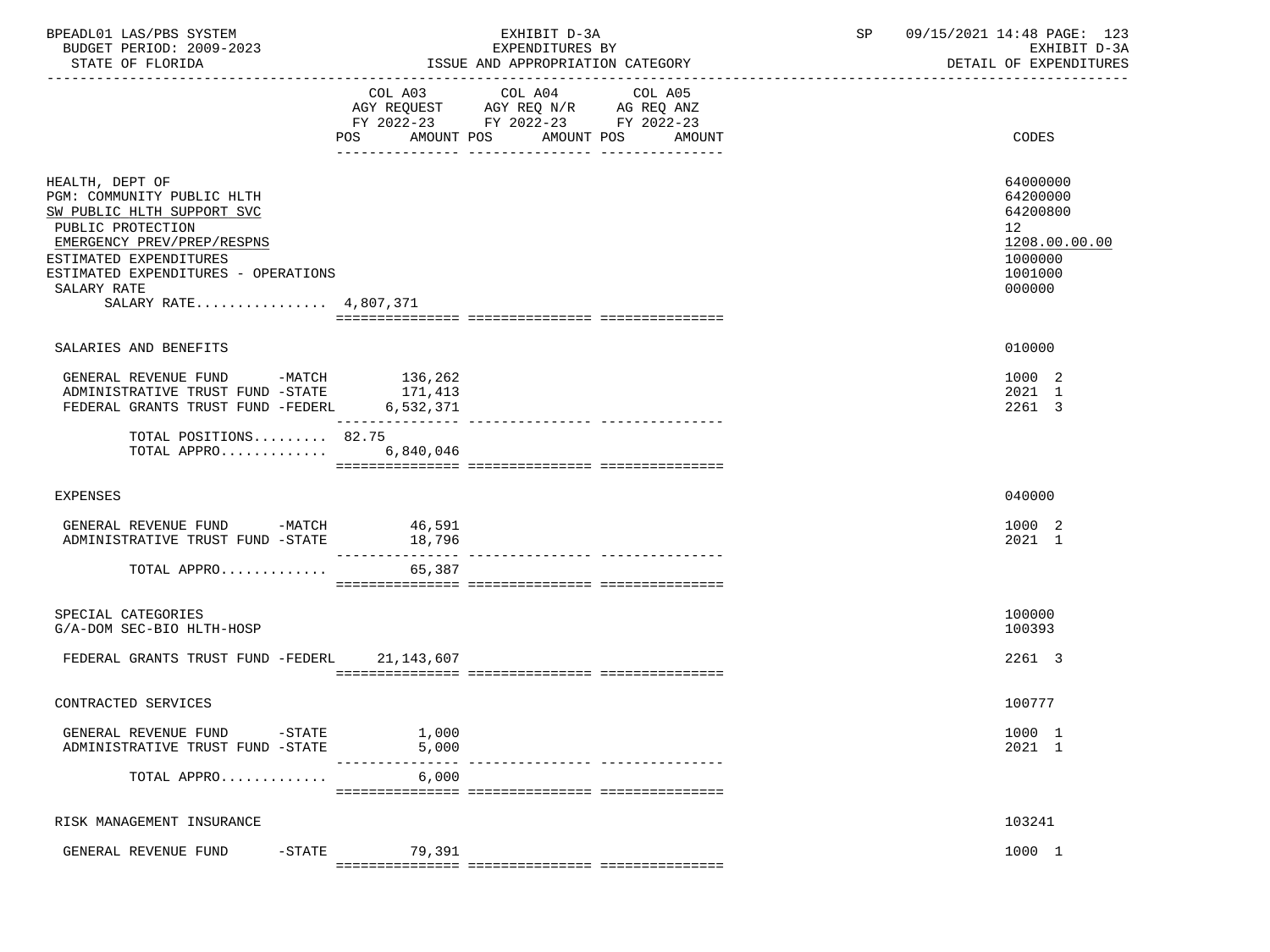| BPEADL01 LAS/PBS SYSTEM<br>BUDGET PERIOD: 2009-2023<br>STATE OF FLORIDA                                                                                                                                                                             |                                                 | EXHIBIT D-3A<br>EXPENDITURES BY<br>ISSUE AND APPROPRIATION CATEGORY                                                                   | SP | 09/15/2021 14:48 PAGE: 124<br>EXHIBIT D-3A<br>DETAIL OF EXPENDITURES                              |
|-----------------------------------------------------------------------------------------------------------------------------------------------------------------------------------------------------------------------------------------------------|-------------------------------------------------|---------------------------------------------------------------------------------------------------------------------------------------|----|---------------------------------------------------------------------------------------------------|
|                                                                                                                                                                                                                                                     |                                                 | COL A03 COL A04 COL A05<br>AGY REQUEST AGY REQ N/R AG REQ ANZ<br>FY 2022-23 FY 2022-23 FY 2022-23<br>POS AMOUNT POS AMOUNT POS AMOUNT |    | <b>CODES</b>                                                                                      |
| HEALTH, DEPT OF<br>PGM: COMMUNITY PUBLIC HLTH<br>SW PUBLIC HLTH SUPPORT SVC<br>PUBLIC PROTECTION<br>EMERGENCY PREV/PREP/RESPNS<br>ESTIMATED EXPENDITURES<br>ESTIMATED EXPENDITURES - OPERATIONS<br>SPECIAL CATEGORIES<br>G/A-ST/FED DISASTER RELIEF |                                                 |                                                                                                                                       |    | 64000000<br>64200000<br>64200800<br>12<br>1208.00.00.00<br>1000000<br>1001000<br>100000<br>103535 |
| FEDERAL GRANTS TRUST FUND -FEDERL 1,000,000                                                                                                                                                                                                         |                                                 |                                                                                                                                       |    | 2261 3                                                                                            |
| TR/DMS/HR SVCS/STW CONTRCT                                                                                                                                                                                                                          |                                                 |                                                                                                                                       |    | 107040                                                                                            |
| GENERAL REVENUE FUND<br>$-$ STATE                                                                                                                                                                                                                   | $\overline{\phantom{0}}$ 2<br>$-MATCH$<br>1,469 |                                                                                                                                       |    | 1000 1<br>1000 2                                                                                  |
| TOTAL GENERAL REVENUE FUND                                                                                                                                                                                                                          | 1,471                                           |                                                                                                                                       |    | 1000                                                                                              |
| ADMINISTRATIVE TRUST FUND -STATE                                                                                                                                                                                                                    | 660                                             |                                                                                                                                       |    | 2021 1                                                                                            |
| FEDERAL GRANTS TRUST FUND -FEDERL 26,057                                                                                                                                                                                                            |                                                 |                                                                                                                                       |    | 2261 3                                                                                            |
| TOTAL APPRO                                                                                                                                                                                                                                         | 28,188                                          |                                                                                                                                       |    |                                                                                                   |
| TOTAL: ESTIMATED EXPENDITURES - OPERATIONS<br>TOTAL POSITIONS 82.75<br>TOTAL ISSUE 29, 162, 619<br>TOTAL SALARY RATE 4,807,371                                                                                                                      |                                                 |                                                                                                                                       |    | 1001000                                                                                           |
| FLORIDA RETIREMENT SYSTEM<br>ADJUSTMENT - FY 2021-22 - NORMAL<br>COST AND UNFUNDED ACTUARIAL<br>LIABILITY<br>SALARIES AND BENEFITS                                                                                                                  |                                                 |                                                                                                                                       |    | 1001070<br>010000                                                                                 |
| GENERAL REVENUE FUND -MATCH<br>ADMINISTRATIVE TRUST FUND -STATE<br>FEDERAL GRANTS TRUST FUND -FEDERL                                                                                                                                                | 700<br>883<br>33,591                            |                                                                                                                                       |    | 1000 2<br>2021 1<br>2261 3                                                                        |
| TOTAL APPRO $35,174$                                                                                                                                                                                                                                |                                                 |                                                                                                                                       |    |                                                                                                   |
|                                                                                                                                                                                                                                                     |                                                 |                                                                                                                                       |    |                                                                                                   |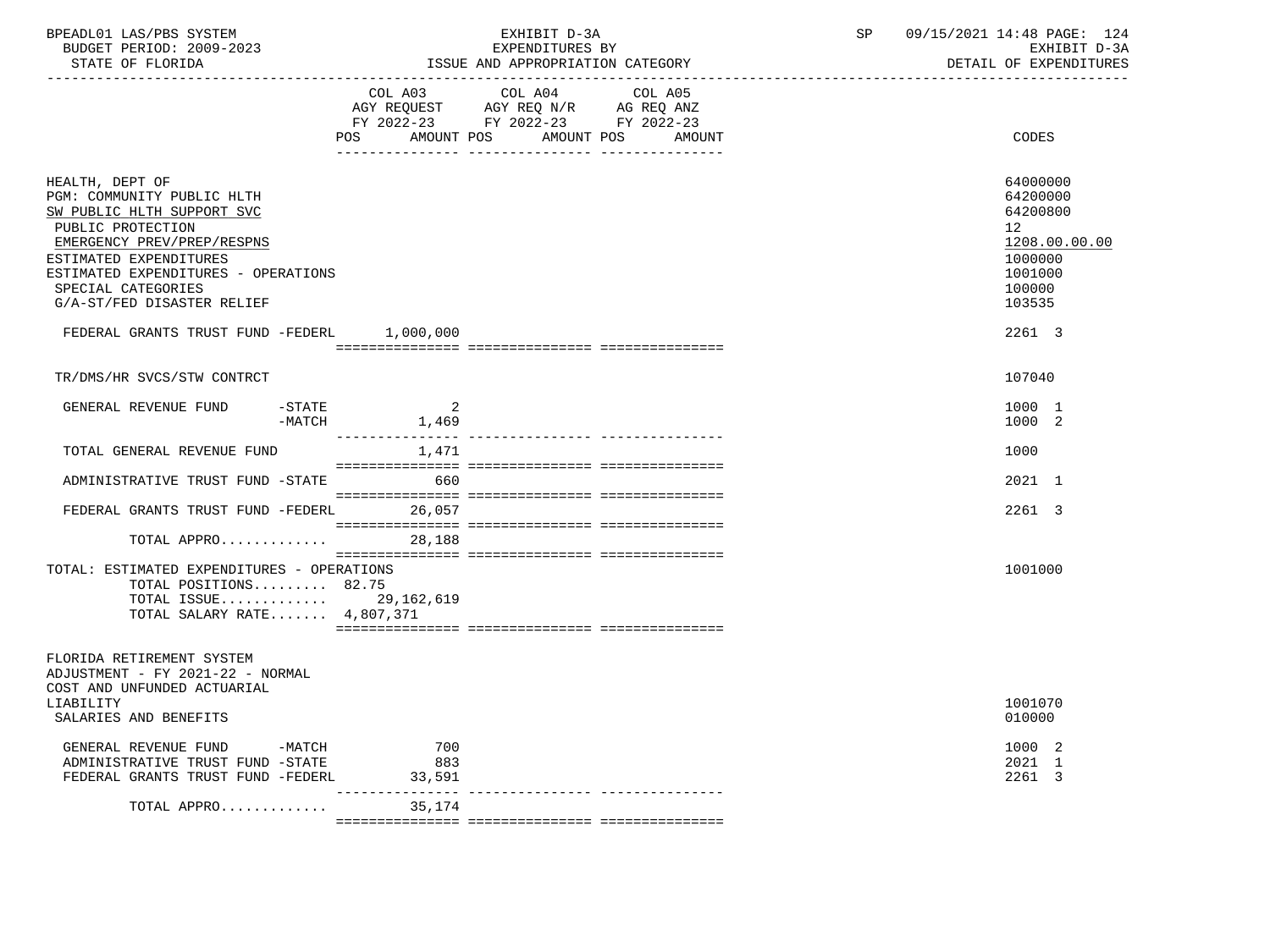| BPEADL01 LAS/PBS SYSTEM<br>BUDGET PERIOD: 2009-2023<br>STATE OF FLORIDA                                                                                                                | EXHIBIT D-3A<br>EXPENDITURES BY<br>ISSUE AND APPROPRIATION CATEGORY                                                                                   | SP<br>09/15/2021 14:48 PAGE: 125<br>EXHIBIT D-3A<br>DETAIL OF EXPENDITURES |
|----------------------------------------------------------------------------------------------------------------------------------------------------------------------------------------|-------------------------------------------------------------------------------------------------------------------------------------------------------|----------------------------------------------------------------------------|
|                                                                                                                                                                                        | COL A03 COL A04 COL A05<br>AGY REQUEST AGY REQ N/R AG REQ ANZ<br>FY 2022-23 FY 2022-23 FY 2022-23<br><b>POS</b><br>AMOUNT POS<br>AMOUNT POS<br>AMOUNT | CODES                                                                      |
| HEALTH, DEPT OF<br>PGM: COMMUNITY PUBLIC HLTH<br>SW PUBLIC HLTH SUPPORT SVC<br>PUBLIC PROTECTION<br>EMERGENCY PREV/PREP/RESPNS<br>ESTIMATED EXPENDITURES<br>CASUALTY INSURANCE PREMIUM |                                                                                                                                                       | 64000000<br>64200000<br>64200800<br>12<br>1208.00.00.00<br>1000000         |
| ADJUSTMENT<br>SPECIAL CATEGORIES<br>RISK MANAGEMENT INSURANCE                                                                                                                          |                                                                                                                                                       | 1001090<br>100000<br>103241                                                |
| GENERAL REVENUE FUND -STATE                                                                                                                                                            | $8,461-$                                                                                                                                              | 1000 1                                                                     |
| REALLOCATION OF HUMAN RESOURCES<br>OUTSOURCING<br>SPECIAL CATEGORIES<br>TR/DMS/HR SVCS/STW CONTRCT                                                                                     |                                                                                                                                                       | 1005900<br>100000<br>107040                                                |
| GENERAL REVENUE FUND -MATCH 124-<br>ADMINISTRATIVE TRUST FUND -STATE<br>FEDERAL GRANTS TRUST FUND -FEDERL                                                                              | $56-$<br>$2,198-$                                                                                                                                     | 1000 2<br>2021 1<br>2261 3                                                 |
| TOTAL APPRO                                                                                                                                                                            | $2.378-$                                                                                                                                              |                                                                            |
| TOTAL: EMERGENCY PREV/PREP/RESPNS<br>BY FUND TYPE<br>GENERAL REVENUE FUND<br>TRUST FUNDS                                                                                               | 256,830<br>28,930,124                                                                                                                                 | 1208.00.00.00<br>1000<br>2000                                              |
| TOTAL POSITIONS 82.75<br>TOTAL PROG COMP 29,186,954<br>TOTAL SALARY RATE $4,807,371$                                                                                                   |                                                                                                                                                       |                                                                            |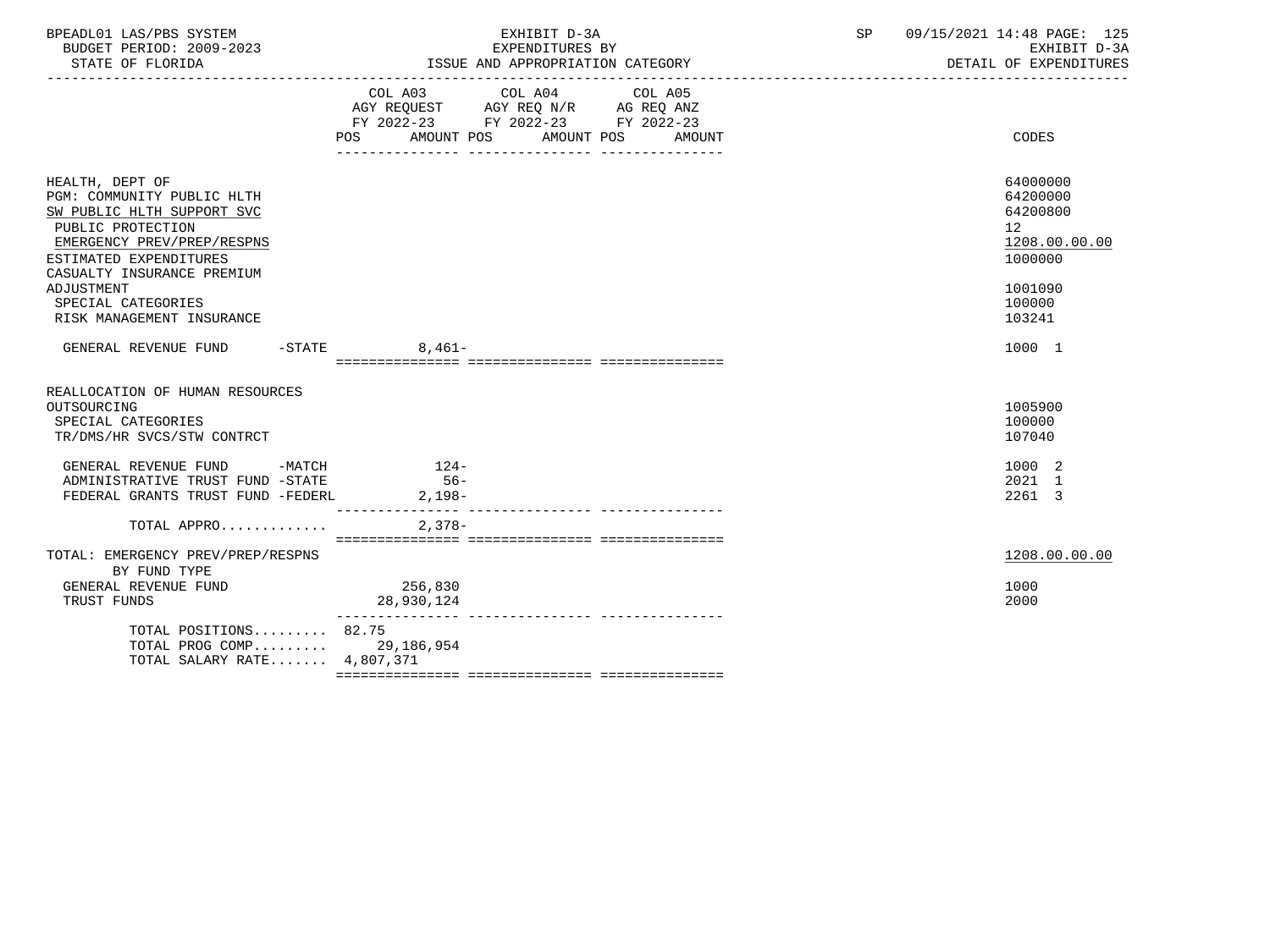| BPEADL01 LAS/PBS SYSTEM<br>BUDGET PERIOD: 2009-2023<br>STATE OF FLORIDA                                                                                                                                                                      |                               | EXHIBIT D-3A<br>EXPENDITURES BY<br>ISSUE AND APPROPRIATION CATEGORY                                        | SP      | 09/15/2021 14:48 PAGE: 126<br>EXHIBIT D-3A<br>DETAIL OF EXPENDITURES |                                                                                         |
|----------------------------------------------------------------------------------------------------------------------------------------------------------------------------------------------------------------------------------------------|-------------------------------|------------------------------------------------------------------------------------------------------------|---------|----------------------------------------------------------------------|-----------------------------------------------------------------------------------------|
|                                                                                                                                                                                                                                              |                               | COL A03 COL A04                                                                                            | COL A05 |                                                                      |                                                                                         |
|                                                                                                                                                                                                                                              |                               | AGY REQUEST AGY REQ N/R AG REQ ANZ<br>FY 2022-23 FY 2022-23 FY 2022-23<br>POS AMOUNT POS AMOUNT POS AMOUNT |         |                                                                      | CODES                                                                                   |
| HEALTH, DEPT OF<br>PGM: COMMUNITY PUBLIC HLTH<br>SW PUBLIC HLTH SUPPORT SVC<br>HEALTH AND HUMAN SERVICES<br>HEALTH SVCS/INDIVIDUALS<br>ESTIMATED EXPENDITURES<br>ESTIMATED EXPENDITURES - OPERATIONS<br>SALARY RATE<br>SALARY RATE 3,166,704 |                               |                                                                                                            |         |                                                                      | 64000000<br>64200000<br>64200800<br>13<br>1301.00.00.00<br>1000000<br>1001000<br>000000 |
| SALARIES AND BENEFITS                                                                                                                                                                                                                        |                               |                                                                                                            |         |                                                                      | 010000                                                                                  |
| GENERAL REVENUE FUND<br>-MATCH                                                                                                                                                                                                               | $-STATE$ 552, 227<br>39,886   |                                                                                                            |         |                                                                      | 1000 1<br>1000 2                                                                        |
| TOTAL GENERAL REVENUE FUND                                                                                                                                                                                                                   | 592,113                       |                                                                                                            |         |                                                                      | 1000                                                                                    |
| ADMINISTRATIVE TRUST FUND -FEDERL 64,563                                                                                                                                                                                                     |                               |                                                                                                            |         |                                                                      | 2021 3                                                                                  |
| FEDERAL GRANTS TRUST FUND -FEDERL 374,907                                                                                                                                                                                                    |                               |                                                                                                            |         |                                                                      | 2261 3                                                                                  |
| BRAIN & SPINAL CORD INJ/TF-STATE 2,627,829<br>-MATCH<br>$-FEDERL$                                                                                                                                                                            | 68,932<br>68,932              |                                                                                                            |         |                                                                      | 2390 1<br>2390 2<br>2390 3                                                              |
| TOTAL BRAIN & SPINAL CORD INJ/TF                                                                                                                                                                                                             | 2,765,693                     |                                                                                                            |         |                                                                      | 2390                                                                                    |
| TOTAL POSITIONS 73.00<br>TOTAL APPRO 3,797,276                                                                                                                                                                                               |                               |                                                                                                            |         |                                                                      |                                                                                         |
| OTHER PERSONAL SERVICES                                                                                                                                                                                                                      |                               |                                                                                                            |         |                                                                      | 030000                                                                                  |
| ADMINISTRATIVE TRUST FUND -FEDERL<br>FEDERAL GRANTS TRUST FUND -FEDERL<br>BRAIN & SPINAL CORD INJ/TF-STATE                                                                                                                                   | 10, 195<br>495,769<br>122,445 |                                                                                                            |         |                                                                      | 2021 3<br>2261 3<br>2390 1                                                              |
| TOTAL APPRO                                                                                                                                                                                                                                  | 628,409                       |                                                                                                            |         |                                                                      |                                                                                         |
| <b>EXPENSES</b>                                                                                                                                                                                                                              |                               |                                                                                                            |         |                                                                      | 040000                                                                                  |
| $-$ STATE<br>GENERAL REVENUE FUND<br>$-MATCH$                                                                                                                                                                                                | 32,425<br>40,000              |                                                                                                            |         |                                                                      | 1000 1<br>1000 2                                                                        |
| TOTAL GENERAL REVENUE FUND                                                                                                                                                                                                                   | 72,425                        |                                                                                                            |         |                                                                      | 1000                                                                                    |
| ADMINISTRATIVE TRUST FUND -FEDERL                                                                                                                                                                                                            | 75,367                        |                                                                                                            |         |                                                                      | 2021 3                                                                                  |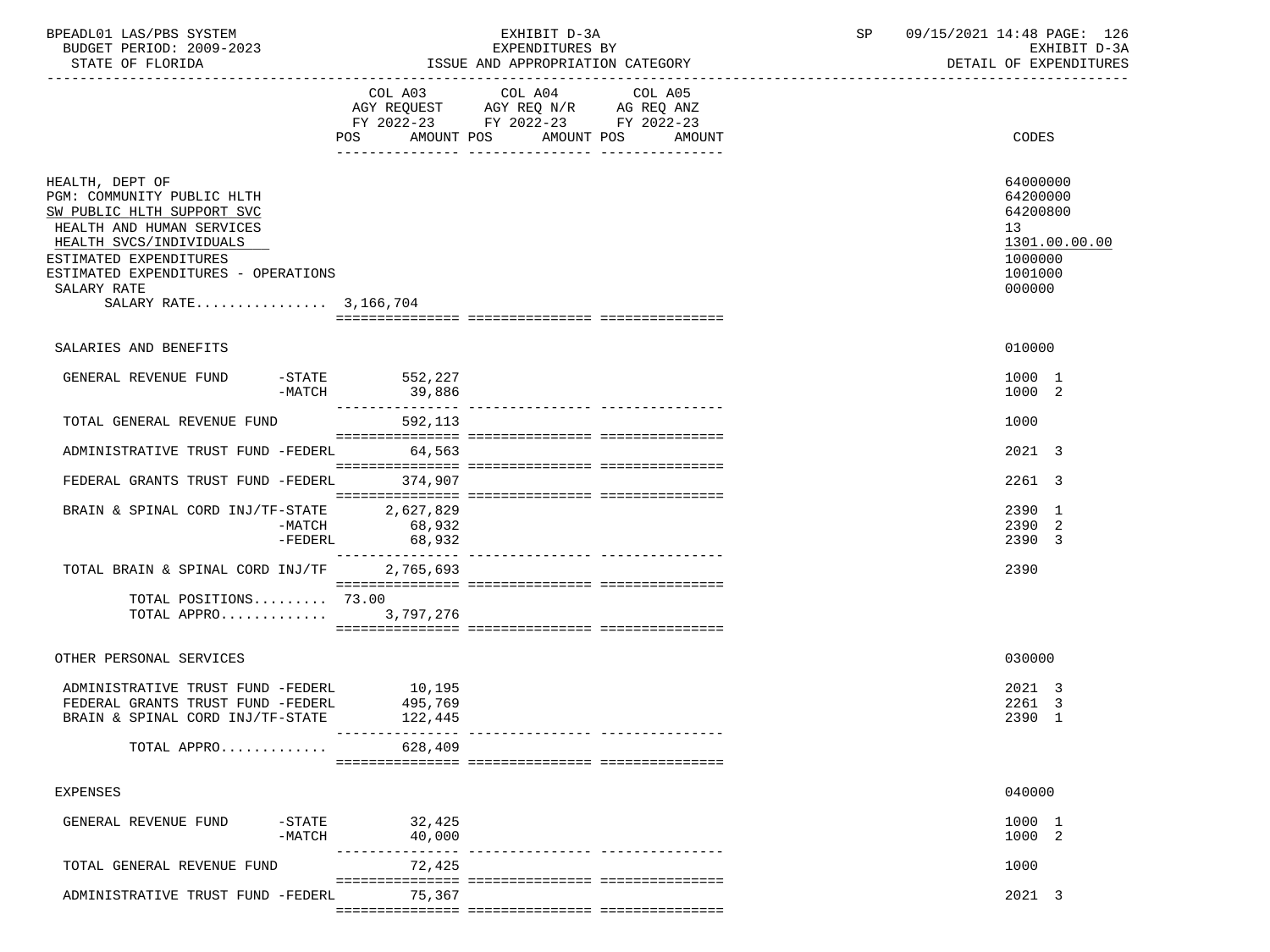| BPEADL01 LAS/PBS SYSTEM |                          |
|-------------------------|--------------------------|
|                         | BUDGET PERIOD: 2009-2023 |

|                                                                                                                                                                                                                                                       |                      | COL A03 COL A04 COL A05<br>AGY REQUEST AGY REQ N/R AG REQ ANZ<br>FY 2022-23 FY 2022-23 FY 2022-23 |                             |                                                                                                                |
|-------------------------------------------------------------------------------------------------------------------------------------------------------------------------------------------------------------------------------------------------------|----------------------|---------------------------------------------------------------------------------------------------|-----------------------------|----------------------------------------------------------------------------------------------------------------|
|                                                                                                                                                                                                                                                       |                      | POS AMOUNT POS AMOUNT POS AMOUNT<br><u>aa aaddaddaddaa</u>                                        |                             | CODES                                                                                                          |
| HEALTH, DEPT OF<br>PGM: COMMUNITY PUBLIC HLTH<br>SW PUBLIC HLTH SUPPORT SVC<br>HEALTH AND HUMAN SERVICES<br>HEALTH SVCS/INDIVIDUALS<br>ESTIMATED EXPENDITURES<br>ESTIMATED EXPENDITURES - OPERATIONS<br>EXPENSES<br>FEDERAL GRANTS TRUST FUND -FEDERL | 354,287              |                                                                                                   |                             | 64000000<br>64200000<br>64200800<br>13 <sup>7</sup><br>1301.00.00.00<br>1000000<br>1001000<br>040000<br>2261 3 |
|                                                                                                                                                                                                                                                       |                      |                                                                                                   |                             |                                                                                                                |
| GRANTS AND DONATIONS TF -STATE                                                                                                                                                                                                                        | 29,729               |                                                                                                   |                             | 2339 1                                                                                                         |
| BRAIN & SPINAL CORD INJ/TF-STATE 573,192                                                                                                                                                                                                              |                      |                                                                                                   |                             | 2390 1                                                                                                         |
|                                                                                                                                                                                                                                                       | 1,105,000            |                                                                                                   |                             |                                                                                                                |
| TOTAL APPRO                                                                                                                                                                                                                                           |                      |                                                                                                   |                             |                                                                                                                |
|                                                                                                                                                                                                                                                       |                      |                                                                                                   |                             |                                                                                                                |
| AID TO LOCAL GOVERNMENTS<br>G/A-LOCAL HEALTH COUNCILS                                                                                                                                                                                                 |                      |                                                                                                   |                             | 050000<br>050826                                                                                               |
| GRANTS AND DONATIONS TF -STATE 3,445,679                                                                                                                                                                                                              |                      |                                                                                                   |                             | 2339 1                                                                                                         |
| SPECIAL CATEGORIES<br>CONTRACTED SERVICES                                                                                                                                                                                                             |                      |                                                                                                   |                             | 100000<br>100777                                                                                               |
| GENERAL REVENUE FUND                                                                                                                                                                                                                                  | $-STATE$ 12,447      |                                                                                                   |                             | 1000 1                                                                                                         |
| ADMINISTRATIVE TRUST FUND -FEDERL                                                                                                                                                                                                                     | 5,623                |                                                                                                   |                             | 2021 3                                                                                                         |
| FEDERAL GRANTS TRUST FUND -FEDERL                                                                                                                                                                                                                     | 659,600              |                                                                                                   |                             | 2261 3                                                                                                         |
| GRANTS AND DONATIONS TF -STATE                                                                                                                                                                                                                        | 3,581                |                                                                                                   |                             | 2339 1                                                                                                         |
| BRAIN & SPINAL CORD INJ/TF-STATE                                                                                                                                                                                                                      | 98,601<br>71,737     |                                                                                                   |                             | 2390 1                                                                                                         |
| -MATCH<br>-FEDERL                                                                                                                                                                                                                                     | 71,737               |                                                                                                   |                             | 2390 2<br>2390 3                                                                                               |
|                                                                                                                                                                                                                                                       | ---------------      |                                                                                                   |                             |                                                                                                                |
| TOTAL BRAIN & SPINAL CORD INJ/TF 242,075                                                                                                                                                                                                              |                      |                                                                                                   |                             | 2390                                                                                                           |
| TOTAL APPRO                                                                                                                                                                                                                                           | 923,326              |                                                                                                   |                             |                                                                                                                |
| G/A-CONTRACTED SERVICES                                                                                                                                                                                                                               |                      |                                                                                                   |                             | 100778                                                                                                         |
| GENERAL REVENUE FUND<br>$-$ STATE<br>$-MATCH$                                                                                                                                                                                                         | 1,354,214<br>141,322 |                                                                                                   |                             | 1000 1<br>1000 2                                                                                               |
| TOTAL GENERAL REVENUE FUND                                                                                                                                                                                                                            | 1,495,536            |                                                                                                   | ----------- --------------- | 1000                                                                                                           |
|                                                                                                                                                                                                                                                       |                      |                                                                                                   |                             |                                                                                                                |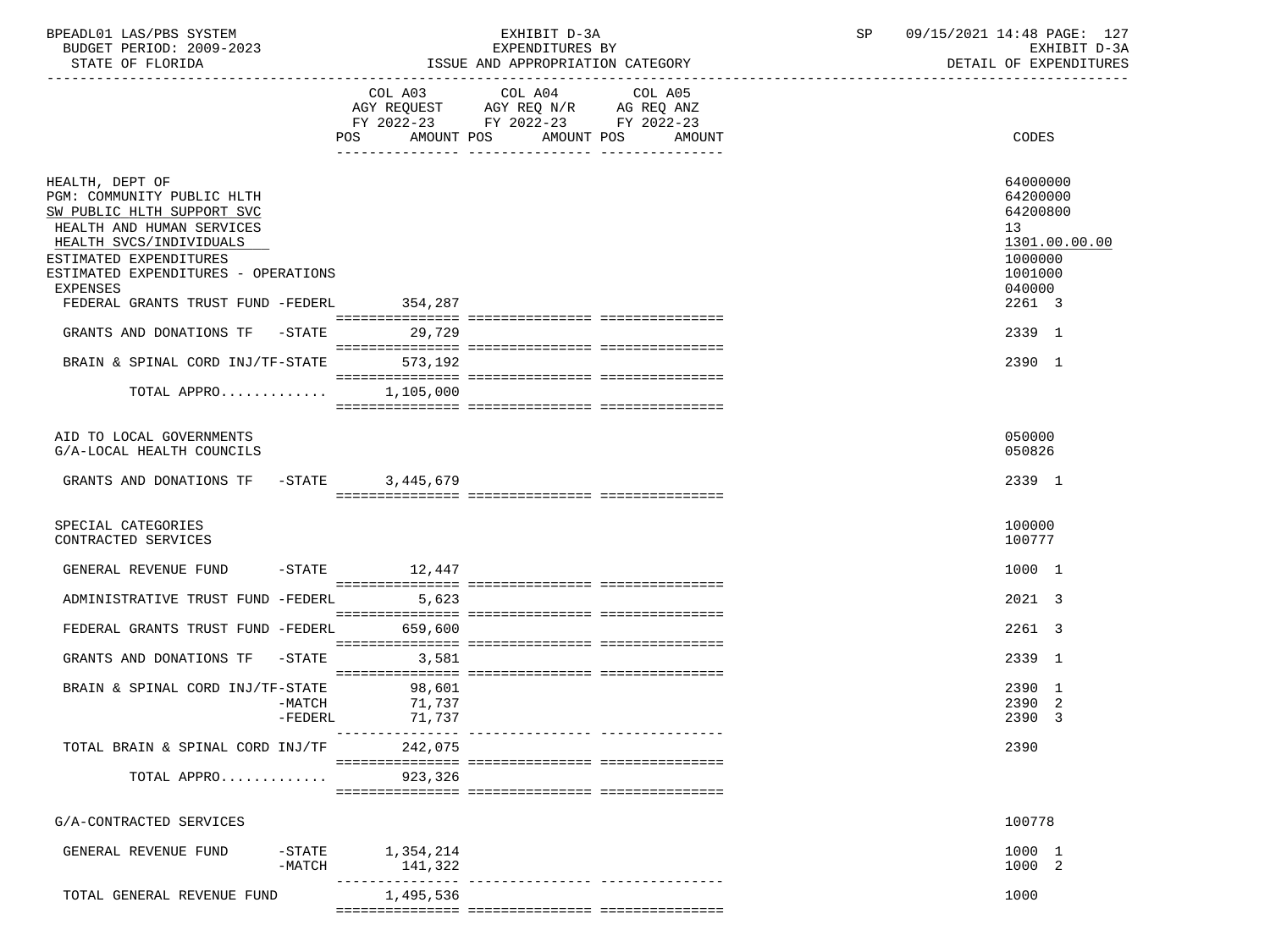| BPEADL01 LAS/PBS SYSTEM<br>BUDGET PERIOD: 2009-2023<br>STATE OF FLORIDA                                                                                                                                                                                                                           | EXHIBIT D-3A<br>EXPENDITURES BY<br>ISSUE AND APPROPRIATION CATEGORY                                                                      | 09/15/2021 14:48 PAGE: 128<br>SP<br>EXHIBIT D-3A<br>DETAIL OF EXPENDITURES                                                                   |
|---------------------------------------------------------------------------------------------------------------------------------------------------------------------------------------------------------------------------------------------------------------------------------------------------|------------------------------------------------------------------------------------------------------------------------------------------|----------------------------------------------------------------------------------------------------------------------------------------------|
|                                                                                                                                                                                                                                                                                                   | COL A03 COL A04<br>COL A05<br>AGY REQUEST AGY REQ N/R AG REQ ANZ<br>FY 2022-23 FY 2022-23 FY 2022-23<br>POS AMOUNT POS AMOUNT POS AMOUNT | CODES                                                                                                                                        |
| HEALTH, DEPT OF<br>PGM: COMMUNITY PUBLIC HLTH<br>SW PUBLIC HLTH SUPPORT SVC<br>HEALTH AND HUMAN SERVICES<br>HEALTH SVCS/INDIVIDUALS<br>ESTIMATED EXPENDITURES<br>ESTIMATED EXPENDITURES - OPERATIONS<br>SPECIAL CATEGORIES<br>G/A-CONTRACTED SERVICES<br>BRAIN & SPINAL CORD INJ/TF-STATE 926,671 | -MATCH 197,418<br>-FEDERL 197,418                                                                                                        | 64000000<br>64200000<br>64200800<br>13 <sup>°</sup><br>1301.00.00.00<br>1000000<br>1001000<br>100000<br>100778<br>2390 1<br>2390 2<br>2390 3 |
| TOTAL BRAIN & SPINAL CORD INJ/TF 1,321,507                                                                                                                                                                                                                                                        |                                                                                                                                          | 2390                                                                                                                                         |
| TOTAL APPRO                                                                                                                                                                                                                                                                                       | 2,817,043                                                                                                                                |                                                                                                                                              |
| TR ST MATCH MED LTC WAIVER                                                                                                                                                                                                                                                                        |                                                                                                                                          | 101055                                                                                                                                       |
| BRAIN & SPINAL CORD INJ/TF-MATCH 2,505,111                                                                                                                                                                                                                                                        |                                                                                                                                          | 2390 2                                                                                                                                       |
| G/A-RURAL HLTH NTWK GRANTS                                                                                                                                                                                                                                                                        |                                                                                                                                          | 101242                                                                                                                                       |
| GENERAL REVENUE FUND -MATCH 500,000<br>FEDERAL GRANTS TRUST FUND -FEDERL 1,166,915                                                                                                                                                                                                                |                                                                                                                                          | 1000 2<br>2261 3                                                                                                                             |
| TOTAL APPRO 1,666,915                                                                                                                                                                                                                                                                             |                                                                                                                                          |                                                                                                                                              |
| PURCHASED CLIENT SERVICES                                                                                                                                                                                                                                                                         |                                                                                                                                          | 102933                                                                                                                                       |
| GENERAL REVENUE FUND -STATE $1,000,000$<br>BRAIN & SPINAL CORD INJ/TF-STATE $1,676,352$                                                                                                                                                                                                           |                                                                                                                                          | 1000 1<br>2390 1                                                                                                                             |
| TOTAL APPRO                                                                                                                                                                                                                                                                                       | 2,676,352                                                                                                                                |                                                                                                                                              |
| G/A - SPINAL CORD RESEARCH                                                                                                                                                                                                                                                                        |                                                                                                                                          | 104024                                                                                                                                       |
| GENERAL REVENUE FUND<br>$-$ STATE<br>BRAIN & SPINAL CORD INJ/TF-STATE                                                                                                                                                                                                                             | 1,000,000<br>4,000,000                                                                                                                   | 1000 1<br>2390 1                                                                                                                             |
| TOTAL APPRO                                                                                                                                                                                                                                                                                       | ------------ ----------------<br>5,000,000                                                                                               |                                                                                                                                              |
|                                                                                                                                                                                                                                                                                                   |                                                                                                                                          |                                                                                                                                              |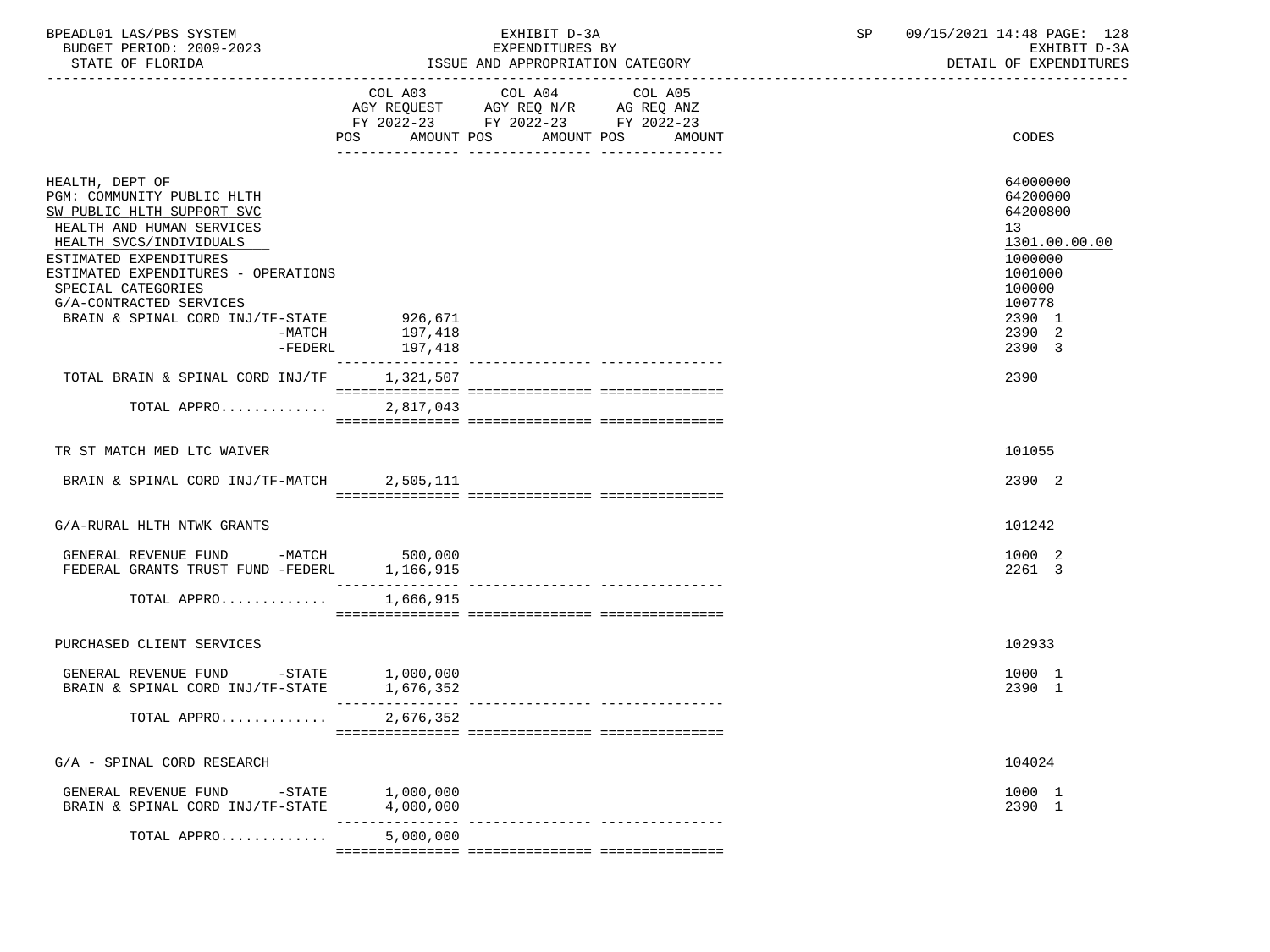| BPEADL01 LAS/PBS SYSTEM  | EXHIBIT D-3A                     | сn | 09/15/2021 14:48 PAGE: 129 |
|--------------------------|----------------------------------|----|----------------------------|
| BUDGET PERIOD: 2009-2023 | EXPENDITURES BY                  |    | EXHIBIT D-3A               |
| STATE OF FLORIDA         | ISSUE AND APPROPRIATION CATEGORY |    | DETAIL OF EXPENDITURES     |

|                                                                                                                                                                                                                                                        | POS FOR THE POST OF THE POST OF THE POST OF THE POST OF THE POST OF THE POST OF THE POST OF THE POST OF THE PO<br>AMOUNT POS | COL A03 COL A04<br>AGY REQUEST AGY REQ N/R AG REQ ANZ<br>FY 2022-23 FY 2022-23 FY 2022-23 | COL A05<br>AMOUNT POS<br>AMOUNT | CODES                                                                                             |
|--------------------------------------------------------------------------------------------------------------------------------------------------------------------------------------------------------------------------------------------------------|------------------------------------------------------------------------------------------------------------------------------|-------------------------------------------------------------------------------------------|---------------------------------|---------------------------------------------------------------------------------------------------|
| HEALTH, DEPT OF<br>PGM: COMMUNITY PUBLIC HLTH<br>SW PUBLIC HLTH SUPPORT SVC<br>HEALTH AND HUMAN SERVICES<br>HEALTH SVCS/INDIVIDUALS<br>ESTIMATED EXPENDITURES<br>ESTIMATED EXPENDITURES - OPERATIONS<br>SPECIAL CATEGORIES<br>LEASE/PURCHASE/EQUIPMENT |                                                                                                                              |                                                                                           |                                 | 64000000<br>64200000<br>64200800<br>13<br>1301.00.00.00<br>1000000<br>1001000<br>100000<br>105281 |
| ADMINISTRATIVE TRUST FUND -FEDERL 7,811                                                                                                                                                                                                                |                                                                                                                              |                                                                                           |                                 | 2021 3                                                                                            |
| FEDERAL GRANTS TRUST FUND -FEDERL                                                                                                                                                                                                                      | 6,177                                                                                                                        |                                                                                           |                                 | 2261 3                                                                                            |
| BRAIN & SPINAL CORD INJ/TF-STATE<br>-MATCH<br>-FEDERL                                                                                                                                                                                                  | 43,299<br>2,138<br>2,139<br>---------------                                                                                  |                                                                                           |                                 | 2390 1<br>2390 2<br>2390 3                                                                        |
| TOTAL BRAIN & SPINAL CORD INJ/TF 47,576                                                                                                                                                                                                                |                                                                                                                              |                                                                                           |                                 | 2390                                                                                              |
| TOTAL APPRO                                                                                                                                                                                                                                            | 61,564                                                                                                                       |                                                                                           |                                 |                                                                                                   |
| TR/DMS/HR SVCS/STW CONTRCT                                                                                                                                                                                                                             |                                                                                                                              |                                                                                           |                                 | 107040                                                                                            |
| GENERAL REVENUE FUND -STATE<br>ADMINISTRATIVE TRUST FUND -FEDERL<br>FEDERAL GRANTS TRUST FUND -FEDERL<br>BRAIN & SPINAL CORD INJ/TF-STATE<br>TOTAL APPRO                                                                                               | 6,821<br>681<br>2,790<br>12,885<br>---------------<br>23,177                                                                 |                                                                                           |                                 | 1000 1<br>2021 3<br>2261 3<br>2390 1                                                              |
|                                                                                                                                                                                                                                                        |                                                                                                                              |                                                                                           |                                 |                                                                                                   |
| MEDICALLY FRAGILE ENHANCE                                                                                                                                                                                                                              |                                                                                                                              |                                                                                           |                                 | 107778                                                                                            |
| GENERAL REVENUE FUND -STATE 610,020                                                                                                                                                                                                                    |                                                                                                                              |                                                                                           |                                 | 1000 1                                                                                            |
| TOTAL: ESTIMATED EXPENDITURES - OPERATIONS<br>TOTAL POSITIONS 73.00<br>TOTAL ISSUE 25, 259, 872<br>TOTAL SALARY RATE 3,166,704                                                                                                                         |                                                                                                                              |                                                                                           |                                 | 1001000                                                                                           |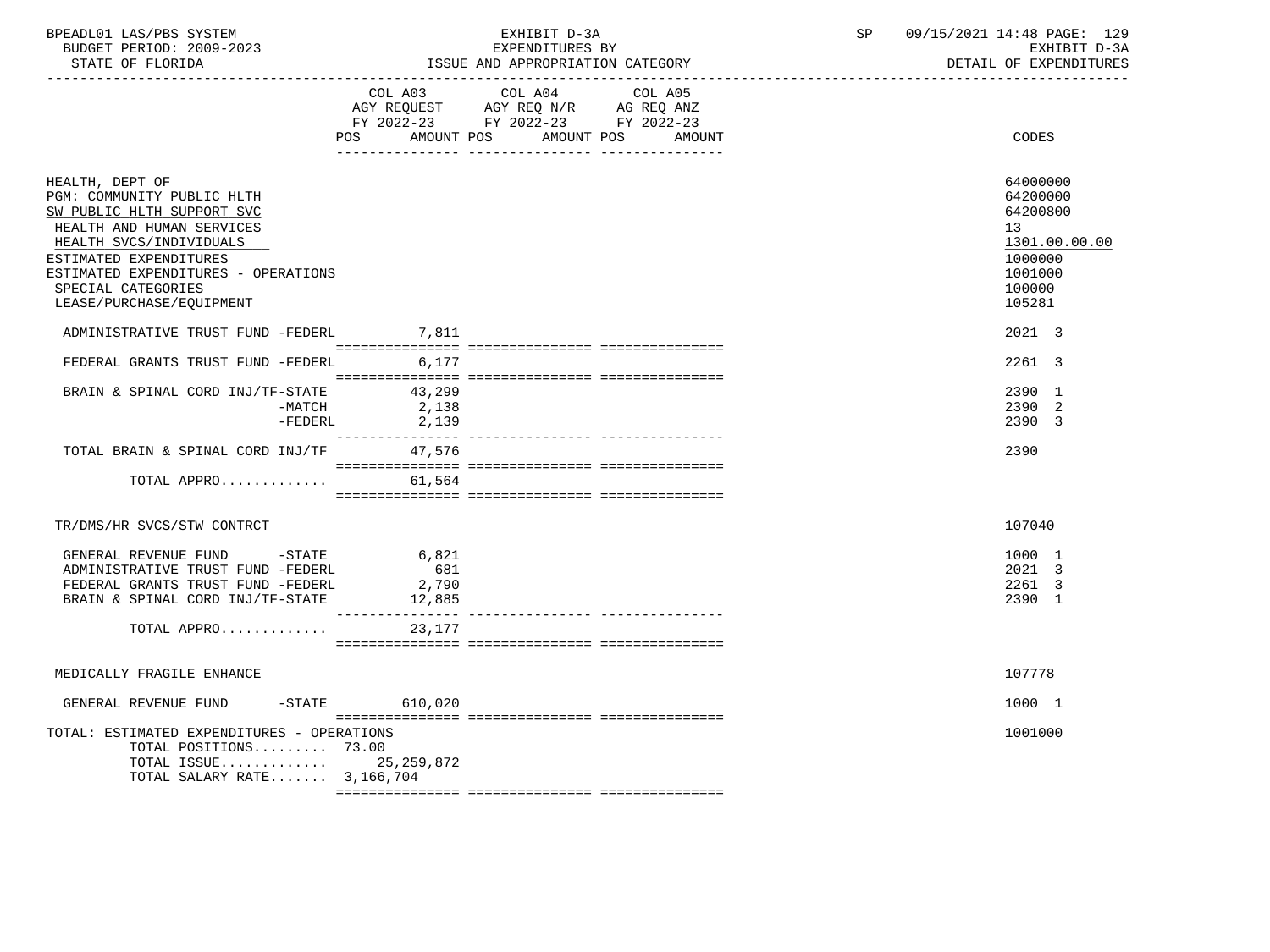| BPEADL01 LAS/PBS SYSTEM<br>BUDGET PERIOD: 2009-2023<br>STATE OF FLORIDA                                                                                                                                                           |                                         | EXHIBIT D-3A<br>EXPENDITURES BY<br>ISSUE AND APPROPRIATION CATEGORY                       |                                             | 09/15/2021 14:48 PAGE: 130<br>SP<br>EXHIBIT D-3A<br>DETAIL OF EXPENDITURES |                                                                    |  |
|-----------------------------------------------------------------------------------------------------------------------------------------------------------------------------------------------------------------------------------|-----------------------------------------|-------------------------------------------------------------------------------------------|---------------------------------------------|----------------------------------------------------------------------------|--------------------------------------------------------------------|--|
|                                                                                                                                                                                                                                   |                                         | COL A03 COL A04<br>AGY REQUEST AGY REQ N/R AG REQ ANZ<br>FY 2022-23 FY 2022-23 FY 2022-23 | COL A05<br>POS AMOUNT POS AMOUNT POS AMOUNT |                                                                            | CODES                                                              |  |
|                                                                                                                                                                                                                                   |                                         |                                                                                           |                                             |                                                                            |                                                                    |  |
| HEALTH, DEPT OF<br>PGM: COMMUNITY PUBLIC HLTH<br>SW PUBLIC HLTH SUPPORT SVC<br>HEALTH AND HUMAN SERVICES<br>HEALTH SVCS/INDIVIDUALS<br>ESTIMATED EXPENDITURES<br>SALARY INCREASES FOR FY 2021-22 -<br>STATE EMPLOYEE MINIMUM WAGE |                                         |                                                                                           |                                             |                                                                            | 64000000<br>64200000<br>64200800<br>13<br>1301.00.00.00<br>1000000 |  |
| INCREASE - EFFECTIVE 7/1/2021                                                                                                                                                                                                     |                                         |                                                                                           |                                             |                                                                            | 1001030                                                            |  |
| SALARY RATE<br>SALARY RATE 19,895                                                                                                                                                                                                 |                                         |                                                                                           |                                             |                                                                            | 000000                                                             |  |
| SALARIES AND BENEFITS                                                                                                                                                                                                             |                                         |                                                                                           |                                             |                                                                            | 010000                                                             |  |
| GENERAL REVENUE FUND<br>-MATCH                                                                                                                                                                                                    | $-STATE$ 3,430<br>248                   |                                                                                           |                                             |                                                                            | 1000 1<br>1000 2                                                   |  |
| TOTAL GENERAL REVENUE FUND                                                                                                                                                                                                        | 3,678                                   |                                                                                           |                                             |                                                                            | 1000                                                               |  |
| ADMINISTRATIVE TRUST FUND -FEDERL 401                                                                                                                                                                                             |                                         |                                                                                           |                                             |                                                                            | 2021 3                                                             |  |
| FEDERAL GRANTS TRUST FUND -FEDERL 2,327                                                                                                                                                                                           |                                         |                                                                                           |                                             |                                                                            | 2261 3                                                             |  |
| BRAIN & SPINAL CORD INJ/TF-STATE 16,317<br>-MATCH<br>$-FEDERL$                                                                                                                                                                    | 428<br>428                              |                                                                                           |                                             |                                                                            | 2390 1<br>2390 2<br>2390 3                                         |  |
| TOTAL BRAIN & SPINAL CORD INJ/TF 17,173                                                                                                                                                                                           |                                         |                                                                                           |                                             |                                                                            | 2390                                                               |  |
| TOTAL APPRO $\ldots \ldots \ldots$ 23,579                                                                                                                                                                                         |                                         |                                                                                           |                                             |                                                                            |                                                                    |  |
| OTHER PERSONAL SERVICES                                                                                                                                                                                                           |                                         |                                                                                           |                                             |                                                                            | 030000                                                             |  |
| ADMINISTRATIVE TRUST FUND -FEDERL<br>FEDERAL GRANTS TRUST FUND -FEDERL<br>BRAIN & SPINAL CORD INJ/TF-STATE                                                                                                                        | -40<br>1,984<br>490<br>---------------- |                                                                                           | -------------- ----------------             |                                                                            | 2021 3<br>2261 3<br>2390 1                                         |  |
| TOTAL APPRO                                                                                                                                                                                                                       | 2,514                                   |                                                                                           |                                             |                                                                            |                                                                    |  |
| TOTAL: SALARY INCREASES FOR FY 2021-22 -<br>STATE EMPLOYEE MINIMUM WAGE<br>INCREASE - EFFECTIVE 7/1/2021<br>TOTAL ISSUE                                                                                                           | 26,093                                  |                                                                                           |                                             |                                                                            | 1001030                                                            |  |
| TOTAL SALARY RATE 19,895                                                                                                                                                                                                          |                                         |                                                                                           |                                             |                                                                            |                                                                    |  |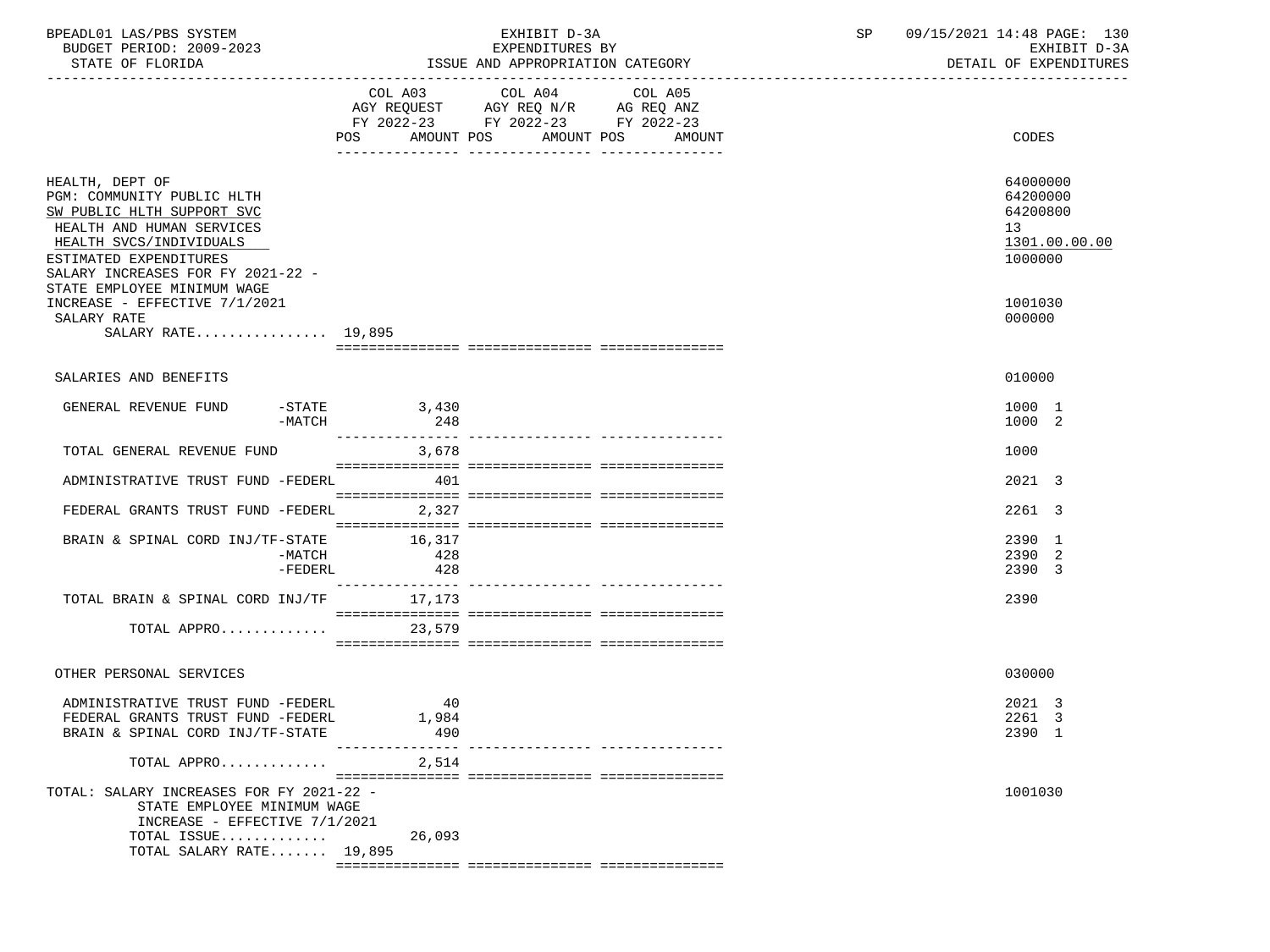| STATE OF FLORIDA                                                                                                                                              |                                     | EXPENDITURES BY<br>ISSUE AND APPROPRIATION CATEGORY                                                                                  | EXHIBIT D-3A<br>DETAIL OF EXPENDITURES                                          |
|---------------------------------------------------------------------------------------------------------------------------------------------------------------|-------------------------------------|--------------------------------------------------------------------------------------------------------------------------------------|---------------------------------------------------------------------------------|
|                                                                                                                                                               | <b>POS</b>                          | COL A03 COL A04 COL A05<br>AGY REQUEST AGY REQ N/R AG REQ ANZ<br>FY 2022-23 FY 2022-23 FY 2022-23<br>AMOUNT POS AMOUNT POS<br>AMOUNT | CODES                                                                           |
|                                                                                                                                                               |                                     |                                                                                                                                      |                                                                                 |
| HEALTH, DEPT OF<br>PGM: COMMUNITY PUBLIC HLTH<br>SW PUBLIC HLTH SUPPORT SVC<br>HEALTH AND HUMAN SERVICES<br>HEALTH SVCS/INDIVIDUALS<br>ESTIMATED EXPENDITURES |                                     |                                                                                                                                      | 64000000<br>64200000<br>64200800<br>13 <sup>°</sup><br>1301.00.00.00<br>1000000 |
| FLORIDA RETIREMENT SYSTEM<br>ADJUSTMENT - FY 2021-22 - NORMAL                                                                                                 |                                     |                                                                                                                                      |                                                                                 |
| COST AND UNFUNDED ACTUARIAL<br>LIABILITY<br>SALARIES AND BENEFITS                                                                                             |                                     |                                                                                                                                      | 1001070<br>010000                                                               |
| GENERAL REVENUE FUND -STATE 3,560<br>$-MATCH$                                                                                                                 | 257                                 |                                                                                                                                      | 1000 1<br>1000 2                                                                |
| TOTAL GENERAL REVENUE FUND                                                                                                                                    | 3,817                               |                                                                                                                                      | 1000                                                                            |
| ADMINISTRATIVE TRUST FUND -FEDERL 416                                                                                                                         |                                     |                                                                                                                                      | 2021 3                                                                          |
| FEDERAL GRANTS TRUST FUND -FEDERL 2,415                                                                                                                       |                                     |                                                                                                                                      | 2261 3                                                                          |
| BRAIN & SPINAL CORD INJ/TF-STATE 16,931<br>$-MATCH$<br>$-FEDERL$                                                                                              | 444<br>444                          |                                                                                                                                      | 2390 1<br>2390 2<br>2390 3                                                      |
| TOTAL BRAIN & SPINAL CORD INJ/TF 17,819                                                                                                                       |                                     |                                                                                                                                      | 2390                                                                            |
| TOTAL APPRO                                                                                                                                                   | 24,467                              |                                                                                                                                      |                                                                                 |
| REALLOCATION OF HUMAN RESOURCES<br>OUTSOURCING<br>SPECIAL CATEGORIES<br>TR/DMS/HR SVCS/STW CONTRCT                                                            |                                     |                                                                                                                                      | 1005900<br>100000<br>107040                                                     |
| GENERAL REVENUE FUND -STATE<br>ADMINISTRATIVE TRUST FUND -FEDERL<br>FEDERAL GRANTS TRUST FUND -FEDERL<br>BRAIN & SPINAL CORD INJ/TF-STATE                     | $575-$<br>$57-$<br>$235-$<br>1,087- |                                                                                                                                      | 1000 1<br>2021 3<br>2261 3<br>2390 1                                            |
| TOTAL APPRO                                                                                                                                                   | 1,954-                              |                                                                                                                                      |                                                                                 |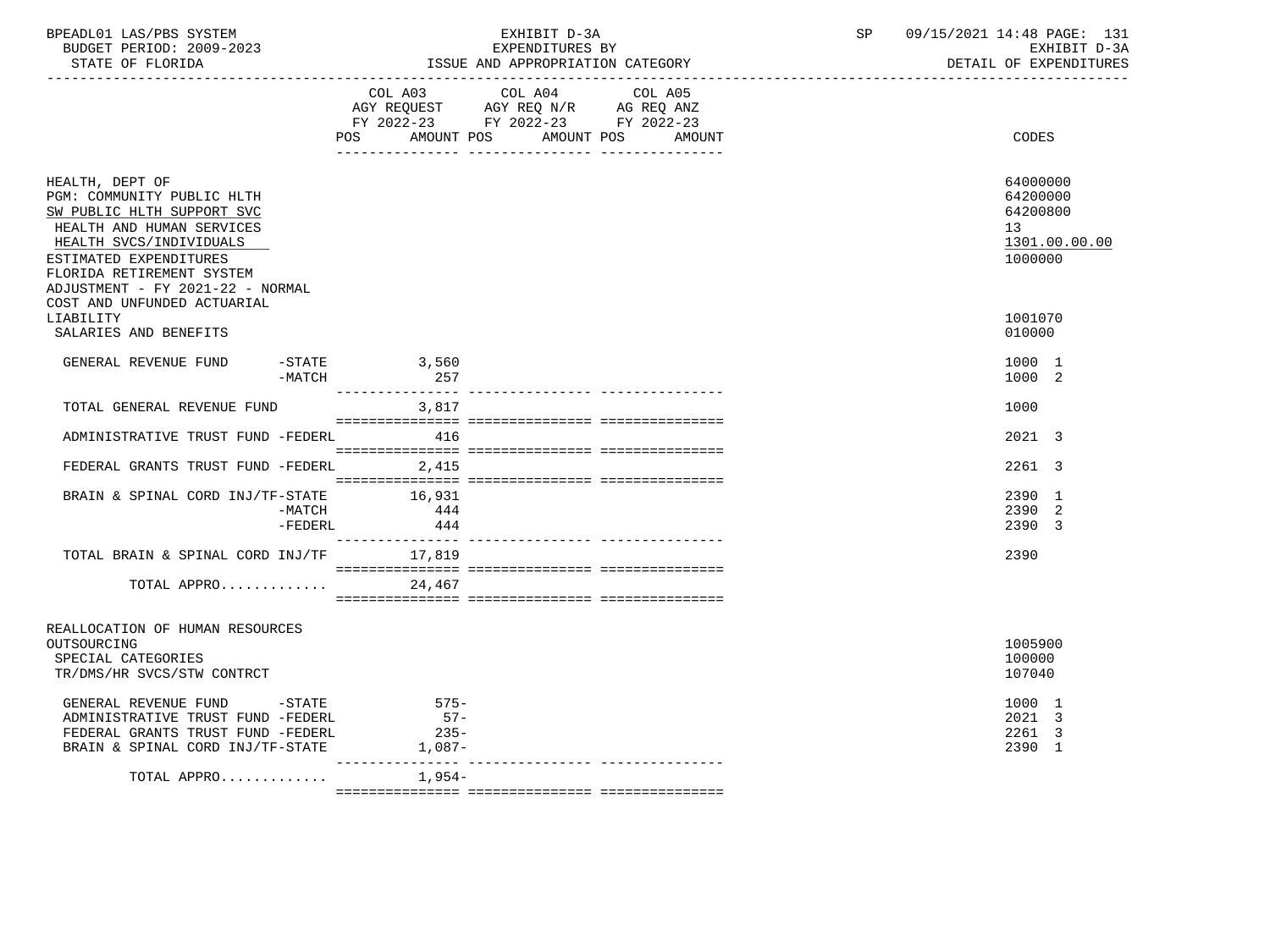| BPEADL01 LAS/PBS SYSTEM<br>BUDGET PERIOD: 2009-2023<br>STATE OF FLORIDA                                  | EXHIBIT D-3A<br>EXPENDITURES BY<br>ISSUE AND APPROPRIATION CATEGORY                                                                         | 09/15/2021 14:48 PAGE: 132<br>SP<br>EXHIBIT D-3A<br>DETAIL OF EXPENDITURES |
|----------------------------------------------------------------------------------------------------------|---------------------------------------------------------------------------------------------------------------------------------------------|----------------------------------------------------------------------------|
|                                                                                                          | COL A03 COL A04 COL A05<br>AGY REQUEST AGY REQ N/R AG REQ ANZ<br>FY 2022-23 FY 2022-23 FY 2022-23<br>AMOUNT POS AMOUNT POS<br>POS<br>AMOUNT | CODES                                                                      |
|                                                                                                          |                                                                                                                                             |                                                                            |
| HEALTH, DEPT OF<br>PGM: COMMUNITY PUBLIC HLTH<br>SW PUBLIC HLTH SUPPORT SVC<br>HEALTH AND HUMAN SERVICES |                                                                                                                                             | 64000000<br>64200000<br>64200800<br>13                                     |
| HEALTH SVCS/INDIVIDUALS<br>NONRECURRING EXPENDITURES<br>BITNER/PLANTE AMYOTROPHIC LATERAL                |                                                                                                                                             | 1301.00.00.00<br>2100000                                                   |
| SCLEROSIS INITIATIVE<br>SPECIAL CATEGORIES<br>G/A-CONTRACTED SERVICES                                    |                                                                                                                                             | 2103034<br>100000<br>100778                                                |
| GENERAL REVENUE FUND                                                                                     | $-$ STATE<br>$1,000,000-$                                                                                                                   | 1000 1                                                                     |
| MIAMI PROJECT TO CURE PARALYSIS<br>SPECIAL CATEGORIES<br>G/A - SPINAL CORD RESEARCH                      |                                                                                                                                             | 2103175<br>100000<br>104024                                                |
| GENERAL REVENUE FUND -STATE 1,000,000-                                                                   |                                                                                                                                             | 1000 1                                                                     |
| BAPTIST HEALTH RESEARCH INSTITUTE<br>FAMILIAL SCREENING FOR BRAIN                                        |                                                                                                                                             |                                                                            |
| ANEURYSMS<br>SPECIAL CATEGORIES<br>G/A-CONTRACTED SERVICES                                               |                                                                                                                                             | 2103253<br>100000<br>100778                                                |
| GENERAL REVENUE FUND                                                                                     | -STATE 250,000-                                                                                                                             | 1000 1                                                                     |
| LOCAL HEALTH PLANNING COUNCIL                                                                            |                                                                                                                                             |                                                                            |
| INCREASE<br>AID TO LOCAL GOVERNMENTS<br>G/A-LOCAL HEALTH COUNCILS                                        |                                                                                                                                             | 2103269<br>050000<br>050826                                                |
| GRANTS AND DONATIONS TF -STATE 2,334,277-                                                                |                                                                                                                                             | 2339 1                                                                     |
| TOTAL: HEALTH SVCS/INDIVIDUALS<br>BY FUND TYPE                                                           |                                                                                                                                             | 1301.00.00.00                                                              |
| GENERAL REVENUE FUND<br>TRUST FUNDS                                                                      | 3,046,282<br>17,677,919<br>-------------- -----------                                                                                       | 1000<br>2000                                                               |
| TOTAL POSITIONS 73.00<br>TOTAL PROG COMP<br>TOTAL SALARY RATE 3,186,599                                  | 20,724,201                                                                                                                                  |                                                                            |

=============== =============== ===============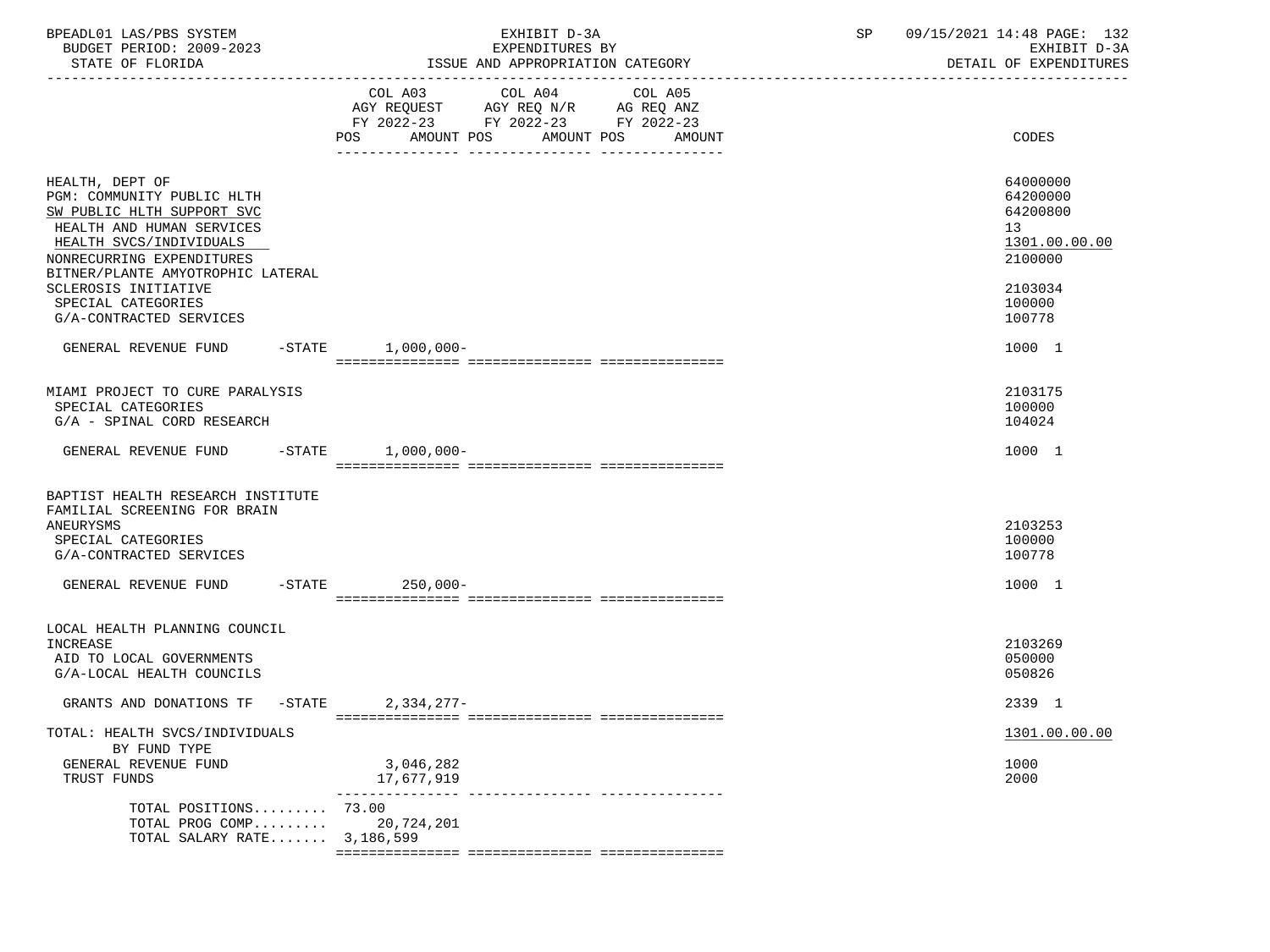| BPEADL01 LAS/PBS SYSTEM  | EXHIBIT D-3A                     | 09/15/2021 14:48 PAGE: 133 |
|--------------------------|----------------------------------|----------------------------|
| BUDGET PERIOD: 2009-2023 | EXPENDITURES BY                  | EXHIBIT D-3A               |
| STATE OF FLORIDA         | ISSUE AND APPROPRIATION CATEGORY | DETAIL OF EXPENDITURES     |

|                                                                                                                                                                                                                                           | COL A03<br>AMOUNT POS<br>POS FOR                                                                                                                                                                                                                                                                                                                                                                                                                 | COL A04<br>AGY REQUEST AGY REQ N/R AG REQ ANZ<br>FY 2022-23 FY 2022-23 FY 2022-23 | COL A05<br>AMOUNT POS | AMOUNT | CODES                                                                                   |
|-------------------------------------------------------------------------------------------------------------------------------------------------------------------------------------------------------------------------------------------|--------------------------------------------------------------------------------------------------------------------------------------------------------------------------------------------------------------------------------------------------------------------------------------------------------------------------------------------------------------------------------------------------------------------------------------------------|-----------------------------------------------------------------------------------|-----------------------|--------|-----------------------------------------------------------------------------------------|
| HEALTH, DEPT OF<br>PGM: COMMUNITY PUBLIC HLTH<br>SW PUBLIC HLTH SUPPORT SVC<br>HEALTH AND HUMAN SERVICES<br>ENVIRONMENTAL HEALTH<br>ESTIMATED EXPENDITURES<br>ESTIMATED EXPENDITURES - OPERATIONS<br>SALARY RATE<br>SALARY RATE 4,507,202 |                                                                                                                                                                                                                                                                                                                                                                                                                                                  |                                                                                   |                       |        | 64000000<br>64200000<br>64200800<br>13<br>1302.00.00.00<br>1000000<br>1001000<br>000000 |
|                                                                                                                                                                                                                                           |                                                                                                                                                                                                                                                                                                                                                                                                                                                  |                                                                                   |                       |        |                                                                                         |
| SALARIES AND BENEFITS                                                                                                                                                                                                                     |                                                                                                                                                                                                                                                                                                                                                                                                                                                  |                                                                                   |                       |        | 010000                                                                                  |
| ADMINISTRATIVE TRUST FUND -STATE                                                                                                                                                                                                          | 96,006                                                                                                                                                                                                                                                                                                                                                                                                                                           |                                                                                   |                       |        | 2021 1                                                                                  |
| RADIATION PROTECTION TF<br>$-\mathtt{STATE}$<br>$-MATCH$                                                                                                                                                                                  | 6,774,226<br>2,427<br>________________                                                                                                                                                                                                                                                                                                                                                                                                           |                                                                                   |                       |        | 2569 1<br>2569 2                                                                        |
| TOTAL RADIATION PROTECTION TF                                                                                                                                                                                                             | 6,776,653                                                                                                                                                                                                                                                                                                                                                                                                                                        |                                                                                   |                       |        | 2569                                                                                    |
| TOTAL POSITIONS 100.50<br>TOTAL APPRO 6,872,659                                                                                                                                                                                           |                                                                                                                                                                                                                                                                                                                                                                                                                                                  |                                                                                   |                       |        |                                                                                         |
| OTHER PERSONAL SERVICES                                                                                                                                                                                                                   |                                                                                                                                                                                                                                                                                                                                                                                                                                                  |                                                                                   |                       |        | 030000                                                                                  |
| RADIATION PROTECTION TF                                                                                                                                                                                                                   | $-$ STATE<br>45,451                                                                                                                                                                                                                                                                                                                                                                                                                              |                                                                                   |                       |        | 2569 1                                                                                  |
| EXPENSES                                                                                                                                                                                                                                  |                                                                                                                                                                                                                                                                                                                                                                                                                                                  |                                                                                   |                       |        | 040000                                                                                  |
| ADMINISTRATIVE TRUST FUND -STATE 12,123                                                                                                                                                                                                   |                                                                                                                                                                                                                                                                                                                                                                                                                                                  |                                                                                   |                       |        | $2021$ 1                                                                                |
| FEDERAL GRANTS TRUST FUND -FEDERL                                                                                                                                                                                                         | 111,479                                                                                                                                                                                                                                                                                                                                                                                                                                          |                                                                                   |                       |        | 2261 3                                                                                  |
| RADIATION PROTECTION TF -STATE<br>-FEDERL                                                                                                                                                                                                 | 1,147,225<br>498,492                                                                                                                                                                                                                                                                                                                                                                                                                             |                                                                                   |                       |        | 2569 1<br>2569 3                                                                        |
| TOTAL RADIATION PROTECTION TF                                                                                                                                                                                                             | 1,645,717<br>$\begin{minipage}{0.03\textwidth} \begin{tabular}{l} \textbf{1} & \textbf{2} & \textbf{3} & \textbf{5} & \textbf{5} & \textbf{6} & \textbf{6} & \textbf{7} & \textbf{8} & \textbf{8} & \textbf{9} & \textbf{9} & \textbf{9} & \textbf{9} & \textbf{9} & \textbf{9} & \textbf{9} & \textbf{9} & \textbf{9} & \textbf{9} & \textbf{9} & \textbf{9} & \textbf{9} & \textbf{9} & \textbf{9} & \textbf{9} & \textbf{9} & \textbf{9} & \$ |                                                                                   |                       |        | 2569                                                                                    |
| TOTAL APPRO                                                                                                                                                                                                                               | 1,769,319                                                                                                                                                                                                                                                                                                                                                                                                                                        |                                                                                   |                       |        |                                                                                         |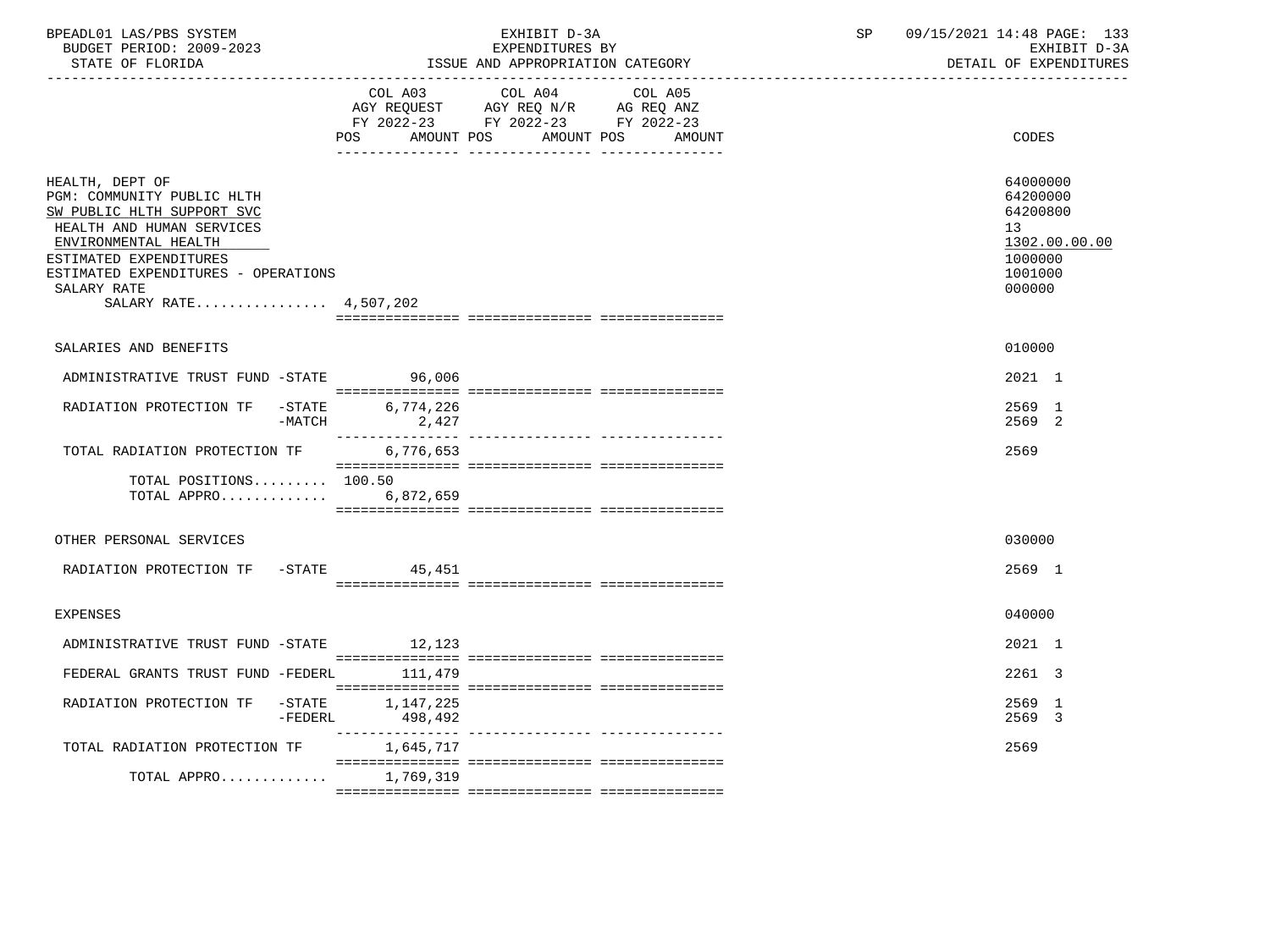| BPEADL01 LAS/PBS SYSTEM<br>BUDGET PERIOD: 2009-2023<br>STATE OF FLORIDA                                                                                                                                                       |                    | EXHIBIT D-3A<br>EXPENDITURES BY<br>ISSUE AND APPROPRIATION CATEGORY                                                       | $\operatorname{SP}$ | 09/15/2021 14:48 PAGE: 134<br>EXHIBIT D-3A<br>DETAIL OF EXPENDITURES                    |
|-------------------------------------------------------------------------------------------------------------------------------------------------------------------------------------------------------------------------------|--------------------|---------------------------------------------------------------------------------------------------------------------------|---------------------|-----------------------------------------------------------------------------------------|
|                                                                                                                                                                                                                               | AMOUNT POS<br>POS  | COL A03 COL A04 COL A05<br>AGY REQUEST AGY REQ N/R AG REQ ANZ<br>FY 2022-23 FY 2022-23 FY 2022-23<br>AMOUNT POS<br>AMOUNT |                     | CODES                                                                                   |
| HEALTH, DEPT OF<br>PGM: COMMUNITY PUBLIC HLTH<br>SW PUBLIC HLTH SUPPORT SVC<br>HEALTH AND HUMAN SERVICES<br>ENVIRONMENTAL HEALTH<br>ESTIMATED EXPENDITURES<br>ESTIMATED EXPENDITURES - OPERATIONS<br>OPERATING CAPITAL OUTLAY |                    |                                                                                                                           |                     | 64000000<br>64200000<br>64200800<br>13<br>1302.00.00.00<br>1000000<br>1001000<br>060000 |
| RADIATION PROTECTION TF -STATE                                                                                                                                                                                                | 56,997             |                                                                                                                           |                     | 2569 1                                                                                  |
| SPECIAL CATEGORIES<br>ACQUISITION/MOTOR VEHICLES                                                                                                                                                                              |                    |                                                                                                                           |                     | 100000<br>100021                                                                        |
| RADIATION PROTECTION TF -STATE 210,856                                                                                                                                                                                        |                    |                                                                                                                           |                     | 2569 1                                                                                  |
| CONTRACTED SERVICES                                                                                                                                                                                                           |                    |                                                                                                                           |                     | 100777                                                                                  |
| RADIATION PROTECTION TF -STATE 148,500                                                                                                                                                                                        |                    |                                                                                                                           |                     | 2569 1                                                                                  |
| LEASE/PURCHASE/EQUIPMENT                                                                                                                                                                                                      |                    |                                                                                                                           |                     | 105281                                                                                  |
| RADIATION PROTECTION TF                                                                                                                                                                                                       | $-$ STATE<br>5,278 |                                                                                                                           |                     | 2569 1                                                                                  |
| TR/DMS/HR SVCS/STW CONTRCT                                                                                                                                                                                                    |                    |                                                                                                                           |                     | 107040                                                                                  |
| ADMINISTRATIVE TRUST FUND -STATE<br>RADIATION PROTECTION TF -STATE 25,888                                                                                                                                                     | 228                |                                                                                                                           |                     | 2021 1<br>2569 1                                                                        |
| TOTAL APPRO                                                                                                                                                                                                                   | 26,116             |                                                                                                                           |                     |                                                                                         |
| TOTAL: ESTIMATED EXPENDITURES - OPERATIONS<br>TOTAL POSITIONS 100.50<br>TOTAL ISSUE $9,135,176$<br>TOTAL SALARY RATE $4,507,202$                                                                                              |                    |                                                                                                                           |                     | 1001000                                                                                 |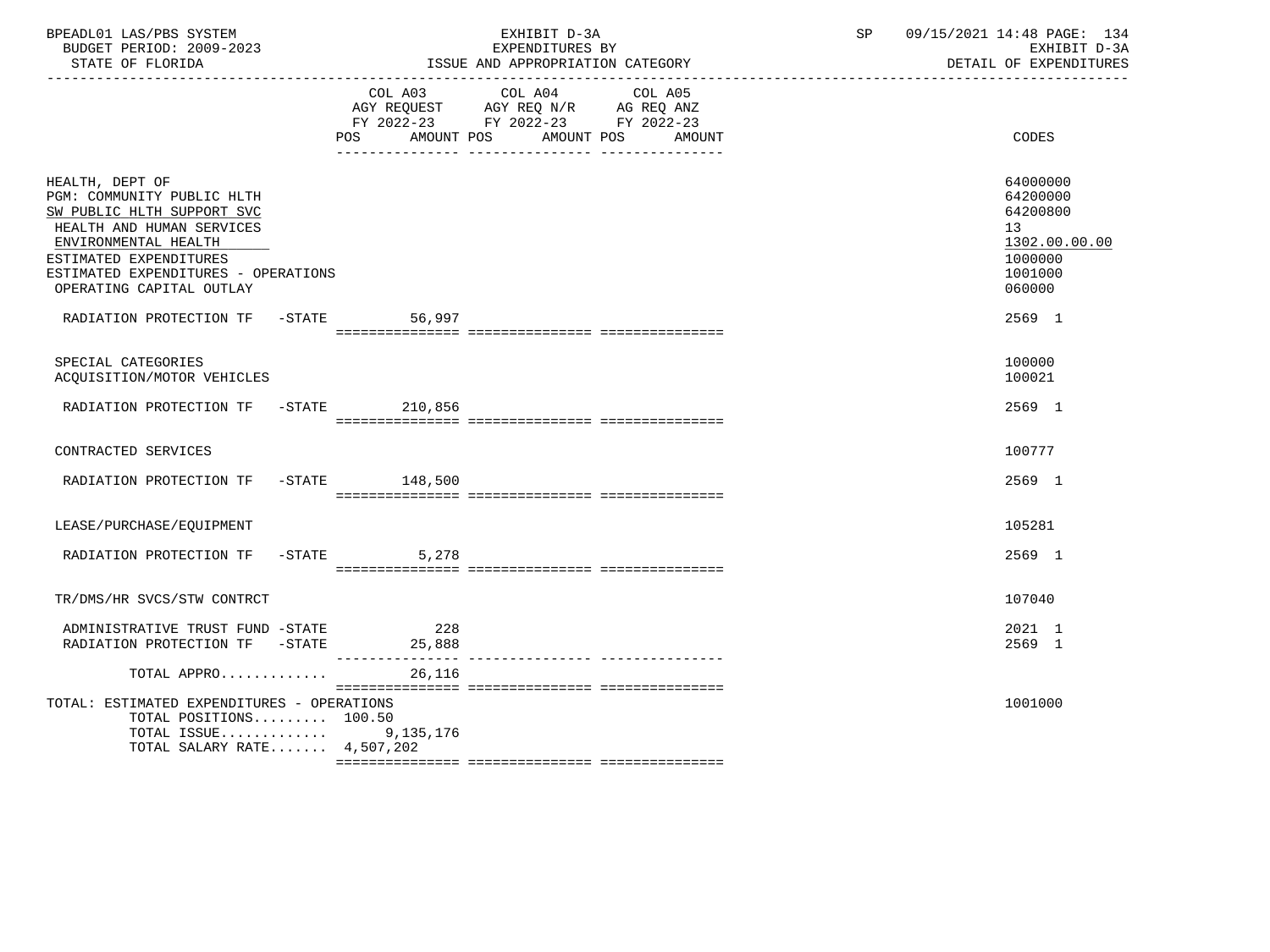| BPEADL01 LAS/PBS SYSTEM<br>BUDGET PERIOD: 2009-2023                                                                                                                                             |              | EXHIBIT D-3A<br>EXPENDITURES BY                                                                                                          | 09/15/2021 14:48 PAGE: 135<br>SP<br>EXHIBIT D-3A                   |
|-------------------------------------------------------------------------------------------------------------------------------------------------------------------------------------------------|--------------|------------------------------------------------------------------------------------------------------------------------------------------|--------------------------------------------------------------------|
| STATE OF FLORIDA                                                                                                                                                                                |              | ISSUE AND APPROPRIATION CATEGORY                                                                                                         | DETAIL OF EXPENDITURES                                             |
|                                                                                                                                                                                                 |              | COL A03 COL A04<br>COL A05<br>AGY REQUEST AGY REQ N/R AG REQ ANZ<br>FY 2022-23 FY 2022-23 FY 2022-23<br>POS AMOUNT POS AMOUNT POS AMOUNT | CODES                                                              |
| HEALTH, DEPT OF<br>PGM: COMMUNITY PUBLIC HLTH<br>SW PUBLIC HLTH SUPPORT SVC<br>HEALTH AND HUMAN SERVICES<br>ENVIRONMENTAL HEALTH<br>ESTIMATED EXPENDITURES<br>SALARY INCREASES FOR FY 2021-22 - |              |                                                                                                                                          | 64000000<br>64200000<br>64200800<br>13<br>1302.00.00.00<br>1000000 |
| STATE EMPLOYEE MINIMUM WAGE<br>INCREASE - EFFECTIVE 7/1/2021<br>SALARY RATE<br>SALARY RATE $9.900$                                                                                              |              |                                                                                                                                          | 1001030<br>000000                                                  |
|                                                                                                                                                                                                 |              |                                                                                                                                          |                                                                    |
| SALARIES AND BENEFITS                                                                                                                                                                           |              |                                                                                                                                          | 010000                                                             |
| ADMINISTRATIVE TRUST FUND -STATE                                                                                                                                                                | 164          |                                                                                                                                          | 2021 1                                                             |
| RADIATION PROTECTION TF -STATE 11,564<br>$-MATCH$                                                                                                                                               | $5^{\circ}$  |                                                                                                                                          | 2569 1<br>2569 2                                                   |
| TOTAL RADIATION PROTECTION TF                                                                                                                                                                   | 11,569       |                                                                                                                                          | 2569                                                               |
| TOTAL APPRO $11,733$                                                                                                                                                                            |              |                                                                                                                                          |                                                                    |
| OTHER PERSONAL SERVICES                                                                                                                                                                         |              |                                                                                                                                          | 030000                                                             |
| RADIATION PROTECTION TF -STATE 181                                                                                                                                                              |              |                                                                                                                                          | 2569 1                                                             |
| TOTAL: SALARY INCREASES FOR FY 2021-22 -<br>STATE EMPLOYEE MINIMUM WAGE<br>INCREASE - EFFECTIVE 7/1/2021<br>TOTAL ISSUE $11,914$<br>TOTAL SALARY RATE 9,900                                     |              |                                                                                                                                          | 1001030                                                            |
| FLORIDA RETIREMENT SYSTEM<br>ADJUSTMENT - FY 2021-22 - NORMAL<br>COST AND UNFUNDED ACTUARIAL                                                                                                    |              |                                                                                                                                          |                                                                    |
| LIABILITY<br>SALARIES AND BENEFITS                                                                                                                                                              |              |                                                                                                                                          | 1001070<br>010000                                                  |
| ADMINISTRATIVE TRUST FUND -STATE                                                                                                                                                                | 570          |                                                                                                                                          | 2021 1                                                             |
| -STATE<br>RADIATION PROTECTION TF<br>$-MATCH$                                                                                                                                                   | 40,125<br>16 |                                                                                                                                          | 2569 1<br>2569 2                                                   |
| TOTAL RADIATION PROTECTION TF                                                                                                                                                                   | 40,141       |                                                                                                                                          | 2569                                                               |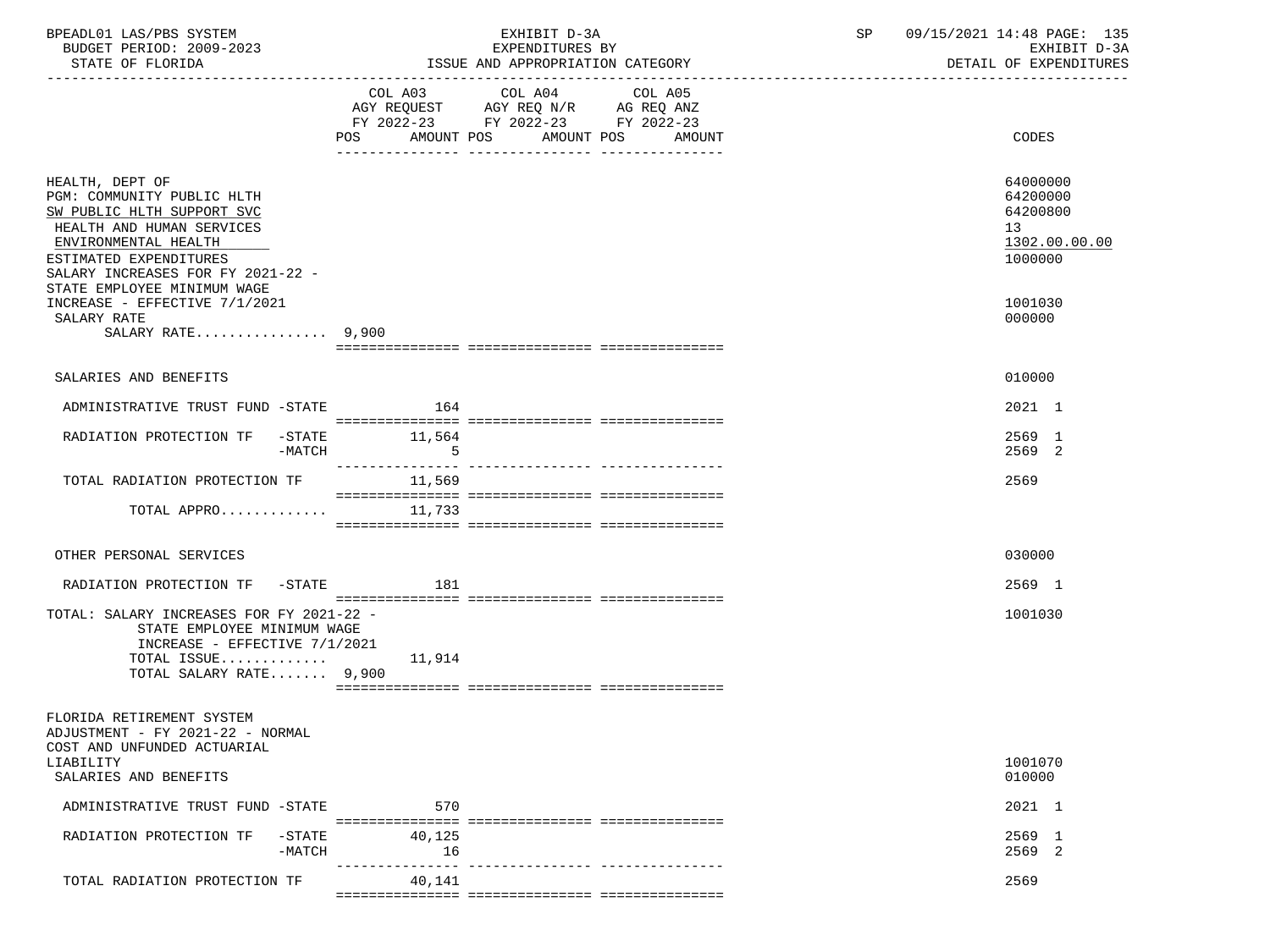| BPEADL01 LAS/PBS SYSTEM<br>BUDGET PERIOD: 2009-2023<br>STATE OF FLORIDA                                                                                                                                                     | EXHIBIT D-3A<br>EXPENDITURES BY<br>ISSUE AND APPROPRIATION CATEGORY                                                                                | 09/15/2021 14:48 PAGE: 136<br>SP<br>EXHIBIT D-3A<br>DETAIL OF EXPENDITURES |
|-----------------------------------------------------------------------------------------------------------------------------------------------------------------------------------------------------------------------------|----------------------------------------------------------------------------------------------------------------------------------------------------|----------------------------------------------------------------------------|
|                                                                                                                                                                                                                             | COL A03 COL A04 COL A05<br>AGY REQUEST AGY REQ N/R AG REQ ANZ<br>FY 2022-23 FY 2022-23 FY 2022-23<br><b>POS</b><br>AMOUNT POS AMOUNT POS<br>AMOUNT | CODES                                                                      |
| HEALTH, DEPT OF<br>PGM: COMMUNITY PUBLIC HLTH<br>SW PUBLIC HLTH SUPPORT SVC<br>HEALTH AND HUMAN SERVICES<br>ENVIRONMENTAL HEALTH<br>ESTIMATED EXPENDITURES<br>FLORIDA RETIREMENT SYSTEM<br>ADJUSTMENT - FY 2021-22 - NORMAL |                                                                                                                                                    | 64000000<br>64200000<br>64200800<br>13<br>1302.00.00.00<br>1000000         |
| COST AND UNFUNDED ACTUARIAL<br>LIABILITY<br>SALARIES AND BENEFITS<br>TOTAL APPRO $40,711$                                                                                                                                   |                                                                                                                                                    | 1001070<br>010000                                                          |
| REALLOCATION OF HUMAN RESOURCES<br>OUTSOURCING<br>SPECIAL CATEGORIES<br>TR/DMS/HR SVCS/STW CONTRCT                                                                                                                          |                                                                                                                                                    | 1005900<br>100000<br>107040                                                |
| ADMINISTRATIVE TRUST FUND -STATE<br>RADIATION PROTECTION TF -STATE                                                                                                                                                          | $19-$<br>$2,183-$                                                                                                                                  | 2021 1<br>2569 1                                                           |
| TOTAL APPRO                                                                                                                                                                                                                 | $2,202-$                                                                                                                                           |                                                                            |
| TOTAL: ENVIRONMENTAL HEALTH<br>BY FUND TYPE                                                                                                                                                                                 | 100.50                                                                                                                                             | 1302.00.00.00                                                              |
| SALARY RATE 4,517,102                                                                                                                                                                                                       |                                                                                                                                                    | 2000                                                                       |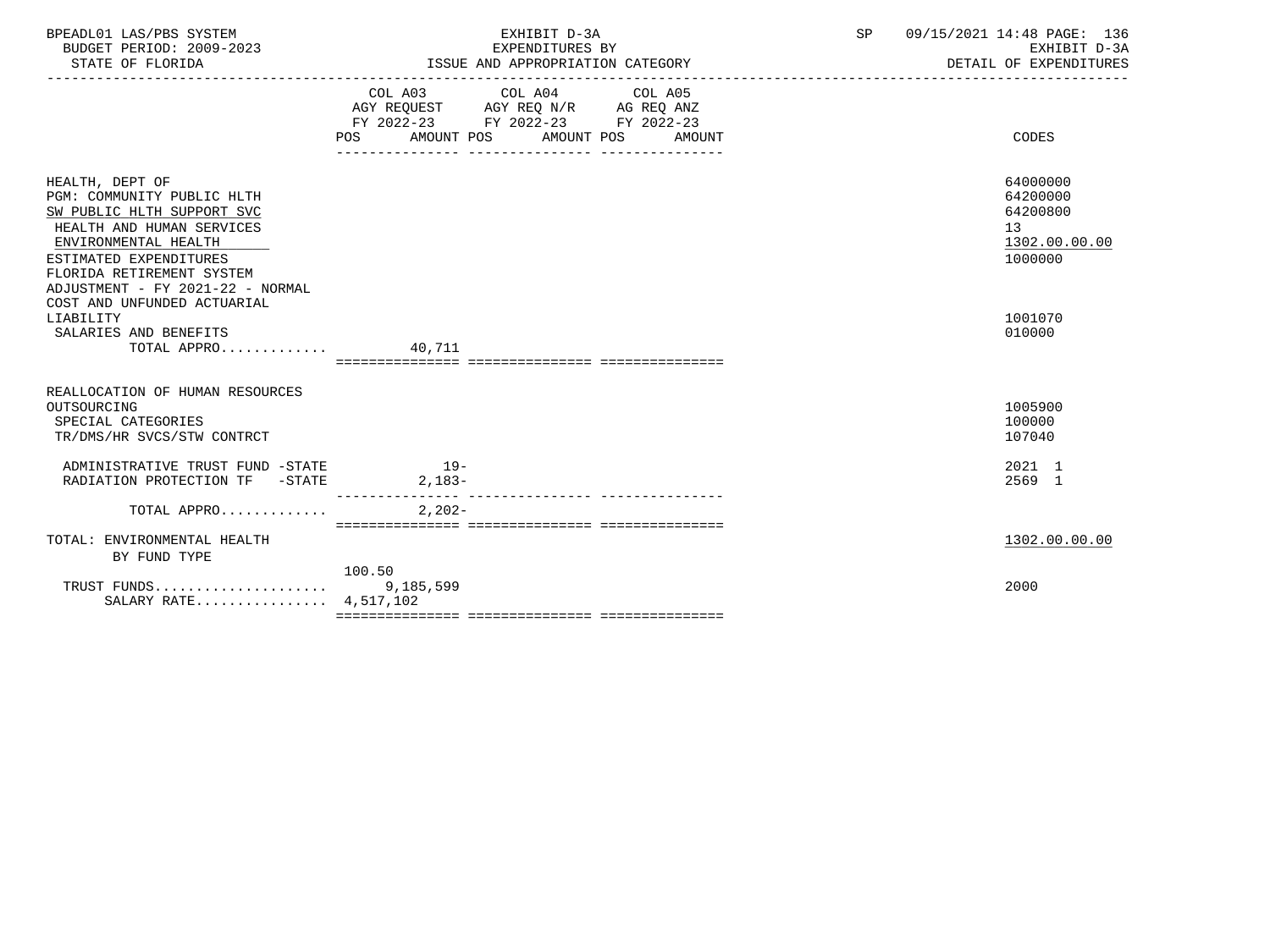| BPEADL01 LAS/PBS SYSTEM<br>BUDGET PERIOD: 2009-2023<br>STATE OF FLORIDA                                                                                                                                                                             |                                       | EXHIBIT D-3A<br>EXPENDITURES BY<br>ISSUE AND APPROPRIATION CATEGORY                                                                | SP | 09/15/2021 14:48 PAGE: 137<br>EXHIBIT D-3A<br>DETAIL OF EXPENDITURES                    |
|-----------------------------------------------------------------------------------------------------------------------------------------------------------------------------------------------------------------------------------------------------|---------------------------------------|------------------------------------------------------------------------------------------------------------------------------------|----|-----------------------------------------------------------------------------------------|
|                                                                                                                                                                                                                                                     | AMOUNT POS<br><b>POS</b>              | COL A03 COL A04 COL A05<br>AGY REQUEST AGY REQ $N/R$ AG REQ ANZ<br>FY 2022-23 FY 2022-23 FY 2022-23<br>AMOUNT POS<br><b>AMOUNT</b> |    | CODES                                                                                   |
| HEALTH, DEPT OF<br>PGM: COMMUNITY PUBLIC HLTH<br>SW PUBLIC HLTH SUPPORT SVC<br><b>GOV OPERATIONS/SUPPORT</b><br>EXEC LEADERSHIP/SUPPRT SVC<br>ESTIMATED EXPENDITURES<br>ESTIMATED EXPENDITURES - OPERATIONS<br>SALARY RATE<br>SALARY RATE 1,893,368 |                                       |                                                                                                                                    |    | 64000000<br>64200000<br>64200800<br>16<br>1602.00.00.00<br>1000000<br>1001000<br>000000 |
| SALARIES AND BENEFITS                                                                                                                                                                                                                               |                                       |                                                                                                                                    |    | 010000                                                                                  |
| ADMINISTRATIVE TRUST FUND -STATE 93,120<br>EMERGENCY MED SVC TF $-$ STATE 2,702,506<br>FEDERAL GRANTS TRUST FUND -FEDERL<br>PLANNING AND EVALUATION TF-STATE                                                                                        | 156,650<br>$\sim$ 3                   |                                                                                                                                    |    | 2021 1<br>2192 1<br>2261 3<br>2531 1                                                    |
| TOTAL POSITIONS 25.75<br>TOTAL APPRO 2,952,279                                                                                                                                                                                                      |                                       |                                                                                                                                    |    |                                                                                         |
| OTHER PERSONAL SERVICES                                                                                                                                                                                                                             |                                       |                                                                                                                                    |    | 030000                                                                                  |
| GENERAL REVENUE FUND -STATE 2,054<br>$-$ STATE<br>EMERGENCY MED SVC TF                                                                                                                                                                              | 628,079                               |                                                                                                                                    |    | 1000 1<br>2192 1                                                                        |
| TOTAL APPRO                                                                                                                                                                                                                                         | 630,133                               |                                                                                                                                    |    |                                                                                         |
| <b>EXPENSES</b>                                                                                                                                                                                                                                     |                                       |                                                                                                                                    |    | 040000                                                                                  |
| ADMINISTRATIVE TRUST FUND -STATE<br>EMERGENCY MED SVC TF -STATE<br>FEDERAL GRANTS TRUST FUND -FEDERL<br>GRANTS AND DONATIONS TF -STATE                                                                                                              | 24,066<br>520,404<br>71,983<br>10,000 |                                                                                                                                    |    | 2021 1<br>2192 1<br>2261 3<br>2339 1                                                    |
| TOTAL APPRO                                                                                                                                                                                                                                         | 626,453                               |                                                                                                                                    |    |                                                                                         |
| AID TO LOCAL GOVERNMENTS<br>G/A-EMS COUNTY GRANTS                                                                                                                                                                                                   |                                       |                                                                                                                                    |    | 050000<br>059998                                                                        |
| EMERGENCY MED SVC TF<br>-STATE                                                                                                                                                                                                                      | 2,696,675                             |                                                                                                                                    |    | 2192 1                                                                                  |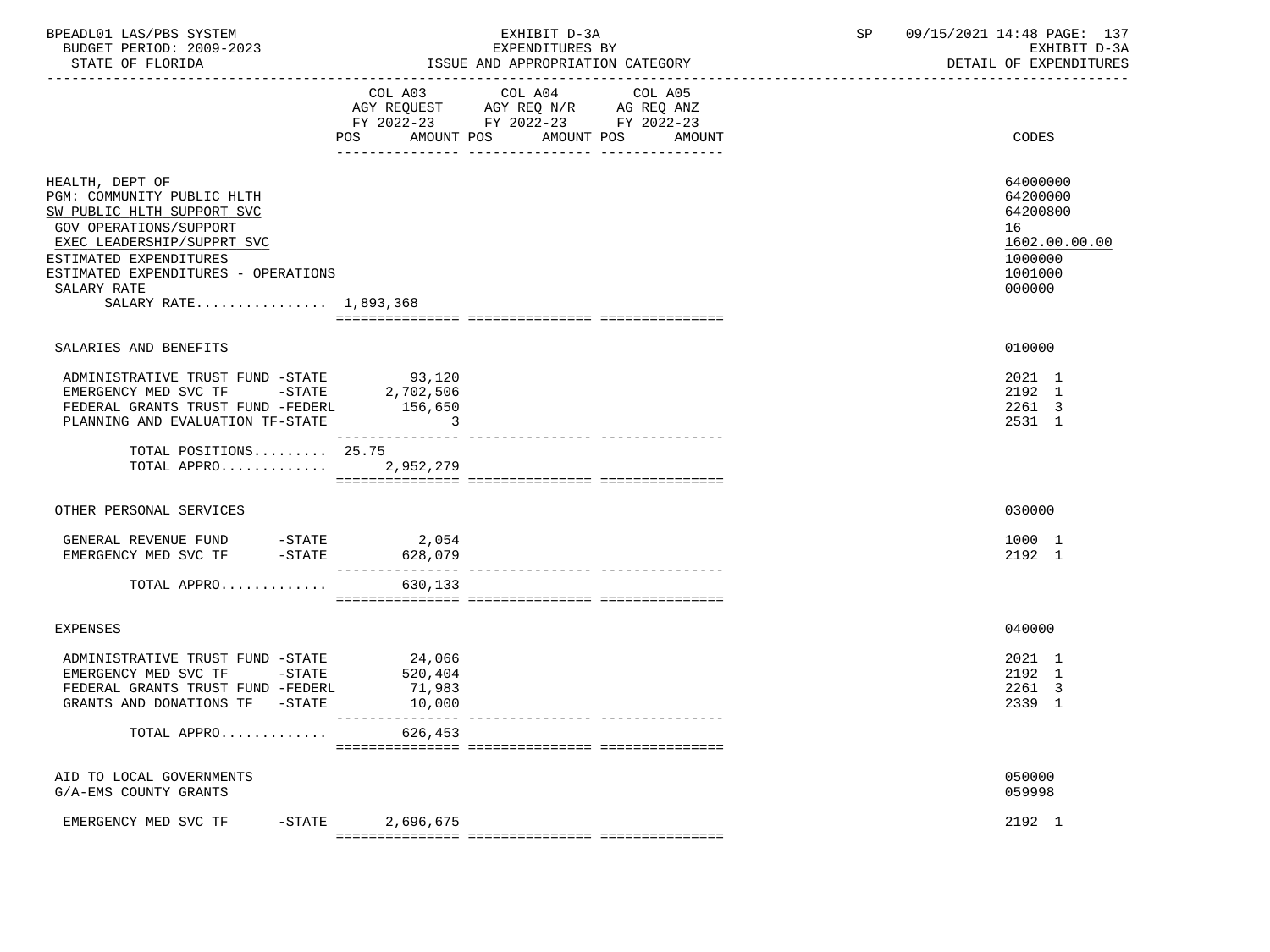| BPEADL01 LAS/PBS SYSTEM<br>BUDGET PERIOD: 2009-2023<br>STATE OF FLORIDA                                                                                                                                                                                     |           |            | EXHIBIT D-3A<br>EXPENDITURES BY<br>ISSUE AND APPROPRIATION CATEGORY                                                                      | 09/15/2021 14:48 PAGE: 138<br>SP<br>EXHIBIT D-3A<br>DETAIL OF EXPENDITURES                        |
|-------------------------------------------------------------------------------------------------------------------------------------------------------------------------------------------------------------------------------------------------------------|-----------|------------|------------------------------------------------------------------------------------------------------------------------------------------|---------------------------------------------------------------------------------------------------|
|                                                                                                                                                                                                                                                             |           |            | COL A03 COL A04<br>COL A05<br>AGY REQUEST AGY REQ N/R AG REQ ANZ<br>FY 2022-23 FY 2022-23 FY 2022-23<br>POS AMOUNT POS AMOUNT POS AMOUNT | CODES                                                                                             |
| HEALTH, DEPT OF<br>PGM: COMMUNITY PUBLIC HLTH<br>SW PUBLIC HLTH SUPPORT SVC<br>GOV OPERATIONS/SUPPORT<br>EXEC LEADERSHIP/SUPPRT SVC<br>ESTIMATED EXPENDITURES<br>ESTIMATED EXPENDITURES - OPERATIONS<br>AID TO LOCAL GOVERNMENTS<br>G/A-EMS MATCHING GRANTS |           |            |                                                                                                                                          | 64000000<br>64200000<br>64200800<br>16<br>1602.00.00.00<br>1000000<br>1001000<br>050000<br>059999 |
| EMERGENCY MED SVC TF -STATE 3,181,461                                                                                                                                                                                                                       |           |            |                                                                                                                                          | 2192 1                                                                                            |
| OPERATING CAPITAL OUTLAY                                                                                                                                                                                                                                    |           |            |                                                                                                                                          | 060000                                                                                            |
| EMERGENCY MED SVC TF -STATE 16,932                                                                                                                                                                                                                          |           |            |                                                                                                                                          | 2192 1                                                                                            |
| SPECIAL CATEGORIES<br>CONTRACTED SERVICES                                                                                                                                                                                                                   |           |            |                                                                                                                                          | 100000<br>100777                                                                                  |
| ADMINISTRATIVE TRUST FUND -STATE 230,000<br>EMERGENCY MED SVC TF -STATE 765,458<br>FEDERAL GRANTS TRUST FUND -FEDERL                                                                                                                                        |           | 782,460    |                                                                                                                                          | 2021 1<br>2192 1<br>2261 3                                                                        |
| TOTAL APPRO $1,777,918$                                                                                                                                                                                                                                     |           |            |                                                                                                                                          |                                                                                                   |
| RISK MANAGEMENT INSURANCE                                                                                                                                                                                                                                   |           |            |                                                                                                                                          | 103241                                                                                            |
| GENERAL REVENUE FUND -STATE 394,985                                                                                                                                                                                                                         |           |            |                                                                                                                                          | 1000 1                                                                                            |
| G/A-TRAUMA CARE                                                                                                                                                                                                                                             |           |            |                                                                                                                                          | 103870                                                                                            |
| EMERGENCY MED SVC TF -STATE 12,093,747                                                                                                                                                                                                                      |           |            |                                                                                                                                          | 2192 1                                                                                            |
| LEASE/PURCHASE/EQUIPMENT                                                                                                                                                                                                                                    |           |            |                                                                                                                                          | 105281                                                                                            |
| EMERGENCY MED SVC TF                                                                                                                                                                                                                                        | $-$ STATE | 55,064     |                                                                                                                                          | 2192 1                                                                                            |
| TR/DMS/HR SVCS/STW CONTRCT                                                                                                                                                                                                                                  |           |            |                                                                                                                                          | 107040                                                                                            |
| ADMINISTRATIVE TRUST FUND -STATE                                                                                                                                                                                                                            | -FEDERL   | 376<br>209 |                                                                                                                                          | 2021 1<br>2021 3                                                                                  |
| TOTAL ADMINISTRATIVE TRUST FUND                                                                                                                                                                                                                             |           | 585        |                                                                                                                                          | 2021                                                                                              |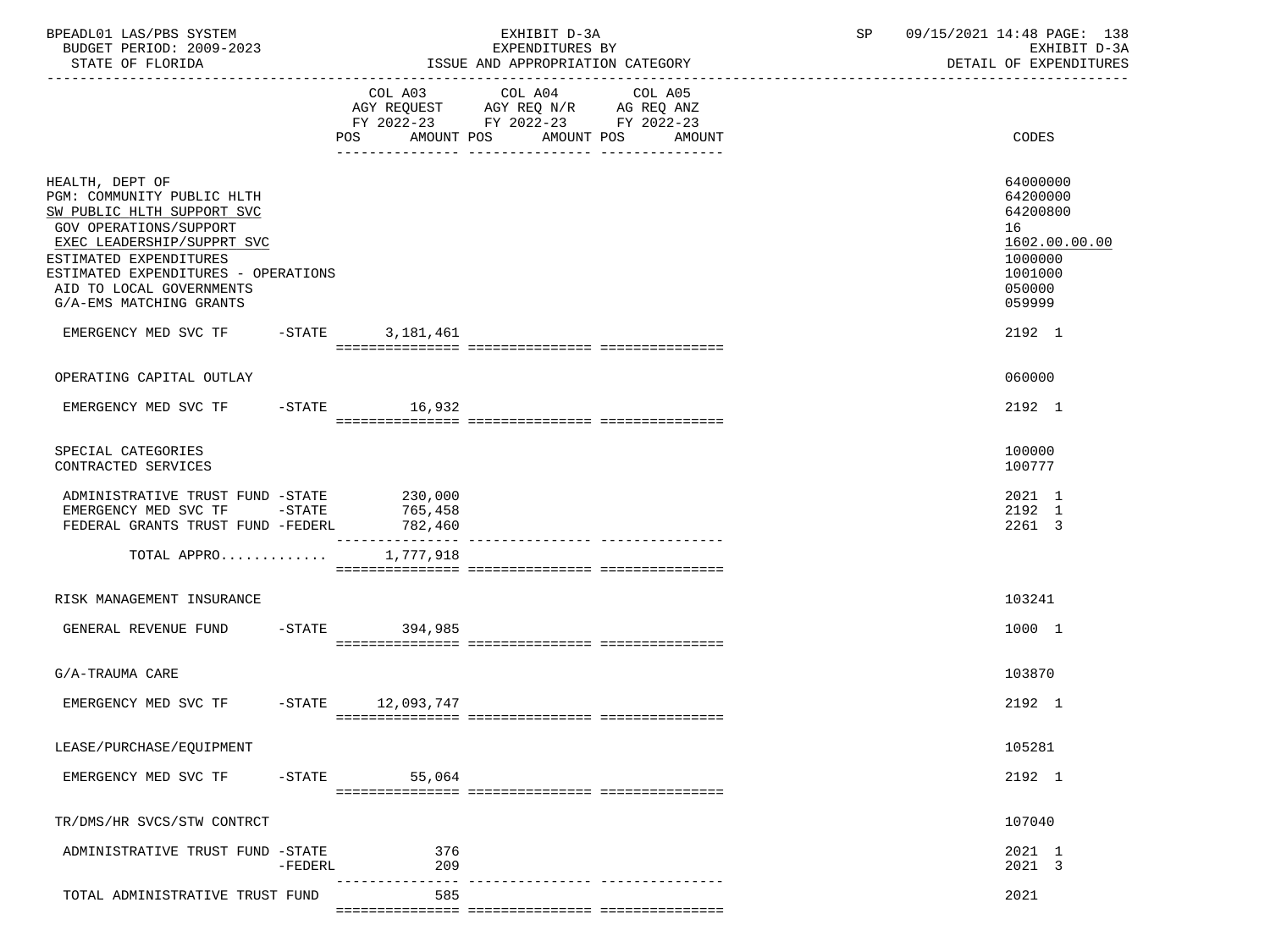| BPEADL01 LAS/PBS SYSTEM<br>BUDGET PERIOD: 2009-2023<br>STATE OF FLORIDA                                                                                                                                                                                                                        | EXHIBIT D-3A<br>EXPENDITURES BY<br>ISSUE AND APPROPRIATION CATEGORY    | 09/15/2021 14:48 PAGE: 139<br>SP<br>EXHIBIT D-3A<br>DETAIL OF EXPENDITURES                                  |
|------------------------------------------------------------------------------------------------------------------------------------------------------------------------------------------------------------------------------------------------------------------------------------------------|------------------------------------------------------------------------|-------------------------------------------------------------------------------------------------------------|
|                                                                                                                                                                                                                                                                                                | COL A03 COL A04<br>COL A05                                             |                                                                                                             |
|                                                                                                                                                                                                                                                                                                | AGY REQUEST AGY REQ N/R AG REQ ANZ<br>FY 2022-23 FY 2022-23 FY 2022-23 |                                                                                                             |
|                                                                                                                                                                                                                                                                                                | POS AMOUNT POS AMOUNT POS<br>AMOUNT                                    | CODES                                                                                                       |
| HEALTH, DEPT OF<br>PGM: COMMUNITY PUBLIC HLTH<br>SW PUBLIC HLTH SUPPORT SVC<br>GOV OPERATIONS/SUPPORT<br>EXEC LEADERSHIP/SUPPRT SVC<br>ESTIMATED EXPENDITURES<br>ESTIMATED EXPENDITURES - OPERATIONS<br>SPECIAL CATEGORIES<br>TR/DMS/HR SVCS/STW CONTRCT<br>EMERGENCY MED SVC TF -STATE 14,878 |                                                                        | 64000000<br>64200000<br>64200800<br>16<br>1602.00.00.00<br>1000000<br>1001000<br>100000<br>107040<br>2192 1 |
| TOTAL APPRO $15,463$                                                                                                                                                                                                                                                                           |                                                                        |                                                                                                             |
| TOTAL: ESTIMATED EXPENDITURES - OPERATIONS<br>TOTAL POSITIONS 25.75<br>TOTAL ISSUE $24,441,110$<br>TOTAL SALARY RATE 1,893,368                                                                                                                                                                 |                                                                        | 1001000                                                                                                     |
| SALARY INCREASES FOR FY 2021-22 -<br>STATE EMPLOYEE MINIMUM WAGE<br>INCREASE - EFFECTIVE 7/1/2021<br>SALARY RATE<br>SALARY RATE 1,335-                                                                                                                                                         |                                                                        | 1001030<br>000000                                                                                           |
| SALARIES AND BENEFITS                                                                                                                                                                                                                                                                          |                                                                        | 010000                                                                                                      |
| ADMINISTRATIVE TRUST FUND -STATE<br>EMERGENCY MED SVC TF -STATE<br>FEDERAL GRANTS TRUST FUND -FEDERL<br>TOTAL APPRO                                                                                                                                                                            | 59-<br>1,694–<br>$98-$<br>1,851–                                       | 2021 1<br>2192 1<br>2261 3                                                                                  |
|                                                                                                                                                                                                                                                                                                |                                                                        |                                                                                                             |
| OTHER PERSONAL SERVICES                                                                                                                                                                                                                                                                        |                                                                        | 030000                                                                                                      |
| $-$ STATE<br>GENERAL REVENUE FUND<br>EMERGENCY MED SVC TF<br>$-STATE$                                                                                                                                                                                                                          | 8<br>2,514                                                             | 1000 1<br>2192 1                                                                                            |
| TOTAL APPRO                                                                                                                                                                                                                                                                                    | 2,522                                                                  |                                                                                                             |
| TOTAL: SALARY INCREASES FOR FY 2021-22 -<br>STATE EMPLOYEE MINIMUM WAGE<br>INCREASE - EFFECTIVE 7/1/2021<br>TOTAL ISSUE<br>TOTAL SALARY RATE 1,335-                                                                                                                                            | 671                                                                    | 1001030                                                                                                     |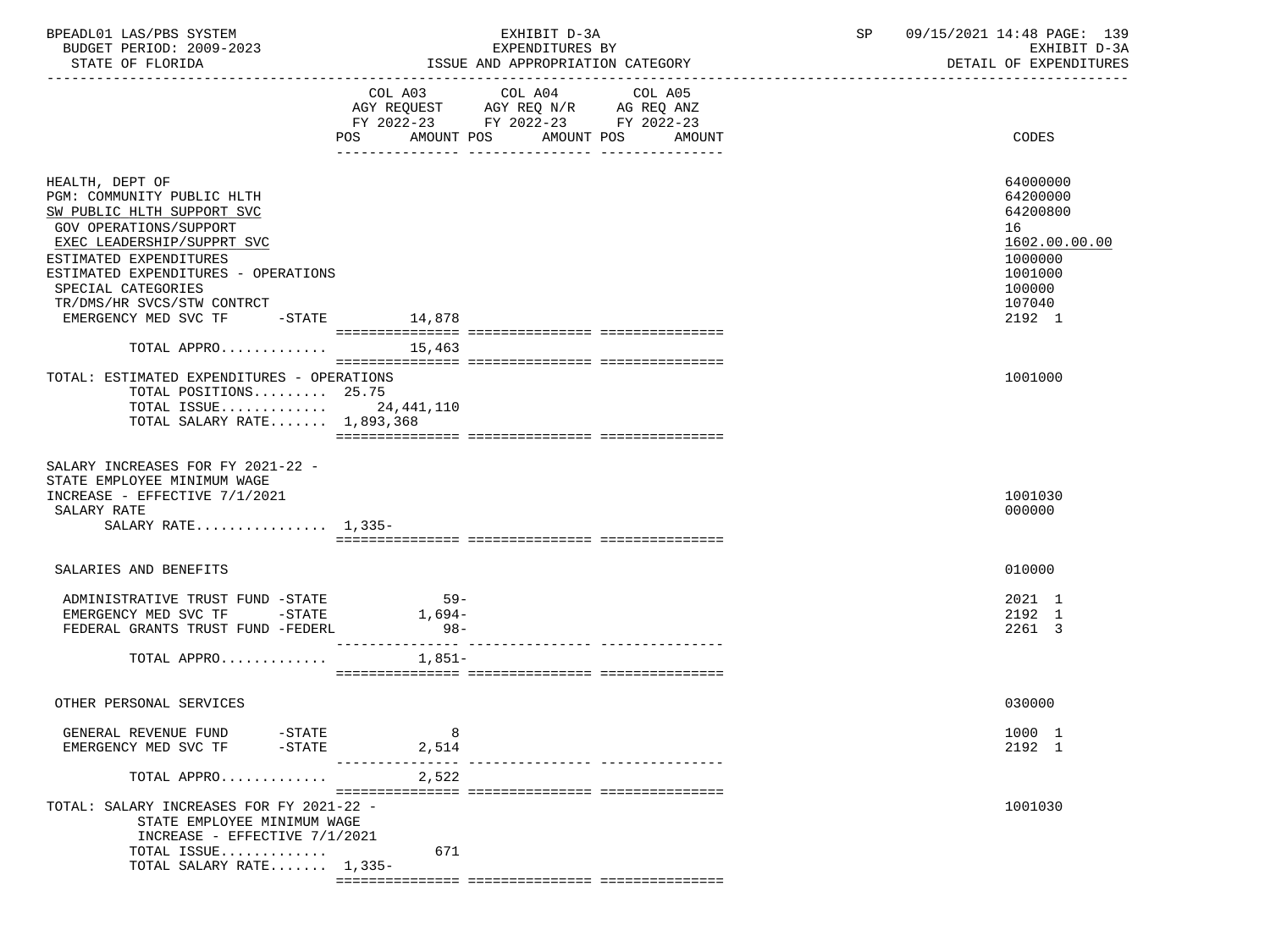| BPEADL01 LAS/PBS SYSTEM<br>BUDGET PERIOD: 2009-2023                                                                                                                                                                                                           | EXHIBIT D-3A<br>EXPENDITURES BY                                                                                                          | 09/15/2021 14:48 PAGE: 140<br>SP<br>EXHIBIT D-3A                   |
|---------------------------------------------------------------------------------------------------------------------------------------------------------------------------------------------------------------------------------------------------------------|------------------------------------------------------------------------------------------------------------------------------------------|--------------------------------------------------------------------|
|                                                                                                                                                                                                                                                               |                                                                                                                                          | DETAIL OF EXPENDITURES                                             |
|                                                                                                                                                                                                                                                               | COL A03 COL A04<br>COL A05<br>AGY REQUEST AGY REQ N/R AG REQ ANZ<br>FY 2022-23 FY 2022-23 FY 2022-23<br>POS AMOUNT POS AMOUNT POS AMOUNT | CODES                                                              |
| HEALTH, DEPT OF<br>PGM: COMMUNITY PUBLIC HLTH<br>SW PUBLIC HLTH SUPPORT SVC<br>GOV OPERATIONS/SUPPORT<br>EXEC LEADERSHIP/SUPPRT SVC<br>ESTIMATED EXPENDITURES<br>FLORIDA RETIREMENT SYSTEM<br>ADJUSTMENT - FY 2021-22 - NORMAL<br>COST AND UNFUNDED ACTUARIAL |                                                                                                                                          | 64000000<br>64200000<br>64200800<br>16<br>1602.00.00.00<br>1000000 |
| LIABILITY<br>SALARIES AND BENEFITS                                                                                                                                                                                                                            |                                                                                                                                          | 1001070<br>010000                                                  |
| ADMINISTRATIVE TRUST FUND -STATE 368<br>EMERGENCY MED SVC TF -STATE<br>FEDERAL GRANTS TRUST FUND -FEDERL                                                                                                                                                      | 10,718<br>622<br>________________                                                                                                        | 2021 1<br>2192 1<br>2261 3                                         |
| TOTAL APPRO                                                                                                                                                                                                                                                   | 11,708                                                                                                                                   |                                                                    |
| CASUALTY INSURANCE PREMIUM<br>ADJUSTMENT<br>SPECIAL CATEGORIES<br>RISK MANAGEMENT INSURANCE                                                                                                                                                                   |                                                                                                                                          | 1001090<br>100000<br>103241                                        |
| GENERAL REVENUE FUND -STATE 358,353-                                                                                                                                                                                                                          |                                                                                                                                          | 1000 1                                                             |
| REALLOCATION OF HUMAN RESOURCES<br>OUTSOURCING<br>SPECIAL CATEGORIES<br>TR/DMS/HR SVCS/STW CONTRCT                                                                                                                                                            |                                                                                                                                          | 1005900<br>100000<br>107040                                        |
| ADMINISTRATIVE TRUST FUND -STATE<br>$-FEDERL$                                                                                                                                                                                                                 | $32 -$<br>18-                                                                                                                            | 2021 1<br>2021 3                                                   |
| TOTAL ADMINISTRATIVE TRUST FUND                                                                                                                                                                                                                               | $50 -$                                                                                                                                   | 2021                                                               |
| EMERGENCY MED SVC TF<br>-STATE                                                                                                                                                                                                                                | $1,255-$                                                                                                                                 | 2192 1                                                             |
| TOTAL APPRO                                                                                                                                                                                                                                                   | $1,305-$                                                                                                                                 |                                                                    |
| TOTAL: EXEC LEADERSHIP/SUPPRT SVC<br>BY FUND TYPE                                                                                                                                                                                                             |                                                                                                                                          | 1602.00.00.00                                                      |
| GENERAL REVENUE FUND<br>TRUST FUNDS                                                                                                                                                                                                                           | 38,694<br>24,055,137                                                                                                                     | 1000<br>2000                                                       |
| TOTAL POSITIONS 25.75<br>TOTAL PROG COMP<br>TOTAL SALARY RATE 1,892,033                                                                                                                                                                                       | 24,093,831                                                                                                                               |                                                                    |

=============== =============== ===============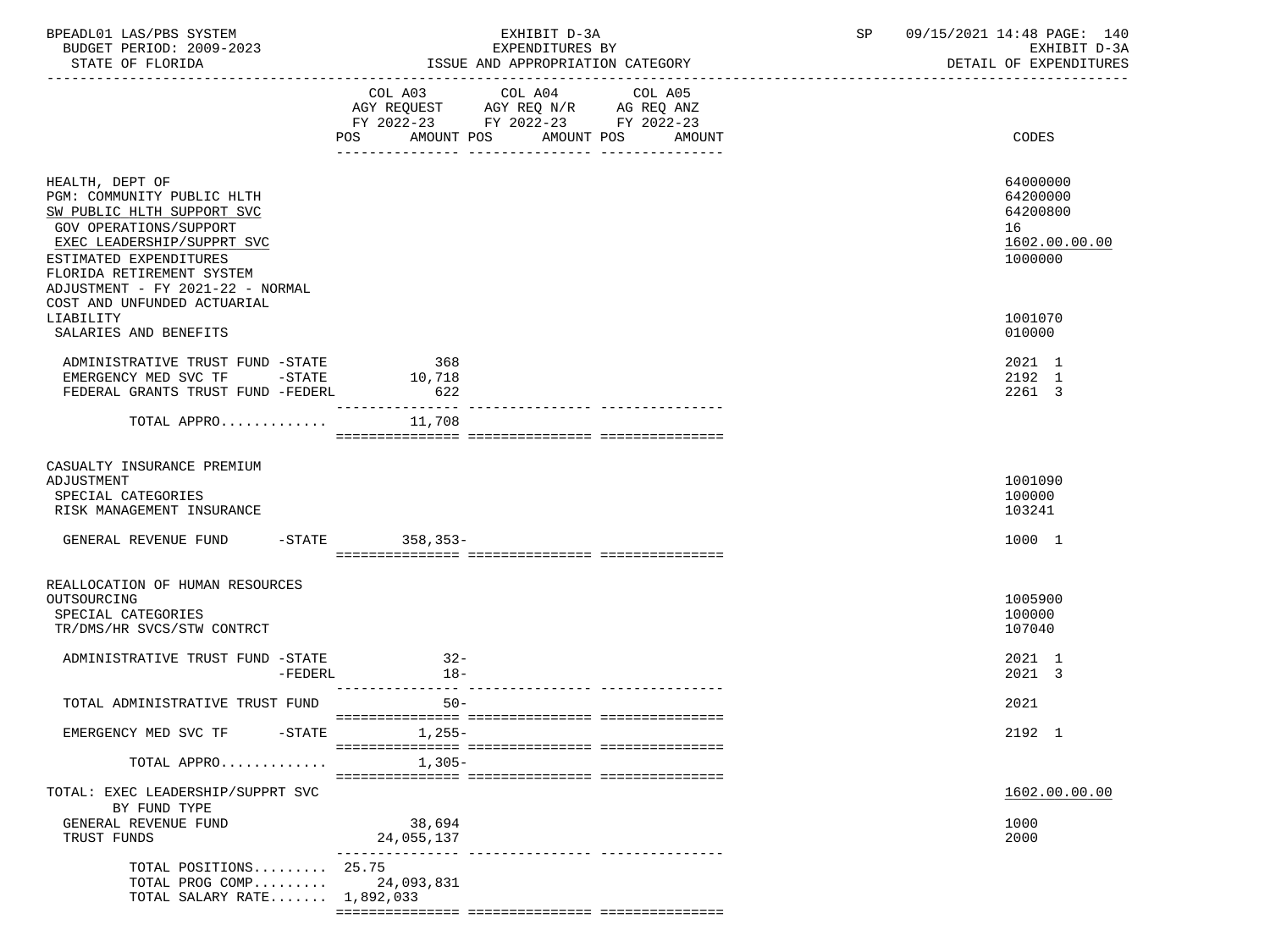| BPEADL01 LAS/PBS SYSTEM<br>BUDGET PERIOD: 2009-2023<br>STATE OF FLORIDA                                                                                                                                                             | EXHIBIT D-3A<br>ISSUE AND APPROPRIATION CATEGORY                                        | EXPENDITURES BY                  | SP | 09/15/2021 14:48 PAGE: 141<br>EXHIBIT D-3A<br>DETAIL OF EXPENDITURES                    |
|-------------------------------------------------------------------------------------------------------------------------------------------------------------------------------------------------------------------------------------|-----------------------------------------------------------------------------------------|----------------------------------|----|-----------------------------------------------------------------------------------------|
|                                                                                                                                                                                                                                     | COL A03 COL A04<br>FY 2022-23 FY 2022-23 FY 2022-23<br>POS AMOUNT POS AMOUNT POS AMOUNT | COL A05                          |    | CODES                                                                                   |
| HEALTH, DEPT OF<br>PGM: COMMUNITY PUBLIC HLTH<br>SW PUBLIC HLTH SUPPORT SVC<br>GOV OPERATIONS/SUPPORT<br>PHARMACY SERVICES<br>ESTIMATED EXPENDITURES<br>ESTIMATED EXPENDITURES - OPERATIONS<br>SALARY RATE<br>SALARY RATE 1,453,347 |                                                                                         |                                  |    | 64000000<br>64200000<br>64200800<br>16<br>1602.01.00.00<br>1000000<br>1001000<br>000000 |
| SALARIES AND BENEFITS                                                                                                                                                                                                               |                                                                                         |                                  |    | 010000                                                                                  |
| GENERAL REVENUE FUND $-$ STATE 757, 302<br>FEDERAL GRANTS TRUST FUND -FEDERL<br>GRANTS AND DONATIONS TF -STATE 766,772                                                                                                              | 640,049                                                                                 |                                  |    | 1000 1<br>2261 3<br>2339 1                                                              |
| TOTAL POSITIONS 32.00<br>TOTAL APPRO                                                                                                                                                                                                | 2, 164, 123                                                                             |                                  |    |                                                                                         |
| OTHER PERSONAL SERVICES                                                                                                                                                                                                             |                                                                                         |                                  |    | 030000                                                                                  |
| FEDERAL GRANTS TRUST FUND -FEDERL 116,990<br>GRANTS AND DONATIONS TF -MATCH                                                                                                                                                         | 66,523<br>________________                                                              | ---------------- --------------- |    | 2261 3<br>2339 2                                                                        |
| TOTAL APPRO                                                                                                                                                                                                                         | 183,513                                                                                 |                                  |    |                                                                                         |
| <b>EXPENSES</b>                                                                                                                                                                                                                     |                                                                                         |                                  |    | 040000                                                                                  |
| GENERAL REVENUE FUND -STATE 100,979<br>FEDERAL GRANTS TRUST FUND -FEDERL 1,051,750<br>GRANTS AND DONATIONS TF -STATE                                                                                                                | 232,387                                                                                 |                                  |    | 1000 1<br>2261 3<br>2339 1                                                              |
| TOTAL APPRO                                                                                                                                                                                                                         | 1,385,116                                                                               |                                  |    |                                                                                         |
| OPERATING CAPITAL OUTLAY                                                                                                                                                                                                            |                                                                                         |                                  |    | 060000                                                                                  |
| FEDERAL GRANTS TRUST FUND -FEDERL                                                                                                                                                                                                   | 61,466                                                                                  |                                  |    | 2261 3                                                                                  |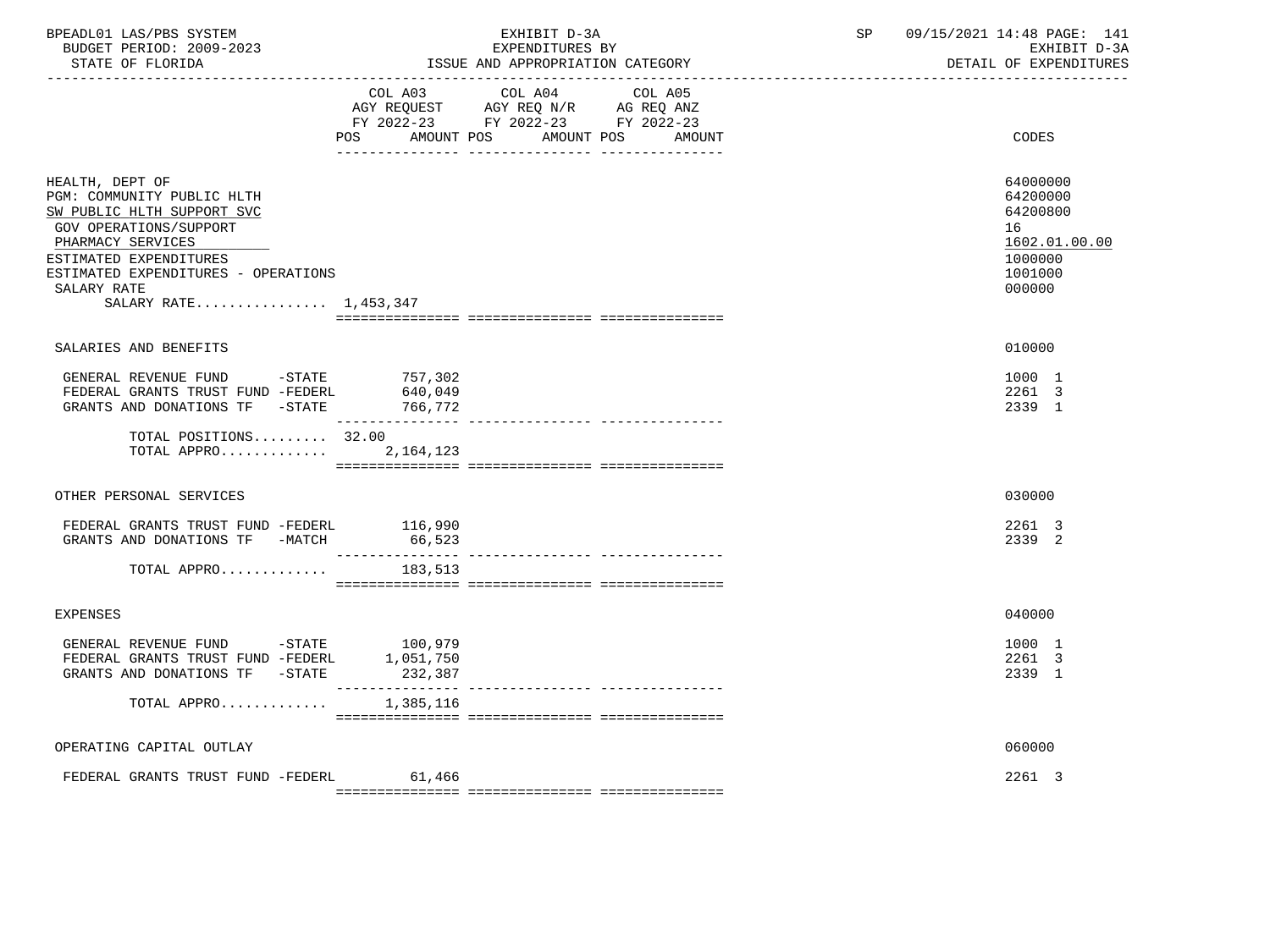| BPEADL01 LAS/PBS SYSTEM  | EXHIBIT D-3A                     | 09/15/2021 14:48 PAGE: 142 |
|--------------------------|----------------------------------|----------------------------|
| BUDGET PERIOD: 2009-2023 | EXPENDITURES BY                  | EXHIBIT D-3A               |
| STATE OF FLORIDA         | ISSUE AND APPROPRIATION CATEGORY | DETAIL OF EXPENDITURES     |

COL A03 COL A04 COL A05

## -----------------------------------------------------------------------------------------------------------------------------------

|                                                                                                                                                                                                                                          |                       | AGY REQUEST AGY REQ N/R AG REQ ANZ<br>FY 2022-23 FY 2022-23 FY 2022-23 |                       |        |                                                                                  |               |
|------------------------------------------------------------------------------------------------------------------------------------------------------------------------------------------------------------------------------------------|-----------------------|------------------------------------------------------------------------|-----------------------|--------|----------------------------------------------------------------------------------|---------------|
|                                                                                                                                                                                                                                          |                       | POS                                                                    | AMOUNT POS AMOUNT POS | AMOUNT | CODES                                                                            |               |
| HEALTH, DEPT OF<br>PGM: COMMUNITY PUBLIC HLTH<br>SW PUBLIC HLTH SUPPORT SVC<br>GOV OPERATIONS/SUPPORT<br>PHARMACY SERVICES<br>ESTIMATED EXPENDITURES<br>ESTIMATED EXPENDITURES - OPERATIONS<br>SPECIAL CATEGORIES<br>CONTRACTED SERVICES |                       |                                                                        |                       |        | 64000000<br>64200000<br>64200800<br>16<br>1000000<br>1001000<br>100000<br>100777 | 1602.01.00.00 |
| GENERAL REVENUE FUND -STATE 46,745<br>FEDERAL GRANTS TRUST FUND -FEDERL<br>GRANTS AND DONATIONS TF -STATE                                                                                                                                |                       | 20,000<br>97,200                                                       |                       |        | 1000 1<br>2261 3<br>2339 1                                                       |               |
| TOTAL APPRO                                                                                                                                                                                                                              |                       | 163,945                                                                |                       |        |                                                                                  |               |
|                                                                                                                                                                                                                                          |                       |                                                                        |                       |        |                                                                                  |               |
| DRUGS/VACCINES/BIOLOGICALS                                                                                                                                                                                                               |                       |                                                                        |                       |        | 101015                                                                           |               |
| GENERAL REVENUE FUND                                                                                                                                                                                                                     |                       | -STATE 8,977,280<br>$-MATCH$ 12,000,000                                |                       |        | 1000 1<br>1000 2                                                                 |               |
| TOTAL GENERAL REVENUE FUND                                                                                                                                                                                                               |                       | 20,977,280                                                             |                       |        | 1000                                                                             |               |
| FEDERAL GRANTS TRUST FUND -FEDERL 119,154,984                                                                                                                                                                                            |                       |                                                                        |                       |        | 2261 3                                                                           |               |
| GRANTS AND DONATIONS TF                                                                                                                                                                                                                  | $-$ STATE<br>$-MATCH$ | 40,566,117<br>2,727,056                                                |                       |        | 2339 1<br>2339 2                                                                 |               |
| TOTAL GRANTS AND DONATIONS TF                                                                                                                                                                                                            |                       | 43, 293, 173                                                           |                       |        | 2339                                                                             |               |
| TOTAL APPRO 183,425,437                                                                                                                                                                                                                  |                       |                                                                        |                       |        |                                                                                  |               |
| RISK MANAGEMENT INSURANCE                                                                                                                                                                                                                |                       |                                                                        |                       |        | 103241                                                                           |               |
| GENERAL REVENUE FUND                                                                                                                                                                                                                     |                       | $-$ STATE $14,534$                                                     |                       |        | 1000 1                                                                           |               |
| LEASE/PURCHASE/EQUIPMENT                                                                                                                                                                                                                 |                       |                                                                        |                       |        | 105281                                                                           |               |
| GENERAL REVENUE FUND                                                                                                                                                                                                                     | $-$ STATE             | 3,642                                                                  |                       |        | 1000 1                                                                           |               |
| TR/DMS/HR SVCS/STW CONTRCT                                                                                                                                                                                                               |                       |                                                                        |                       |        | 107040                                                                           |               |
| GENERAL REVENUE FUND                                                                                                                                                                                                                     | $-STATE$              | 3,742                                                                  |                       |        | 1000 1                                                                           |               |

 FEDERAL GRANTS TRUST FUND -FEDERL 3,419 2261 3 GRANTS AND DONATIONS TF -STATE 4,142 2339 1

--------------- --------------- ---------------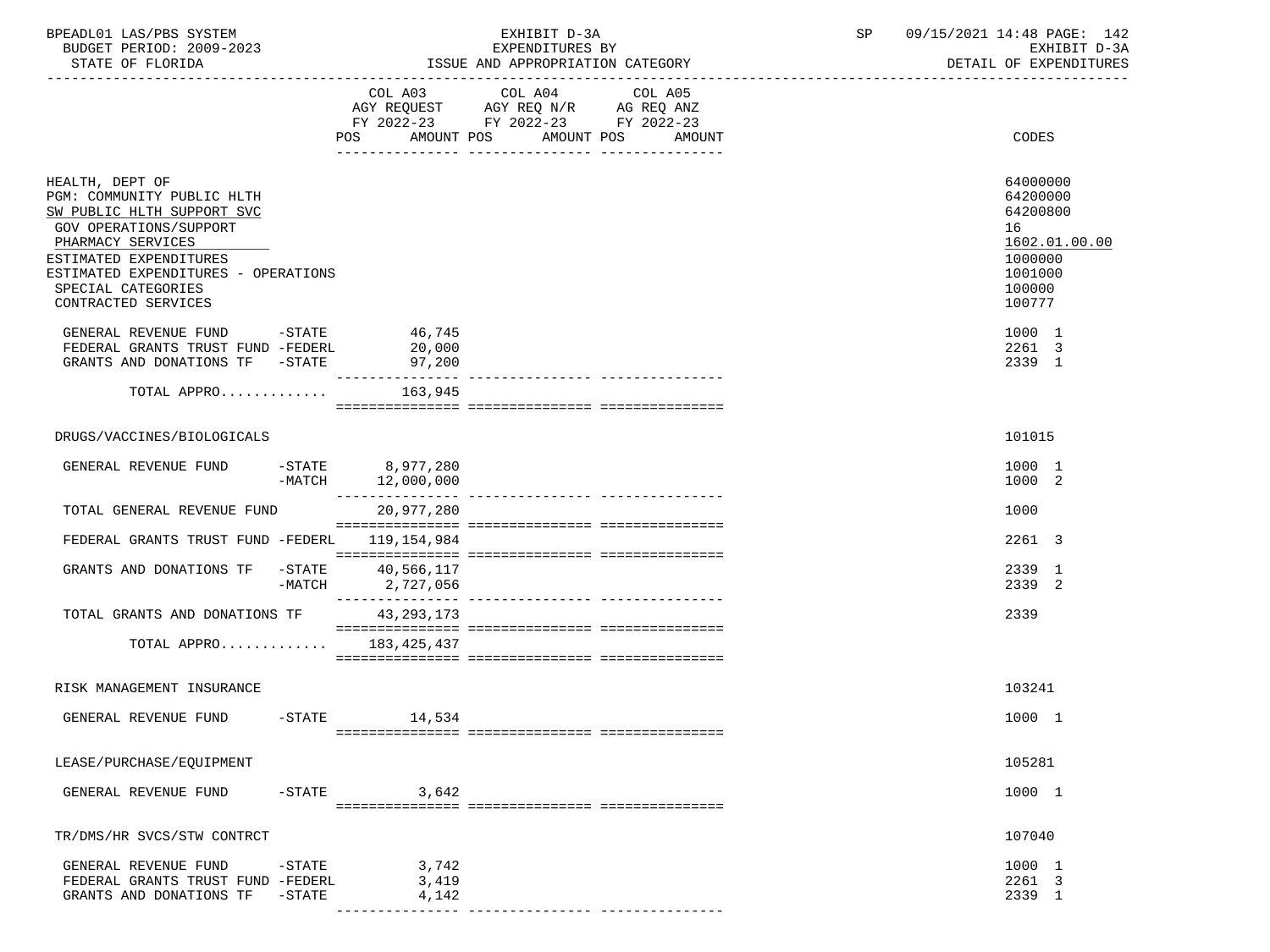| BPEADL01 LAS/PBS SYSTEM |                          |
|-------------------------|--------------------------|
|                         | BUDGET PERIOD: 2009-2023 |

|                                                                                                                                                                                                                                                                | COL A03                                        | COL A04<br>AGY REQUEST AGY REQ N/R AG REQ ANZ<br>FY 2022-23 FY 2022-23 FY 2022-23 | COL A05 |                                                                                                   |
|----------------------------------------------------------------------------------------------------------------------------------------------------------------------------------------------------------------------------------------------------------------|------------------------------------------------|-----------------------------------------------------------------------------------|---------|---------------------------------------------------------------------------------------------------|
|                                                                                                                                                                                                                                                                | AMOUNT POS<br>POS                              | AMOUNT POS                                                                        | AMOUNT  | CODES                                                                                             |
| HEALTH, DEPT OF<br>PGM: COMMUNITY PUBLIC HLTH<br>SW PUBLIC HLTH SUPPORT SVC<br>GOV OPERATIONS/SUPPORT<br>PHARMACY SERVICES<br>ESTIMATED EXPENDITURES<br>ESTIMATED EXPENDITURES - OPERATIONS<br>SPECIAL CATEGORIES<br>TR/DMS/HR SVCS/STW CONTRCT<br>TOTAL APPRO | 11,303                                         |                                                                                   |         | 64000000<br>64200000<br>64200800<br>16<br>1602.01.00.00<br>1000000<br>1001000<br>100000<br>107040 |
| TOTAL: ESTIMATED EXPENDITURES - OPERATIONS                                                                                                                                                                                                                     |                                                |                                                                                   |         | 1001000                                                                                           |
| TOTAL POSITIONS 32.00<br>TOTAL ISSUE 187,413,079<br>TOTAL SALARY RATE $1,453,347$                                                                                                                                                                              |                                                |                                                                                   |         |                                                                                                   |
| SALARY INCREASES FOR FY 2021-22 -<br>STATE EMPLOYEE MINIMUM WAGE<br>INCREASE - EFFECTIVE 7/1/2021<br>SALARY RATE<br>SALARY RATE $40,812$                                                                                                                       |                                                |                                                                                   |         | 1001030<br>000000                                                                                 |
| SALARIES AND BENEFITS                                                                                                                                                                                                                                          |                                                |                                                                                   |         | 010000                                                                                            |
| GENERAL REVENUE FUND -STATE<br>FEDERAL GRANTS TRUST FUND -FEDERL<br>GRANTS AND DONATIONS TF -STATE                                                                                                                                                             | 16,920<br>14,304<br>17,133<br>---------------- |                                                                                   |         | 1000 1<br>2261 3<br>2339 1                                                                        |
| TOTAL APPRO                                                                                                                                                                                                                                                    | 48,357                                         |                                                                                   |         |                                                                                                   |
|                                                                                                                                                                                                                                                                |                                                |                                                                                   |         |                                                                                                   |
| OTHER PERSONAL SERVICES                                                                                                                                                                                                                                        |                                                |                                                                                   |         | 030000                                                                                            |
| FEDERAL GRANTS TRUST FUND -FEDERL<br>GRANTS AND DONATIONS TF -MATCH                                                                                                                                                                                            | 468<br>266                                     |                                                                                   |         | 2261 3<br>2339 2                                                                                  |
| TOTAL APPRO                                                                                                                                                                                                                                                    | $- - - -$<br>734                               |                                                                                   |         |                                                                                                   |
| TOTAL: SALARY INCREASES FOR FY 2021-22 -<br>STATE EMPLOYEE MINIMUM WAGE<br>INCREASE - EFFECTIVE 7/1/2021<br>TOTAL ISSUE<br>TOTAL SALARY RATE 40,812                                                                                                            | 49,091                                         |                                                                                   |         | 1001030                                                                                           |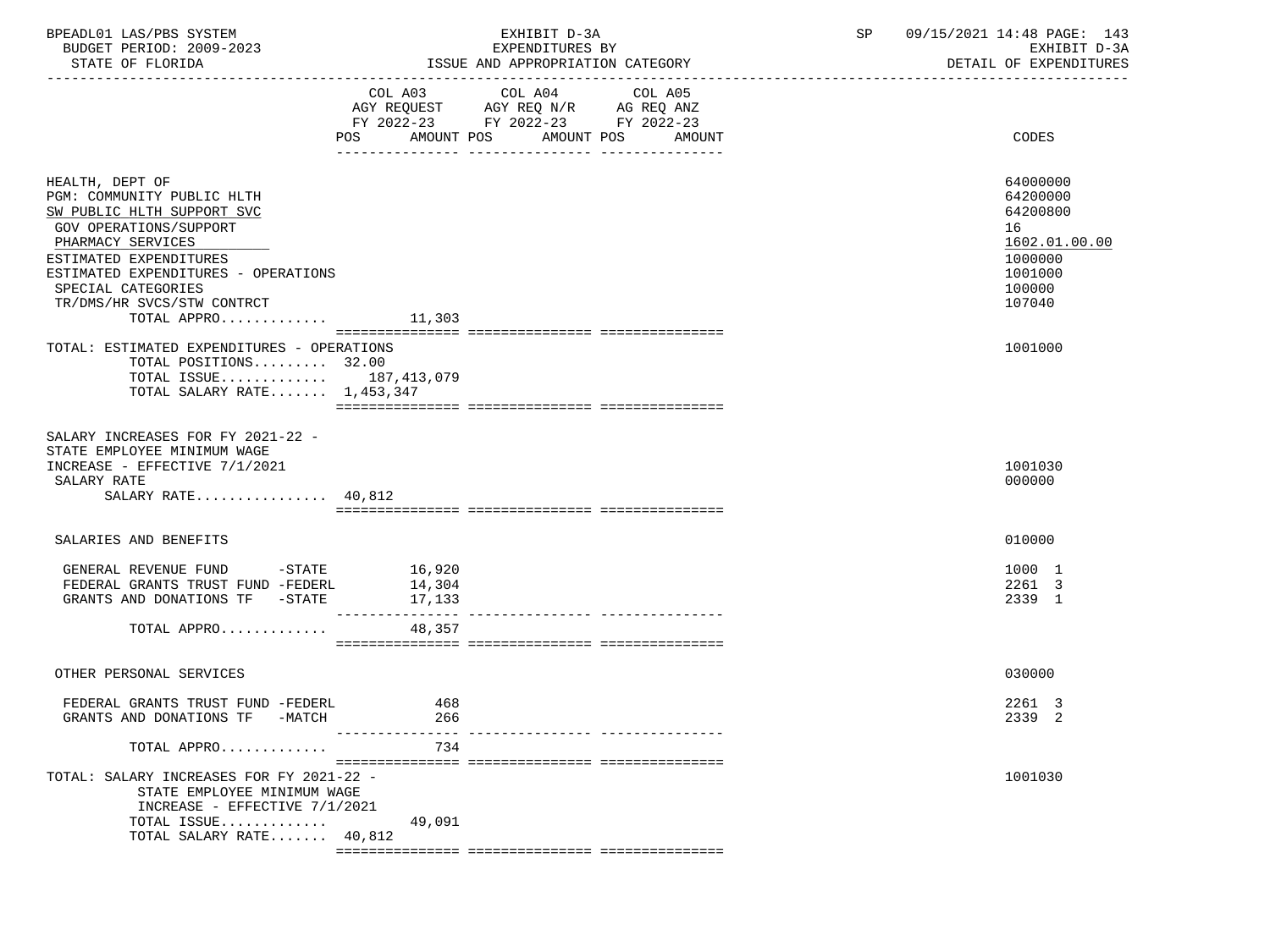| BPEADL01 LAS/PBS SYSTEM<br>BUDGET PERIOD: 2009-2023                                                                                                                                                                   | EXHIBIT D-3A<br>EXPENDITURES BY                                                                                |                                                                                                                    |                   | 09/15/2021 14:48 PAGE: 144<br>SP<br>EXHIBIT D-3A<br>DETAIL OF EXPENDITURES |                                                                    |  |
|-----------------------------------------------------------------------------------------------------------------------------------------------------------------------------------------------------------------------|----------------------------------------------------------------------------------------------------------------|--------------------------------------------------------------------------------------------------------------------|-------------------|----------------------------------------------------------------------------|--------------------------------------------------------------------|--|
|                                                                                                                                                                                                                       | POS FOR THE POST OF THE STATE STATE STATE STATE STATE STATE STATE STATE STATE STATE STATE STATE STATE STATE ST | COL A03 COL A04<br>AGY REQUEST AGY REQ N/R AG REQ ANZ<br>FY 2022-23 FY 2022-23 FY 2022-23<br>AMOUNT POS AMOUNT POS | COL A05<br>AMOUNT |                                                                            | CODES                                                              |  |
| HEALTH, DEPT OF<br>PGM: COMMUNITY PUBLIC HLTH<br>SW PUBLIC HLTH SUPPORT SVC<br>GOV OPERATIONS/SUPPORT<br>PHARMACY SERVICES<br>ESTIMATED EXPENDITURES<br>FLORIDA RETIREMENT SYSTEM<br>ADJUSTMENT - FY 2021-22 - NORMAL |                                                                                                                |                                                                                                                    |                   |                                                                            | 64000000<br>64200000<br>64200800<br>16<br>1602.01.00.00<br>1000000 |  |
| COST AND UNFUNDED ACTUARIAL<br>LIABILITY<br>SALARIES AND BENEFITS                                                                                                                                                     |                                                                                                                |                                                                                                                    |                   |                                                                            | 1001070<br>010000                                                  |  |
| GENERAL REVENUE FUND -STATE 3,869<br>FEDERAL GRANTS TRUST FUND -FEDERL<br>GRANTS AND DONATIONS TF -STATE                                                                                                              | 3,270<br>3,917<br>_________________                                                                            |                                                                                                                    |                   |                                                                            | 1000 1<br>2261 3<br>2339 1                                         |  |
| TOTAL APPRO                                                                                                                                                                                                           | 11,056                                                                                                         |                                                                                                                    |                   |                                                                            |                                                                    |  |
| CASUALTY INSURANCE PREMIUM<br>ADJUSTMENT<br>SPECIAL CATEGORIES<br>RISK MANAGEMENT INSURANCE                                                                                                                           |                                                                                                                |                                                                                                                    |                   |                                                                            | 1001090<br>100000<br>103241                                        |  |
| GENERAL REVENUE FUND -STATE 1,653                                                                                                                                                                                     |                                                                                                                |                                                                                                                    |                   |                                                                            | 1000 1                                                             |  |
| REALLOCATION OF HUMAN RESOURCES<br>OUTSOURCING<br>SPECIAL CATEGORIES<br>TR/DMS/HR SVCS/STW CONTRCT                                                                                                                    |                                                                                                                |                                                                                                                    |                   |                                                                            | 1005900<br>100000<br>107040                                        |  |
| GENERAL REVENUE FUND -STATE<br>FEDERAL GRANTS TRUST FUND -FEDERL<br>GRANTS AND DONATIONS TF -STATE                                                                                                                    | $316-$<br>$288-$<br>$349-$                                                                                     |                                                                                                                    |                   |                                                                            | 1000 1<br>2261 3<br>2339 1                                         |  |
| TOTAL APPRO                                                                                                                                                                                                           | $953 -$                                                                                                        |                                                                                                                    |                   |                                                                            |                                                                    |  |
| TOTAL: PHARMACY SERVICES<br>BY FUND TYPE<br>GENERAL REVENUE FUND<br>TRUST FUNDS                                                                                                                                       | 21,926,350<br>165,547,576                                                                                      |                                                                                                                    |                   |                                                                            | 1602.01.00.00<br>1000<br>2000                                      |  |
| TOTAL POSITIONS 32.00<br>TOTAL PROG COMP<br>TOTAL SALARY RATE 1,494,159                                                                                                                                               | 187,473,926                                                                                                    | -------------- -------------                                                                                       |                   |                                                                            |                                                                    |  |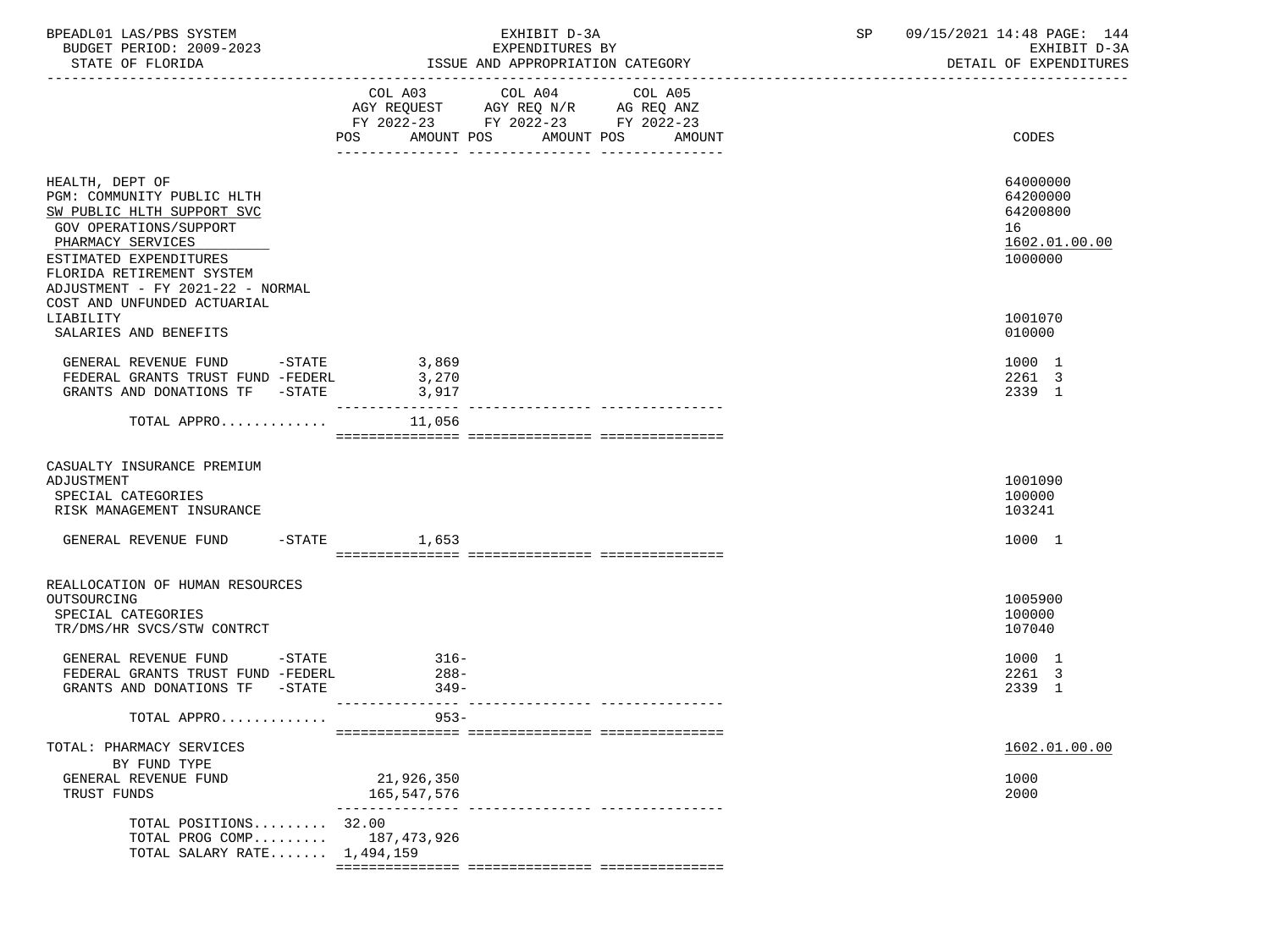| BPEADL01 LAS/PBS SYSTEM<br>BUDGET PERIOD: 2009-2023<br>STATE OF FLORIDA                                                                                                                                                            |                             | EXHIBIT D-3A<br>EXPENDITURES BY<br>ISSUE AND APPROPRIATION CATEGORY                                                               | SP | 09/15/2021 14:48 PAGE: 145<br>EXHIBIT D-3A<br>DETAIL OF EXPENDITURES                    |
|------------------------------------------------------------------------------------------------------------------------------------------------------------------------------------------------------------------------------------|-----------------------------|-----------------------------------------------------------------------------------------------------------------------------------|----|-----------------------------------------------------------------------------------------|
|                                                                                                                                                                                                                                    | <b>POS</b>                  | COL A03 COL A04 COL A05<br>AGY REQUEST AGY REQ N/R AG REQ ANZ<br>FY 2022-23 FY 2022-23 FY 2022-23<br>AMOUNT POS AMOUNT POS AMOUNT |    | CODES                                                                                   |
| HEALTH, DEPT OF<br>PGM: COMMUNITY PUBLIC HLTH<br>SW PUBLIC HLTH SUPPORT SVC<br>GOV OPERATIONS/SUPPORT<br>VITAL STATISTICS<br>ESTIMATED EXPENDITURES<br>ESTIMATED EXPENDITURES - OPERATIONS<br>SALARY RATE<br>SALARY RATE 5,880,979 |                             |                                                                                                                                   |    | 64000000<br>64200000<br>64200800<br>16<br>1602.03.00.00<br>1000000<br>1001000<br>000000 |
|                                                                                                                                                                                                                                    |                             |                                                                                                                                   |    |                                                                                         |
| SALARIES AND BENEFITS                                                                                                                                                                                                              |                             |                                                                                                                                   |    | 010000                                                                                  |
| GENERAL REVENUE FUND -STATE 680,475<br>-MATCH                                                                                                                                                                                      | 85,484                      |                                                                                                                                   |    | 1000 1<br>1000 2                                                                        |
| TOTAL GENERAL REVENUE FUND                                                                                                                                                                                                         | 765,959                     |                                                                                                                                   |    | 1000                                                                                    |
| ADMINISTRATIVE TRUST FUND -STATE 1,249,402                                                                                                                                                                                         |                             |                                                                                                                                   |    | 2021 1                                                                                  |
| FEDERAL GRANTS TRUST FUND -FEDERL 263,159                                                                                                                                                                                          |                             |                                                                                                                                   |    | 2261 3                                                                                  |
| PLANNING AND EVALUATION TF-STATE 5,333,326                                                                                                                                                                                         | -FEDERL 1,392,183           |                                                                                                                                   |    | 2531 1<br>2531 3                                                                        |
| TOTAL PLANNING AND EVALUATION TF                                                                                                                                                                                                   | 6,725,509                   |                                                                                                                                   |    | 2531                                                                                    |
| TOTAL POSITIONS $136.00$<br>TOTAL APPRO 9,004,029                                                                                                                                                                                  |                             |                                                                                                                                   |    |                                                                                         |
| OTHER PERSONAL SERVICES                                                                                                                                                                                                            |                             |                                                                                                                                   |    | 030000                                                                                  |
| ADMINISTRATIVE TRUST FUND -STATE 180,603                                                                                                                                                                                           |                             |                                                                                                                                   |    | 2021 1                                                                                  |
| FEDERAL GRANTS TRUST FUND -FEDERL 41,759                                                                                                                                                                                           |                             |                                                                                                                                   |    | 2261 3                                                                                  |
| PLANNING AND EVALUATION TF-STATE<br>$-MATCH$<br>-FEDERL                                                                                                                                                                            | 660,644<br>23,824<br>57,374 |                                                                                                                                   |    | 2531 1<br>2531 2<br>2531 3                                                              |
| TOTAL PLANNING AND EVALUATION TF                                                                                                                                                                                                   | 741,842                     |                                                                                                                                   |    | 2531                                                                                    |
| TOTAL APPRO                                                                                                                                                                                                                        | 964,204                     |                                                                                                                                   |    |                                                                                         |
|                                                                                                                                                                                                                                    |                             |                                                                                                                                   |    |                                                                                         |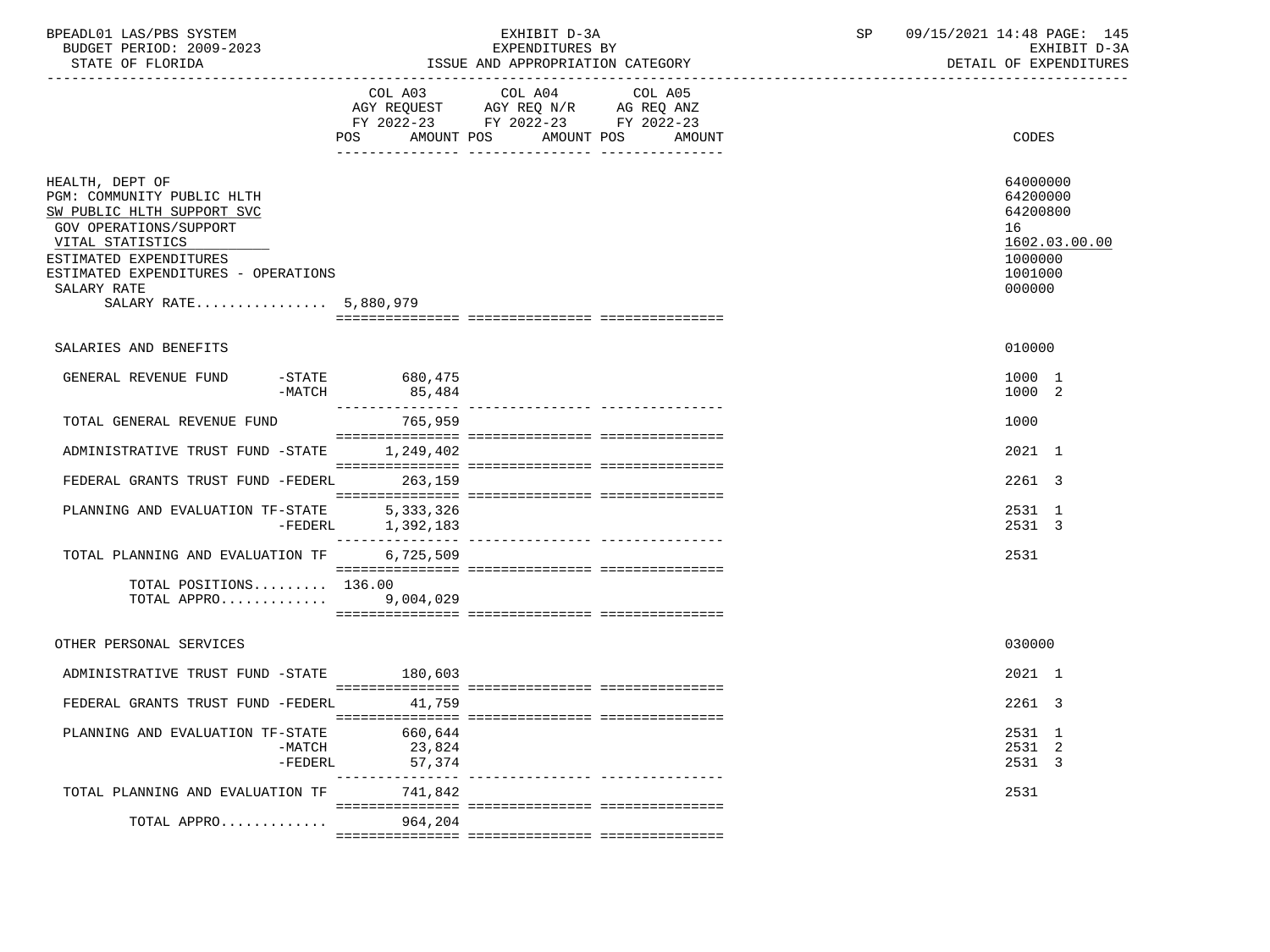| BPEADL01 LAS/PBS SYSTEM  | EXHIBIT D                             | 09/15/2021 14:48 PAGE:<br>146 |
|--------------------------|---------------------------------------|-------------------------------|
| BUDGET PERIOD: 2009-2023 | EXPENDITURES BY                       | EXHIBIT D-3A                  |
| STATE OF FLORIDA         | : AND APPROPRIATION CATEGORY<br>"SSUE | DETAIL OF EXPENDITURES        |

|                                                                                                                                                                                                        | POS AMOUNT POS AMOUNT POS     | FY 2022-23 FY 2022-23 FY 2022-23 | AMOUNT | CODES                                                                                   |
|--------------------------------------------------------------------------------------------------------------------------------------------------------------------------------------------------------|-------------------------------|----------------------------------|--------|-----------------------------------------------------------------------------------------|
| HEALTH, DEPT OF<br>PGM: COMMUNITY PUBLIC HLTH<br>SW PUBLIC HLTH SUPPORT SVC<br>GOV OPERATIONS/SUPPORT<br>VITAL STATISTICS<br>ESTIMATED EXPENDITURES<br>ESTIMATED EXPENDITURES - OPERATIONS<br>EXPENSES |                               |                                  |        | 64000000<br>64200000<br>64200800<br>16<br>1602.03.00.00<br>1000000<br>1001000<br>040000 |
| GENERAL REVENUE FUND -STATE 36,768                                                                                                                                                                     |                               |                                  |        | 1000 1                                                                                  |
| ADMINISTRATIVE TRUST FUND -STATE                                                                                                                                                                       | 108,184                       |                                  |        | 2021 1                                                                                  |
| FEDERAL GRANTS TRUST FUND -FEDERL 256,770                                                                                                                                                              |                               |                                  |        | 2261 3                                                                                  |
| PLANNING AND EVALUATION TF-STATE<br>-FEDERL                                                                                                                                                            | 388,827<br>326,995            |                                  |        | 2531 1<br>2531 3                                                                        |
| TOTAL PLANNING AND EVALUATION TF 715,822                                                                                                                                                               |                               |                                  |        | 2531                                                                                    |
| TOTAL APPRO $1,117,544$                                                                                                                                                                                |                               |                                  |        |                                                                                         |
| OPERATING CAPITAL OUTLAY                                                                                                                                                                               |                               |                                  |        | 060000                                                                                  |
| PLANNING AND EVALUATION TF-STATE 7,009<br>-FEDERL                                                                                                                                                      | 21,293<br>----------------    |                                  |        | 2531 1<br>2531 3                                                                        |
| TOTAL PLANNING AND EVALUATION TF                                                                                                                                                                       | 28,302                        |                                  |        | 2531                                                                                    |
| TOTAL APPRO                                                                                                                                                                                            | 28,302                        |                                  |        |                                                                                         |
| SPECIAL CATEGORIES<br>CONTRACTED SERVICES                                                                                                                                                              |                               |                                  |        | 100000<br>100777                                                                        |
| GENERAL REVENUE FUND -STATE<br>FEDERAL GRANTS TRUST FUND -FEDERL<br>PLANNING AND EVALUATION TF-STATE                                                                                                   | 1,500<br>125,000<br>1,570,669 |                                  |        | 1000 1<br>2261 3<br>2531 1                                                              |
| TOTAL APPRO                                                                                                                                                                                            | 1,697,169                     |                                  |        |                                                                                         |
| RISK MANAGEMENT INSURANCE                                                                                                                                                                              |                               |                                  |        | 103241                                                                                  |
| GENERAL REVENUE FUND<br>$-$ STATE<br>PLANNING AND EVALUATION TF-STATE                                                                                                                                  | 1,923<br>54,239               |                                  |        | 1000 1<br>2531 1                                                                        |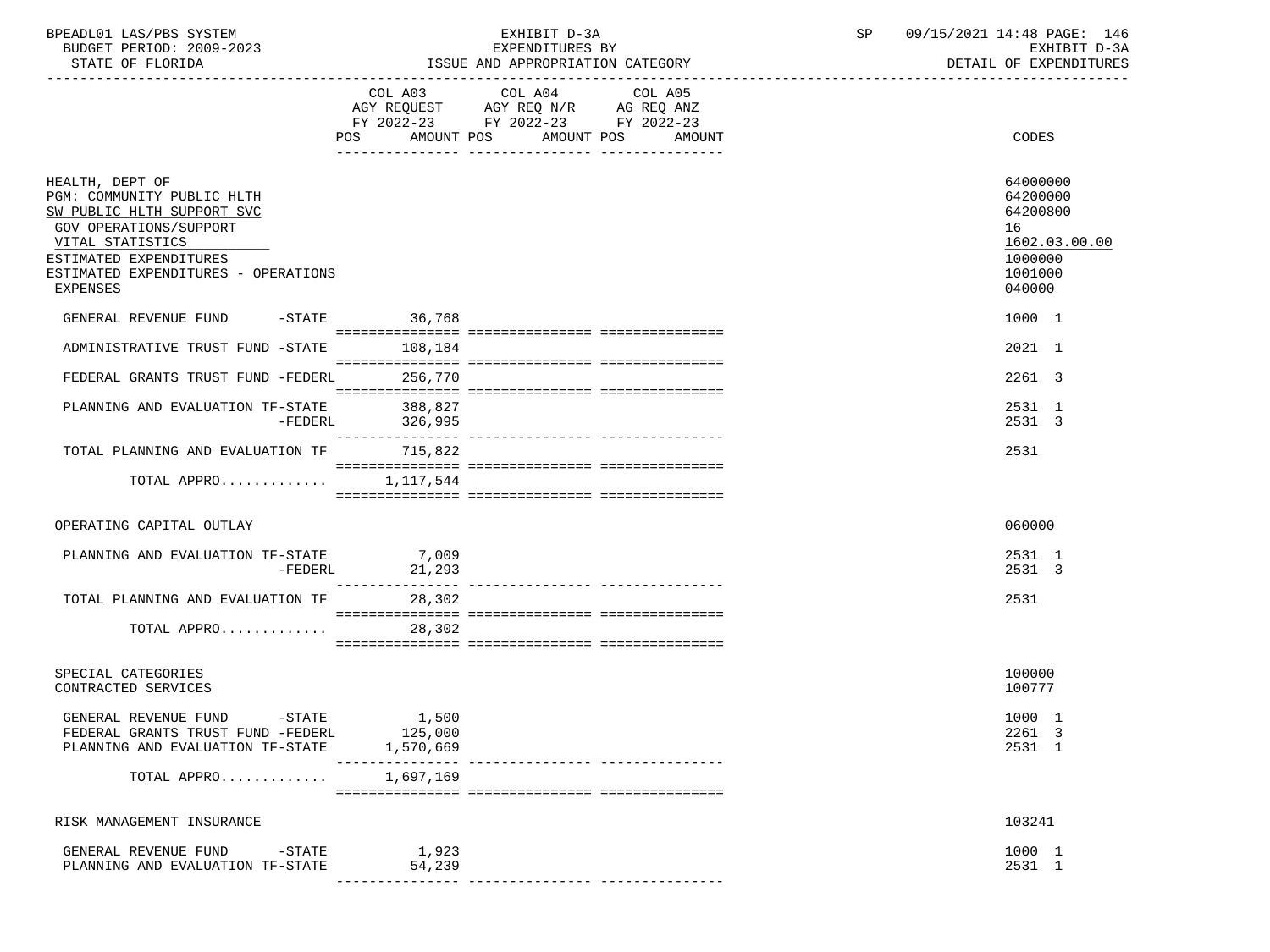| BPEADL01 LAS/PBS SYSTEM<br>BUDGET PERIOD: 2009-2023<br>STATE OF FLORIDA                                                                                                                                                                                             |              | EXHIBIT D-3A<br>EXPENDITURES BY<br>ISSUE AND APPROPRIATION CATEGORY | SP | 09/15/2021 14:48 PAGE: 147<br>EXHIBIT D-3A<br>DETAIL OF EXPENDITURES                              |  |
|---------------------------------------------------------------------------------------------------------------------------------------------------------------------------------------------------------------------------------------------------------------------|--------------|---------------------------------------------------------------------|----|---------------------------------------------------------------------------------------------------|--|
|                                                                                                                                                                                                                                                                     |              | FY 2022-23 FY 2022-23 FY 2022-23<br>AMOUNT POS AMOUNT POS AMOUNT    |    | CODES                                                                                             |  |
| HEALTH, DEPT OF<br>PGM: COMMUNITY PUBLIC HLTH<br>SW PUBLIC HLTH SUPPORT SVC<br><b>GOV OPERATIONS/SUPPORT</b><br>VITAL STATISTICS<br>ESTIMATED EXPENDITURES<br>ESTIMATED EXPENDITURES - OPERATIONS<br>SPECIAL CATEGORIES<br>RISK MANAGEMENT INSURANCE<br>TOTAL APPRO | 56,162       |                                                                     |    | 64000000<br>64200000<br>64200800<br>16<br>1602.03.00.00<br>1000000<br>1001000<br>100000<br>103241 |  |
| LEASE/PURCHASE/EOUIPMENT                                                                                                                                                                                                                                            |              |                                                                     |    | 105281                                                                                            |  |
| GENERAL REVENUE FUND -STATE                                                                                                                                                                                                                                         | 195          |                                                                     |    | 1000 1                                                                                            |  |
| PLANNING AND EVALUATION TF-STATE 26,121<br>-FEDERL                                                                                                                                                                                                                  | 26,120       |                                                                     |    | 2531 1<br>2531 3                                                                                  |  |
| TOTAL PLANNING AND EVALUATION TF                                                                                                                                                                                                                                    | 52,241       |                                                                     |    | 2531                                                                                              |  |
| TOTAL APPRO                                                                                                                                                                                                                                                         | 52,436       |                                                                     |    |                                                                                                   |  |
| TR/DMS/HR SVCS/STW CONTRCT                                                                                                                                                                                                                                          |              |                                                                     |    | 107040                                                                                            |  |
| $-\mathtt{STATE}$<br>GENERAL REVENUE FUND<br>$-MATCH$                                                                                                                                                                                                               | 1,983<br>249 |                                                                     |    | 1000 1<br>1000 2                                                                                  |  |
| TOTAL GENERAL REVENUE FUND                                                                                                                                                                                                                                          | 2,232        |                                                                     |    | 1000                                                                                              |  |
| ADMINISTRATIVE TRUST FUND -STATE                                                                                                                                                                                                                                    | 3,401        |                                                                     |    | 2021 1                                                                                            |  |
| FEDERAL GRANTS TRUST FUND -FEDERL                                                                                                                                                                                                                                   | 1,249        |                                                                     |    | 2261 3                                                                                            |  |
| PLANNING AND EVALUATION TF-STATE 26,996<br>-FEDERL                                                                                                                                                                                                                  | 1,388        |                                                                     |    | 2531 1<br>2531 3                                                                                  |  |
| TOTAL PLANNING AND EVALUATION TF                                                                                                                                                                                                                                    | 28,384       |                                                                     |    | 2531                                                                                              |  |
| TOTAL APPRO                                                                                                                                                                                                                                                         | 35,266       |                                                                     |    |                                                                                                   |  |
| TOTAL: ESTIMATED EXPENDITURES - OPERATIONS<br>TOTAL POSITIONS 136.00<br>TOTAL ISSUE $12,955,112$<br>TOTAL SALARY RATE 5,880,979                                                                                                                                     |              |                                                                     |    | 1001000                                                                                           |  |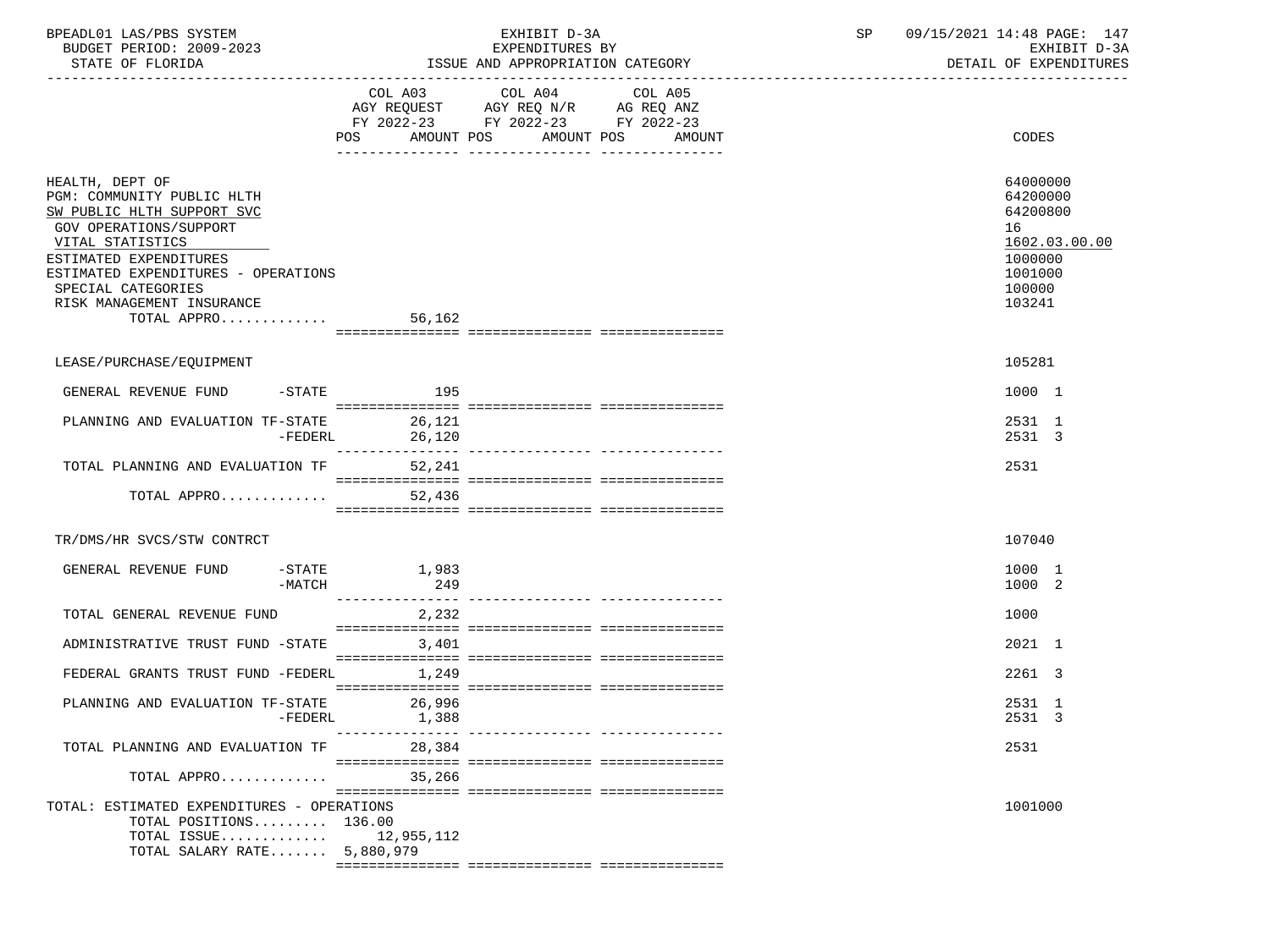| BPEADL01 LAS/PBS SYSTEM<br>BUDGET PERIOD: 2009-2023<br>STATE OF FLORIDA                                                                                                                                                 |                                                                                                                           | EXHIBIT D-3A<br>EXPENDITURES BY<br>ISSUE AND APPROPRIATION CATEGORY | SP | 09/15/2021 14:48 PAGE: 148<br>EXHIBIT D-3A<br>DETAIL OF EXPENDITURES |
|-------------------------------------------------------------------------------------------------------------------------------------------------------------------------------------------------------------------------|---------------------------------------------------------------------------------------------------------------------------|---------------------------------------------------------------------|----|----------------------------------------------------------------------|
|                                                                                                                                                                                                                         | COL A03 COL A04<br>AGY REQUEST AGY REQ N/R AG REQ ANZ<br>FY 2022-23 FY 2022-23 FY 2022-23<br>POS<br>AMOUNT POS AMOUNT POS | COL A05<br>AMOUNT                                                   |    | <b>CODES</b>                                                         |
| HEALTH, DEPT OF<br>PGM: COMMUNITY PUBLIC HLTH<br>SW PUBLIC HLTH SUPPORT SVC<br>GOV OPERATIONS/SUPPORT<br>VITAL STATISTICS<br>ESTIMATED EXPENDITURES<br>SALARY INCREASES FOR FY 2021-22 -<br>STATE EMPLOYEE MINIMUM WAGE |                                                                                                                           |                                                                     |    | 64000000<br>64200000<br>64200800<br>16<br>1602.03.00.00<br>1000000   |
| INCREASE - EFFECTIVE 7/1/2021<br>SALARY RATE<br>SALARY RATE 31,830                                                                                                                                                      |                                                                                                                           |                                                                     |    | 1001030<br>000000                                                    |
| SALARIES AND BENEFITS                                                                                                                                                                                                   |                                                                                                                           |                                                                     |    | 010000                                                               |
| GENERAL REVENUE FUND<br>$-$ STATE<br>-MATCH                                                                                                                                                                             | 2,853<br>358                                                                                                              |                                                                     |    | 1000 1<br>1000 2                                                     |
| TOTAL GENERAL REVENUE FUND                                                                                                                                                                                              | 3,211                                                                                                                     |                                                                     |    | 1000                                                                 |
| ADMINISTRATIVE TRUST FUND -STATE                                                                                                                                                                                        | 5,237                                                                                                                     |                                                                     |    | 2021 1                                                               |
| FEDERAL GRANTS TRUST FUND -FEDERL 1,102                                                                                                                                                                                 |                                                                                                                           |                                                                     |    | 2261 3                                                               |
| PLANNING AND EVALUATION TF-STATE 22,348                                                                                                                                                                                 | $-FEDERL$ 5,833                                                                                                           |                                                                     |    | 2531 1<br>2531 3                                                     |
| TOTAL PLANNING AND EVALUATION TF 28,181                                                                                                                                                                                 |                                                                                                                           |                                                                     |    | 2531                                                                 |
| TOTAL APPRO                                                                                                                                                                                                             | 37,731                                                                                                                    |                                                                     |    |                                                                      |
| OTHER PERSONAL SERVICES                                                                                                                                                                                                 |                                                                                                                           |                                                                     |    | 030000                                                               |
| ADMINISTRATIVE TRUST FUND -STATE                                                                                                                                                                                        | 722                                                                                                                       |                                                                     |    | 2021 1                                                               |
| FEDERAL GRANTS TRUST FUND -FEDERL                                                                                                                                                                                       | 167                                                                                                                       |                                                                     |    | 2261 3                                                               |
| PLANNING AND EVALUATION TF-STATE<br>$-MATCH$<br>$-FEDERL$                                                                                                                                                               | 2,644<br>95<br>229<br>---------------                                                                                     | ___________ _______________                                         |    | 2531 1<br>2531 2<br>2531 3                                           |
| TOTAL PLANNING AND EVALUATION TF                                                                                                                                                                                        | 2,968                                                                                                                     |                                                                     |    | 2531                                                                 |
| TOTAL APPRO                                                                                                                                                                                                             | 3,857                                                                                                                     |                                                                     |    |                                                                      |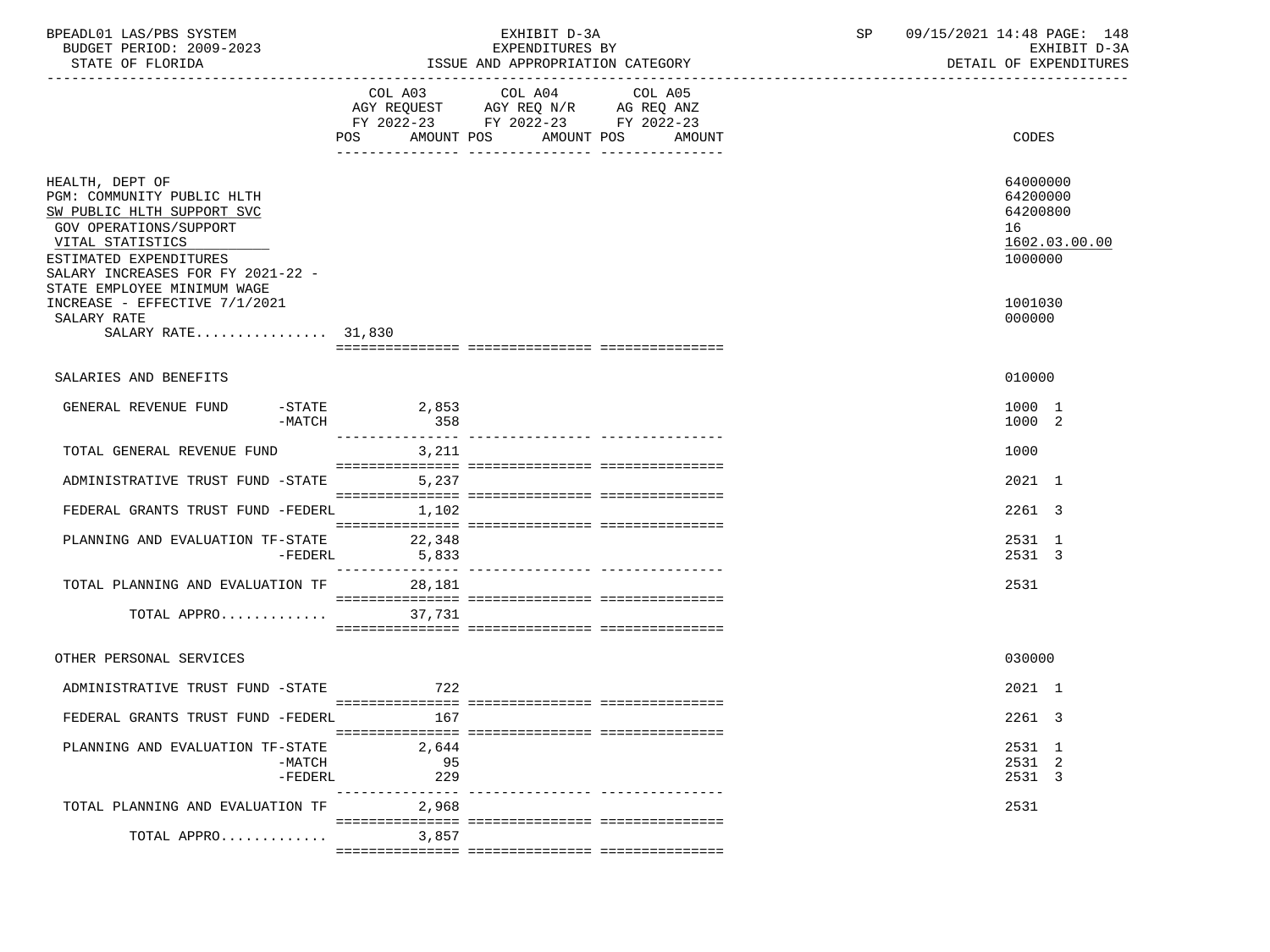| BPEADL01 LAS/PBS SYSTEM<br>BUDGET PERIOD: 2009-2023<br>STATE OF FLORIDA                                                                                                                                                 |          | EXHIBIT D-3A<br>EXPENDITURES BY<br>ISSUE AND APPROPRIATION CATEGORY                                                    |  |  |         | SP and the set of the set of the set of the set of the set of the set of the set of the set of the set of the set of the set of the set of the set of the set of the set of the set of the set of the set of the set of the se | 09/15/2021 14:48 PAGE: 149 |  | EXHIBIT D-3A<br>DETAIL OF EXPENDITURES            |               |
|-------------------------------------------------------------------------------------------------------------------------------------------------------------------------------------------------------------------------|----------|------------------------------------------------------------------------------------------------------------------------|--|--|---------|--------------------------------------------------------------------------------------------------------------------------------------------------------------------------------------------------------------------------------|----------------------------|--|---------------------------------------------------|---------------|
|                                                                                                                                                                                                                         |          | COL A03 COL A04<br>AGY REQUEST AGY REQ N/R AG REQ ANZ<br>FY 2022-23 FY 2022-23 FY 2022-23<br>POS AMOUNT POS AMOUNT POS |  |  | COL A05 | <b>AMOUNT</b>                                                                                                                                                                                                                  |                            |  | CODES                                             |               |
| HEALTH, DEPT OF<br>PGM: COMMUNITY PUBLIC HLTH<br>SW PUBLIC HLTH SUPPORT SVC<br>GOV OPERATIONS/SUPPORT<br>VITAL STATISTICS<br>ESTIMATED EXPENDITURES<br>SALARY INCREASES FOR FY 2021-22 -<br>STATE EMPLOYEE MINIMUM WAGE |          |                                                                                                                        |  |  |         |                                                                                                                                                                                                                                |                            |  | 64000000<br>64200000<br>64200800<br>16<br>1000000 | 1602.03.00.00 |
| INCREASE - EFFECTIVE 7/1/2021                                                                                                                                                                                           |          |                                                                                                                        |  |  |         |                                                                                                                                                                                                                                |                            |  | 1001030                                           |               |
| STATE EMPLOYEE MINIMUM WAGE<br>INCREASE - EFFECTIVE 7/1/2021<br>TOTAL ISSUE<br>TOTAL SALARY RATE 31,830<br>FLORIDA RETIREMENT SYSTEM<br>ADJUSTMENT - FY 2021-22 - NORMAL                                                |          | 41,588                                                                                                                 |  |  |         |                                                                                                                                                                                                                                |                            |  |                                                   |               |
| COST AND UNFUNDED ACTUARIAL<br>LIABILITY                                                                                                                                                                                |          |                                                                                                                        |  |  |         |                                                                                                                                                                                                                                |                            |  | 1001070                                           |               |
| SALARIES AND BENEFITS                                                                                                                                                                                                   |          |                                                                                                                        |  |  |         |                                                                                                                                                                                                                                |                            |  | 010000                                            |               |
| $-STATE$<br>GENERAL REVENUE FUND                                                                                                                                                                                        | $-MATCH$ | 3,499<br>439                                                                                                           |  |  |         |                                                                                                                                                                                                                                |                            |  | 1000 1<br>1000 2                                  |               |
| TOTAL GENERAL REVENUE FUND                                                                                                                                                                                              |          | 3,938                                                                                                                  |  |  |         |                                                                                                                                                                                                                                |                            |  | 1000                                              |               |
| ADMINISTRATIVE TRUST FUND -STATE 6,422                                                                                                                                                                                  |          |                                                                                                                        |  |  |         |                                                                                                                                                                                                                                |                            |  | $2021$ 1                                          |               |
| FEDERAL GRANTS TRUST FUND -FEDERL 1,351                                                                                                                                                                                 |          |                                                                                                                        |  |  |         |                                                                                                                                                                                                                                |                            |  | 2261 3                                            |               |
| PLANNING AND EVALUATION TF-STATE                                                                                                                                                                                        | -FEDERL  | 27,404<br>7,154                                                                                                        |  |  |         |                                                                                                                                                                                                                                |                            |  | 2531 1<br>2531 3                                  |               |
| TOTAL PLANNING AND EVALUATION TF 34,558                                                                                                                                                                                 |          |                                                                                                                        |  |  |         |                                                                                                                                                                                                                                |                            |  | 2531                                              |               |
| TOTAL APPRO $46,269$                                                                                                                                                                                                    |          |                                                                                                                        |  |  |         |                                                                                                                                                                                                                                |                            |  |                                                   |               |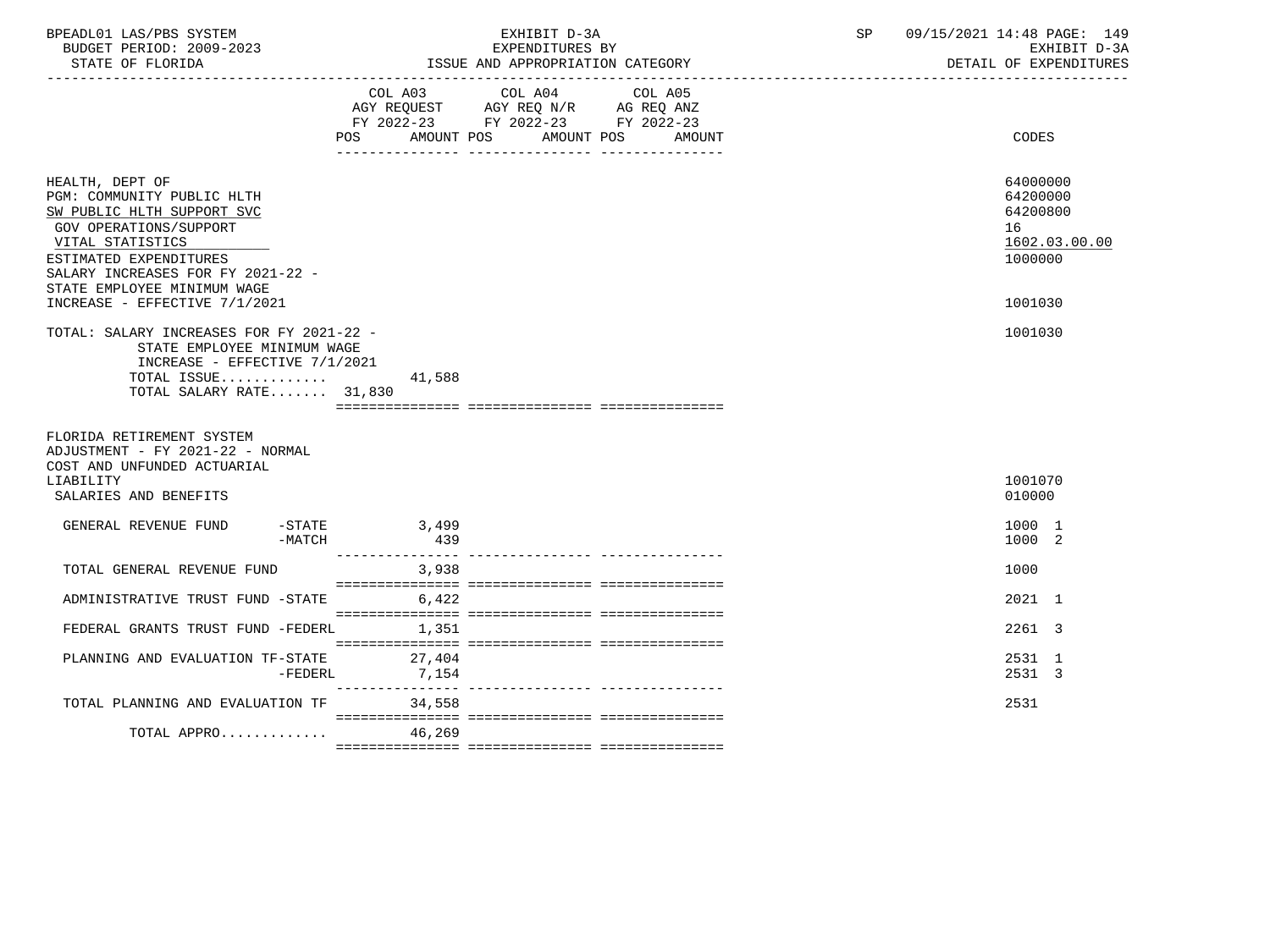| BPEADL01 LAS/PBS SYSTEM<br>BUDGET PERIOD: 2009-2023<br>STATE OF FLORIDA                                                                                                                         | EXHIBIT D-3A<br>EXPENDITURES BY<br>ISSUE AND APPROPRIATION CATEGORY |                                                                                                                | SP                                                                                                | 09/15/2021 14:48 PAGE: 150<br>EXHIBIT D-3A<br>DETAIL OF EXPENDITURES |  |                                                                               |
|-------------------------------------------------------------------------------------------------------------------------------------------------------------------------------------------------|---------------------------------------------------------------------|----------------------------------------------------------------------------------------------------------------|---------------------------------------------------------------------------------------------------|----------------------------------------------------------------------|--|-------------------------------------------------------------------------------|
|                                                                                                                                                                                                 |                                                                     | POS FOR THE POST OF THE STATE STATE STATE STATE STATE STATE STATE STATE STATE STATE STATE STATE STATE STATE ST | COL A03 COL A04 COL A05<br>AGY REQUEST AGY REQ N/R AG REQ ANZ<br>FY 2022-23 FY 2022-23 FY 2022-23 | AMOUNT POS AMOUNT POS AMOUNT                                         |  | CODES                                                                         |
| HEALTH, DEPT OF<br>PGM: COMMUNITY PUBLIC HLTH<br>SW PUBLIC HLTH SUPPORT SVC<br>GOV OPERATIONS/SUPPORT<br>VITAL STATISTICS<br>ESTIMATED EXPENDITURES<br>CASUALTY INSURANCE PREMIUM<br>ADJUSTMENT |                                                                     |                                                                                                                |                                                                                                   |                                                                      |  | 64000000<br>64200000<br>64200800<br>16<br>1602.03.00.00<br>1000000<br>1001090 |
| SPECIAL CATEGORIES<br>RISK MANAGEMENT INSURANCE                                                                                                                                                 |                                                                     |                                                                                                                |                                                                                                   |                                                                      |  | 100000<br>103241                                                              |
| GENERAL REVENUE FUND -STATE                                                                                                                                                                     |                                                                     | 6,027                                                                                                          |                                                                                                   |                                                                      |  | 1000 1                                                                        |
| REALLOCATION OF HUMAN RESOURCES<br>OUTSOURCING<br>SPECIAL CATEGORIES<br>TR/DMS/HR SVCS/STW CONTRCT                                                                                              |                                                                     |                                                                                                                |                                                                                                   |                                                                      |  | 1005900<br>100000<br>107040                                                   |
| GENERAL REVENUE FUND                                                                                                                                                                            | -MATCH                                                              | $-$ STATE $167-$<br>$21-$                                                                                      |                                                                                                   |                                                                      |  | 1000 1<br>1000 2                                                              |
| TOTAL GENERAL REVENUE FUND                                                                                                                                                                      |                                                                     | 188-                                                                                                           |                                                                                                   |                                                                      |  | 1000                                                                          |
| ADMINISTRATIVE TRUST FUND -STATE 287-                                                                                                                                                           |                                                                     |                                                                                                                |                                                                                                   |                                                                      |  | 2021 1                                                                        |
| FEDERAL GRANTS TRUST FUND -FEDERL 105-                                                                                                                                                          |                                                                     |                                                                                                                |                                                                                                   |                                                                      |  | 2261 3                                                                        |
| PLANNING AND EVALUATION TF-STATE 2,277-                                                                                                                                                         | -FEDERL                                                             | $117-$                                                                                                         |                                                                                                   |                                                                      |  | 2531 1<br>2531 3                                                              |
| TOTAL PLANNING AND EVALUATION TF 2,394-                                                                                                                                                         |                                                                     |                                                                                                                |                                                                                                   |                                                                      |  | 2531                                                                          |
| TOTAL APPRO                                                                                                                                                                                     |                                                                     | 2,974-                                                                                                         |                                                                                                   |                                                                      |  |                                                                               |
| TOTAL: VITAL STATISTICS<br>BY FUND TYPE<br>GENERAL REVENUE FUND<br>TRUST FUNDS                                                                                                                  |                                                                     | 821,565<br>12, 224, 457                                                                                        |                                                                                                   |                                                                      |  | 1602.03.00.00<br>1000<br>2000                                                 |
| TOTAL POSITIONS<br>TOTAL PROG COMP<br>TOTAL SALARY RATE 5,912,809                                                                                                                               |                                                                     | 136.00<br>13,046,022                                                                                           |                                                                                                   |                                                                      |  |                                                                               |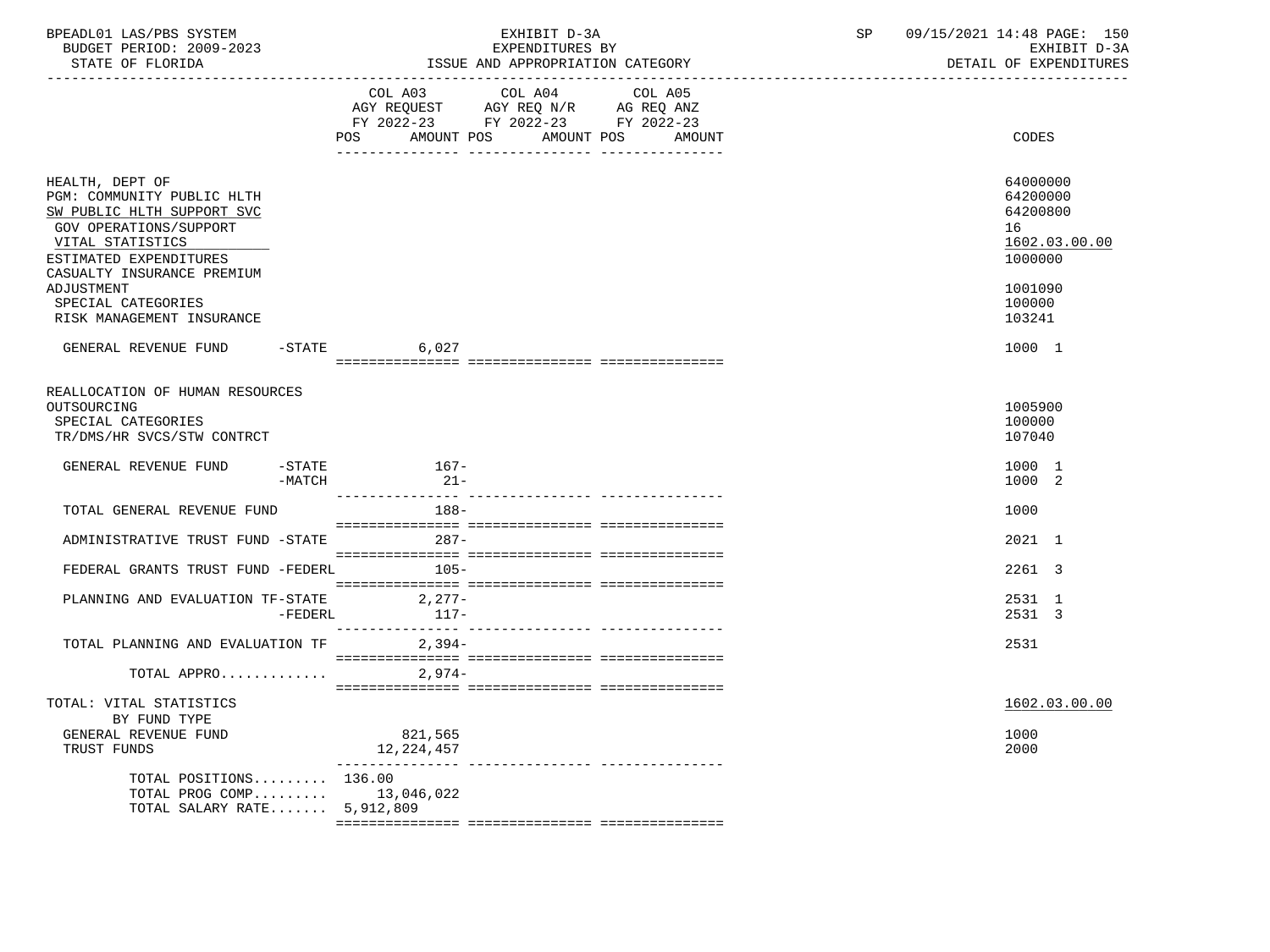| BPEADL01 LAS/PBS SYSTEM<br>BUDGET PERIOD: 2009-2023<br>STATE OF FLORIDA            | EXHIBIT D-3A<br>EXPENDITURES BY<br>ISSUE AND APPROPRIATION CATEGORY                                                                   | <b>SP</b><br>09/15/2021 14:48 PAGE: 151<br>EXHIBIT D-3A<br>DETAIL OF EXPENDITURES |
|------------------------------------------------------------------------------------|---------------------------------------------------------------------------------------------------------------------------------------|-----------------------------------------------------------------------------------|
|                                                                                    | COL A03 COL A04 COL A05<br>AGY REQUEST AGY REQ N/R AG REQ ANZ<br>FY 2022-23 FY 2022-23 FY 2022-23<br>POS AMOUNT POS AMOUNT POS AMOUNT | CODES                                                                             |
| HEALTH, DEPT OF<br>PGM: COMMUNITY PUBLIC HLTH<br>SW PUBLIC HLTH SUPPORT SVC        |                                                                                                                                       | 64000000<br>64200000<br>64200800                                                  |
| TOTAL: SW PUBLIC HLTH SUPPORT SVC<br>BY FUND TYPE                                  |                                                                                                                                       | 64200800                                                                          |
| GENERAL REVENUE FUND<br>TRUST FUNDS                                                | 26,089,721<br>257,620,812                                                                                                             | 1000<br>2000                                                                      |
| TOTAL POSITIONS 450.00<br>TOTAL BUREAU 283,710,533<br>TOTAL SALARY RATE 21,810,073 |                                                                                                                                       |                                                                                   |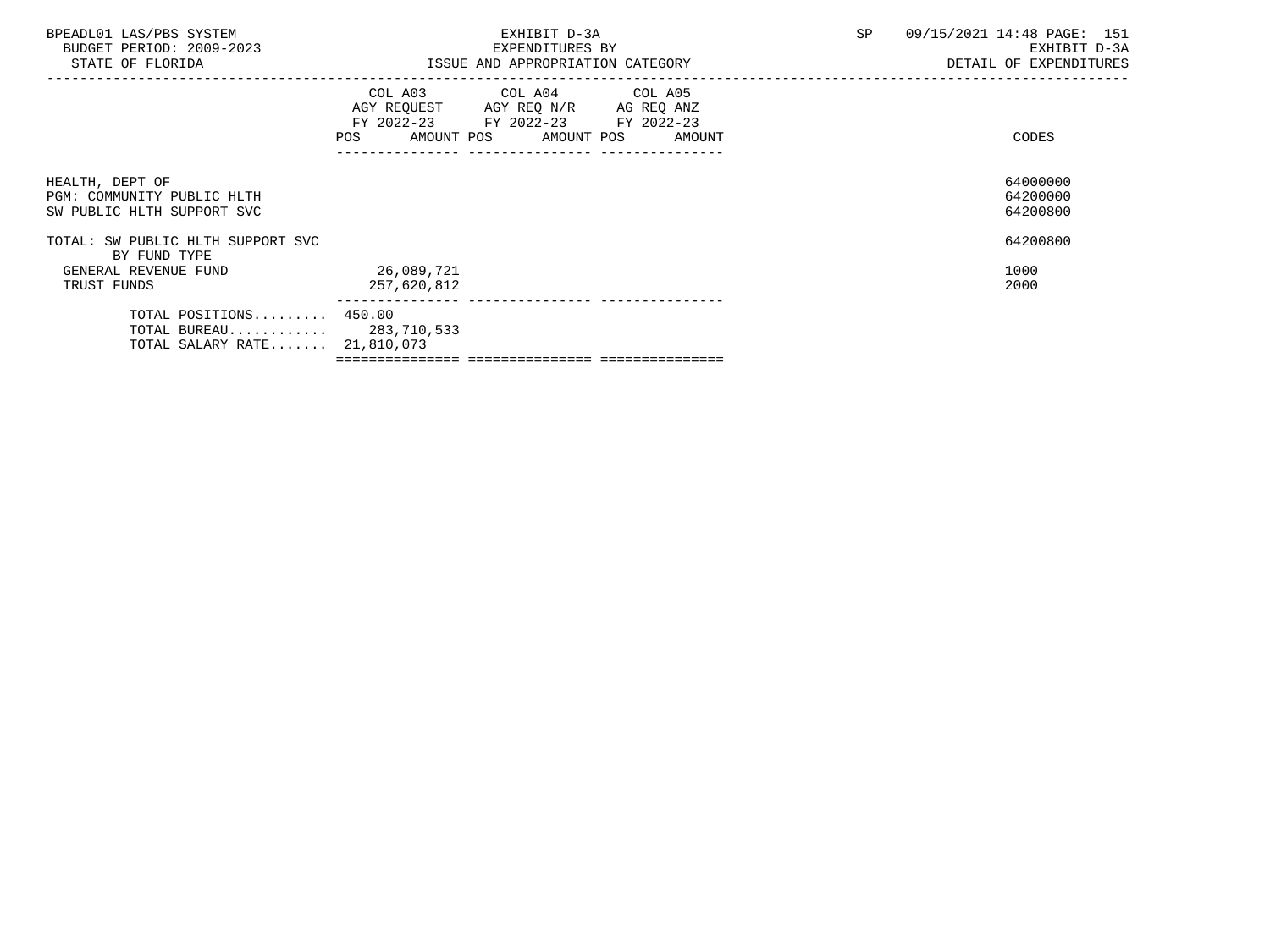| BPEADL01 LAS/PBS SYSTEM<br>BUDGET PERIOD: 2009-2023<br>STATE OF FLORIDA                                                                                                                                                                |                       |                                           | EXHIBIT D-3A<br>EXPENDITURES BY<br>ISSUE AND APPROPRIATION CATEGORY                                                                      | SP | 09/15/2021 14:48 PAGE: 152<br>EXHIBIT D-3A<br>DETAIL OF EXPENDITURES                    |
|----------------------------------------------------------------------------------------------------------------------------------------------------------------------------------------------------------------------------------------|-----------------------|-------------------------------------------|------------------------------------------------------------------------------------------------------------------------------------------|----|-----------------------------------------------------------------------------------------|
|                                                                                                                                                                                                                                        |                       |                                           | COL A03 COL A04<br>COL A05<br>AGY REQUEST AGY REQ N/R AG REQ ANZ<br>FY 2022-23 FY 2022-23 FY 2022-23<br>POS AMOUNT POS AMOUNT POS AMOUNT |    | CODES                                                                                   |
| HEALTH, DEPT OF<br>PGM: CHILDREN'S MED SVCS<br>CHILD SPECL HLTH CARE<br>HEALTH AND HUMAN SERVICES<br>HEALTH SVCS/INDIVIDUALS<br>ESTIMATED EXPENDITURES<br>ESTIMATED EXPENDITURES - OPERATIONS<br>SALARY RATE<br>SALARY RATE 20,298,000 |                       |                                           |                                                                                                                                          |    | 64000000<br>64300000<br>64300100<br>13<br>1301.00.00.00<br>1000000<br>1001000<br>000000 |
|                                                                                                                                                                                                                                        |                       |                                           |                                                                                                                                          |    |                                                                                         |
| SALARIES AND BENEFITS                                                                                                                                                                                                                  |                       |                                           |                                                                                                                                          |    | 010000                                                                                  |
| GENERAL REVENUE FUND                                                                                                                                                                                                                   |                       | -MATCH 9,774,353                          |                                                                                                                                          |    | 1000 2                                                                                  |
| DONATIONS TRUST FUND                                                                                                                                                                                                                   | $-MATCH$<br>$-FEDERL$ | $-STATE$ 711,849<br>821,097<br>10,057,607 |                                                                                                                                          |    | 2168 1<br>2168 2<br>2168 3                                                              |
| TOTAL DONATIONS TRUST FUND                                                                                                                                                                                                             |                       | 11,590,553                                |                                                                                                                                          |    | 2168                                                                                    |
| FEDERAL GRANTS TRUST FUND -FEDERL 2,734,917                                                                                                                                                                                            |                       |                                           |                                                                                                                                          |    | 2261 3                                                                                  |
| TOTAL POSITIONS 335.50<br>TOTAL APPRO                                                                                                                                                                                                  |                       | 24,099,823                                |                                                                                                                                          |    |                                                                                         |
| OTHER PERSONAL SERVICES                                                                                                                                                                                                                |                       |                                           |                                                                                                                                          |    | 030000                                                                                  |
| GENERAL REVENUE FUND                                                                                                                                                                                                                   | $-STATE$<br>$-MATCH$  | 61,673<br>126,457                         |                                                                                                                                          |    | 1000 1<br>1000 2                                                                        |
| TOTAL GENERAL REVENUE FUND                                                                                                                                                                                                             |                       | 188,130                                   |                                                                                                                                          |    | 1000                                                                                    |
| DONATIONS TRUST FUND                                                                                                                                                                                                                   | -STATE<br>-MATCH      | 87,671<br>95,892                          |                                                                                                                                          |    | 2168 1<br>2168 2                                                                        |
| TOTAL DONATIONS TRUST FUND                                                                                                                                                                                                             |                       | 183,563                                   |                                                                                                                                          |    | 2168                                                                                    |
| FEDERAL GRANTS TRUST FUND -FEDERL                                                                                                                                                                                                      |                       | 365,960                                   |                                                                                                                                          |    | 2261 3                                                                                  |
| TOTAL APPRO 737,653                                                                                                                                                                                                                    |                       |                                           |                                                                                                                                          |    |                                                                                         |
|                                                                                                                                                                                                                                        |                       |                                           |                                                                                                                                          |    |                                                                                         |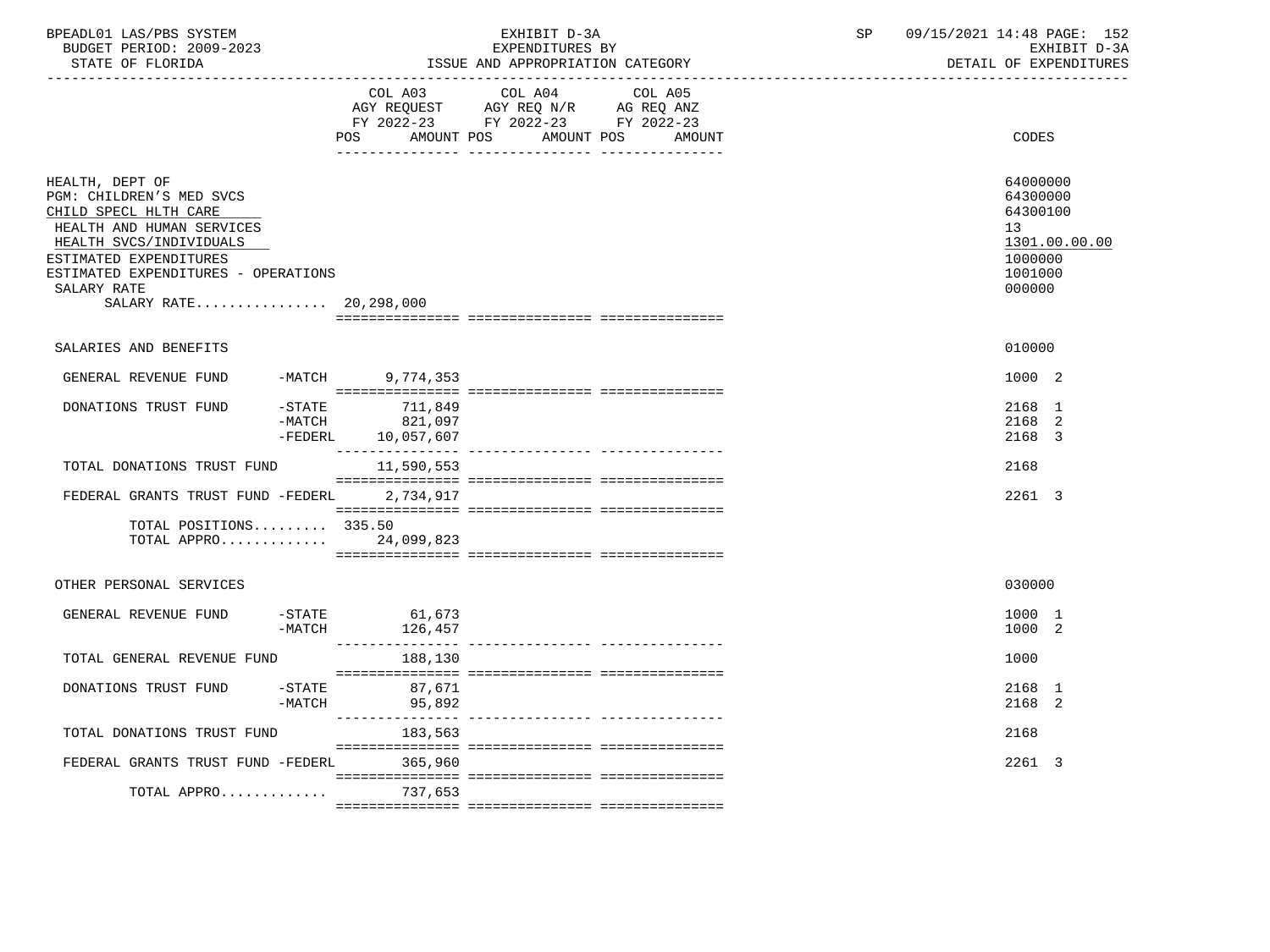| BPEADL01 LAS/PBS SYSTEM<br>BUDGET PERIOD: 2009-2023<br>STATE OF FLORIDA                                                                                                                                             | EXHIBIT D-3A<br>EXPENDITURES BY<br>ISSUE AND APPROPRIATION CATEGORY |                                        |                                                                                                                 |        | SP | 09/15/2021 14:48 PAGE: 153<br>EXHIBIT D-3A<br>DETAIL OF EXPENDITURES                    |
|---------------------------------------------------------------------------------------------------------------------------------------------------------------------------------------------------------------------|---------------------------------------------------------------------|----------------------------------------|-----------------------------------------------------------------------------------------------------------------|--------|----|-----------------------------------------------------------------------------------------|
|                                                                                                                                                                                                                     |                                                                     | POS<br>AMOUNT POS                      | COL A03 COL A04 COL A05<br>AGY REQUEST AGY REQ N/R AG REQ ANZ<br>FY 2022-23 FY 2022-23 FY 2022-23<br>AMOUNT POS | AMOUNT |    | CODES                                                                                   |
| HEALTH, DEPT OF<br>PGM: CHILDREN'S MED SVCS<br>CHILD SPECL HLTH CARE<br>HEALTH AND HUMAN SERVICES<br>HEALTH SVCS/INDIVIDUALS<br>ESTIMATED EXPENDITURES<br>ESTIMATED EXPENDITURES - OPERATIONS<br><b>EXPENSES</b>    |                                                                     |                                        |                                                                                                                 |        |    | 64000000<br>64300000<br>64300100<br>13<br>1301.00.00.00<br>1000000<br>1001000<br>040000 |
| GENERAL REVENUE FUND                                                                                                                                                                                                |                                                                     | 27 .9 .46 - STATE<br>-MATCH 1,266 ,760 |                                                                                                                 |        |    | 1000 1<br>1000 2                                                                        |
| TOTAL GENERAL REVENUE FUND                                                                                                                                                                                          |                                                                     | ________________<br>1,312,787          |                                                                                                                 |        |    | 1000                                                                                    |
| $\begin{tabular}{lllllllllll} \multicolumn{2}{l}{{\small\textrm{DONATIONS}}}&\texttt{TRUE} &\texttt{--STATE} &\texttt{--651,330}\\ & \multicolumn{2}{l}{\small\textrm{--MATE}} &\texttt{--1,013,827} \end{tabular}$ |                                                                     | 1,013,827<br>-FEDERL 1,419,124         |                                                                                                                 |        |    | 2168 1<br>2168 2<br>2168 3                                                              |
| TOTAL DONATIONS TRUST FUND                                                                                                                                                                                          |                                                                     | 3,084,281                              |                                                                                                                 |        |    | 2168                                                                                    |
| FEDERAL GRANTS TRUST FUND -FEDERL                                                                                                                                                                                   |                                                                     | 2,808,301                              |                                                                                                                 |        |    | 2261 3                                                                                  |
| TOTAL APPRO                                                                                                                                                                                                         |                                                                     | 7,205,369                              |                                                                                                                 |        |    |                                                                                         |
| OPERATING CAPITAL OUTLAY                                                                                                                                                                                            |                                                                     |                                        |                                                                                                                 |        |    | 060000                                                                                  |
| FEDERAL GRANTS TRUST FUND -FEDERL 10,700                                                                                                                                                                            |                                                                     |                                        |                                                                                                                 |        |    | 2261 3                                                                                  |
| SPECIAL CATEGORIES<br>G/A-CMS NETWORK                                                                                                                                                                               |                                                                     |                                        |                                                                                                                 |        |    | 100000<br>100497                                                                        |
| GENERAL REVENUE FUND                                                                                                                                                                                                | -MATCH                                                              | $-STATE$ 1,752,401<br>10, 174, 206     |                                                                                                                 |        |    | 1000 1<br>1000 2                                                                        |
| TOTAL GENERAL REVENUE FUND                                                                                                                                                                                          |                                                                     | 11,926,607                             |                                                                                                                 |        |    | 1000                                                                                    |
| DONATIONS TRUST FUND                                                                                                                                                                                                | $-$ STATE<br>$-MATCH$<br>$-$ RECPNT                                 | 464,887<br>50,747,082<br>133,213,210   |                                                                                                                 |        |    | 2168 1<br>2168 2<br>2168 9                                                              |
| TOTAL DONATIONS TRUST FUND                                                                                                                                                                                          |                                                                     | 184,425,179                            |                                                                                                                 |        |    | 2168                                                                                    |
| FEDERAL GRANTS TRUST FUND -FEDERL                                                                                                                                                                                   |                                                                     | 649,863                                |                                                                                                                 |        |    | 2261 3                                                                                  |
| MAT/CH HLTH BLOCK GRANT TF-FEDERL                                                                                                                                                                                   |                                                                     | 9,910,054                              |                                                                                                                 |        |    | 2475 3                                                                                  |
| SOCIAL SVCS BLK GRT TF                                                                                                                                                                                              | $-FEDERL$                                                           | 1,613,263                              |                                                                                                                 |        |    | 2639 3                                                                                  |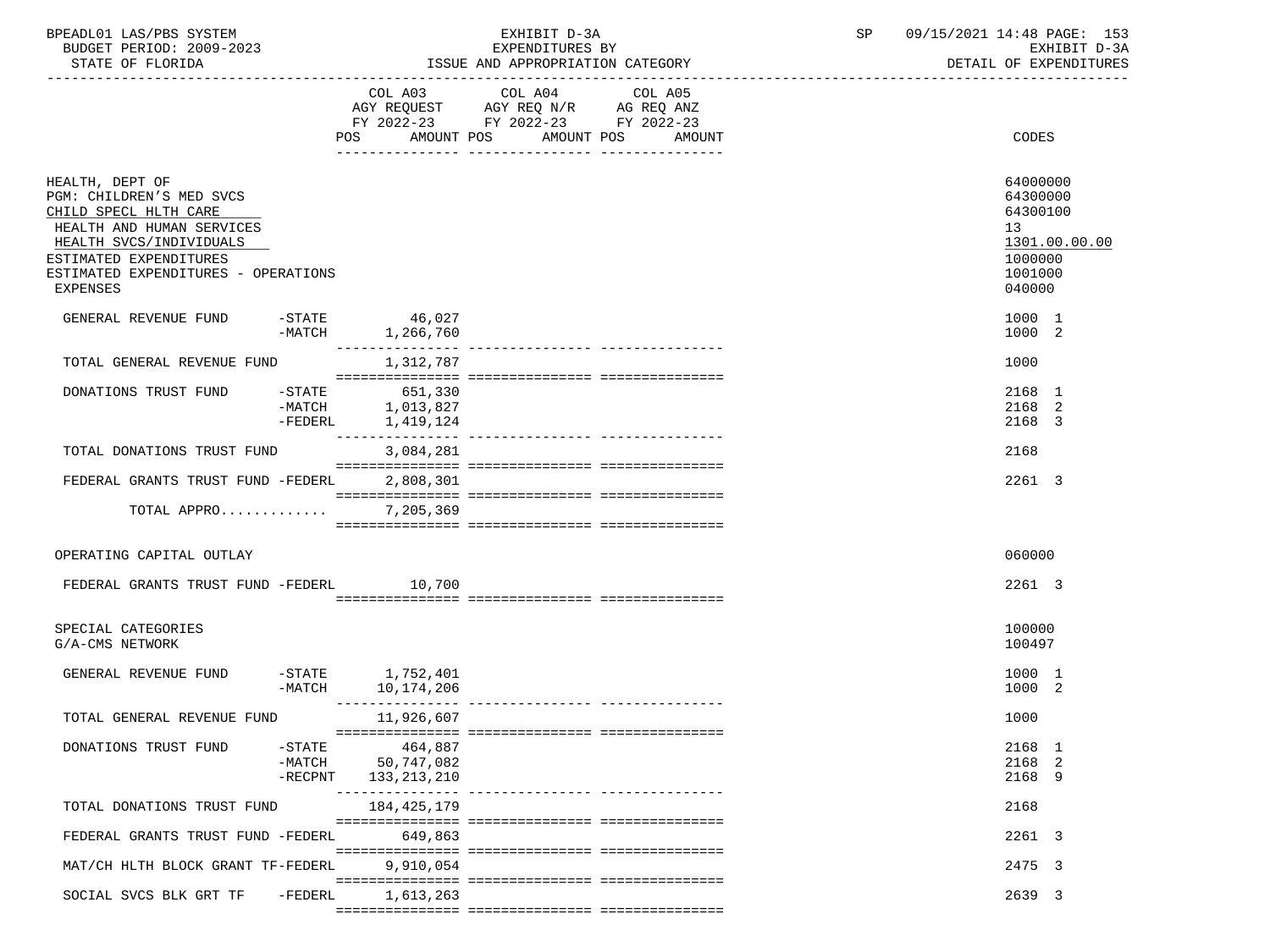| BPEADL01 LAS/PBS SYSTEM |                          |
|-------------------------|--------------------------|
|                         | BUDGET PERIOD: 2009-2023 |

|                                                                                                                                                                                                                                                       | COL A03<br>POS AMOUNT POS AMOUNT POS AMOUNT                                                                                                                                                                                                                                                                                                                                                                                                                     | COL A04<br>AGY REQUEST AGY REQ N/R AG REQ ANZ<br>FY 2022-23 FY 2022-23 FY 2022-23 | COL A05 | CODES                                                                                             |
|-------------------------------------------------------------------------------------------------------------------------------------------------------------------------------------------------------------------------------------------------------|-----------------------------------------------------------------------------------------------------------------------------------------------------------------------------------------------------------------------------------------------------------------------------------------------------------------------------------------------------------------------------------------------------------------------------------------------------------------|-----------------------------------------------------------------------------------|---------|---------------------------------------------------------------------------------------------------|
| HEALTH, DEPT OF<br>PGM: CHILDREN'S MED SVCS<br>CHILD SPECL HLTH CARE<br>HEALTH AND HUMAN SERVICES<br>HEALTH SVCS/INDIVIDUALS<br>ESTIMATED EXPENDITURES<br>ESTIMATED EXPENDITURES - OPERATIONS<br>SPECIAL CATEGORIES<br>G/A-CMS NETWORK<br>TOTAL APPRO | 208,524,966                                                                                                                                                                                                                                                                                                                                                                                                                                                     |                                                                                   |         | 64000000<br>64300000<br>64300100<br>13<br>1301.00.00.00<br>1000000<br>1001000<br>100000<br>100497 |
| G/A-MED SVCS AB/NEG CHILD                                                                                                                                                                                                                             |                                                                                                                                                                                                                                                                                                                                                                                                                                                                 |                                                                                   |         | 100655                                                                                            |
| GENERAL REVENUE FUND -STATE 19,537,467<br>SOCIAL SVCS BLK GRT TF -FEDERL 5,763,295                                                                                                                                                                    |                                                                                                                                                                                                                                                                                                                                                                                                                                                                 |                                                                                   |         | 1000 1<br>2639 3                                                                                  |
| TOTAL APPRO                                                                                                                                                                                                                                           | 25,300,762                                                                                                                                                                                                                                                                                                                                                                                                                                                      |                                                                                   |         |                                                                                                   |
| CONTRACTED SERVICES                                                                                                                                                                                                                                   |                                                                                                                                                                                                                                                                                                                                                                                                                                                                 |                                                                                   |         | 100777                                                                                            |
| DONATIONS TRUST FUND                                                                                                                                                                                                                                  | $-$ STATE 4,806,184<br>-RECPNT 1,724,625                                                                                                                                                                                                                                                                                                                                                                                                                        |                                                                                   |         | 2168 1<br>2168 9                                                                                  |
| TOTAL DONATIONS TRUST FUND                                                                                                                                                                                                                            | 6,530,809                                                                                                                                                                                                                                                                                                                                                                                                                                                       |                                                                                   |         | 2168                                                                                              |
| FEDERAL GRANTS TRUST FUND -FEDERL 82,405                                                                                                                                                                                                              |                                                                                                                                                                                                                                                                                                                                                                                                                                                                 |                                                                                   |         | 2261 3                                                                                            |
| MAT/CH HLTH BLOCK GRANT TF-FEDERL 281,710                                                                                                                                                                                                             |                                                                                                                                                                                                                                                                                                                                                                                                                                                                 |                                                                                   |         | 2475 3                                                                                            |
| TOTAL APPRO 6,894,924                                                                                                                                                                                                                                 | $\begin{minipage}{0.03\textwidth} \begin{tabular}{l} \textbf{0.04\textwidth} \textbf{0.04\textwidth} \textbf{0.04\textwidth} \textbf{0.04\textwidth} \textbf{0.04\textwidth} \textbf{0.04\textwidth} \textbf{0.04\textwidth} \textbf{0.04\textwidth} \textbf{0.04\textwidth} \textbf{0.04\textwidth} \textbf{0.04\textwidth} \textbf{0.04\textwidth} \textbf{0.04\textwidth} \textbf{0.04\textwidth} \textbf{0.04\textwidth} \textbf{0.04\textwidth} \textbf{0$ |                                                                                   |         |                                                                                                   |
| G/A-CONTRACTED SERVICES                                                                                                                                                                                                                               |                                                                                                                                                                                                                                                                                                                                                                                                                                                                 |                                                                                   |         | 100778                                                                                            |
| GENERAL REVENUE FUND                                                                                                                                                                                                                                  | $-STATE$ 300,000                                                                                                                                                                                                                                                                                                                                                                                                                                                |                                                                                   |         | 1000 1                                                                                            |
| POISON CONTROL CENTER                                                                                                                                                                                                                                 |                                                                                                                                                                                                                                                                                                                                                                                                                                                                 |                                                                                   |         | 102936                                                                                            |
| GENERAL REVENUE FUND<br>$-$ STATE<br>-MATCH                                                                                                                                                                                                           | 250,000<br>5,966,498                                                                                                                                                                                                                                                                                                                                                                                                                                            |                                                                                   |         | 1000 1<br>1000 2                                                                                  |
| TOTAL GENERAL REVENUE FUND                                                                                                                                                                                                                            | 6,216,498                                                                                                                                                                                                                                                                                                                                                                                                                                                       |                                                                                   |         | 1000                                                                                              |
| TOTAL APPRO                                                                                                                                                                                                                                           | 6,216,498                                                                                                                                                                                                                                                                                                                                                                                                                                                       |                                                                                   |         |                                                                                                   |

ISSUE AND APPROPRIATION CATEGORY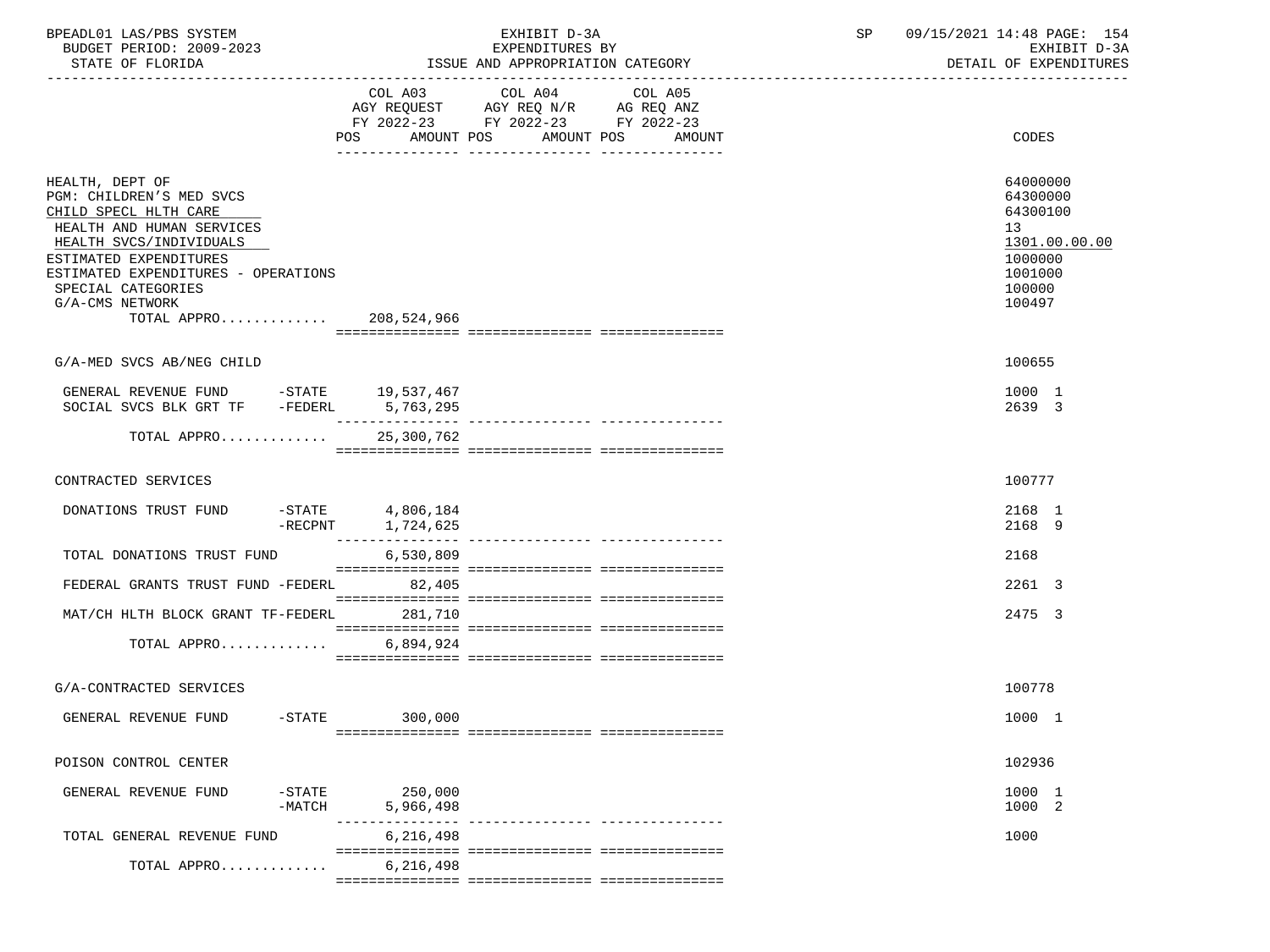| BPEADL01 LAS/PBS SYSTEM<br>BUDGET PERIOD: 2009-2023<br>STATE OF FLORIDA                                                                                                                                                                          |                                                 |                                 | EXHIBIT D-3A<br>EXPENDITURES BY<br>ISSUE AND APPROPRIATION CATEGORY                       |                                             | SP | 09/15/2021 14:48 PAGE: 155<br>EXHIBIT D-3A<br>DETAIL OF EXPENDITURES                                           |
|--------------------------------------------------------------------------------------------------------------------------------------------------------------------------------------------------------------------------------------------------|-------------------------------------------------|---------------------------------|-------------------------------------------------------------------------------------------|---------------------------------------------|----|----------------------------------------------------------------------------------------------------------------|
|                                                                                                                                                                                                                                                  |                                                 |                                 | COL A03 COL A04<br>AGY REQUEST AGY REQ N/R AG REQ ANZ<br>FY 2022-23 FY 2022-23 FY 2022-23 | COL A05<br>POS AMOUNT POS AMOUNT POS AMOUNT |    | CODES                                                                                                          |
| HEALTH, DEPT OF<br>PGM: CHILDREN'S MED SVCS<br>CHILD SPECL HLTH CARE<br>HEALTH AND HUMAN SERVICES<br>HEALTH SVCS/INDIVIDUALS<br>ESTIMATED EXPENDITURES<br>ESTIMATED EXPENDITURES - OPERATIONS<br>SPECIAL CATEGORIES<br>RISK MANAGEMENT INSURANCE |                                                 |                                 |                                                                                           |                                             |    | 64000000<br>64300000<br>64300100<br>13 <sup>°</sup><br>1301.00.00.00<br>1000000<br>1001000<br>100000<br>103241 |
| GENERAL REVENUE FUND -STATE 352,309                                                                                                                                                                                                              |                                                 |                                 |                                                                                           |                                             |    | 1000 1                                                                                                         |
| G/A-DEI SERVICES/PART C                                                                                                                                                                                                                          |                                                 |                                 |                                                                                           |                                             |    | 103629                                                                                                         |
| GENERAL REVENUE FUND                                                                                                                                                                                                                             |                                                 | STATE 6,600,000 – STATE 6,600–  |                                                                                           |                                             |    | 1000 1<br>1000 2                                                                                               |
| TOTAL GENERAL REVENUE FUND                                                                                                                                                                                                                       |                                                 | 47,361,173                      |                                                                                           |                                             |    | 1000                                                                                                           |
| FEDERAL GRANTS TRUST FUND -FEDERL                                                                                                                                                                                                                |                                                 | 26,255,076                      |                                                                                           |                                             |    | 2261 3                                                                                                         |
| TOTAL APPRO 73,616,249                                                                                                                                                                                                                           |                                                 |                                 |                                                                                           |                                             |    |                                                                                                                |
| LEASE/PURCHASE/EQUIPMENT                                                                                                                                                                                                                         |                                                 |                                 |                                                                                           |                                             |    | 105281                                                                                                         |
| GENERAL REVENUE FUND -MATCH 82,009                                                                                                                                                                                                               |                                                 |                                 |                                                                                           |                                             |    | 1000 2                                                                                                         |
| DONATIONS TRUST FUND                                                                                                                                                                                                                             | $-RECPNT$                                       | -FEDERL 95,689<br>25,556        |                                                                                           |                                             |    | 2168 3<br>2168 9                                                                                               |
| TOTAL DONATIONS TRUST FUND                                                                                                                                                                                                                       |                                                 | 121,245                         |                                                                                           |                                             |    | 2168                                                                                                           |
| FEDERAL GRANTS TRUST FUND -FEDERL 75.871                                                                                                                                                                                                         |                                                 |                                 |                                                                                           |                                             |    | 2261 3                                                                                                         |
| TOTAL APPRO                                                                                                                                                                                                                                      |                                                 | 279,125                         |                                                                                           |                                             |    |                                                                                                                |
| TR/DMS/HR SVCS/STW CONTRCT                                                                                                                                                                                                                       |                                                 |                                 |                                                                                           |                                             |    | 107040                                                                                                         |
| GENERAL REVENUE FUND                                                                                                                                                                                                                             | $-STATE$                                        | 101,514                         |                                                                                           |                                             |    | 1000 1                                                                                                         |
| DONATIONS TRUST FUND                                                                                                                                                                                                                             | $-STATE$<br>$-MATCH$<br>$-FEDERL$<br>$-$ RECPNT | 68,250<br>6,347<br>1,226<br>224 |                                                                                           |                                             |    | 2168 1<br>2168 2<br>2168 3<br>2168 9                                                                           |
| TOTAL DONATIONS TRUST FUND                                                                                                                                                                                                                       |                                                 | 76,047                          |                                                                                           |                                             |    | 2168                                                                                                           |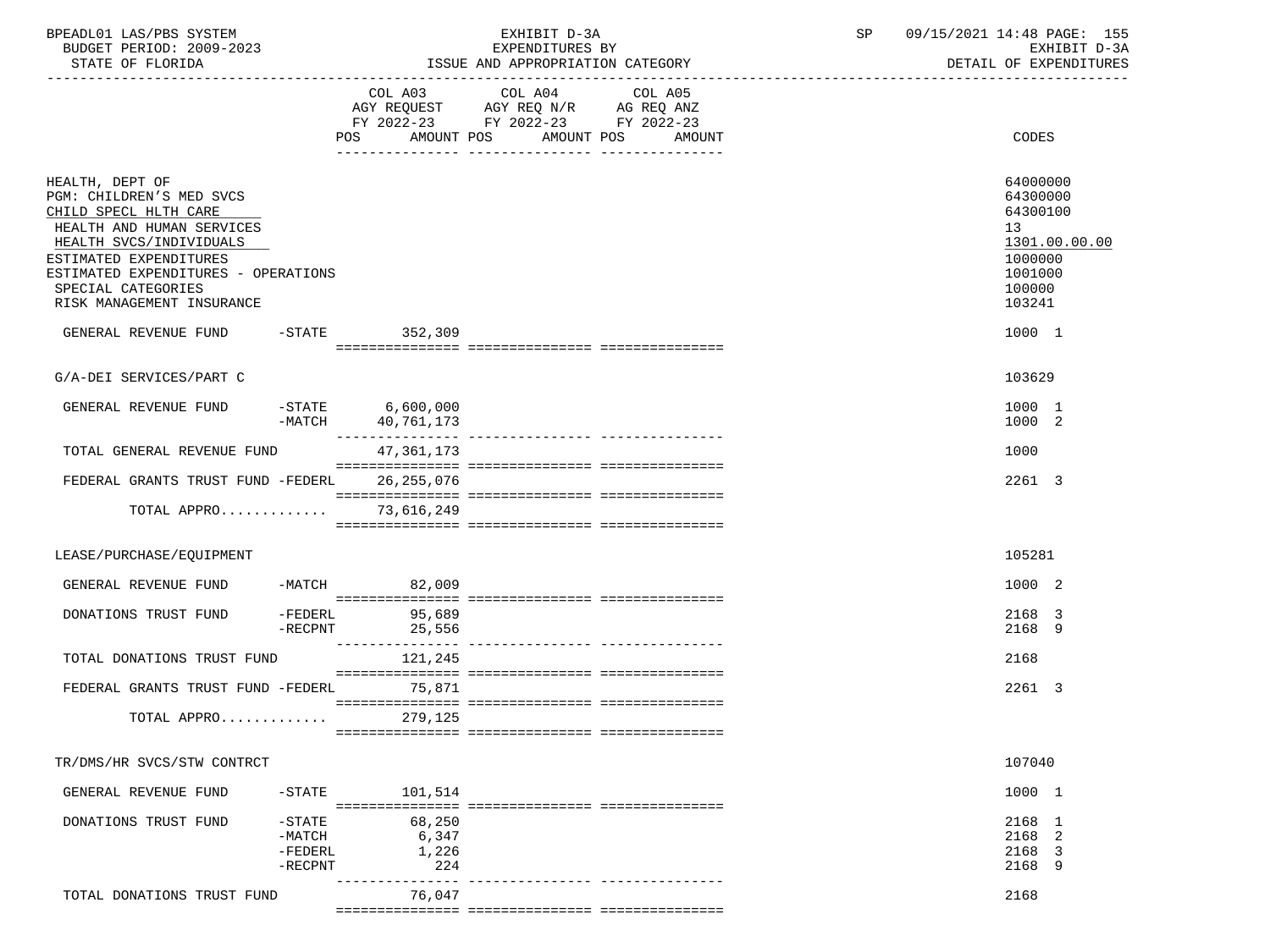| BPEADL01 LAS/PBS SYSTEM<br>BUDGET PERIOD: 2009-2023                                                                                    |                     | EXHIBIT D-3A<br>EXPENDITURES BY                                                                                                             | SP | 09/15/2021 14:48 PAGE: 156<br>EXHIBIT D-3A |  |
|----------------------------------------------------------------------------------------------------------------------------------------|---------------------|---------------------------------------------------------------------------------------------------------------------------------------------|----|--------------------------------------------|--|
| STATE OF FLORIDA                                                                                                                       |                     | ISSUE AND APPROPRIATION CATEGORY                                                                                                            |    | DETAIL OF EXPENDITURES                     |  |
|                                                                                                                                        |                     | COL A03 COL A04<br>COL A05<br>AGY REQUEST AGY REQ N/R AG REQ ANZ<br>FY 2022-23 FY 2022-23 FY 2022-23<br>POS AMOUNT POS AMOUNT POS<br>AMOUNT |    | CODES                                      |  |
| HEALTH, DEPT OF                                                                                                                        |                     |                                                                                                                                             |    | 64000000                                   |  |
| PGM: CHILDREN'S MED SVCS                                                                                                               |                     |                                                                                                                                             |    | 64300000                                   |  |
| CHILD SPECL HLTH CARE                                                                                                                  |                     |                                                                                                                                             |    | 64300100                                   |  |
| HEALTH AND HUMAN SERVICES                                                                                                              |                     |                                                                                                                                             |    | 13                                         |  |
| HEALTH SVCS/INDIVIDUALS                                                                                                                |                     |                                                                                                                                             |    | 1301.00.00.00                              |  |
| ESTIMATED EXPENDITURES<br>ESTIMATED EXPENDITURES - OPERATIONS                                                                          |                     |                                                                                                                                             |    | 1000000<br>1001000                         |  |
| SPECIAL CATEGORIES                                                                                                                     |                     |                                                                                                                                             |    | 100000                                     |  |
| TR/DMS/HR SVCS/STW CONTRCT                                                                                                             |                     |                                                                                                                                             |    | 107040                                     |  |
| FEDERAL GRANTS TRUST FUND -FEDERL                                                                                                      | 33,011              |                                                                                                                                             |    | 2261 3                                     |  |
|                                                                                                                                        |                     |                                                                                                                                             |    |                                            |  |
| TOTAL APPRO 210,572                                                                                                                    |                     |                                                                                                                                             |    |                                            |  |
|                                                                                                                                        |                     |                                                                                                                                             |    |                                            |  |
| TOTAL: ESTIMATED EXPENDITURES - OPERATIONS<br>TOTAL POSITIONS 335.50                                                                   |                     |                                                                                                                                             |    | 1001000                                    |  |
| TOTAL ISSUE 353,748,950                                                                                                                |                     |                                                                                                                                             |    |                                            |  |
| TOTAL SALARY RATE 20,298,000                                                                                                           |                     |                                                                                                                                             |    |                                            |  |
|                                                                                                                                        |                     |                                                                                                                                             |    |                                            |  |
| SALARY INCREASES FOR FY 2021-22 -<br>STATE EMPLOYEE MINIMUM WAGE<br>INCREASE - EFFECTIVE 7/1/2021<br>SALARY RATE<br>SALARY RATE 63,329 |                     |                                                                                                                                             |    | 1001030<br>000000                          |  |
| SALARIES AND BENEFITS                                                                                                                  |                     |                                                                                                                                             |    | 010000                                     |  |
|                                                                                                                                        |                     |                                                                                                                                             |    | 1000 2                                     |  |
| GENERAL REVENUE FUND                                                                                                                   | $-MATCH$ 30,434     |                                                                                                                                             |    |                                            |  |
| DONATIONS TRUST FUND                                                                                                                   | $-$ STATE<br>2,219  |                                                                                                                                             |    | 2168 1                                     |  |
|                                                                                                                                        | -MATCH<br>2,555     |                                                                                                                                             |    | 2168 2                                     |  |
|                                                                                                                                        | $-FEDERL$<br>31,310 |                                                                                                                                             |    | 2168 3                                     |  |
| TOTAL DONATIONS TRUST FUND                                                                                                             | 36,084              |                                                                                                                                             |    | 2168                                       |  |
| FEDERAL GRANTS TRUST FUND -FEDERL                                                                                                      | 8,516               |                                                                                                                                             |    | 2261 3                                     |  |
|                                                                                                                                        |                     |                                                                                                                                             |    |                                            |  |
| TOTAL APPRO                                                                                                                            | 75,034              |                                                                                                                                             |    |                                            |  |
|                                                                                                                                        |                     |                                                                                                                                             |    |                                            |  |
| OTHER PERSONAL SERVICES                                                                                                                |                     |                                                                                                                                             |    | 030000                                     |  |
| GENERAL REVENUE FUND                                                                                                                   | 246<br>$-$ STATE    |                                                                                                                                             |    | 1000 1                                     |  |
|                                                                                                                                        | $-MATCH$<br>506     |                                                                                                                                             |    | 1000 2                                     |  |
|                                                                                                                                        |                     |                                                                                                                                             |    |                                            |  |
| TOTAL GENERAL REVENUE FUND                                                                                                             | 752                 |                                                                                                                                             |    | 1000                                       |  |
| DONATIONS TRUST FUND                                                                                                                   | 350<br>$-STATE$     |                                                                                                                                             |    | 2168 1                                     |  |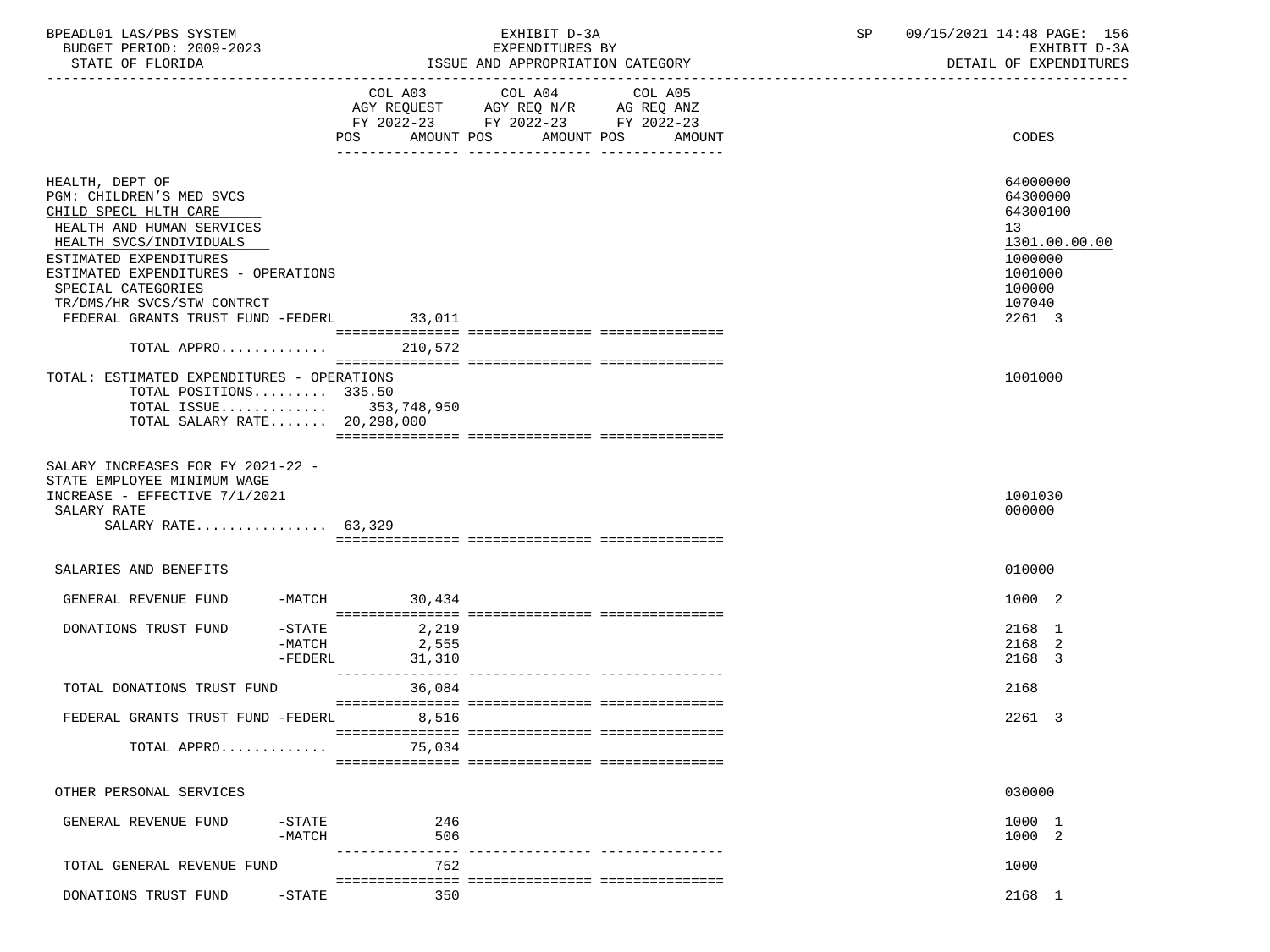| BPEADL01 LAS/PBS SYSTEM<br>BUDGET PERIOD: 2009-2023<br>STATE OF FLORIDA                                                                                                                                                    |                                  | EXHIBIT D-3A<br>EXPENDITURES BY<br>ISSUE AND APPROPRIATION CATEGORY |                                                                                                                               |        | SP | 09/15/2021 14:48 PAGE: 157<br>EXHIBIT D-3A<br>DETAIL OF EXPENDITURES |
|----------------------------------------------------------------------------------------------------------------------------------------------------------------------------------------------------------------------------|----------------------------------|---------------------------------------------------------------------|-------------------------------------------------------------------------------------------------------------------------------|--------|----|----------------------------------------------------------------------|
|                                                                                                                                                                                                                            |                                  | POS                                                                 | COL A03 COL A04 COL A05<br>AGY REQUEST AGY REQ N/R AG REQ ANZ<br>FY 2022-23 FY 2022-23 FY 2022-23<br>AMOUNT POS<br>AMOUNT POS | AMOUNT |    | <b>CODES</b>                                                         |
| HEALTH, DEPT OF<br>PGM: CHILDREN'S MED SVCS<br>CHILD SPECL HLTH CARE<br>HEALTH AND HUMAN SERVICES<br>HEALTH SVCS/INDIVIDUALS<br>ESTIMATED EXPENDITURES<br>SALARY INCREASES FOR FY 2021-22 -<br>STATE EMPLOYEE MINIMUM WAGE |                                  |                                                                     |                                                                                                                               |        |    | 64000000<br>64300000<br>64300100<br>13<br>1301.00.00.00<br>1000000   |
| INCREASE - EFFECTIVE 7/1/2021<br>OTHER PERSONAL SERVICES<br>DONATIONS TRUST FUND -MATCH                                                                                                                                    |                                  | 383                                                                 |                                                                                                                               |        |    | 1001030<br>030000<br>2168 2                                          |
| TOTAL DONATIONS TRUST FUND                                                                                                                                                                                                 |                                  | 733                                                                 |                                                                                                                               |        |    | 2168                                                                 |
| FEDERAL GRANTS TRUST FUND -FEDERL 1,465                                                                                                                                                                                    |                                  |                                                                     |                                                                                                                               |        |    | 2261 3                                                               |
| TOTAL APPRO                                                                                                                                                                                                                |                                  | 2,950                                                               |                                                                                                                               |        |    |                                                                      |
| TOTAL: SALARY INCREASES FOR FY 2021-22 -<br>STATE EMPLOYEE MINIMUM WAGE<br>INCREASE - EFFECTIVE 7/1/2021<br>TOTAL ISSUE 77,984<br>TOTAL SALARY RATE 63,329                                                                 |                                  |                                                                     |                                                                                                                               |        |    | 1001030                                                              |
| FLORIDA RETIREMENT SYSTEM<br>ADJUSTMENT - FY 2021-22 - NORMAL<br>COST AND UNFUNDED ACTUARIAL<br>LIABILITY<br>SALARIES AND BENEFITS                                                                                         |                                  |                                                                     |                                                                                                                               |        |    | 1001070<br>010000                                                    |
| GENERAL REVENUE FUND -MATCH 56,365                                                                                                                                                                                         |                                  |                                                                     |                                                                                                                               |        |    | 1000 2                                                               |
| DONATIONS TRUST FUND                                                                                                                                                                                                       | $-$ STATE<br>$-MATCH$<br>-FEDERL | 4,110<br>4,732<br>57,988                                            |                                                                                                                               |        |    | 2168 1<br>2168 2<br>2168 3                                           |
| TOTAL DONATIONS TRUST FUND                                                                                                                                                                                                 |                                  | 66,830                                                              |                                                                                                                               |        |    | 2168                                                                 |
| FEDERAL GRANTS TRUST FUND -FEDERL 15,773                                                                                                                                                                                   |                                  |                                                                     |                                                                                                                               |        |    | 2261 3                                                               |
| TOTAL APPRO $\ldots \ldots \ldots$ 138,968                                                                                                                                                                                 |                                  |                                                                     |                                                                                                                               |        |    |                                                                      |
|                                                                                                                                                                                                                            |                                  |                                                                     |                                                                                                                               |        |    |                                                                      |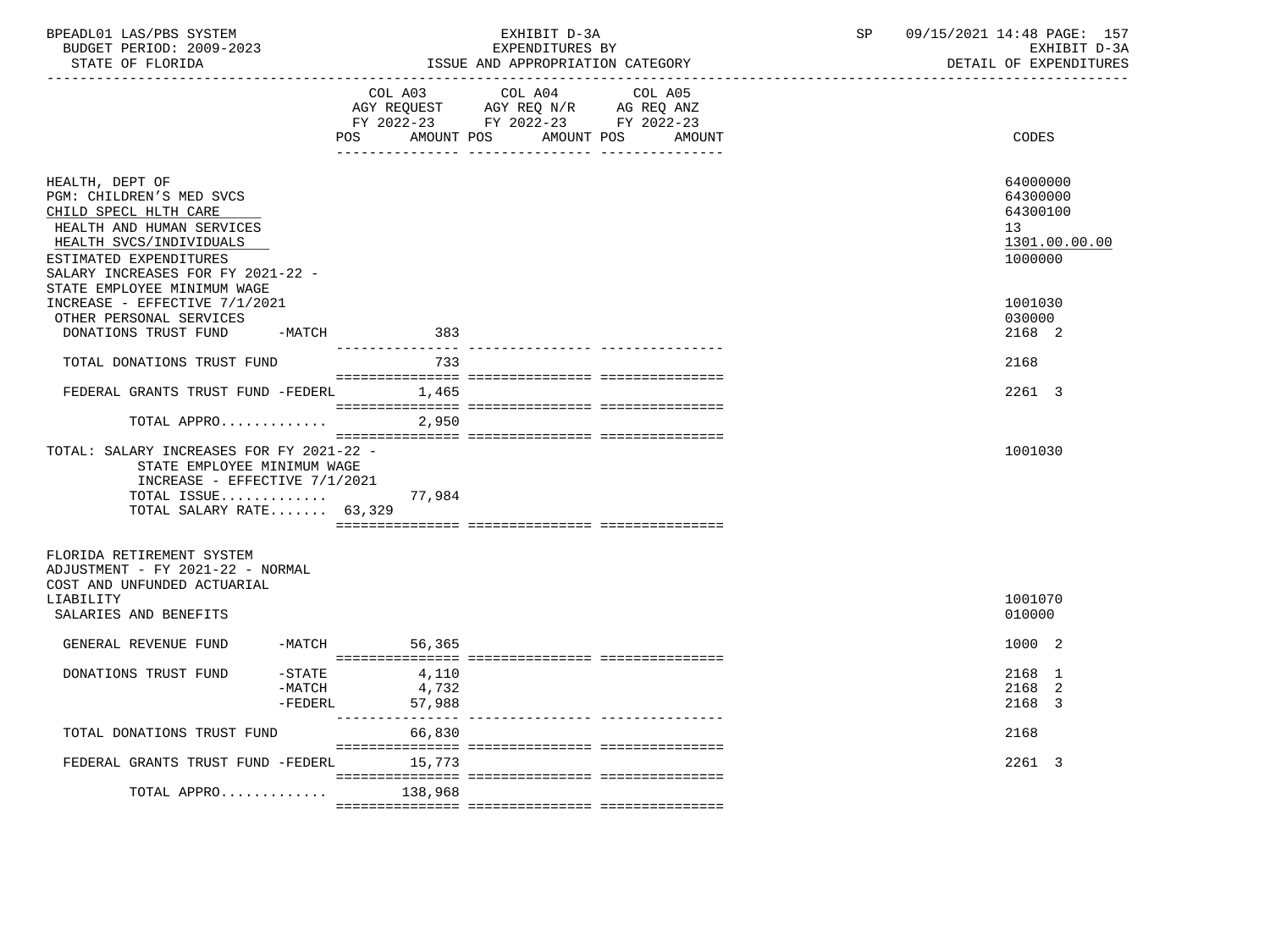| BPEADL01 LAS/PBS SYSTEM<br>BUDGET PERIOD: 2009-2023<br>STATE OF FLORIDA                                                                                                                                                                               |                                           | EXHIBIT D-3A<br>EXPENDITURES BY<br>ISSUE AND APPROPRIATION CATEGORY                                                        | SP     | 09/15/2021 14:48 PAGE: 158<br>EXHIBIT D-3A<br>DETAIL OF EXPENDITURES                              |
|-------------------------------------------------------------------------------------------------------------------------------------------------------------------------------------------------------------------------------------------------------|-------------------------------------------|----------------------------------------------------------------------------------------------------------------------------|--------|---------------------------------------------------------------------------------------------------|
|                                                                                                                                                                                                                                                       | <b>POS</b>                                | COL A03 COL A04 COL A05<br>AGY REQUEST AGY REQ N/R AG REQ ANZ<br>FY 2022-23 FY 2022-23 FY 2022-23<br>AMOUNT POS AMOUNT POS | AMOUNT | CODES                                                                                             |
| HEALTH, DEPT OF<br>PGM: CHILDREN'S MED SVCS<br>CHILD SPECL HLTH CARE<br>HEALTH AND HUMAN SERVICES<br>HEALTH SVCS/INDIVIDUALS<br>ESTIMATED EXPENDITURES<br>CASUALTY INSURANCE PREMIUM<br>ADJUSTMENT<br>SPECIAL CATEGORIES<br>RISK MANAGEMENT INSURANCE |                                           |                                                                                                                            |        | 64000000<br>64300000<br>64300100<br>13<br>1301.00.00.00<br>1000000<br>1001090<br>100000<br>103241 |
| GENERAL REVENUE FUND                                                                                                                                                                                                                                  | $-$ STATE                                 | 62,344-                                                                                                                    |        | 1000 1                                                                                            |
| REALLOCATION OF HUMAN RESOURCES<br>OUTSOURCING<br>SPECIAL CATEGORIES<br>TR/DMS/HR SVCS/STW CONTRCT<br>GENERAL REVENUE FUND                                                                                                                            | $-$ STATE                                 | 8,562-                                                                                                                     |        | 1005900<br>100000<br>107040<br>1000 1                                                             |
| DONATIONS TRUST FUND                                                                                                                                                                                                                                  | $-$ STATE<br>-MATCH<br>-FEDERL<br>-RECPNT | $5,756-$<br>$535-$<br>$103-$<br>$19-$                                                                                      |        | 2168 1<br>2168 2<br>2168 3<br>2168 9                                                              |
| TOTAL DONATIONS TRUST FUND                                                                                                                                                                                                                            |                                           | 6,413-                                                                                                                     |        | 2168                                                                                              |
| FEDERAL GRANTS TRUST FUND -FEDERL 2,784-<br>TOTAL APPRO                                                                                                                                                                                               |                                           | 17,759-                                                                                                                    |        | 2261 3                                                                                            |
| NONRECURRING EXPENDITURES<br>FETAL ALCOHOL SPECTRUM DISORDER<br>PROGRAM<br>SPECIAL CATEGORIES<br>G/A-CMS NETWORK                                                                                                                                      |                                           |                                                                                                                            |        | 2100000<br>2103036<br>100000<br>100497                                                            |
| GENERAL REVENUE FUND                                                                                                                                                                                                                                  |                                           | $-$ STATE 275,000 -                                                                                                        |        | 1000 1                                                                                            |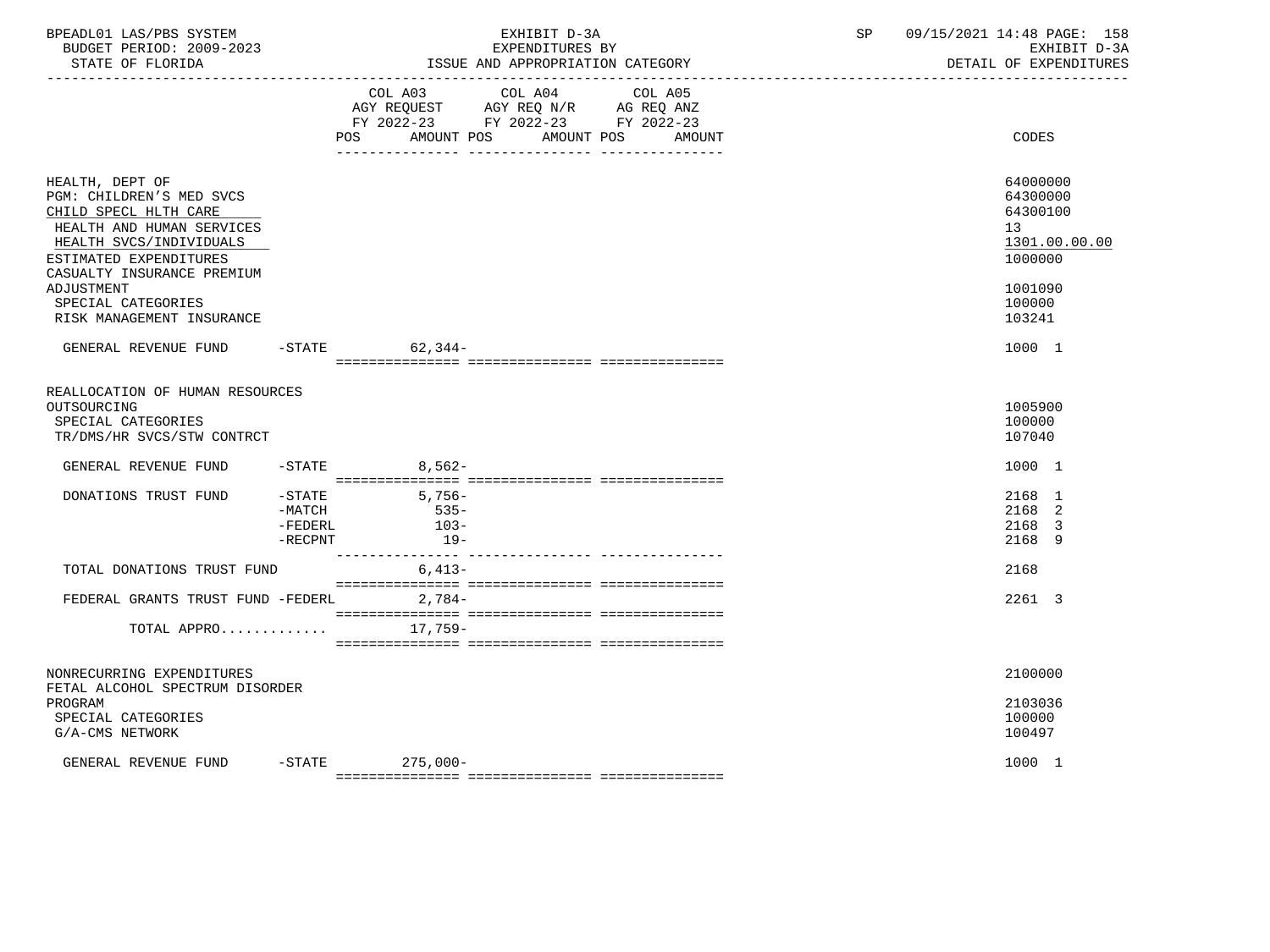| BPEADL01 LAS/PBS SYSTEM<br>BUDGET PERIOD: 2009-2023<br>STATE OF FLORIDA                                                                                                                                                                | EXHIBIT D-3A<br>EXPENDITURES BY<br>ISSUE AND APPROPRIATION CATEGORY                                                                                                                                                                                    | 09/15/2021 14:48 PAGE: 159<br>SP<br>EXHIBIT D-3A<br>DETAIL OF EXPENDITURES                        |
|----------------------------------------------------------------------------------------------------------------------------------------------------------------------------------------------------------------------------------------|--------------------------------------------------------------------------------------------------------------------------------------------------------------------------------------------------------------------------------------------------------|---------------------------------------------------------------------------------------------------|
|                                                                                                                                                                                                                                        | COL A03 COL A04<br>COL A05<br>AGY REQUEST AGY REQ N/R AG REQ ANZ<br>FY 2022-23 FY 2022-23 FY 2022-23<br>POS FOR THE POST OF THE STATE STATE STATE STATE STATE STATE STATE STATE STATE STATE STATE STATE STATE STATE ST<br>AMOUNT POS AMOUNT POS AMOUNT | CODES                                                                                             |
| HEALTH, DEPT OF<br>PGM: CHILDREN'S MED SVCS<br>CHILD SPECL HLTH CARE<br>HEALTH AND HUMAN SERVICES<br>HEALTH SVCS/INDIVIDUALS<br>NONRECURRING EXPENDITURES<br>ST. JOSEPH'S CHILDREN'S HOSPITAL<br>SPECIAL CATEGORIES<br>G/A-CMS NETWORK |                                                                                                                                                                                                                                                        | 64000000<br>64300000<br>64300100<br>13<br>1301.00.00.00<br>2100000<br>2103037<br>100000<br>100497 |
| GENERAL REVENUE FUND -STATE 300,000-                                                                                                                                                                                                   |                                                                                                                                                                                                                                                        | 1000 1                                                                                            |
| FLORIDA POISON INFORMATION CENTER<br>NETWORK (FPICN)<br>SPECIAL CATEGORIES<br>POISON CONTROL CENTER                                                                                                                                    |                                                                                                                                                                                                                                                        | 2103197<br>100000<br>102936                                                                       |
| GENERAL REVENUE FUND -STATE 250,000-                                                                                                                                                                                                   |                                                                                                                                                                                                                                                        | 1000 1                                                                                            |
| KEYS AREA HEALTH EDUCATION CENTER -<br>MONROE COUNTY CHILDREN'S HEALTH<br>CENTER<br>SPECIAL CATEGORIES<br>G/A-CMS NETWORK                                                                                                              |                                                                                                                                                                                                                                                        | 2103206<br>100000<br>100497                                                                       |
| GENERAL REVENUE FUND -STATE                                                                                                                                                                                                            | $500,000 -$                                                                                                                                                                                                                                            | 1000 1                                                                                            |
| CHILDREN'S MEDICAL SERVICES - EARLY<br>STEPS ADMINISTRATIVE SYSTEM<br>SPECIAL CATEGORIES<br>G/A-DEI SERVICES/PART C                                                                                                                    |                                                                                                                                                                                                                                                        | 2103218<br>100000<br>103629                                                                       |
| FEDERAL GRANTS TRUST FUND -FEDERL 1, 234, 819-                                                                                                                                                                                         |                                                                                                                                                                                                                                                        | 2261 3                                                                                            |
| JOHNS HOPKINS ALL CHILDREN'S<br>HOSPITAL ACADEMIC ORTHODONTIC CARE<br>FOR COMPLEX PEDIATRIC PATIENTS IN<br>THE TAMPA BAY AREA<br>SPECIAL CATEGORIES<br>G/A-CMS NETWORK                                                                 |                                                                                                                                                                                                                                                        | 2103270<br>100000<br>100497                                                                       |
| GENERAL REVENUE FUND<br>$-$ STATE                                                                                                                                                                                                      | $550,000 -$                                                                                                                                                                                                                                            | 1000 1                                                                                            |
|                                                                                                                                                                                                                                        |                                                                                                                                                                                                                                                        |                                                                                                   |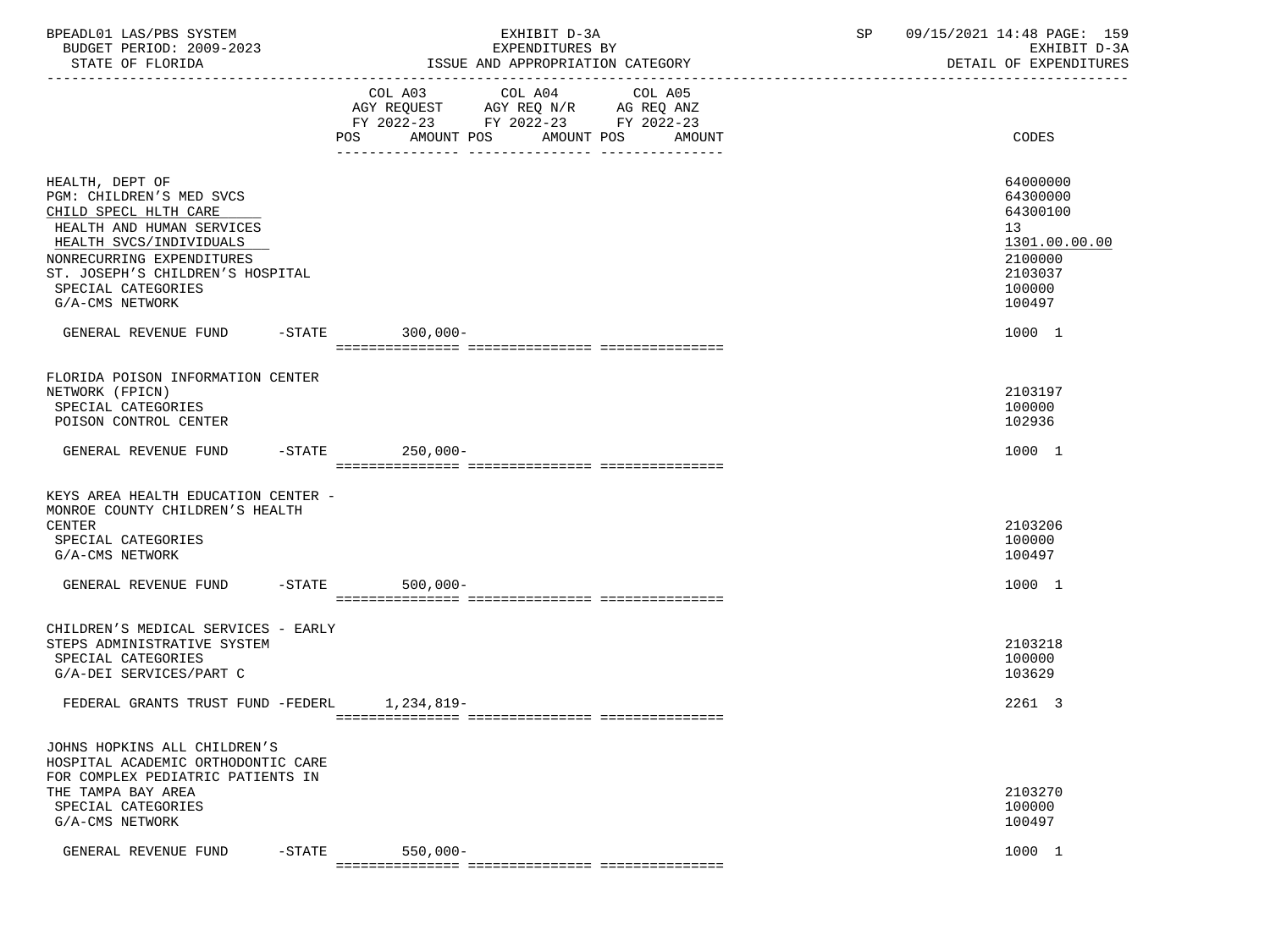| BPEADL01 LAS/PBS SYSTEM<br>BUDGET PERIOD: 2009-2023<br>STATE OF FLORIDA                                                                                                                                                                                                           | EXHIBIT D-3A<br>EXPENDITURES BY<br>ISSUE AND APPROPRIATION CATEGORY |                                                                                                                                       | SP | 09/15/2021 14:48 PAGE: 160<br>EXHIBIT D-3A<br>DETAIL OF EXPENDITURES                                           |
|-----------------------------------------------------------------------------------------------------------------------------------------------------------------------------------------------------------------------------------------------------------------------------------|---------------------------------------------------------------------|---------------------------------------------------------------------------------------------------------------------------------------|----|----------------------------------------------------------------------------------------------------------------|
|                                                                                                                                                                                                                                                                                   |                                                                     | COL A03 COL A04 COL A05<br>AGY REQUEST AGY REQ N/R AG REQ ANZ<br>FY 2022-23 FY 2022-23 FY 2022-23<br>POS AMOUNT POS AMOUNT POS AMOUNT |    | CODES                                                                                                          |
| HEALTH, DEPT OF<br>PGM: CHILDREN'S MED SVCS<br>CHILD SPECL HLTH CARE<br>HEALTH AND HUMAN SERVICES<br>HEALTH SVCS/INDIVIDUALS<br>NONRECURRING EXPENDITURES<br>EARLY STEPS PROGRAM STATE SYSTEMIC<br>IMPROVEMENT PLAN (SSIP) - ADD<br>SPECIAL CATEGORIES<br>G/A-DEI SERVICES/PART C |                                                                     |                                                                                                                                       |    | 64000000<br>64300000<br>64300100<br>13 <sup>°</sup><br>1301.00.00.00<br>2100000<br>2103271<br>100000<br>103629 |
| FEDERAL GRANTS TRUST FUND -FEDERL 664,500-                                                                                                                                                                                                                                        |                                                                     |                                                                                                                                       |    | 2261 3                                                                                                         |
| VETO JOHN HOPKINS CHILDREN'S<br>HOSPITAL ACADEMIC ORTHODONTIC CARE<br>FOR COMPLEX PEDIATRIC PATIENTS IN<br>TAMPA BAY (SENATE FORM 1189) (H<br>SPECIAL CATEGORIES<br>G/A-CMS NETWORK                                                                                               |                                                                     |                                                                                                                                       |    | 2103272<br>100000<br>100497                                                                                    |
| GENERAL REVENUE FUND -STATE                                                                                                                                                                                                                                                       | 550,000                                                             |                                                                                                                                       |    | 1000 1                                                                                                         |
| PROGRAM OR SERVICE-LEVEL<br>INFORMATION TECHNOLOGY<br>CHILDREN'S MEDICAL SERVICES - EARLY<br>STEPS ADMINISTRATIVE SYSTEM<br>SPECIAL CATEGORIES<br>G/A-DEI SERVICES/PART C                                                                                                         |                                                                     |                                                                                                                                       |    | 3630000<br>36328C0<br>100000<br>103629                                                                         |
| FEDERAL GRANTS TRUST FUND -FEDERL 2,833,666 2,833,666                                                                                                                                                                                                                             |                                                                     |                                                                                                                                       |    | 2261 3                                                                                                         |
|                                                                                                                                                                                                                                                                                   |                                                                     |                                                                                                                                       |    |                                                                                                                |

 AGENCY ISSUE NARRATIVE: 2022-2023 BUDGET YEAR NARRATIVE: IT COMPONENT? YES ISSUE TITLE: EARLY STEPS PROGRAM ADMINISTRATIVE DATA SYSTEM - NEW

 CURRENT SITUATION: The Department of Health (Department) administers the Individuals with Disabilities Education Act (IDEA), Part C, through the Florida Early Steps Program. Early Steps is Florida's early intervention program for infants and toddlers (birth to 36 months), who have a developmental disability, delay, or a condition that places the child at risk of a developmental disability. Early intervention services are authorized by Title 34, Code of Federal Regulation (CFR), Part 303, Section 409.906 and Chapter 391, Part III, Florida Statutes (F.S.). These laws require the Early Steps program to ensure programmatic and fiscal accountability through the establishment of a high-capacity data system.

 Currently, the Department uses an administrative system to manage the Local Early Steps (LES) Programs, which was originally developed by the University of Florida in 1981. This system has become outdated and is not able to effectively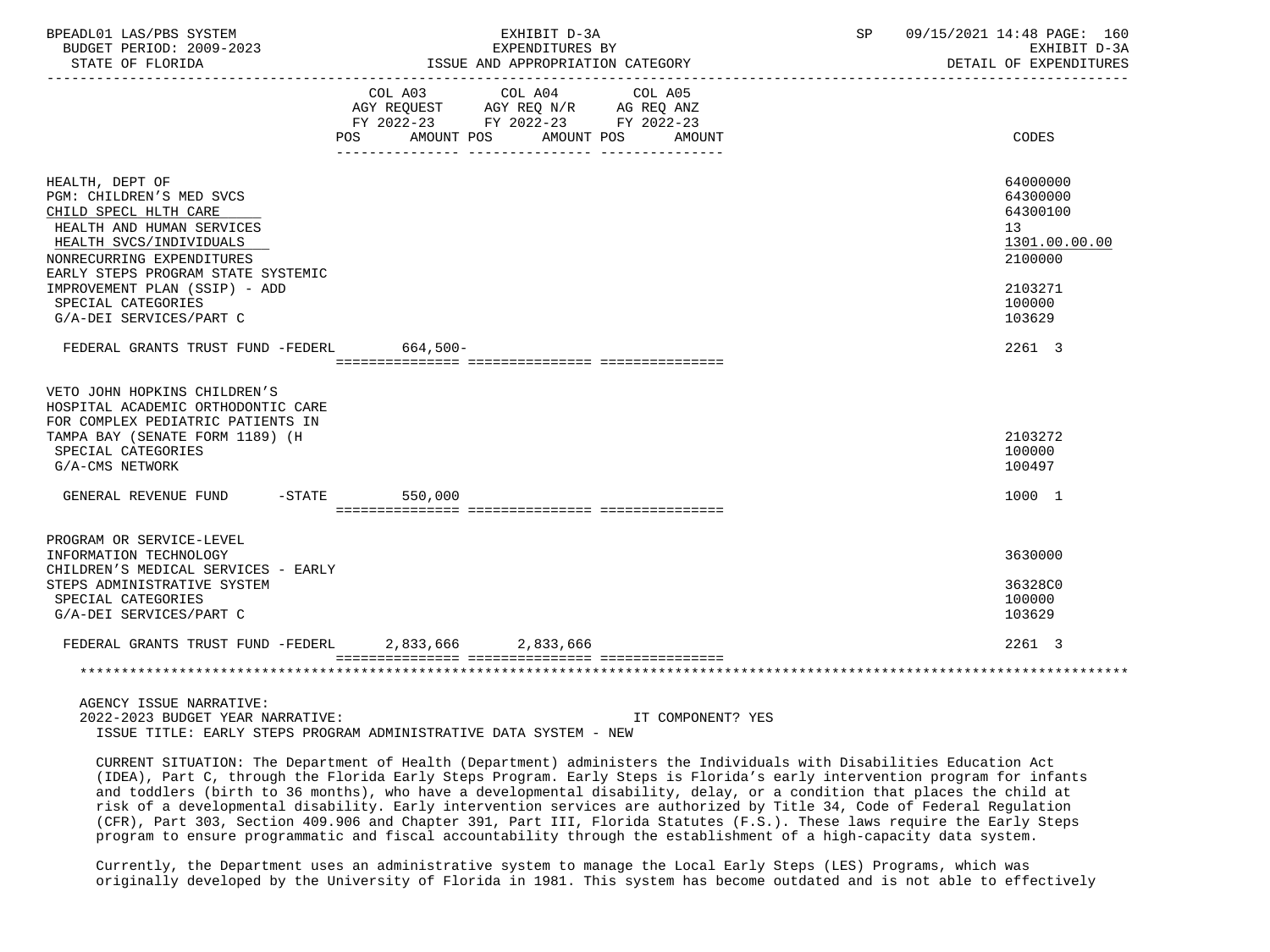| BPEADL01 LAS/PBS SYSTEM<br>BUDGET PERIOD: 2009-2023<br>STATE OF FLORIDA                                                      | EXHIBIT D-3A<br>EXPENDITURES BY<br>ISSUE AND APPROPRIATION CATEGORY                                                                         | 09/15/2021 14:48 PAGE: 161<br>SP.<br>EXHIBIT D-3A<br>DETAIL OF EXPENDITURES |
|------------------------------------------------------------------------------------------------------------------------------|---------------------------------------------------------------------------------------------------------------------------------------------|-----------------------------------------------------------------------------|
|                                                                                                                              | COL A03 COL A04 COL A05<br>AGY REOUEST AGY REO N/R AG REO ANZ<br>FY 2022-23 FY 2022-23 FY 2022-23<br>AMOUNT POS AMOUNT POS AMOUNT<br>POS DO | CODES                                                                       |
| HEALTH, DEPT OF<br>PGM: CHILDREN'S MED SVCS<br>CHILD SPECL HLTH CARE<br>HEALTH AND HUMAN SERVICES<br>HEALTH SVCS/INDIVIDUALS |                                                                                                                                             | 64000000<br>64300000<br>64300100<br>13<br>1301.00.00.00                     |
| PROGRAM OR SERVICE-LEVEL<br>INFORMATION TECHNOLOGY<br>CHILDREN'S MEDICAL SERVICES - EARLY<br>STEPS ADMINISTRATIVE SYSTEM     |                                                                                                                                             | 3630000<br>36328C0                                                          |

 support the Early Steps Program. For consecutive years, the United States Department of Education (USDOE), who administers the IDEA Part C Grant, has determined Florida "needing assistance" in implementing the federal requirements of the IDEA Part C Grant. A significant factor in this assessment is the lack of data completeness and the number of data anomalies in Florida.

 The Department executed a contract in FY 2019-20 with a vendor selected through a competitive procurement process and received \$2,338,385 in nonrecurring budget authority in Fiscal Year 2019-20. The Department received \$2,478,074 in nonrecurring budget authority in Fiscal Year 2020-21 accounting for the first two years of a five-year project. In Fiscal Year 2021-22, the Department determined after multiple meetings and review of work performed, the vendor would not be able to produce a data system with the functionality that would meet expectations as outlined in the contract. The Department terminated the contract with the vendor on June 29, 2021.

 REQUEST: The Department is requesting \$2,833,666 in nonrecurring budget authority to initiate the competitive procurement solicitation process of obtaining a vendor that will successfully develop and implement a new Early Steps Administration System. The new system will provide functionalities to record child specific development and outcome data, allow access to families and health care professionals, allow population and regional-level reporting, facilitate contract and fiscal monitoring, and ensure programmatic and fiscal accountability. The enhanced system will be able to perform administrative functions thereby reducing the amount of paperwork and manual data entry for the LES programs resulting in providers being able to spend more time rendering services to infants, toddlers, and their families. In addition, a new data system may also increase the number of providers in Florida by making it easier to do business in the state.

 BUDGET SUMMARY: The Department requests \$2,833,666 in nonrecurring budget authority from the Federal Grant Trust Fund (2261), within the Children's Special Health Care budget entity (64300100), in the Grants and Aid Developmental Evaluation and Intervention Services/Part C appropriation category (103629).

 LINKAGE TO THE GOVERNOR'S PRIORITIES: HEALTH CARE: Promote innovation in healthcare that reduces the cost of medical procedures and services and increases access to care for Floridians.

 FLORIDA STRATEGIC PLAN: (G3) Lead the nation in quality of life and quality places for residents, communities and visitors. \*\*\*\*\*\*\*\*\*\*\*\*\*\*\*\*\*\*\*\*\*\*\*\*\*\*\*\*\*\*\*\*\*\*\*\*\*\*\*\*\*\*\*\*\*\*\*\*\*\*\*\*\*\*\*\*\*\*\*\*\*\*\*\*\*\*\*\*\*\*\*\*\*\*\*\*\*\*\*\*\*\*\*\*\*\*\*\*\*\*\*\*\*\*\*\*\*\*\*\*\*\*\*\*\*\*\*\*\*\*\*\*\*\*\*\*\*\*\*\*\*\*\*\*\*\*\*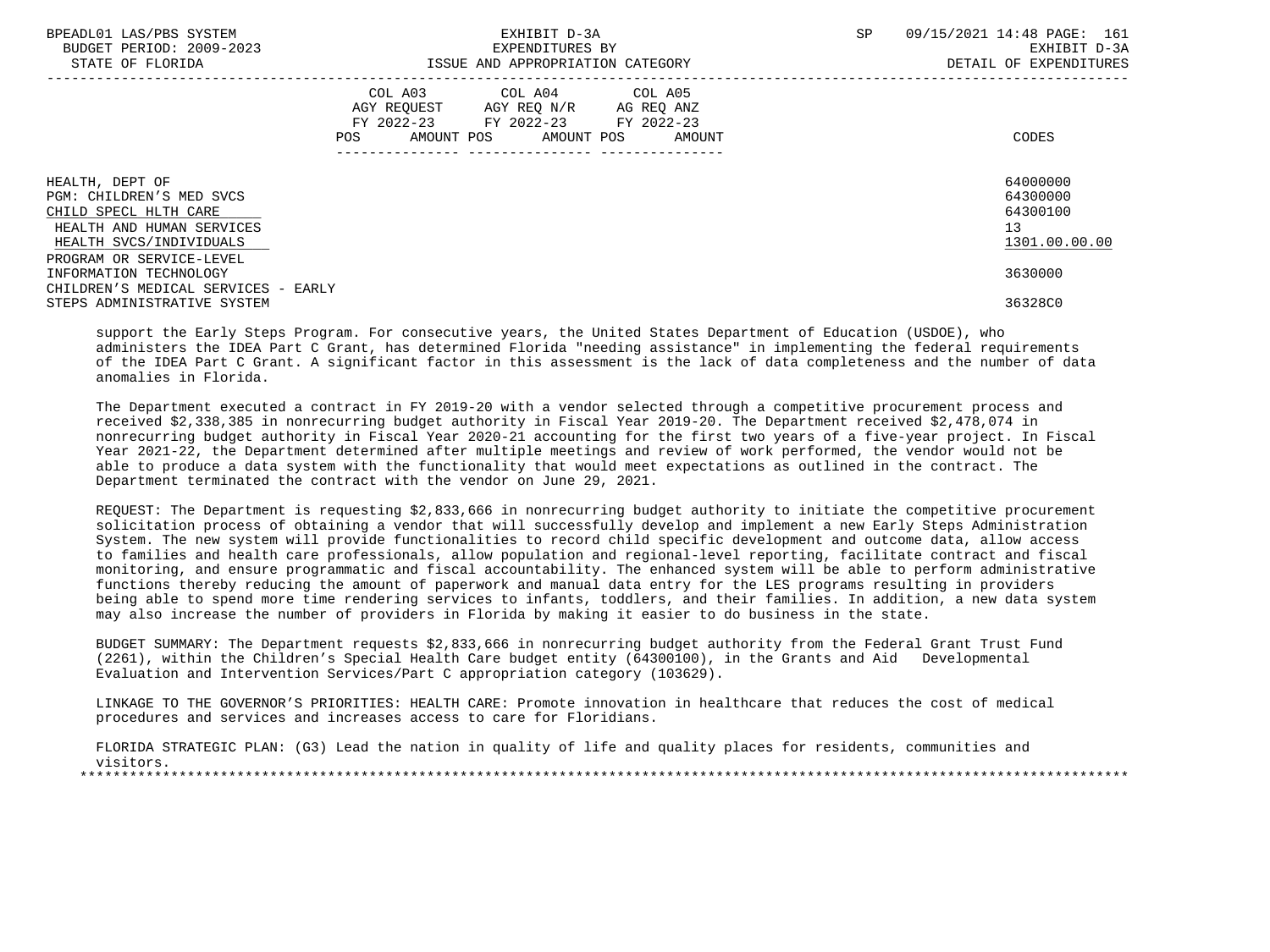| BPEADL01 LAS/PBS SYSTEM<br>BUDGET PERIOD: 2009-2023 | EXHIBIT D-3A<br>EXPENDITURES BY                                                                                                                                                    | 09/15/2021 14:48 PAGE: 162<br>SP<br>EXHIBIT D-3A |
|-----------------------------------------------------|------------------------------------------------------------------------------------------------------------------------------------------------------------------------------------|--------------------------------------------------|
| STATE OF FLORIDA                                    | ISSUE AND APPROPRIATION CATEGORY                                                                                                                                                   | DETAIL OF EXPENDITURES                           |
|                                                     | COL A03 COL A04 COL A05                                                                                                                                                            |                                                  |
|                                                     | AGY REQUEST AGY REQ N/R AG REQ ANZ                                                                                                                                                 |                                                  |
|                                                     | FY 2022-23 FY 2022-23 FY 2022-23<br>POS FOR THE POST OF THE STATE STATE STATE STATE STATE STATE STATE STATE STATE STATE STATE STATE STATE STATE ST<br>AMOUNT POS AMOUNT POS AMOUNT | CODES                                            |
|                                                     |                                                                                                                                                                                    |                                                  |
|                                                     |                                                                                                                                                                                    |                                                  |
| HEALTH, DEPT OF                                     |                                                                                                                                                                                    | 64000000                                         |
| PGM: CHILDREN'S MED SVCS                            |                                                                                                                                                                                    | 64300000                                         |
| CHILD SPECL HLTH CARE                               |                                                                                                                                                                                    | 64300100                                         |
| HEALTH AND HUMAN SERVICES                           |                                                                                                                                                                                    | 13                                               |
| HEALTH SVCS/INDIVIDUALS                             |                                                                                                                                                                                    | 1301.00.00.00                                    |
| CHILDREN'S MEDICAL SERVICES                         |                                                                                                                                                                                    | 5300000                                          |
| FLORIDA POISON INFORMATION CENTER                   |                                                                                                                                                                                    |                                                  |
| NETWORK (FPICN)                                     |                                                                                                                                                                                    | 5300170                                          |
| SPECIAL CATEGORIES                                  |                                                                                                                                                                                    | 100000                                           |
| POISON CONTROL CENTER                               |                                                                                                                                                                                    | 102936                                           |
| GENERAL REVENUE FUND -STATE 700,000                 |                                                                                                                                                                                    | 1000 1                                           |
|                                                     |                                                                                                                                                                                    |                                                  |

 AGENCY ISSUE NARRATIVE: 2022-2023 BUDGET YEAR NARRATIVE: IT COMPONENT? NO ISSUE TITLE: Florida Poison Control Centers

 CURRENT SITUATION: The Department of Health (Department), Division of Children's Medical Services (CMS) contracts with the three (3) Florida Poison Control Centers (Poison Centers) within the Florida Poison Information Center Network (FPICN) in accordance with Section 395.1027, Florida Statutes. The Poison Centers provide an invaluable service to the citizens of Florida and the U.S. Virgin Islands by offering poison prevention and confidential management information through a nationwide, toll-free 1-800-222-1222 hotline available twenty-four hours a day, 365 days a year. Poisoning has become a leading cause of preventable injury in the state of Florida. Deaths by poisoning/noxious substance exposure has increased significantly over time, impacting all age groups throughout the lifespan, specifically the elder population.

 The three (3) Poison Centers are staffed with specially trained physicians, nurses, pharmacists, physician assistants, toxicology fellows, and board-certified toxicologists who have immediate access to the latest, in-depth poison assessment and prevention techniques. Poison specialist staff are uniquely trained to assess, triage, and manage poison information, manage calls reporting events of exposure, and provide rapid response during public health outbreaks and epidemics. Poison Centers also provide a full spectrum of poison prevention educational programs at no charge for the general public and healthcare professionals.

 The Data Center within the FPICN provides operational support to the three (3) FPICN Poison Centers and the Department via housing of medical records, operational data and analysis, and participation in public health surveillance via monitoring public health threats and producing alerts in real time. The Data Center is also responsible for ensuring current and future cybersecurity goals are met by proactively protecting data systems from natural/man made threats that would prevent unfettered, real time surveillance recognition and mitigation activities for the state. Additional efforts by the Data Center include maintaining mandated operational capabilities which include surge readiness and critical systems to meet escalating complexity and demands for real-time surveillance, data collection, analysis and reporting in relation to public health threats.

 REQUEST: The Department requests \$700,000 in recurring General Revenue funds to allow the FPICN to maintain current mandated operations in addition to the expansion of existing services for state requested short-term and long-term surge readiness efforts associated with public health dilemmas. Examples include intentional abuse and overdose of opioids, public use/instruction of naloxone, synthetic cannabinoids/other abused compounds, potential viral health threats, flu, algal blooms, and medical/recreational marijuana use. This request will also expand educational efforts to healthcare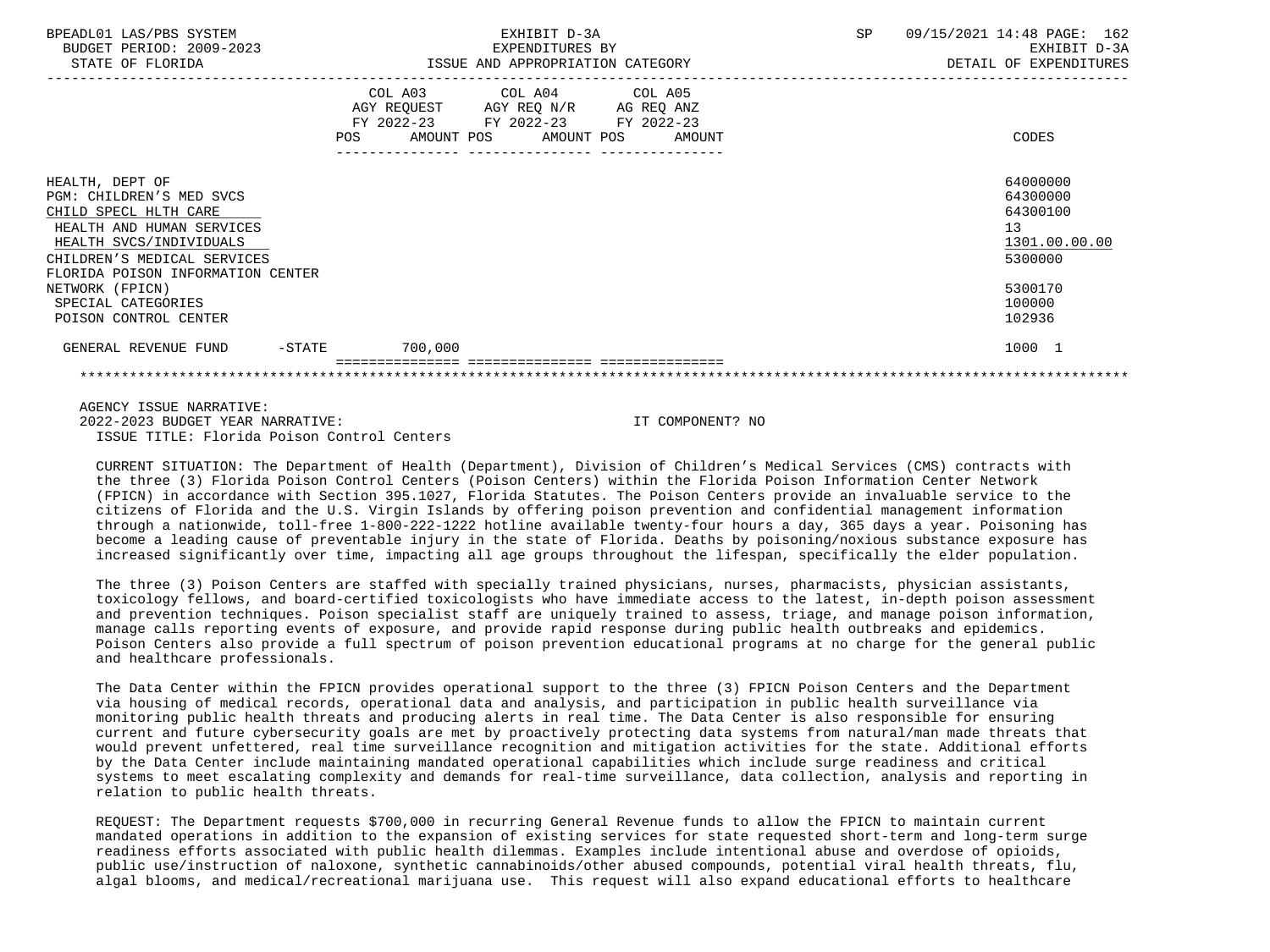| BPEADL01 LAS/PBS SYSTEM<br>BUDGET PERIOD: 2009-2023<br>STATE OF FLORIDA                                                                                                                          | EXHIBIT D-3A<br>EXPENDITURES BY<br>ISSUE AND APPROPRIATION CATEGORY                                                                            | SP | 09/15/2021 14:48 PAGE: 163<br>EXHIBIT D-3A<br>DETAIL OF EXPENDITURES |
|--------------------------------------------------------------------------------------------------------------------------------------------------------------------------------------------------|------------------------------------------------------------------------------------------------------------------------------------------------|----|----------------------------------------------------------------------|
|                                                                                                                                                                                                  | COL A03 COL A04 COL A05<br>AGY REOUEST AGY REO N/R<br>AG REO ANZ<br>FY 2022-23 FY 2022-23 FY 2022-23<br>AMOUNT POS AMOUNT POS<br>POS<br>AMOUNT |    | CODES                                                                |
| HEALTH, DEPT OF<br>PGM: CHILDREN'S MED SVCS<br>CHILD SPECL HLTH CARE<br>HEALTH AND HUMAN SERVICES<br>HEALTH SVCS/INDIVIDUALS<br>CHILDREN'S MEDICAL SERVICES<br>FLORIDA POISON INFORMATION CENTER |                                                                                                                                                |    | 64000000<br>64300000<br>64300100<br>13<br>1301.00.00.00<br>5300000   |
| NETWORK (FPICN)                                                                                                                                                                                  |                                                                                                                                                |    | 5300170                                                              |

 providers, the underserved Hispanic community, and improve communication capabilities to Poison Control Centers via website chat function and texting capabilities.

 Further, the funds will also provide the FPCIN Data Center systems the ability to prepare for current and future cybersecurity needs and in preparation for either natural or manmade threats that could compromise or prevent access to data systems.

 Lastly, the funds will allow the FPICN to remain competitive with market salary for health professionals, such as nurses, pharmacists, and physicians thereby facilitating retention, and replacement of existing highly trained and nationally certified staff. These professionals are increasingly relied upon for public health threats, such as COVID-19, Red Tide, Blue Green Algae, and Zika. Additionally, considering the acuity and complexity of calls, healthcare professionals seek consultations from poison centers and the follow-up calls required for continuity of care.

 BUDGET SUMMARY: The Department requests a total of \$700,000 in recurring General Revenue funds (1000), within the Children's Special Health Care budget entity (64300100), in the Poison Control Center category (102936), in the Health Services/Individuals program component (1301000000).

 The estimated recurring cost for surge readiness and expanding educational efforts split between the three (3) Poison Centers is \$100,000.

 \*Expand existing short-term surge capability to fulfill requests for long-term state requested efforts associated with public health dilemmas. - \$25,000

 \*Expand existing educational efforts to train healthcare providers on the management of trending intentional exposures to increase recognition of toxicity, optimize patient care and decrease healthcare expenditure dollars. - \$15,000

 \*Expand educational efforts on poisoning and medication misuse to the underserved Hispanic community within the state of Florida through various modalities, including social media. - \$15,000

 \*Enable alternative patient to Poison Control Centers connection capabilities by instituting website chat function and texting capabilities to supplement/compliment direct phone contact and allow FPICN to remain effective by conforming to trending public social communication norms. - \$20,000

 \*Enable FPICN to maintain normal operational capabilities and surge readiness when facing escalating operational costs for infrastructure, vendors, contracts, capital equipment, and materials. - \$25,000

 The approximate recurring costs for the FPCIN Data Center is \$250,000 based on the following estimates: \*Server host replacement and redundancy for operational readiness/surge for the Network. - \$28,331 \*DUO 2 factor authentication for VPNs to Data Center. - \$3,690 \*SentinelOne anti-ransomware protection on all servers and endpoints in Data Center. - \$27,439 \*Antivirus/Malwarebytes subscriptions (Data Center Component). - \$6,790 \*Increases in vendor costs (anticipated approx. 10%). - \$22,500 \*Data Center Director. - \$161,250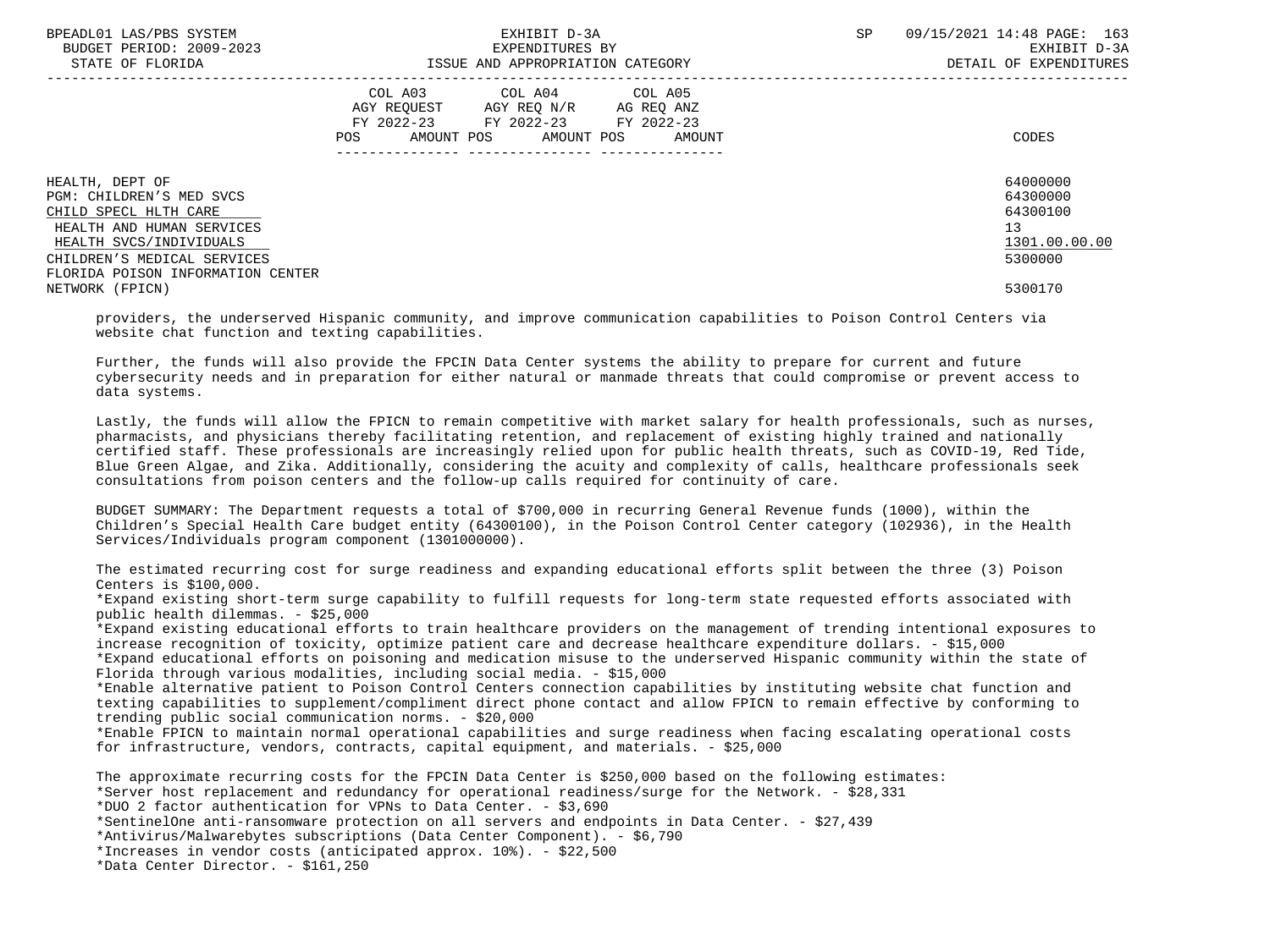| BPEADL01 LAS/PBS SYSTEM<br>BUDGET PERIOD: 2009-2023<br>STATE OF FLORIDA                                                                                                                          |                              | EXHIBIT D-3A<br>EXPENDITURES BY<br>ISSUE AND APPROPRIATION CATEGORY                                                            | <b>SP</b> | 09/15/2021 14:48 PAGE: 164<br>EXHIBIT D-3A<br>DETAIL OF EXPENDITURES |  |
|--------------------------------------------------------------------------------------------------------------------------------------------------------------------------------------------------|------------------------------|--------------------------------------------------------------------------------------------------------------------------------|-----------|----------------------------------------------------------------------|--|
|                                                                                                                                                                                                  | FY 2022-23 FY 2022-23<br>POS | COL A03 COL A04 COL A05<br>AGY REQUEST AGY REQ N/R AG REQ ANZ<br>FY 2022-23<br>AMOUNT POS AMOUNT POS AMOUNT<br>--------------- |           | CODES                                                                |  |
| HEALTH, DEPT OF<br>PGM: CHILDREN'S MED SVCS<br>CHILD SPECL HLTH CARE<br>HEALTH AND HUMAN SERVICES<br>HEALTH SVCS/INDIVIDUALS<br>CHILDREN'S MEDICAL SERVICES<br>FLORIDA POISON INFORMATION CENTER |                              |                                                                                                                                |           | 64000000<br>64300000<br>64300100<br>13<br>1301.00.00.00<br>5300000   |  |
| NETWORK (FPICN)                                                                                                                                                                                  |                              |                                                                                                                                |           | 5300170                                                              |  |

 The estimated recurring costs of \$350,000 split among the three (3) Poison Centers is to allow the FPICN to remain competitive with market salary rates among health care professionals, which includes nurses, pharmacists, and physicians trained under this discipline. The approximate timeframe to become a Certified Specialist in Poison Information (CSPI) and answer calls unsupervised is about two-years. The average annual salary of a poison specialist in Florida is \$72,000, not including 28 - 30% benefits. Increasing the average salary of certified poison specialists will increase retention rates of highly qualified staff, reduce turnover rates, and administrative burden associated with the replacement of existing highly trained and nationally certified staff in order to remain compliant with accreditation criteria.

 LINKAGE TO THE GOVERNOR'S PRIORITIES: HEALTH CARE: Promote innovation in healthcare that reduces the cost of medical procedures and services and increases access to care for Floridians.

 FLORIDA STRATEGIC PLAN: (G3) Lead the nation in quality of life and quality places for residents, communities and visitors. \*\*\*\*\*\*\*\*\*\*\*\*\*\*\*\*\*\*\*\*\*\*\*\*\*\*\*\*\*\*\*\*\*\*\*\*\*\*\*\*\*\*\*\*\*\*\*\*\*\*\*\*\*\*\*\*\*\*\*\*\*\*\*\*\*\*\*\*\*\*\*\*\*\*\*\*\*\*\*\*\*\*\*\*\*\*\*\*\*\*\*\*\*\*\*\*\*\*\*\*\*\*\*\*\*\*\*\*\*\*\*\*\*\*\*\*\*\*\*\*\*\*\*\*\*\*\*

 MEDICAL FOSTER CARE RECRUITMENT CAMPAIGN 5300330 SPECIAL CATEGORIES 100000 G/A-CMS NETWORK 100497 GENERAL REVENUE FUND -STATE 287,500 25,000<br>DONATIONS TRUST FUND -FEDERL 287.500 25.000 25.000 25,000 25,000 2168 3 DONATIONS TRUST FUND -FEDERL --------------- --------------- --------------- TOTAL APPRO............. 575,000 50,000 =============== =============== =============== \*\*\*\*\*\*\*\*\*\*\*\*\*\*\*\*\*\*\*\*\*\*\*\*\*\*\*\*\*\*\*\*\*\*\*\*\*\*\*\*\*\*\*\*\*\*\*\*\*\*\*\*\*\*\*\*\*\*\*\*\*\*\*\*\*\*\*\*\*\*\*\*\*\*\*\*\*\*\*\*\*\*\*\*\*\*\*\*\*\*\*\*\*\*\*\*\*\*\*\*\*\*\*\*\*\*\*\*\*\*\*\*\*\*\*\*\*\*\*\*\*\*\*\*\*\*\*

 AGENCY ISSUE NARRATIVE: 2022-2023 BUDGET YEAR NARRATIVE: IT COMPONENT? NO ISSUE TITLE: Medical Foster Care Recruitment Campaign

 CURRENT SITUATION: The Medical Foster Care (MFC) program is governed by Florida Administrative Code (FAC) 65C-28.004a and is a coordinated effort between the Department of Health (Department), Agency for Health Care Administration (Agency) and the Department of Children and Families (DCF). The purpose of the MFC program is to provide medically complex children ages birth to 21 years a safe and nurturing family home environment where they can grow and thrive until their permanency goals are achieved.

The MFC program provides specialized training and support for foster care parents, who then become MFC parents, providing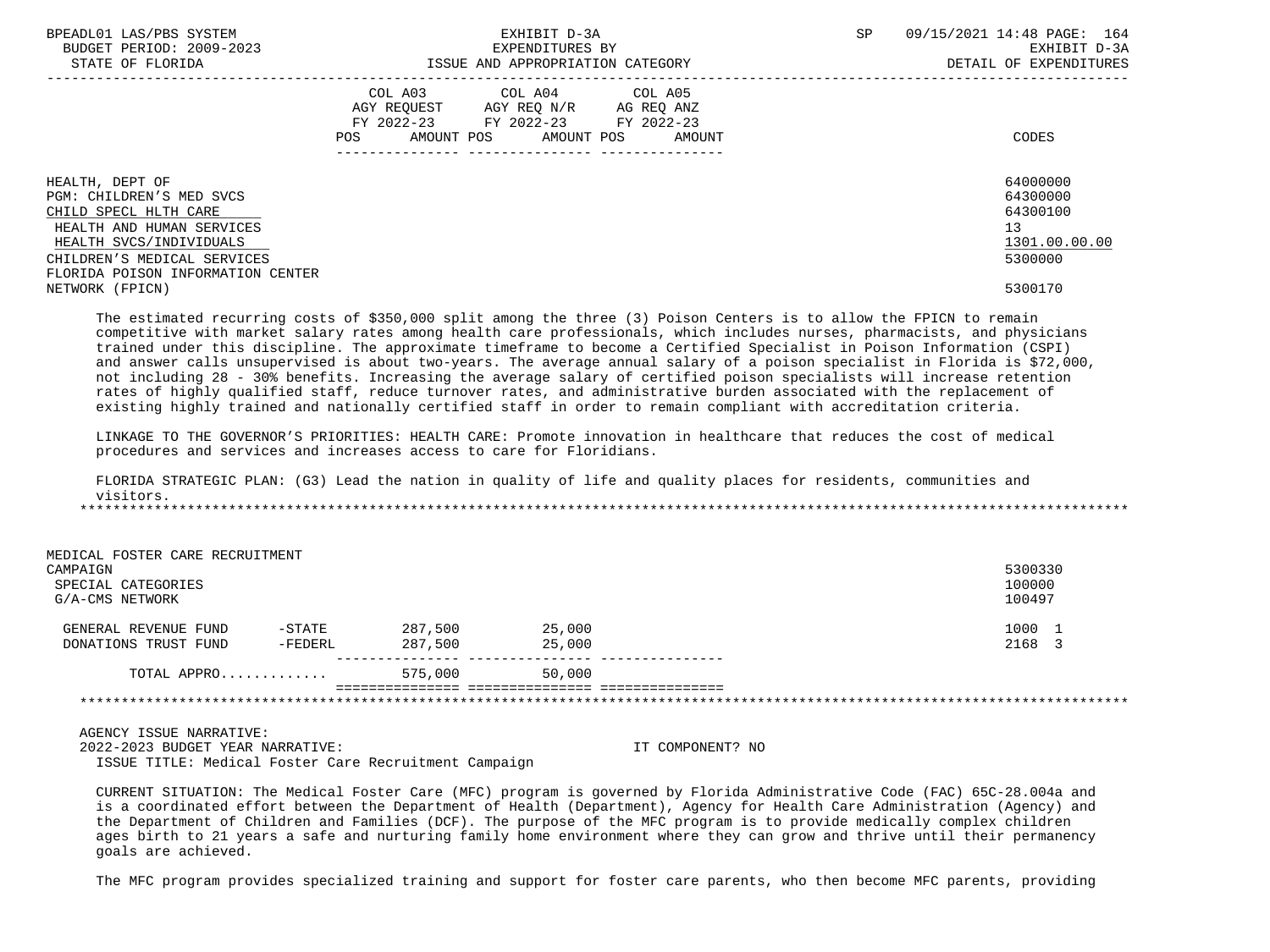| BPEADL01 LAS/PBS SYSTEM<br>BUDGET PERIOD: 2009-2023<br>STATE OF FLORIDA | EXHIBIT D-3A<br>EXPENDITURES BY<br>ISSUE AND APPROPRIATION CATEGORY                                                                   | 09/15/2021 14:48 PAGE: 165<br>SP<br>EXHIBIT D-3A<br>DETAIL OF EXPENDITURES |
|-------------------------------------------------------------------------|---------------------------------------------------------------------------------------------------------------------------------------|----------------------------------------------------------------------------|
|                                                                         | COL A03 COL A04 COL A05<br>AGY REOUEST AGY REO N/R AG REO ANZ<br>FY 2022-23 FY 2022-23 FY 2022-23<br>POS AMOUNT POS AMOUNT POS AMOUNT | CODES                                                                      |
| HEALTH, DEPT OF<br>PGM: CHILDREN'S MED SVCS                             |                                                                                                                                       | 64000000<br>64300000                                                       |
| CHILD SPECL HLTH CARE<br>HEALTH AND HUMAN SERVICES                      |                                                                                                                                       | 64300100<br>13                                                             |
| HEALTH SVCS/INDIVIDUALS                                                 |                                                                                                                                       | 1301.00.00.00                                                              |
| CHILDREN'S MEDICAL SERVICES                                             |                                                                                                                                       | 5300000                                                                    |
| MEDICAL FOSTER CARE RECRUITMENT                                         |                                                                                                                                       |                                                                            |
| CAMPAIGN                                                                |                                                                                                                                       | 5300330                                                                    |

 individualized care for medically complex children. Additional services provided to MFC children and parents include follow-up home visits to verify safe care for the children and technical support to parents for the provision of better care. In state fiscal years 2019-20 and 2020-21, MFC program services provided to MFC children and parents was 283/225 and 500/250, respectively. The MFC program reduces the need for long-term institutional care for medically involved foster children and the risk of medical neglect or abuse for medically involved children once they are returned to their own homes.

 Currently, 271 medically complex foster children receive services from the MFC program. On average, 40 children eligible for MFC services do not receive placement due to unavailability of MFC homes. Upon review of data from SFY 2020-2021, 23% MFC parent submit resignations from the MFC program so they can place their focus on already adopted children. Additional factors contributing to the attrition of MFC parents are individuals moving outside the service area, not renewing their foster license or Medicaid provider enrollment, retirement, or personal illness.

 The MFC program is in need of addressing the critical shortage MFC parents. A proven method of raising foster care program awareness and recruiting foster parents is through paid and earned media as well as word-of-mouth facilitated by integrated communications materials (e.g., posters, flyers). Bolstering recruitment efforts will help to offset MFC parent attrition and to grow the program through the recruitment of additional MFC parents. Increasing awareness of the MFC program among communities throughout Florida would also assist in placement of children who would qualify and be better served by the MFC program but are placed in traditional foster care instead or waiver programs.

 REQUEST: The Office of Children's Medical Services (CMS) Bureau of Specialty Program is requesting \$287,500 in General Revenue funds, of which \$25,000 is non-recurring, and \$287,500 of budget authority in the Donations Trust Fund, of which \$25,000 is non-recurring, towards a large-scale marketing campaign aimed at recruiting parents to participate in the MFC program. This will include the design of promotional materials such as infographics, flyers, posters, postcards, multimedia ads, and press materials for use in marketing and community outreach efforts.

 An MFC parent recruitment campaign is considered necessary to address the growing shortage of MFC parents while also increasing access to the MFC program for Florida's vulnerable foster care children and youth with complex medical needs. The campaign will help to increase visibility of the MFC program throughout the state and ensure eligible children with complex medical needs are identified and appropriately referred to the most suitable program.

 BUDGET SUMMARY: The Department requests \$287,500 in General Revenue funds (1000), and \$287,500 in the Donations Trust Fund (2168) within the Children's Special Health Care budget entity (64300100), in the G/A CMS Network appropriation category (100497), in the Health Services/Individuals program component (1301000000).

 The estimated recurring costs for the MFC Recruitment Campaign: TOTAL \$525,000 \*Communications Consulting Services - \$100,000 \*Media Buys - \$350,000 \*Printing and Fulfillment - \$50,000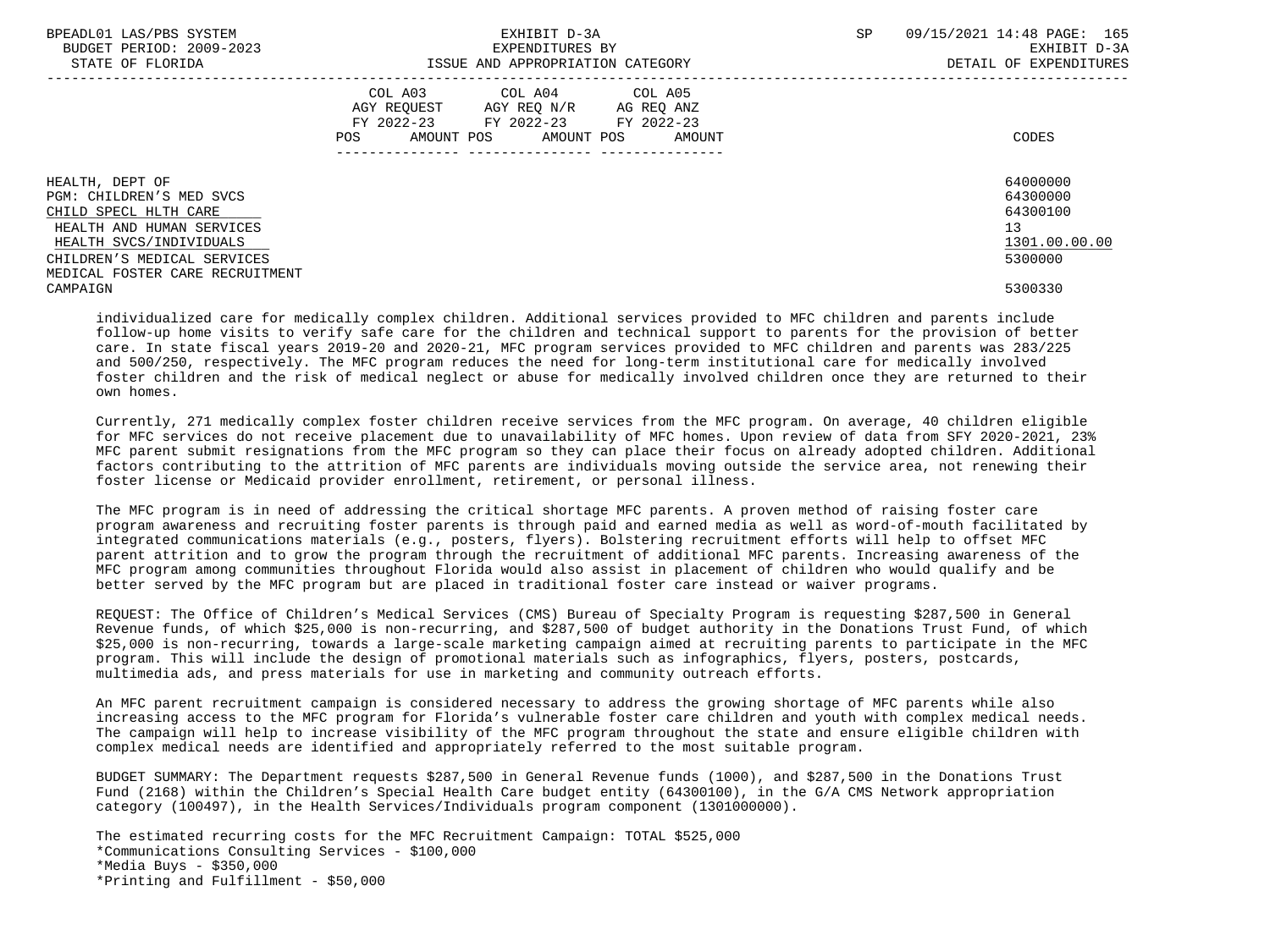| BPEADL01 LAS/PBS SYSTEM<br>BUDGET PERIOD: 2009-2023         | EXHIBIT D-3A<br>EXPENDITURES BY                                                                                                                                                                                                                                                                                                                                                                                                                                                           | 09/15/2021 14:48 PAGE: 166<br>SP<br>EXHIBIT D-3A |
|-------------------------------------------------------------|-------------------------------------------------------------------------------------------------------------------------------------------------------------------------------------------------------------------------------------------------------------------------------------------------------------------------------------------------------------------------------------------------------------------------------------------------------------------------------------------|--------------------------------------------------|
| STATE OF FLORIDA                                            | ISSUE AND APPROPRIATION CATEGORY                                                                                                                                                                                                                                                                                                                                                                                                                                                          | DETAIL OF EXPENDITURES                           |
|                                                             | COL A03 COL A04 COL A05<br>AGY REQUEST AGY REQ N/R AG REQ ANZ                                                                                                                                                                                                                                                                                                                                                                                                                             |                                                  |
|                                                             | FY 2022-23 FY 2022-23 FY 2022-23                                                                                                                                                                                                                                                                                                                                                                                                                                                          |                                                  |
|                                                             | <b>POS</b><br>AMOUNT POS<br>AMOUNT POS<br>AMOUNT                                                                                                                                                                                                                                                                                                                                                                                                                                          | CODES                                            |
| HEALTH, DEPT OF                                             |                                                                                                                                                                                                                                                                                                                                                                                                                                                                                           | 64000000                                         |
| PGM: CHILDREN'S MED SVCS                                    |                                                                                                                                                                                                                                                                                                                                                                                                                                                                                           | 64300000                                         |
| CHILD SPECL HLTH CARE                                       |                                                                                                                                                                                                                                                                                                                                                                                                                                                                                           | 64300100                                         |
| HEALTH AND HUMAN SERVICES                                   |                                                                                                                                                                                                                                                                                                                                                                                                                                                                                           | 13                                               |
| HEALTH SVCS/INDIVIDUALS<br>CHILDREN'S MEDICAL SERVICES      |                                                                                                                                                                                                                                                                                                                                                                                                                                                                                           | 1301.00.00.00<br>5300000                         |
| MEDICAL FOSTER CARE RECRUITMENT                             |                                                                                                                                                                                                                                                                                                                                                                                                                                                                                           |                                                  |
| CAMPAIGN                                                    |                                                                                                                                                                                                                                                                                                                                                                                                                                                                                           | 5300330                                          |
| *Recruitment Events - \$25,000                              |                                                                                                                                                                                                                                                                                                                                                                                                                                                                                           |                                                  |
| *Creative Development Services - \$50,000                   | The estimated non-recurring costs for the MFC Recruitment Campaign: TOTAL: \$50,000                                                                                                                                                                                                                                                                                                                                                                                                       |                                                  |
| Agency Agreement No. AA-374.                                | The Department is responsible for the administration of MFC in coordination with the Agency and will be reimbursed at a<br>50% federal financial participation rate for the administrative costs associated with the MFC campaign in accordance with                                                                                                                                                                                                                                      |                                                  |
|                                                             | LINKAGE TO THE GOVERNOR'S PRIORITIES: HEALTH CARE: Promote innovation in healthcare that reduces the cost of medical<br>procedures and services and increases access to care for Floridians.                                                                                                                                                                                                                                                                                              |                                                  |
| visitors.                                                   | FLORIDA STRATEGIC PLAN: (G3) - Lead the nation in quality of life and quality places for residents, communities and                                                                                                                                                                                                                                                                                                                                                                       |                                                  |
|                                                             |                                                                                                                                                                                                                                                                                                                                                                                                                                                                                           |                                                  |
| INFANT MORTALITY PREVENTION<br>EXPENSES                     |                                                                                                                                                                                                                                                                                                                                                                                                                                                                                           | 5300340<br>040000                                |
| GENERAL REVENUE FUND                                        | $-$ STATE<br>2,802,310                                                                                                                                                                                                                                                                                                                                                                                                                                                                    | 1000 1                                           |
|                                                             |                                                                                                                                                                                                                                                                                                                                                                                                                                                                                           |                                                  |
| AGENCY ISSUE NARRATIVE:<br>2022-2023 BUDGET YEAR NARRATIVE: | IT COMPONENT? NO                                                                                                                                                                                                                                                                                                                                                                                                                                                                          |                                                  |
| ISSUE TITLE: Infant Mortality Prevention                    |                                                                                                                                                                                                                                                                                                                                                                                                                                                                                           |                                                  |
|                                                             | CURRENT SITUATION: Section 383.402, Florida Statutes, established the Child Abuse Death Review (CADR) assessment and<br>prevention system within the Florida Department of Health (Department). This legislation requires the Department to<br>establish a system to assess and prevent child abuse. It analyzes the distribution, patterns, determines causes and<br>contributing factors to do the resulting from suspected shild maltreatment, and develops a community de approach to |                                                  |

 contributing factors to deaths resulting from suspected child maltreatment, and develops a communitywide approach to address causes. The CADR is also directed to develop standards and implement such recommendations that support the safe and healthy development of children and reduce preventable child abuse deaths. The CADR has identified the top two causes of preventable child deaths in Florida are sleep-related infant death and drowning as reported to the Florida Abuse Hotline. Unsafe sleep events are the leading cause of injury-related death for infants under one year of age and drowning is the leading cause of injury death among children ages one to four in Florida.

\*Sleep-Related Infant Death - On January 1, 2020, the Sleep Baby Safely pilot program was implemented by the CADR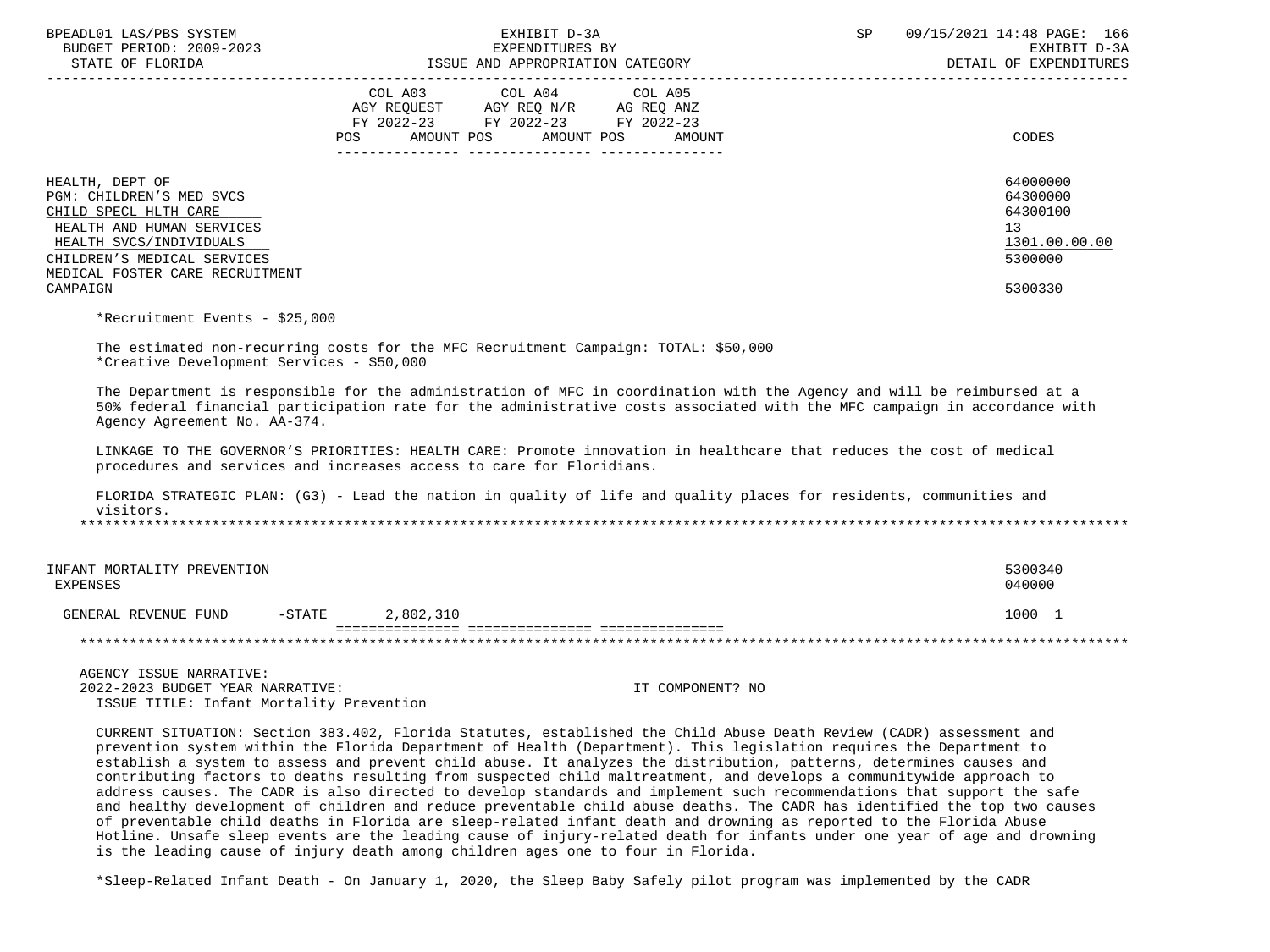| BPEADL01 LAS/PBS SYSTEM<br>BUDGET PERIOD: 2009-2023                                               | EXHIBIT D-3A<br>EXPENDITURES BY                                                                                                                   | SP<br>09/15/2021 14:48 PAGE: 167<br>EXHIBIT D-3A |
|---------------------------------------------------------------------------------------------------|---------------------------------------------------------------------------------------------------------------------------------------------------|--------------------------------------------------|
| STATE OF FLORIDA                                                                                  | ISSUE AND APPROPRIATION CATEGORY                                                                                                                  | DETAIL OF EXPENDITURES                           |
|                                                                                                   | COL A03 COL A04 COL A05<br>AGY REOUEST<br>AGY REO N/R<br>AG REO ANZ<br>FY 2022-23 FY 2022-23 FY 2022-23<br>AMOUNT POS AMOUNT POS<br>AMOUNT<br>POS | CODES                                            |
| HEALTH, DEPT OF<br>PGM: CHILDREN'S MED SVCS<br>CHILD SPECL HLTH CARE<br>HEALTH AND HUMAN SERVICES |                                                                                                                                                   | 64000000<br>64300000<br>64300100<br>13           |
| HEALTH SVCS/INDIVIDUALS<br>CHILDREN'S MEDICAL SERVICES<br>INFANT MORTALITY PREVENTION             |                                                                                                                                                   | 1301.00.00.00<br>5300000<br>5300340              |

 Committee in Duval County. Duval County was ranked high among sleep-related infant deaths in Florida over the past 15 years, while also having the necessary infrastructure to successfully implement the pilot program. The Sleep Baby Safely pilot program includes the provision of face-to-face safe sleep education training to labor and delivery nurses at all birthing hospitals and facilities in order to educate parents of each new born baby. Additionally, the pilot program provides each new parent a Welcome Baby Bag which includes a onesie, infant sleep sack, nightlight, diaper tote, and outlet covers, all imprinted with the ABCs of safe sleep messaging (Alone, Back, Crib), a Safe Sleep baby book and other sleep-related educational materials.

 Prior to the implementation of the Sleep Baby Safely pilot program, a review of data available during the planning phase illustrated Duval County experienced an average of 2.08 sleep-related deaths per month over a three-year period (2016-2018). Since the pilot program was implemented, Duval County experienced a total of eight (8) confirmed incidents during the first twelve (12) months, resulting in a decrease of 2.01 sleep-related deaths per month. This decrease demonstrates the potential efficacy of this pilot program and also supports the funding request to sustain it for extended implementation and evaluation.

 \*Drowning - Analysis of CADR data demonstrates drowning as the second leading cause of preventable child death in the state of Florida over the past five years among child fatalities as reported to the Florida Abuse Hotline, and the leading cause of injury death among children ages one to four. Florida's drowning death rate in this age group is the highest in the nation and the problem is growing rapidly. For instance, the number of drowning incidents increased from 80 to 92, or 15%, between calendar years 2019 and 2020, respectively.

 The Keep Kids Safe From Drowning prevention pilot program was implemented in April 2021, throughout eight (8) Florida counties demonstrating the highest incidence of child drowning over the past three (3) years. These counties include Broward, Polk, Orange, Hillsborough, Palm Beach, Duval, Volusia, and Miami-Dade. The Keep Kids Safe From Drowning prevention pilot program addresses both swim-time and non-swim time related drownings, with the overall objective of reducing or eliminating preventable child drowning.

 In this effort, Local CADR Committee members partner with local service providers including pediatricians, day care centers and pre-schools, home visiting programs, community centers, apartment complexes, local school boards, and County Health Departments in the distribution of posters, door hangers, Water Watcher tags and lanyards. Additionally, face-to-face education regarding child drowning incidents which occur when children exit the home undetected is provided through partnerships with home-visiting programs including Healthy Start, Healthy Families and Department of Children and Families.

## REQUEST:

 \*Sleep-Related Infant Death - The Department requests \$2,350,110 in recurring General Revenue funding to continue the Sleep Baby Safely pilot program in Duval County and expand into seven (7) additional Florida counties with the highest number of sleep-related infant deaths each year: Broward, Miami-Dade, Hillsborough, Orange, Palm Beach, Pinellas, and Polk. The continuation and implementation of Sleep Baby Safely in these eight (8) counties will also support the safe sleep certification process of fifty-three (53) birthing hospitals in Florida through the evidence-based national safe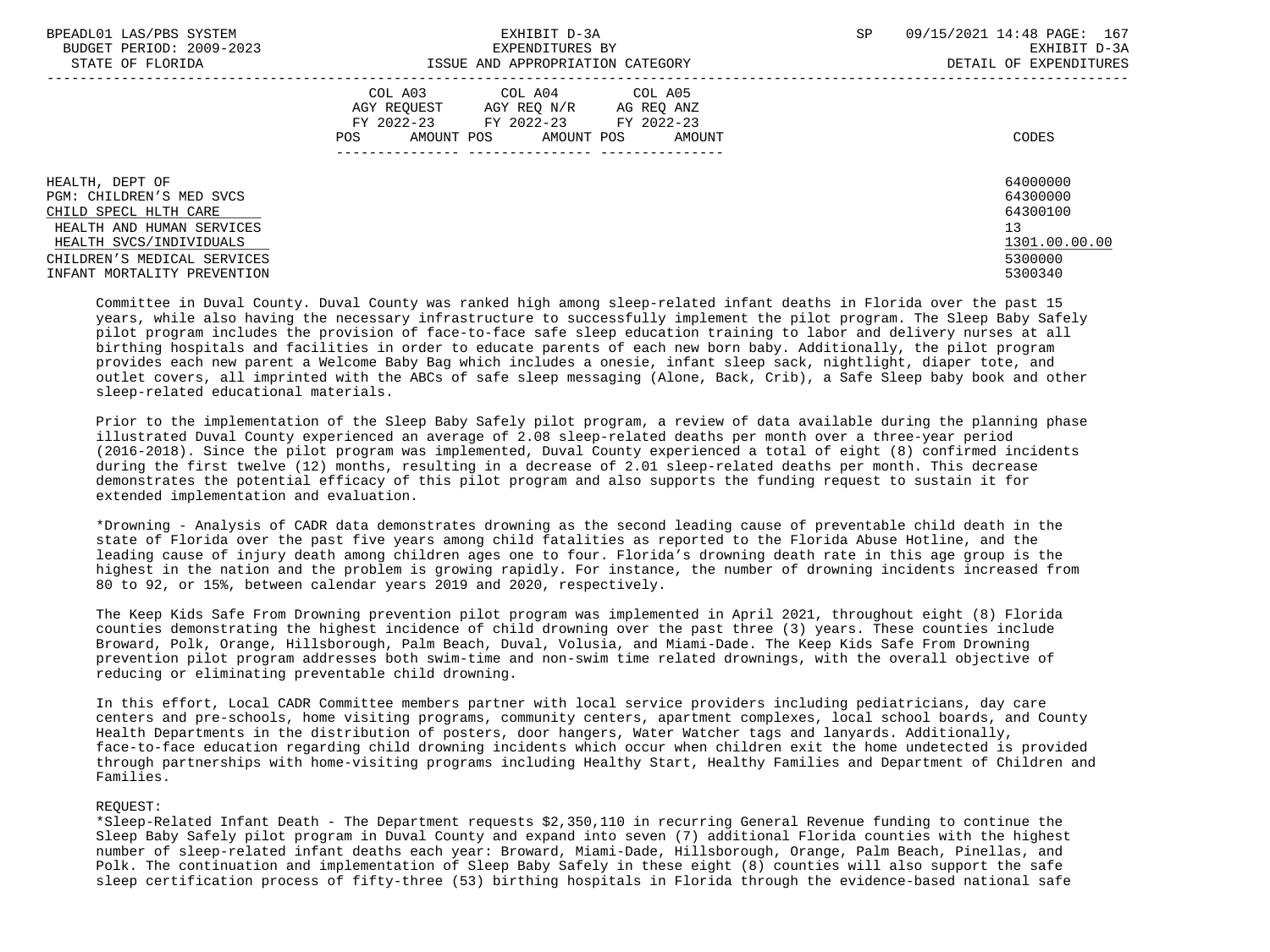| BPEADL01 LAS/PBS SYSTEM<br>BUDGET PERIOD: 2009-2023<br>STATE OF FLORIDA                                                                                                                    | EXHIBIT D-3A<br>EXPENDITURES BY<br>ISSUE AND APPROPRIATION CATEGORY                                                                      | SP<br>09/15/2021 14:48 PAGE: 168<br>EXHIBIT D-3A<br>DETAIL OF EXPENDITURES    |
|--------------------------------------------------------------------------------------------------------------------------------------------------------------------------------------------|------------------------------------------------------------------------------------------------------------------------------------------|-------------------------------------------------------------------------------|
|                                                                                                                                                                                            | COL A03 COL A04 COL A05<br>AGY REQUEST AGY REQ N/R AG REQ ANZ<br>FY 2022-23 FY 2022-23 FY 2022-23<br>AMOUNT POS AMOUNT POS AMOUNT<br>POS | CODES                                                                         |
| HEALTH, DEPT OF<br>PGM: CHILDREN'S MED SVCS<br>CHILD SPECL HLTH CARE<br>HEALTH AND HUMAN SERVICES<br>HEALTH SVCS/INDIVIDUALS<br>CHILDREN'S MEDICAL SERVICES<br>INFANT MORTALITY PREVENTION |                                                                                                                                          | 64000000<br>64300000<br>64300100<br>13<br>1301.00.00.00<br>5300000<br>5300340 |

 sleep hospital certification program, Cribs for Kids. There are no costs associated with the hospital certification program. Cribs for Kids provides guidance and recognition to hospitals in their commitment to protect babies from sleep-related infant death through a hospital certification toolkit, training process, caregiver education, support policies, and safe sleep products.

 Currently, the CADR does not have a direct funding source and relies on funding from the Child Protection Team (CPT). This initiative was originally supported with surplus funds from the Title V Maternal and Child Health Block Grant and supplemented by local funding efforts.

 \*Drowning - The Department requests \$201,200 in recurring General Revenue funding to continue supporting the Keep Kids Safe From Drowning prevention pilot program in eight (8) Florida counties demonstrating the highest incidence of child drowning over the past three (3) years. The Keep Kids Safe From Drowning prevention pilot program will not only continue to partner with local service provider in the distribution of posters, door hangers, water watcher tags and lanyards, but also enhance materials with the inclusion of home door alarms for distribution to caregivers residing at, or near, a pool, canal, retention pond or other bodies of water. This effort will increase awareness and heighten supervision of young children who might unknowingly breach barriers, such as doors and windows, to outside bodies of water.

 To effectively provide consistent drowning prevention information to caregivers of young children, the Department also requests \$251,000 in recurring General Revenue funds to support a drowning prevention media campaign in partnership with Florida Public Media, Public Broadcasting Service Kids. Drowning prevention public service announcements (PSA) featuring swim-time and non-swim-time drowning prevention messaging that will run sixteen (16) times per week, consecutively for 12-months on channels serving the primary communities and surrounding areas of: Ft. Myers, Naples, Gainesville, Jacksonville, Miami, Ft. Lauderdale, Orlando, Pensacola, Tallahassee, Tampa, St. Pete, and West Palm Beach. The drowning prevention PSAs communicate the risk of drowning to caregivers, the need for effective supervision, barriers to prevent child drowning deaths, and are directed to visit www.WaterSmartFL.com to learn more about additional resources available to help keep their children safe from drowning.

 BUDGET SUMMARY: The Department requests a total of \$2,802,310 in recurring General Revenue funds (1000), within the Children's Special Health Care budget entity (64300100), in the Expense appropriation category (040000), in the Health Services/Individuals program component (1301000000).

 The Estimated recurring costs for the Sleep Baby Safely pilot program is \$2,350,110, for an approximate 133,000 births over a 12-month period.

\*Sleep Sacks:  $$823,270$  (133,000 births x  $$6.19$  per sleep sack).

\*Baby Board Book: \$133,000 (133,000 births  $x$  \$1,00 per book).

\*Safety Plug Covers: \$133,000 (133,000 births x \$1.00 per Safety Plug).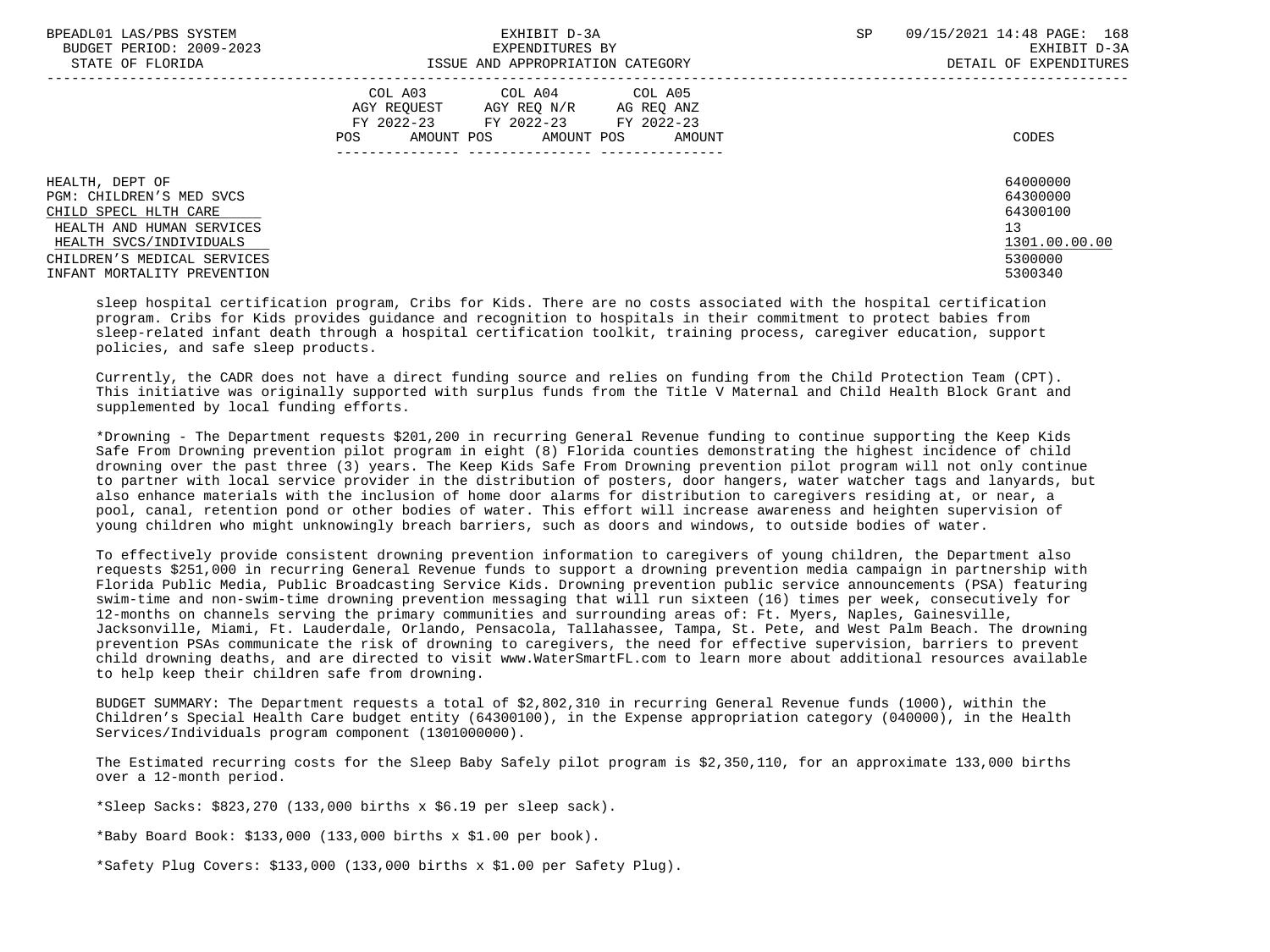| BPEADL01 LAS/PBS SYSTEM |                   |                          |
|-------------------------|-------------------|--------------------------|
|                         |                   | BUDGET PERIOD: 2009-2023 |
|                         | גתדכת זה הת היהיה |                          |

|                                                                                                                              | COL A04<br>COL A05<br>COL A03<br>AGY REQUEST<br>AGY REQ N/R<br>AG REQ ANZ<br>FY 2022-23<br>FY 2022-23<br>FY 2022-23<br>AMOUNT POS<br><b>POS</b><br>AMOUNT POS<br>AMOUNT | CODES                                                   |
|------------------------------------------------------------------------------------------------------------------------------|-------------------------------------------------------------------------------------------------------------------------------------------------------------------------|---------------------------------------------------------|
| HEALTH, DEPT OF<br>PGM: CHILDREN'S MED SVCS<br>CHILD SPECL HLTH CARE<br>HEALTH AND HUMAN SERVICES<br>HEALTH SVCS/INDIVIDUALS |                                                                                                                                                                         | 64000000<br>64300000<br>64300100<br>13<br>1301.00.00.00 |
| CHILDREN'S MEDICAL SERVICES<br>INFANT MORTALITY PREVENTION                                                                   |                                                                                                                                                                         | 5300000<br>5300340                                      |

\*This Side Up Onesie: \$405,650 (133,000 births x \$3.05 per Onesie).

\*Welcome Baby Tote Bag: \$276,640 (133,000 births x \$2.08 per Tote Bag).

\*Nightlight: \$489,440 (133,000 births x \$3.68).

\*One-side Glossy Print Informational Sheet: \$2,660 (133,000 births x \$0.02).

\*Tri-fold Brochure:79,800 (133,000 births x \$0.60).

\*Safe Sleep Door Hangars: \$6,650 (133,000 births x \$0.05)

 The Estimated recurring costs for the Keep Kids Safe From Drowning prevention pilot program over a 12-month period: \$452,200

\*Drowning Prevention Posters: \$25,000 (100,000 posters x \$0.25 each).

\*Water Watcher Tags and Lanyards: \$35,200 (55,000 tags & lanyards x \$0.64 each).

\*Drowning Prevention Door Hangars: \$1,00 (20,000 door hangars x \$0.05 each).

\*Door Alarms: \$140,000 (20,000 door alarms x \$7.00 each).

 \*Drowning Prevention Media Campaign: \$251,000, which is rounded up from \$250,900 to account for potential price variance (Florida Public Media Pricing 12-weeks @\$57,900; (1-week @\$4,825 x 52-weeks = \$250,900).

 LINKAGE TO THE GOVERNOR'S PRIORITIES: Health Care: Promote innovation in healthcare that reduces the cost of medical procedures and services and increases access to care for Floridians.

 FLORIDA STRATEGIC PLAN: (G3) - Lead the nation in quality of life and quality places for residents, communities and visitors. \*\*\*\*\*\*\*\*\*\*\*\*\*\*\*\*\*\*\*\*\*\*\*\*\*\*\*\*\*\*\*\*\*\*\*\*\*\*\*\*\*\*\*\*\*\*\*\*\*\*\*\*\*\*\*\*\*\*\*\*\*\*\*\*\*\*\*\*\*\*\*\*\*\*\*\*\*\*\*\*\*\*\*\*\*\*\*\*\*\*\*\*\*\*\*\*\*\*\*\*\*\*\*\*\*\*\*\*\*\*\*\*\*\*\*\*\*\*\*\*\*\*\*\*\*\*\*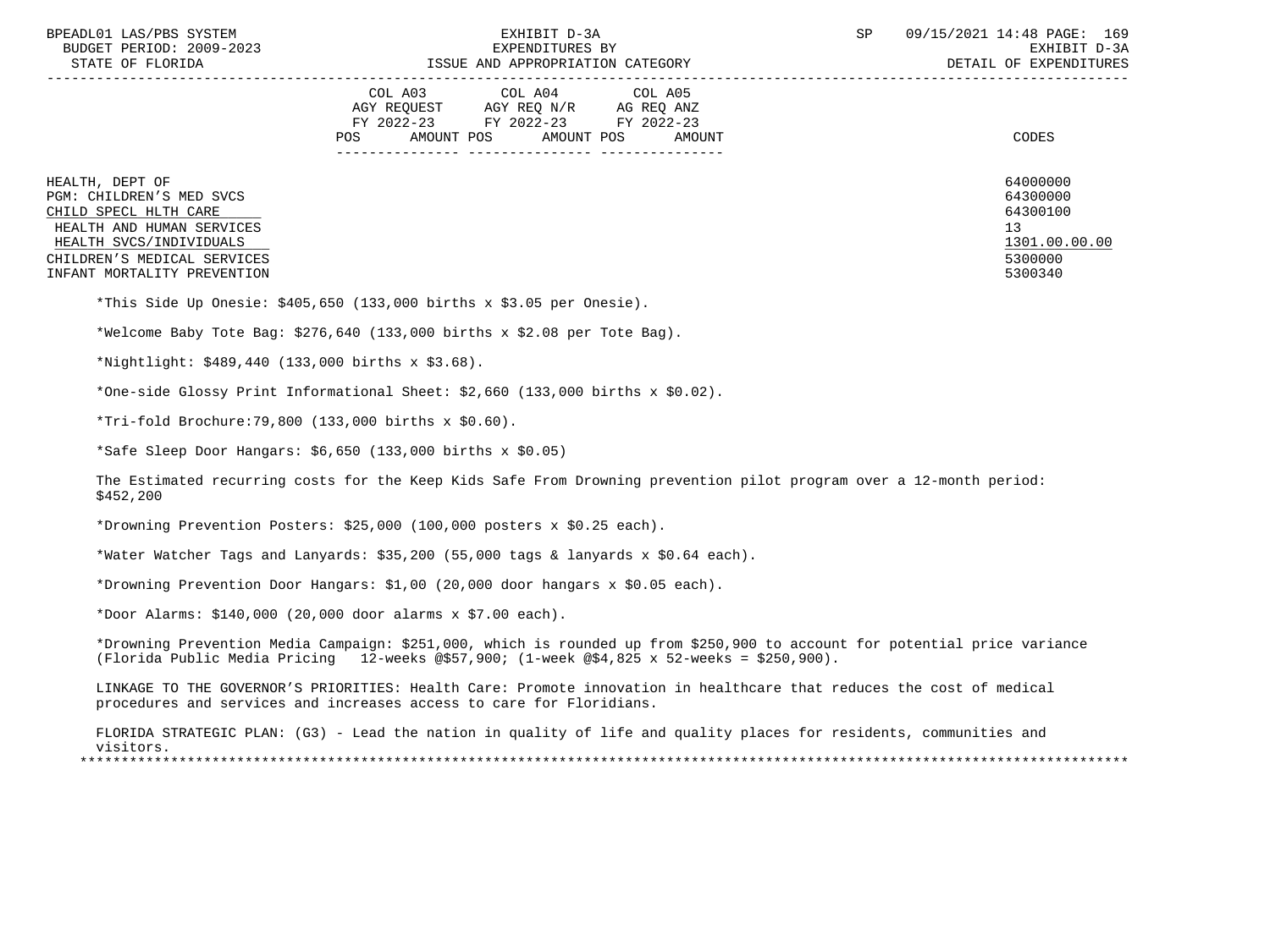| BPEADL01 LAS/PBS SYSTEM<br>BUDGET PERIOD: 2009-2023                                                                                                                                      |                                                                                                                | EXHIBIT D-3A<br>EXPENDITURES BY                                                                                                   | SP | 09/15/2021 14:48 PAGE: 170<br>EXHIBIT D-3A                         |
|------------------------------------------------------------------------------------------------------------------------------------------------------------------------------------------|----------------------------------------------------------------------------------------------------------------|-----------------------------------------------------------------------------------------------------------------------------------|----|--------------------------------------------------------------------|
| STATE OF FLORIDA                                                                                                                                                                         |                                                                                                                | ISSUE AND APPROPRIATION CATEGORY                                                                                                  |    | DETAIL OF EXPENDITURES                                             |
|                                                                                                                                                                                          | POS FOR THE POST OF THE STATE STATE STATE STATE STATE STATE STATE STATE STATE STATE STATE STATE STATE STATE ST | COL A03 COL A04 COL A05<br>AGY REQUEST AGY REQ N/R AG REQ ANZ<br>FY 2022-23 FY 2022-23 FY 2022-23<br>AMOUNT POS AMOUNT POS AMOUNT |    | CODES                                                              |
| HEALTH, DEPT OF<br>PGM: CHILDREN'S MED SVCS<br>CHILD SPECL HLTH CARE<br>HEALTH AND HUMAN SERVICES<br>HEALTH SVCS/INDIVIDUALS<br>CHILDREN'S MEDICAL SERVICES<br>EARLY STEPS PROGRAM STATE |                                                                                                                |                                                                                                                                   |    | 64000000<br>64300000<br>64300100<br>13<br>1301.00.00.00<br>5300000 |
| SYSTEMIC IMPROVEMENT PLAN (SSIP)<br>SPECIAL CATEGORIES<br>G/A-DEI SERVICES/PART C                                                                                                        |                                                                                                                |                                                                                                                                   |    | 5304350<br>100000<br>103629                                        |
| FEDERAL GRANTS TRUST FUND -FEDERL 2,827,717 619,750                                                                                                                                      |                                                                                                                |                                                                                                                                   |    | 2261 3                                                             |
|                                                                                                                                                                                          |                                                                                                                |                                                                                                                                   |    |                                                                    |

 AGENCY ISSUE NARRATIVE: 2022-2023 BUDGET YEAR NARRATIVE: IT COMPONENT? NO ISSUE TITLE: Early Steps Program State Systemic Improvement Plan

 CURRENT SITUATION: The Division of Children's Medical Services (CMS) provides early intervention services for infants and toddlers from birth to thirty-six months who have a developmental disability or at risk of developmental delays, through the Florida Early Steps Program. The Individuals with Disabilities Act (IDEA), Part C Grant, 34 CFR, Part 303 and Chapter 391, Part III Florida Statutes are the laws governing the Early Steps Program. The program is funded through state General Revenue and federal grant dollars.

 The U.S. Department of Education, Office of Special Education Program (OSEP) provides federal oversight of the Early Steps Program. In 2013, states with an approved IDEA Part C grant award were required to implement a State Systemic Improvement Plan (SSIP) as part of the State Performance Plan/Annual Performance Report outlined in federal regulation at 34 CFR 303.4701 (a) and 34 CFR 303.702. Each state was required to develop and implement a plan to improve children and family outcomes.

 The Early Steps Program is currently implementing Phase 3 of the SSIP, which is a federally required multi-year plan to develop, evaluate, and implement effective, sustainable policies and practices at the state and local levels to positively impact children outcomes. The purpose of the SSIP is to strengthen program infrastructure with the ultimate objective to improve the social emotional development of infants and toddlers served by the program.

 Currently, a professional development framework is being implemented using evidence-based coaching practices to directly impact children's social-emotional development. Implementation at three demonstration sites began in Fiscal Year (FY) 2018-2019. Two sites were added in FY 2019-2020, four sites in FY 2020-2021, and three sites in FY 2021-2022. The remaining three sites are planned for initial implementation in FY 2022-2023.

 REQUEST: The Department requests \$2,827,717 in budget authority, of which \$619,750 is nonrecurring, to sustain the coaching infrastructure at the existing twelve implementation sites and to begin initial installation of infrastructure and professional development training at three additional Local Early Steps programs. The SSIP requires implementation at additional Local Early Steps (LES) programs, incrementally each year, until all fifteen LES programs have implemented the policies and practices. Early invention services have shown benefits to the state by reducing economic impact through a decreased need for special education and life-long services.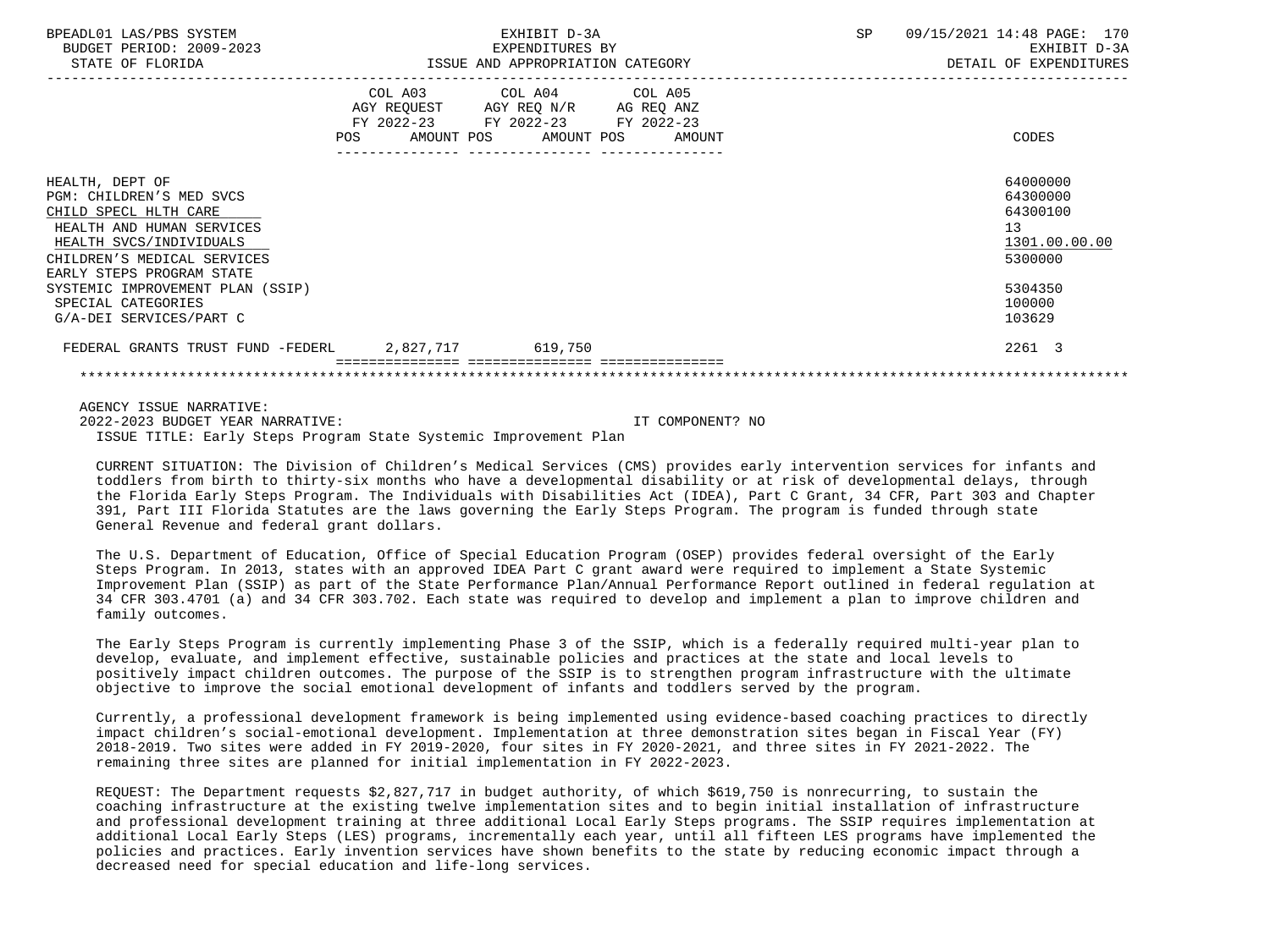| BPEADL01 LAS/PBS SYSTEM<br>BUDGET PERIOD: 2009-2023<br>STATE OF FLORIDA                                                                                     | EXHIBIT D-3A<br>EXPENDITURES BY<br>ISSUE AND APPROPRIATION CATEGORY                                                                   | <b>SP</b><br>09/15/2021 14:48 PAGE: 171<br>EXHIBIT D-3A<br>DETAIL OF EXPENDITURES |
|-------------------------------------------------------------------------------------------------------------------------------------------------------------|---------------------------------------------------------------------------------------------------------------------------------------|-----------------------------------------------------------------------------------|
|                                                                                                                                                             | COL A03 COL A04 COL A05<br>AGY REQUEST AGY REQ N/R AG REQ ANZ<br>FY 2022-23 FY 2022-23 FY 2022-23<br>POS AMOUNT POS AMOUNT POS AMOUNT | CODES                                                                             |
| HEALTH, DEPT OF<br>PGM: CHILDREN'S MED SVCS<br>CHILD SPECL HLTH CARE<br>HEALTH AND HUMAN SERVICES<br>HEALTH SVCS/INDIVIDUALS<br>CHILDREN'S MEDICAL SERVICES |                                                                                                                                       | 64000000<br>64300000<br>64300100<br>13<br>1301.00.00.00<br>5300000                |
| EARLY STEPS PROGRAM STATE<br>SYSTEMIC IMPROVEMENT PLAN (SSIP)                                                                                               |                                                                                                                                       | 5304350                                                                           |

 The requested budget authority will be used for salaries and fringe benefits for nine additional Lead Implementation Coaches, cameras and associated equipment needed for infrastructure, professional development training, computers, and travel costs.

 BUDGET SUMMARY: The Department of Health is requesting \$2,827,717 in Federal Grant Trust Fund (2261), within the Children's Special Health Care budget entity (64300100), in the Grants and Aids - Developmental Evaluation and Intervention Services/Part C category (103629), in the Health Services/ Individuals program component (1301000000), which includes recurring and nonrecurring costs for both the continued implementation of the SSIP in fiscal year 2022-2023.

The estimated recurring costs for the SSIP implementation: TOTAL \$2,207,967

 \*Lead Implementation Coaches (LICS): \$698,967 - LICs train and coach staff and providers on the evidence-based practices to support a child's social-emotional development. A total of 9 new LICs will be needed for the new SSIP sites (\$77,663 average salary and fringe x 9 LICs).

 \*Professional Development Training: \$975,000 - Training fee for 650 providers - 470 providers at the twelve (12) existing sites, who have not been trained, and 180 providers at the three (3) new sites to complete 60 hours of training at \$25 per hour (650 providers x \$25 per hour x 60 hours of training per provider).

 \*Travel: \$34,000 - Thirty (30) Local Early Steps staff and four (4) Early Steps State Office staff will travel to attend the Florida Inclusion Summit (34 staff members X 1 meeting X \$1,000 in travel expenses).

 \*Public Awareness: \$300,000 - A marketing campaign intended to increase cognizance of the Early Steps Program and available services.

 \*Technical Assistance: \$200,000 - Support to Early Steps providers required to ensure the Child Outcome Summary process is uniformly and appropriately implemented statewide ensuring validity of outcomes data to measure progress of children receiving services.

The estimated nonrecurring costs for the SSIP implementation: TOTAL \$619,750

\*Computers: \$6,750 - Computers will be needed for nine (9) new Lead Implementation Coaches. (9 LIC X \$750 per computer).

\*Cameras/Associated Equipment: \$15,000 - Equipment is used for filming home visits. (30 cameras/equipment X \$500).

 \*Travel: \$48,000 - Twelve (12) Local Early Steps staff will travel to four (4) quarterly cross-site meetings (12 staff members X 4 quarterly meetings X \$1,000 in travel expenses).

\*Program Evaluation: \$300,000 - Contract with a vendor to analyze state and federal requirements, make recommendations,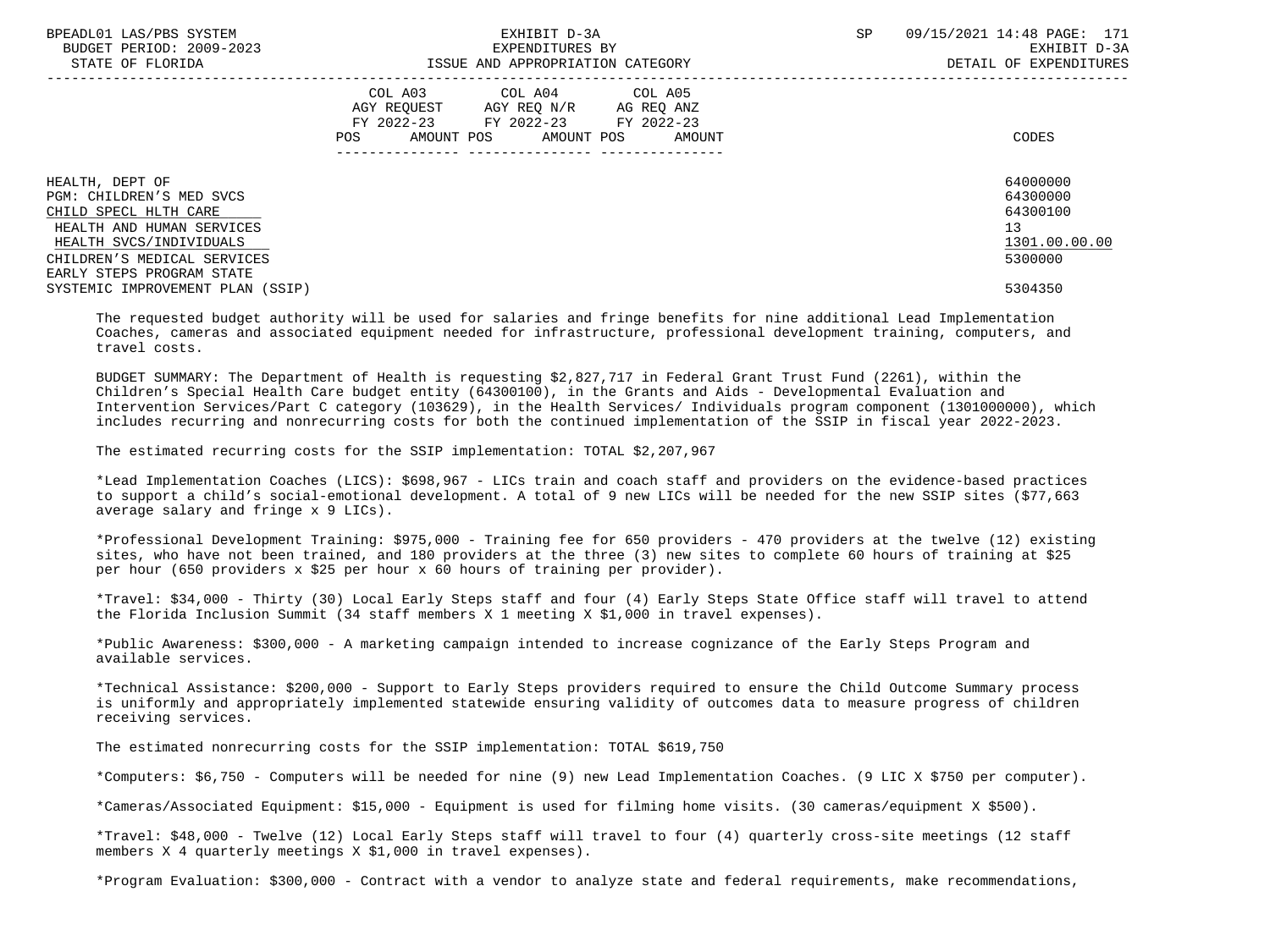| BPEADL01 LAS/PBS SYSTEM<br>BUDGET PERIOD: 2009-2023<br>STATE OF FLORIDA                                                                                                                  | EXHIBIT D-3A<br>EXPENDITURES BY<br>ISSUE AND APPROPRIATION CATEGORY                                                                         | 09/15/2021 14:48 PAGE: 172<br><b>SP</b><br>EXHIBIT D-3A<br>DETAIL OF EXPENDITURES |
|------------------------------------------------------------------------------------------------------------------------------------------------------------------------------------------|---------------------------------------------------------------------------------------------------------------------------------------------|-----------------------------------------------------------------------------------|
|                                                                                                                                                                                          | COL A03 COL A04 COL A05<br>AGY REOUEST AGY REO N/R AG REO ANZ<br>FY 2022-23 FY 2022-23 FY 2022-23<br>AMOUNT POS AMOUNT POS<br>AMOUNT<br>POS | CODES                                                                             |
| HEALTH, DEPT OF<br>PGM: CHILDREN'S MED SVCS<br>CHILD SPECL HLTH CARE<br>HEALTH AND HUMAN SERVICES<br>HEALTH SVCS/INDIVIDUALS<br>CHILDREN'S MEDICAL SERVICES<br>EARLY STEPS PROGRAM STATE |                                                                                                                                             | 64000000<br>64300000<br>64300100<br>13<br>1301.00.00.00<br>5300000                |
| SYSTEMIC IMPROVEMENT PLAN (SSIP)                                                                                                                                                         |                                                                                                                                             | 5304350                                                                           |

and develop tools to increase program and fiscal accountability.

 \*Training Modules: \$250,000 - Develop and distribute updated training modules as necessary to implement consistent services on a statewide basis among Early Steps providers.

 LINKAGE TO THE GOVERNOR'S PRIORITIES: Health Care: Promote innovation in healthcare that reduces the cost of medical procedures and services and increases access to care for Floridians.

 FLORIDA STRATEGIC PLAN: (G3) - Lead the nation in quality of life and quality places for residents, communities and visitors. \*\*\*\*\*\*\*\*\*\*\*\*\*\*\*\*\*\*\*\*\*\*\*\*\*\*\*\*\*\*\*\*\*\*\*\*\*\*\*\*\*\*\*\*\*\*\*\*\*\*\*\*\*\*\*\*\*\*\*\*\*\*\*\*\*\*\*\*\*\*\*\*\*\*\*\*\*\*\*\*\*\*\*\*\*\*\*\*\*\*\*\*\*\*\*\*\*\*\*\*\*\*\*\*\*\*\*\*\*\*\*\*\*\*\*\*\*\*\*\*\*\*\*\*\*\*\*

| TOTAL: HEALTH SVCS/INDIVIDUALS |             |           | 1301.00.00.00 |
|--------------------------------|-------------|-----------|---------------|
| BY FUND TYPE                   |             |           |               |
| GENERAL REVENUE FUND           | 99,634,302  | 25,000    | 1000          |
| TRUST FUNDS                    | 260,765,871 | 3,478,416 | 2000          |
| TOTAL POSITIONS $335.50$       |             |           |               |
| TOTAL PROG COMP 360,400,173    |             | 3,503,416 |               |
| TOTAL SALARY RATE 20,361,329   |             |           |               |
|                                |             |           |               |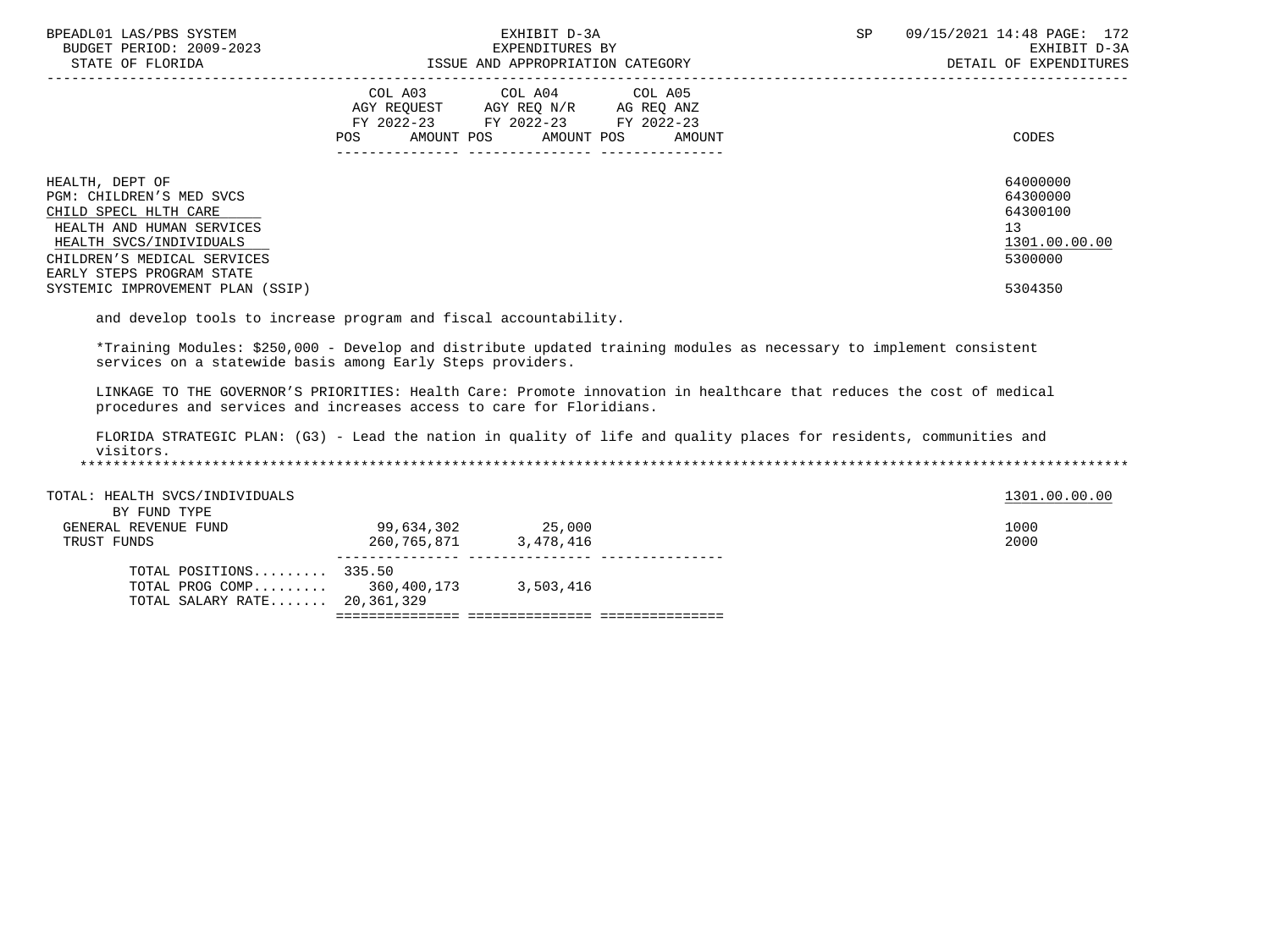| BPEADL01 LAS/PBS SYSTEM<br>BUDGET PERIOD: 2009-2023<br>STATE OF FLORIDA                                                                                                                                     |                | EXHIBIT D-3A<br>EXPENDITURES BY<br>ISSUE AND APPROPRIATION CATEGORY                                                          | SP | 09/15/2021 14:48 PAGE: 173<br>EXHIBIT D-3A<br>DETAIL OF EXPENDITURES                    |
|-------------------------------------------------------------------------------------------------------------------------------------------------------------------------------------------------------------|----------------|------------------------------------------------------------------------------------------------------------------------------|----|-----------------------------------------------------------------------------------------|
|                                                                                                                                                                                                             | COL A03<br>POS | COL A04 COL A05<br>AGY REQUEST AGY REQ N/R AG REQ ANZ<br>FY 2022-23 FY 2022-23 FY 2022-23<br>AMOUNT POS AMOUNT POS<br>AMOUNT |    | CODES                                                                                   |
|                                                                                                                                                                                                             |                |                                                                                                                              |    |                                                                                         |
| HEALTH, DEPT OF<br>PGM: HLTH CARE PRAC/ACCESS<br>MEDICAL QUALITY ASSURANCE<br>PUBLIC PROTECTION<br>REGULATION AND LICENSING<br>ESTIMATED EXPENDITURES<br>ESTIMATED EXPENDITURES - OPERATIONS<br>SALARY RATE |                |                                                                                                                              |    | 64000000<br>64400000<br>64400100<br>12<br>1204.00.00.00<br>1000000<br>1001000<br>000000 |
| SALARY RATE 24, 209, 286                                                                                                                                                                                    |                |                                                                                                                              |    |                                                                                         |
| SALARIES AND BENEFITS                                                                                                                                                                                       |                |                                                                                                                              |    | 010000                                                                                  |
| MEDICAL QLTY ASSURANCE TF -STATE 36,092,936<br>$-FEDERL$                                                                                                                                                    | 178,101        |                                                                                                                              |    | 2352 1<br>2352 3                                                                        |
| TOTAL MEDICAL OLTY ASSURANCE TF                                                                                                                                                                             | 36,271,037     |                                                                                                                              |    | 2352                                                                                    |
| TOTAL POSITIONS 593.50<br>TOTAL APPRO 36,271,037                                                                                                                                                            |                |                                                                                                                              |    |                                                                                         |
| OTHER PERSONAL SERVICES                                                                                                                                                                                     |                |                                                                                                                              |    | 030000                                                                                  |
| MEDICAL QLTY ASSURANCE TF -STATE 4,616,304                                                                                                                                                                  |                |                                                                                                                              |    | 2352 1                                                                                  |
| <b>EXPENSES</b>                                                                                                                                                                                             |                |                                                                                                                              |    | 040000                                                                                  |
| FEDERAL GRANTS TRUST FUND -FEDERL<br>MEDICAL QLTY ASSURANCE TF -STATE 6,190,206                                                                                                                             | 28,663         |                                                                                                                              |    | 2261 3<br>2352 1                                                                        |
| TOTAL APPRO                                                                                                                                                                                                 | 6,218,869      |                                                                                                                              |    |                                                                                         |
| OPERATING CAPITAL OUTLAY                                                                                                                                                                                    |                |                                                                                                                              |    | 060000                                                                                  |
|                                                                                                                                                                                                             |                |                                                                                                                              |    |                                                                                         |
| MEDICAL QLTY ASSURANCE TF -STATE                                                                                                                                                                            | 57,604         |                                                                                                                              |    | 2352 1                                                                                  |
| SPECIAL CATEGORIES<br>ACQUISITION/MOTOR VEHICLES                                                                                                                                                            |                |                                                                                                                              |    | 100000<br>100021                                                                        |
| MEDICAL OLTY ASSURANCE TF -STATE                                                                                                                                                                            | 21,000         |                                                                                                                              |    | 2352 1                                                                                  |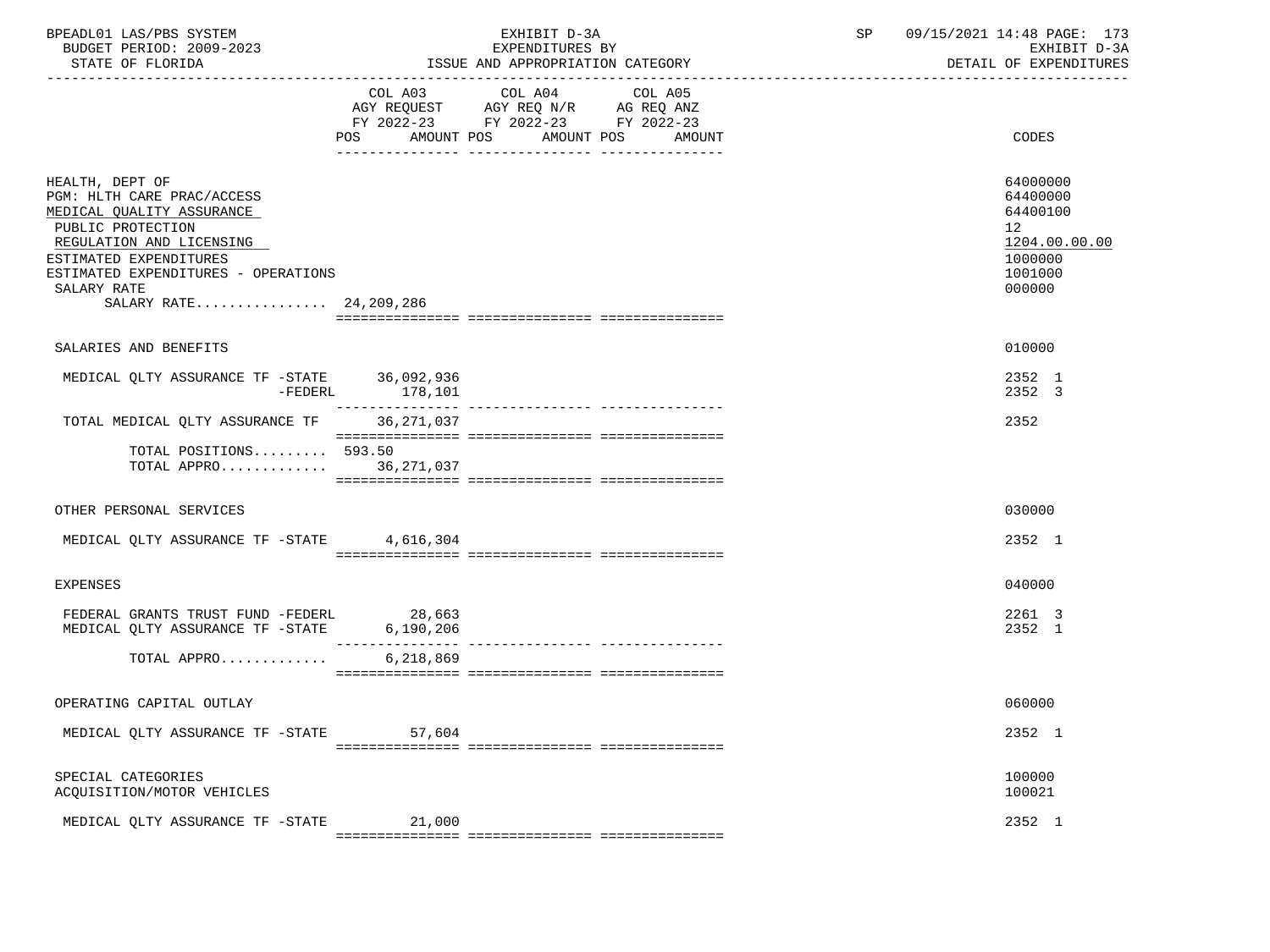| BPEADL01 LAS/PBS SYSTEM<br>BUDGET PERIOD: 2009-2023<br>STATE OF FLORIDA                                                                                                                                                                     |                              | EXHIBIT D-3A<br>EXPENDITURES BY<br>ISSUE AND APPROPRIATION CATEGORY                                               | SP | 09/15/2021 14:48 PAGE: 174<br>EXHIBIT D-3A<br>DETAIL OF EXPENDITURES                              |
|---------------------------------------------------------------------------------------------------------------------------------------------------------------------------------------------------------------------------------------------|------------------------------|-------------------------------------------------------------------------------------------------------------------|----|---------------------------------------------------------------------------------------------------|
|                                                                                                                                                                                                                                             | COL A03<br>AMOUNT POS<br>POS | COL A04 COL A05<br>AGY REQUEST AGY REQ N/R AG REQ ANZ<br>FY 2022-23 FY 2022-23 FY 2022-23<br>AMOUNT POS<br>AMOUNT |    | CODES                                                                                             |
| HEALTH, DEPT OF<br>PGM: HLTH CARE PRAC/ACCESS<br>MEDICAL QUALITY ASSURANCE<br>PUBLIC PROTECTION<br>REGULATION AND LICENSING<br>ESTIMATED EXPENDITURES<br>ESTIMATED EXPENDITURES - OPERATIONS<br>SPECIAL CATEGORIES<br>UNLICENSED ACTIVITIES |                              |                                                                                                                   |    | 64000000<br>64400000<br>64400100<br>12<br>1204.00.00.00<br>1000000<br>1001000<br>100000<br>100399 |
| MEDICAL QLTY ASSURANCE TF -STATE 1,173,452                                                                                                                                                                                                  |                              |                                                                                                                   |    | 2352 1                                                                                            |
| TRANS TO DIV ADM HEARINGS                                                                                                                                                                                                                   |                              |                                                                                                                   |    | 100565                                                                                            |
| MEDICAL QLTY ASSURANCE TF -STATE 220,188                                                                                                                                                                                                    |                              |                                                                                                                   |    | 2352 1                                                                                            |
| CONTRACTED SERVICES                                                                                                                                                                                                                         |                              |                                                                                                                   |    | 100777                                                                                            |
| FEDERAL GRANTS TRUST FUND -FEDERL 225,781<br>MEDICAL QLTY ASSURANCE TF -STATE 20,875,704                                                                                                                                                    | ________________             |                                                                                                                   |    | 2261 3<br>2352 1                                                                                  |
| TOTAL APPRO                                                                                                                                                                                                                                 | 21,101,485                   |                                                                                                                   |    |                                                                                                   |
| G/A-CONTRACTED SERVICES                                                                                                                                                                                                                     |                              |                                                                                                                   |    | 100778                                                                                            |
| FEDERAL GRANTS TRUST FUND -FEDERL 122,000                                                                                                                                                                                                   |                              |                                                                                                                   |    | 2261 3                                                                                            |
| RISK MANAGEMENT INSURANCE                                                                                                                                                                                                                   |                              |                                                                                                                   |    | 103241                                                                                            |
| MEDICAL QLTY ASSURANCE TF -STATE 324,987                                                                                                                                                                                                    |                              |                                                                                                                   |    | 2352 1                                                                                            |
|                                                                                                                                                                                                                                             |                              |                                                                                                                   |    |                                                                                                   |
| LEASE/PURCHASE/EQUIPMENT                                                                                                                                                                                                                    |                              |                                                                                                                   |    | 105281                                                                                            |
| MEDICAL QLTY ASSURANCE TF -STATE                                                                                                                                                                                                            | 339,364                      |                                                                                                                   |    | 2352 1                                                                                            |
| TR/DMS/HR SVCS/STW CONTRCT                                                                                                                                                                                                                  |                              |                                                                                                                   |    | 107040                                                                                            |
| MEDICAL QLTY ASSURANCE TF -STATE                                                                                                                                                                                                            | 166,161                      |                                                                                                                   |    | 2352 1                                                                                            |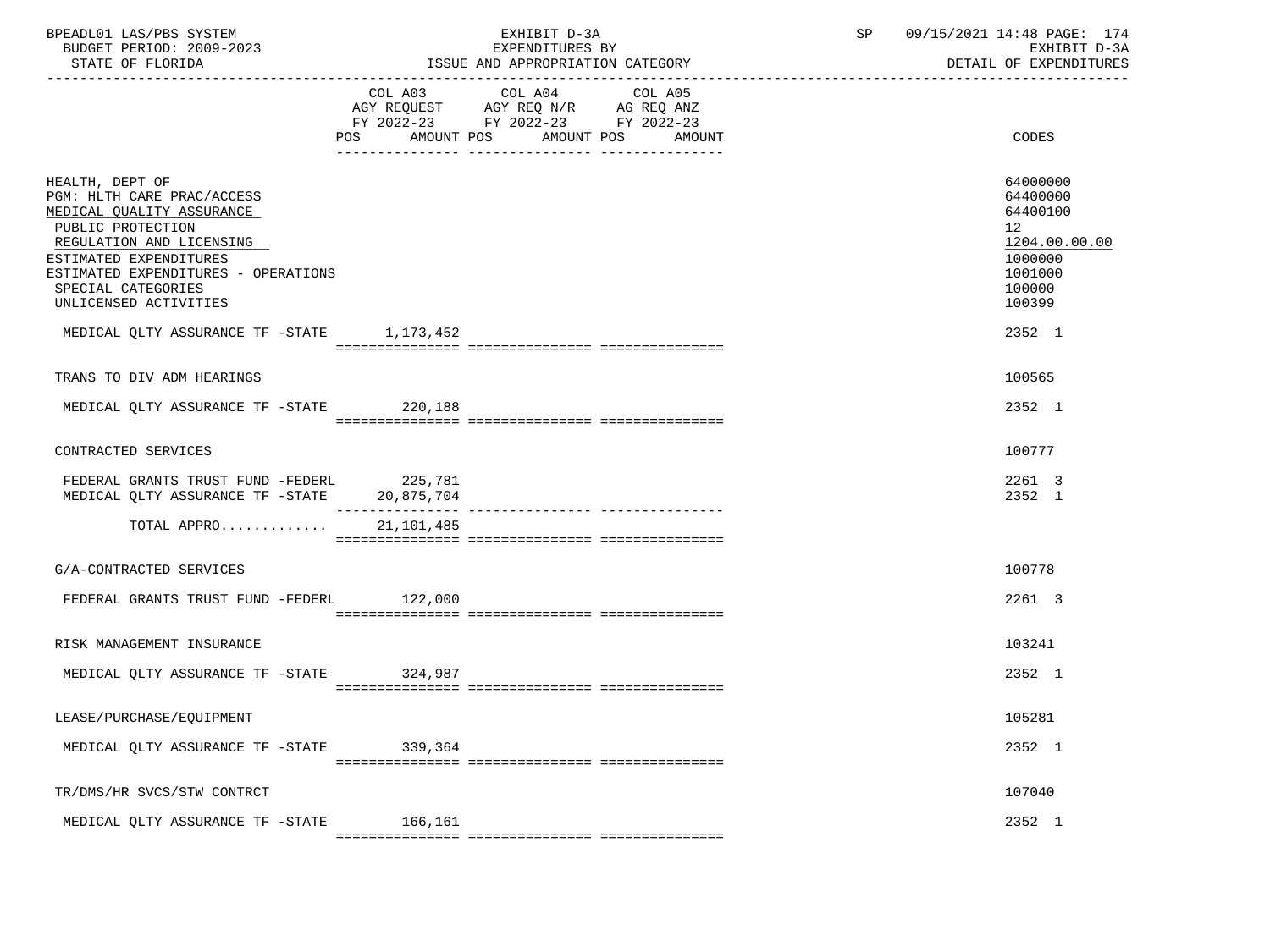| BPEADL01 LAS/PBS SYSTEM<br>BUDGET PERIOD: 2009-2023<br>STATE OF FLORIDA<br>______________________                                                                                            | EXHIBIT D-3A<br>EXPENDITURES BY<br>ISSUE AND APPROPRIATION CATEGORY                                                                            | 09/15/2021 14:48 PAGE: 175<br>SP<br>EXHIBIT D-3A<br>DETAIL OF EXPENDITURES    |
|----------------------------------------------------------------------------------------------------------------------------------------------------------------------------------------------|------------------------------------------------------------------------------------------------------------------------------------------------|-------------------------------------------------------------------------------|
|                                                                                                                                                                                              | COL A03 COL A04 COL A05<br>AGY REQUEST AGY REQ N/R AG REQ ANZ<br>FY 2022-23 FY 2022-23 FY 2022-23<br>POS<br>AMOUNT POS<br>AMOUNT POS<br>AMOUNT | CODES                                                                         |
| HEALTH, DEPT OF<br>PGM: HLTH CARE PRAC/ACCESS<br>MEDICAL QUALITY ASSURANCE<br>PUBLIC PROTECTION<br>REGULATION AND LICENSING<br>ESTIMATED EXPENDITURES<br>ESTIMATED EXPENDITURES - OPERATIONS |                                                                                                                                                | 64000000<br>64400000<br>64400100<br>12<br>1204.00.00.00<br>1000000<br>1001000 |
| TOTAL: ESTIMATED EXPENDITURES - OPERATIONS<br>TOTAL POSITIONS 593.50<br>TOTAL ISSUE 70,632,451<br>TOTAL SALARY RATE 24, 209, 286                                                             |                                                                                                                                                | 1001000                                                                       |
| SALARY INCREASES FOR FY 2021-22 -<br>STATE EMPLOYEE MINIMUM WAGE<br>INCREASE - EFFECTIVE 7/1/2021<br>SALARY RATE<br>SALARY RATE 17,929                                                       |                                                                                                                                                | 1001030<br>000000                                                             |
| SALARIES AND BENEFITS                                                                                                                                                                        |                                                                                                                                                | 010000                                                                        |
| MEDICAL QLTY ASSURANCE TF -STATE<br>-FEDERL                                                                                                                                                  | 21,150<br>104                                                                                                                                  | 2352 1<br>2352 3                                                              |
| TOTAL MEDICAL QLTY ASSURANCE TF                                                                                                                                                              | 21,254                                                                                                                                         | 2352                                                                          |
| TOTAL APPRO 21,254                                                                                                                                                                           |                                                                                                                                                |                                                                               |
| OTHER PERSONAL SERVICES                                                                                                                                                                      |                                                                                                                                                | 030000                                                                        |
| MEDICAL OLTY ASSURANCE TF -STATE 18,479                                                                                                                                                      |                                                                                                                                                | 2352 1                                                                        |
| TOTAL: SALARY INCREASES FOR FY 2021-22 -<br>STATE EMPLOYEE MINIMUM WAGE<br>INCREASE - EFFECTIVE 7/1/2021                                                                                     |                                                                                                                                                | 1001030                                                                       |
| TOTAL ISSUE<br>TOTAL SALARY RATE 17,929                                                                                                                                                      | 39,733                                                                                                                                         |                                                                               |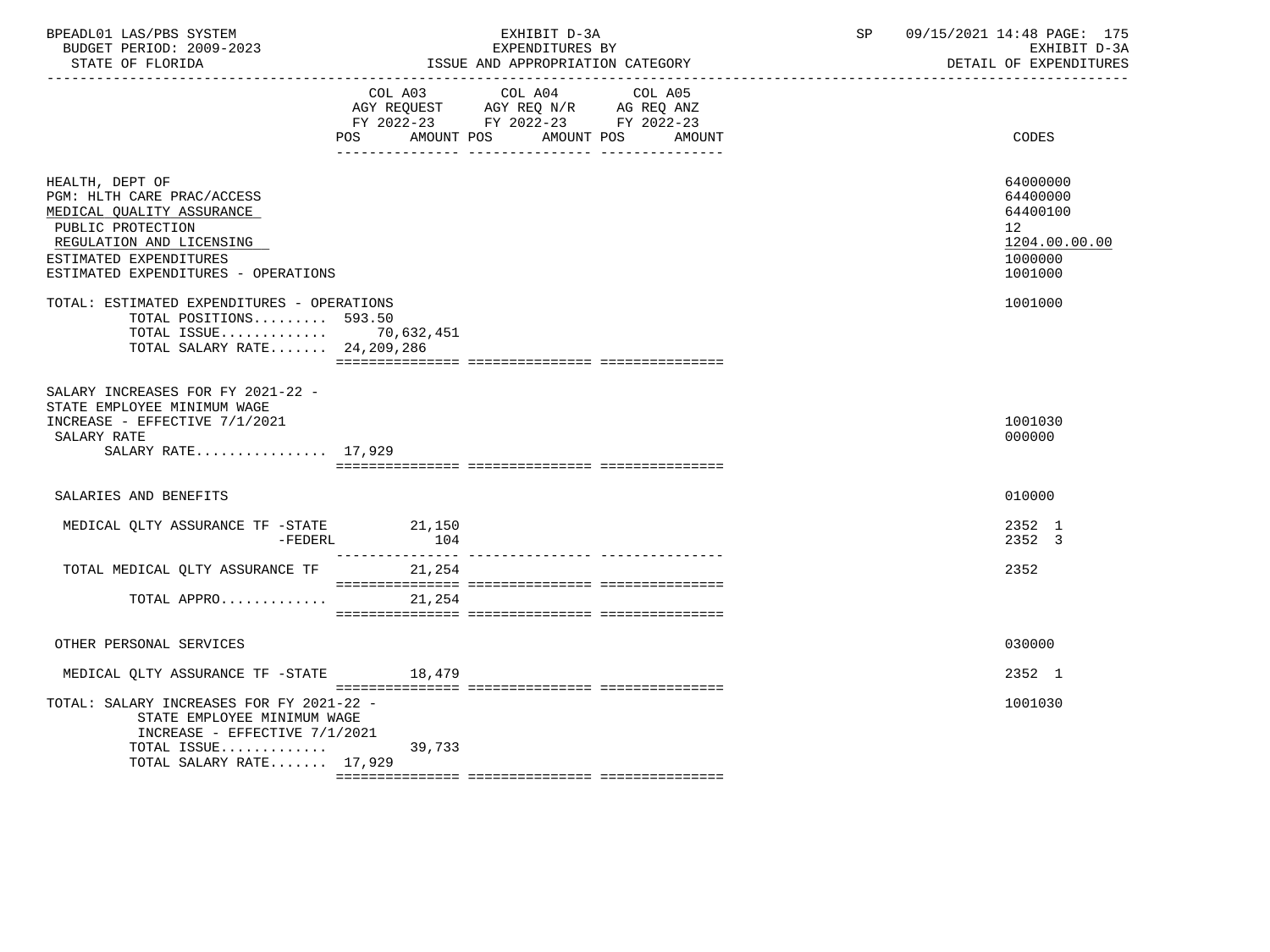| BPEADL01 LAS/PBS SYSTEM<br>BUDGET PERIOD: 2009-2023<br>STATE OF FLORIDA                                                                                                                                                                                            | EXHIBIT D-3A<br>EXPENDITURES BY<br>ISSUE AND APPROPRIATION CATEGORY                                                                                                                                                                                                  | 09/15/2021 14:48 PAGE: 176<br>SP<br>EXHIBIT D-3A<br>DETAIL OF EXPENDITURES                 |
|--------------------------------------------------------------------------------------------------------------------------------------------------------------------------------------------------------------------------------------------------------------------|----------------------------------------------------------------------------------------------------------------------------------------------------------------------------------------------------------------------------------------------------------------------|--------------------------------------------------------------------------------------------|
|                                                                                                                                                                                                                                                                    | COL A03 COL A04 COL A05<br>$\begin{tabular}{lllllll} AGY & \texttt{REQUEST} & \texttt{AGY} & \texttt{REG} & \texttt{N/R} & \texttt{AG} & \texttt{REQ} & \texttt{ANZ} \end{tabular}$<br>FY 2022-23 FY 2022-23 FY 2022-23<br>AMOUNT POS<br>AMOUNT POS<br><b>AMOUNT</b> | CODES                                                                                      |
| HEALTH, DEPT OF<br>PGM: HLTH CARE PRAC/ACCESS<br>MEDICAL QUALITY ASSURANCE<br>PUBLIC PROTECTION<br>REGULATION AND LICENSING<br>ESTIMATED EXPENDITURES<br>FLORIDA RETIREMENT SYSTEM<br>ADJUSTMENT - FY 2021-22 - NORMAL<br>COST AND UNFUNDED ACTUARIAL<br>LIABILITY |                                                                                                                                                                                                                                                                      | 64000000<br>64400000<br>64400100<br>12 <sup>°</sup><br>1204.00.00.00<br>1000000<br>1001070 |
| SALARIES AND BENEFITS                                                                                                                                                                                                                                              |                                                                                                                                                                                                                                                                      | 010000                                                                                     |
| MEDICAL QLTY ASSURANCE TF -STATE 202,402<br>-FEDERL                                                                                                                                                                                                                | 997                                                                                                                                                                                                                                                                  | 2352 1<br>2352 3                                                                           |
| TOTAL MEDICAL OLTY ASSURANCE TF                                                                                                                                                                                                                                    | 203,399                                                                                                                                                                                                                                                              | 2352                                                                                       |
| $TOTAL$ APPRO 203,399                                                                                                                                                                                                                                              |                                                                                                                                                                                                                                                                      |                                                                                            |
| CASUALTY INSURANCE PREMIUM<br>ADJUSTMENT<br>SPECIAL CATEGORIES<br>RISK MANAGEMENT INSURANCE<br>MEDICAL QLTY ASSURANCE TF -STATE 28,385                                                                                                                             |                                                                                                                                                                                                                                                                      | 1001090<br>100000<br>103241<br>2352 1                                                      |
|                                                                                                                                                                                                                                                                    |                                                                                                                                                                                                                                                                      |                                                                                            |
| REALLOCATION OF HUMAN RESOURCES<br>OUTSOURCING<br>SPECIAL CATEGORIES<br>TR/DMS/HR SVCS/STW CONTRCT                                                                                                                                                                 |                                                                                                                                                                                                                                                                      | 1005900<br>100000<br>107040                                                                |
| MEDICAL OLTY ASSURANCE TF -STATE 14,014-                                                                                                                                                                                                                           |                                                                                                                                                                                                                                                                      | 2352 1                                                                                     |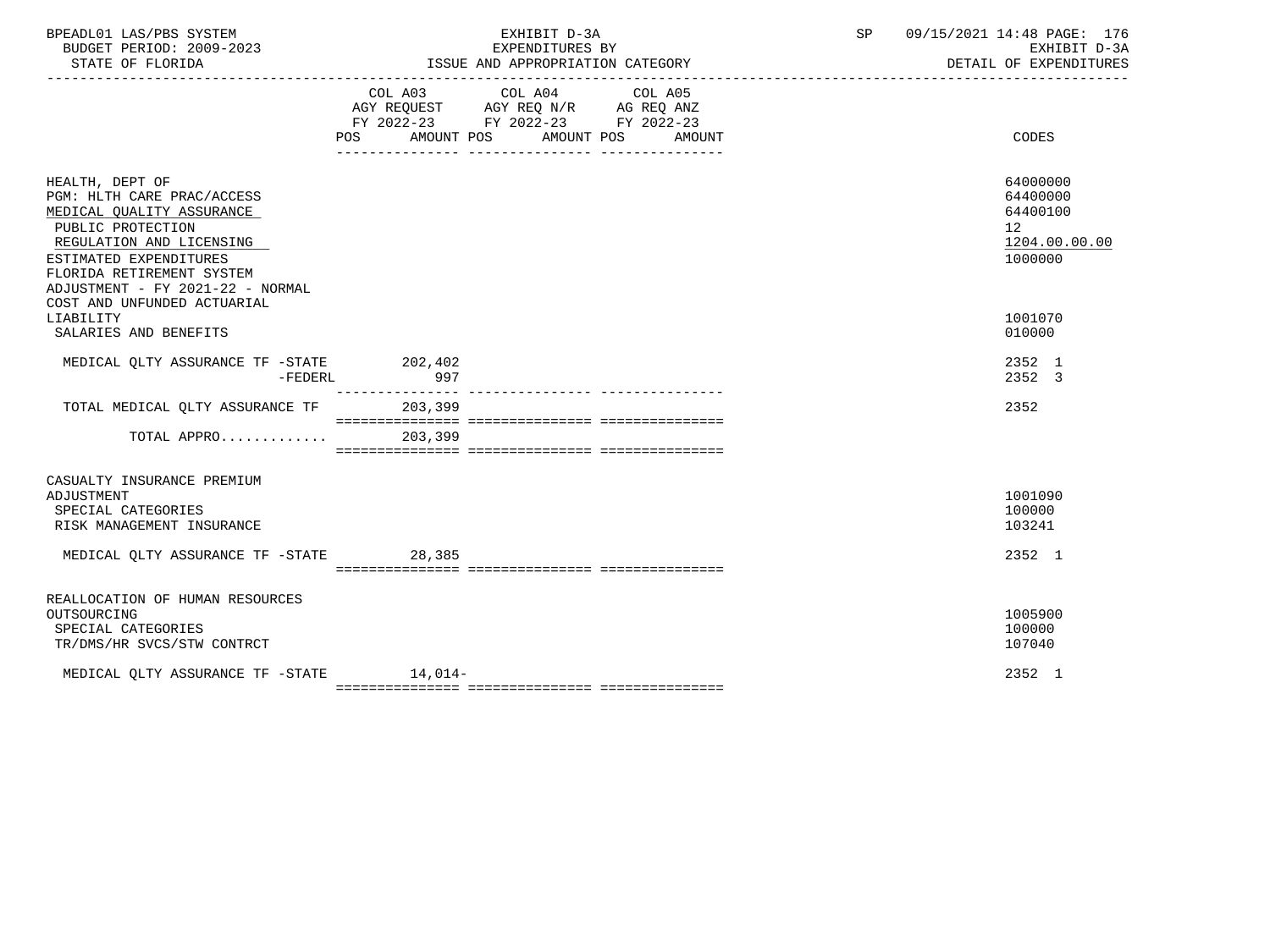| BPEADL01 LAS/PBS SYSTEM<br>BUDGET PERIOD: 2009-2023                                                                                                                                                                                                                                                                                                                                                                                                                                                                                                                                                                                                                                                                |                                  | EXHIBIT D-3A<br>EXPENDITURES BY                               |                  | SP                                   | 09/15/2021 14:48 PAGE: 177<br>EXHIBIT D-3A                         |  |  |
|--------------------------------------------------------------------------------------------------------------------------------------------------------------------------------------------------------------------------------------------------------------------------------------------------------------------------------------------------------------------------------------------------------------------------------------------------------------------------------------------------------------------------------------------------------------------------------------------------------------------------------------------------------------------------------------------------------------------|----------------------------------|---------------------------------------------------------------|------------------|--------------------------------------|--------------------------------------------------------------------|--|--|
| STATE OF FLORIDA                                                                                                                                                                                                                                                                                                                                                                                                                                                                                                                                                                                                                                                                                                   |                                  | ISSUE AND APPROPRIATION CATEGORY                              |                  | DETAIL OF EXPENDITURES<br>. <u>.</u> |                                                                    |  |  |
|                                                                                                                                                                                                                                                                                                                                                                                                                                                                                                                                                                                                                                                                                                                    | FY 2022-23 FY 2022-23 FY 2022-23 | COL A03 COL A04 COL A05<br>AGY REQUEST AGY REQ N/R AG REQ ANZ |                  |                                      |                                                                    |  |  |
|                                                                                                                                                                                                                                                                                                                                                                                                                                                                                                                                                                                                                                                                                                                    | POS AMOUNT POS AMOUNT POS AMOUNT |                                                               |                  |                                      | CODES                                                              |  |  |
| HEALTH, DEPT OF<br>PGM: HLTH CARE PRAC/ACCESS<br>MEDICAL QUALITY ASSURANCE<br>PUBLIC PROTECTION<br>REGULATION AND LICENSING<br>NONRECURRING EXPENDITURES<br>MEDICAL OUALITY ASSURANCE -                                                                                                                                                                                                                                                                                                                                                                                                                                                                                                                            |                                  |                                                               |                  |                                      | 64000000<br>64400000<br>64400100<br>12<br>1204.00.00.00<br>2100000 |  |  |
| ARTIFICIAL INTELLIGENCE CUSTOMER<br>SERVICE SOLUTION<br>SPECIAL CATEGORIES<br>CONTRACTED SERVICES                                                                                                                                                                                                                                                                                                                                                                                                                                                                                                                                                                                                                  |                                  |                                                               |                  |                                      | 2103273<br>100000<br>100777                                        |  |  |
| MEDICAL QLTY ASSURANCE TF -STATE 4,018,800-                                                                                                                                                                                                                                                                                                                                                                                                                                                                                                                                                                                                                                                                        |                                  |                                                               |                  |                                      | 2352 1                                                             |  |  |
| GENETIC COUNSELING - CH. 2021-133,<br>LOF (SB 1770)<br><b>EXPENSES</b>                                                                                                                                                                                                                                                                                                                                                                                                                                                                                                                                                                                                                                             |                                  |                                                               |                  |                                      | 2103274<br>040000                                                  |  |  |
| MEDICAL QLTY ASSURANCE TF -STATE 4,429-                                                                                                                                                                                                                                                                                                                                                                                                                                                                                                                                                                                                                                                                            |                                  |                                                               |                  |                                      | 2352 1                                                             |  |  |
| EQUIPMENT NEEDS                                                                                                                                                                                                                                                                                                                                                                                                                                                                                                                                                                                                                                                                                                    |                                  |                                                               |                  |                                      | 2400000                                                            |  |  |
| MOTOR VEHICLE REPLACEMENT -<br>DEPARTMENT OF HEALTH<br>SPECIAL CATEGORIES<br>ACQUISITION/MOTOR VEHICLES                                                                                                                                                                                                                                                                                                                                                                                                                                                                                                                                                                                                            |                                  |                                                               |                  |                                      | 2401550<br>100000<br>100021                                        |  |  |
| MEDICAL QLTY ASSURANCE TF -STATE 177,430 177,430                                                                                                                                                                                                                                                                                                                                                                                                                                                                                                                                                                                                                                                                   |                                  |                                                               |                  |                                      | 2352 1                                                             |  |  |
|                                                                                                                                                                                                                                                                                                                                                                                                                                                                                                                                                                                                                                                                                                                    |                                  |                                                               |                  |                                      |                                                                    |  |  |
| AGENCY ISSUE NARRATIVE:<br>2022-2023 BUDGET YEAR NARRATIVE:<br>ISSUE TITLE: Medical Ouality Assurance Replacement Vehicles                                                                                                                                                                                                                                                                                                                                                                                                                                                                                                                                                                                         |                                  |                                                               | IT COMPONENT? NO |                                      |                                                                    |  |  |
| Current Situation: The Division of Medical Quality Assurance (MQA) travels statewide performing inspections, educating<br>the public, conducting complex investigations, serving emergency orders and monitoring compliance as required by Chapter<br>456, Florida Statutes. There is a critical need for safe and reliable transportation for staff who are required to travel<br>as part of their routine job duties in MQA. Aging vehicles with high mileage cause great safety and reliability concerns.<br>There are ten (10) vehicles in MQA which meet or exceed the replacement criteria established by the Department of<br>Management Services (DMS) at the beginning of the 2021-2022 fiscal year (FY): |                                  |                                                               |                  |                                      |                                                                    |  |  |
| MAKE<br>MODEL<br>YEAR                                                                                                                                                                                                                                                                                                                                                                                                                                                                                                                                                                                                                                                                                              | 12 YEARS<br>MILAGE<br>OR OLDER?  | 120,000 MILES<br>OR MORE?                                     |                  |                                      |                                                                    |  |  |
| Impala<br>2007<br>Chevy<br>Malibu<br>Chevy<br>2011                                                                                                                                                                                                                                                                                                                                                                                                                                                                                                                                                                                                                                                                 | 336,616<br>Yes<br>208,068<br>No  | Yes<br>Yes                                                    |                  |                                      |                                                                    |  |  |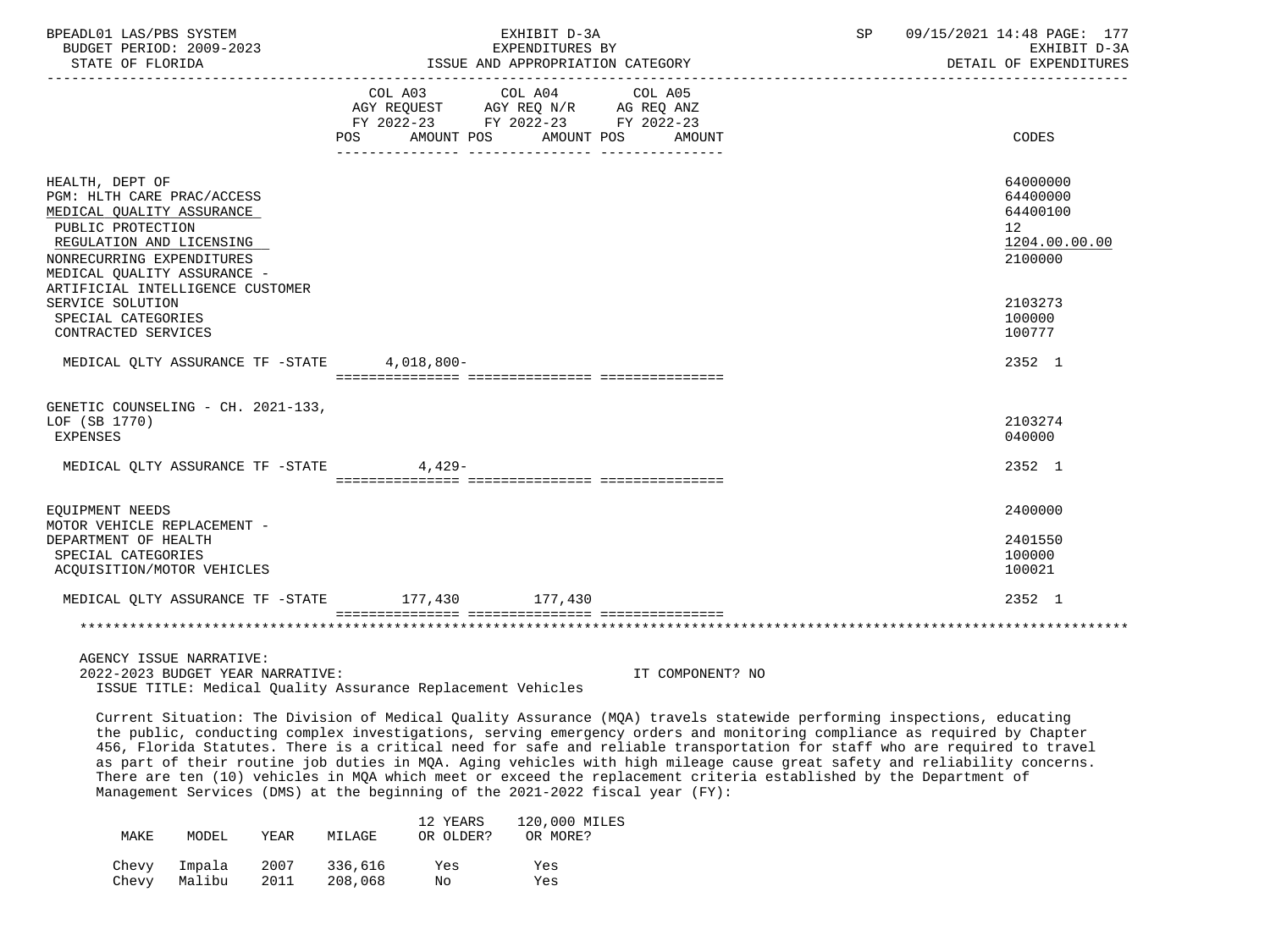| BPEADL01 LAS/PBS SYSTEM<br>BUDGET PERIOD: 2009-2023<br>STATE OF FLORIDA                                                                                                                               | ISSUE AND APPROPRIATION CATEGORY                                                                                                                                                  | EXHIBIT D-3A<br>EXPENDITURES BY                                                                                                       | <b>SP</b><br>09/15/2021 14:48 PAGE: 178<br>EXHIBIT D-3A<br>DETAIL OF EXPENDITURES |
|-------------------------------------------------------------------------------------------------------------------------------------------------------------------------------------------------------|-----------------------------------------------------------------------------------------------------------------------------------------------------------------------------------|---------------------------------------------------------------------------------------------------------------------------------------|-----------------------------------------------------------------------------------|
|                                                                                                                                                                                                       |                                                                                                                                                                                   | COL A03 COL A04 COL A05<br>AGY REQUEST AGY REQ N/R AG REQ ANZ<br>FY 2022-23 FY 2022-23 FY 2022-23<br>POS AMOUNT POS AMOUNT POS AMOUNT | CODES                                                                             |
| HEALTH, DEPT OF<br>PGM: HLTH CARE PRAC/ACCESS<br>MEDICAL QUALITY ASSURANCE<br>PUBLIC PROTECTION<br>REGULATION AND LICENSING<br>EOUIPMENT NEEDS<br>MOTOR VEHICLE REPLACEMENT -<br>DEPARTMENT OF HEALTH |                                                                                                                                                                                   |                                                                                                                                       | 64000000<br>64400000<br>64400100<br>12<br>1204.00.00.00<br>2400000<br>2401550     |
| Impala<br>Chevy<br>Ford<br>Taurus<br>Impala<br>Chevy<br>Impala<br>Chevy<br>Taurus<br>Ford<br>Impala<br>Chevy<br>Chevy<br>Impala                                                                       | 2014<br>190,543<br>No<br>2006<br>177,261<br>Yes<br>2008<br>185,773<br>Yes<br>2008<br>198,660<br>Yes<br>2006<br>203,119<br>Yes<br>2009<br>175,021<br>Yes<br>2009<br>197,728<br>Yes | Yes<br>Yes<br>Yes<br>Yes<br>Yes<br>Yes<br>Yes                                                                                         |                                                                                   |

 Replacement of these vehicles will result in an increase in work productivity, less down time for repairs, less cost for repairs and less risk of liability on the employee as well as the Department of Health (Department). In FY 2019-2020, MQA completed 15,778 inspections and 5,562 investigations across the state of Florida.

 REQUEST: The MQA Investigation Services Unit (ISU) is requesting to replace ten (10) vehicles which meet the DMS guidelines of mileage greater than 120,000 miles or older than twelve (12) years. A sustainable fleet will decrease downtime for staff and increase productivity when performing inspections and investigations. The vehicles will be replaced with ten (10) 2021 Chevrolet Malibu 4 door Sedan LS w/ 1FL (1ZC69).

Chevy Impala 2009 168,997 Yes Yes

 BUDGET SUMMARY: The Department requests non-recurring budget authority in the amount of \$177,430 in the Medical Quality Assurance Trust Fund (2352), Acquisition/Motor Vehicles appropriation category (100021), within the Medical Quality Assurance budget entity (64400100), in the Regulation and Licensing program component (1204000000).

 The cost per new vehicle is based on state contract number 25100000-19-1 with an expiration date of 11/16/2021. The current contract will be renegotiated in November 2021, and the cost per vehicle may increase. The total amount needed for the ten (10) replacement vehicles is based on the annual average increase of 5% per year above the current contract amount of \$16,898, which is \$17,743 per vehicle (\$16,898 x 1.05) for a total of \$177,430 (10 x \$17,743).

 LINKAGE TO THE GOVERNOR'S PRIORITIES: Health Care - Promote innovation in healthcare that reduces the cost of medical procedures and services and increases access to care for Floridians.

|         |  |  |  | FLORIDA STRATEGIC PLAN: 5.2 Improve the efficiency and effectiveness of government agencies at all |  |  |  |
|---------|--|--|--|----------------------------------------------------------------------------------------------------|--|--|--|
| levels. |  |  |  |                                                                                                    |  |  |  |
|         |  |  |  |                                                                                                    |  |  |  |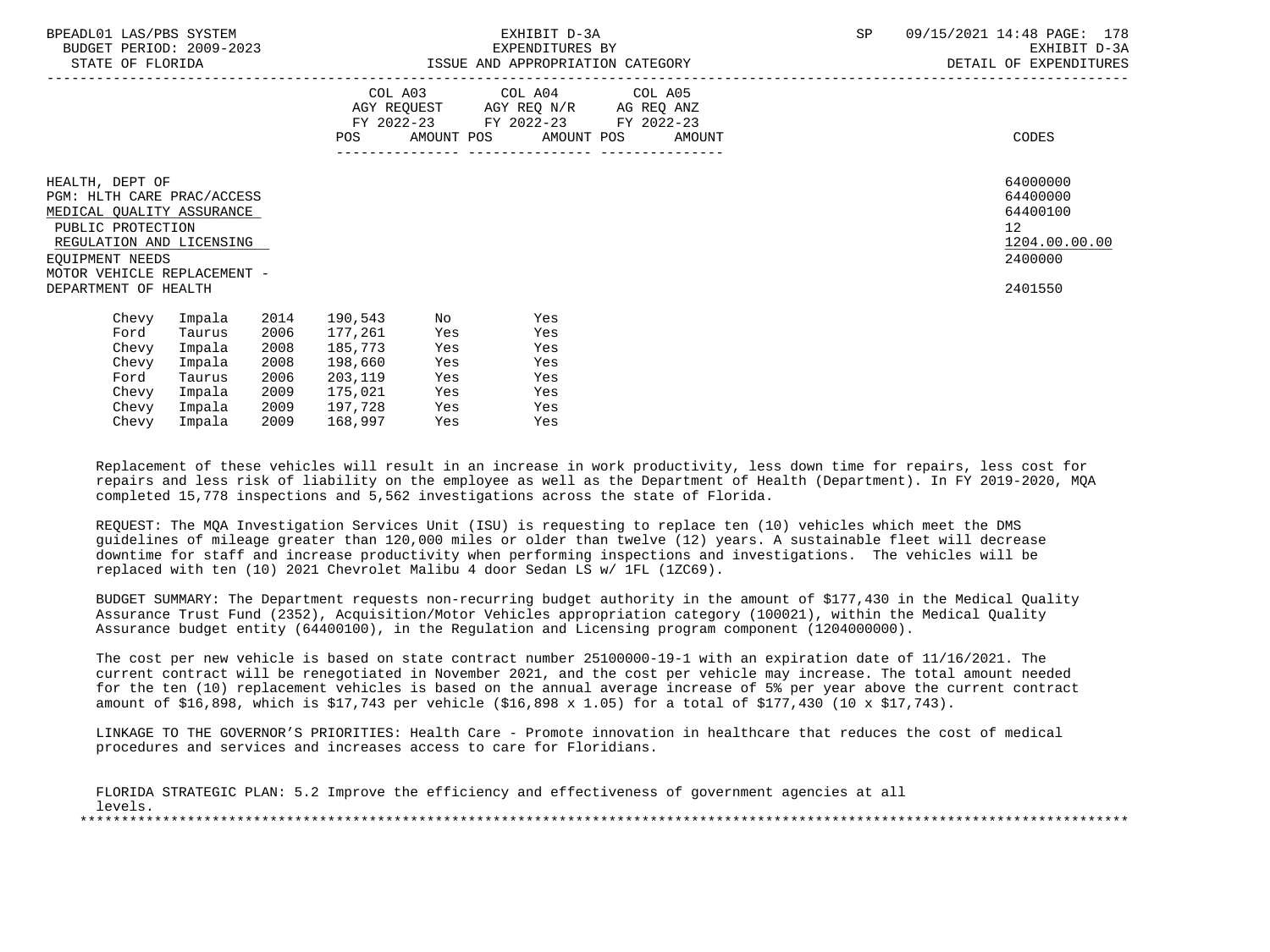| BPEADL01 LAS/PBS SYSTEM<br>BUDGET PERIOD: 2009-2023<br>STATE OF FLORIDA                                                                      |                  | EXHIBIT D-3A<br>EXPENDITURES BY<br>ISSUE AND APPROPRIATION CATEGORY  | SP 09/15/2021 14:48 PAGE: 179<br>DETAIL OF EXPENDITURES                         | EXHIBIT D-3A |  |
|----------------------------------------------------------------------------------------------------------------------------------------------|------------------|----------------------------------------------------------------------|---------------------------------------------------------------------------------|--------------|--|
|                                                                                                                                              |                  | FY 2022-23 FY 2022-23 FY 2022-23<br>POS AMOUNT POS AMOUNT POS AMOUNT | CODES                                                                           |              |  |
| HEALTH, DEPT OF<br>PGM: HLTH CARE PRAC/ACCESS<br>MEDICAL QUALITY ASSURANCE<br>PUBLIC PROTECTION<br>REGULATION AND LICENSING<br>WORKLOAD      |                  |                                                                      | 64000000<br>64400000<br>64400100<br>12 <sup>°</sup><br>1204.00.00.00<br>3000000 |              |  |
| WORKLOAD - MEDICAL OUALITY<br>ASSURANCE - ADD<br>SALARY RATE<br>SALARY RATE 591,049                                                          |                  |                                                                      | 3000710<br>000000                                                               |              |  |
| SALARIES AND BENEFITS                                                                                                                        |                  |                                                                      | 010000                                                                          |              |  |
| MEDICAL QLTY ASSURANCE TF -STATE                                                                                                             | 19.00<br>976,286 |                                                                      | 2352 1                                                                          |              |  |
| EXPENSES                                                                                                                                     |                  |                                                                      | 040000                                                                          |              |  |
| MEDICAL QLTY ASSURANCE TF -STATE 199,443 84,151                                                                                              |                  |                                                                      | 2352 1                                                                          |              |  |
| SPECIAL CATEGORIES<br>TR/DMS/HR SVCS/STW CONTRCT                                                                                             |                  |                                                                      | 100000<br>107040                                                                |              |  |
| MEDICAL QLTY ASSURANCE TF -STATE 6,251                                                                                                       |                  |                                                                      | 2352 1                                                                          |              |  |
| TOTAL: WORKLOAD - MEDICAL QUALITY<br>ASSURANCE - ADD<br>TOTAL POSITIONS $19.00$<br>TOTAL ISSUE 1,181,980 84,151<br>TOTAL SALARY RATE 591,049 |                  |                                                                      | 3000710                                                                         |              |  |
|                                                                                                                                              |                  |                                                                      |                                                                                 |              |  |
| AGENCY ISSUE NARRATIVE:<br>2022-2023 BUDGET YEAR NARRATIVE:                                                                                  |                  | IT COMPONENT? NO                                                     |                                                                                 |              |  |

ISSUE TITLE: Medical Quality Assurance - Bureau of Health Care Practitioner Regulation - 19 FTEs

 Current Situation: The Department of Health (Department), Division of Medical Quality Assurance (MQA), Bureau of Health Care Practitioner Regulation has increasingly high Other Personal Services (OPS) position turnover rates, which results in on-going training for new hires and have impacted application processing times. As of June 10, 2021, the Board of Nursing received 112,296 licensure applications in Fiscal Year (FY) 2020-21. This is a 41% increase in applications received as compared with 79,886 in FY 2016-17. Recent statutory changes impacting nursing regulation (i.e., the Nurse Licensure Compact in FY 2017-18, licensure of Advanced Practice Registered Nurses in FY 2018-19, and the registration of Autonomous Advanced Practice Registered Nurses in FY 2020-21) have resulted in an increase of applications for multi-state and single-state licensure by examination and endorsement. The Board of Nursing workload per staff member continues to increase, creating the risk of delayed licensure. The workload impact includes a significant increase in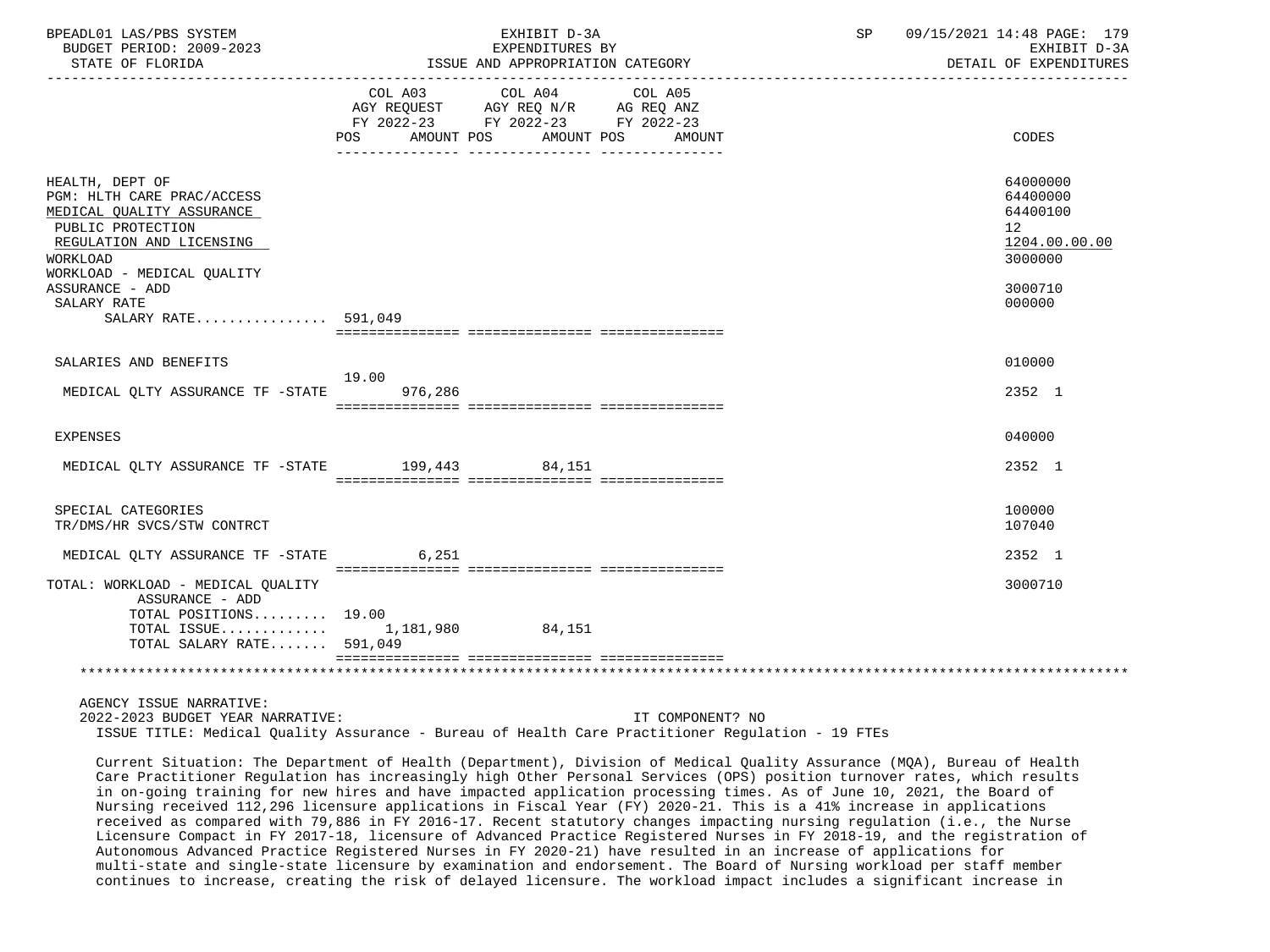| BPEADL01 LAS/PBS SYSTEM<br>BUDGET PERIOD: 2009-2023<br>STATE OF FLORIDA                                                                 | EXHIBIT D-3A<br>EXPENDITURES BY<br>ISSUE AND APPROPRIATION CATEGORY                                                                         | 09/15/2021 14:48 PAGE: 180<br>SP<br>EXHIBIT D-3A<br>DETAIL OF EXPENDITURES      |
|-----------------------------------------------------------------------------------------------------------------------------------------|---------------------------------------------------------------------------------------------------------------------------------------------|---------------------------------------------------------------------------------|
|                                                                                                                                         | COL A03 COL A04 COL A05<br>AGY REQUEST AGY REQ N/R AG REQ ANZ<br>FY 2022-23 FY 2022-23 FY 2022-23<br>AMOUNT POS AMOUNT POS<br>POS<br>AMOUNT | CODES                                                                           |
| HEALTH, DEPT OF<br>PGM: HLTH CARE PRAC/ACCESS<br>MEDICAL OUALITY ASSURANCE<br>PUBLIC PROTECTION<br>REGULATION AND LICENSING<br>WORKLOAD |                                                                                                                                             | 64000000<br>64400000<br>64400100<br>12 <sup>°</sup><br>1204.00.00.00<br>3000000 |
| WORKLOAD - MEDICAL OUALITY<br>ASSURANCE - ADD                                                                                           |                                                                                                                                             | 3000710                                                                         |

phone calls, e-mails, and general correspondence related to each licensure application.

 Recent statutory changes impacting pharmacy regulation, including the establishment of a Class III institutional pharmacy permit in FY 2018-19, has increased the complexity of processing pharmacy permits. Due to the complexity of this application type, the workload impact requires staff members to review legal documents to ensure compliance with the law and has increased phone calls, e-mails, and general correspondence related to Class II and Class III permits. Staff members are required to review the pharmacy policies and procedures for each institutional pharmacy application, affirm tax identification numbers, and collect all required background information for the Consultant of Record/Prescription Department Manager. This verification requires significant communication between a staff member and an applicant. In FY 2020-21, laws governing the licensure and regulation of pharmacists have continued to expand the scope of practice and increase the complexity of the pharmacy profession.

 Currently, these two Board offices have 31.5 full time equivalent (FTE) positions, Regulatory Specialist II (PG17)and Regulatory Specialist III (PG19), as well as 10 Other Personal Services (OPS), Regulatory Specialist II (PG17), responsible for processing applications. Relying on OPS workforce to meet licensure targets has not proven to be a viable option due to turnover rates and on-going training requirements as positions are re-filled. The OPS turnover rate for the Board of Nursing was 150% in FY 2018-19 and 100% for FY 2019-20. The OPS turnover rate for the Board of Pharmacy was 200% in FY 2018-19 and 500% for FY 2019-20.

 REQUEST: Efficiently licensing new health care practitioners is critically important for Floridians to have access to quality health care services. The Division of Medical Quality Assurance (MQA), Bureau of Health Care Practitioner Regulation requests 19 full time equivalent (FTE) positions, Regulatory Specialist III (PG19), and associated rate due to an increase in applicants and high turnover rate in OPS staff for the Board of Nursing and the Board of Pharmacy to meet the expectations of our customers and the health care needs of the residents of Florida.

 BUDGET SUMMARY: The requested salary for 19 FTE positions, Regulatory Specialist III (PG19), plus 43% for fringe benefits. The total cost for the requested FTE positions is \$1,181,980, (\$976,286/Salary and Benefits + \$199,443/Expense  $+$  \$6,251/HR).

 The Department requests the transfer of 19 vacant FTE's, with the equivalent units of rate of 591,049, from the County Health Department Local Needs budget entity (64200700) to the Medical Quality Assurance budget entity (64400100). The FTE's and rate are from aged, vacant positions within the County Health Department budget entity (64200700).

 The Department requests recurring and non-recurring budget authority in the amount of \$1,181,980 in the Medical Quality Assurance budget entity (64400100), Medical Quality Assurance Trust Fund (2352), \$976,286/recurring in the Salaries and Benefits category (010000) and the associated units of rate of 591,049, \$199,443 (\$115,292/recurring and \$84,151/non-recurring) in the Expense category (040000), and \$6,251/recurring in the Human Resources category (107040).

Medical Quality Assurance Budget Entity (64400100)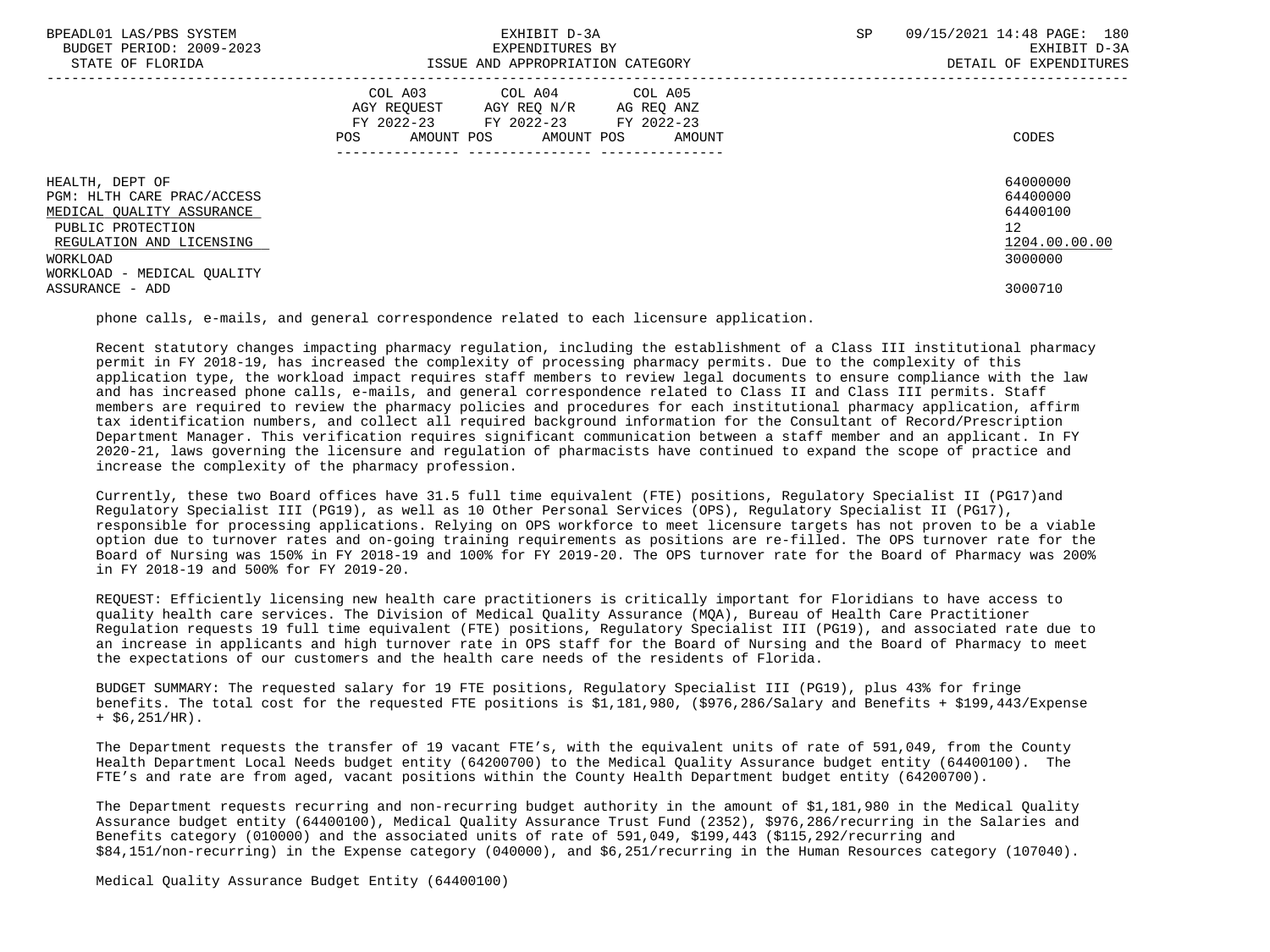| BPEADL01 LAS/PBS SYSTEM<br>BUDGET PERIOD: 2009-2023                                                                                                                                                                                          | EXHIBIT D-3A<br>EXPENDITURES BY                                                                                                                                                                                                                                                                                                   |                                                               | SP | 09/15/2021 14:48 PAGE: 181<br>EXHIBIT D-3A                                                   |
|----------------------------------------------------------------------------------------------------------------------------------------------------------------------------------------------------------------------------------------------|-----------------------------------------------------------------------------------------------------------------------------------------------------------------------------------------------------------------------------------------------------------------------------------------------------------------------------------|---------------------------------------------------------------|----|----------------------------------------------------------------------------------------------|
| STATE OF FLORIDA                                                                                                                                                                                                                             | ISSUE AND APPROPRIATION CATEGORY                                                                                                                                                                                                                                                                                                  |                                                               |    | DETAIL OF EXPENDITURES                                                                       |
|                                                                                                                                                                                                                                              | $\begin{tabular}{lllllllll} COL & A03 & \multicolumn{3}{l}COL & A04 & \multicolumn{3}{l}COL & A05 \\ AGY & REQUEST & \multicolumn{3}{l}AGY & REQ & N/R & \multicolumn{3}{l}AG & REQ & ANZ \\ FY & 2022-23 & \multicolumn{3}{l}FY & 2022-23 & \multicolumn{3}{l}FY & 2022-23 \\ \end{tabular}$<br>POS AMOUNT POS AMOUNT POS AMOUNT |                                                               |    | CODES                                                                                        |
| HEALTH, DEPT OF<br>PGM: HLTH CARE PRAC/ACCESS<br>MEDICAL QUALITY ASSURANCE<br>PUBLIC PROTECTION<br>REGULATION AND LICENSING<br>WORKLOAD<br>WORKLOAD - MEDICAL QUALITY<br>ASSURANCE - ADD                                                     |                                                                                                                                                                                                                                                                                                                                   |                                                               |    | 64000000<br>64400000<br>64400100<br>$12 \overline{ }$<br>1204.00.00.00<br>3000000<br>3000710 |
| Medical Quality Assurance Trust Fund (2352)                                                                                                                                                                                                  |                                                                                                                                                                                                                                                                                                                                   |                                                               |    |                                                                                              |
| Requlation and Licensing Program Component (12.04.00.00.00)                                                                                                                                                                                  |                                                                                                                                                                                                                                                                                                                                   |                                                               |    |                                                                                              |
| Salary and Benefits Category (010000): \$976,286/Recurring                                                                                                                                                                                   |                                                                                                                                                                                                                                                                                                                                   |                                                               |    |                                                                                              |
| Expense Category $(040000)$ : \$115,292/Recurring + \$84,151/Non-Recurring                                                                                                                                                                   |                                                                                                                                                                                                                                                                                                                                   |                                                               |    |                                                                                              |
| Transfer to Department of Management Services Human Resources Services Purchased<br>per Statewide Contract category (107040): \$6,251/Recurring                                                                                              |                                                                                                                                                                                                                                                                                                                                   |                                                               |    |                                                                                              |
| LINKAGE TO THE GOVERNOR'S PRIORITIES: Health Care - Promote innovation in healthcare that reduces the cost of medical<br>procedures and services and increases access to care for Floridians.                                                |                                                                                                                                                                                                                                                                                                                                   |                                                               |    |                                                                                              |
| FLORIDA STRATEGIC PLAN: 4.2 - Ensure state, regional and local agencies provide collaborative and timely customer<br>service to businesses and workers. 5.2 - Improve the efficiency and effectiveness of government agencies at all levels. |                                                                                                                                                                                                                                                                                                                                   |                                                               |    |                                                                                              |
| Please see companion issue #3000700.                                                                                                                                                                                                         |                                                                                                                                                                                                                                                                                                                                   |                                                               |    |                                                                                              |
| POSITION DETAIL OF SALARIES AND BENEFITS:                                                                                                                                                                                                    |                                                                                                                                                                                                                                                                                                                                   |                                                               |    | LAPSE LAPSED SALARIES                                                                        |
|                                                                                                                                                                                                                                              |                                                                                                                                                                                                                                                                                                                                   | FTE BASE RATE ADDITIVES BENEFITS SUBTOTAL $\ast$ AND BENEFITS |    |                                                                                              |
| A03 - AGY REQUEST FY 2022-23                                                                                                                                                                                                                 |                                                                                                                                                                                                                                                                                                                                   |                                                               |    |                                                                                              |
| NEW POSITIONS<br>0444 REGULATORY SPECIALIST III<br>C0001 001                                                                                                                                                                                 | $19.00$ 591,049                                                                                                                                                                                                                                                                                                                   |                                                               |    | 385,237 976,286 0.00 976,286                                                                 |
|                                                                                                                                                                                                                                              |                                                                                                                                                                                                                                                                                                                                   |                                                               |    |                                                                                              |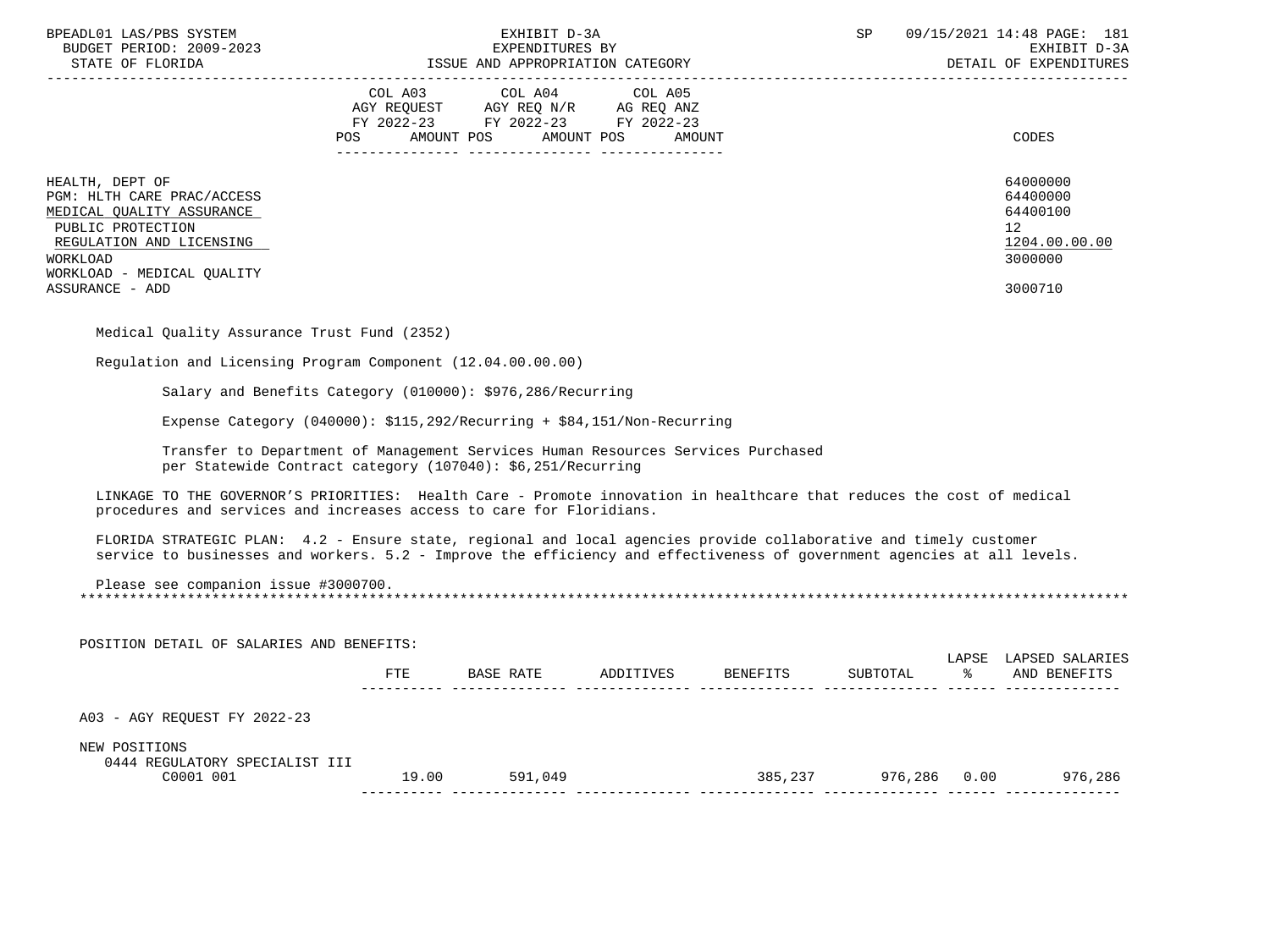| BPEADL01 LAS/PBS SYSTEM<br>BUDGET PERIOD: 2009-2023<br>STATE OF FLORIDA                                                                                               |                                          | EXHIBIT D-3A<br>EXPENDITURES BY<br>ISSUE AND APPROPRIATION CATEGORY                 |                   |          | SP       |    | 09/15/2021 14:48 PAGE: 182<br>EXHIBIT D-3A<br>DETAIL OF EXPENDITURES            |
|-----------------------------------------------------------------------------------------------------------------------------------------------------------------------|------------------------------------------|-------------------------------------------------------------------------------------|-------------------|----------|----------|----|---------------------------------------------------------------------------------|
|                                                                                                                                                                       | COL A03<br>AGY REQUEST<br>POS AMOUNT POS | COL A04<br>AGY REQ N/R AG REQ ANZ<br>FY 2022-23 FY 2022-23 FY 2022-23<br>AMOUNT POS | COL A05<br>AMOUNT |          |          |    | CODES                                                                           |
| HEALTH, DEPT OF<br>PGM: HLTH CARE PRAC/ACCESS<br>MEDICAL QUALITY ASSURANCE<br>PUBLIC PROTECTION<br>REGULATION AND LICENSING<br>WORKLOAD<br>WORKLOAD - MEDICAL QUALITY |                                          |                                                                                     |                   |          |          |    | 64000000<br>64400000<br>64400100<br>12 <sup>°</sup><br>1204.00.00.00<br>3000000 |
| ASSURANCE - ADD                                                                                                                                                       |                                          |                                                                                     |                   |          |          |    | 3000710                                                                         |
| POSITION DETAIL OF SALARIES AND BENEFITS:                                                                                                                             |                                          | FTE BASE RATE                                                                       | ADDITIVES         | BENEFITS | SUBTOTAL | ႜႂ | LAPSE LAPSED SALARIES<br>AND BENEFITS                                           |
| A03 - AGY REQUEST FY 2022-23                                                                                                                                          |                                          |                                                                                     |                   |          |          |    |                                                                                 |
| NEW POSITIONS                                                                                                                                                         |                                          |                                                                                     |                   |          |          |    |                                                                                 |
| TOTALS FOR ISSUE BY FUND<br>2352 MEDICAL QLTY ASSURANCE TF                                                                                                            |                                          |                                                                                     |                   |          |          |    | 976,286                                                                         |
|                                                                                                                                                                       | 19.00                                    | 591,049                                                                             |                   | 385,237  | 976,286  |    | 976,286<br>==============                                                       |
| PROGRAM OR SERVICE-LEVEL<br>INFORMATION TECHNOLOGY                                                                                                                    |                                          |                                                                                     |                   |          |          |    | 3630000                                                                         |
| MEDICAL QUALITY ASSURANCE -<br>ARTIFICIAL INTELLIGENCE CUSTOMER<br>SERVICE SOLUTION<br>SPECIAL CATEGORIES<br>CONTRACTED SERVICES                                      |                                          |                                                                                     |                   |          |          |    | 36330C0<br>100000<br>100777                                                     |
| MEDICAL QLTY ASSURANCE TF -STATE 1,698,800 1,698,800                                                                                                                  |                                          |                                                                                     |                   |          |          |    | 2352 1                                                                          |
|                                                                                                                                                                       |                                          |                                                                                     |                   |          |          |    |                                                                                 |
| AGENCY ISSUE NARRATIVE:<br>2022-2023 BUDGET YEAR NARRATIVE:<br>ISSUE TITLE: Medical Quality Assurance - Artificial Intelligence Customer Service Solution             |                                          |                                                                                     | IT COMPONENT? YES |          |          |    |                                                                                 |

 Current Situation: The Division of Medical Quality Assurance (MQA) is established under section 20.43, Florida Statutes, and is comprised of more than 628 employees responsible for regulatory activities of various health care practitioners, facilities, and businesses. MQA Customer Contact Center operates Monday thru Friday during business hours. Customers contact MQA by either calling the Customer Contact Center or submitting an email. To support MQA's operations, 22 employees answer inbound telephone calls. An average of 39,878 calls every month (over 1,800 calls per business day) are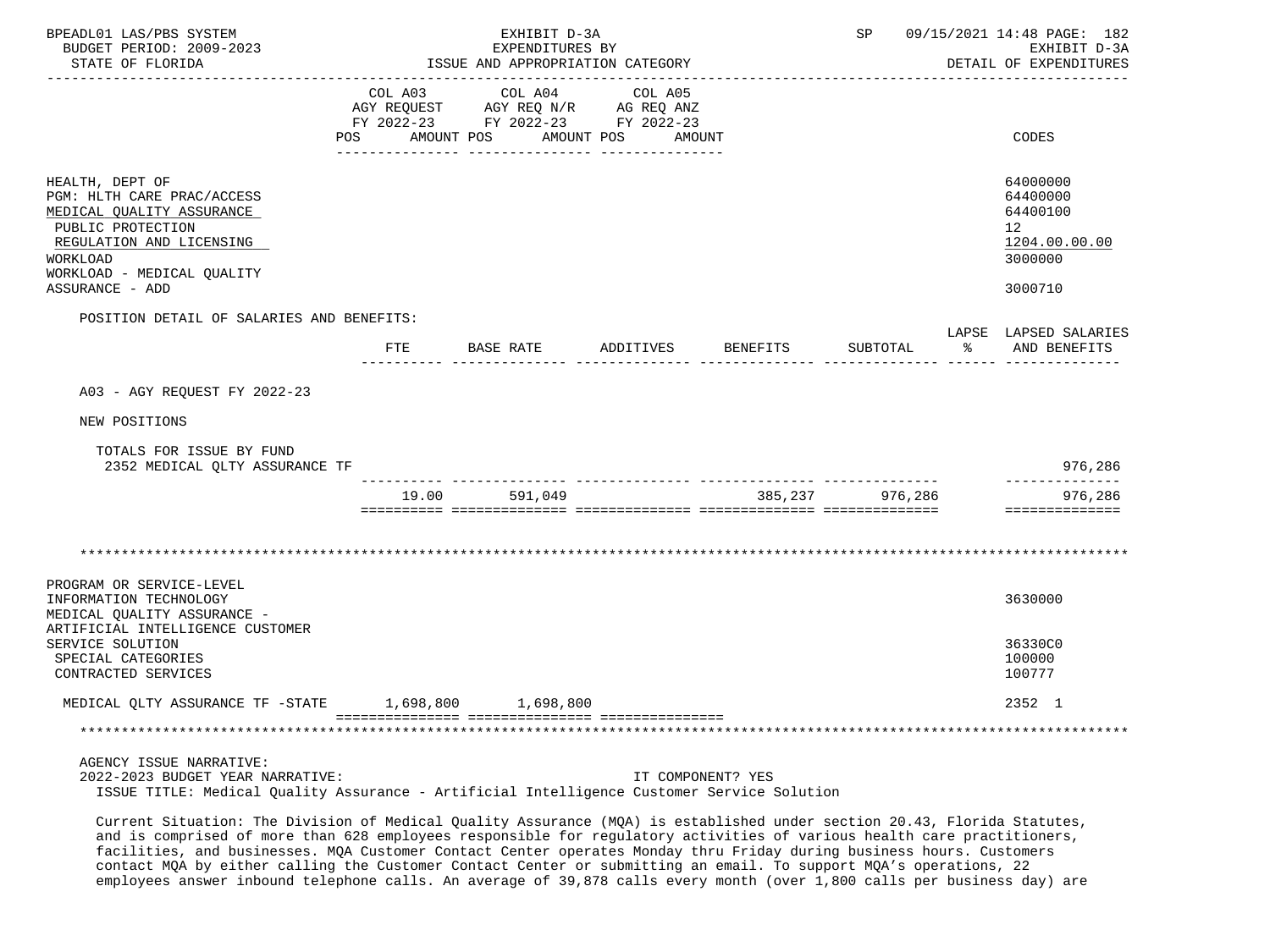| BPEADL01 LAS/PBS SYSTEM<br>BUDGET PERIOD: 2009-2023<br>STATE OF FLORIDA                         | EXHIBIT D-3A<br>EXPENDITURES BY<br>ISSUE AND APPROPRIATION CATEGORY                                                                         | 09/15/2021 14:48 PAGE: 183<br>SP<br>EXHIBIT D-3A<br>DETAIL OF EXPENDITURES |
|-------------------------------------------------------------------------------------------------|---------------------------------------------------------------------------------------------------------------------------------------------|----------------------------------------------------------------------------|
|                                                                                                 | COL A03 COL A04 COL A05<br>AGY REQUEST AGY REQ N/R AG REQ ANZ<br>FY 2022-23 FY 2022-23<br>FY 2022-23<br>POS<br>AMOUNT POS AMOUNT POS AMOUNT | CODES                                                                      |
| HEALTH, DEPT OF<br>PGM: HLTH CARE PRAC/ACCESS<br>MEDICAL QUALITY ASSURANCE<br>PUBLIC PROTECTION | ----------------                                                                                                                            | 64000000<br>64400000<br>64400100<br>12                                     |
| REGULATION AND LICENSING<br>PROGRAM OR SERVICE-LEVEL<br>INFORMATION TECHNOLOGY                  |                                                                                                                                             | 1204.00.00.00<br>3630000                                                   |
| MEDICAL OUALITY ASSURANCE -<br>ARTIFICIAL INTELLIGENCE CUSTOMER<br>SERVICE SOLUTION             |                                                                                                                                             | 36330C0                                                                    |

 received in the Customer Contact Center that lasts an average of 4.08 minutes. Customer service agents are overloaded with common questions and repetitive processes making it harder to deliver exceptional customer service. During peak periods, 22.78% (410 per day) of the calls received are abandoned due to high call volume, and customer wait times can be more than 7.43 minutes, both resulting in frustrated customers.

 Additionally, MQA maintains 23 websites that support the regulatory boards, and staff respond to more than 10,000 emails from more than 50,000 weekly visitors to these sites. Many health care practitioners work around the clock at hospitals, nursing homes, medical facilities, etc. Since the current call center is only staffed during normal business hours, customers can not receive direct assistance afterhours. This technology will allow customers to receive the help they need 24 hours a day. Overall, there is not a system in place to support a virtual automated web or voice agent or chat functionality. Also, the existing Customer Contact Center does not support interactive voice response (IVR) functionality. Credit card payments cannot be accepted over the phone, and there is no integration between Versa Regulation, which is the license regulatory system, and the Customer Contact Center at this time. Therefore, call center agents must manually search for records to retrieve the information needed to respond to customer inquiries. Adding a virtual agent to both the Board websites and the Customer Contact Center will not only allow MQA to serve customers 24/7, it will also provide the ability to accept credit card payments over the phone for certain types of applications and renewals.

 REQUEST: The estimated total costs for this two (2) fiscal year project is \$5,717,600. This consists of \$4,018,800 in year 1 (fiscal year 2021/2022) and \$1,698,800 in year 2 (fiscal year 2022/2023). The ability to respond to the general public, health care practitioners, and applicants twenty-four hours, seven days a week can better serve the customer base and provide consistent responses by implementing an integrated virtual chat and voice agent driven by artificial intelligence (AI). The AI solution will authenticate users, answer commonly asked questions and calls, allow applicants to apply, check the status of their application, allow licensees to renew, allow customers to update their online profiles, and allow payments to be taken over the phone.

 In fiscal year (FY) 2023-2024, after the project has been fully implemented, MQA anticipates a reduction of five and a half (5.5) OPS Regulation Specialist I and eight (8) OPS Regulation Specialist II positions with an annual cost savings of \$324,107. This would reduce the MQA's overall OPS positions by 13.5. The AI solution anticipate a reduction of the number of paper applications received by MQA by 66%, resulting in a 95% rate of all applications received online. Increasing online business to a 95% usage rate will result in savings of \$759,524 starting in FY 2023-2024. Due to no longer using Versa Online, the savings will be \$160,950. Also, there are 11 servers supported by the Florida Division of State Technologies with an annual cost of \$119,114 that will no longer be needed. After full implementation of the AI solution, the estimated annual cost reduction is \$1,363,695.

 BUDGET SUMMARY: This is a continuation of the final year of the Artificial Intelligence Customer Service Solution project. The total cost for this two-fiscal year project is \$5,717,600. MQA received an appropriation of \$4,018,800 for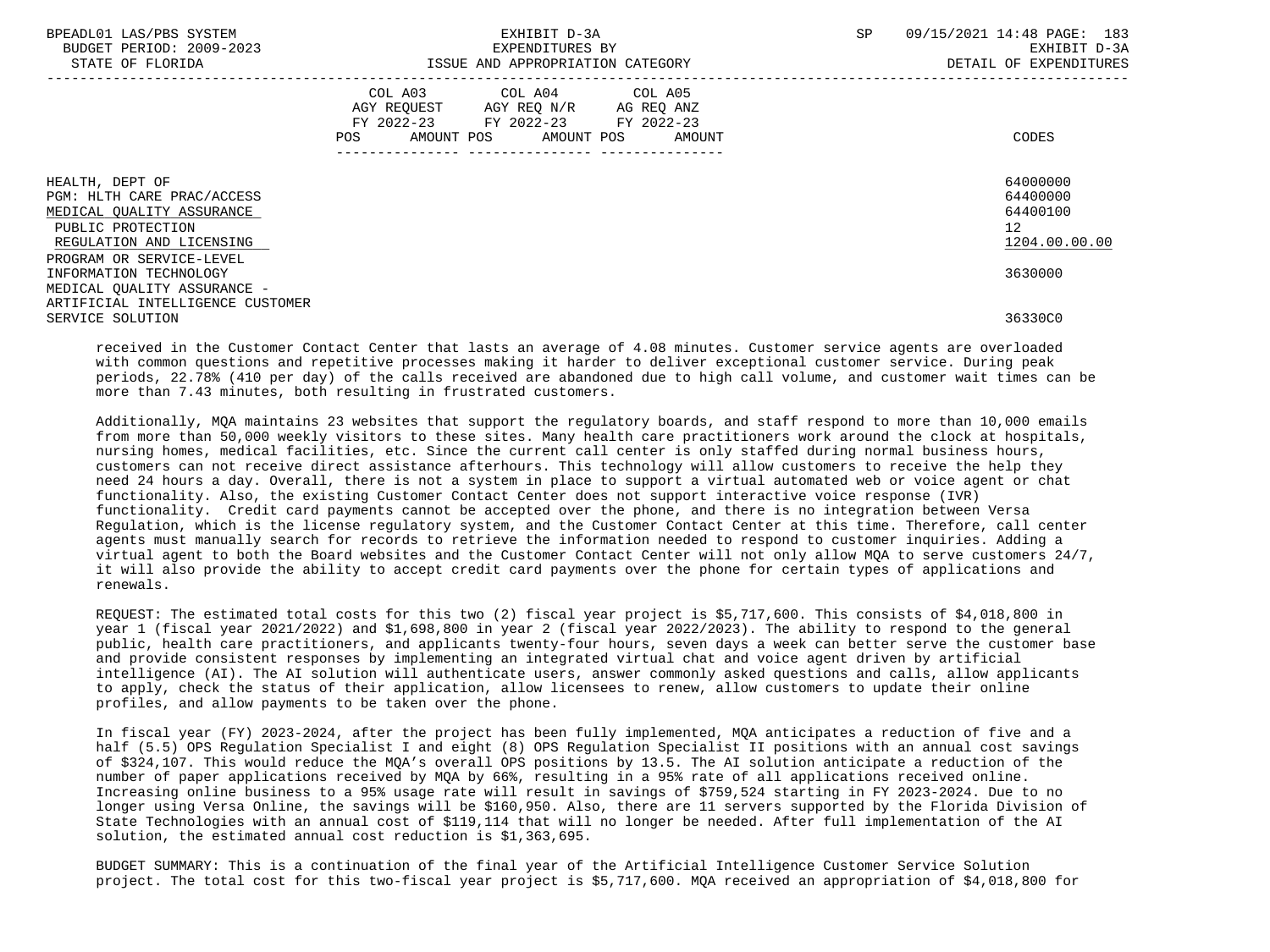| BPEADL01 LAS/PBS SYSTEM<br>BUDGET PERIOD: 2009-2023<br>STATE OF FLORIDA                                                                                                           | EXHIBIT D-3A<br>EXPENDITURES BY<br>ISSUE AND APPROPRIATION CATEGORY                                                                                                                                                                                                                                                                                                                                                                                                                                                                                                          | SP<br>09/15/2021 14:48 PAGE: 184<br>EXHIBIT D-3A<br>DETAIL OF EXPENDITURES |
|-----------------------------------------------------------------------------------------------------------------------------------------------------------------------------------|------------------------------------------------------------------------------------------------------------------------------------------------------------------------------------------------------------------------------------------------------------------------------------------------------------------------------------------------------------------------------------------------------------------------------------------------------------------------------------------------------------------------------------------------------------------------------|----------------------------------------------------------------------------|
|                                                                                                                                                                                   | FY 2022-23 FY 2022-23 FY 2022-23<br>POS AMOUNT POS AMOUNT POS<br>AMOUNT                                                                                                                                                                                                                                                                                                                                                                                                                                                                                                      | CODES                                                                      |
| HEALTH, DEPT OF<br>PGM: HLTH CARE PRAC/ACCESS<br>MEDICAL QUALITY ASSURANCE<br>PUBLIC PROTECTION<br>REGULATION AND LICENSING<br>PROGRAM OR SERVICE-LEVEL<br>INFORMATION TECHNOLOGY |                                                                                                                                                                                                                                                                                                                                                                                                                                                                                                                                                                              | 64000000<br>64400000<br>64400100<br>12<br>1204.00.00.00<br>3630000         |
| MEDICAL QUALITY ASSURANCE -<br>ARTIFICIAL INTELLIGENCE CUSTOMER<br>SERVICE SOLUTION                                                                                               |                                                                                                                                                                                                                                                                                                                                                                                                                                                                                                                                                                              | 36330C0                                                                    |
|                                                                                                                                                                                   | year 1 (FY 2021/22) and requests non-recurring budget authority of \$1,698,800 in year 2 (FY 2022/23) in the Medical<br>Quality Assurance Trust Fund (2352), in the Contracted Services appropriation category (100777), within the Medical<br>Quality Assurance Budget Entity (64400100), in the Regulation and Licensing program component (1204000000).<br>* IBM - Professional services with fixed-price costs: \$1,200,000<br>* Tyler Technologies - Professional services with fixed-price costs: \$448,800<br>* Avaya - Professional services with fixed-price costs: | \$50,000                                                                   |
|                                                                                                                                                                                   | LINKAGE TO THE GOVERNOR'S PRIORITIES: Health Care - Promote innovation in healthcare that reduces the cost of medical<br>procedures and services and increases access to care for Floridians.<br>FLORIDA STRATEGIC PLAN: 4.2 - Ensure state, regional and local agencies provide collaborative and timely customer<br>service to businesses and workers. 5.2 - Improve the efficiency and effectiveness of government agencies at all levels.                                                                                                                                |                                                                            |
| MEDICAL QUALITY ASSURANCE<br>COMPETITIVE PAY ADJUSTMENT TO<br>ATTRACT AND RETAIN QUALIFIED AND                                                                                    |                                                                                                                                                                                                                                                                                                                                                                                                                                                                                                                                                                              | 4600000                                                                    |
| EXPERIENCED ATTORNEYS AND SENIOR<br>ATTORNEYS<br>SALARY RATE<br>SALARY RATE 380,714                                                                                               |                                                                                                                                                                                                                                                                                                                                                                                                                                                                                                                                                                              | 4600A10<br>000000                                                          |
| SALARIES AND BENEFITS                                                                                                                                                             |                                                                                                                                                                                                                                                                                                                                                                                                                                                                                                                                                                              | 010000                                                                     |
| MEDICAL QLTY ASSURANCE TF -STATE 379,255                                                                                                                                          |                                                                                                                                                                                                                                                                                                                                                                                                                                                                                                                                                                              | 2352 1                                                                     |
| TOTAL: COMPETITIVE PAY ADJUSTMENT TO<br>ATTRACT AND RETAIN QUALIFIED AND<br>EXPERIENCED ATTORNEYS AND SENIOR                                                                      |                                                                                                                                                                                                                                                                                                                                                                                                                                                                                                                                                                              | 4600A10                                                                    |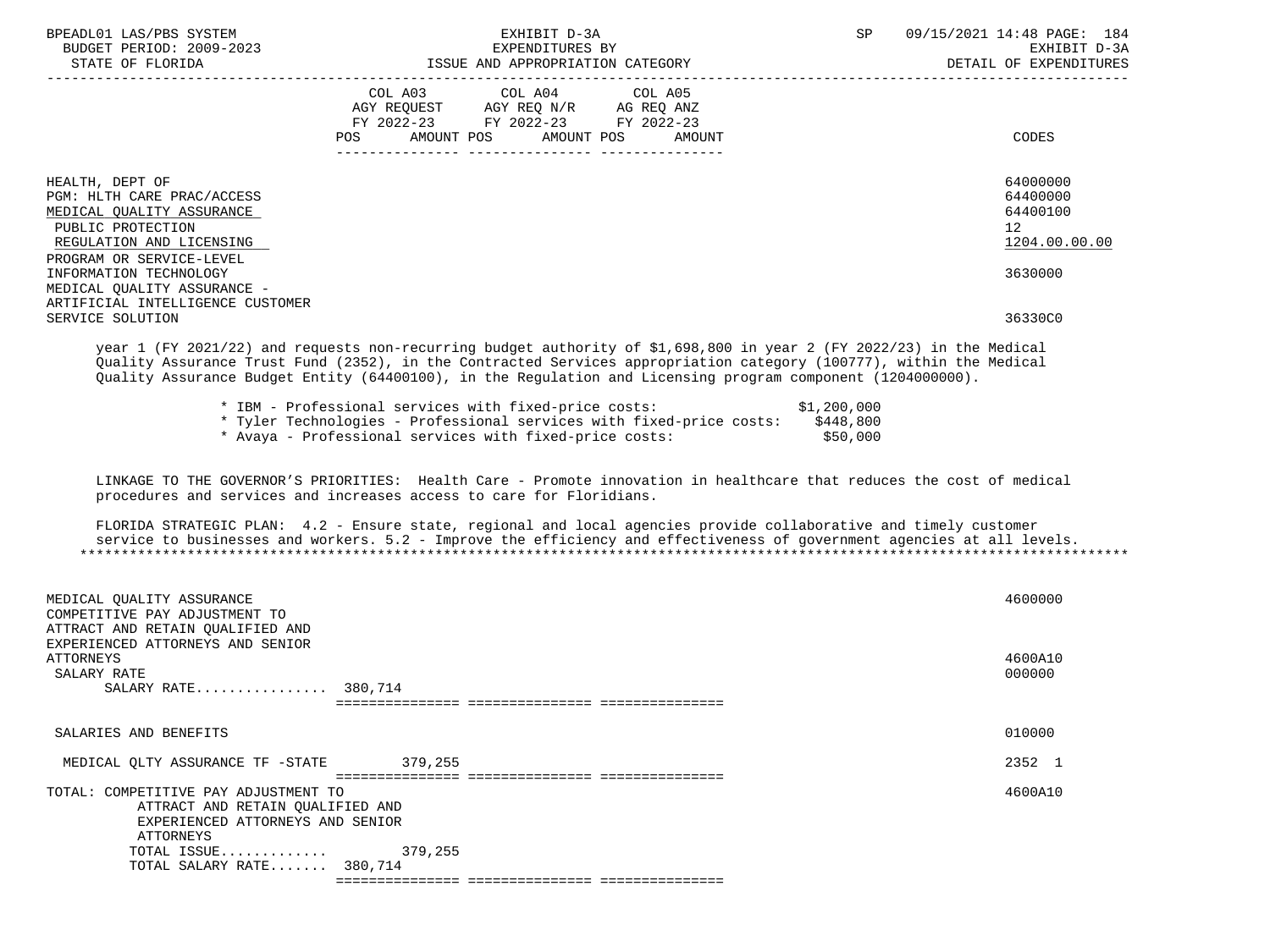| BPEADL01 LAS/PBS SYSTEM<br>BUDGET PERIOD: 2009-2023<br>STATE OF FLORIDA                                                                                                                                                                                           | EXHIBIT D-3A<br>EXPENDITURES BY<br>ISSUE AND APPROPRIATION CATEGORY                                                                   | SP<br>09/15/2021 14:48 PAGE: 185<br>EXHIBIT D-3A<br>DETAIL OF EXPENDITURES      |
|-------------------------------------------------------------------------------------------------------------------------------------------------------------------------------------------------------------------------------------------------------------------|---------------------------------------------------------------------------------------------------------------------------------------|---------------------------------------------------------------------------------|
|                                                                                                                                                                                                                                                                   | COL A03 COL A04 COL A05<br>AGY REQUEST AGY REQ N/R AG REQ ANZ<br>FY 2022-23 FY 2022-23 FY 2022-23<br>POS AMOUNT POS AMOUNT POS AMOUNT | CODES                                                                           |
| HEALTH, DEPT OF<br>PGM: HLTH CARE PRAC/ACCESS<br>MEDICAL QUALITY ASSURANCE<br>PUBLIC PROTECTION<br>REGULATION AND LICENSING<br>MEDICAL OUALITY ASSURANCE<br>COMPETITIVE PAY ADJUSTMENT TO<br>ATTRACT AND RETAIN QUALIFIED AND<br>EXPERIENCED ATTORNEYS AND SENIOR |                                                                                                                                       | 64000000<br>64400000<br>64400100<br>12 <sup>°</sup><br>1204.00.00.00<br>4600000 |
| ATTORNEYS                                                                                                                                                                                                                                                         |                                                                                                                                       | 4600A10                                                                         |
| AGENCY ISSUE NARRATIVE:                                                                                                                                                                                                                                           |                                                                                                                                       |                                                                                 |

 2022-2023 BUDGET YEAR NARRATIVE: IT COMPONENT? NO ISSUE TITLE: Medical Quality Assurance - Competitive Pay Adjustment To Attract And Retain Qualified And Experienced Attorneys And Senior Attorneys

 Current Situation: The Department of Health (Department), Division of Medical Quality Assurance (MQA), Prosecution Services Unit (PSU) attorneys litigate a variety of public safety issues including excessive prescription of opioid medications, gluteoplasty deaths due to medical malpractice, fraudulent stem cell therapies, labor and delivery deaths due to medical malpractice, and the sexual assault of patients by medical professionals. In order to promote the Department's mission to protect, promote, and improve the health of all people in Florida, PSU must provide competent representation in these critical areas.

 Over the past four (4) years, PSU has experienced increasing difficulty recruiting and retaining the attorney workforce necessary to efficiently prosecute MQA's disciplinary cases, which has directly impacted PSU's ability to meet statutory requirements under Chapter 456, Florida Statutes, and achieve strategic goals for the agency and regulatory boards. PSU's average annual attorney turnover rate is 30%. PSU currently has thirteen (13) vacant attorney positions. A general review of comparable salaries has revealed that PSU attorney salaries are capped well below the mean and median pay of comparable government lawyers. PSU salaries ranked 16th out of 17 agencies reviewed.

 Resolving disciplinary cases within one year of receiving a complaint is a key efficiency metric and statutory goal for PSU. Due to recurring staffing shortfalls, the number of active PSU cases unresolved within one year has increased by 68% between 2017 and 2020. PSU currently holds over one hundred cases that have not been resolved within five years of receiving the complaint. Additional resources are needed to reverse this trend.

 REQUEST: In order to ensure effective representation, additional funding is needed to hire and retain attorneys who are qualified and experienced to represent the Department. This request includes the amount needed to fill vacant positions at the proposed new minimums and bring currently filled positions to the new minimums.

 MQA/PSU is requesting additional salary rate and budget authority to provide an annual minimum salary of \$50,000 for Attorneys, an annual minimum salary of \$65,000 for Senior Attorneys, an annual minimum salary of \$70,000 for Emergency Action Unit (EAU) Senior Attorneys, and an annual minimum salary of \$75,000 for Attorney Supervisors.

 BUDGET SUMMARY: The Department requests \$379,255 in recurring budget authority within the Medical Quality Assurance budget entity (64400100), Medical Quality Assurance Trust Fund (2352), in the Salaries and Benefits appropriation category (010000), in the Regulation and Licensing program component (1204000000) and the associated units of salary rate of 380,714.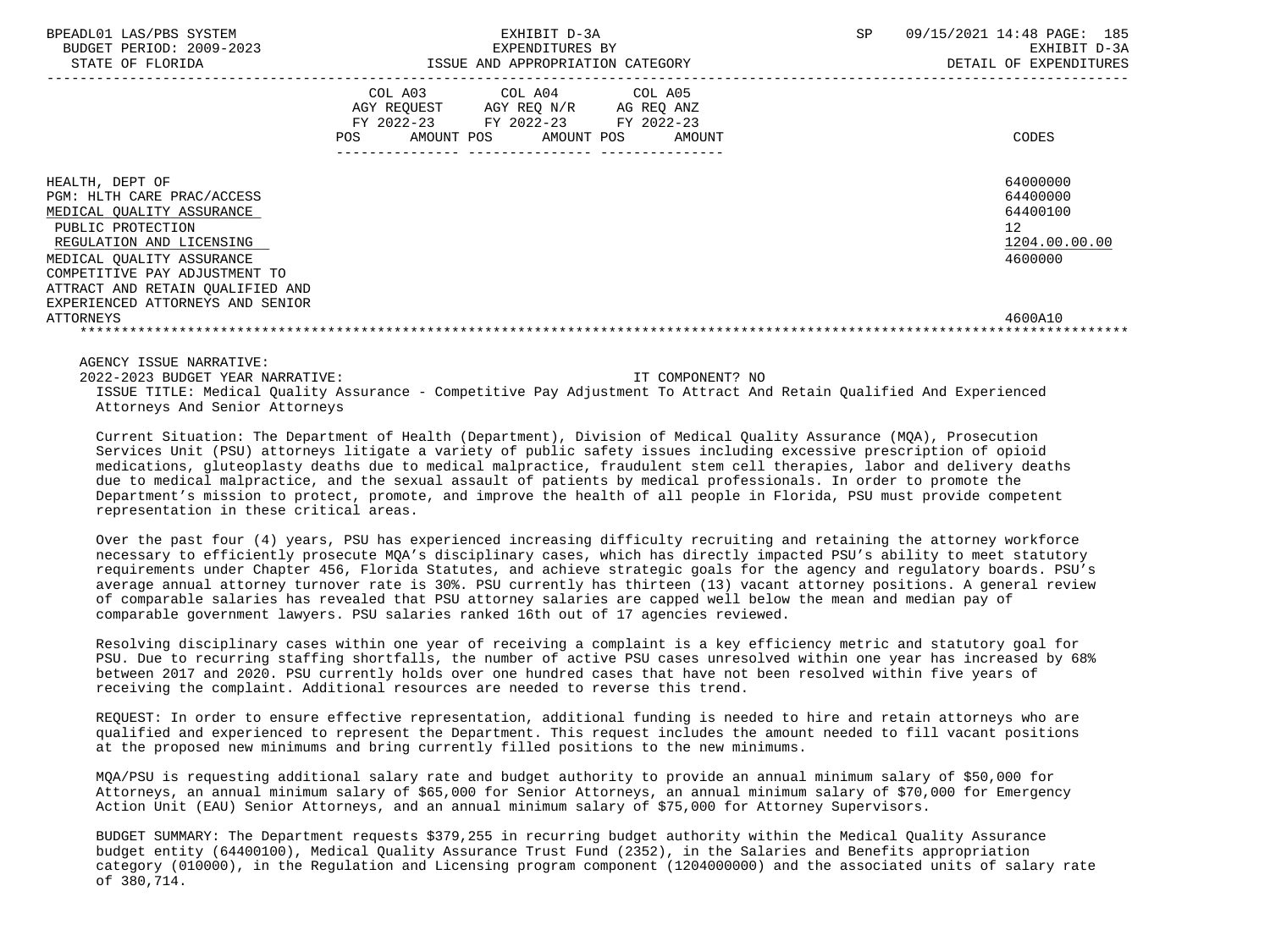| BPEADL01 LAS/PBS SYSTEM<br>BUDGET PERIOD: 2009-2023<br>STATE OF FLORIDA                                                                                                                                                                                           | EXHIBIT D-3A<br>EXPENDITURES BY<br>ISSUE AND APPROPRIATION CATEGORY |                                        |                                                                                                                    | SP                             | 09/15/2021 14:48 PAGE: 186<br>EXHIBIT D-3A<br>DETAIL OF EXPENDITURES |                                                                    |  |
|-------------------------------------------------------------------------------------------------------------------------------------------------------------------------------------------------------------------------------------------------------------------|---------------------------------------------------------------------|----------------------------------------|--------------------------------------------------------------------------------------------------------------------|--------------------------------|----------------------------------------------------------------------|--------------------------------------------------------------------|--|
|                                                                                                                                                                                                                                                                   |                                                                     | POS                                    | COL A03 COL A04<br>AGY REQUEST AGY REQ N/R AG REQ ANZ<br>FY 2022-23 FY 2022-23 FY 2022-23<br>AMOUNT POS AMOUNT POS | COL A05<br>AMOUNT              |                                                                      | CODES                                                              |  |
| HEALTH, DEPT OF<br>PGM: HLTH CARE PRAC/ACCESS<br>MEDICAL QUALITY ASSURANCE<br>PUBLIC PROTECTION<br>REGULATION AND LICENSING<br>MEDICAL OUALITY ASSURANCE<br>COMPETITIVE PAY ADJUSTMENT TO<br>ATTRACT AND RETAIN QUALIFIED AND<br>EXPERIENCED ATTORNEYS AND SENIOR |                                                                     |                                        |                                                                                                                    |                                |                                                                      | 64000000<br>64400000<br>64400100<br>12<br>1204.00.00.00<br>4600000 |  |
| ATTORNEYS                                                                                                                                                                                                                                                         |                                                                     |                                        |                                                                                                                    |                                |                                                                      | 4600A10                                                            |  |
| MQA PSU<br>POSITIONS                                                                                                                                                                                                                                              | CLASS<br>CODE                                                       | SALARY                                 | SUM OF CURRENT SUM OF REQUESTED<br>SALARY                                                                          | REQUESTED<br><b>DIFFERENCE</b> |                                                                      |                                                                    |  |
| ATTORNEY<br>4 FILLED<br>7 VACANT                                                                                                                                                                                                                                  | 7736                                                                | \$272,536                              | $$178,608$ $$200,000$<br>\$350,000                                                                                 | \$21,392<br>\$77,464           |                                                                      |                                                                    |  |
| SENIOR ATTORNEY<br>18 FILLED<br>5 VACANT                                                                                                                                                                                                                          | 7738                                                                | $$1,044,713$ $$1,170,000$<br>\$258,135 | \$325,000                                                                                                          | \$125,287<br>\$66,865          |                                                                      |                                                                    |  |
| SENIOR ATTORNEY EAU 7738<br>5 FILLED<br>0 VACANT                                                                                                                                                                                                                  |                                                                     | \$314,149 \$350,000<br>\$0             | \$0                                                                                                                | \$35,851<br>\$0                |                                                                      |                                                                    |  |
| ATTORNEY SUPERVISOR 7743<br>9 FILLED<br>1 VACANT                                                                                                                                                                                                                  |                                                                     | \$64,534                               | \$633,070 \$675,000 \$41,930<br>\$75,000                                                                           | \$10,466<br>TOTAL: \$379,255   |                                                                      |                                                                    |  |

 LINKAGE TO THE GOVERNOR'S PRIORITIES: Health Care - Promote innovation in healthcare that reduces the cost of medical procedures and services and increases access to care for Floridians.

 FLORIDA STRATEGIC PLAN: #5.2 - Improve the efficiency and effectiveness of government agencies at all levels. \*\*\*\*\*\*\*\*\*\*\*\*\*\*\*\*\*\*\*\*\*\*\*\*\*\*\*\*\*\*\*\*\*\*\*\*\*\*\*\*\*\*\*\*\*\*\*\*\*\*\*\*\*\*\*\*\*\*\*\*\*\*\*\*\*\*\*\*\*\*\*\*\*\*\*\*\*\*\*\*\*\*\*\*\*\*\*\*\*\*\*\*\*\*\*\*\*\*\*\*\*\*\*\*\*\*\*\*\*\*\*\*\*\*\*\*\*\*\*\*\*\*\*\*\*\*\*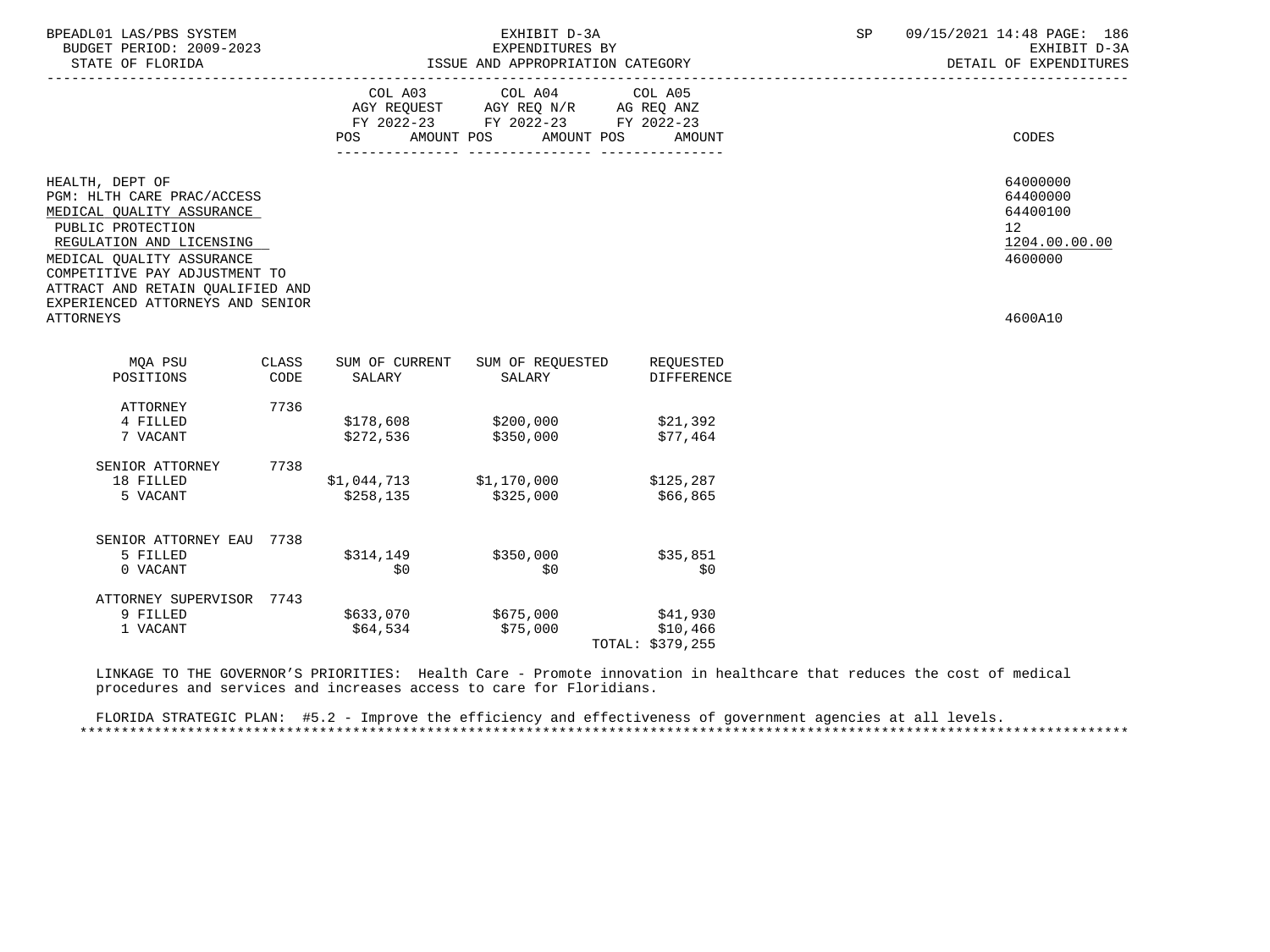| BPEADL01 LAS/PBS SYSTEM<br>BUDGET PERIOD: 2009-2023<br>STATE OF FLORIDA                                                                                                                                                       |                                                                                                        | EXHIBIT D-3A<br>EXPENDITURES BY<br>ISSUE AND APPROPRIATION CATEGORY |                                                    |          | SP       |    | 09/15/2021 14:48 PAGE: 187<br>EXHIBIT D-3A<br>DETAIL OF EXPENDITURES |
|-------------------------------------------------------------------------------------------------------------------------------------------------------------------------------------------------------------------------------|--------------------------------------------------------------------------------------------------------|---------------------------------------------------------------------|----------------------------------------------------|----------|----------|----|----------------------------------------------------------------------|
|                                                                                                                                                                                                                               | COL A03<br>AGY REQUEST AGY REQ N/R AG REQ ANZ<br>FY 2022-23 FY 2022-23 FY 2022-23<br>AMOUNT POS<br>POS | COL A04<br>_______________                                          | COL A05<br>AMOUNT POS<br>AMOUNT<br>_______________ |          |          |    | CODES                                                                |
| HEALTH, DEPT OF<br>PGM: HLTH CARE PRAC/ACCESS<br>MEDICAL QUALITY ASSURANCE<br>PUBLIC PROTECTION<br>REGULATION AND LICENSING<br>MEDICAL QUALITY ASSURANCE<br>COMPETITIVE PAY ADJUSTMENT TO<br>ATTRACT AND RETAIN QUALIFIED AND |                                                                                                        |                                                                     |                                                    |          |          |    | 64000000<br>64400000<br>64400100<br>12<br>1204.00.00.00<br>4600000   |
| EXPERIENCED ATTORNEYS AND SENIOR<br><b>ATTORNEYS</b>                                                                                                                                                                          |                                                                                                        |                                                                     |                                                    |          |          |    | 4600A10                                                              |
| POSITION DETAIL OF SALARIES AND BENEFITS:                                                                                                                                                                                     |                                                                                                        |                                                                     |                                                    |          |          |    |                                                                      |
|                                                                                                                                                                                                                               | FTE BASE RATE                                                                                          |                                                                     | ADDITIVES                                          | BENEFITS | SUBTOTAL | ွေ | LAPSE LAPSED SALARIES<br>AND BENEFITS                                |
| A03 - AGY REQUEST FY 2022-23<br>CHANGES TO CURRENTLY AUTHORIZED POSITIONS<br>OTHER SALARY AMOUNT<br>2352 MEDICAL QLTY ASSURANCE TF                                                                                            |                                                                                                        |                                                                     |                                                    |          |          |    | 379,255<br>--------------<br>379,255                                 |
|                                                                                                                                                                                                                               |                                                                                                        |                                                                     |                                                    |          |          |    | ==============                                                       |
| ____________________________<br>NEW POSITIONS<br>RA06 RATE ADJ - NO FTE - NO SALARY - NO BENEFITS<br>C0001 001                                                                                                                |                                                                                                        | 380,714                                                             |                                                    |          |          |    |                                                                      |
| TOTAL SALARY RATE                                                                                                                                                                                                             |                                                                                                        | 380,714                                                             |                                                    |          |          |    |                                                                      |
|                                                                                                                                                                                                                               |                                                                                                        |                                                                     |                                                    |          |          |    | ==============                                                       |
| TOTAL: REGULATION AND LICENSING<br>BY FUND TYPE                                                                                                                                                                               |                                                                                                        |                                                                     |                                                    |          |          |    | 1204.00.00.00                                                        |
| TRUST FUNDS<br>SALARY RATE 25,198,978                                                                                                                                                                                         | 612.50                                                                                                 | 70,304,190 1,960,381                                                |                                                    |          |          |    | 2000                                                                 |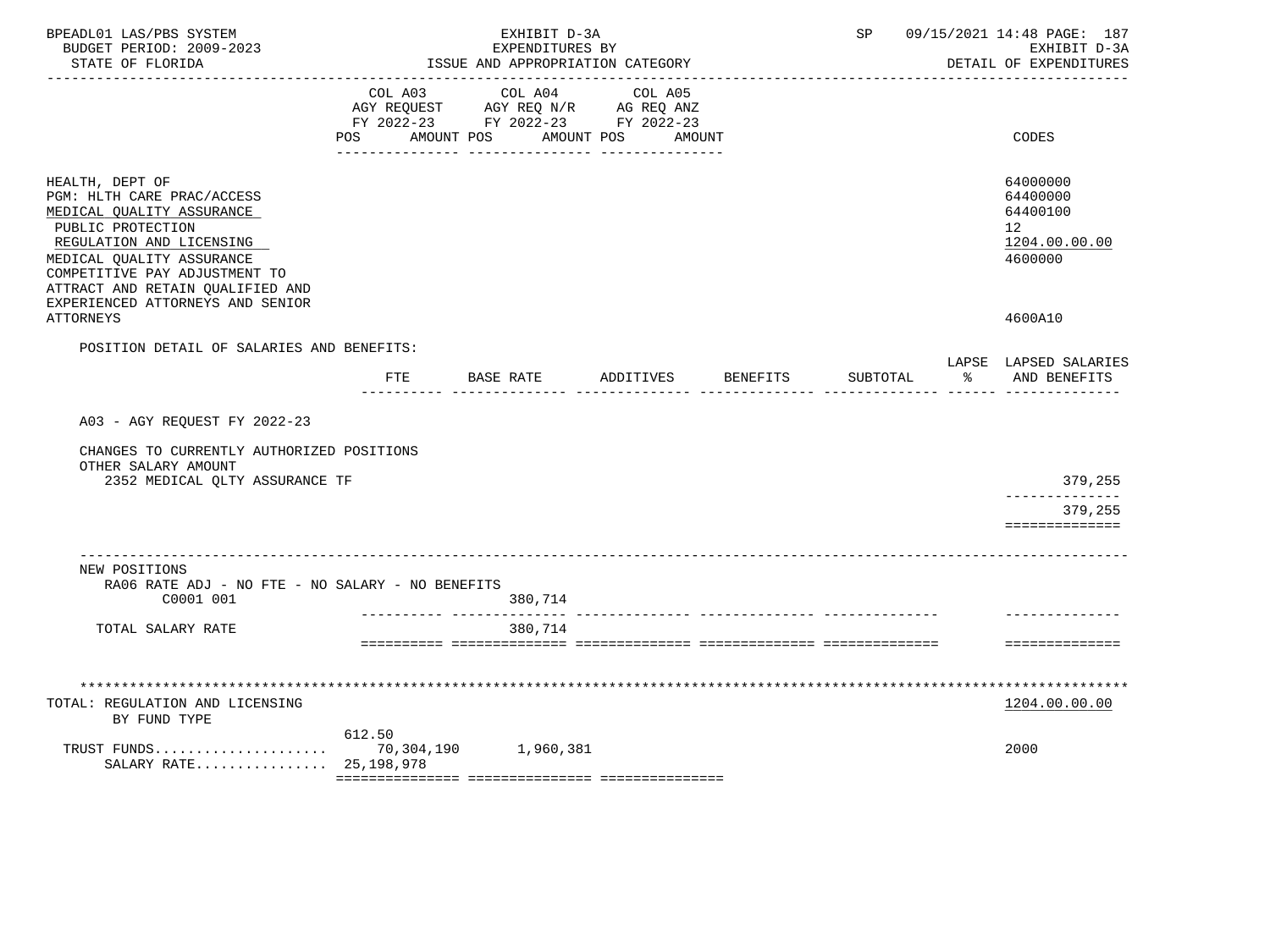| BPEADL01 LAS/PBS SYSTEM  | EXHIBIT                          | 09/15/2021 14:48 PAGE:<br>188 |
|--------------------------|----------------------------------|-------------------------------|
| BUDGET PERIOD: 2009-2023 | EXPENDITURES BY                  | EXHIBIT D-3A                  |
| STATE OF FLORIDA         | ISSUE AND APPROPRIATION CATEGORY | DETAIL OF EXPENDITURES        |

|                                            |                                  | COL A03 COL A04 COL A05                                                |  |               |
|--------------------------------------------|----------------------------------|------------------------------------------------------------------------|--|---------------|
|                                            |                                  | AGY REQUEST AGY REQ N/R AG REQ ANZ<br>FY 2022-23 FY 2022-23 FY 2022-23 |  |               |
|                                            |                                  |                                                                        |  |               |
|                                            | POS AMOUNT POS AMOUNT POS AMOUNT |                                                                        |  | CODES         |
|                                            |                                  |                                                                        |  |               |
|                                            |                                  |                                                                        |  |               |
| HEALTH, DEPT OF                            |                                  |                                                                        |  | 64000000      |
| PGM: HLTH CARE PRAC/ACCESS                 |                                  |                                                                        |  | 64400000      |
| MEDICAL QUALITY ASSURANCE                  |                                  |                                                                        |  | 64400100      |
| HEALTH AND HUMAN SERVICES                  |                                  |                                                                        |  | 13            |
| HEALTH SVCS/INDIVIDUALS                    |                                  |                                                                        |  | 1301.00.00.00 |
| ESTIMATED EXPENDITURES                     |                                  |                                                                        |  | 1000000       |
| ESTIMATED EXPENDITURES - OPERATIONS        |                                  |                                                                        |  | 1001000       |
| EXPENSES                                   |                                  |                                                                        |  | 040000        |
|                                            |                                  |                                                                        |  |               |
| FEDERAL GRANTS TRUST FUND -FEDERL 57,756   |                                  |                                                                        |  | 2261 3        |
|                                            |                                  |                                                                        |  |               |
|                                            |                                  |                                                                        |  |               |
| SPECIAL CATEGORIES                         |                                  |                                                                        |  | 100000        |
| CONTRACTED SERVICES                        |                                  |                                                                        |  | 100777        |
|                                            |                                  |                                                                        |  |               |
| FEDERAL GRANTS TRUST FUND -FEDERL 637,980  |                                  |                                                                        |  | 2261 3        |
|                                            |                                  |                                                                        |  |               |
| TOTAL: ESTIMATED EXPENDITURES - OPERATIONS |                                  |                                                                        |  | 1001000       |
| TOTAL ISSUE 695,736                        |                                  |                                                                        |  |               |
|                                            |                                  |                                                                        |  |               |
| TOTAL: HEALTH SVCS/INDIVIDUALS             |                                  |                                                                        |  | 1301.00.00.00 |
| BY FUND TYPE                               |                                  |                                                                        |  |               |
|                                            |                                  |                                                                        |  | 2000          |
|                                            |                                  |                                                                        |  |               |
| TOTAL: MEDICAL OUALITY ASSURANCE           |                                  |                                                                        |  | 64400100      |
| BY FUND TYPE                               |                                  |                                                                        |  |               |
|                                            | 612.50                           |                                                                        |  |               |
|                                            |                                  |                                                                        |  | 2000          |
| SALARY RATE 25,198,978                     |                                  |                                                                        |  |               |
|                                            |                                  |                                                                        |  |               |
|                                            |                                  |                                                                        |  |               |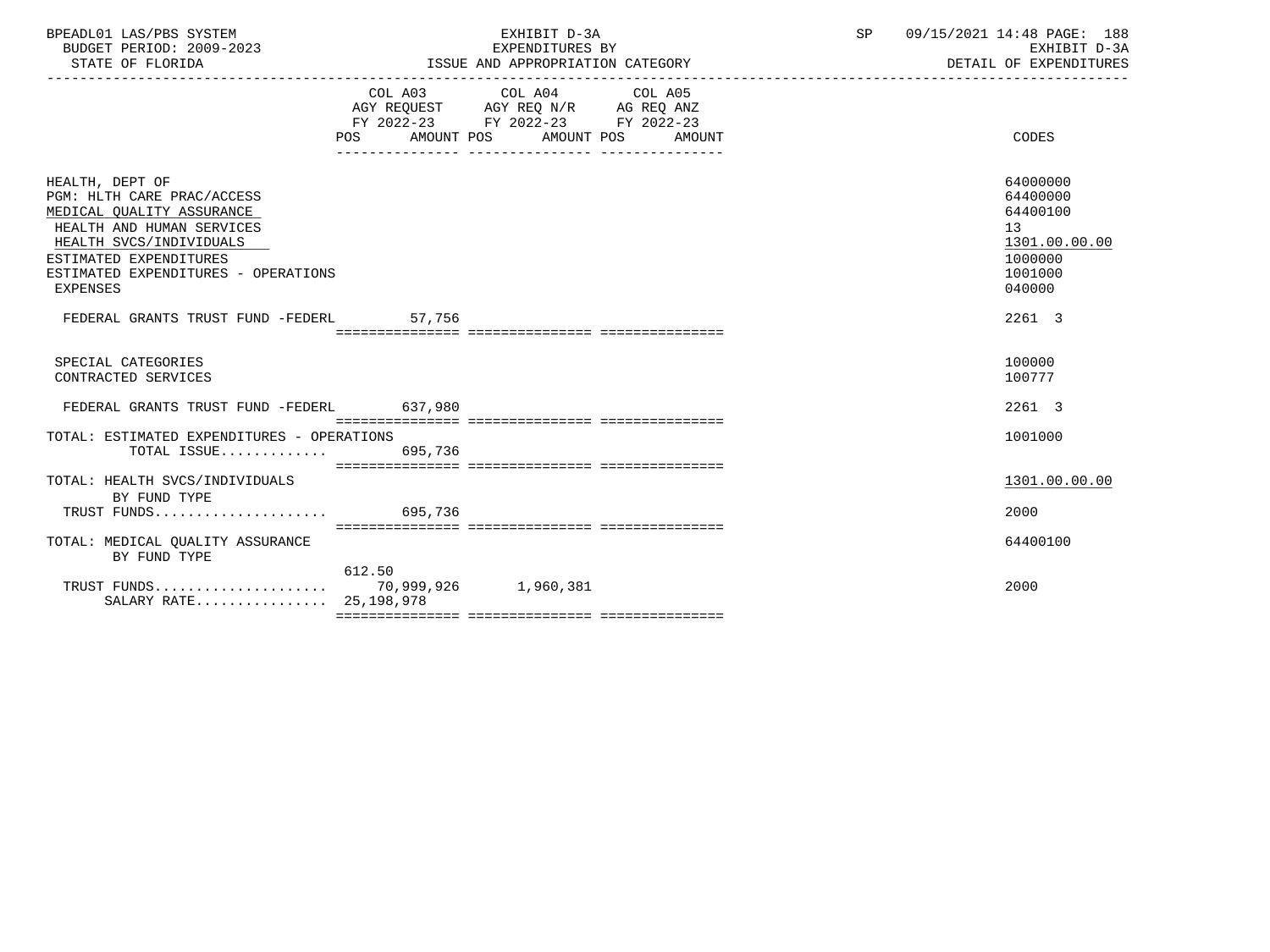| BPEADL01 LAS/PBS SYSTEM<br>BUDGET PERIOD: 2009-2023<br>STATE OF FLORIDA                                                                                                                                                             |                                                                                                                | EXHIBIT D-3A<br>EXPENDITURES BY<br>ISSUE AND APPROPRIATION CATEGORY                                                                  | SP | 09/15/2021 14:48 PAGE: 189<br>EXHIBIT D-3A<br>DETAIL OF EXPENDITURES                    |
|-------------------------------------------------------------------------------------------------------------------------------------------------------------------------------------------------------------------------------------|----------------------------------------------------------------------------------------------------------------|--------------------------------------------------------------------------------------------------------------------------------------|----|-----------------------------------------------------------------------------------------|
|                                                                                                                                                                                                                                     | POS FOR THE POST OF THE STATE STATE STATE STATE STATE STATE STATE STATE STATE STATE STATE STATE STATE STATE ST | COL A03 COL A04 COL A05<br>AGY REQUEST AGY REQ N/R AG REQ ANZ<br>FY 2022-23 FY 2022-23 FY 2022-23<br>AMOUNT POS AMOUNT POS<br>AMOUNT |    | CODES                                                                                   |
| HEALTH, DEPT OF<br>PGM: DISABILITY DETERMIN<br>DISABILITY BENEFITS DETERM<br>ECONOMIC OPPORTUNITIES<br>WORKFORCE SERVICES<br>ESTIMATED EXPENDITURES<br>ESTIMATED EXPENDITURES - OPERATIONS<br>SALARY RATE<br>SALARY RATE 47,554,418 |                                                                                                                |                                                                                                                                      |    | 64000000<br>64500000<br>64500100<br>11<br>1102.00.00.00<br>1000000<br>1001000<br>000000 |
| SALARIES AND BENEFITS                                                                                                                                                                                                               |                                                                                                                |                                                                                                                                      |    | 010000                                                                                  |
| GENERAL REVENUE FUND -MATCH 693,527<br>FEDERAL GRANTS TRUST FUND -FEDERL<br>U.S. TRUST FUND -FEDERL 72,405,218                                                                                                                      | 771,122<br>_________________                                                                                   |                                                                                                                                      |    | 1000 2<br>2261 3<br>2738 3                                                              |
| TOTAL POSITIONS $1,040.00$<br>TOTAL APPRO 73,869,867                                                                                                                                                                                |                                                                                                                |                                                                                                                                      |    |                                                                                         |
| OTHER PERSONAL SERVICES                                                                                                                                                                                                             |                                                                                                                |                                                                                                                                      |    | 030000                                                                                  |
| GENERAL REVENUE FUND -MATCH 846,958<br>FEDERAL GRANTS TRUST FUND -FEDERL<br>U.S. TRUST FUND - FEDERL 28, 287, 069                                                                                                                   | 868,983                                                                                                        |                                                                                                                                      |    | 1000 2<br>2261 3<br>2738 3                                                              |
| TOTAL APPRO                                                                                                                                                                                                                         | 30,003,010                                                                                                     |                                                                                                                                      |    |                                                                                         |
| <b>EXPENSES</b>                                                                                                                                                                                                                     |                                                                                                                |                                                                                                                                      |    | 040000                                                                                  |
| GENERAL REVENUE FUND -MATCH<br>FEDERAL GRANTS TRUST FUND -FEDERL<br>U.S. TRUST FUND<br>$ FEDERL$                                                                                                                                    | 139,839<br>198,434<br>21,622,860                                                                               |                                                                                                                                      |    | 1000 2<br>2261 3<br>2738 3                                                              |
| TOTAL APPRO                                                                                                                                                                                                                         | 21,961,133                                                                                                     |                                                                                                                                      |    |                                                                                         |
| OPERATING CAPITAL OUTLAY                                                                                                                                                                                                            |                                                                                                                |                                                                                                                                      |    | 060000                                                                                  |
| GENERAL REVENUE FUND<br>-MATCH<br>FEDERAL GRANTS TRUST FUND -FEDERL<br>U.S. TRUST FUND<br>$-FEDERL$                                                                                                                                 | 4,000<br>4,000<br>712,620                                                                                      |                                                                                                                                      |    | 1000 2<br>2261 3<br>2738 3                                                              |
| TOTAL APPRO                                                                                                                                                                                                                         | -----<br>720,620                                                                                               |                                                                                                                                      |    |                                                                                         |
|                                                                                                                                                                                                                                     |                                                                                                                |                                                                                                                                      |    |                                                                                         |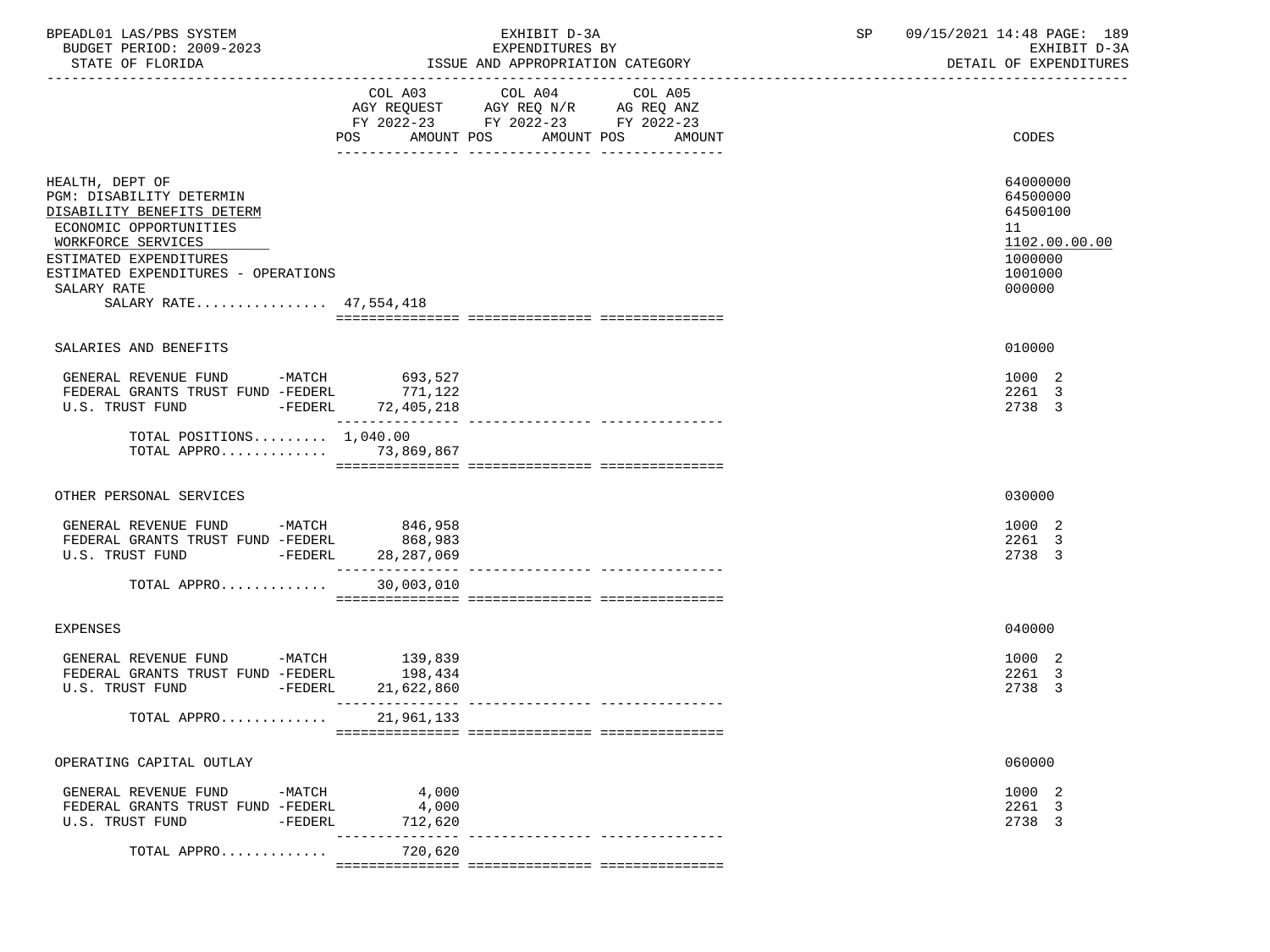| BPEADL01 LAS/PBS SYSTEM  | EXHIBIT D-3A    | 09/15/2021 14:48 PAGE: 190 |  |
|--------------------------|-----------------|----------------------------|--|
| BUDGET PERIOD: 2009-2023 | EXPENDITURES BY | EXHIBIT D-3A               |  |

|                                                                                                                                                                                                                                         | COL A03<br>AGY REQUEST AGY REQ N/R AG REQ ANZ<br>FY 2022-23 FY 2022-23 FY 2022-23 | COL A04 | COL A05           |                                                                                                   |
|-----------------------------------------------------------------------------------------------------------------------------------------------------------------------------------------------------------------------------------------|-----------------------------------------------------------------------------------|---------|-------------------|---------------------------------------------------------------------------------------------------|
|                                                                                                                                                                                                                                         | AMOUNT POS<br>POS                                                                 |         | AMOUNT POS AMOUNT | CODES                                                                                             |
| HEALTH, DEPT OF<br>PGM: DISABILITY DETERMIN<br>DISABILITY BENEFITS DETERM<br>ECONOMIC OPPORTUNITIES<br>WORKFORCE SERVICES<br>ESTIMATED EXPENDITURES<br>ESTIMATED EXPENDITURES - OPERATIONS<br>SPECIAL CATEGORIES<br>CONTRACTED SERVICES |                                                                                   |         |                   | 64000000<br>64500000<br>64500100<br>11<br>1102.00.00.00<br>1000000<br>1001000<br>100000<br>100777 |
| GENERAL REVENUE FUND -MATCH 135,331<br>FEDERAL GRANTS TRUST FUND -FEDERL<br>-FEDERL 36,770,837<br>U.S. TRUST FUND                                                                                                                       | 79,818                                                                            |         |                   | 1000 2<br>2261 3<br>2738 3                                                                        |
| TOTAL APPRO                                                                                                                                                                                                                             | 36,985,986                                                                        |         |                   |                                                                                                   |
| RISK MANAGEMENT INSURANCE                                                                                                                                                                                                               |                                                                                   |         |                   | 103241                                                                                            |
| GENERAL REVENUE FUND -MATCH<br>FEDERAL GRANTS TRUST FUND -FEDERL<br>U.S. TRUST FUND -FEDERL                                                                                                                                             | 1,691<br>1,691<br>412,303                                                         |         |                   | 1000 2<br>2261 3<br>2738 3                                                                        |
| TOTAL APPRO                                                                                                                                                                                                                             | 415,685                                                                           |         |                   |                                                                                                   |
| LEASE/PURCHASE/EQUIPMENT                                                                                                                                                                                                                |                                                                                   |         |                   | 105281                                                                                            |
| FEDERAL GRANTS TRUST FUND -FEDERL 1,000<br>U.S. TRUST FUND -FEDERL 2,334                                                                                                                                                                |                                                                                   |         |                   | 2261 3<br>2738 3                                                                                  |
| TOTAL APPRO                                                                                                                                                                                                                             | 3,334                                                                             |         |                   |                                                                                                   |
| TR/DMS/HR SVCS/STW CONTRCT                                                                                                                                                                                                              |                                                                                   |         |                   | 107040                                                                                            |
| GENERAL REVENUE FUND -MATCH<br>FEDERAL GRANTS TRUST FUND -FEDERL<br>U.S. TRUST FUND -FEDERL                                                                                                                                             | 2,587<br>2,626<br>344,760                                                         |         |                   | 1000 2<br>2261 3<br>2738 3                                                                        |
| TOTAL APPRO                                                                                                                                                                                                                             | 349,973                                                                           |         |                   |                                                                                                   |
| TOTAL: ESTIMATED EXPENDITURES - OPERATIONS<br>TOTAL POSITIONS $1,040.00$<br>TOTAL ISSUE $164,309,608$<br>TOTAL SALARY RATE 47,554,418                                                                                                   |                                                                                   |         |                   | 1001000                                                                                           |

=============== =============== ===============

ISSUE AND APPROPRIATION CATEGORY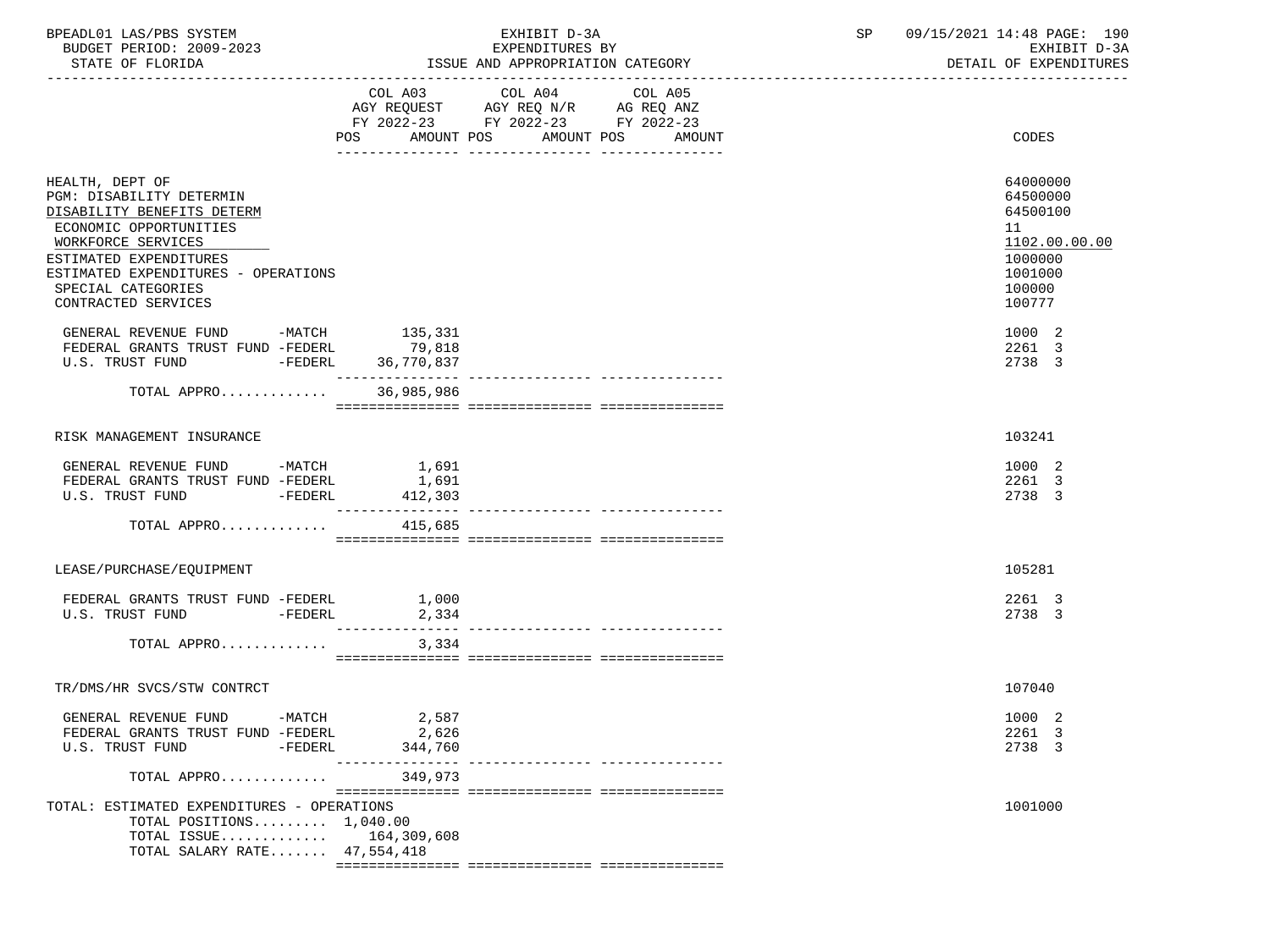| BPEADL01 LAS/PBS SYSTEM<br>BUDGET PERIOD: 2009-2023<br>STATE OF FLORIDA                                                                                                                                                 | EXHIBIT D-3A<br>EXPENDITURES BY<br>ISSUE AND APPROPRIATION CATEGORY                                                                     |         | SP | 09/15/2021 14:48 PAGE: 191<br>EXHIBIT D-3A<br>DETAIL OF EXPENDITURES |  |
|-------------------------------------------------------------------------------------------------------------------------------------------------------------------------------------------------------------------------|-----------------------------------------------------------------------------------------------------------------------------------------|---------|----|----------------------------------------------------------------------|--|
|                                                                                                                                                                                                                         | COL A03 COL A04<br>AGY REQUEST AGY REQ N/R AG REQ ANZ<br>FY 2022-23 FY 2022-23 FY 2022-23<br><b>POS</b><br>AMOUNT POS AMOUNT POS AMOUNT | COL A05 |    | CODES                                                                |  |
| HEALTH, DEPT OF<br>PGM: DISABILITY DETERMIN<br>DISABILITY BENEFITS DETERM<br>ECONOMIC OPPORTUNITIES<br>WORKFORCE SERVICES<br>ESTIMATED EXPENDITURES<br>SALARY INCREASES FOR FY 2021-22 -<br>STATE EMPLOYEE MINIMUM WAGE |                                                                                                                                         |         |    | 64000000<br>64500000<br>64500100<br>11<br>1102.00.00.00<br>1000000   |  |
| INCREASE - EFFECTIVE 7/1/2021<br>SALARY RATE<br>SALARY RATE $40,371$                                                                                                                                                    |                                                                                                                                         |         |    | 1001030<br>000000                                                    |  |
| SALARIES AND BENEFITS                                                                                                                                                                                                   |                                                                                                                                         |         |    | 010000                                                               |  |
|                                                                                                                                                                                                                         |                                                                                                                                         |         |    |                                                                      |  |
| GENERAL REVENUE FUND -MATCH<br>FEDERAL GRANTS TRUST FUND -FEDERL<br>U.S. TRUST FUND -FEDERL                                                                                                                             | 450<br>497<br>46,885                                                                                                                    |         |    | 1000 2<br>2261 3<br>2738 3                                           |  |
| TOTAL APPRO                                                                                                                                                                                                             | 47,832                                                                                                                                  |         |    |                                                                      |  |
| OTHER PERSONAL SERVICES                                                                                                                                                                                                 |                                                                                                                                         |         |    | 030000                                                               |  |
| GENERAL REVENUE FUND -MATCH 3,390<br>FEDERAL GRANTS TRUST FUND -FEDERL<br>U.S. TRUST FUND -FEDERL                                                                                                                       | 3,478<br>113,238                                                                                                                        |         |    | 1000 2<br>2261 3<br>2738 3                                           |  |
| TOTAL APPRO $120,106$                                                                                                                                                                                                   |                                                                                                                                         |         |    |                                                                      |  |
| TOTAL: SALARY INCREASES FOR FY 2021-22 -<br>STATE EMPLOYEE MINIMUM WAGE<br>INCREASE - EFFECTIVE $7/1/2021$                                                                                                              |                                                                                                                                         |         |    | 1001030                                                              |  |
| TOTAL ISSUE 167,938<br>TOTAL SALARY RATE 40,371                                                                                                                                                                         |                                                                                                                                         |         |    |                                                                      |  |
| FLORIDA RETIREMENT SYSTEM<br>ADJUSTMENT - FY 2021-22 - NORMAL<br>COST AND UNFUNDED ACTUARIAL<br>LIABILITY                                                                                                               |                                                                                                                                         |         |    | 1001070                                                              |  |
| SALARIES AND BENEFITS                                                                                                                                                                                                   |                                                                                                                                         |         |    | 010000                                                               |  |
| $-MATCH$<br>GENERAL REVENUE FUND<br>FEDERAL GRANTS TRUST FUND -FEDERL<br>U.S. TRUST FUND<br>$-FEDERL$                                                                                                                   | 3,490<br>3,862<br>363,949                                                                                                               |         |    | 1000 2<br>2261 3<br>2738 3                                           |  |